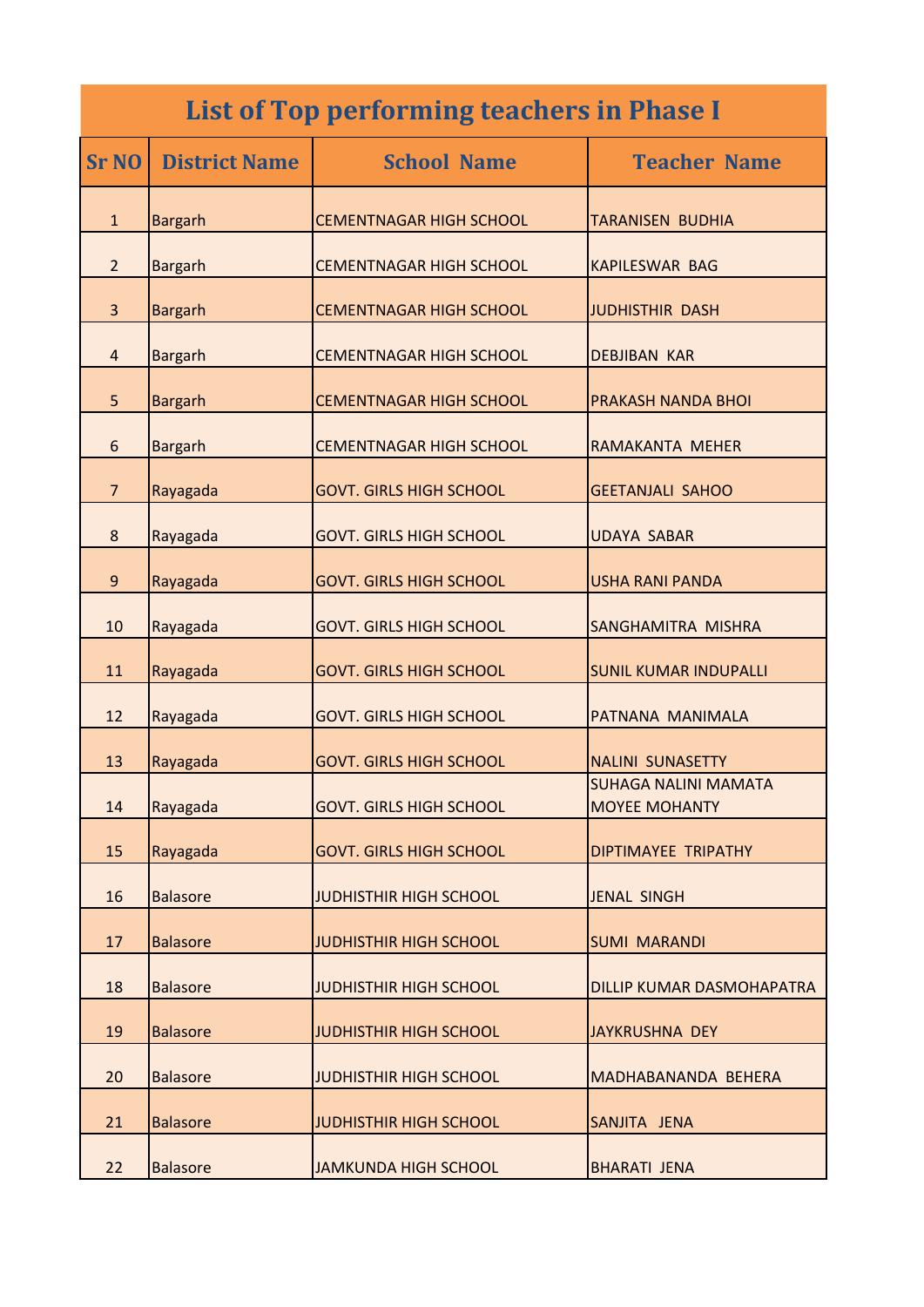| <b>Sr NO</b> | <b>District Name</b> | <b>School Name</b>                              | <b>Teacher Name</b>         |
|--------------|----------------------|-------------------------------------------------|-----------------------------|
| 23           | <b>Balasore</b>      | <b>JAMKUNDA HIGH SCHOOL</b>                     | <b>SANJAY KUMAR BHUYAN</b>  |
| 24           | <b>Balasore</b>      | <b>JAMKUNDA HIGH SCHOOL</b>                     | <b>MINATI ROUT</b>          |
| 25           | <b>Balasore</b>      | <b>JAMKUNDA HIGH SCHOOL</b>                     | KAMALAKANTA SETHI           |
| 26           | <b>Balasore</b>      | <b>JAMKUNDA HIGH SCHOOL</b>                     | <b>SUPRAVA GIRI</b>         |
| 27           | <b>Bargarh</b>       | <b>GOVT. GIRLS HIGH SCHOOL BARGARH</b>          | <b>SHIBIRANJAN PADHAN</b>   |
| 28           | <b>Bargarh</b>       | <b>GOVT. GIRLS HIGH SCHOOL BARGARH</b>          | <b>KAMALA DASH</b>          |
| 29           | <b>Balasore</b>      | <b>HARA PRASAD HIGH SCHOOL</b>                  | <b>AJAY KUMAR MOHANTY</b>   |
| 30           | <b>Bargarh</b>       | <b>GOVT. GIRLS HIGH SCHOOL BARGARH</b>          | <b>BIJAYALAXMI HOTA</b>     |
| 31           | <b>Balasore</b>      | <b>HARA PRASAD HIGH SCHOOL</b>                  | <b>BRUNDABAN PADHIARY</b>   |
| 32           | <b>Bargarh</b>       | <b>GOVT. GIRLS HIGH SCHOOL BARGARH</b>          | MINATI SARANGI              |
| 33           | <b>Balasore</b>      | <b>HARA PRASAD HIGH SCHOOL</b>                  | MANORANJAN BARIK            |
| 34           | <b>Balasore</b>      | <b>HARA PRASAD HIGH SCHOOL</b>                  | <b>PRADIPTA KUMAR DAS</b>   |
| 35           | <b>Bargarh</b>       | <b>GOVT. GIRLS HIGH SCHOOL BARGARH</b>          | <b>INANDINEE PRADHAN</b>    |
| 36           | <b>Balasore</b>      | <b>KHALINA HIGH SCHOOL</b>                      | LAXMI KANTA DASMOHAPATRA    |
| 37           | <b>Balasore</b>      | HARA PRASAD HIGH SCHOOL                         | <b>SUMATI ROUT</b>          |
| 38           | <b>Balasore</b>      | <b>KHALINA HIGH SCHOOL</b>                      | <b>SRINATH CHARAN NANDY</b> |
| 39           | <b>Bargarh</b>       | <b>GOVT. GIRLS HIGH SCHOOL BARGARH</b>          | <b>SANGEETA RANI MISHRA</b> |
| 40           | <b>Balasore</b>      | <b>KHALINA HIGH SCHOOL</b>                      | PANNA LAL CHOURASIA         |
| 41           | <b>Balasore</b>      | HARA PRASAD HIGH SCHOOL                         | <b>SMITA RANI BEHERA</b>    |
| 42           | <b>Bargarh</b>       | <b>GOVT. GIRLS HIGH SCHOOL BARGARH</b>          | BAIJAYANTI DALAPATI         |
| 43           | <b>Balasore</b>      | <b>KHALINA HIGH SCHOOL</b>                      | <b>APARAJITA PATRA</b>      |
| 44           | <b>Bargarh</b>       | <b>GOVT. GIRLS HIGH SCHOOL BARGARH</b>          | JYOTSNA MISHRA              |
| 45           | <b>Balasore</b>      | <b>KHALINA HIGH SCHOOL</b>                      | <b>PRABATI SINGH</b>        |
| 46           | <b>Balasore</b>      | SRI SRI BARALA BALUKESWAR HIGH<br><b>SCHOOL</b> | <b>GOURI SANKAR BRAHMA</b>  |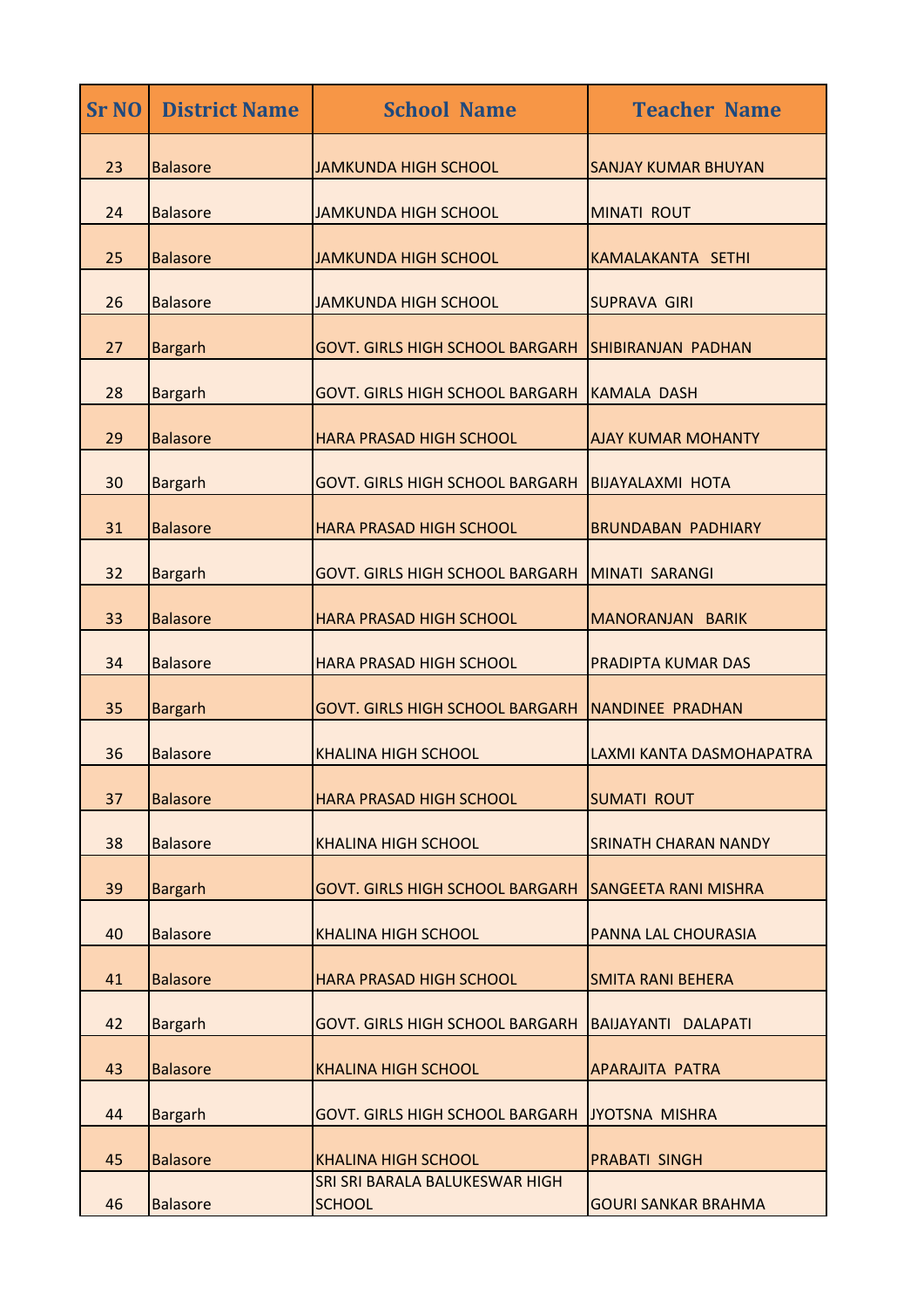| <b>Sr NO</b> | <b>District Name</b> | <b>School Name</b>                              | <b>Teacher Name</b>        |
|--------------|----------------------|-------------------------------------------------|----------------------------|
| 47           | <b>Balasore</b>      | SRI SRI BARALA BALUKESWAR HIGH<br><b>SCHOOL</b> | <b>SUSHANTA KUMAR GIRI</b> |
| 48           | <b>Balasore</b>      | SRI SRI BARALA BALUKESWAR HIGH<br><b>SCHOOL</b> | <b>SUBAL KUMAR PARIDA</b>  |
| 49           | <b>Balasore</b>      | SRI SRI BARALA BALUKESWAR HIGH<br><b>SCHOOL</b> | JAGADANANDAI ACHARYA       |
| 50           | <b>Balasore</b>      | SRI SRI BARALA BALUKESWAR HIGH<br><b>SCHOOL</b> | <b>DEBIDATTA BARIK</b>     |
| 51           | <b>Balasore</b>      | <b>S.B.S. HIGH SCHOOL NIKHIRA</b>               | DHANESWAR MARANDI          |
| 52           | <b>Balasore</b>      | <b>S.N.HIGH SCHOOL PALASAHI</b>                 | <b>BENUDHARA PARIDA</b>    |
| 53           | <b>Balasore</b>      | <b>S.N.HIGH SCHOOL PALASAHI</b>                 | <b>BARENDRA PRADHAN</b>    |
| 54           | <b>Balasore</b>      | <b>S.N.HIGH SCHOOL PALASAHI</b>                 | <b>PANKAJ KUMAR GIRI</b>   |
| 55           | <b>Balasore</b>      | <b>S.N.HIGH SCHOOL PALASAHI</b>                 | <b>BARENDRA NATH JENA</b>  |
| 56           | <b>Balasore</b>      | <b>RAJPUR G.P. HIGH SCHOOL</b>                  | SIDHESWAR DAS              |
| 57           | <b>Balasore</b>      | <b>RAJPUR G.P. HIGH SCHOOL</b>                  | <b>ARABINDA PATRA</b>      |
| 58           | <b>Balasore</b>      | <b>RAJPUR G.P. HIGH SCHOOL</b>                  | <b>HARENDRA MAHANTA</b>    |
| 59           | <b>Balasore</b>      | <b>RAJPUR G.P. HIGH SCHOOL</b>                  | <b>ADITYA NANDAN PANDA</b> |
| 60           | <b>Balasore</b>      | TOWN HIGH SCHOOL, JALESWAR                      | LAKSYAHIRA GIRI            |
| 61           | <b>Balasore</b>      | TOWN HIGH SCHOOL, JALESWAR                      | <b>AJIT KUMAR MOHANTY</b>  |
| 62           | <b>Balasore</b>      | TOWN HIGH SCHOOL, JALESWAR                      | <b>RAMESH CHANDRA GIRI</b> |
| 63           | <b>Balasore</b>      | TOWN HIGH SCHOOL, JALESWAR                      | <b>MADHUSMITA BARIK</b>    |
| 64           | <b>Balasore</b>      | <b>G.C.UCHHA BIDYAPITHA</b>                     | <b>APARAJITA RANA</b>      |
| 65           | <b>Balasore</b>      | <b>G.C.UCHHA BIDYAPITHA</b>                     | <b>TULASI BEHERA</b>       |
| 66           | <b>Balasore</b>      | <b>JALESWAR HIGH SCHOOL</b>                     | HAREKRUSHNA JRNA           |
| 67           | <b>Balasore</b>      | <b>G.C.UCHHA BIDYAPITHA</b>                     | <b>NABIN KUMAR SINGH</b>   |
| 68           | <b>Balasore</b>      | <b>JALESWAR HIGH SCHOOL</b>                     | <b>SRI KANTA DAS</b>       |
| 69           | <b>Balasore</b>      | <b>G.C.UCHHA BIDYAPITHA</b>                     | <b>NIRANJAN PRADHAN</b>    |
| 70           | <b>Balasore</b>      | <b>JALESWAR HIGH SCHOOL</b>                     | <b>SUBAS CHANDRA DAS</b>   |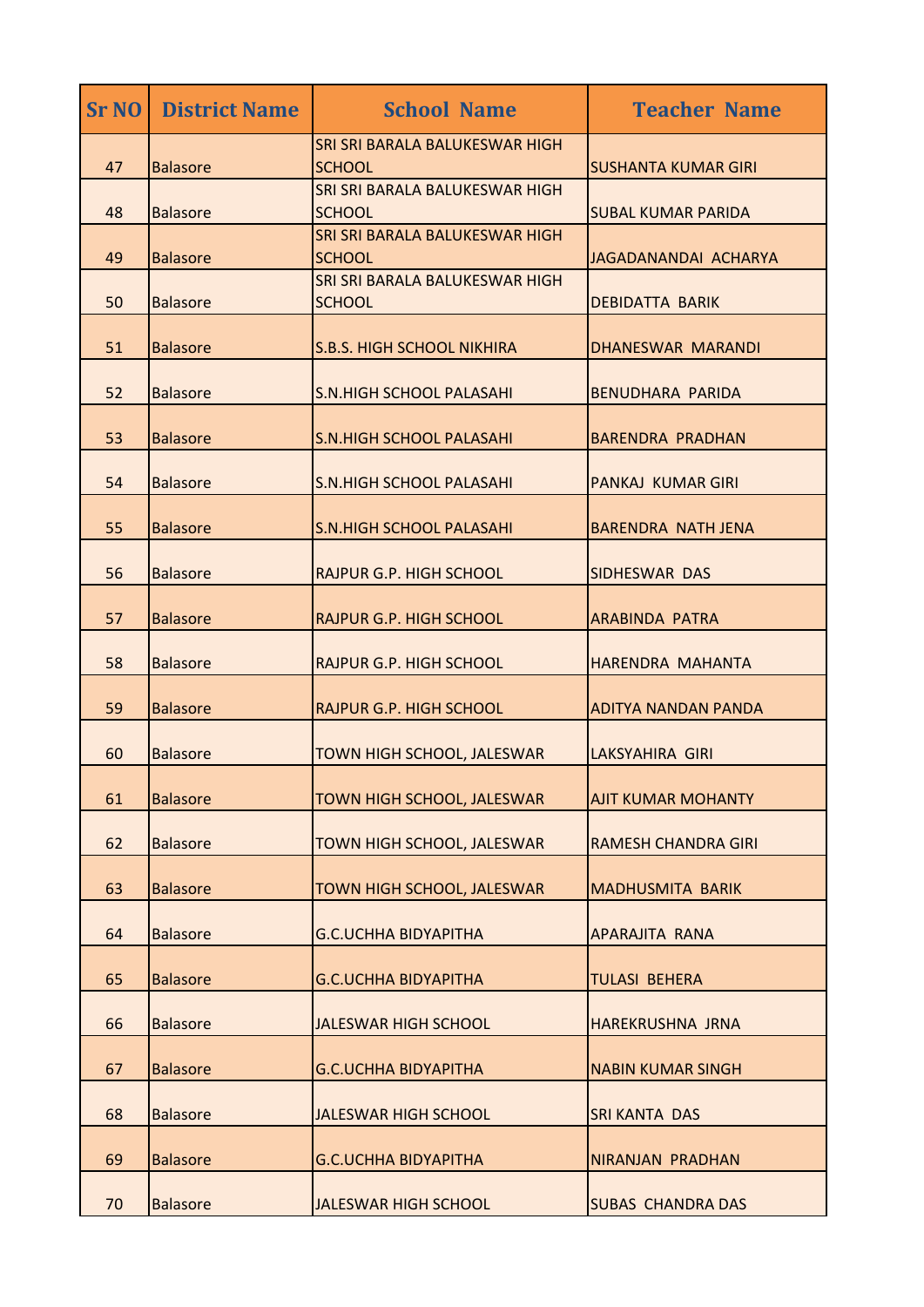| <b>Sr NO</b> | <b>District Name</b> | <b>School Name</b>                  | <b>Teacher Name</b>            |
|--------------|----------------------|-------------------------------------|--------------------------------|
| 71           | <b>Balasore</b>      | <b>PATARANI HIGH SCHOOL</b>         | <b>KARTTICK CHANDRA BHANJA</b> |
| 72           | <b>Balasore</b>      | <b>JALESWAR HIGH SCHOOL</b>         | KAHNU CHARAN JENA              |
| 73           | <b>Balasore</b>      | <b>PATARANI HIGH SCHOOL</b>         | <b>BINOD KUMAR JENA</b>        |
| 74           | <b>Balasore</b>      | <b>JALESWAR HIGH SCHOOL</b>         | <b>GIRISH KUMAR PANIGRAHI</b>  |
| 75           | <b>Balasore</b>      | <b>JALESWAR HIGH SCHOOL</b>         | <b>MANORANJAN MALLIK</b>       |
| 76           | <b>Balasore</b>      | <b>PATARANI HIGH SCHOOL</b>         | <b>JADUNATH KAR</b>            |
| 77           | <b>Balasore</b>      | <b>JALESWAR HIGH SCHOOL</b>         | <b>BIDYAPATI DEY</b>           |
| 78           | <b>Balasore</b>      | <b>PATARANI HIGH SCHOOL</b>         | <b>SHISHIR KUMAR HAJIRA</b>    |
| 79           | <b>Balasore</b>      | <b>JALESWAR HIGH SCHOOL</b>         | <b>GAJENDRA NATH NAYAK</b>     |
| 80           | <b>Balasore</b>      | <b>PATARANI HIGH SCHOOL</b>         | <b>AMARENDU TRIPATHY</b>       |
| 81           | <b>Balasore</b>      | <b>JALESWAR HIGH SCHOOL</b>         | <b>SUNIL KUMAR NAYAK</b>       |
| 82           | <b>Balasore</b>      | <b>PATARANI HIGH SCHOOL</b>         | <b>CHATURBHUJ KARAN</b>        |
| 83           | <b>Balasore</b>      | PATARANI HIGH SCHOOL                | <b>RABINDRA NATH DAS</b>       |
| 84           | <b>Balasore</b>      | AGARWALA SIMANTA HIGH SCHOOL        | IMANOJ KUMAR MOHANTY           |
| 85           | <b>Balasore</b>      | <b>AGARWALA SIMANTA HIGH SCHOOL</b> | <b>ATUL CHANDRA JENA</b>       |
| 86           | <b>Balasore</b>      | <b>AGARWALA SIMANTA HIGH SCHOOL</b> | <b>SANCHITA SOREN</b>          |
| 87           | <b>Balasore</b>      | <b>AGARWALA SIMANTA HIGH SCHOOL</b> | <b>BHUBANANANDA ACHARYA</b>    |
| 88           | <b>Balasore</b>      | PATARANI HIGH SCHOOL                | <b>BISHUN MOHAN DAS</b>        |
| 89           | <b>Balasore</b>      | <b>BHOLANATH BIDYAPITHA</b>         | <b>SATYA RANJAN DAS</b>        |
| 90           | <b>Bargarh</b>       | <b>KATAPALI HIGH SCHOOL</b>         | <b>SANANTA KUMAR DASH</b>      |
| 91           | <b>Bargarh</b>       | <b>KATAPALI HIGH SCHOOL</b>         | <b>GANESH RATHA</b>            |
| 92           | <b>Bargarh</b>       | <b>KATAPALI HIGH SCHOOL</b>         | RASHMI RACHAYITA DASH          |
| 93           | <b>Bargarh</b>       | <b>KATAPALI HIGH SCHOOL</b>         | <b>BHUBANESWAR PADHAN</b>      |
| 94           | <b>Bargarh</b>       | <b>KATAPALI HIGH SCHOOL</b>         | <b>SANJIB BHOI</b>             |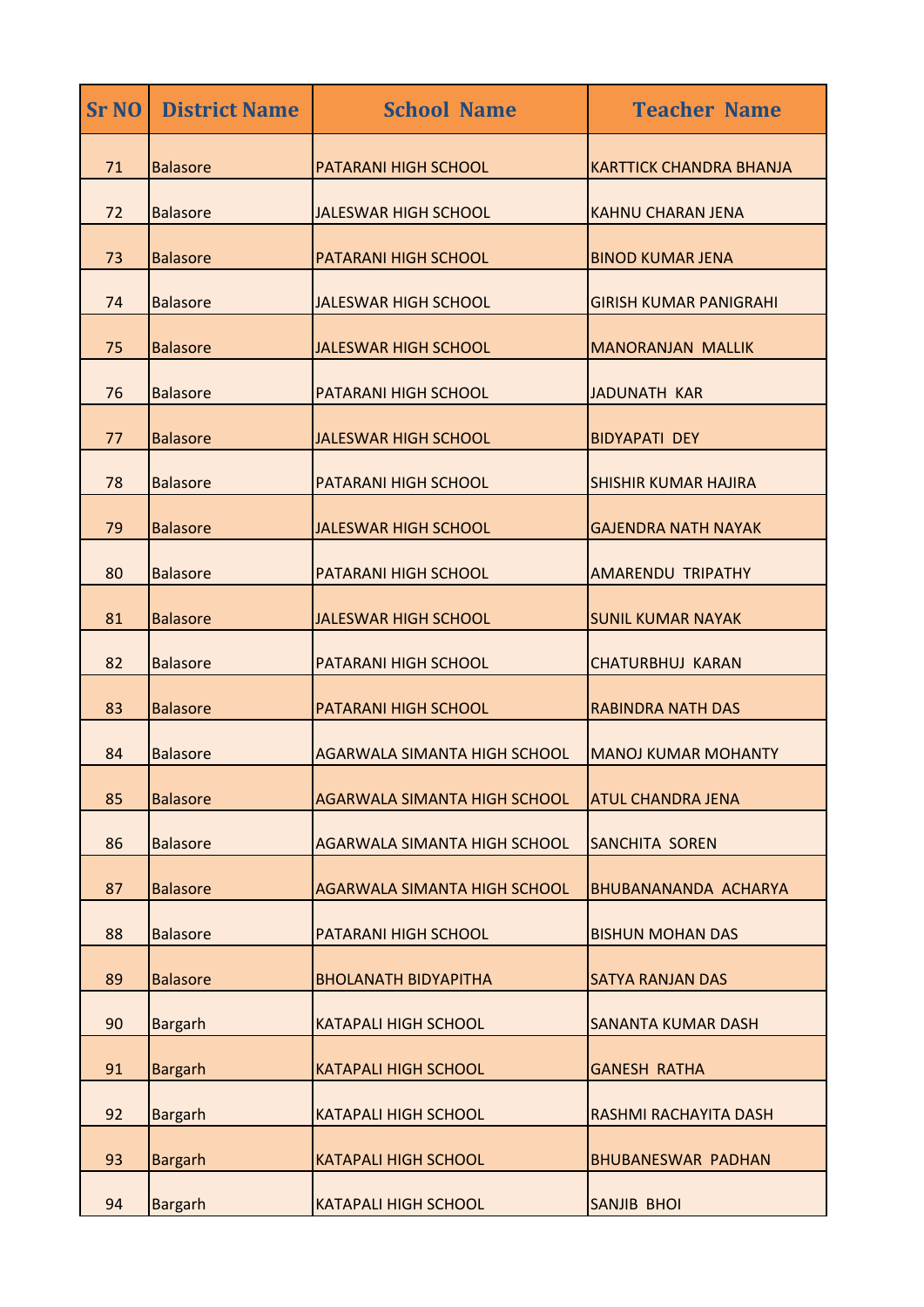| <b>Sr NO</b> | <b>District Name</b> | <b>School Name</b>                          | <b>Teacher Name</b>           |
|--------------|----------------------|---------------------------------------------|-------------------------------|
| 95           | <b>Bargarh</b>       | <b>KATAPALI HIGH SCHOOL</b>                 | <b>SUSHANTA KUMAR MANGUAL</b> |
| 96           | <b>Bargarh</b>       | <b>SARSARA HIGH SCHOOL</b>                  | <b>SUSIL KUMAR BHOI</b>       |
| 97           | <b>Bargarh</b>       | <b>KATAPALI HIGH SCHOOL</b>                 | NAMITA PADHAN                 |
| 98           | <b>Bargarh</b>       | <b>SARSARA HIGH SCHOOL</b>                  | <b>SUDAM CHARAN SA</b>        |
| 99           | <b>Bargarh</b>       | <b>SARSARA HIGH SCHOOL</b>                  | <b>RAMESH CHANDRA PANDA</b>   |
| 100          | <b>Bargarh</b>       | <b>SARSARA HIGH SCHOOL</b>                  | <b>BHAKTARAM DANSANA</b>      |
| 101          | <b>Bargarh</b>       | <b>SARSARA HIGH SCHOOL</b>                  | <b>BIBHUTI BHUSAN MEHER</b>   |
| 102          | <b>Bargarh</b>       | <b>SARSARA HIGH SCHOOL</b>                  | <b>SAROJ KUMAR BHOI</b>       |
| 103          | <b>Bargarh</b>       | <b>SARSARA HIGH SCHOOL</b>                  | <b>ASHOK KUMAR BHOI</b>       |
| 104          | <b>Bargarh</b>       | <b>TORA HIGH SCHOOL</b>                     | <b>BINOD KUMAR SAHU</b>       |
| 105          | <b>Bargarh</b>       | <b>TORA HIGH SCHOOL</b>                     | <b>ISWAR CHANDRA DASH</b>     |
| 106          | <b>Bargarh</b>       | <b>NISHAMANI HIGH SCHOOL</b>                | <b>DIBYAKANTI BHOI</b>        |
| 107          | <b>Bargarh</b>       | <b>NISHAMANI HIGH SCHOOL</b>                | <b>SANJIT PRADHAN</b>         |
| 108          | <b>Bargarh</b>       | <b>NISHAMANI HIGH SCHOOL</b>                | <b>SUSHAMA PANIGRAHI</b>      |
| 109          | <b>Bargarh</b>       | <b>NISHAMANI HIGH SCHOOL</b>                | SANTOSHI AGRAWAL              |
| 110          | <b>Bargarh</b>       | <b>NISHAMANI HIGH SCHOOL</b>                | ROSALIN MISHRA                |
| 111          | <b>Bargarh</b>       | <b>TORA HIGH SCHOOL</b>                     | <b>MONOHAR SAHU</b>           |
| 112          | <b>Bargarh</b>       | <b>TORA HIGH SCHOOL</b>                     | <b>SITA BAI AGRAWALL</b>      |
| 113          | <b>Bargarh</b>       | <b>TORA HIGH SCHOOL</b>                     | DASHARATHA BHARASAGAR         |
| 114          | <b>Bargarh</b>       | <b>TORA HIGH SCHOOL</b>                     | LOBHADINI SAHOO               |
| 115          | <b>Bargarh</b>       | <b>TORA HIGH SCHOOL</b>                     | <b>MANEESH SATPATHY</b>       |
| 116          | <b>Bargarh</b>       | <b>NISHAMANI HIGH SCHOOL</b>                | <b>MANOHAR SAHOO</b>          |
| 117          | <b>Bargarh</b>       | <b>NISHAMANI HIGH SCHOOL</b>                | <b>KRISHNA CHANDRA SAHU</b>   |
| 118          | <b>Bargarh</b>       | SAMALESWARI NEW GOVT. HIGH<br><b>SCHOOL</b> | <b>NARSINGH CHINDA</b>        |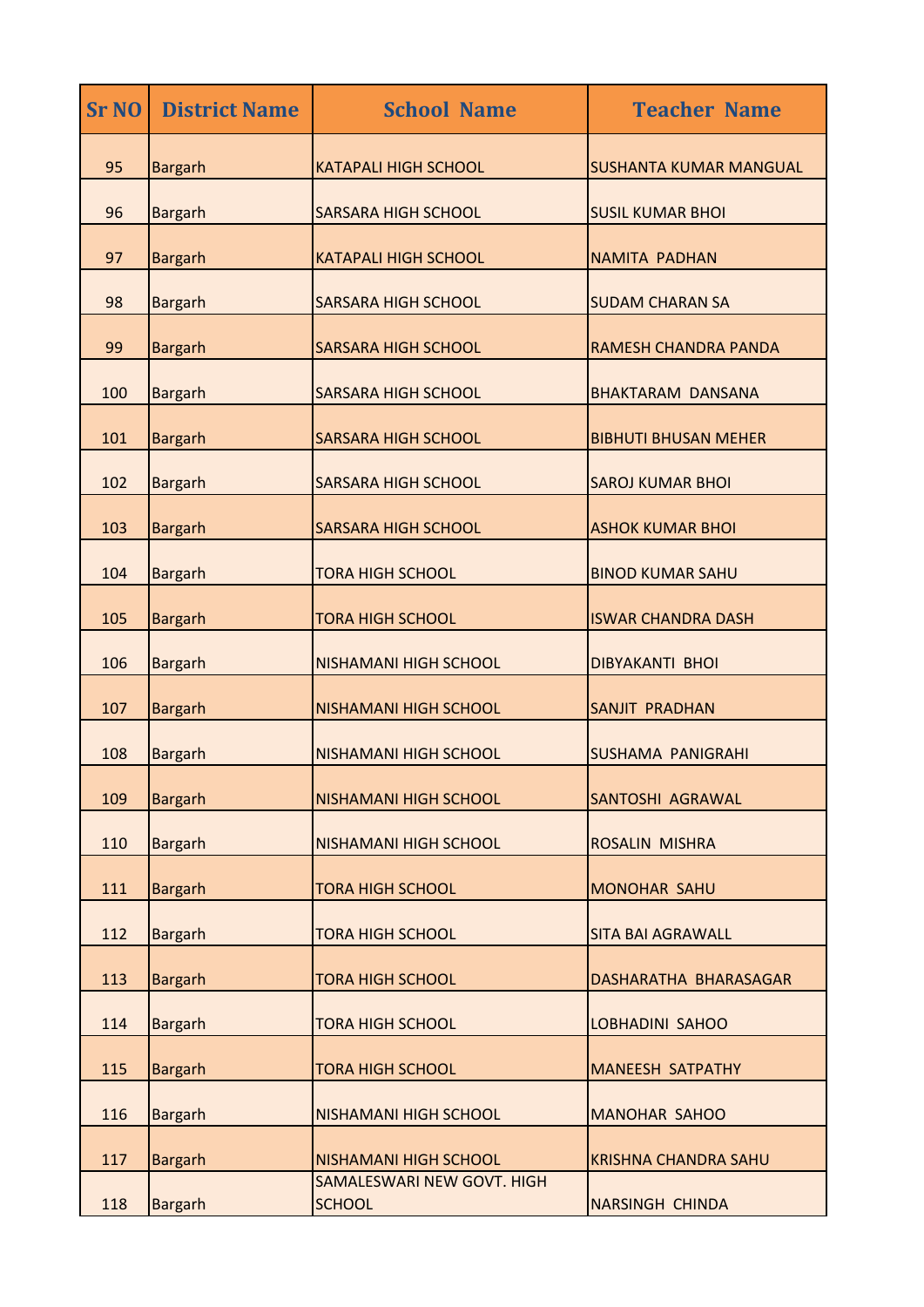| <b>Sr NO</b> | <b>District Name</b> | <b>School Name</b>                            | <b>Teacher Name</b>             |
|--------------|----------------------|-----------------------------------------------|---------------------------------|
| 119          | <b>Bargarh</b>       | SAMALESWARI NEW GOVT. HIGH<br><b>SCHOOL</b>   | <b>SUSHANTA KUMAR BHOI</b>      |
| 120          | <b>Bargarh</b>       | <b>GEORGE HIGH SCHOOL</b>                     | <b>BIKRAM PRADHAN</b>           |
| 121          | <b>Bargarh</b>       | <b>GEORGE HIGH SCHOOL</b>                     | SITAKANTA BADHAI                |
| 122          | <b>Bargarh</b>       | <b>GEORGE HIGH SCHOOL</b>                     | <b>SUSHANTA KUMAR PADHAN</b>    |
| 123          | <b>Bargarh</b>       | <b>GEORGE HIGH SCHOOL</b>                     | <b>MAMATA BISHI</b>             |
| 124          | <b>Bargarh</b>       | <b>GEORGE HIGH SCHOOL</b>                     | SACHIDANANDA PADHAN             |
| 125          | <b>Bargarh</b>       | SAMALESWARI GOVT. NEW HIGH<br><b>SCHOOL</b>   | <b>BALGOVIND SAHU</b>           |
| 126          | <b>Bargarh</b>       | SAMALESWARI GOVT. NEW HIGH<br><b>SCHOOL</b>   | NETRANANDA BARIK                |
| 127          | Jagatsinghpur        | A.G. BIDYAPITHA                               | <b>PRAMOD KUMAR KAR</b>         |
| 128          | Kalahandi            | <b>B.D.HIGH SCHOOL</b>                        | <b>SWAPNA SETHY</b>             |
| 129          | Kalahandi            | <b>B.D.HIGH SCHOOL</b>                        | <b>SUNAYANA DAS</b>             |
| 130          | Kalahandi            | <b>B.D.HIGH SCHOOL</b>                        | <b>SUBAL CHANDRA PRADHAN</b>    |
| 131          | Kalahandi            | <b>B.D.HIGH SCHOOL</b>                        | <b>BIRA NAIK</b>                |
| 132          | Kalahandi            | <b>B.D.HIGH SCHOOL</b>                        | <b>BAHADUR SAGAR</b>            |
| 133          | Kalahandi            | <b>B.D.HIGH SCHOOL</b>                        | NIRMAL CHANDRA PRADHAN          |
| 134          | Kalahandi            | DAMODAR UCHHA BIDYA PITHA,<br><b>TULAPADA</b> | <b>BIMALRASH BIHAREE PADHAN</b> |
| 135          | Kalahandi            | DAMODAR UCHHA BIDYA PITHA,<br><b>TULAPADA</b> | <b>SULATA SAHU</b>              |
| 136          | <b>Bargarh</b>       | <b>ADGAON HIGH SCHOOL</b>                     | <b>KISHOR BISWAL</b>            |
| 137          | <b>Bargarh</b>       | <b>ADGAON HIGH SCHOOL</b>                     | RADHESHYAM SAHU                 |
| 138          | <b>Bargarh</b>       | <b>ADGAON HIGH SCHOOL</b>                     | <b>SUBODH CHANDRA GARTIA</b>    |
| 139          | <b>Bargarh</b>       | <b>ADGAON HIGH SCHOOL</b>                     | <b>HARIHAR BISWAL</b>           |
| 140          | <b>Bargarh</b>       | <b>ADGAON HIGH SCHOOL</b>                     | <b>ANANDA PATRA</b>             |
| 141          | <b>Bargarh</b>       | <b>ADGAON HIGH SCHOOL</b>                     | <b>GHASIYA BISHAL</b>           |
| 142          | <b>Bargarh</b>       | <b>NABAJYOTI HIGH SCHOOL</b>                  | <b>NANDI GHOSH BEHERA</b>       |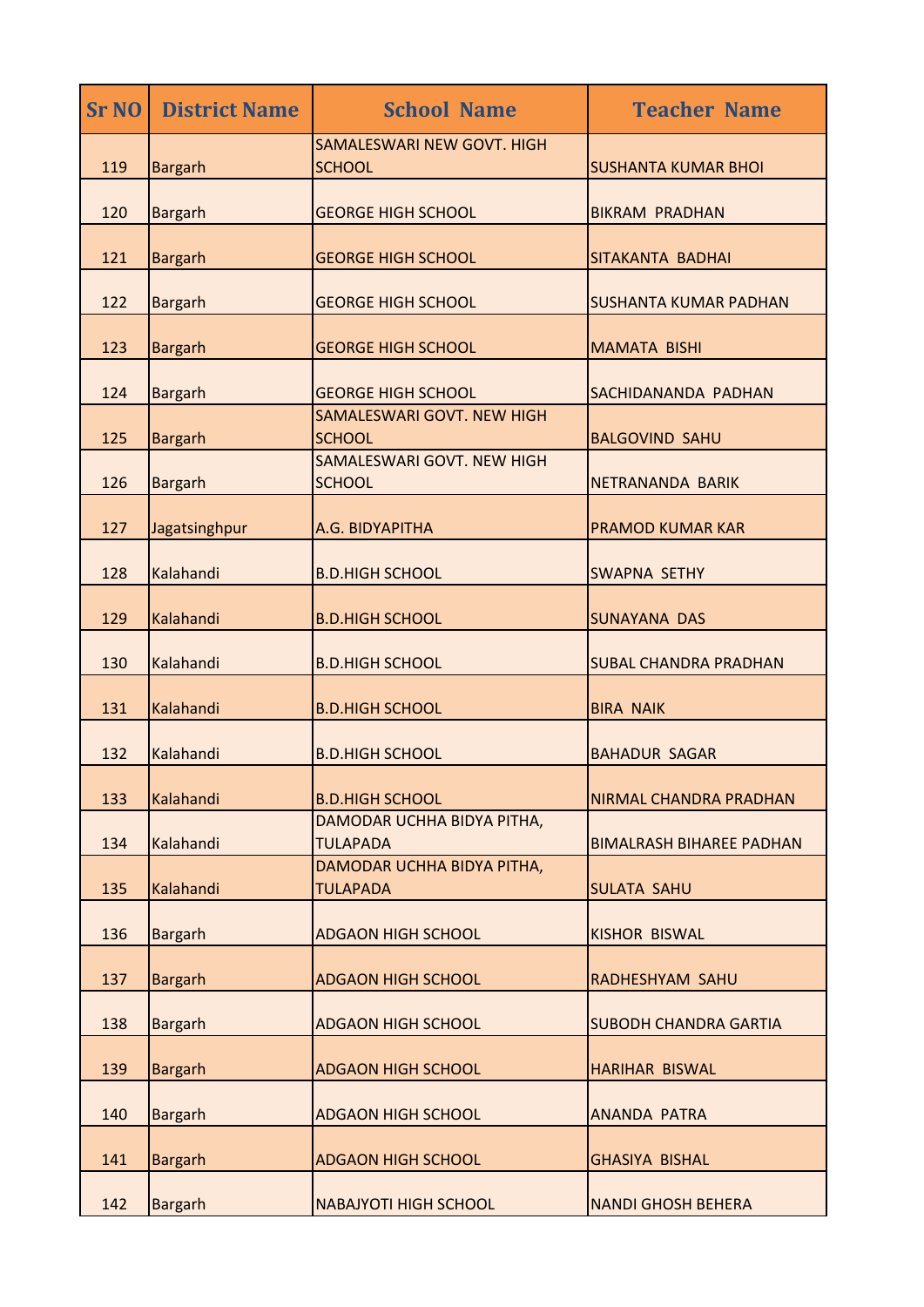| <b>Sr NO</b> | <b>District Name</b> | <b>School Name</b>                 | <b>Teacher Name</b>         |
|--------------|----------------------|------------------------------------|-----------------------------|
| 143          | <b>Bargarh</b>       | <b>NABAJYOTI HIGH SCHOOL</b>       | <b>ANANDA CHANDRA SAHU</b>  |
| 144          | <b>Bargarh</b>       | <b>NABAJYOTI HIGH SCHOOL</b>       | <b>SHIB SHANKAR DASH</b>    |
| 145          | <b>Bargarh</b>       | <b>NABAJYOTI HIGH SCHOOL</b>       | <b>HARIBOLA SAHU</b>        |
| 146          | <b>Bargarh</b>       | <b>NABAJYOTI HIGH SCHOOL</b>       | <b>ARUN KUMAR BARIK</b>     |
| 147          | <b>Bargarh</b>       | <b>NABAJYOTI HIGH SCHOOL</b>       | <b>SAROJINI BARIK</b>       |
| 148          | <b>Bargarh</b>       | <b>NABAJYOTI HIGH SCHOOL</b>       | <b>GOPALA JOSHI</b>         |
| 149          | <b>Bargarh</b>       | <b>NABAJYOTI HIGH SCHOOL</b>       | <b>ALOK KUMAR SAHU</b>      |
| 150          | <b>Bargarh</b>       | <b>GANDHI MEMORIAL HIGH SCHOOL</b> | <b>ASHOK KUMAR MISHRA</b>   |
| 151          | <b>Bargarh</b>       | <b>GANDHI MEMORIAL HIGH SCHOOL</b> | <b>PRATAP KUMAR PRADHAN</b> |
| 152          | <b>Bargarh</b>       | <b>GANDHI MEMORIAL HIGH SCHOOL</b> | <b>MAKARDHWAJ BHOI</b>      |
| 153          | <b>Bargarh</b>       | <b>GANDHI MEMORIAL HIGH SCHOOL</b> | <b>KISHORE KUMAR PANDA</b>  |
| 154          | <b>Bargarh</b>       | <b>GANDHI MEMORIAL HIGH SCHOOL</b> | <b>VALENTINA PADHEE</b>     |
| 155          | <b>Bargarh</b>       | <b>GANDHI MEMORIAL HIGH SCHOOL</b> | <b>SUSIL KUMAR DASH</b>     |
| 156          | <b>Bargarh</b>       | <b>GANDHI MEMORIAL HIGH SCHOOL</b> | <b>SUDHIR KUMAR BADHAI</b>  |
| 157          | <b>Bargarh</b>       | PANCHAYAT HIGH SCHOOL              | <b>LALIT KUMAR RATH</b>     |
| 158          | <b>Bargarh</b>       | PANCHAYAT HIGH SCHOOL              | NIRANJAN PADHAN             |
| 159          | <b>Bargarh</b>       | <b>U.G.HIGH SCHOOL</b>             | PRASANTA KUMAR DEBTA        |
| 160          | <b>Bargarh</b>       | PANCHAYAT HIGH SCHOOL              | <b>ARUN KUMAR DASH</b>      |
| 161          | <b>Bargarh</b>       | <b>U.G.HIGH SCHOOL</b>             | <b>DEBAJANI KALTA</b>       |
| 162          | <b>Bargarh</b>       | <b>U.G.HIGH SCHOOL</b>             | <b>SASMITA DASH</b>         |
| 163          | <b>Bargarh</b>       | PANCHAYAT HIGH SCHOOL              | DURBADALA SARANGI           |
| 164          | <b>Bargarh</b>       | PANCHAYAT HIGH SCHOOL              | LAMBODAR SAHU               |
| 165          | <b>Bargarh</b>       | <b>U.G.HIGH SCHOOL</b>             | <b>JAYANTA NAG</b>          |
| 166          | <b>Bargarh</b>       | PANCHAYAT HIGH SCHOOL              | <b>THABIRA SAHU</b>         |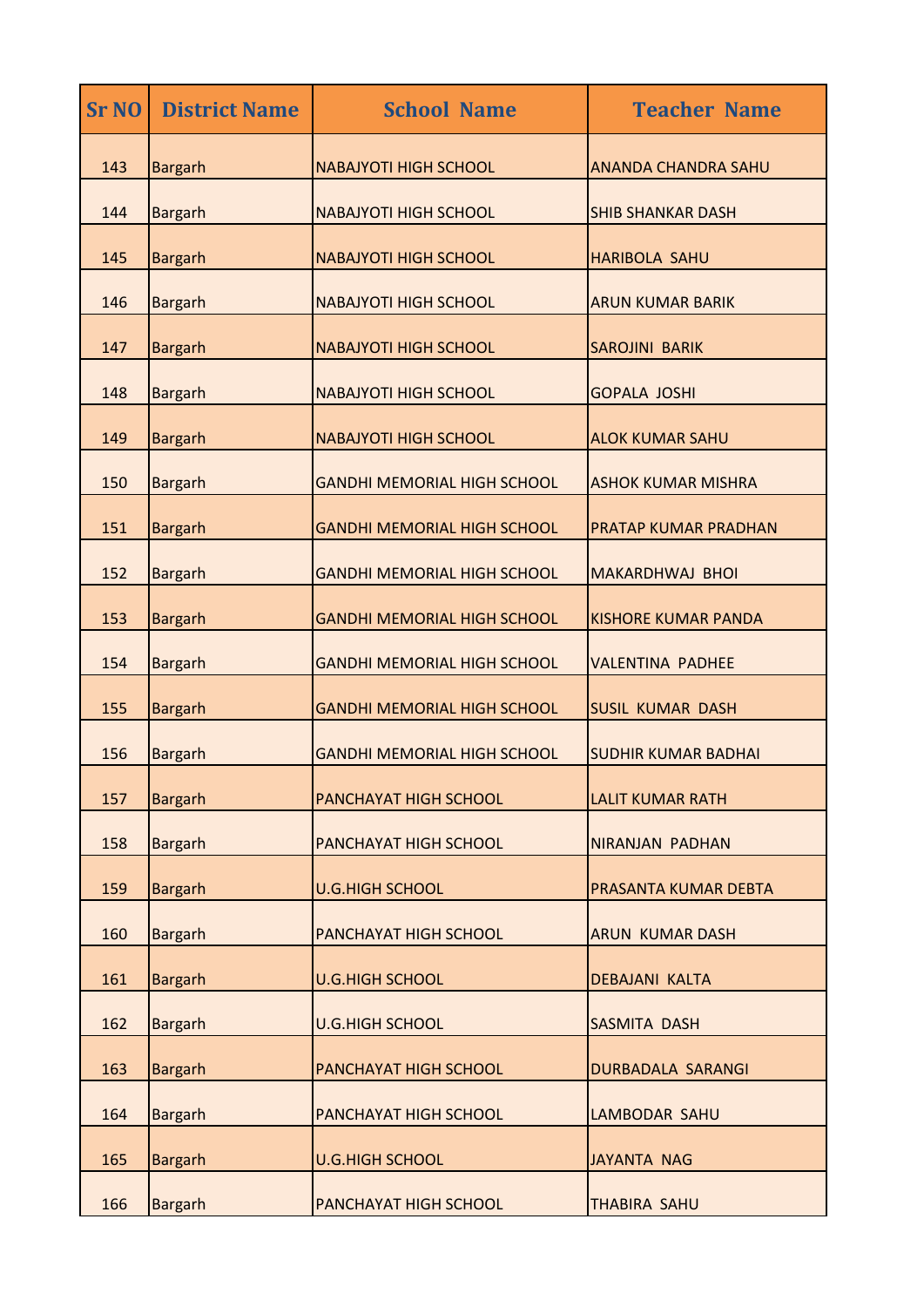| <b>Sr NO</b> | <b>District Name</b> | <b>School Name</b>                                       | <b>Teacher Name</b>           |
|--------------|----------------------|----------------------------------------------------------|-------------------------------|
| 167          | <b>Bargarh</b>       | <b>U.G.HIGH SCHOOL</b>                                   | <b>TARANISEN BHUE</b>         |
| 168          | <b>Bargarh</b>       | <b>U.G.HIGH SCHOOL</b>                                   | <b>RASAM SETTY POTRAYA</b>    |
| 169          | <b>Bargarh</b>       | <b>TOWN HIGH SCHOOL BARGARH</b>                          | <b>BASHISTA KHAMARI</b>       |
| 170          | <b>Bargarh</b>       | PANCHAYAT HIGH SCHOOL                                    | <b>BHARGAB CHANDRA NAIK</b>   |
| 171          | <b>Bargarh</b>       | <b>TOWN HIGH SCHOOL BARGARH</b>                          | NARAYANA BISWAL               |
| 172          | <b>Bargarh</b>       | <b>TOWN HIGH SCHOOL BARGARH</b>                          | <b>DOLAMANI SAHU</b>          |
| 173          | <b>Bargarh</b>       | <b>TOWN HIGH SCHOOL BARGARH</b>                          | <b>ASHOK KUMAR SAHU</b>       |
| 174          | <b>Bargarh</b>       | <b>TOWN HIGH SCHOOL BARGARH</b>                          | <b>BINOD CHANDRA SAGAR</b>    |
| 175          | <b>Bargarh</b>       | <b>GANGADHAR MEHER HIGH SCHOOL</b>                       | <b>SURENDRA BEHERA</b>        |
| 176          | <b>Bargarh</b>       | <b>GANGADHAR MEHER HIGH SCHOOL</b>                       | <b>RANJIT PATRA</b>           |
| 177          | <b>Bargarh</b>       | <b>GANGADHAR MEHER HIGH SCHOOL</b>                       | <b>RANJU RANI PATRA</b>       |
| 178          | <b>Bargarh</b>       | <b>GANGADHAR MEHER HIGH SCHOOL</b>                       | <b>TEJARU BARIK</b>           |
| 179          | <b>Bargarh</b>       | <b>GANGADHAR MEHER HIGH SCHOOL</b>                       | <b>BRAJA KISHOR PANDA</b>     |
| 180          | <b>Bargarh</b>       | <b>GANGADHAR MEHER HIGH SCHOOL</b>                       | <b>MAHENDRA SETHI</b>         |
| 181          | <b>Bargarh</b>       | <b>GANGADHAR MEHER HIGH SCHOOL</b>                       | LAXMAN MAJHI                  |
| 182          | <b>Bargarh</b>       | <b>KEDARNATH ADIVASI GOVT. NEW</b><br><b>HIGH SCHOOL</b> | NETRANAND PRADHAN             |
| 183          | <b>Bargarh</b>       | <b>GANGADHAR MEHER HIGH SCHOOL</b>                       | <b>SURAMA SUNA</b>            |
| 184          | <b>Bargarh</b>       | KEDARNATH ADIVASI GOVT. NEW<br><b>HIGH SCHOOL</b>        | <b>TULARAM PADHAN</b>         |
| 185          | <b>Bargarh</b>       | <b>GANGADHAR MEHER HIGH SCHOOL</b>                       | <b>SUNIL KUMAR PRADHAN</b>    |
| 186          | <b>Bargarh</b>       | KEDARNATH ADIVASI GOVT. NEW<br><b>HIGH SCHOOL</b>        | <b>DINABANDHU PANDA</b>       |
| 187          | <b>Bargarh</b>       | KEDARNATH ADIVASI GOVT. NEW<br><b>HIGH SCHOOL</b>        | <b>KOUSHALYA SAHU</b>         |
| 188          | <b>Bargarh</b>       | <b>ANCHALIKA HIGH SCHOOL</b>                             | <b>SUBASH CHANDRA ACHARYA</b> |
| 189          | <b>Bargarh</b>       | <b>ANCHALIKA HIGH SCHOOL</b>                             | <b>GHANASHYAM SAHU</b>        |
| 190          | <b>Bargarh</b>       | <b>ANCHALIKA HIGH SCHOOL</b>                             | SARBESWAR RATHA               |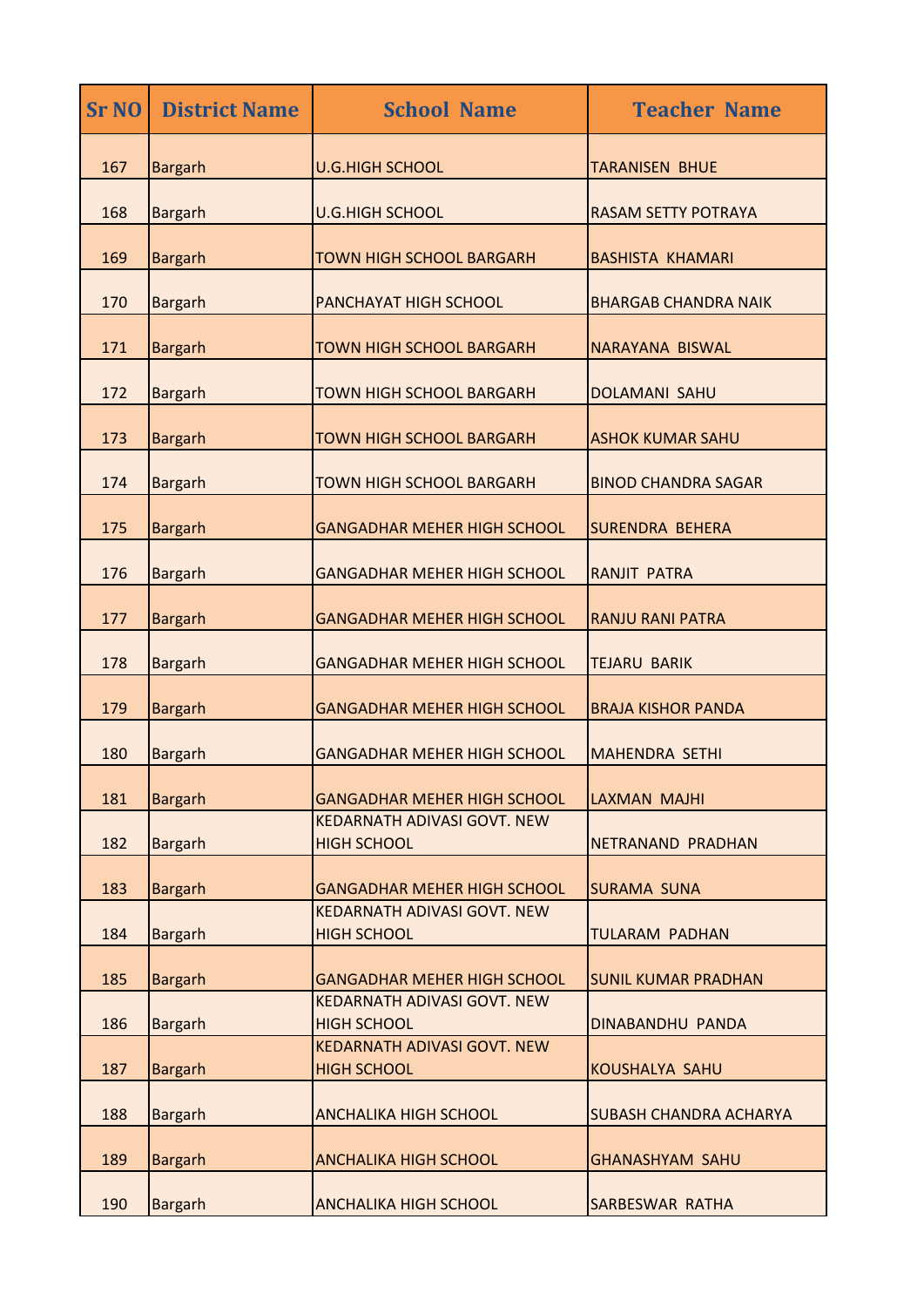| <b>Sr NO</b> | <b>District Name</b> | <b>School Name</b>                            | <b>Teacher Name</b>          |
|--------------|----------------------|-----------------------------------------------|------------------------------|
| 191          | Jagatsinghpur        | A.G. BIDYAPITHA                               | <b>BIJAYA KUMAR SWAIN</b>    |
| 192          | Jagatsinghpur        | A.G. BIDYAPITHA                               | <b>SARAT KUMAR LENKA</b>     |
| 193          | <b>Bargarh</b>       | PURUSOTTAM GOVT. HIGH SCHOOL                  | JOGESH CHANDRA PADHAN        |
| 194          | <b>Bargarh</b>       | PURUSOTTAM GOVT. HIGH SCHOOL                  | <b>SUBODH BHOI</b>           |
| 195          | <b>Bargarh</b>       | PURUSOTTAM GOVT. HIGH SCHOOL                  | <b>JALANDHAR PADHAN</b>      |
| 196          | <b>Bargarh</b>       | PURUSOTTAM GOVT. HIGH SCHOOL                  | <b>SULALIT PATRA</b>         |
| 197          | <b>Bargarh</b>       | PURUSOTTAM GOVT. HIGH SCHOOL                  | <b>HARABALLAV PADHAN</b>     |
| 198          | <b>Bargarh</b>       | PURUSOTTAM GOVT. HIGH SCHOOL                  | <b>REENA KUMARI MEHER</b>    |
|              |                      |                                               |                              |
| 199          | <b>Cuttack</b>       | SAILO JHARAPARA HIGH SCHOOL                   | <b>DITPTI RANI MOHANTY</b>   |
| 200          | <b>Bargarh</b>       | PURUSOTTAM GOVT. HIGH SCHOOL                  | <b>SANTOSH MEHER</b>         |
| 201          | <b>Cuttack</b>       | SAILO JHARAPARA HIGH SCHOOL                   | <b>SATYABATI SAHOO</b>       |
| 202          | Cuttack              | SAILO JHARAPARA HIGH SCHOOL                   | <b>SAROJ KUMAR MULIA</b>     |
| 203          | <b>Cuttack</b>       | SAILO JHARAPARA HIGH SCHOOL                   | <b>GOBARDHAN MOHAPTRA</b>    |
| 204          | <b>Cuttack</b>       | <b>SAILO JHARAPARA HIGH SCHOOL</b>            | <b>GOVINDA CHANDRA SAHOO</b> |
| 205          | <b>Cuttack</b>       | SAILO JHARAPARA HIGH SCHOOL                   | <b>MANORANJAN DASH</b>       |
| 206          | Cuttack              | SAILO GOVINDPUR HIGH SCHOOL                   | <b>SANJUKTA PATI</b>         |
| 207          | Cuttack              | SAILO GOVINDPUR HIGH SCHOOL                   | <b>SHARMILA SAHOO</b>        |
| 208          | <b>Cuttack</b>       | <b>SAILO GOVINDPUR HIGH SCHOOL</b>            | <b>JAYDEV PRADHAN</b>        |
| 209          | Cuttack              | <b>SAILO GOVINDPUR HIGH SCHOOL</b>            | <b>MIHIR KUMAR PARIDA</b>    |
| 210          | Cuttack              | SAILO GOVINDPUR HIGH SCHOOL                   | BANDANA SAHOO                |
| 211          | Kalahandi            | DAMODAR UCHHA BIDYA PITHA,<br><b>TULAPADA</b> | <b>BRUNDABAN PADHAN</b>      |
| 212          | Kalahandi            | DAMODAR UCHHA BIDYA PITHA,<br><b>TULAPADA</b> | UPENDRA KUMAR PADHAN         |
| 213          | Kalahandi            | DAMODAR UCHHA BIDYA PITHA,<br><b>TULAPADA</b> | <b>KISHORE KUMAR SAHU</b>    |
|              |                      | DAMODAR UCHHA BIDYA PITHA,                    |                              |
| 214          | Kalahandi            | <b>TULAPADA</b>                               | <b>PRAKASH KUMAR DANI</b>    |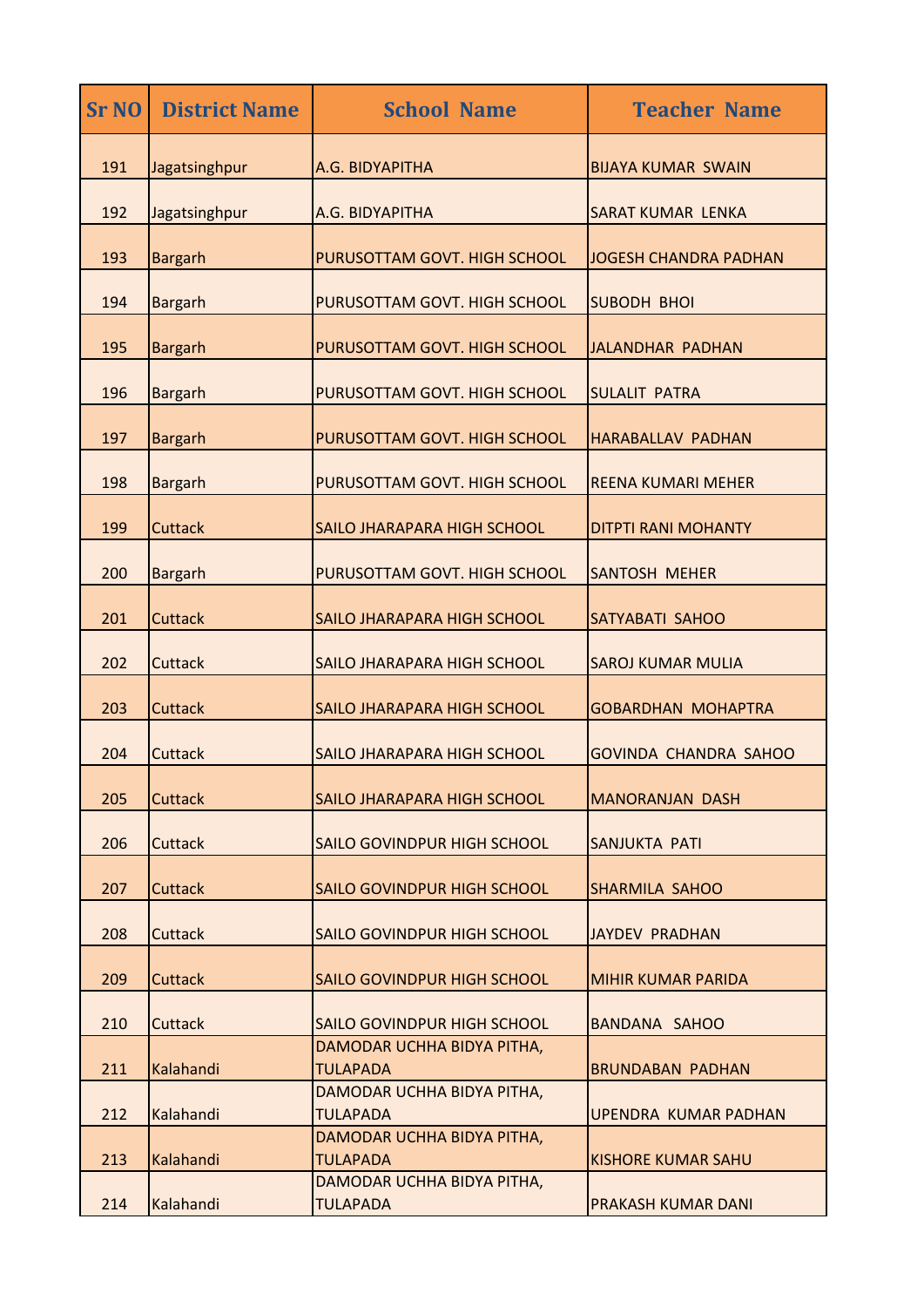| <b>Sr NO</b> | <b>District Name</b> | <b>School Name</b>                 | <b>Teacher Name</b>         |
|--------------|----------------------|------------------------------------|-----------------------------|
| 215          | Kalahandi            | <b>GHODABANDH UCHA VIDYAPITHA</b>  | <b>ARUN KUMAR SAHOO</b>     |
| 216          | Kalahandi            | <b>GHODABANDH UCHA VIDYAPITHA</b>  | <b>ATULYA KUMAR PRADHAN</b> |
| 217          | <b>Cuttack</b>       | MUNICIPAL MODEL HIGH SCHOOL        | <b>BHARATI DAS</b>          |
| 218          | Cuttack              | MUNICIPAL MODEL HIGH SCHOOL        | <b>SAROJINI NAYAK</b>       |
| 219          | Cuttack              | <b>MUNICIPAL MODEL HIGH SCHOOL</b> | <b>ANITA SAMANTRAY</b>      |
| 220          | Cuttack              | <b>MUNICIPAL MODEL HIGH SCHOOL</b> | GIRIBALA SARANGI            |
| 221          | Kalahandi            | <b>GHODABANDH UCHA VIDYAPITHA</b>  | <b>TARA CHANDRA SAHU</b>    |
| 222          | Cuttack              | <b>MUNICIPAL MODEL HIGH SCHOOL</b> | <b>ARJUNA BEHERA</b>        |
| 223          | <b>Cuttack</b>       | <b>MUNICIPAL MODEL HIGH SCHOOL</b> | <b>PRAVATI SAHOO</b>        |
| 224          | <b>Cuttack</b>       | MUNICIPAL MODEL HIGH SCHOOL        | <b>SIBA PRASAD NAYAK</b>    |
| 225          | Kalahandi            | DURGAMADHAB VCHHA VIDYAPITHA       | <b>SANTOSH KUMAR RANA</b>   |
| 226          | Kalahandi            | DURGAMADHAB VCHHA VIDYAPITHA       | <b>ARUN KUMAR MISHRA</b>    |
| 227          | Kalahandi            | DURGAMADHAB VCHHA VIDYAPITHA       | <b>SUCHISMITA SAHOO</b>     |
| 228          | Kalahandi            | DURGAMADHAB VCHHA VIDYAPITHA       | <b>DIBAKAR SAHU</b>         |
| 229          | Kalahandi            | DURGAMADHAB VCHHA VIDYAPITHA       | <b>SUJATA ACHARY</b>        |
| 230          | Kalahandi            | DURGAMADHAB VCHHA VIDYAPITHA       | LAXMAN KUMAR PARIDA         |
| 231          | Kalahandi            | DURGAMADHAB VCHHA VIDYAPITHA       | <b>MAYADHAR BEHERA</b>      |
| 232          | Kalahandi            | DURGAMADHAB VCHHA VIDYAPITHA       | <b>SURENDRA MAHAKUD</b>     |
| 233          | Kalahandi            | DURGAMADHAB VCHHA VIDYAPITHA       | <b>SAMBHU BHUSHAN SAHU</b>  |
| 234          | Kalahandi            | <b>GHODABANDH UCHA VIDYAPITHA</b>  | <b>RUDRA MAJHI</b>          |
| 235          | Kalahandi            | <b>GHODABANDH UCHA VIDYAPITHA</b>  | NARAYANA PADHAN             |
| 236          | Kalahandi            | <b>GHODABANDH UCHA VIDYAPITHA</b>  | <b>JAYA CHANDRA HATI</b>    |
| 237          | Jagatsinghpur        | A.G. BIDYAPITHA                    | <b>ANILA KUMAR SAHOO</b>    |
| 238          | Kalahandi            | <b>GHODABANDH UCHA VIDYAPITHA</b>  | <b>UPENDRA DEEP</b>         |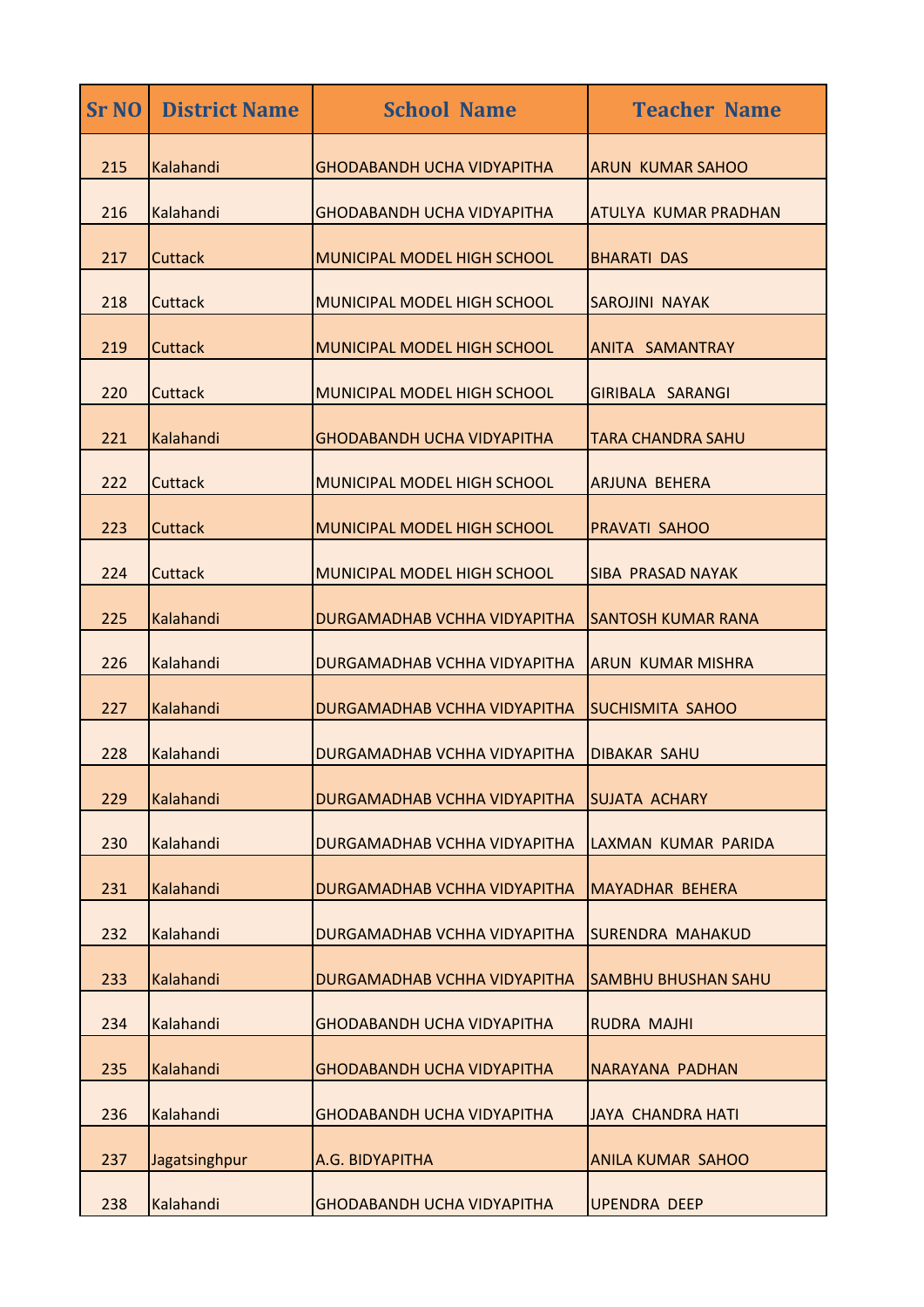| <b>Sr NO</b> | <b>District Name</b> | <b>School Name</b>                      | <b>Teacher Name</b>            |
|--------------|----------------------|-----------------------------------------|--------------------------------|
| 239          | Kalahandi            | <b>GOVT GIRLS HIGH SCHOOL</b>           | <b>BASANTA KUMARI PATTNAIK</b> |
| 240          | Kalahandi            | <b>GOVT GIRLS HIGH SCHOOL</b>           | <b>BABITA PANIGRAHI</b>        |
| 241          | Kalahandi            | <b>GOVT GIRLS HIGH SCHOOL</b>           | <b>PRAKASH CHANDRA MISHRA</b>  |
| 242          | Kalahandi            | <b>GOVT GIRLS HIGH SCHOOL</b>           | <b>VARANASI SRINIVAS</b>       |
| 243          | Kalahandi            | <b>GOVT GIRLS HIGH SCHOOL</b>           | <b>SUKANT KUMAR SAHU</b>       |
| 244          | Kalahandi            | <b>GOVT GIRLS HIGH SCHOOL</b>           | SWARNAKANTI PANIGRAHI          |
| 245          | Kalahandi            | <b>DADHI BAMANA HIGH SCHOOL</b>         | <b>MINAKETAN BISWAL</b>        |
| 246          | Kalahandi            | <b>DADHI BAMANA HIGH SCHOOL</b>         | <b>GAGAN BIHARI SETH</b>       |
| 247          | Kalahandi            | <b>DADHI BAMANA HIGH SCHOOL</b>         | <b>GANESH CHANDRA SAHU</b>     |
| 248          | Kalahandi            | <b>DADHI BAMANA HIGH SCHOOL</b>         | SNIGDHALEENA SAHU              |
| 249          | Kalahandi            | <b>DADHI BAMANA HIGH SCHOOL</b>         | <b>SANJIB KUMAR SHARMA</b>     |
| 250          | Kalahandi            | <b>DADHI BAMANA HIGH SCHOOL</b>         | <b>KHITISH CHANDRA PODH</b>    |
| 251          | Jagatsinghpur        | A.G. BIDYAPITHA                         | <b>MANORAMA MOHANTY</b>        |
| 252          | Kalahandi            | PANCHASAKHA VCHHA<br>BIDYAPITHA, ALTARA | PRIYA DARSINI PATRA            |
| 253          | Kalahandi            | PANCHASAKHA VCHHA<br>BIDYAPITHA, ALTARA | KUNENDRA PRASAD BAITHARU       |
| 254          | Kalahandi            | PANCHASAKHA VCHHA<br>BIDYAPITHA, ALTARA | <b>ASHOK KUMAR BISWAL</b>      |
| 255          | Kalahandi            | PANCHASAKHA VCHHA<br>BIDYAPITHA, ALTARA | <b>BALMIKI RANA</b>            |
| 256          | Kalahandi            | PANCHASAKHA VCHHA<br>BIDYAPITHA, ALTARA | RAJENDRA MAJHI                 |
| 257          | Kalahandi            | PANCHASAKHA VCHHA<br>BIDYAPITHA, ALTARA | <b>PRAMOD KUMAR SAHU</b>       |
| 258          | Kalahandi            | PANCHASAKHA VCHHA<br>BIDYAPITHA, ALTARA | <b>BENU DHAR RANA</b>          |
| 259          | <b>Balangir</b>      | <b>GOVT. GIRLS HIGH SCHOOL</b>          | RAJASHREE PUJARI               |
| 260          | <b>Balangir</b>      | <b>GOVT. GIRLS HIGH SCHOOL</b>          | <b>KANTILATA BARGE</b>         |
| 261          | <b>Balangir</b>      | <b>GOVT. GIRLS HIGH SCHOOL</b>          | LIPSA MAYEE MISHRA             |
| 262          | <b>Balangir</b>      | <b>GOVT. GIRLS HIGH SCHOOL</b>          | JAGADISH MALLIK                |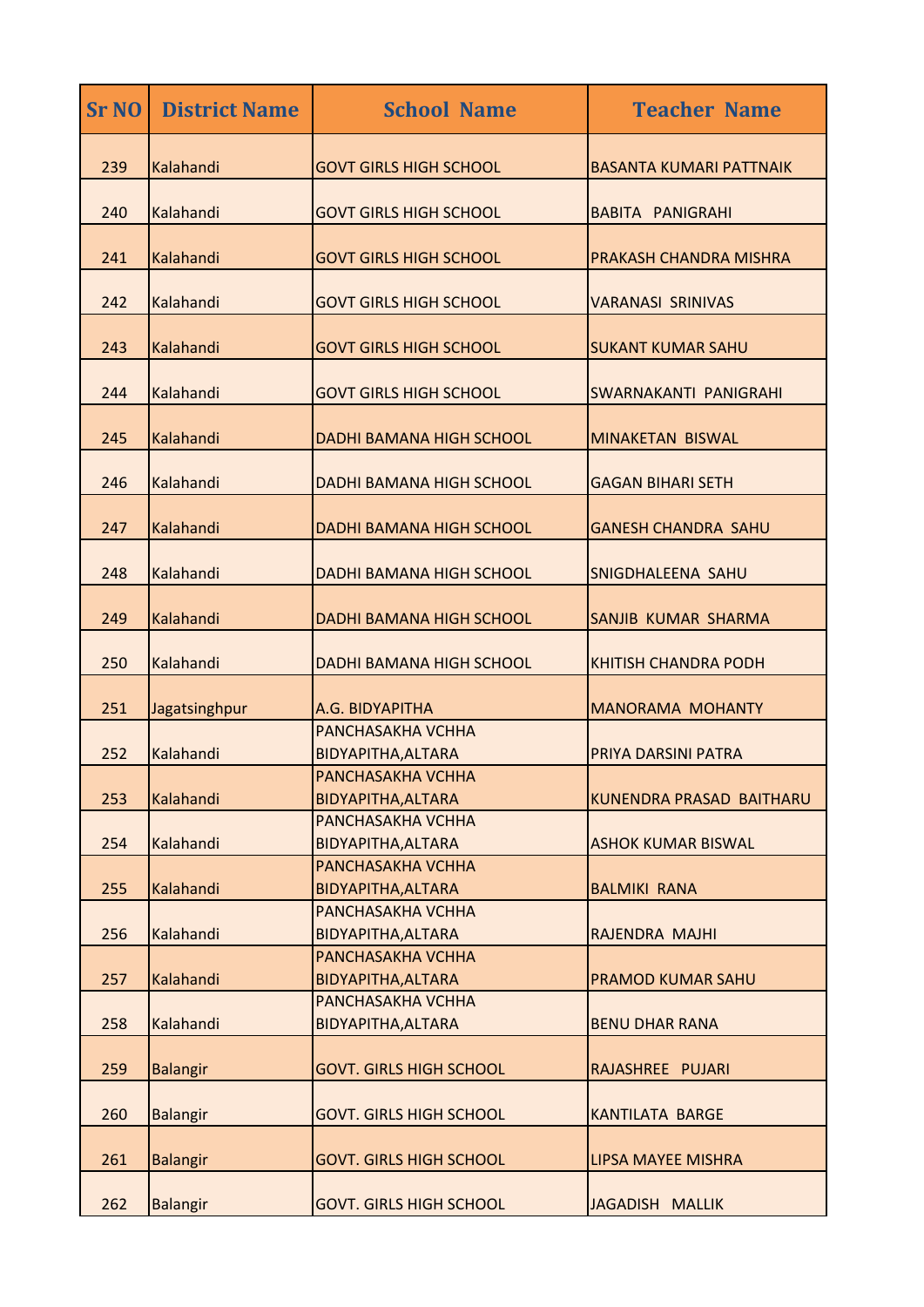| <b>Sr NO</b> | <b>District Name</b> | <b>School Name</b>             | <b>Teacher Name</b>                    |
|--------------|----------------------|--------------------------------|----------------------------------------|
| 263          | <b>Balangir</b>      | <b>GOVT. GIRLS HIGH SCHOOL</b> | <b>NALINI NIAL</b>                     |
| 264          | <b>Balangir</b>      | <b>GOVT. GIRLS HIGH SCHOOL</b> | SHIBA PRASAD NAYAK                     |
| 265          | <b>Balangir</b>      | <b>GOVT. GIRLS HIGH SCHOOL</b> | NIRANJAN SAHU                          |
| 266          | <b>Balangir</b>      | <b>GOVT. GIRLS HIGH SCHOOL</b> | NAMITA PANIGRAHI                       |
| 267          | <b>Balangir</b>      | <b>GOVT. GIRLS HIGH SCHOOL</b> | ARUPANANDA DEBENDRA<br><b>SENAPATI</b> |
| 268          | <b>Balangir</b>      | <b>GOVT. GIRLS HIGH SCHOOL</b> | HIRADHAR MEHER                         |
| 269          | Jagatsinghpur        | A.G. BIDYAPITHA                | <b>BANSHIDHAR KHATUA</b>               |
| 270          | Jagatsinghpur        | <b>ABDUL RAHIM HIGH SCHOOL</b> | <b>KANAN BALA MOHANTY</b>              |
| 271          | Jagatsinghpur        | <b>ABDUL RAHIM HIGH SCHOOL</b> | <b>MADHUSUDAN RATH</b>                 |
| 272          | Jagatsinghpur        | <b>ABDUL RAHIM HIGH SCHOOL</b> | <b>CHANDAN BEHERA</b>                  |
| 273          | <b>Cuttack</b>       | <b>GOPABANDHU VIDYAMANDIR</b>  | <b>RASANANDA GHADEI</b>                |
| 274          | <b>Cuttack</b>       | <b>GOPABANDHU VIDYAMANDIR</b>  | NARENDRA KUMAR SENAPATI                |
| 275          | <b>Cuttack</b>       | <b>GOPABANDHU VIDYAMANDIR</b>  | AMULAYA KUMAR<br><b>MOHAPATRA</b>      |
| 276          | Jagatsinghpur        | <b>ABDUL RAHIM HIGH SCHOOL</b> | <b>MD JAWID IQBAL</b>                  |
| 277          | Cuttack              | <b>GOVT. GIRLS HIGH SCHOOL</b> | <b>RAJALAXMI DAS</b>                   |
| 278          | Cuttack              | <b>GOVT. GIRLS HIGH SCHOOL</b> | NISHIBANYA DAS                         |
| 279          | <b>Cuttack</b>       | <b>GOVT. GIRLS HIGH SCHOOL</b> | PRADHAN NIRANJAN<br><b>PATTANAYAK</b>  |
| 280          | <b>Cuttack</b>       | <b>GOVT. GIRLS HIGH SCHOOL</b> | <b>SANTOSH KUMAR NANDA</b>             |
| 281          | <b>Cuttack</b>       | <b>GOVT. GIRLS HIGH SCHOOL</b> | RAJALAXMI DAS                          |
| 282          | Kalahandi            | <b>TERESINGA HIGH SCHOOL</b>   | PANKAJ KUMAR BARIK                     |
| 283          | Kalahandi            | <b>TERESINGA HIGH SCHOOL</b>   | <b>BIJAY KUMAR SENAPATI</b>            |
| 284          | Kalahandi            | <b>TERESINGA HIGH SCHOOL</b>   | <b>GARUDA DHWAJA BHOI</b>              |
| 285          | Kalahandi            | <b>TERESINGA HIGH SCHOOL</b>   | <b>RAJIB LOCHAN GAHIR</b>              |
| 286          | Kalahandi            | <b>TERESINGA HIGH SCHOOL</b>   | <b>SAROJ KUMAR JHANKAR</b>             |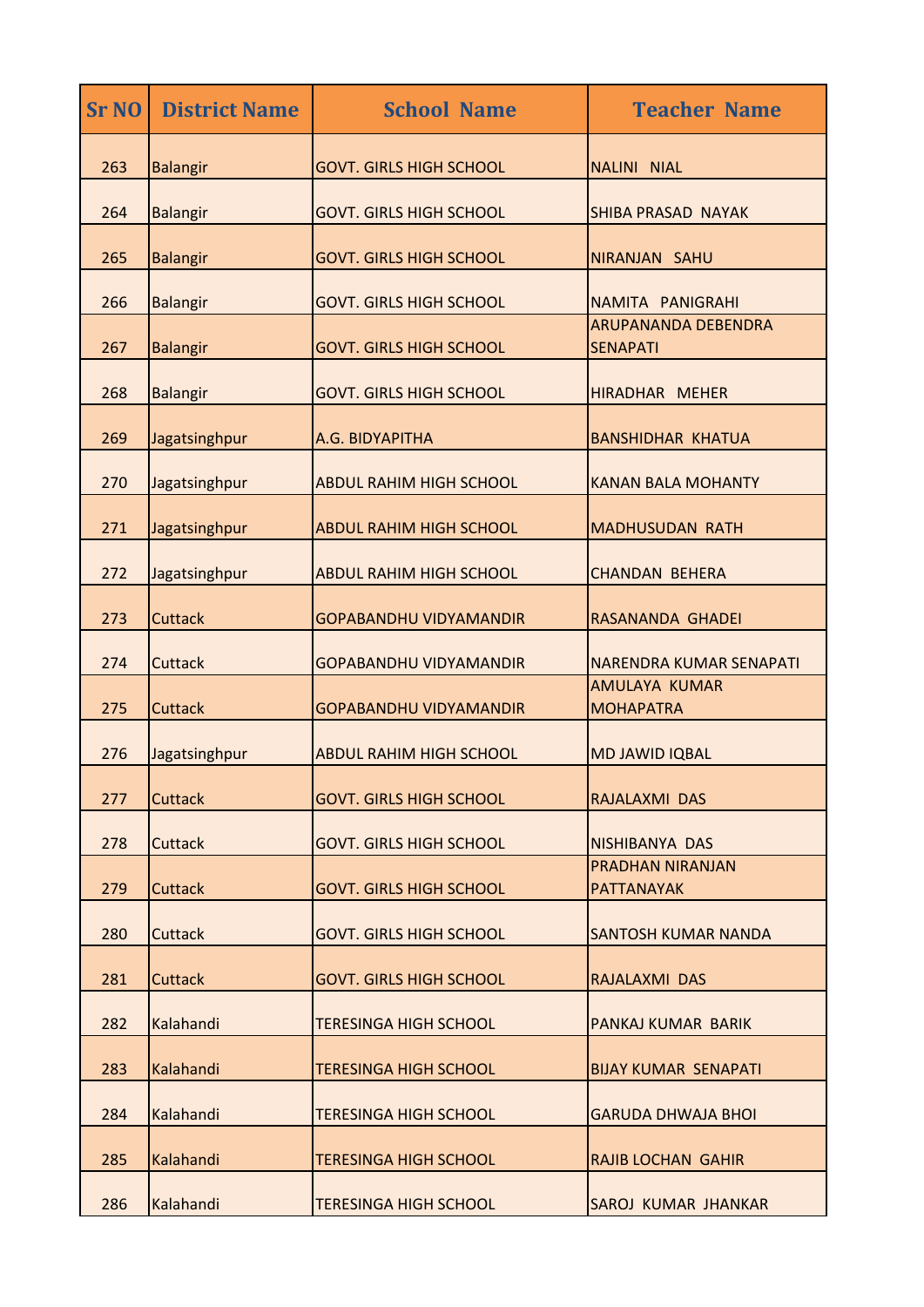| <b>Sr NO</b> | <b>District Name</b> | <b>School Name</b>                                | <b>Teacher Name</b>                            |
|--------------|----------------------|---------------------------------------------------|------------------------------------------------|
| 287          | Kalahandi            | <b>GOVT GIRLS HIGH SCHOOL</b>                     | <b>PRAMOD KUMAR PANDA</b>                      |
| 288          | Kalahandi            | <b>GOVT GIRLS HIGH SCHOOL</b>                     | <b>JHASAKETAN PADHAN</b>                       |
| 289          | Kalahandi            | <b>GOVT GIRLS HIGH SCHOOL</b>                     | <b>GEETANJALI PRADHAN</b>                      |
| 290          | Kalahandi            | <b>GOVT GIRLS HIGH SCHOOL</b>                     | <b>BIRATI DUTTA</b>                            |
| 291          | Rayagada             | <b>GOVT. SSD GIRLS HIGH SCHOOL</b>                | <b>SURESH KUMAR PATANGE</b>                    |
| 292          | Rayagada             | <b>GOVT. SSD GIRLS HIGH SCHOOL</b>                | <b>SUBASH CHANDRA GARADIA</b>                  |
| 293          | Rayagada             | <b>GOVT. SSD GIRLS HIGH SCHOOL</b>                | <b>GOURI SANKAR SAHU</b>                       |
| 294          | Rayagada             | <b>GOVT. SSD GIRLS HIGH SCHOOL</b>                | <b>SWARNAMAYEE PANDA</b>                       |
| 295          | Jagatsinghpur        | <b>ABDUL RAHIM HIGH SCHOOL</b>                    | SANGHAMITRA BEHERA                             |
| 296          | Kalahandi            | GOVT. U.G. HIGH SCHOOL,<br><b>TURLAKHAMAN</b>     | <b>SRIAKNT KUMAR JENA</b>                      |
| 297          | Kalahandi            | GOVT. U.G. HIGH SCHOOL,<br><b>TURLAKHAMAN</b>     | SANJITA NAYAK                                  |
| 298          | Jagatsinghpur        | <b>ABDUL RAHIM HIGH SCHOOL</b>                    | <b>SWAGATIKA NAYAK</b>                         |
| 299          | Kalahandi            | GOVT. U.G. HIGH SCHOOL,<br><b>TURLAKHAMAN</b>     | <b>ASCHARYA NANDA</b>                          |
| 300          | Kalahandi            | <b>GOVT. U.G. HIGH SCHOOL,</b><br>TURLAKHAMAN     | <b>ABANI KUMAR RANA</b>                        |
| 301          | Kalahandi            | GOVT. U.G. HIGH SCHOOL,<br><b>TURLAKHAMAN</b>     | DHARMANANDA BHOI                               |
| 302          | Jagatsinghpur        | <b>ABDUL RAHIM HIGH SCHOOL</b>                    | <b>SUBHASHREE PRIYADARSHINI</b><br><b>DASH</b> |
| 303          | Kalahandi            | GOVT. U.G. HIGH SCHOOL,<br><b>TURLAKHAMAN</b>     | <b>KISHORE CHANDRA BHOI</b>                    |
| 304          | Jagatsinghpur        | <b>AGAPAL HIGH SCHOOL</b>                         | PRATIVA PARIDA                                 |
| 305          | Jagatsinghpur        | <b>AGAPAL HIGH SCHOOL</b>                         | MIRARANI SASMAL                                |
| 306          | Jagatsinghpur        | <b>AGAPAL HIGH SCHOOL</b>                         | SRIKANTA MISHRA                                |
| 307          | Jagatsinghpur        | <b>AGAPAL HIGH SCHOOL</b>                         | PRAKASH CHANDRA PRADHAN                        |
| 308          | Kandhamal            | <b>RUJANGI U.G. HIGH SCHOOL</b>                   | <b>ABINASH PANDA</b>                           |
| 309          | Kandhamal            | <b>GOVT.(SSD)GIRLS HIGH</b><br>SCHOOL, JALESHPATA | <b>AKSHAYA KUMAR MALLICK</b>                   |
| 310          | Kandhamal            | <b>GOVT.(SSD)GIRLS HIGH</b><br>SCHOOL, JALESHPATA | <b>AMITAV SAHOO</b>                            |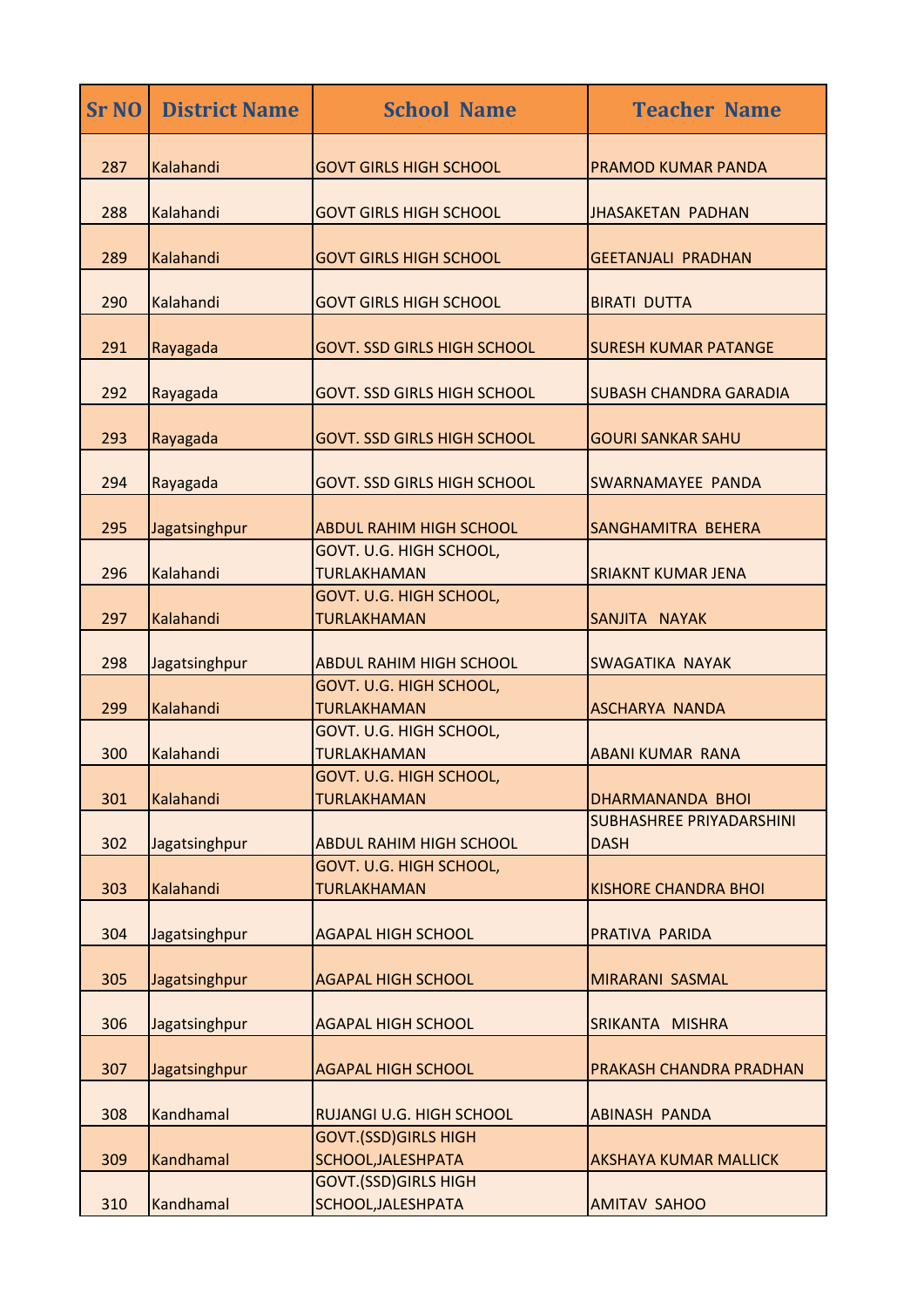| <b>District Name</b> | <b>School Name</b>                                    | <b>Teacher Name</b>          |
|----------------------|-------------------------------------------------------|------------------------------|
| <b>Kandhamal</b>     | <b>GOVERNMENT SSD HIGH SCHOOL</b>                     | <b>ANANT KUMAR KANHAR</b>    |
| Kandhamal            | <b>GOVT. HIGH SCHOOL, TIKABALI</b>                    | <b>ANJUKTA PARIDA</b>        |
| Kandhamal            | <b>GOVT. GIRLS HIGH SCHOOL</b>                        | <b>ANNPURNA KUMARI</b>       |
| Kandhamal            | <b>SARANGADA HIGH SCHOOL</b>                          | <b>ANUPAMA MOHANTY</b>       |
| Kandhamal            | <b>GOVERNMENT SSD HIGH SCHOOL</b>                     | <b>ARPITA SWAIN</b>          |
| Kandhamal            | <b>GOVT. GIRLS SSD HIGH SCHOOL</b>                    | <b>ASHALATA LENKA</b>        |
| Kandhamal            | <b>GOVT. GIRLS SSD HIGH SCHOOL</b>                    | <b>ASTIKA MUKHI</b>          |
| Kandhamal            | GOVT. HIGH SCHOOL, K. NUAGAM                          | <b>BALAKRISHNA PATRA</b>     |
| Kandhamal            | <b>GOVT GIRLS HIGH SCHOOL(SSD)</b><br><b>KUDUTULI</b> | <b>BANDANA PRADHAN</b>       |
| <b>Kandhamal</b>     | DAYANANDA HIGH SCHOOL                                 | <b>BARUNA PRADHAN</b>        |
| Kandhamal            | <b>GOVT. U.G. HIGH SCHOOL</b><br><b>JARGIBHATTA</b>   | <b>BENUDHAR PRADHAN</b>      |
| Kandhamal            | <b>GOVT. GIRLS SSD HIGH SCHOOL</b>                    | <b>BHAGYANSHUBALA DASH</b>   |
| Kandhamal            | <b>GOVT GIRLS HIGH SCHOOL</b><br>PAKANAGAON           | <b>BIDYABATI SINGH</b>       |
| Kandhamal            | <b>GOVT. GIRLS HIGH SCHOOL</b>                        | <b>BIMAL KUMAR BEHERA</b>    |
| Kandhamal            | <b>GOVT. GIRLS SSD HIGH SCHOOL</b>                    | <b>BIMAL KUMAR KANHAR</b>    |
| Kandhamal            | <b>GOVT GIRLS HIGH SCHOOL</b><br>PAKANAGAON           | <b>BIRAJABALA KANHAR</b>     |
| Kandhamal            | <b>GOVT. GIRLS HIGH SCHOOL</b>                        | <b>BISHNU CHARAN MALLICK</b> |
| Kandhamal            | GOVT. HIGH SCHOOL, BARAKHAMA                          | <b>BISWAJIT BEHERA</b>       |
| Kandhamal            | A. J. O. HIGH SCHOOL                                  | <b>BRAHMANANDA DASH</b>      |
| Kandhamal            | <b>GOVT. GIRLS HIGH SCHOOL</b>                        | <b>BULI NAYAK</b>            |
| Kandhamal            | <b>GOVT. HIGH SCHOOL, TIKABALI</b>                    | <b>DAMODAR SAHOO</b>         |
| Kandhamal            | <b>GOVT. U.G. HIGH SCHOOL</b><br><b>JARGIBHATTA</b>   | <b>DEBADATTA KANHAR</b>      |
| <b>Kandhamal</b>     | <b>GOVT GIRLS HIGH SCHOOL(SSD)</b><br><b>KUDUTULI</b> | DEEPAK KUMAR KOTHADALLAI     |
|                      | <b>GOVT. U.G. HIGH SCHOOL</b>                         | DHARITRI DASH                |
|                      | Kandhamal                                             | <b>JARGIBHATTA</b>           |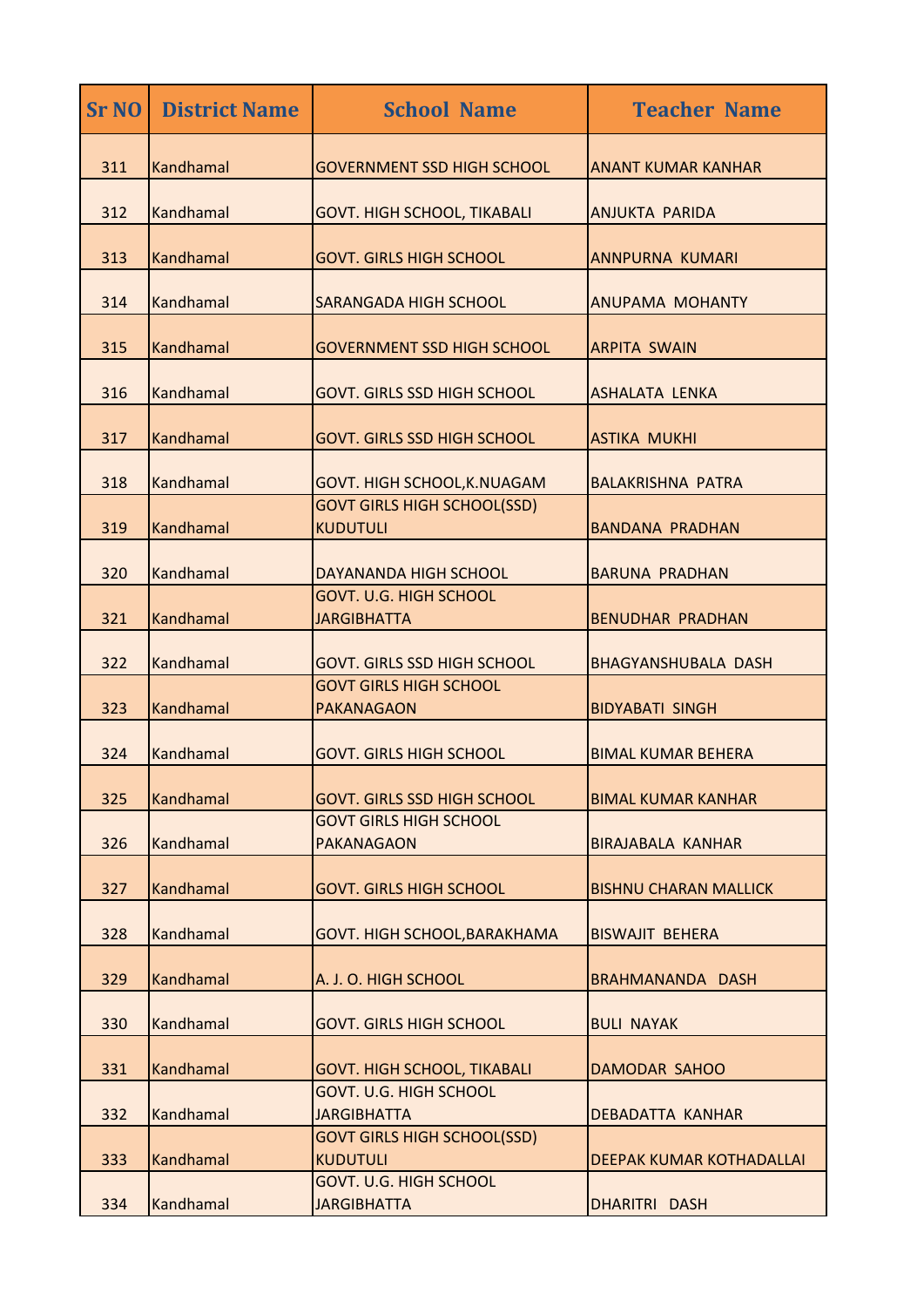| <b>Sr NO</b> | <b>District Name</b> | <b>School Name</b>                      | <b>Teacher Name</b>            |
|--------------|----------------------|-----------------------------------------|--------------------------------|
| 335          | Kandhamal            | A. J. O. HIGH SCHOOL                    | <b>DILLIP KUMAR PRADHAN</b>    |
| 336          | Kalahandi            | <b>GOVT. SSD HIGH SCHOOL, PASTIKUDI</b> | <b>MINKETAN SUNA</b>           |
| 337          | Kalahandi            | <b>GOVT. SSD HIGH SCHOOL, PASTIKUDI</b> | <b>KRUPASINDHU HARIZAN</b>     |
| 338          | Kalahandi            | <b>GOVT. SSD HIGH SCHOOL, PASTIKUDI</b> | <b>KAMASENA BHOI</b>           |
| 339          | Kalahandi            | <b>GOVT. SSD HIGH SCHOOL, PASTIKUDI</b> | <b>RANJITA BALA RATH</b>       |
| 340          | Kalahandi            | <b>GOVT. SSD HIGH SCHOOL, PASTIKUDI</b> | <b>MOINULLA KHAN</b>           |
| 341          | Kalahandi            | <b>GOVT. SSD HIGH SCHOOL, PASTIKUDI</b> | SAUBHAGYAA SAHU                |
| 342          | Kalahandi            | <b>GOVT. SSD HIGH SCHOOL, PASTIKUDI</b> | <b>HRUSI KESH MEHER</b>        |
| 343          | Kalahandi            | <b>GOVT. SSD HIGH SCHOOL, PASTIKUDI</b> | <b>SANJUKTA KONHAR</b>         |
| 344          | Kalahandi            | <b>GOVT. SSD HIGH SCHOOL, PASTIKUDI</b> | <b>SUBRAT KUMAR PANIGRAHI</b>  |
| 345          | Kalahandi            | DWARIKA NATH UCHA BIDYAPITHA            | <b>BHAGYABAN SENAPATI</b>      |
| 346          | Kalahandi            | <b>DWARIKA NATH UCHA BIDYAPITHA</b>     | YADU NANDAN HOTA               |
| 347          | Kalahandi            | DWARIKA NATH UCHA BIDYAPITHA            | <b>SUSHIL KUMAR MUND</b>       |
| 348          | Kalahandi            | DWARIKA NATH UCHA BIDYAPITHA            | <b>GOBARDHAN NAIKK</b>         |
| 349          | Kalahandi            | <b>DWARIKA NATH UCHA BIDYAPITHA</b>     | <b>NIRANJAN DAS</b>            |
| 350          | Kalahandi            | DWARIKA NATH UCHA BIDYAPITHA            | PRABHATI PATNAIK               |
| 351          | Kalahandi            | DWARIKA NATH UCHA BIDYAPITHA            | <b>SUDARSAN PRUSTI</b>         |
| 352          | Kalahandi            | DWARIKA NATH UCHA BIDYAPITHA            | <b>JIBANTA KUMAR MUND</b>      |
| 353          | Jagatsinghpur        | <b>AGAPAL HIGH SCHOOL</b>               | <b>SUDAM CHARAN ROUT</b>       |
| 354          | Jagatsinghpur        | <b>AGAPAL HIGH SCHOOL</b>               | PANDAB CHARAN MOHAPATRA        |
| 355          | Jagatsinghpur        | <b>AGAPAL HIGH SCHOOL</b>               | <b>NIRODA KUMAR MALLA</b>      |
| 356          | Jagatsinghpur        | <b>AGAPAL HIGH SCHOOL</b>               | <b>ABHAYA KUMAR SWAIN</b>      |
| 357          | Jagatsinghpur        | <b>ALAKA HIGH SCHOOL</b>                | <b>NRUSINGH CHARAN PRADHAN</b> |
| 358          | Kalahandi            | <b>KANDEL UCCHHA VIDYAPITHA</b>         | RAMESH CHANDRA SAHA            |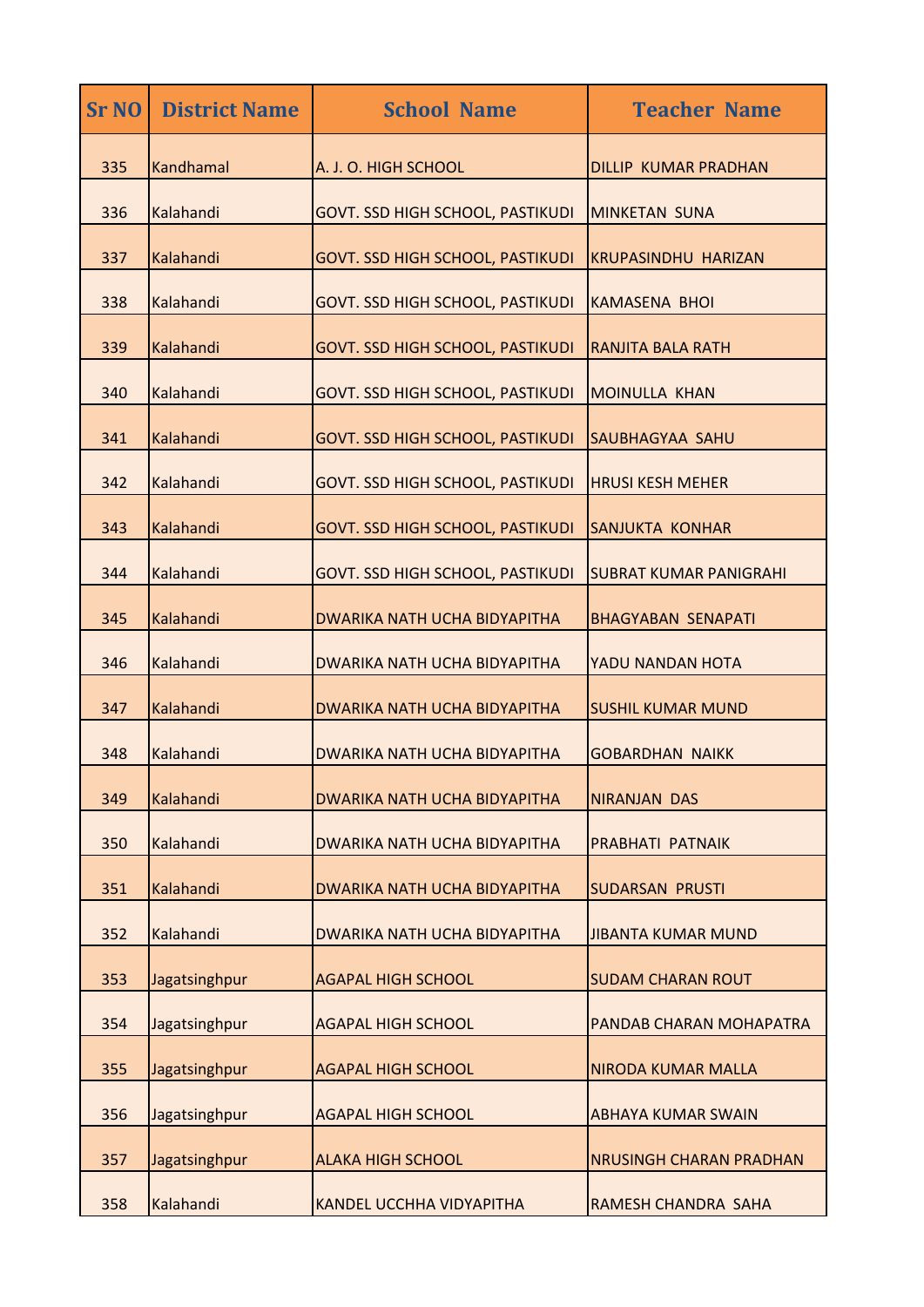| <b>Sr NO</b> | <b>District Name</b> | <b>School Name</b>                                       | <b>Teacher Name</b>          |
|--------------|----------------------|----------------------------------------------------------|------------------------------|
| 359          | Kalahandi            | <b>KANDEL UCCHHA VIDYAPITHA</b>                          | <b>MADHABA MAHALA</b>        |
| 360          | Jagatsinghpur        | <b>ALAKA HIGH SCHOOL</b>                                 | <b>CHITARANJAN SAHOO</b>     |
| 361          | Kalahandi            | <b>KANDEL UCCHHA VIDYAPITHA</b>                          | <b>BHABA SHANKAR MAHALA</b>  |
| 362          | Kalahandi            | <b>KANDEL UCCHHA VIDYAPITHA</b>                          | <b>GANESWAR DAS</b>          |
| 363          | Jagatsinghpur        | <b>ALAKA HIGH SCHOOL</b>                                 | <b>BAIJAYANTI SAHOO</b>      |
| 364          | Kalahandi            | <b>KANDEL UCCHHA VIDYAPITHA</b>                          | <b>RAMESH CHANDRA BHOI</b>   |
| 365          | <b>Cuttack</b>       | <b>NILAMANI GIRLS HIGH SCHOOL</b>                        | <b>DEBI BISHOYI</b>          |
| 366          | Kalahandi            | <b>KANDEL UCCHHA VIDYAPITHA</b>                          | JOGESWAR BISHOI              |
| 367          | Jagatsinghpur        | <b>ALAKA HIGH SCHOOL</b>                                 | <b>BAIJAYANTI BISWAL</b>     |
| 368          | Kalahandi            | <b>KANDEL UCCHHA VIDYAPITHA</b>                          | <b>SESHADEB MAJHI</b>        |
| 369          | Jagatsinghpur        | <b>ALAKA HIGH SCHOOL</b>                                 | <b>BIDUT PRAVA ACHEARYA</b>  |
| 370          | Jagatsinghpur        | <b>ALAKA HIGH SCHOOL</b>                                 | PABITRA MOHAN GOCHHAYAT      |
| 371          | <b>Cuttack</b>       | <b>NILAMANI GIRLS HIGH SCHOOL</b>                        | <b>MANASI SWAIN</b>          |
| 372          | <b>Cuttack</b>       | <b>NILAMANI GIRLS HIGH SCHOOL</b>                        | <b>KABITA SAMAL</b>          |
| 373          | <b>Cuttack</b>       | <b>NILAMANI GIRLS HIGH SCHOOL</b>                        | <b>MINATI BARDHAN</b>        |
| 374          | Cuttack              | <b>NILAMANI GIRLS HIGH SCHOOL</b>                        | HARASMANI DAS                |
| 375          | Cuttack              | <b>MARWARI HIGH SCHOOL</b>                               | JAYASHREE MISHRA             |
| 376          | <b>Balangir</b>      | <b>SURYA KALYAN GIRLSHIGHIGH</b><br>SCHOOLCHOOL, AGALPUR | <b>BIJULI KUMARI PORICHA</b> |
| 377          | Cuttack              | <b>MARWARI HIGH SCHOOL</b>                               | UTKALIKA PATI                |
| 378          | <b>Cuttack</b>       | <b>MARWARI HIGH SCHOOL</b>                               | <b>NIRUPA RAY</b>            |
| 379          | <b>Cuttack</b>       | <b>MARWARI HIGH SCHOOL</b>                               | <b>SARMISTHA SAMAL</b>       |
| 380          | Jagatsinghpur        | <b>ALAKA HIGH SCHOOL</b>                                 | <b>SURENDRA KUMAR DAS</b>    |
| 381          | <b>Cuttack</b>       | <b>MARWARI HIGH SCHOOL</b>                               | <b>SNEHALATA SARANGI</b>     |
| 382          | Jagatsinghpur        | <b>ALANAHAT HIGH SCHOOL</b>                              | <b>ABHAYA KUMAR MOHANTY</b>  |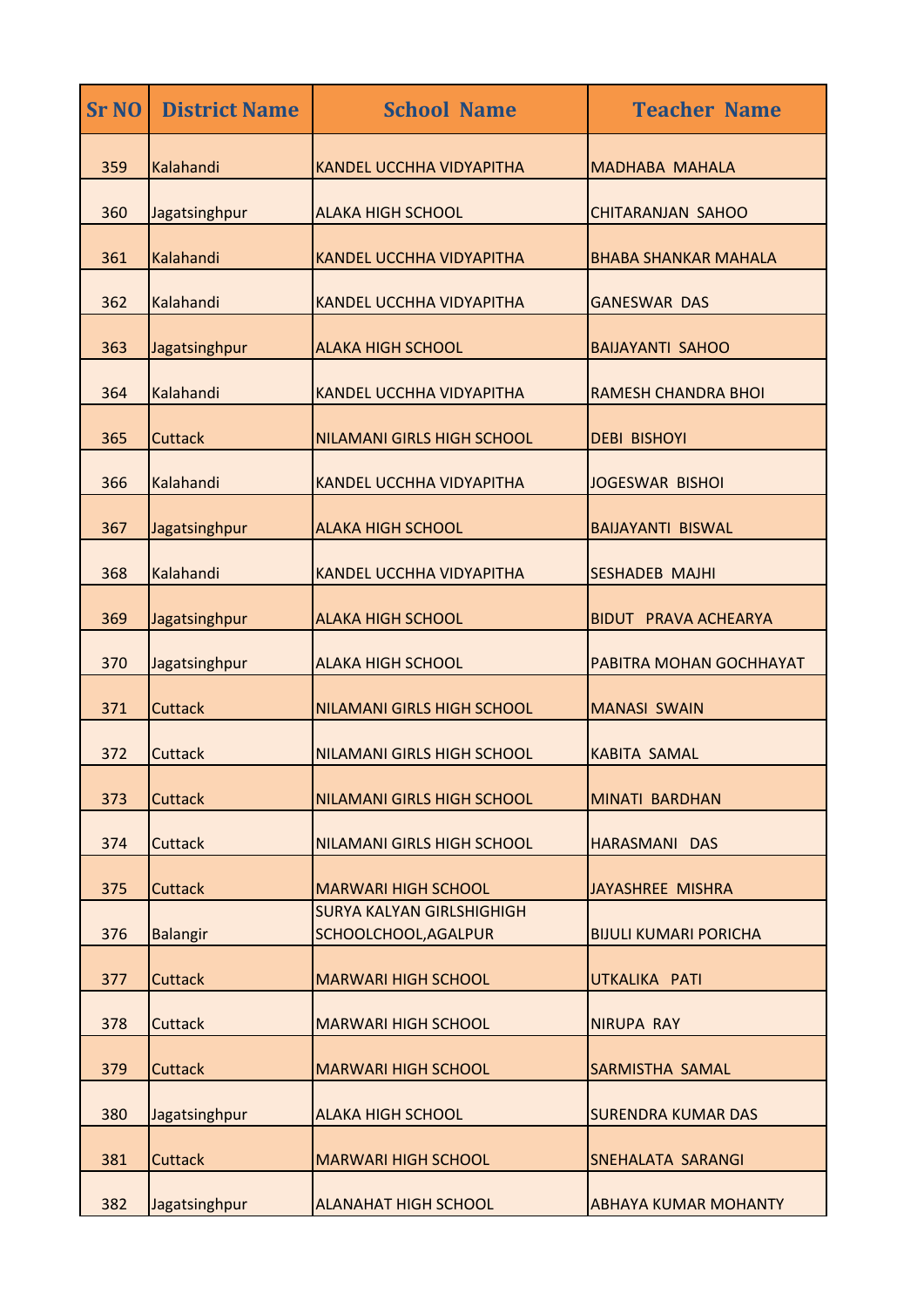| <b>Sr NO</b> | <b>District Name</b> | <b>School Name</b>             | <b>Teacher Name</b>           |
|--------------|----------------------|--------------------------------|-------------------------------|
| 383          | Jagatsinghpur        | <b>ALANAHAT HIGH SCHOOL</b>    | <b>AMULYA KUMAR MISHRA</b>    |
| 384          | Jagatsinghpur        | <b>ALANAHAT HIGH SCHOOL</b>    | <b>BASANTA KUMAR SWAIN</b>    |
| 385          | <b>Cuttack</b>       | <b>MARWARI HIGH SCHOOL</b>     | <b>ADYARASHMI PALEI</b>       |
| 386          | Jagatsinghpur        | <b>ALANAHAT HIGH SCHOOL</b>    | <b>AMBIKA PRASAD SAHOO</b>    |
| 387          | <b>Cuttack</b>       | <b>MARWARI HIGH SCHOOL</b>     | SANJUKTA TRIPATHY             |
| 388          | Jagatsinghpur        | <b>ALANAHAT HIGH SCHOOL</b>    | <b>KISHORI MOHAN DAS</b>      |
| 389          | Jagatsinghpur        | <b>ALANAHAT HIGH SCHOOL</b>    | <b>PRITIRANJAN SAHOO</b>      |
| 390          | Jagatsinghpur        | <b>ALANAHAT HIGH SCHOOL</b>    | <b>RAMESH CHANDRA SARANGI</b> |
| 391          | Jagatsinghpur        | <b>ALANAHAT HIGH SCHOOL</b>    | <b>ULLASH CHANDRA RAY</b>     |
| 392          | Kalahandi            | <b>GOVT. GIRLS HIGH SCHOOL</b> | <b>ABHAY GADTIA</b>           |
| 393          | Kalahandi            | <b>GOVT. GIRLS HIGH SCHOOL</b> | <b>SOUDAMINI SINGH</b>        |
| 394          | Kalahandi            | <b>GOVT. GIRLS HIGH SCHOOL</b> | ARABINDA PATTNAIK             |
| 395          | Kalahandi            | <b>GOVT. GIRLS HIGH SCHOOL</b> | JAGYSENI DALAPATI             |
| 396          | Kalahandi            | <b>GOVT. GIRLS HIGH SCHOOL</b> | <b>KANHAI LAL SAHU</b>        |
| 397          | Kalahandi            | <b>GOVT. GIRLS HIGH SCHOOL</b> | <b>SANDHYA DORA</b>           |
| 398          | Jagatsinghpur        | <b>ALANAHAT HIGH SCHOOL</b>    | <b>ASWINI KUMAR SAHOO</b>     |
| 399          | Kalahandi            | <b>GOVT. GIRLS HIGH SCHOOL</b> | TANUJA LAXMI PANDA            |
| 400          | Jagatsinghpur        | <b>AMBASAL HIGH SCHOOL</b>     | YUDHISTIR BISWAL              |
| 401          | Jagatsinghpur        | <b>AMBASAL HIGH SCHOOL</b>     | <b>PRADIPTA KUMAR SAHANI</b>  |
| 402          | Kalahandi            | <b>GOVT. GIRLS HIGH SCHOOL</b> | <b>ARIFA SULTAN</b>           |
| 403          | <b>Balangir</b>      | SALEVATA GOVT. BOYS HIGH SCHOO | <b>MADHURI PANDA</b>          |
| 404          | Jagatsinghpur        | <b>AMBASAL HIGH SCHOOL</b>     | <b>ANANTA CHARAN BISWAL</b>   |
| 405          | Kalahandi            | <b>GOVT. GIRLS HIGH SCHOOL</b> | <b>SANTOSH KUMAR SAHOO</b>    |
| 406          | Jagatsinghpur        | <b>AMBASAL HIGH SCHOOL</b>     | <b>BISHNUPRIYA RAUL</b>       |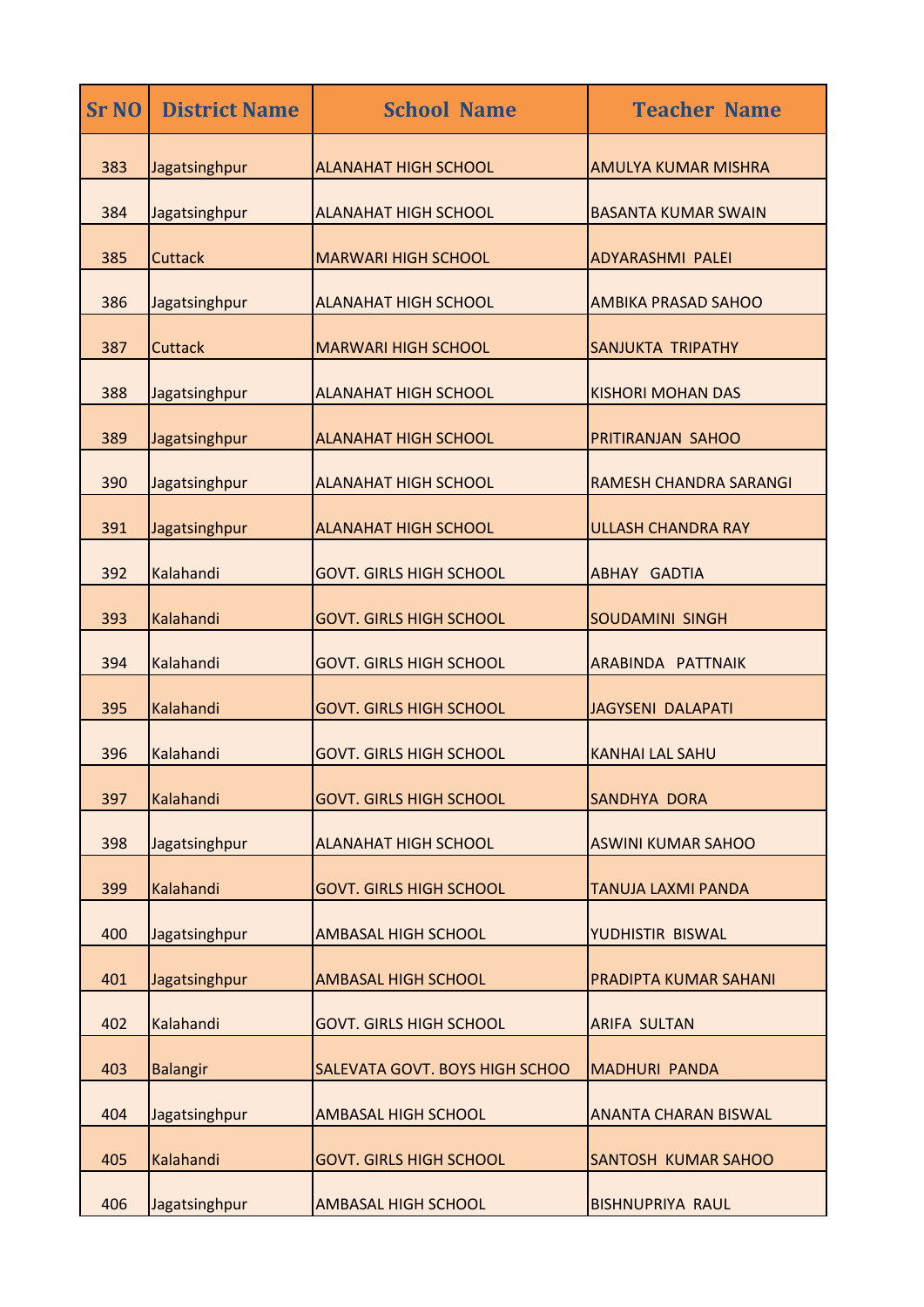| <b>Sr NO</b> | <b>District Name</b> | <b>School Name</b>                                | <b>Teacher Name</b>                        |
|--------------|----------------------|---------------------------------------------------|--------------------------------------------|
| 407          | Jagatsinghpur        | <b>AMBASAL HIGH SCHOOL</b>                        | <b>SUCHISMITA DASH</b>                     |
| 408          | Jagatsinghpur        | <b>ANGESWARPARA HIGH SCHOOL</b>                   | <b>PRAGATI PRIYAMBADA JENA</b>             |
| 409          | Jagatsinghpur        | <b>ANGESWARPARA HIGH SCHOOL</b>                   | <b>GIRIDHARI PUHAN</b>                     |
| 410          | Jagatsinghpur        | <b>ANGESWARPARA HIGH SCHOOL</b>                   | <b>DURGA PRASAD MISHRA</b>                 |
| 411          | Jagatsinghpur        | <b>ANGESWARPARA HIGH SCHOOL</b>                   | <b>KAPILESWARA SWAIN</b>                   |
| 412          | Jagatsinghpur        | <b>ANGESWARPARA HIGH SCHOOL</b>                   | <b>BIJAYA KUMAR NAYAK</b>                  |
| 413          | Jagatsinghpur        | <b>ANGESWARPARA HIGH SCHOOL</b>                   | <b>SISIR KUMAR PATRA</b>                   |
| 414          | <b>Balangir</b>      | SALEVATA GOVT. BOYS HIGH SCHOO                    | <b>SAPNA PADHAN</b>                        |
| 415          | Jagatsinghpur        | <b>ANGESWARPARA HIGH SCHOOL</b>                   | <b>ANANDA CH. TARAI</b>                    |
| 416          | Jagatsinghpur        | <b>ANGESWARPARA HIGH SCHOOL</b>                   | <b>DILLIP KUMAR SWAIN</b>                  |
| 417          | Jagatsinghpur        | <b>ANGESWARPARA HIGH SCHOOL</b>                   | <b>MADHUSMITA DAS</b>                      |
| 418          | Ganjam               | SRI MANIKESWAR BIDYAPEETH                         | <b>SANTOSH KUMAR</b><br><b>RANAHANDOLA</b> |
| 419          | Ganjam               | SRI MANIKESWAR BIDYAPEETH                         | <b>ARCHANA NAYAK</b>                       |
| 420          | Ganjam               | <b>GOVT U.G. HIGH SCHOOL</b><br><b>MARDAMEKHA</b> | <b>KAPILESWAR SATHAPATHY</b>               |
| 421          | Ganjam               | <b>GOVT U.G. HIGH SCHOOL</b><br><b>MARDAMEKHA</b> | <b>UMAKANTA SETHI</b>                      |
| 422          | Ganjam               | <b>GOVT U.G. HIGH SCHOOL</b><br><b>MARDAMEKHA</b> | <b>KAILASH CHANDRA BEHERA</b>              |
| 423          | Ganjam               | <b>GOVT U.G. HIGH SCHOOL</b><br><b>MARDAMEKHA</b> | <b>SANTOSH SABAR</b>                       |
| 424          | Ganjam               | <b>GOVT U.G. HIGH SCHOOL</b><br><b>MARDAMEKHA</b> | <b>KRISHNA RAO SABAR</b>                   |
| 425          | Jagatsinghpur        | <b>ANGESWARPARA HIGH SCHOOL</b>                   | <b>LIJA RANI PARIDA</b>                    |
| 426          | Kalahandi            | <b>JANATA HIGH SCHOOL</b>                         | <b>HEMANTA KKUMAR BAG</b>                  |
| 427          | Kalahandi            | <b>JANATA HIGH SCHOOL</b>                         | <b>TIRAM SUNANI</b>                        |
| 428          | Kalahandi            | <b>JANATA HIGH SCHOOL</b>                         | SMARANIKA DAS                              |
| 429          | Kalahandi            | <b>JANATA HIGH SCHOOL</b>                         | <b>SUDHIR KUMAR BISHI</b>                  |
| 430          | Kalahandi            | LANKESWARI GIRLS HIGH SCHOOL                      | PRATIMA NANDA                              |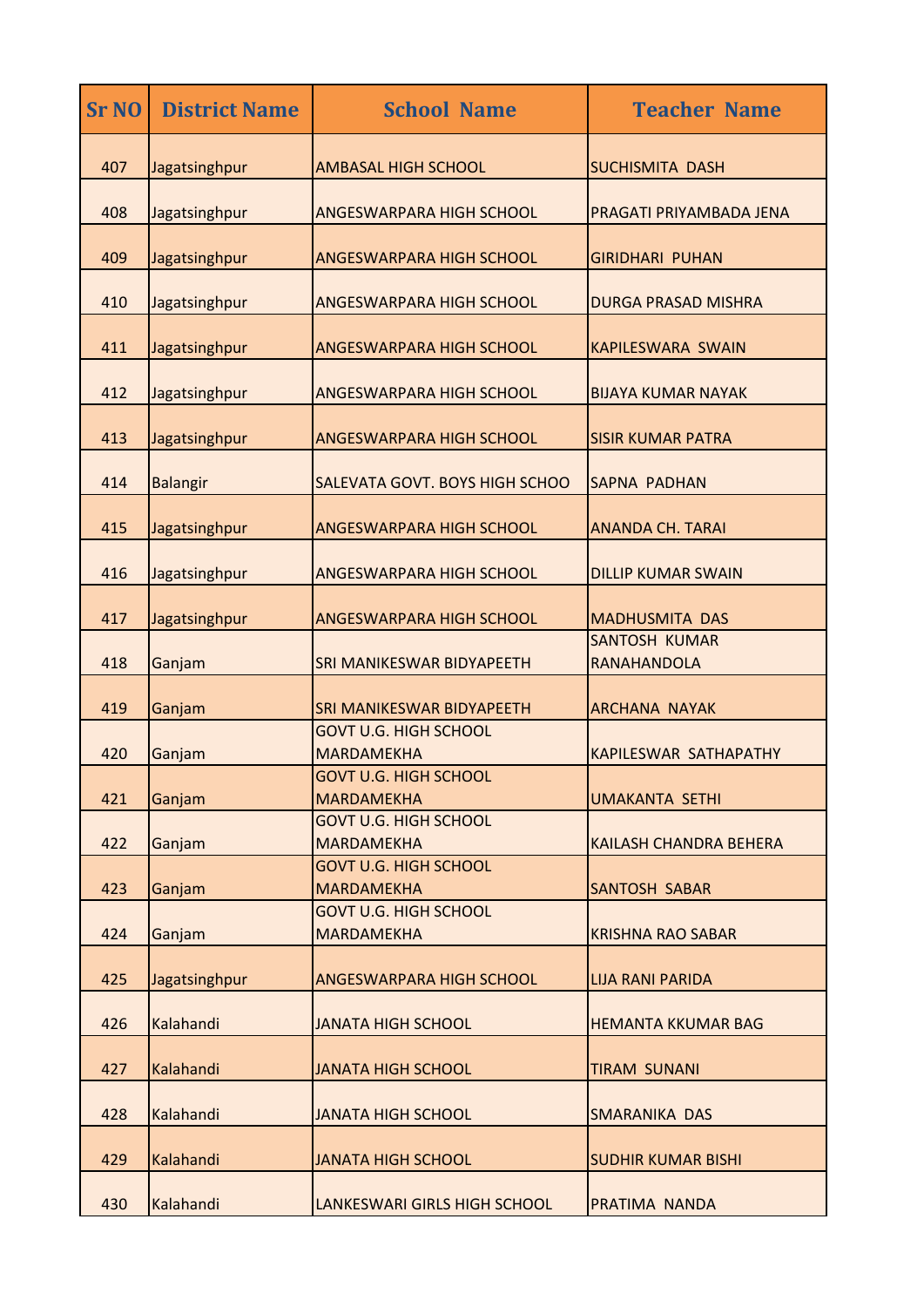| <b>Sr NO</b> | <b>District Name</b> | <b>School Name</b>             | <b>Teacher Name</b>         |
|--------------|----------------------|--------------------------------|-----------------------------|
| 431          | Kalahandi            | <b>KESINGA VIDYAPITHA</b>      | <b>SAMEER KUMAR BEHERA</b>  |
| 432          | <b>Bargarh</b>       | <b>GOVT. GIRLS HIGH SCHOOL</b> | <b>KANAK REKHA SHARMA</b>   |
| 433          | <b>Bargarh</b>       | <b>GOVT. GIRLS HIGH SCHOOL</b> | <b>MANORAMA DANDIA</b>      |
| 434          | <b>Bargarh</b>       | <b>GOVT. GIRLS HIGH SCHOOL</b> | <b>SUSMITA PUROHIT</b>      |
| 435          | <b>Bargarh</b>       | <b>GOVT. GIRLS HIGH SCHOOL</b> | <b>SHRABANA KUMAR SAHU</b>  |
| 436          | <b>Bargarh</b>       | <b>GOVT. GIRLS HIGH SCHOOL</b> | <b>RINA DASH</b>            |
| 437          | <b>Bargarh</b>       | <b>GOVT. GIRLS HIGH SCHOOL</b> | SWARNAPRAVA MEHER           |
| 438          | <b>Bargarh</b>       | <b>GOVT. GIRLS HIGH SCHOOL</b> | <b>BISHNU PRASAD HANS</b>   |
| 439          | <b>Bargarh</b>       | <b>GOVT. GIRLS HIGH SCHOOL</b> | <b>MANOJ KUMAR BADHAI</b>   |
| 440          | <b>Bargarh</b>       | <b>GOVT. GIRLS HIGH SCHOOL</b> | <b>AKURMANI SAHU</b>        |
| 441          | Jagatsinghpur        | <b>ARTATRANA BIDYAPITHA</b>    | <b>BATAKRUSHSNA ACHARYA</b> |
| 442          | Jagatsinghpur        | <b>ARTATRANA BIDYAPITHA</b>    | AJAY KUMAR BHOI             |
| 443          | Jagatsinghpur        | <b>ARTATRANA BIDYAPITHA</b>    | <b>LAXMIPRIYA SETHI</b>     |
| 444          | Jagatsinghpur        | <b>ARTATRANA BIDYAPITHA</b>    | PABITRA MOHAN MUDULI        |
| 445          | Jagatsinghpur        | <b>ARTATRANA BIDYAPITHA</b>    | SWARNAPRAVA SATAPATHY       |
| 446          | Jagatsinghpur        | <b>B.S.U.VIDYALAYA</b>         | <b>AKTAR ALI KHAN</b>       |
| 447          | Jagatsinghpur        | <b>B.S.U.VIDYALAYA</b>         | <b>BIJAYA KUMAR SWAIN</b>   |
| 448          | Jagatsinghpur        | <b>B.S.U.VIDYALAYA</b>         | <b>SAGAR SETHY</b>          |
| 449          | Jagatsinghpur        | <b>BAKRESWAR HIGH SCHOOL</b>   | <b>MANORANJAN SAHOO</b>     |
| 450          | Jagatsinghpur        | <b>BAKRESWAR HIGH SCHOOL</b>   | ANJANA KUMARI KHANDUAL      |
| 451          | Jagatsinghpur        | <b>BAKRESWAR HIGH SCHOOL</b>   | <b>ALOK PRAVA BISWAL</b>    |
| 452          | Jagatsinghpur        | <b>BAKRESWAR HIGH SCHOOL</b>   | <b>DEBASHREE MOHANTY</b>    |
| 453          | Jagatsinghpur        | <b>BAKRESWAR HIGH SCHOOL</b>   | PRAFULLA CHANDRA MALLIIK    |
| 454          | Jagatsinghpur        | <b>BAKRESWAR HIGH SCHOOL</b>   | <b>PRATAP KUMAR DAS</b>     |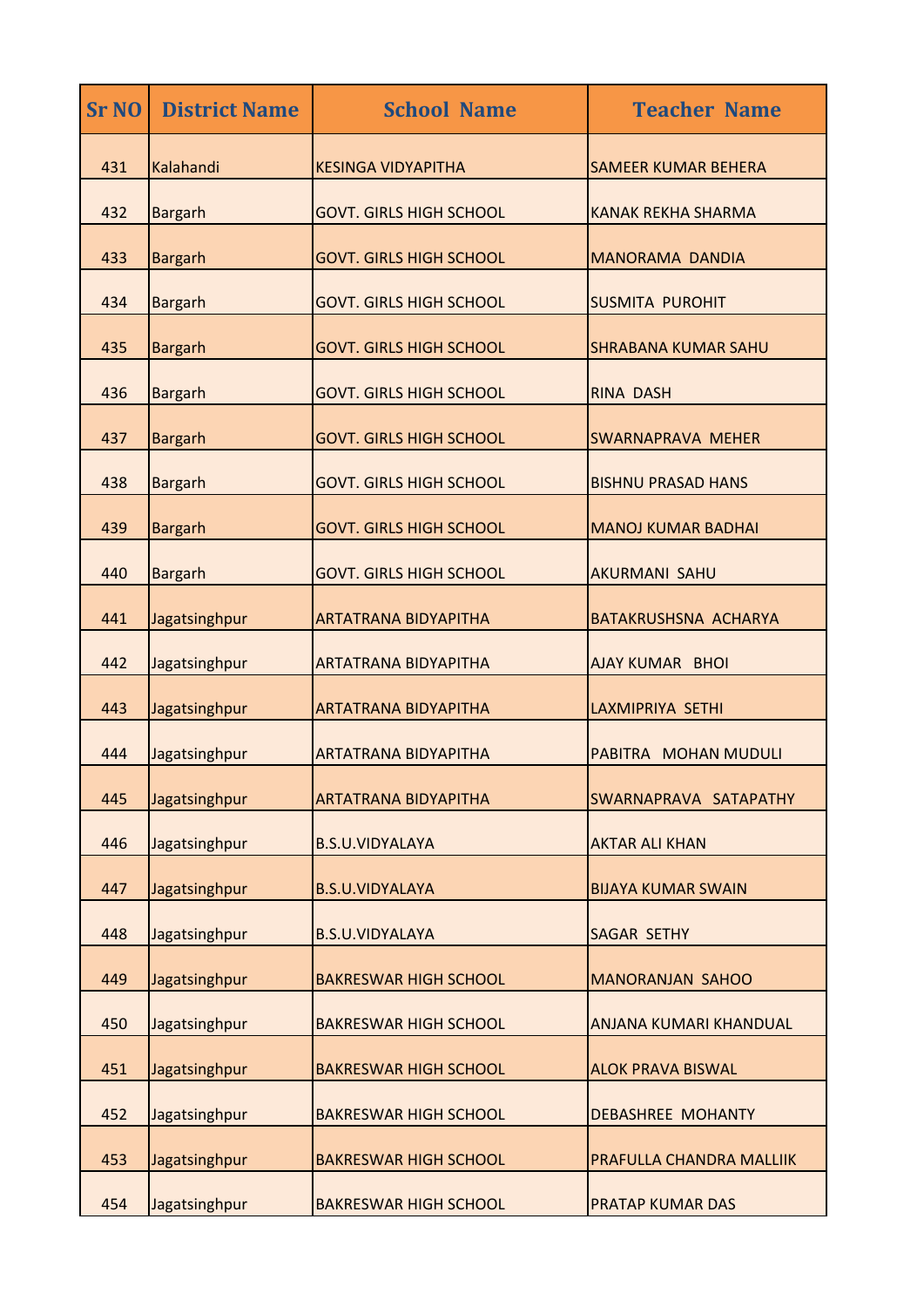| <b>Sr NO</b> | <b>District Name</b> | <b>School Name</b>                                | <b>Teacher Name</b>             |
|--------------|----------------------|---------------------------------------------------|---------------------------------|
| 455          | Jagatsinghpur        | <b>BAKRESWAR HIGH SCHOOL</b>                      | <b>ASHIRBAD MOHANTY</b>         |
| 456          | Jagatsinghpur        | <b>BAPUJEE VIDYAPITHA</b>                         | <b>SARAT CHANDRA NAYAK</b>      |
| 457          | Jagatsinghpur        | <b>BAPUJEE VIDYAPITHA</b>                         | RABINDRA KUMAR NANDA            |
| 458          |                      | <b>BAPUJEE VIDYAPITHA</b>                         | <b>SHAIKH SALMAN KAUSAR</b>     |
|              | Jagatsinghpur        |                                                   |                                 |
| 459          | Jagatsinghpur        | <b>BAPUJEE VIDYAPITHA</b>                         | PRATAP CHANDRA DASH             |
| 460          | Jagatsinghpur        | <b>BAPUJEE VIDYAPITHA</b>                         | <b>BASUDEB SWAIN</b>            |
| 461          | Jagatsinghpur        | <b>BAPUJEE VIDYAPITHA</b>                         | <b>MAMATA JENA</b>              |
| 462          | Jagatsinghpur        | <b>BATAMANGALA</b><br><b>BIDYAPITHA, GOPALPUR</b> | <b>BAISHNAB CHARAN TRIPATHY</b> |
| 463          | Rayagada             | <b>G.B.M HIGH SCHOOL</b>                          | <b>BIBHUTI BHUSAN RATH</b>      |
|              |                      |                                                   |                                 |
| 464          | Rayagada             | <b>G.B.M HIGH SCHOOL</b>                          | <b>SAHADEB SAHU</b>             |
| 465          | Rayagada             | <b>G.B.M HIGH SCHOOL</b><br><b>BATAMANGALA</b>    | <b>MANOJ KUMAR NAYAK</b>        |
| 466          | Jagatsinghpur        | <b>BIDYAPITHA, GOPALPUR</b>                       | <b>MANORAMA TRIPATHY</b>        |
| 467          | Jagatsinghpur        | <b>BATAMANGALA</b><br><b>BIDYAPITHA, GOPALPUR</b> | <b>SUDHAKAR BHOL</b>            |
|              |                      | <b>BATAMANGALA</b>                                |                                 |
| 468          | Jagatsinghpur        | <b>BIDYAPITHA, GOPALPUR</b><br><b>BATAMANGALA</b> | <b>SUJATA BISWAL</b>            |
| 469          | Jagatsinghpur        | <b>BIDYAPITHA, GOPALPUR</b>                       | <b>SUDARSAN SARANGI</b>         |
|              |                      | <b>BATAMANGALA</b>                                |                                 |
| 470          | Jagatsinghpur        | <b>BIDYAPITHA, GOPALPUR</b><br><b>BATAMANGALA</b> | CHANDRAKALA BASTIA              |
| 471          | Jagatsinghpur        | <b>BIDYAPITHA, GOPALPUR</b>                       | <b>NRUSINHA CHARAN SWAIN</b>    |
| 472          | Rayagada             | <b>G.B.M HIGH SCHOOL</b>                          | PROFULLA KUMAR DASH             |
| 473          | Rayagada             | <b>G.B.M HIGH SCHOOL</b>                          | <b>GOURI PRASAD PANDA</b>       |
| 474          | Rayagada             | <b>G.B.M HIGH SCHOOL</b>                          | <b>PRAVATI PRADHAN</b>          |
| 475          | <b>Balasore</b>      | <b>RAM KRUSNA HIGH SCHOOL</b>                     | <b>CHANDRA KANTA ANDIA</b>      |
| 476          | <b>Balasore</b>      | <b>RAM KRUSNA HIGH SCHOOL</b>                     | SAPARNA PANIGRAHI               |
| 477          | <b>Balasore</b>      | RAM KRUSNA HIGH SCHOOL                            | <b>SUKADEB PARMANIK</b>         |
|              |                      |                                                   |                                 |
| 478          | <b>Balasore</b>      | <b>RAM KRUSNA HIGH SCHOOL</b>                     | <b>BASANTI JENA</b>             |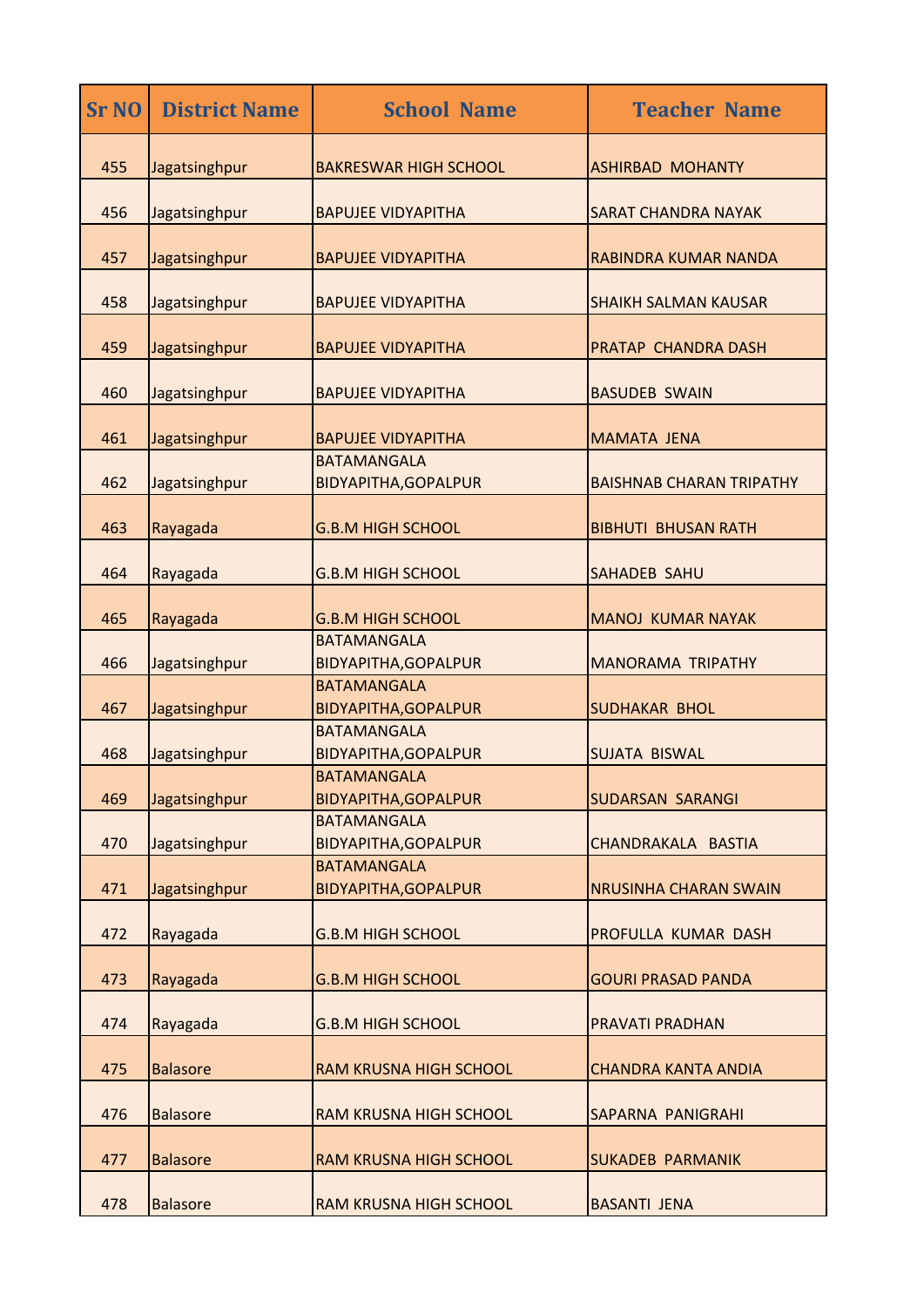| <b>Sr NO</b> | <b>District Name</b> | <b>School Name</b>              | <b>Teacher Name</b>              |
|--------------|----------------------|---------------------------------|----------------------------------|
| 479          | <b>Balasore</b>      | <b>OLMARA HIGH SCHOOL</b>       | <b>DEBENDRA NATH PAUL</b>        |
| 480          | <b>Balasore</b>      | <b>OLMARA HIGH SCHOOL</b>       | <b>CHANDI PRASAD DAS</b>         |
| 481          | <b>Balasore</b>      | <b>OLMARA HIGH SCHOOL</b>       | <b>PRADIP KUMAR DAS</b>          |
| 482          | <b>Balasore</b>      | <b>OLMARA HIGH SCHOOL</b>       | <b>MANGAL MARANDI</b>            |
| 483          | <b>Balasore</b>      | <b>OLMARA HIGH SCHOOL</b>       | <b>SULACHANA HEMBRAM</b>         |
| 484          | <b>Balasore</b>      | <b>SUGO HIGH SCHOOL</b>         | <b>PRANA KRUSHNA GIRI</b>        |
| 485          | <b>Balasore</b>      | <b>SUGO HIGH SCHOOL</b>         | KUNJA BIHARI PRADHAN             |
| 486          | <b>Balasore</b>      | <b>SUGO HIGH SCHOOL</b>         | <b>SUSHREE SANGITA SATAPATHY</b> |
| 487          | <b>Balasore</b>      | <b>SUGO HIGH SCHOOL</b>         | <b>REKHA RANI SETHI</b>          |
| 488          | <b>Balasore</b>      | <b>SUGO HIGH SCHOOL</b>         | <b>SANDHYA RANI BHANJA</b>       |
| 489          | <b>Balasore</b>      | <b>MADHUSUDAN HIGH SCHOOL</b>   | JYOSTNA RANI DEY                 |
| 490          | <b>Balasore</b>      | NILACHAKRA HIGH SCHOOL          | <b>SIDHESWAR DAS</b>             |
| 491          | <b>Balasore</b>      | NILACHAKRA HIGH SCHOOL          | <b>ASHOK KUMAR GHAREI</b>        |
| 492          | <b>Balasore</b>      | NILACHAKRA HIGH SCHOOL          | IHEMANTA KUMAR BARIK             |
| 493          | <b>Balasore</b>      | NILACHAKRA HIGH SCHOOL          | <b>SUNIRMAL KUMAR GHAREI</b>     |
| 494          | <b>Balasore</b>      | NILACHAKRA HIGH SCHOOL          | <b>NANDAKISHORE MOHANTY</b>      |
| 495          | <b>Balasore</b>      | NILACHAKRA HIGH SCHOOL          | RAMAKANTA DASADHIKARI            |
| 496          | Jagatsinghpur        | <b>BAYA ABADHUT HIGH SCHOOL</b> | <b>RASHNI RANJAN DAS</b>         |
| 497          | Jagatsinghpur        | <b>BAYA ABADHUT HIGH SCHOOL</b> | <b>ARJUN CHARAN SINGH</b>        |
| 498          | Jagatsinghpur        | <b>BAYA ABADHUT HIGH SCHOOL</b> | <b>PUSPANJALI SWAIN</b>          |
| 499          | Jagatsinghpur        | <b>BAYA ABADHUT HIGH SCHOOL</b> | <b>SANJUKTA PANI</b>             |
| 500          | Jagatsinghpur        | <b>BAYA ABADHUT HIGH SCHOOL</b> | <b>BISHNU CHARAN MISHRA</b>      |
| 501          | <b>Balangir</b>      | GOVT. HIGH SCHOOL, WARD NO.7    | PUSPANJALI PATRA                 |
| 502          | <b>Balangir</b>      | GOVT. HIGH SCHOOL, WARD NO.7    | NIHARIKA NAG                     |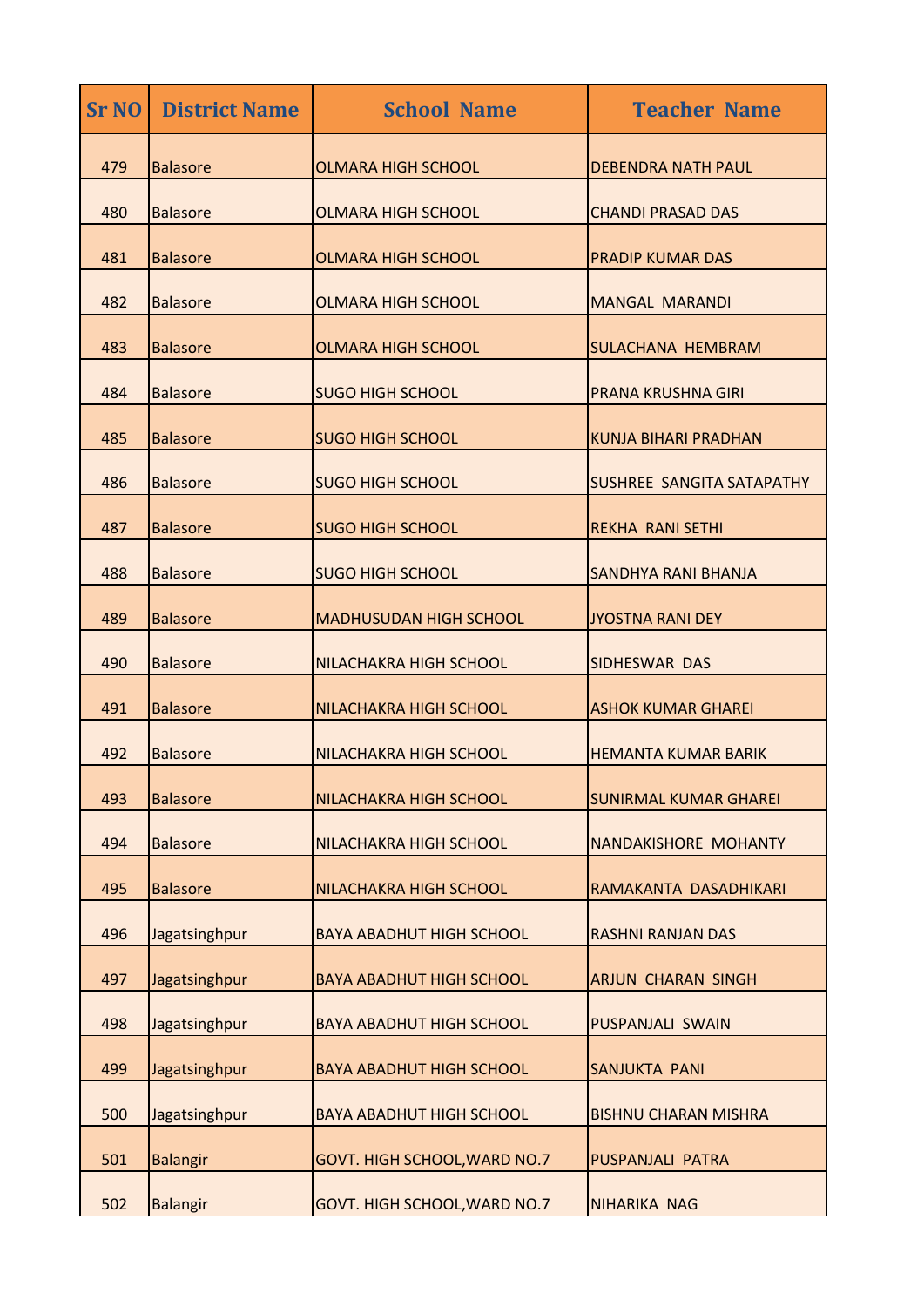| <b>Sr NO</b> | <b>District Name</b> | <b>School Name</b>                                   | <b>Teacher Name</b>              |
|--------------|----------------------|------------------------------------------------------|----------------------------------|
| 503          | <b>Balangir</b>      | GOVT. HIGH SCHOOL, WARD NO.7                         | <b>CHHELIA SAHOO</b>             |
| 504          | <b>Balangir</b>      | GOVT. HIGH SCHOOL, WARD NO.7                         | SANGITA SAHOO                    |
| 505          | <b>Balangir</b>      | GOVT. HIGH SCHOOL, WARD NO.7                         | <b>MUJIBULLAH KHAN</b>           |
| 506          | <b>Balangir</b>      | GOVT. HIGH SCHOOL, WARD NO.7                         | <b>BINAPANI BISWAL</b>           |
| 507          | <b>Balangir</b>      | GOVT. HIGH SCHOOL, WARD NO.7                         | <b>RINA MEHER</b>                |
| 508          | <b>Balangir</b>      | GOVT. HIGH SCHOOL, WARD NO.7                         | <b>BRUNDABATI BAG</b>            |
| 509          | <b>Balangir</b>      | GOVT. HIGH SCHOOL, WARD NO.7                         | <b>BANDITA BEHERA</b>            |
| 510          | Ganjam               | SAHEED LAXSHMAN NAYAK<br><b>MEMORIAL HIGH SCHOOL</b> | <b>ANITA PRADHAN</b>             |
| 511          | Kalahandi            | LANKESWARI GIRLS HIGH SCHOOL                         | PRATIVA MANNA                    |
| 512          | Kalahandi            | LANKESWARI GIRLS HIGH SCHOOL                         | <b>FAKIR CHANDRA MEHER MEHER</b> |
| 513          | Kalahandi            | <b>LANKESWARI GIRLS HIGH SCHOOL</b>                  | <b>TILOTTAMA MISHRA</b>          |
| 514          | Kalahandi            | LANKESWARI GIRLS HIGH SCHOOL                         | JYOTSNAMAYEE SAHOO               |
| 515          | Kalahandi            | LANKESWARI GIRLS HIGH SCHOOL                         | RAJESH KUMAR MAJHI               |
| 516          | Jagatsinghpur        | <b>BAYA ABADHUT HIGH SCHOOL</b>                      | <b>RENUBALA HOTA</b>             |
| 517          | Kalahandi            | <b>LANKESWARI GIRLS HIGH SCHOOL</b>                  | <b>SWORNA DASH</b>               |
| 518          | Jagatsinghpur        | <b>BEENAPANI HIGH SCHOOL</b>                         | <b>GOPAL CHARAN DAS</b>          |
| 519          | Kalahandi            | <b>LANKESWARI GIRLS HIGH SCHOOL</b>                  | <b>AJIT KUMAR MEHER</b>          |
| 520          | Kalahandi            | LANKESWARI GIRLS HIGH SCHOOL                         | <b>SUDESHNA NAYAK</b>            |
| 521          | Kalahandi            | <b>MANIKESWARI HIGH SCHOOL</b>                       | NARYANA MOHAPATRA                |
| 522          | Kalahandi            | <b>MANIKESWARI HIGH SCHOOL</b>                       | <b>BIJAYANAND HOTA</b>           |
| 523          | Jagatsinghpur        | <b>BEENAPANI HIGH SCHOOL</b>                         | <b>DIPENDU PANDA</b>             |
| 524          | <b>Bargarh</b>       | <b>ATTABIRA HIGH SCHOOL</b>                          | <b>SATYABAN SAHU</b>             |
| 525          | <b>Bargarh</b>       | <b>ATTABIRA HIGH SCHOOL</b>                          | <b>SUPRAVA SAHU</b>              |
| 526          | <b>Bargarh</b>       | <b>ATTABIRA HIGH SCHOOL</b>                          | PADMALAYA BHOI                   |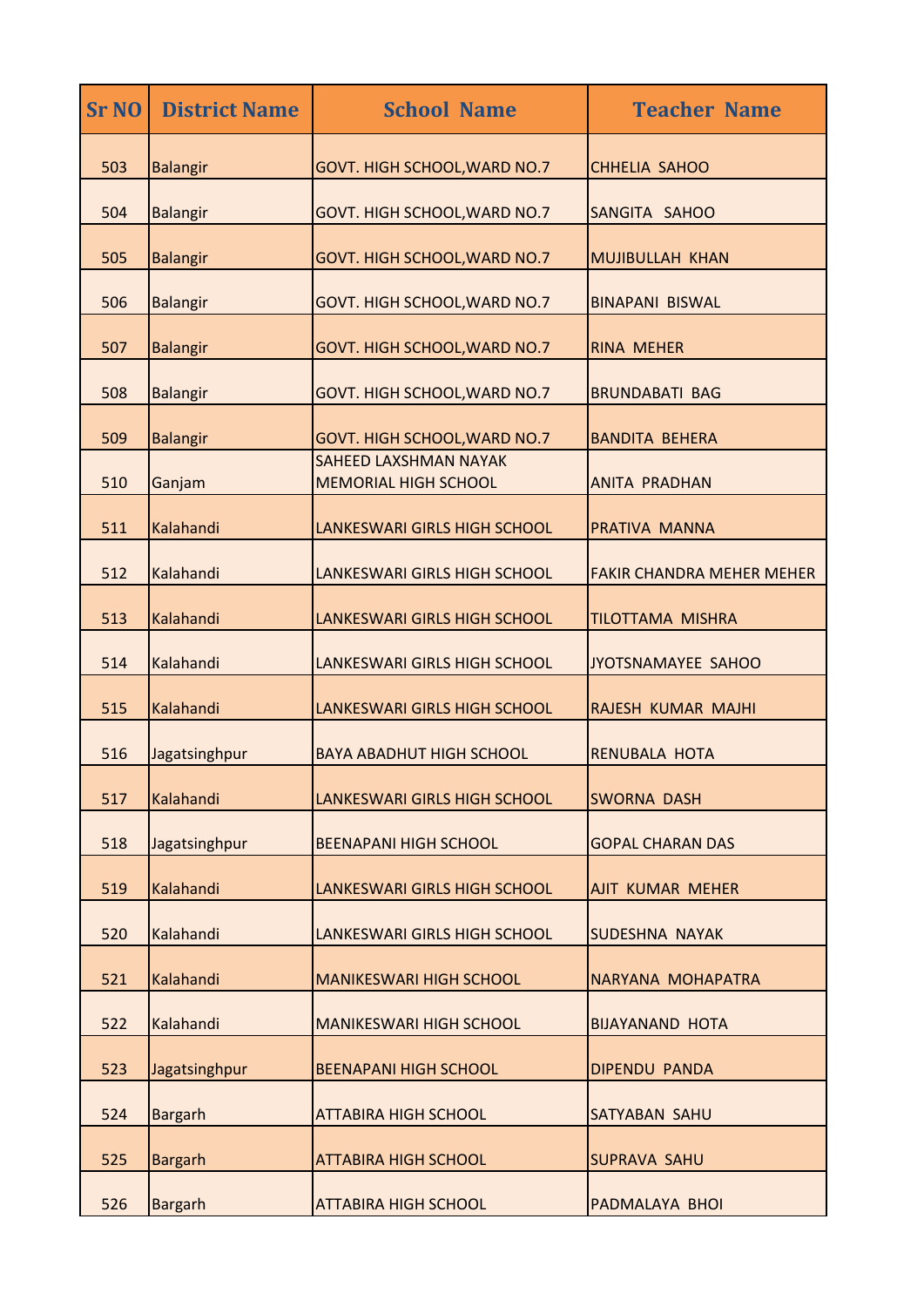| <b>Sr NO</b> | <b>District Name</b> | <b>School Name</b>                                     | <b>Teacher Name</b>            |
|--------------|----------------------|--------------------------------------------------------|--------------------------------|
| 527          | <b>Bargarh</b>       | <b>ATTABIRA HIGH SCHOOL</b>                            | <b>HIMANSHU SHEKHAR SAHU</b>   |
| 528          | <b>Bargarh</b>       | <b>GOVT. GIRLS HIGH SCHOOL</b>                         | <b>KRISHNA CHANDRA GUKHURA</b> |
| 529          | <b>Bargarh</b>       | <b>GOVT. GIRLS HIGH SCHOOL</b>                         | <b>SANTANU KUMAR BHOI</b>      |
| 530          | <b>Bargarh</b>       | <b>GOVT. GIRLS HIGH SCHOOL</b>                         | <b>SACHIDA NANDA DHARUA</b>    |
| 531          | <b>Bargarh</b>       | <b>GOVT. GIRLS HIGH SCHOOL</b>                         | <b>MANJUBALA DASH</b>          |
| 532          | <b>Bargarh</b>       | <b>GOVT. GIRLS HIGH SCHOOL</b>                         | <b>GEETANJALI BEHERA</b>       |
| 533          | <b>Bargarh</b>       | <b>GOVT. GIRLS HIGH SCHOOL</b>                         | <b>KALPANA JENA</b>            |
| 534          | <b>Bargarh</b>       | <b>GOVT. GIRLS HIGH SCHOOL</b>                         | <b>BIDYUT PRAVA MISHRA</b>     |
| 535          | <b>Bargarh</b>       | <b>GOVT. GIRLS HIGH SCHOOL</b>                         | PADMINI PRAVA TRIPATHY         |
| 536          | <b>Bargarh</b>       | <b>GOVT. GIRLS HIGH SCHOOL</b>                         | <b>KEYA RANI HUI</b>           |
| 537          | <b>Bargarh</b>       | <b>GOVT. GIRLS HIGH SCHOOL</b>                         | <b>SANJUKTA DASH</b>           |
| 538          | <b>Bargarh</b>       | <b>ANCHALIKA ADIVASI HIGH SCHOOL</b>                   | <b>GOPINATH BISWAL</b>         |
| 539          | <b>Bargarh</b>       | <b>ANCHALIKA ADIVASI HIGH SCHOOL</b>                   | <b>ATUL KUMAR RATH</b>         |
| 540          | <b>Bargarh</b>       | <b>ANCHALIKA ADIVASI HIGH SCHOOL</b>                   | <b>BHOLANATH BARIK</b>         |
| 541          | <b>Bargarh</b>       | ANCHALIKA ADIVASI HIGH SCHOOL                          | <b>ASHOK KUMAR PANIGRAHI</b>   |
| 542          | Mayurbhanj           | <b>GOVT GIRLS HIGH SCHOOL(SSD),</b><br><b>BADHUNIA</b> | SIDHILAL MURMU                 |
| 543          | Mayurbhanj           | <b>GOVT GIRLS HIGH SCHOOL(SSD),</b><br><b>BADHUNIA</b> | PANAMANI HANSDAH               |
| 544          | Mayurbhanj           | <b>GOVT GIRLS HIGH SCHOOL(SSD),</b><br><b>BADHUNIA</b> | <b>RAITU MARNDI</b>            |
| 545          | <b>Bargarh</b>       | AMLIPALI U.G. HIGH SCHOOL                              | <b>RAJESH PATEL</b>            |
| 546          | <b>Bargarh</b>       | <b>AMLIPALI U.G. HIGH SCHOOL</b>                       | RITA PADHAN                    |
| 547          | <b>Bargarh</b>       | <b>AMLIPALI U.G. HIGH SCHOOL</b>                       | <b>KALYANI SAMANTA</b>         |
| 548          | <b>Bargarh</b>       | <b>JANHAPARA HIGH SCHOOL</b>                           | <b>BAILOCHAN PADHAN</b>        |
| 549          | <b>Bargarh</b>       | <b>JANHAPARA HIGH SCHOOL</b>                           | <b>SWARNALAXMI HOTA</b>        |
| 550          | <b>Bargarh</b>       | <b>JANHAPARA HIGH SCHOOL</b>                           | <b>DEBARCHAN SA</b>            |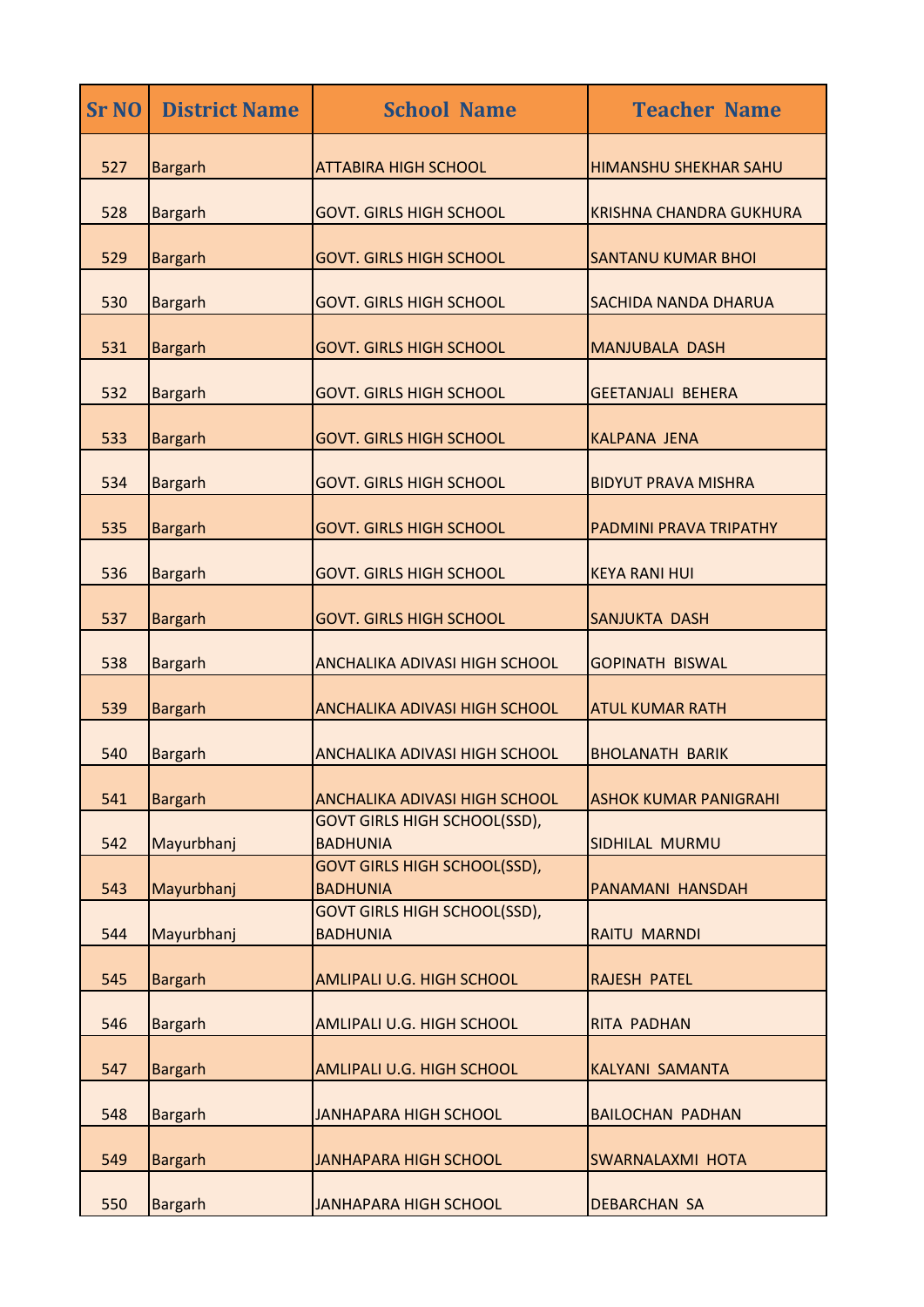| <b>Sr NO</b> | <b>District Name</b> | <b>School Name</b>             | <b>Teacher Name</b>           |
|--------------|----------------------|--------------------------------|-------------------------------|
| 551          | <b>Bargarh</b>       | <b>JANHAPARA HIGH SCHOOL</b>   | TANUJA PADHI                  |
| 552          | <b>Bargarh</b>       | <b>JANHAPARA HIGH SCHOOL</b>   | <b>PRITIMAYI DAS</b>          |
| 553          | <b>Bargarh</b>       | <b>LASTALA HIGH SCHOOL</b>     | <b>DEBANANDA BHOI</b>         |
| 554          | <b>Bargarh</b>       | <b>LASTALA HIGH SCHOOL</b>     | <b>BABULAL PADHAN</b>         |
| 555          | <b>Bargarh</b>       | <b>LASTALA HIGH SCHOOL</b>     | <b>HRUSHIKESH BARIK</b>       |
| 556          | <b>Bargarh</b>       | <b>LASTALA HIGH SCHOOL</b>     | <b>BABITA BISWAL</b>          |
| 557          | <b>Bargarh</b>       | <b>LASTALA HIGH SCHOOL</b>     | PANCHANAN BISWAL              |
| 558          | <b>Bargarh</b>       | <b>U.G.GOVT. HIGH SCHOOL</b>   | <b>BIBHUTI BHUSAN SAHOO</b>   |
| 559          | <b>Bargarh</b>       | <b>U.G.GOVT. HIGH SCHOOL</b>   | <b>NARENDRA KUMAR PRADHAN</b> |
| 560          | <b>Bargarh</b>       | <b>TEJONG U.G. HIGH SCHOOL</b> | <b>PRAHALLAD TANDI</b>        |
| 561          | <b>Bargarh</b>       | <b>TEJONG U.G. HIGH SCHOOL</b> | <b>MAHADEV BHOI</b>           |
| 562          | <b>Bargarh</b>       | <b>TEJONG U.G. HIGH SCHOOL</b> | JAYANTA KUMAR PANDA           |
| 563          | <b>Bargarh</b>       | <b>TEJONG U.G. HIGH SCHOOL</b> | <b>GANANATH MIRDHA</b>        |
| 564          | <b>Bargarh</b>       | <b>TEJONG U.G. HIGH SCHOOL</b> | <b>JAMIDAR MAHALA</b>         |
| 565          | <b>Bargarh</b>       | <b>TEJONG U.G. HIGH SCHOOL</b> | <b>SURATHA MEHER</b>          |
| 566          | <b>Bargarh</b>       | <b>TEJONG U.G. HIGH SCHOOL</b> | <b>BRAHMANANDA HATI</b>       |
| 567          | <b>Bargarh</b>       | <b>REMTA U.G. HIGH SCHOOL</b>  | <b>ASHOK KUMAR PANDA</b>      |
| 568          | <b>Bargarh</b>       | <b>REMTA U.G. HIGH SCHOOL</b>  | PRATIBODH ACHARYA             |
| 569          | <b>Bargarh</b>       | <b>REMTA U.G. HIGH SCHOOL</b>  | <b>BENUDHAR BARIHA</b>        |
| 570          | <b>Bargarh</b>       | SARANDAPALI HIGH SCHOOL        | <b>MANOJ KUMAR HARPAL</b>     |
| 571          | <b>Bargarh</b>       | <b>SARANDAPALI HIGH SCHOOL</b> | <b>BHARAT KUMAR GIRI</b>      |
| 572          | <b>Bargarh</b>       | <b>REMTA U.G. HIGH SCHOOL</b>  | <b>MADHU PRADHAN</b>          |
| 573          | <b>Bargarh</b>       | <b>REMTA U.G. HIGH SCHOOL</b>  | <b>UGRE PRADHAN</b>           |
| 574          | <b>Bargarh</b>       | <b>REMTA U.G. HIGH SCHOOL</b>  | <b>NIHAR BEHERA</b>           |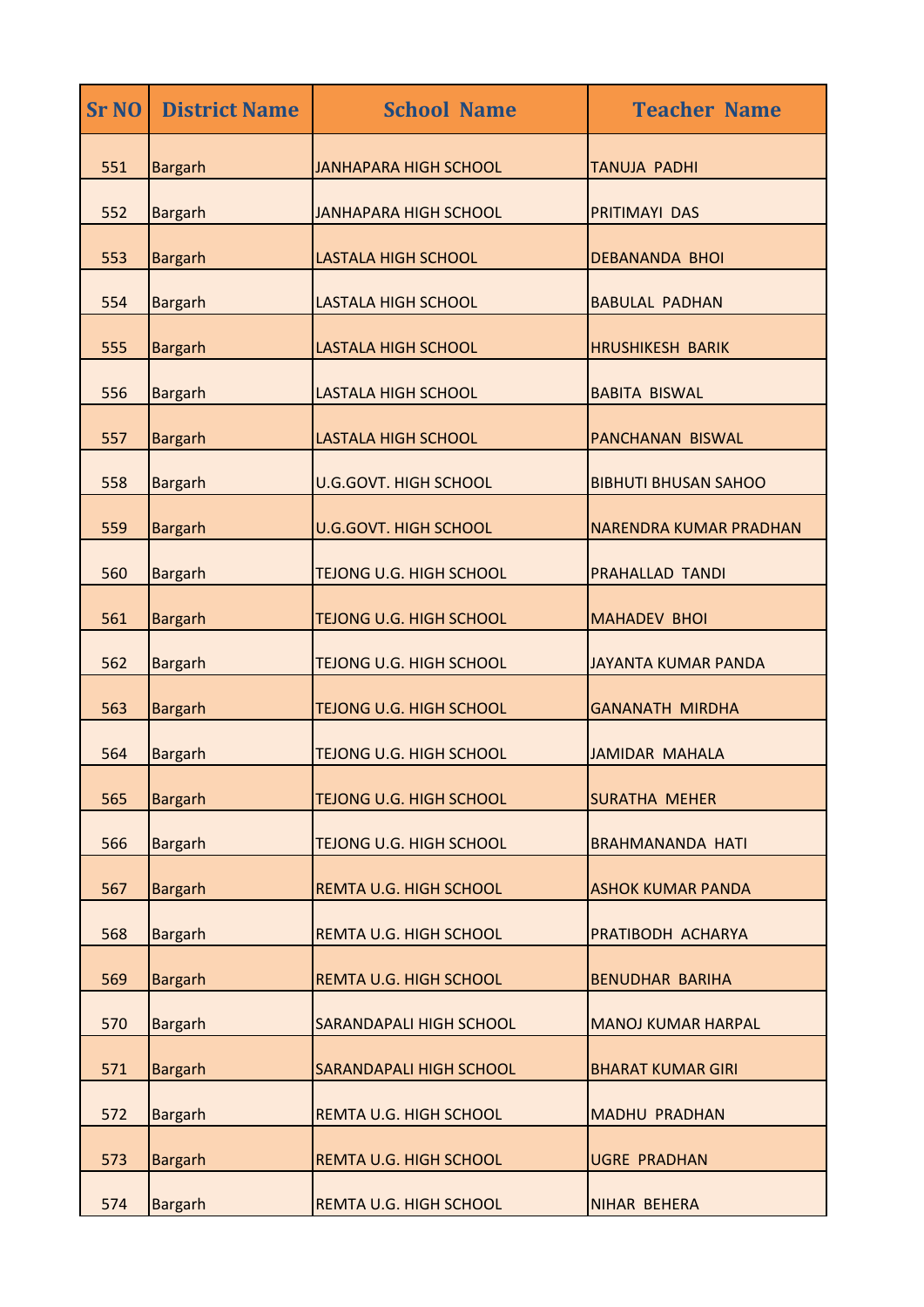| <b>Sr NO</b> | <b>District Name</b> | <b>School Name</b>                    | <b>Teacher Name</b>            |
|--------------|----------------------|---------------------------------------|--------------------------------|
| 575          | <b>Bargarh</b>       | <b>SARANDAPALI HIGH SCHOOL</b>        | <b>MANOJ KUMAR BARIK</b>       |
| 576          | <b>Bargarh</b>       | <b>SARANDAPALI HIGH SCHOOL</b>        | <b>DHARAMPAL SETH</b>          |
| 577          | <b>Bargarh</b>       | <b>SARANDAPALI HIGH SCHOOL</b>        | <b>SUNITI PADHAN</b>           |
| 578          | <b>Bargarh</b>       | <b>SARANDAPALI HIGH SCHOOL</b>        | <b>BANDITA DASH</b>            |
| 579          | <b>Bargarh</b>       | <b>SARANDAPALI HIGH SCHOOL</b>        | <b>SANJU BALA PRUSTY</b>       |
| 580          | <b>Bargarh</b>       | <b>SARANDAPALI HIGH SCHOOL</b>        | <b>SUNIL KUMAR NAIK</b>        |
| 581          | <b>Bargarh</b>       | <b>BISHAKHA DASH HIGH SCHOOL</b>      | <b>ATMARAM BOI</b>             |
| 582          | <b>Bargarh</b>       | <b>BISHAKHA DASH HIGH SCHOOL</b>      | <b>MANORAMA NAIK</b>           |
| 583          | <b>Bargarh</b>       | <b>BISHAKHA DASH HIGH SCHOOL</b>      | <b>ASHOK KUMAR BHOI</b>        |
| 584          | <b>Bargarh</b>       | <b>BISHAKHA DASH HIGH SCHOOL</b>      | <b>SUDHANSU TRIPATHY</b>       |
| 585          | <b>Bargarh</b>       | <b>BISHAKHA DASH HIGH SCHOOL</b>      | <b>BHABANI SHANKAR SAHU</b>    |
| 586          | <b>Bargarh</b>       | <b>BISHAKHA DASH HIGH SCHOOL</b>      | <b>PRATAP KISHOR SAHU</b>      |
| 587          | <b>Bargarh</b>       | <b>BISHAKHA DASH HIGH SCHOOL</b>      | <b>JUGAL KISHOR DASH</b>       |
| 588          | <b>Bargarh</b>       | <b>AGALPUR HIGH SCHOOL</b>            | <b>JAYA PRAKASH SAHU</b>       |
| 589          | <b>Bargarh</b>       | <b>AGALPUR HIGH SCHOOL</b>            | <b>AJAYA KUMAR MEHER</b>       |
| 590          | <b>Bargarh</b>       | <b>AGALPUR HIGH SCHOOL</b>            | <b>PRAKASH KUMAR SAHU</b>      |
| 591          | <b>Bargarh</b>       | <b>AGALPUR HIGH SCHOOL</b>            | <b>PRATIMA BISHI</b>           |
| 592          | Mayurbhanj           | MANADA NEW GOVT. HIGH SCHOOL          | <b>BICHITRA MOHAN BEHERA</b>   |
| 593          | Mayurbhanj           | MANADA NEW GOVT. HIGH SCHOOL          | JYOTSNAMAYEE PARIDA            |
| 594          | Mayurbhanj           | MANADA NEW GOVT. HIGH SCHOOL          | <b>BINAPANI MOHANTA</b>        |
| 595          | Mayurbhanj           | MANADA NEW GOVT. HIGH SCHOOL          | DAYAMAYA SARAKAR SOREN         |
| 596          | Khurda               | <b>ACHARYA HARIHAR B/P</b>            | <b>BANKIM CHANDRA MANGARAJ</b> |
| 597          | Khurda               | <b>ARGUL HIGH SCHOOL</b>              | <b>DASARATHI MISHRA</b>        |
| 598          | Khurda               | <b>BALIANTA HIGH SCHOOL, BALIANTA</b> | <b>NIBEDITA MISHRA</b>         |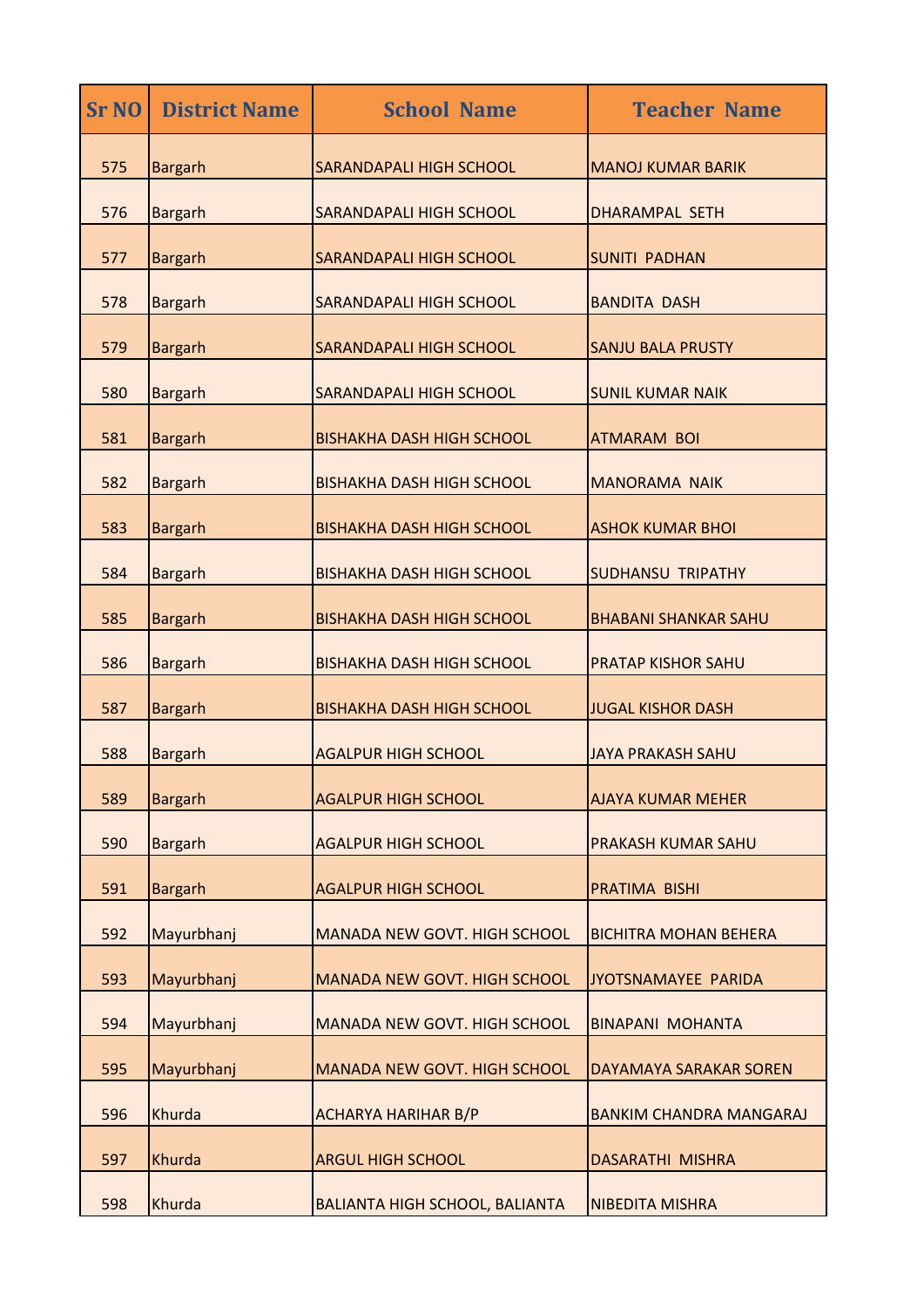| <b>Sr NO</b> | <b>District Name</b> | <b>School Name</b>                    | <b>Teacher Name</b>          |
|--------------|----------------------|---------------------------------------|------------------------------|
| 599          | Khurda               | <b>BALIANTA HIGH SCHOOL, BALIANTA</b> | <b>NIBEDITA NAYAK</b>        |
| 600          | Khurda               | <b>BALIANTA HIGH SCHOOL, BALIANTA</b> | <b>SANDHYA RANI DAS</b>      |
| 601          | Khurda               | <b>BALIANTA HIGH SCHOOL, BALIANTA</b> | <b>BINODINI SAHOO</b>        |
| 602          | Khurda               | <b>BALIANTA HIGH SCHOOL, BALIANTA</b> | <b>GITANJALI MAHARATHA</b>   |
| 603          | Khurda               | <b>BALIANTA HIGH SCHOOL, BALIANTA</b> | <b>CHATURBHUJA DEY</b>       |
| 604          | Khurda               | <b>BALIANTA HIGH SCHOOL, BALIANTA</b> | <b>MANOJ KUMAR GHADEI</b>    |
| 605          | Khurda               | <b>BALIANTA HIGH SCHOOL, BALIANTA</b> | <b>SK SERAJ UDDIN</b>        |
| 606          | Khurda               | <b>BAPUJEE BIDYAPITHA</b>             | <b>SUJATA BALA DAS</b>       |
| 607          | Khurda               | <b>BAPUJEE BIDYAPITHA</b>             | RENUBALA NAYAK               |
| 608          | Khurda               | GOVT, HIGH SCHOOL, SAHID NAGAR        | <b>SHYAM SUNDAR SWAIN</b>    |
| 609          | <b>Bargarh</b>       | <b>GOVT BOYS HIGH SCHOOL</b>          | <b>MANOJ BEHERA</b>          |
| 610          | <b>Bargarh</b>       | <b>GOVT BOYS HIGH SCHOOL</b>          | <b>RUKMAN KUMAR BHOI</b>     |
| 611          | <b>Bargarh</b>       | <b>GOVT BOYS HIGH SCHOOL</b>          | <b>THAKUR PRASAD KUMBHAR</b> |
| 612          | <b>Bargarh</b>       | <b>GOVT BOYS HIGH SCHOOL</b>          | <b>HIRABATI MAHAPATRA</b>    |
| 613          | <b>Bargarh</b>       | <b>GOVT BOYS HIGH SCHOOL</b>          | <b>JAYAPRAKASH PRADHAN</b>   |
| 614          | <b>Bargarh</b>       | <b>GANGADHAR NAC HIGH SCHOOL</b>      | <b>JYOTI LILIMA SAHU</b>     |
| 615          | <b>Bargarh</b>       | <b>GANGADHAR NAC HIGH SCHOOL</b>      | HAREKRISHNA MISHRA           |
| 616          | <b>Bargarh</b>       | <b>GANGADHAR NAC HIGH SCHOOL</b>      | SANTOSHINI MOHAPATRA         |
| 617          | Khurda               | GOVT, HIGH SCHOOL, SAHID NAGAR        | <b>SHASHWAT KUMARI DAS</b>   |
| 618          | <b>Balasore</b>      | R.P. HIGH SCHOOL CHAUMUKH             | <b>BHAGIRATHI BISWAL</b>     |
| 619          | <b>Balasore</b>      | R.P. HIGH SCHOOL CHAUMUKH             | <b>DILLIP KUMAR BEHERA</b>   |
| 620          | <b>Balasore</b>      | R.P. HIGH SCHOOL CHAUMUKH             | <b>HRUDAY RANJAN DEY</b>     |
| 621          | <b>Balasore</b>      | R.P. HIGH SCHOOL CHAUMUKH             | <b>KHUDIRAM ADAK</b>         |
| 622          | <b>Balasore</b>      | R.P. HIGH SCHOOL CHAUMUKH             | <b>MANAS RANJAN ACHARYA</b>  |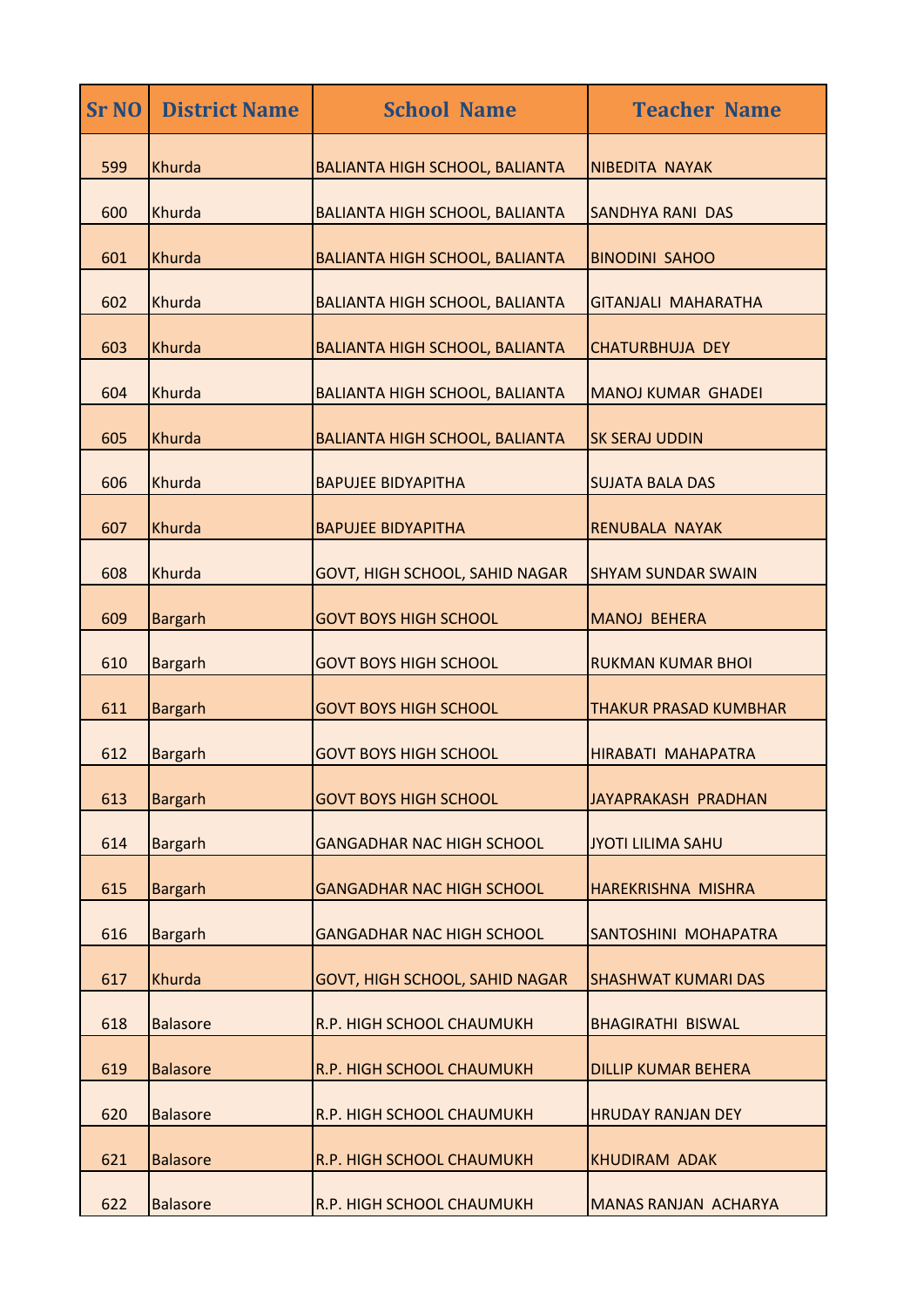| <b>Sr NO</b> | <b>District Name</b> | <b>School Name</b>                    | <b>Teacher Name</b>             |
|--------------|----------------------|---------------------------------------|---------------------------------|
| 623          | <b>Balasore</b>      | <b>B.K. ACADEMY SAHURIA</b>           | <b>SUBHASH CHANDRA DATTA</b>    |
| 624          | <b>Balasore</b>      | R.P. HIGH SCHOOL CHAUMUKH             | <b>MADHUSMITA MANDAL</b>        |
| 625          | <b>Balasore</b>      | R.P. HIGH SCHOOL CHAUMUKH             | <b>PARASURAM ADAK</b>           |
| 626          | <b>Balasore</b>      | R.P. HIGH SCHOOL CHAUMUKH             | <b>TAPAN KUMAR SETHI</b>        |
| 627          | <b>Balasore</b>      | R.P. HIGH SCHOOL CHAUMUKH             | JAGANATH JENA                   |
| 628          | <b>Balasore</b>      | DAHAMUNDA HIGH SCHOOL                 | <b>SHASADHARA PANIGRAHI</b>     |
| 629          | <b>Balasore</b>      | <b>DAHAMUNDA HIGH SCHOOL</b>          | <b>ATAS KUMAR DAS MOHAPATRA</b> |
| 630          | <b>Balasore</b>      | <b>DAHAMUNDA HIGH SCHOOL</b>          | <b>UTKAL RANI SAHU</b>          |
| 631          | Khurda               | GOVT, HIGH SCHOOL, SAHID NAGAR        | <b>SAKUNTALA SATPATHY</b>       |
| 632          | <b>Balasore</b>      | <b>DAHAMUNDA HIGH SCHOOL</b>          | <b>DEBABRATA DEY</b>            |
| 633          | <b>Balasore</b>      | DAHAMUNDA HIGH SCHOOL                 | <b>JYOTI GIRI</b>               |
| 634          | Khurda               | GOVT, HIGH SCHOOL, SAHID NAGAR        | <b>SABITRI PATTANAYAK</b>       |
| 635          | Khurda               | GOVT, HIGH SCHOOL, SAHID NAGAR        | ILAXMI KANTA KHUNTIA            |
| 636          | Khurda               | <b>GOVT, HIGH SCHOOL, SAHID NAGAR</b> | <b>MAMATA MISHRA</b>            |
| 637          | Khurda               | GOVT. GIRLS HIGH SCHOOL, UNIT-1       | <b>AJAYALAXMI DEVI</b>          |
| 638          | Khurda               | GOVT. GIRLS HIGH SCHOOL, UNIT-1       | <b>ANJALI KUMARI NATH</b>       |
| 639          | <b>Balasore</b>      | K.C. HIGH SCHOOL NARAYANPUR           | <b>CHAKRADHAR PARIDA</b>        |
| 640          | <b>Bargarh</b>       | <b>KANBAR U.G HIGH SCHOOL</b>         | <b>DILLIP KUMAR MISHRA</b>      |
| 641          | <b>Balasore</b>      | K.C. HIGH SCHOOL NARAYANPUR           | <b>ABHIMANYU DAS</b>            |
| 642          | <b>Balasore</b>      | K.C. HIGH SCHOOL NARAYANPUR           | <b>GOLAK BIHARI PATTAYAT</b>    |
| 643          | <b>Balasore</b>      | K.C. HIGH SCHOOL NARAYANPUR           | <b>PITABASH GIRI</b>            |
| 644          | <b>Balasore</b>      | K.C. HIGH SCHOOL NARAYANPUR           | <b>ANANDARANJAN GIRI</b>        |
| 645          | <b>Bargarh</b>       | <b>ANCHALIK HIGH SCHOOL</b>           | <b>DILLIP KUMAR SAHOO</b>       |
| 646          | <b>Bargarh</b>       | ANCHALIK (GOVT.) HIGH SCHOOL          | <b>CHOLAGANGA MEHER</b>         |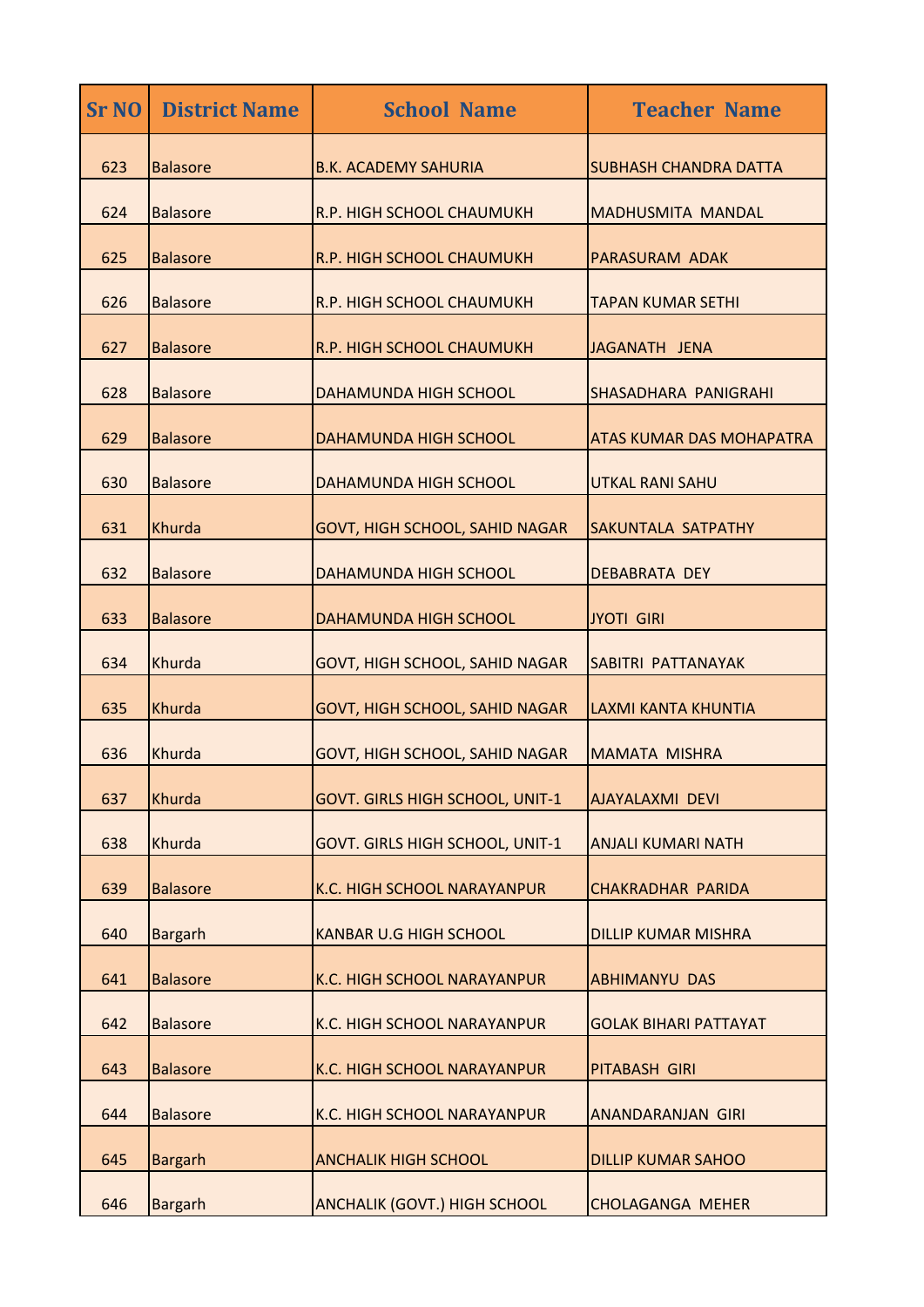| <b>Sr NO</b> | <b>District Name</b> | <b>School Name</b>                  | <b>Teacher Name</b>        |
|--------------|----------------------|-------------------------------------|----------------------------|
| 647          | <b>Bargarh</b>       | <b>ANCHALIK (GOVT.) HIGH SCHOOL</b> | <b>RABI PRASAD BHOI</b>    |
| 648          | <b>Bargarh</b>       | <b>ANCHALIK (GOVT.) HIGH SCHOOL</b> | <b>DAMBARU RANA</b>        |
| 649          | <b>Bargarh</b>       | <b>ANCHALIK (GOVT.) HIGH SCHOOL</b> | <b>MADHUMITA PUROHIT</b>   |
| 650          | <b>Bargarh</b>       | <b>ANCHALIK (GOVT.) HIGH SCHOOL</b> | <b>DEBARAJ HOTA</b>        |
| 651          | <b>Bargarh</b>       | <b>RUDUDA GOVT. HIGH SCHOOL</b>     | RAMA CHANDRA MAHAPATRA     |
| 652          | <b>Bargarh</b>       | <b>RUDUDA GOVT. HIGH SCHOOL</b>     | SASMITA DEHERI             |
| 653          | <b>Bargarh</b>       | <b>RUDUDA GOVT. HIGH SCHOOL</b>     | <b>JAYANTI PRADHAN</b>     |
| 654          | <b>Bargarh</b>       | <b>RUDUDA GOVT. HIGH SCHOOL</b>     | <b>SANJIB NAIK</b>         |
| 655          | <b>Bargarh</b>       | <b>RUDUDA GOVT. HIGH SCHOOL</b>     | <b>NILANCHAL BHAISAL</b>   |
| 656          | <b>Bargarh</b>       | <b>RUDUDA GOVT. HIGH SCHOOL</b>     | <b>SANTOSH KUMAR SAHU</b>  |
| 657          | <b>Bargarh</b>       | RUDUDA GOVT. HIGH SCHOOL            | PARAMESWAR PADHAN          |
| 658          | <b>Bargarh</b>       | <b>BHATLI HIGH SCHOOL</b>           | <b>RAMNIBAS BHOI</b>       |
| 659          | <b>Bargarh</b>       | <b>BHATLI HIGH SCHOOL</b>           | <b>MAMATA KUMARI BHOI</b>  |
| 660          | <b>Bargarh</b>       | SATIHARI GIRLS HIGH SCHOOL          | <b>SURJYAKANTI BHOI</b>    |
| 661          | <b>Bargarh</b>       | <b>SATIHARI GIRLS HIGH SCHOOL</b>   | <b>CHANDRAMA DANSANA</b>   |
| 662          | <b>Bargarh</b>       | <b>BHATLI HIGH SCHOOL</b>           | <b>LALIT KUMAR BISWAL</b>  |
| 663          | <b>Bargarh</b>       | SATIHARI GIRLS HIGH SCHOOL          | <b>ANIMA BARIK</b>         |
| 664          | <b>Bargarh</b>       | SATIHARI GIRLS HIGH SCHOOL          | <b>ASHOK KUMAR DANSANA</b> |
| 665          | <b>Bargarh</b>       | <b>SATIHARI GIRLS HIGH SCHOOL</b>   | NILAMBAR NAYAK             |
| 666          | <b>Bargarh</b>       | <b>KESHAIPALI U.G. HIGH SCHOOL</b>  | <b>BHUMISUTA BHUE</b>      |
| 667          | <b>Bargarh</b>       | <b>KESHAIPALI U.G. HIGH SCHOOL</b>  | <b>ARATI BISI</b>          |
| 668          | <b>Bargarh</b>       | <b>KAMGAON GOVT. HIGH SCHOOL</b>    | <b>SEEMA BISWAS</b>        |
| 669          | <b>Bargarh</b>       | <b>KAMGAON GOVT. HIGH SCHOOL</b>    | RANKAMANI KHETI            |
| 670          | <b>Bargarh</b>       | <b>KAMGAON GOVT. HIGH SCHOOL</b>    | <b>BABULAL PRADHAN</b>     |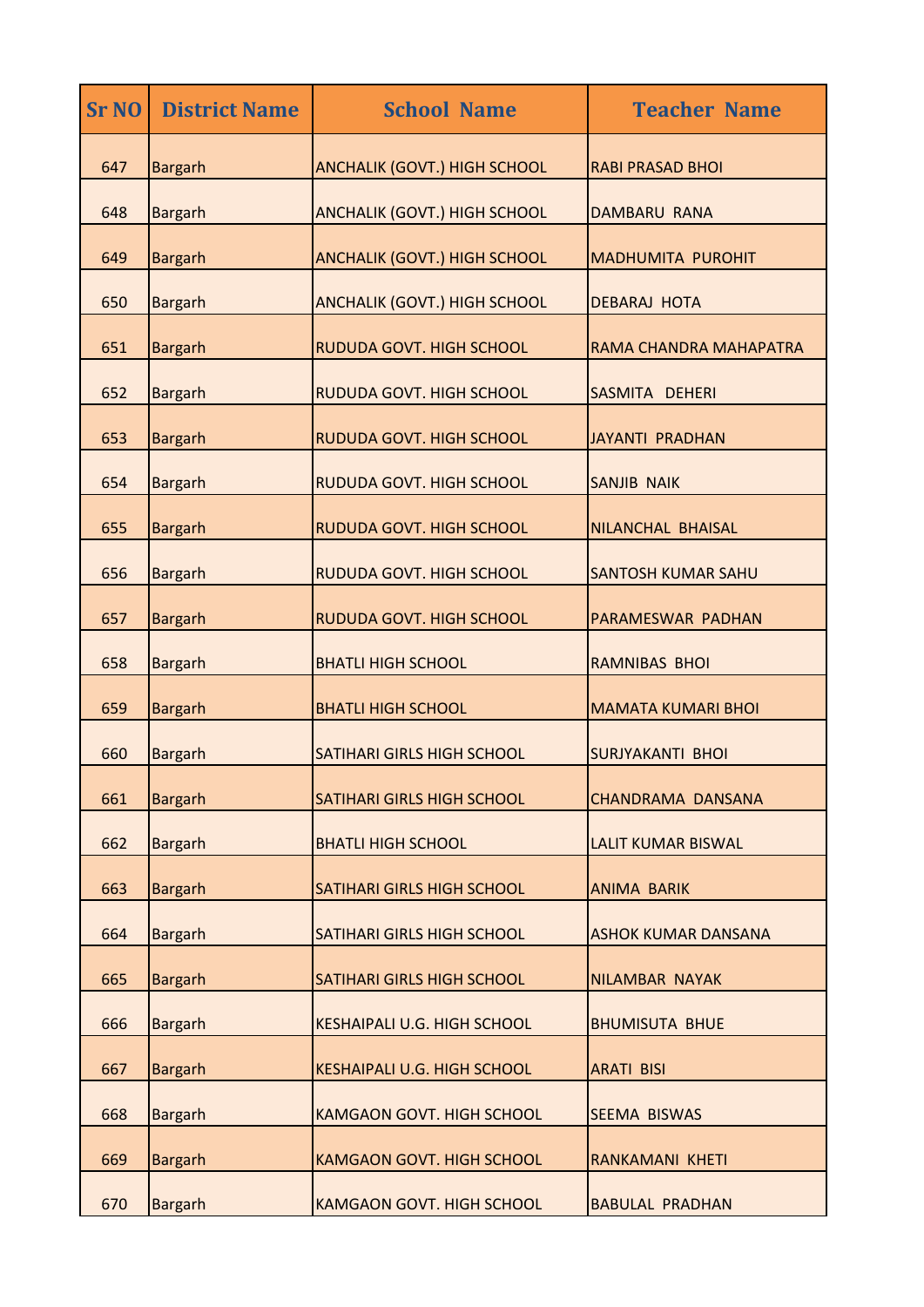| <b>Sr NO</b> | <b>District Name</b> | <b>School Name</b>                 | <b>Teacher Name</b>          |
|--------------|----------------------|------------------------------------|------------------------------|
| 671          | <b>Bargarh</b>       | <b>KAMGAON GOVT. HIGH SCHOOL</b>   | YAGNYABRATA KAR              |
| 672          | <b>Bargarh</b>       | <b>KAMGAON GOVT. HIGH SCHOOL</b>   | <b>SEBAKAR MEHER</b>         |
| 673          | <b>Bargarh</b>       | <b>KAMGAON GOVT. HIGH SCHOOL</b>   | <b>SUBAS CHANDRA RATHA</b>   |
| 674          | <b>Bargarh</b>       | <b>KAMGAON GOVT. HIGH SCHOOL</b>   | <b>SUBODH KUMAR SAHU</b>     |
| 675          | <b>Bargarh</b>       | <b>KESHAIPALI U.G. HIGH SCHOOL</b> | <b>BHAGYASHREE DASH</b>      |
| 676          | <b>Bargarh</b>       | <b>KAMGAON GOVT. HIGH SCHOOL</b>   | <b>HIMANSU SEKHAR MISHRA</b> |
| 677          | <b>Bargarh</b>       | <b>KAMGAON GOVT. HIGH SCHOOL</b>   | <b>GAJARAJ MEHER</b>         |
| 678          | <b>Bargarh</b>       | <b>KESHAIPALI U.G. HIGH SCHOOL</b> | <b>UMARANI BEHERA</b>        |
| 679          | <b>Bargarh</b>       | <b>KESHAIPALI U.G. HIGH SCHOOL</b> | <b>LATA SAHU</b>             |
| 680          | <b>Balasore</b>      | P.L. HIGH SCHOOL JAGEI             | <b>AJAY KUMAR BEHERA</b>     |
| 681          | <b>Balasore</b>      | P.L. HIGH SCHOOL JAGEI             | <b>ASIT KUMAR DAS</b>        |
| 682          | <b>Balasore</b>      | P.L. HIGH SCHOOL JAGEI             | <b>RAMESH CHANDRA SAMAL</b>  |
| 683          | <b>Balasore</b>      | P.L. HIGH SCHOOL JAGEI             | NARAYAN BISWAL               |
| 684          | <b>Balasore</b>      | P.L. HIGH SCHOOL JAGEI             | <b>SANJIB KUMAR KAR</b>      |
| 685          | <b>Balasore</b>      | P.L. HIGH SCHOOL JAGEI             | <b>CHAKRADHAR MISHRA</b>     |
| 686          | <b>Balasore</b>      | P.L. HIGH SCHOOL JAGEI             | <b>BASUDEV JENA</b>          |
| 687          | <b>Balasore</b>      | <b>P.L. HIGH SCHOOL JAGEI</b>      | <b>MANORANJAN JENA</b>       |
| 688          | <b>Balasore</b>      | P.L. HIGH SCHOOL JAGEI             | <b>TRILOCHAN PANDIT</b>      |
| 689          | <b>Balasore</b>      | <b>SIDDHESWAR HIGH SCHOOL</b>      | <b>PRASANNA KUMAR DAS</b>    |
| 690          | <b>Balasore</b>      | SIDDHESWAR HIGH SCHOOL             | <b>GANESH CHANDRA SAHOO</b>  |
| 691          | <b>Balasore</b>      | SIDDHESWAR HIGH SCHOOL             | <b>HRUSHIKESH JENA</b>       |
| 692          | <b>Balasore</b>      | <b>SIDDHESWAR HIGH SCHOOL</b>      | <b>ANNAPURNA DEY</b>         |
| 693          | <b>Balasore</b>      | <b>PAUNSKULI HS.</b>               | <b>ARUN KUMAR SAHOO</b>      |
| 694          | <b>Balasore</b>      | <b>PAUNSKULI HS.</b>               | <b>BISHNU CHARAN BAG</b>     |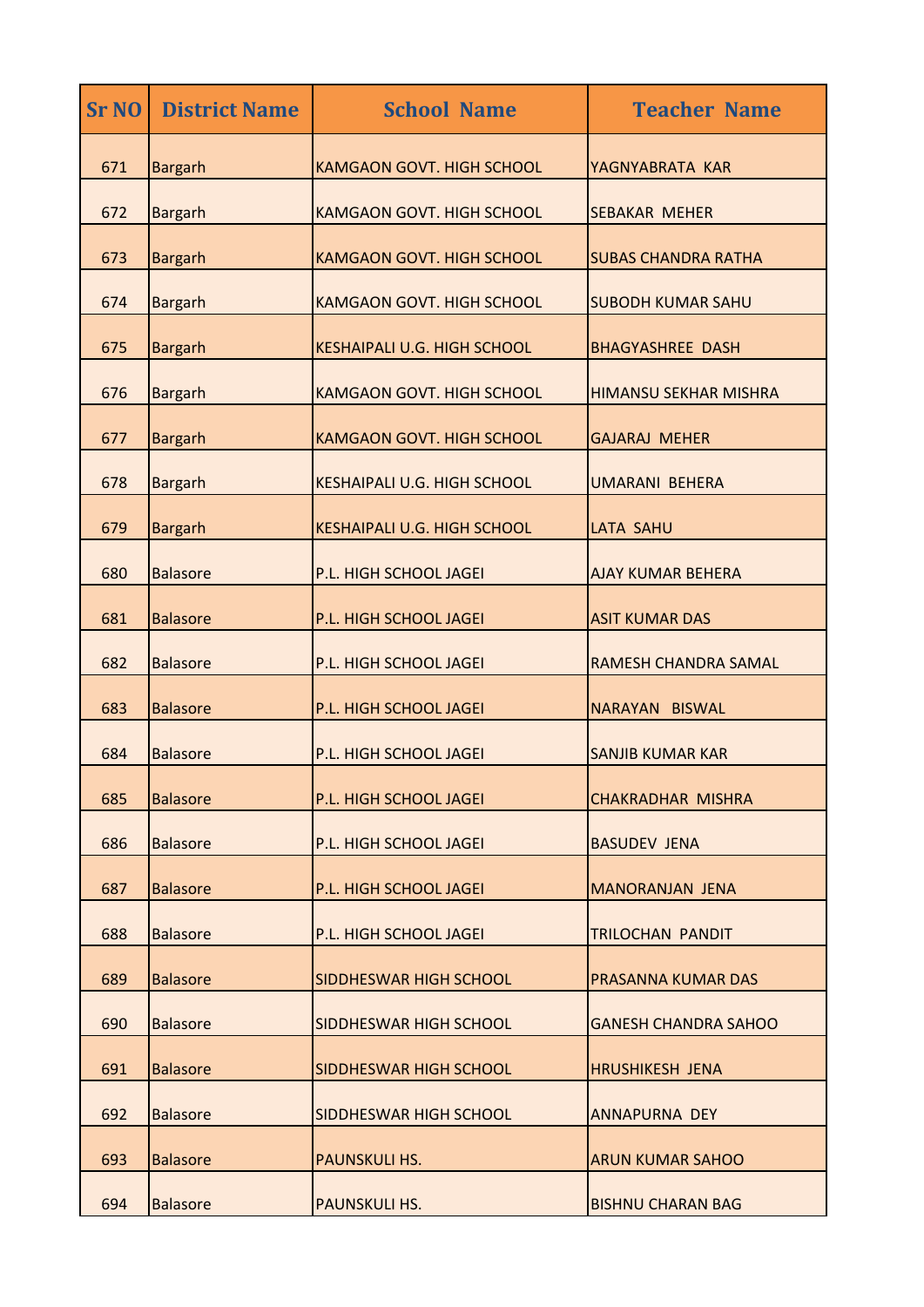| <b>Sr NO</b> | <b>District Name</b> | <b>School Name</b>            | <b>Teacher Name</b>           |
|--------------|----------------------|-------------------------------|-------------------------------|
| 695          | <b>Balasore</b>      | <b>PAUNSKULI HS.</b>          | <b>MANOJ KUMAR SAMAL</b>      |
| 696          | <b>Balasore</b>      | PAUNSKULI HS.                 | <b>CHANDRAKANTA GHADAI</b>    |
| 697          | <b>Balasore</b>      | <b>PAUNSKULI HS.</b>          | <b>SASMITA DAS</b>            |
| 698          | <b>Balasore</b>      | PAUNSKULI HS.                 | PURNA CHANDRA BARIK           |
| 699          | <b>Balasore</b>      | <b>NARASINGHA HIGH SCHOOL</b> | <b>SUDHANSHU KUMAR PANJHA</b> |
| 700          | <b>Balasore</b>      | <b>NARASINGHA HIGH SCHOOL</b> | <b>BHIMA CHARAN GIRL</b>      |
| 701          | <b>Balasore</b>      | <b>NARASINGHA HIGH SCHOOL</b> | <b>SANDHYA RANI CHAND</b>     |
| 702          | <b>Balasore</b>      | <b>NARASINGHA HIGH SCHOOL</b> | <b>MADHU SUDAN SAMAL</b>      |
| 703          | <b>Balasore</b>      | <b>NARASINGHA HIGH SCHOOL</b> | <b>MAHESWAR BHUYAN</b>        |
| 704          | <b>Balasore</b>      | <b>NARASINGHA HIGH SCHOOL</b> | <b>SAROJ DASH</b>             |
| 705          | Kalahandi            | <b>JAYADURGA HIGH SCHOOL</b>  | <b>SANTOSH KUMAR PANDA</b>    |
| 706          | Kalahandi            | <b>JAYADURGA HIGH SCHOOL</b>  | <b>SANDHYA RANI NAYAK</b>     |
| 707          | Jagatsinghpur        | <b>BEENAPANI HIGH SCHOOL</b>  | SANTILATA DEI                 |
| 708          | Kalahandi            | JAYADURGA HIGH SCHOOL         | <b>SHAKTI PRASAD MEHER</b>    |
| 709          | Kalahandi            | <b>JAYADURGA HIGH SCHOOL</b>  | <b>SUSHAMA NAYAK</b>          |
| 710          | Jagatsinghpur        | <b>BEENAPANI HIGH SCHOOL</b>  | <b>MILI PATI</b>              |
| 711          | Jagatsinghpur        | <b>BEENAPANI HIGH SCHOOL</b>  | PRIYA RANJAN JENA             |
| 712          | Kalahandi            | JAYADURGA HIGH SCHOOL         | <b>MINATI KUMARI DASH</b>     |
| 713          | Jagatsinghpur        | <b>BENUBABA BIDYAPITHA</b>    | <b>AJAYA KUMAR SENAPATI</b>   |
| 714          | Jagatsinghpur        | <b>BENUBABA BIDYAPITHA</b>    | SABITA KUMARI SENAPATI        |
| 715          | Kalahandi            | <b>JAYADURGA HIGH SCHOOL</b>  | RUKESH CHANDRA BISWAL         |
| 716          | Jagatsinghpur        | <b>BENUBABA BIDYAPITHA</b>    | <b>HEMA LATA DASH</b>         |
| 717          | Jagatsinghpur        | <b>BENUBABA BIDYAPITHA</b>    | <b>DIPTI BASTIA</b>           |
| 718          | Kalahandi            | JAYADURGA HIGH SCHOOL         | <b>MANOJ KUMAR SABAR</b>      |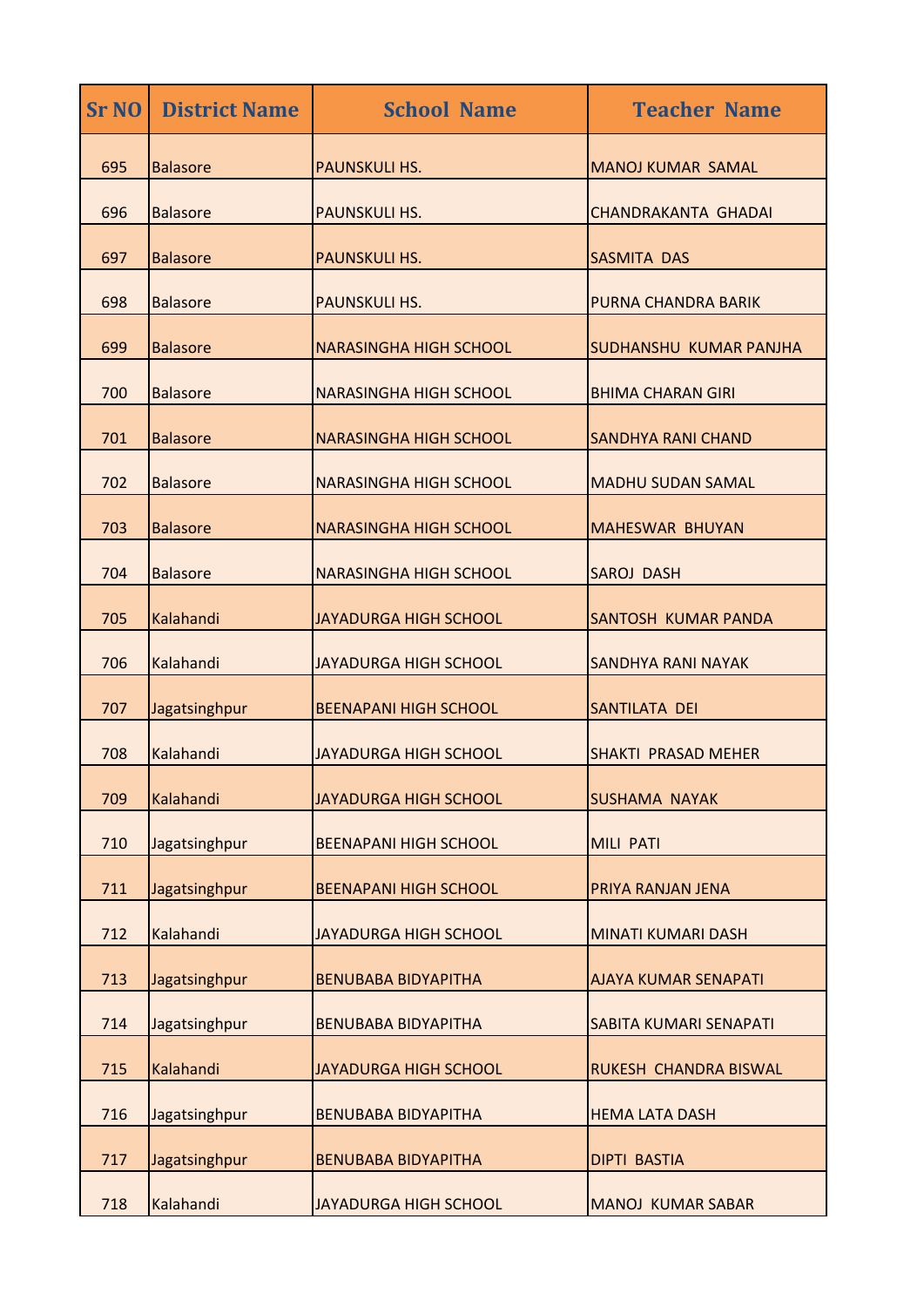| <b>Sr NO</b> | <b>District Name</b> | <b>School Name</b>                              | <b>Teacher Name</b>          |
|--------------|----------------------|-------------------------------------------------|------------------------------|
| 719          | Jagatsinghpur        | <b>BENUBABA BIDYAPITHA</b>                      | HIMANSHU SEKHAR SARANGI      |
| 720          | Jagatsinghpur        | <b>BHAGINI NIBEDITA BIDYAPITHA</b>              | <b>NARENDRA KUMAR PRUSTY</b> |
| 721          | Kalahandi            | JAYADURGA HIGH SCHOOL                           | PRADEEP KUMAR PADHAN         |
| 722          | Jagatsinghpur        | <b>BHAGINI NIBEDITA BIDYAPITHA</b>              | <b>BASANTA KUMAR BEHERA</b>  |
| 723          | Jagatsinghpur        | <b>BHAGINI NIBEDITA BIDYAPITHA</b>              | <b>MANAS RANJAN ROUT</b>     |
| 724          | Jagatsinghpur        | <b>BHAGINI NIBEDITA BIDYAPITHA</b>              | <b>MAMATA DAS</b>            |
| 725          | Jagatsinghpur        | <b>BHAGINI NIBEDITA BIDYAPITHA</b>              | <b>DEBENDRA NATH SUTAR</b>   |
| 726          | Jagatsinghpur        | <b>BHAGINI NIBEDITA BIDYAPITHA</b>              | <b>LILIMA SWAIN</b>          |
| 727          | Jagatsinghpur        | <b>BINAPANI HIGH SCHOOL</b>                     | PRADIPTA KUMAR ROUTRAY       |
| 728          | Jagatsinghpur        | <b>BINAPANI HIGH SCHOOL</b>                     | SNEHALATA SAMAL              |
| 729          | Jagatsinghpur        | <b>BINAPANI HIGH SCHOOL</b>                     | <b>NANDINI ROUT</b>          |
| 730          | Jagatsinghpur        | <b>BINAPANI HIGH SCHOOL</b>                     | <b>PRANATI BISWAL</b>        |
| 731          | Jagatsinghpur        | <b>BINAPANI HIGH SCHOOL</b>                     | <b>JYOTI RANJAN PARIDA</b>   |
| 732          | Jagatsinghpur        | <b>BINAPANI HIGH SCHOOL</b>                     | <b>NILAMBAR MOHANTY</b>      |
| 733          | <b>Balangir</b>      | TIKRAPARA G.P (NEW GOVT.) HIGH<br><b>SCHOOL</b> | <b>SANKIRTAN BAG</b>         |
| 734          | Jagatsinghpur        | <b>BINAPANI HIGH SCHOOL</b>                     | <b>MANASA RANJAN MOHANTY</b> |
| 735          | <b>Balangir</b>      | TIKRAPARA G.P (NEW GOVT.) HIGH<br><b>SCHOOL</b> | <b>BINAYAKA KUMBHAR</b>      |
| 736          | <b>Balangir</b>      | TIKRAPARA G.P (NEW GOVT.) HIGH<br><b>SCHOOL</b> | <b>SANKAR BAG</b>            |
| 737          | Jagatsinghpur        | <b>BINAPANI HIGH SCHOOL</b>                     | ROHIT KUMAR BISWAL           |
| 738          | <b>Balangir</b>      | TIKRAPARA G.P (NEW GOVT.) HIGH<br><b>SCHOOL</b> | <b>BHODEU BEHERA</b>         |
| 739          | <b>Balangir</b>      | TIKRAPARA G.P (NEW GOVT.) HIGH<br><b>SCHOOL</b> | <b>RUPESWAR BISHI</b>        |
| 740          | <b>Bargarh</b>       | <b>BUDAPLALI U.G.HIGH SCHOOL</b>                | <b>MAHENDRA KUMAR PADHAN</b> |
| 741          | <b>Bargarh</b>       | <b>BUDAPLALI U.G.HIGH SCHOOL</b>                | <b>BALLAVA MEHER</b>         |
| 742          | <b>Bargarh</b>       | <b>BUDAPLALI U.G.HIGH SCHOOL</b>                | <b>KESHAB MEHER</b>          |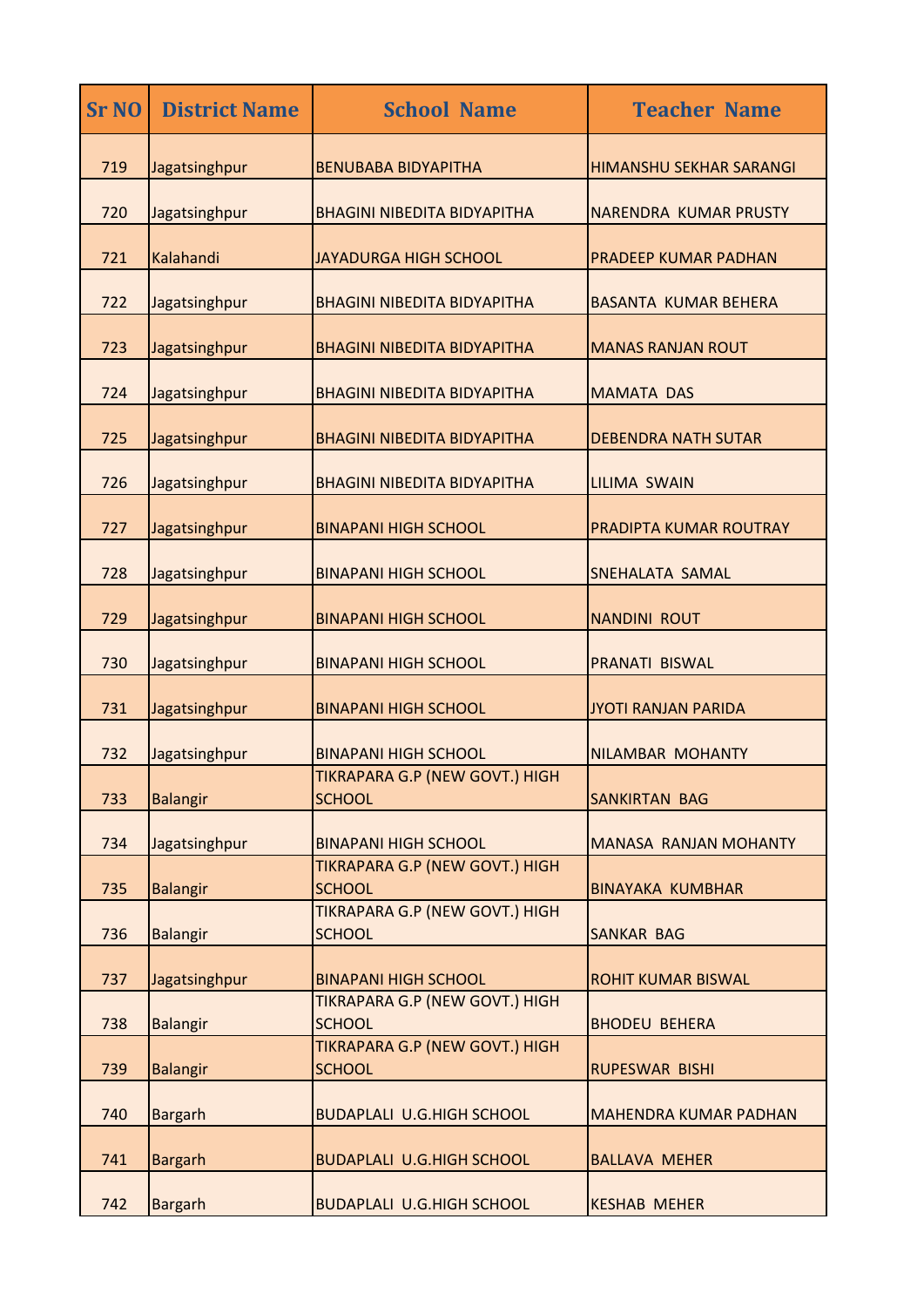| <b>Sr NO</b> | <b>District Name</b> | <b>School Name</b>                                   | <b>Teacher Name</b>         |
|--------------|----------------------|------------------------------------------------------|-----------------------------|
| 743          | <b>Bargarh</b>       | <b>BUDAPLALI U.G.HIGH SCHOOL</b>                     | <b>BASANTI SAHU</b>         |
| 744          | <b>Bargarh</b>       | <b>BUDAPLALI U.G.HIGH SCHOOL</b>                     | <b>BIJAY RANJAN MEHER</b>   |
| 745          | <b>Bargarh</b>       | <b>LAUMUNDA HIGH SCHOOL</b>                          | <b>JAJATI MISHRA</b>        |
| 746          | <b>Bargarh</b>       | <b>LAUMUNDA HIGH SCHOOL</b>                          | <b>SANJAY KUMAR SAHU</b>    |
| 747          | <b>Bargarh</b>       | LAUMUNDA HIGH SCHOOL                                 | <b>PRASANTA KUMAR BARIK</b> |
| 748          | <b>Bargarh</b>       | LAUMUNDA HIGH SCHOOL                                 | <b>SUBASH CHANDRA BHOI</b>  |
| 749          | <b>Bargarh</b>       | <b>LAUMUNDA HIGH SCHOOL</b>                          | JAGAJJIBAN RAM DANSANA      |
| 750          | <b>Bargarh</b>       | LAUMUNDA HIGH SCHOOL                                 | <b>ROHITA BHOI</b>          |
| 751          | <b>Bargarh</b>       | <b>SAIPALI HIGH SCHOOL</b>                           | <b>BHOJARAJ SAHU</b>        |
| 752          | <b>Bargarh</b>       | <b>SAIPALI HIGH SCHOOL</b>                           | <b>AMRUT BANCHHOR</b>       |
| 753          | <b>Bargarh</b>       | <b>SAIPALI HIGH SCHOOL</b>                           | LINGARAJ KHAMARI            |
| 754          | <b>Bargarh</b>       | <b>SAIPALI HIGH SCHOOL</b>                           | <b>SUBAL BHUE</b>           |
| 755          | Khurda               | <b>GOVT. GIRLS HIGH SCHOOL, UNIT-1</b>               | NIBEDITA RAY                |
| 756          | <b>Bargarh</b>       | TALPADAR GOVT. NEW HIGH SCHOOL                       | DANIEL NANDA                |
| 757          | <b>Bargarh</b>       | TALPADAR GOVT. NEW HIGH SCHOOL【SOMANATH_PADHAN       |                             |
| 758          | <b>Bargarh</b>       | <b>TALPADAR GOVT. NEW HIGH SCHOOL</b>                | <b>PRADIP KUMAR PADHAN</b>  |
| 759          | <b>Bargarh</b>       | <b>TALPADAR GOVT. NEW HIGH SCHOOL</b>                | <b>SUMITRA NAG</b>          |
| 760          | Khurda               | GOVT. GIRLS HIGH SCHOOL, UNIT-1                      | <b>NIBEDITA SAMAL</b>       |
| 761          | Khurda               | <b>GOVT. GIRLS HIGH SCHOOL, UNIT-1</b>               | RANIBALA SUNDARAYA          |
| 762          | Khurda               | GOVT. GIRLS HIGH SCHOOL, UNIT-1                      | <b>USHA RANI HALDER</b>     |
| 763          | <b>Bargarh</b>       | V.S.S. HIGH SCHOOL MANGALANAGAR RABINDRA KUMAR PANDA |                             |
| 764          | <b>Bargarh</b>       | SHARADHAPALI HIGH SCHOOL                             | <b>SUDHIR KUMAR PANDA</b>   |
| 765          | <b>Bargarh</b>       | SHARADHAPALI HIGH SCHOOL                             | <b>BINDU BARIHA</b>         |
| 766          | <b>Bargarh</b>       | <b>TALPALI HIGH SCHOOL</b>                           | <b>SURESH CHANDRA SAHU</b>  |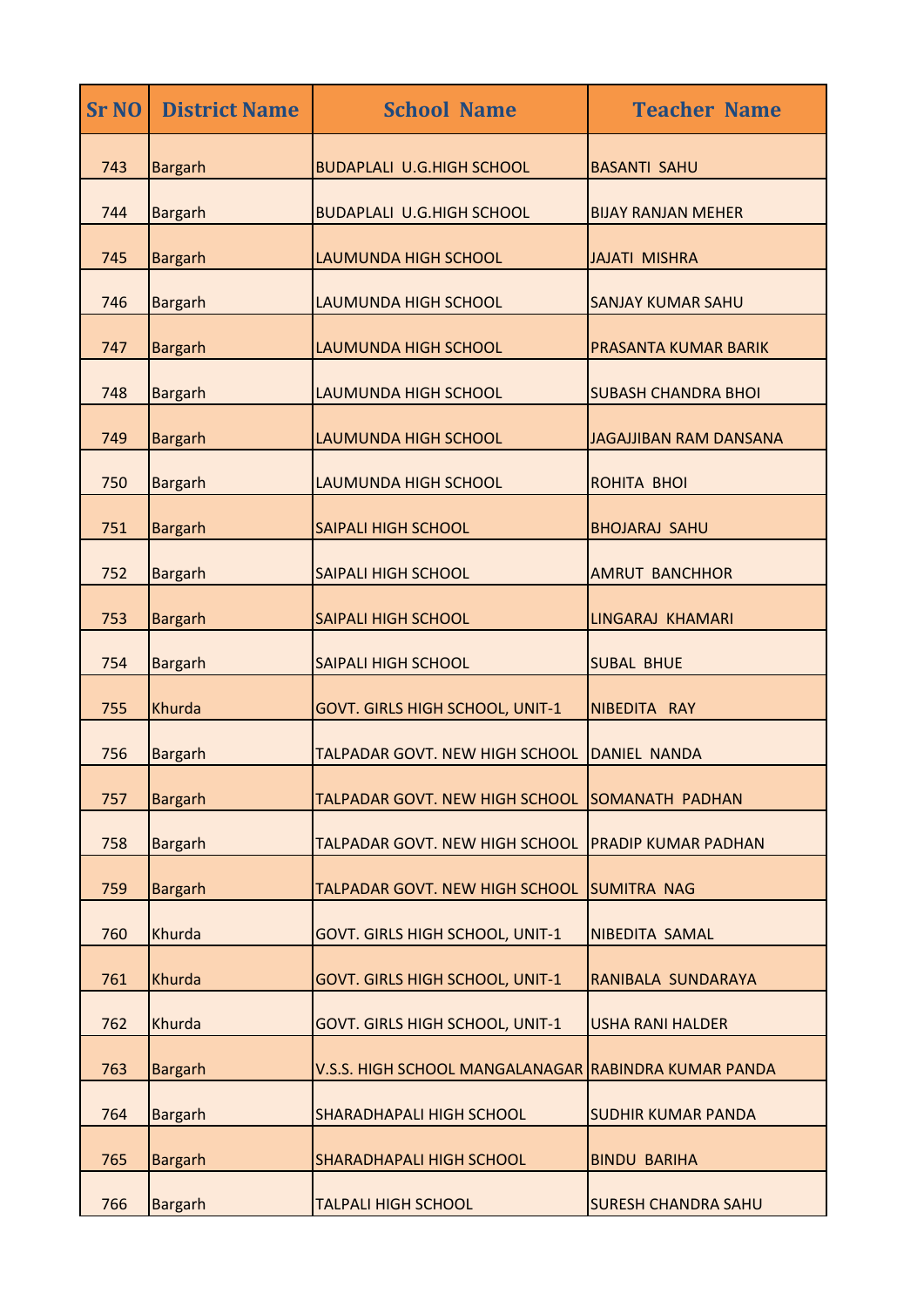| <b>Sr NO</b> | <b>District Name</b> | <b>School Name</b>                    | <b>Teacher Name</b>          |
|--------------|----------------------|---------------------------------------|------------------------------|
| 767          | <b>Bargarh</b>       | SHARADHAPALI HIGH SCHOOL              | PARAMANANDA BHOI             |
| 768          | <b>Bargarh</b>       | <b>TALPALI HIGH SCHOOL</b>            | DAYASAGAR SAHU               |
| 769          | <b>Bargarh</b>       | <b>TALPALI HIGH SCHOOL</b>            | JYOTSHNA MAYEE PADHAN        |
| 770          | <b>Bargarh</b>       | <b>GOVT. GIRLS H.S. BIJEPUR</b>       | <b>JANHABI SAHU</b>          |
| 771          | <b>Bargarh</b>       | <b>GOVT. GIRLS H.S. BIJEPUR</b>       | <b>ARATI JOSHI</b>           |
| 772          | <b>Bargarh</b>       | <b>GOVT. GIRLS H.S. BIJEPUR</b>       | SAIRENDRI HOTA               |
| 773          | <b>Bargarh</b>       | <b>GOVT. GIRLS H.S. BIJEPUR</b>       | <b>SUSHANTA BARIK</b>        |
| 774          | <b>Bargarh</b>       | <b>GOVT. GIRLS H.S. BIJEPUR</b>       | NILIMA KHAMARI               |
| 775          | <b>Bargarh</b>       | <b>GOVT. GIRLS H.S. BIJEPUR</b>       | <b>AMRUTA BEHERA</b>         |
| 776          | <b>Bargarh</b>       | <b>JAGANNATH HIGH SCHOOL</b>          | <b>PRAHALLAD PRADHAN</b>     |
| 777          | <b>Bargarh</b>       | <b>JAGANNATH HIGH SCHOOL</b>          | <b>HEMA KANTA SUNA</b>       |
| 778          | <b>Bargarh</b>       | <b>S.J.HIGH SCHOOL</b>                | <b>RAMANI RANJAN ROUT</b>    |
| 779          | <b>Bargarh</b>       | <b>BADPIPILIPALI U.G. HIGH SCHOOL</b> | <b>PUSPANJALI KISAN</b>      |
| 780          | <b>Bargarh</b>       | <b>BADPIPILIPALI U.G. HIGH SCHOOL</b> | <b>MEENA KUMARI MAJHI</b>    |
| 781          | <b>Bargarh</b>       | <b>S.J.HIGH SCHOOL</b>                | <b>GOPAL CHANDRA BHOI</b>    |
| 782          | <b>Bargarh</b>       | <b>BADPIPILIPALI U.G. HIGH SCHOOL</b> | <b>PADMAKSHI DASH</b>        |
| 783          | <b>Bargarh</b>       | <b>S.J.HIGH SCHOOL</b>                | RAJENDRA SAHU                |
| 784          | <b>Bargarh</b>       | <b>BADPIPILIPALI U.G. HIGH SCHOOL</b> | <b>JAGANNATH DASH</b>        |
| 785          | <b>Bargarh</b>       | <b>BADPIPILIPALI U.G. HIGH SCHOOL</b> | DAYANANDA MAHAKUR            |
| 786          | <b>Bargarh</b>       | <b>BADPIPILIPALI U.G. HIGH SCHOOL</b> | <b>SAROJ KUMAR BHUE</b>      |
| 787          | <b>Bargarh</b>       | <b>S.J.HIGH SCHOOL</b>                | <b>VATTIKUTI RAVISHANKAR</b> |
| 788          | <b>Bargarh</b>       | <b>BADPIPILIPALI U.G. HIGH SCHOOL</b> | <b>TAPANA DANSANA</b>        |
| 789          | <b>Bargarh</b>       | <b>S.J.HIGH SCHOOL</b>                | <b>BANAMALI MEHER</b>        |
| 790          | <b>Bargarh</b>       | S.J.HIGH SCHOOL                       | <b>RANJAN KUMAR NAIK</b>     |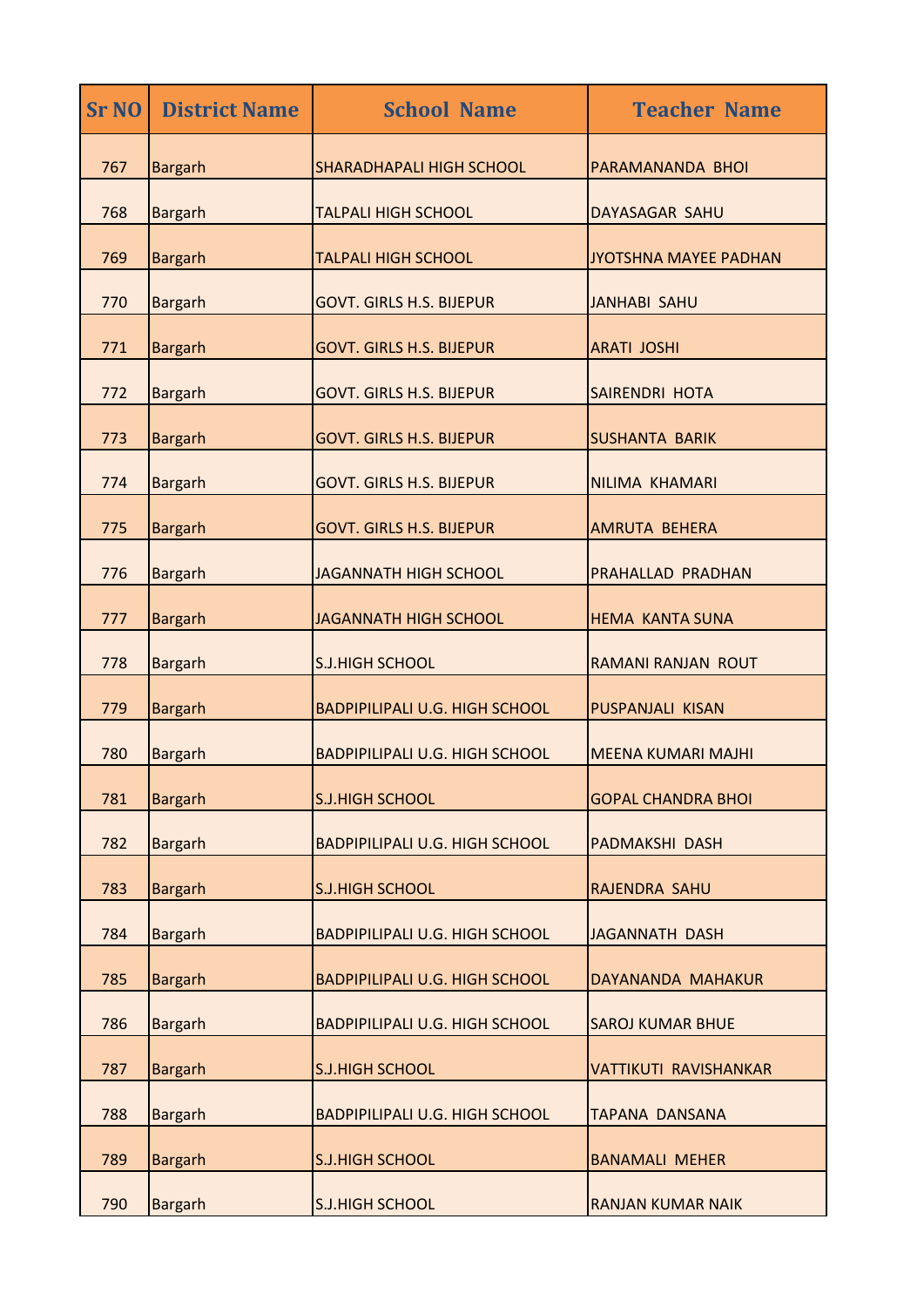| <b>Sr NO</b> | <b>District Name</b> | <b>School Name</b>                                       | <b>Teacher Name</b>             |
|--------------|----------------------|----------------------------------------------------------|---------------------------------|
| 791          | <b>Bargarh</b>       | <b>S.J.HIGH SCHOOL</b>                                   | <b>GOURA CHANDRA BAG</b>        |
| 792          | <b>Bargarh</b>       | <b>GOVT. HIGH SCHOOL</b><br><b>SIALKHANDHATHA</b>        | <b>BIBHUTI BHUSAN MAHAPATRA</b> |
| 793          | <b>Bargarh</b>       | <b>GOVT. HIGH SCHOOL</b><br><b>SIALKHANDHATHA</b>        | <b>MINAKETAN PADHAN</b>         |
| 794          | <b>Bargarh</b>       | <b>GOVT. HIGH SCHOOL</b><br><b>SIALKHANDHATHA</b>        | <b>NABAGHANA SAHU</b>           |
| 795          | <b>Bargarh</b>       | <b>GOVT. HIGH SCHOOL</b><br><b>SIALKHANDHATHA</b>        | <b>NIRANJAN SAHU</b>            |
| 796          | <b>Bargarh</b>       | <b>RESHAM HIGH SCHOOL</b>                                | <b>GOPABANDHU NAIK</b>          |
| 797          | Jagatsinghpur        | <b>BORIKHI HIGH SCHOOL</b>                               | PRIYATTAMA SASMAL               |
| 798          | Jagatsinghpur        | <b>BORIKHI HIGH SCHOOL</b>                               | <b>SHUKADEBA NAIK</b>           |
| 799          | Jagatsinghpur        | <b>BORIKHI HIGH SCHOOL</b>                               | <b>BIMBADHAR BISWAL</b>         |
| 800          | Jagatsinghpur        | <b>BORIKHI HIGH SCHOOL</b>                               | <b>SUSIL KUMAR BEHERA</b>       |
| 801          | Jagatsinghpur        | <b>BORIKHI HIGH SCHOOL</b>                               | <b>PRAMODA KUMAR DASH</b>       |
| 802          | Jagatsinghpur        | <b>BORIKHI HIGH SCHOOL</b>                               | TANUPAMA PARIDA                 |
| 803          | Jagatsinghpur        | <b>BORIKHI HIGH SCHOOL</b>                               | PURNA CHANDRA SAHOO             |
| 804          | Jagatsinghpur        | <b>BORIKHI HIGH SCHOOL</b>                               | <b>SAGABA CHARAN SWAIN</b>      |
| 805          | <b>Bargarh</b>       | <b>GOVT. GIRLS HIGH SCHOOL (SSD),</b><br><b>PADAMPUR</b> | <b>ASHUTOSH RATH</b>            |
| 806          | <b>Bargarh</b>       | GOVT. GIRLS HIGH SCHOOL (SSD),<br><b>PADAMPUR</b>        | <b>NIRANJAN PRADHAN</b>         |
| 807          | <b>Bargarh</b>       | GOVT. GIRLS HIGH SCHOOL (SSD),<br><b>PADAMPUR</b>        | <b>SEEMA PANDA</b>              |
| 808          | <b>Bargarh</b>       | GOVT. GIRLS HIGH SCHOOL (SSD),<br><b>PADAMPUR</b>        | SABITA PANDA                    |
| 809          | <b>Bargarh</b>       | GOVT. GIRLS HIGH SCHOOL (SSD),<br><b>PADAMPUR</b>        | <b>JYOTIRMAYEE JYOTSNA DASH</b> |
| 810          | <b>Bargarh</b>       | GOVT. GIRLS HIGH SCHOOL (SSD),<br><b>PADAMPUR</b>        | <b>BIBEKANANDA PRADHAN</b>      |
| 811          | <b>Bargarh</b>       | GOVT. GIRLS HIGH SCHOOL (SSD),<br><b>PADAMPUR</b>        | <b>PRADEEP KUMAR MEHER</b>      |
| 812          | <b>Bargarh</b>       | P.K.A. HIGH SCHOOL                                       | <b>HEMANTA KUMAR BHOI</b>       |
| 813          | <b>Bargarh</b>       | P.K.A. HIGH SCHOOL                                       | <b>ASWINI KUMAR BEHERA</b>      |
| 814          | <b>Bargarh</b>       | <b>GANGADHAR MEHER HIGH SCHOOL</b>                       | <b>RADHAKANTA SUAR</b>          |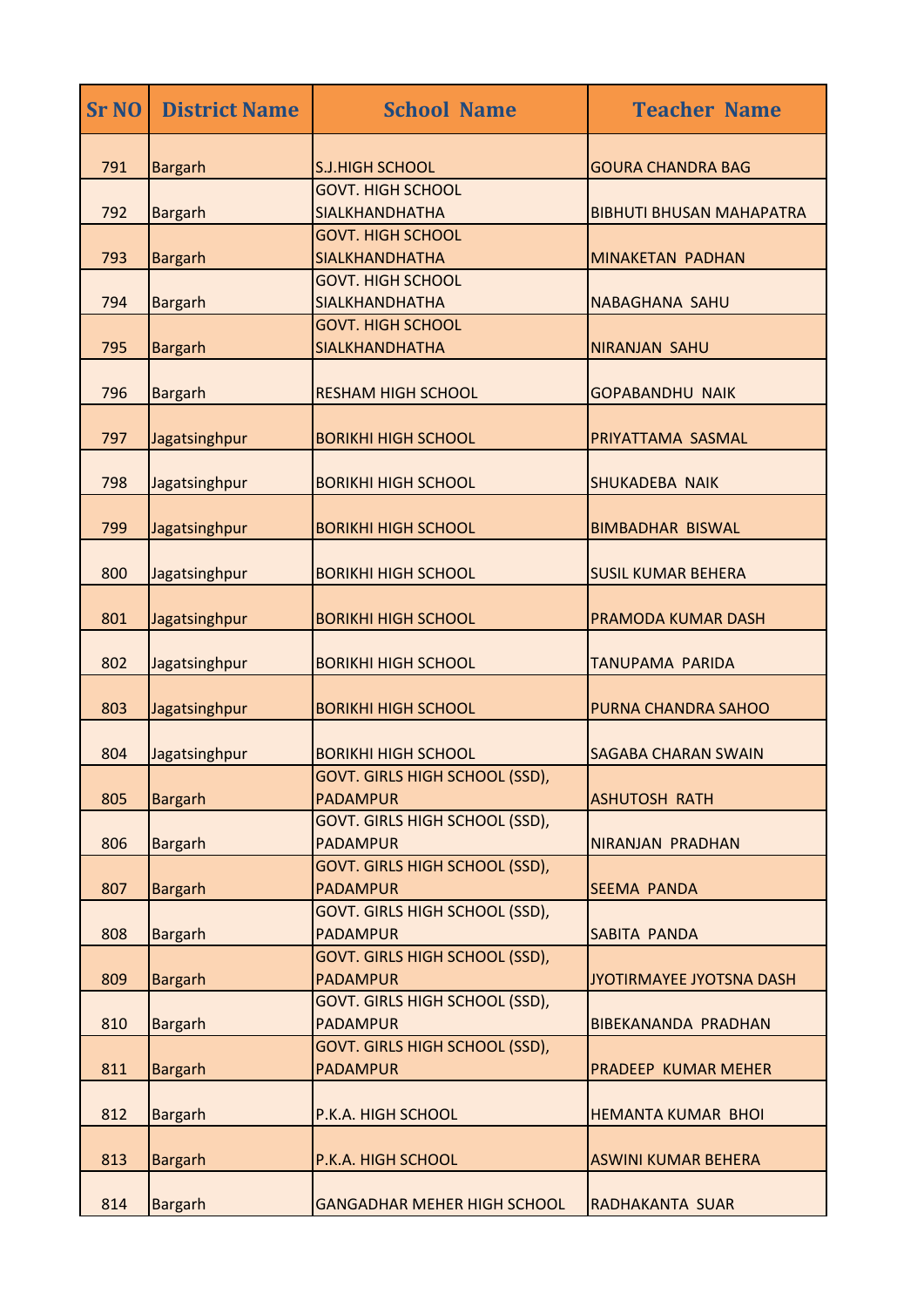| <b>Sr NO</b> | <b>District Name</b> | <b>School Name</b>                 | <b>Teacher Name</b>          |
|--------------|----------------------|------------------------------------|------------------------------|
| 815          | <b>Bargarh</b>       | <b>GANGADHAR MEHER HIGH SCHOOL</b> | <b>NETRA NANDA HOTA</b>      |
| 816          | <b>Bargarh</b>       | PANCHAYAT HIGH SCHOOL              | <b>AGASTI CHARAN PRADHAN</b> |
| 817          | <b>Bargarh</b>       | PANCHAYAT HIGH SCHOOL              | <b>CHANCHAL KUMAR SAHU</b>   |
| 818          | <b>Bargarh</b>       | PANCHAYAT HIGH SCHOOL              | <b>UGRASEN PRADHAN</b>       |
| 819          | <b>Bargarh</b>       | PANCHAYAT HIGH SCHOOL              | <b>ASHOK KUMAR DASH</b>      |
| 820          | <b>Bargarh</b>       | PANCHAYAT HIGH SCHOOL              | <b>ASHOK PADHAN</b>          |
| 821          | <b>Bargarh</b>       | PANCHAYAT HIGH SCHOOL              | TARAKANTA MISHRA             |
| 822          | <b>Bargarh</b>       | PANCHAYAT HIGH SCHOOL              | <b>KASINATH MEHER</b>        |
| 823          | <b>Bargarh</b>       | PANCHAYAT HIGH SCHOOL              | <b>DHARAM KUMAR BEHERA</b>   |
| 824          | <b>Bargarh</b>       | <b>R.B.HIGH SCHOOL</b>             | <b>SUNIL KUMAR SINHA</b>     |
| 825          | <b>Bargarh</b>       | <b>R.B.HIGH SCHOOL</b>             | <b>JITENDRA KUMAR PANDA</b>  |
| 826          | <b>Bargarh</b>       | <b>R.B.HIGH SCHOOL</b>             | <b>DOLAGOBIND SAHU</b>       |
| 827          | <b>Bargarh</b>       | <b>R.B.HIGH SCHOOL</b>             | <b>RAJESH KUMAR KHAMARI</b>  |
| 828          | <b>Bargarh</b>       | <b>R.B.HIGH SCHOOL</b>             | SITAKANTA DAS                |
| 829          | <b>Bargarh</b>       | <b>R.B.HIGH SCHOOL</b>             | <b>MOHAN BANCHHOR</b>        |
| 830          | <b>Bargarh</b>       | <b>R.B.HIGH SCHOOL</b>             | CHITTARANJAN SATPATHY        |
| 831          | <b>Bargarh</b>       | <b>R.B.HIGH SCHOOL</b>             | <b>AVILAS SAHU</b>           |
| 832          | <b>Bargarh</b>       | <b>BARIKEL HIGH SCHOOL</b>         | <b>DHIROJ KUMAR PATTNAIK</b> |
| 833          | <b>Bargarh</b>       | <b>BARIKEL HIGH SCHOOL</b>         | KOUSHALYA BHOI               |
| 834          | <b>Bargarh</b>       | <b>BARIKEL HIGH SCHOOL</b>         | <b>BHARATI SAMANTARAY</b>    |
| 835          | <b>Bargarh</b>       | <b>BARIKEL HIGH SCHOOL</b>         | DAYANIDHI BEHERA             |
| 836          | <b>Bargarh</b>       | <b>GOVT. GIRLS HIGH SCHOOL</b>     | <b>BRUNDABAN DASH</b>        |
| 837          | <b>Bargarh</b>       | <b>GOVT. GIRLS HIGH SCHOOL</b>     | JYOTSNA RANI SAHU            |
| 838          | <b>Bargarh</b>       | <b>GOVT. GIRLS HIGH SCHOOL</b>     | PREMANANDA BEHERA            |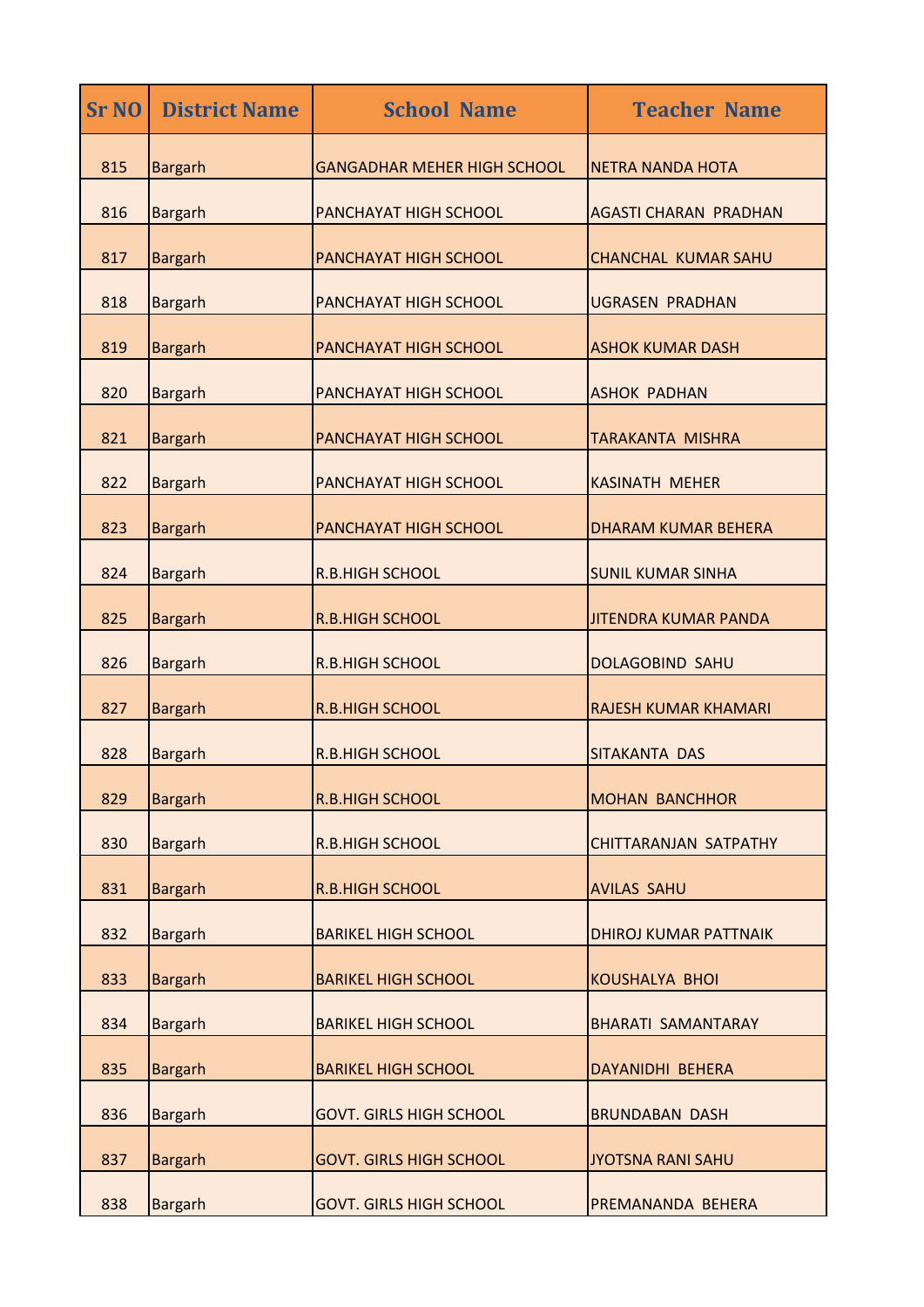| <b>Sr NO</b> | <b>District Name</b> | <b>School Name</b>              | <b>Teacher Name</b>                                   |
|--------------|----------------------|---------------------------------|-------------------------------------------------------|
| 839          | <b>Bargarh</b>       | <b>GOVT. GIRLS HIGH SCHOOL</b>  | <b>CHAUDHURY JIBANANDA SAHU</b>                       |
| 840          | <b>Bargarh</b>       | <b>GOVT. GIRLS HIGH SCHOOL</b>  | <b>MINATI DASH</b>                                    |
| 841          | <b>Bargarh</b>       | <b>GOVT. GIRLS HIGH SCHOOL</b>  | <b>SUSHREE SUSANTA MANJARI</b><br><b>SINGH BARIHA</b> |
| 842          | <b>Bargarh</b>       | <b>GOVT. GIRLS HIGH SCHOOL</b>  | <b>SURENDRA KUMAR BHOI</b>                            |
| 843          | <b>Bargarh</b>       | <b>GOVT. GIRLS HIGH SCHOOL</b>  | <b>RANJAN KUMAR HOTA</b>                              |
| 844          | <b>Bargarh</b>       | <b>GOVT. GIRLS HIGH SCHOOL</b>  | <b>SUSHIL KUMAR BARIHA</b>                            |
| 845          | <b>Bargarh</b>       | <b>GOVT. GIRLS HIGH SCHOOL</b>  | NILIMA RANI MOHANTY                                   |
| 846          | <b>Bargarh</b>       | <b>ADIBASI HIGH SCHOOL</b>      | <b>MURLIDHAR SAHU</b>                                 |
| 847          | <b>Bargarh</b>       | <b>ADIBASI HIGH SCHOOL</b>      | <b>DWADASH KUMAR PADHAN</b>                           |
| 848          | <b>Bargarh</b>       | <b>ADIBASI HIGH SCHOOL</b>      | <b>CHJANDRA MOHAN MEHER</b>                           |
| 849          | <b>Bargarh</b>       | <b>ADIBASI HIGH SCHOOL</b>      | <b>RAMESH KUMAR MISHRA</b>                            |
| 850          | <b>Bargarh</b>       | <b>MELCHHAMUNDA HIGH SCHOOL</b> | <b>BALMUKUND SAHU</b>                                 |
| 851          | <b>Bargarh</b>       | MELCHHAMUNDA HIGH SCHOOL        | <b>SURYANARAYAN BARIK</b>                             |
| 852          | <b>Bargarh</b>       | <b>MELCHHAMUNDA HIGH SCHOOL</b> | <b>NEHRU BUDEK</b>                                    |
| 853          | <b>Bargarh</b>       | MELCHHAMUNDA HIGH SCHOOL        | PRIYABRATA SAHU                                       |
| 854          | <b>Bargarh</b>       | MELCHHAMUNDA HIGH SCHOOL        | <b>SUKRUTA SUNA</b>                                   |
| 855          | <b>Bargarh</b>       | MELCHHAMUNDA HIGH SCHOOL        | <b>DWITIYA NAND PRADHAN</b>                           |
| 856          | <b>Bargarh</b>       | MELCHHAMUNDA HIGH SCHOOL        | <b>SRIBATSARAJ PUROHIT</b>                            |
| 857          | <b>Bargarh</b>       | <b>SATYA SEVA HIGH SCHOOL</b>   | SOUKILAL DASH                                         |
| 858          | <b>Bargarh</b>       | <b>SATYA SEVA HIGH SCHOOL</b>   | <b>RAMESH CHANDRA BHOI</b>                            |
| 859          | <b>Bargarh</b>       | <b>GAYATRI HIGH SCHOOL</b>      | <b>AKSHAYA KUMAR BEHERA</b>                           |
| 860          | <b>Bargarh</b>       | <b>GAYATRI HIGH SCHOOL</b>      | JYOTIRMAYEE PADHAN                                    |
| 861          | <b>Bargarh</b>       | <b>GAYATRI HIGH SCHOOL</b>      | <b>NIROJ KUMAR PATTNAIK</b>                           |
| 862          | <b>Bargarh</b>       | <b>GAYATRI HIGH SCHOOL</b>      | <b>NIKESH SAHU</b>                                    |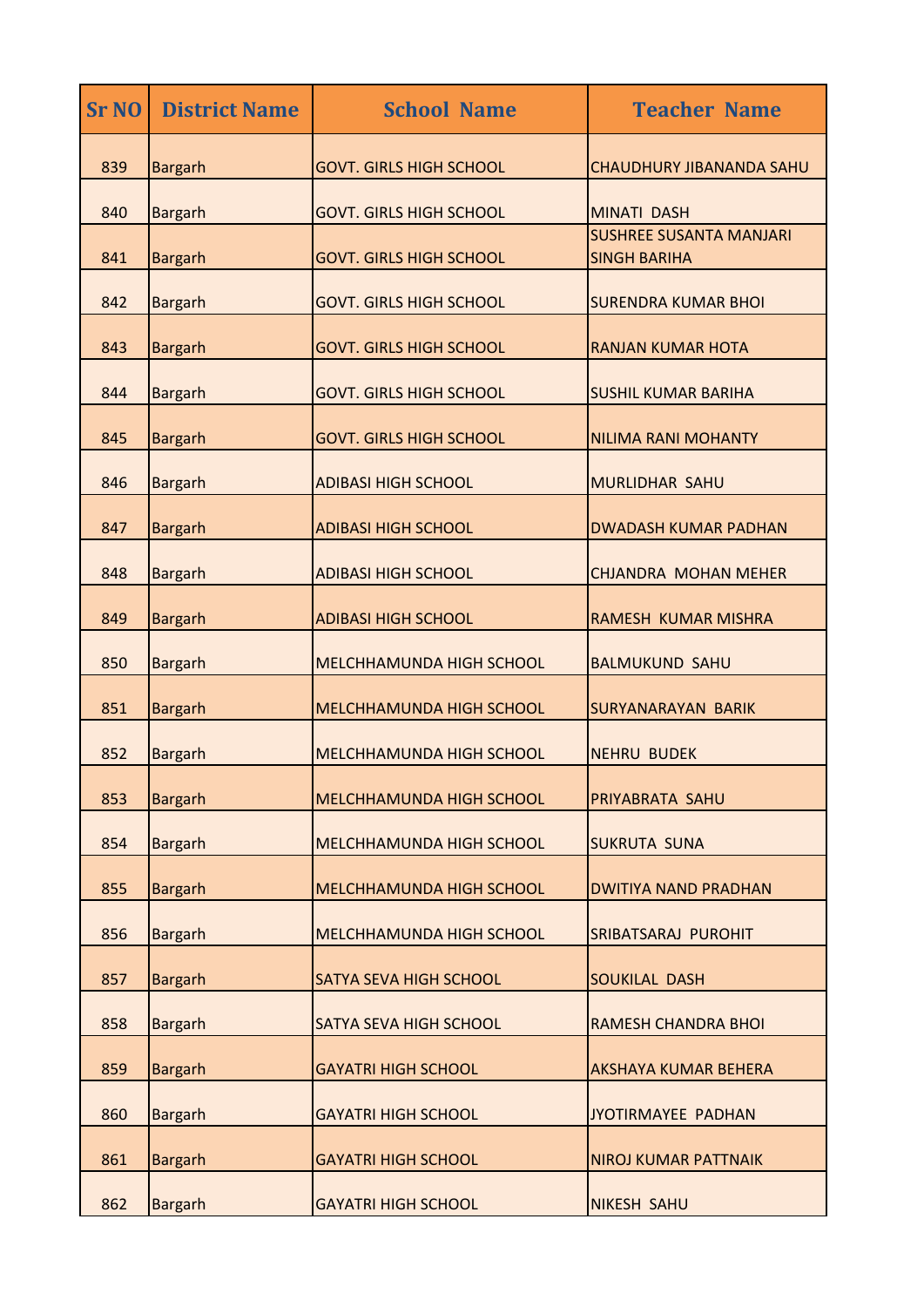| <b>Sr NO</b> | <b>District Name</b> | <b>School Name</b>                    | <b>Teacher Name</b>                       |
|--------------|----------------------|---------------------------------------|-------------------------------------------|
| 863          | <b>Bargarh</b>       | <b>GAYATRI HIGH SCHOOL</b>            | <b>SUKADEV PRADHAN</b>                    |
| 864          | <b>Bargarh</b>       | <b>U.G.GOVT. HIGH SCHOOL SALEPALI</b> | <b>SUDHIRA KUMAR BISHI</b>                |
| 865          | <b>Bargarh</b>       | <b>U.G.GOVT. HIGH SCHOOL SALEPALI</b> | <b>LOKANATH DEBTA</b>                     |
| 866          | <b>Bargarh</b>       | <b>U.G.GOVT. HIGH SCHOOL SALEPALI</b> | JATIKRUSHNA RANA                          |
| 867          | <b>Bargarh</b>       | <b>U.G.GOVT. HIGH SCHOOL SALEPALI</b> | <b>DIPTI RANJAN PADHAN</b>                |
| 868          | <b>Bargarh</b>       | <b>GOVT. HIGH SCHOOL SOHELA</b>       | <b>HARISHANKAR SAHU</b>                   |
| 869          | <b>Bargarh</b>       | <b>U.G.GOVT. HIGH SCHOOL SALEPALI</b> | <b>ANANDA CHANDRA KUMAR</b>               |
| 870          | <b>Bargarh</b>       | <b>GOVT. HIGH SCHOOL PANIMORA</b>     | <b>MINATI DEWAN</b>                       |
| 871          | <b>Bargarh</b>       | <b>U.G.GOVT. HIGH SCHOOL SALEPALI</b> | SHIBA PRASAD MAHALA                       |
| 872          | <b>Bargarh</b>       | <b>DIPTIPUR HIGH SCHOOL</b>           | <b>SHRABANA KUMAR SAHU</b>                |
| 873          | Kalahandi            | <b>MANIKESWARI HIGH SCHOOL</b>        | <b>BIBHUTI BHUSAN THAKUR</b>              |
| 874          | Kalahandi            | <b>MANIKESWARI HIGH SCHOOL</b>        | <b>SUNIL KUMAR JOSHI</b>                  |
| 875          | Kalahandi            | <b>MANIKESWARI HIGH SCHOOL</b>        | <b>BRAJENDRA PRASAD BADHAI</b>            |
| 876          | Kalahandi            | <b>MANIKESWARI HIGH SCHOOL</b>        | PRATIMA PADHI                             |
| 877          | Kalahandi            | <b>MANIKESWARI HIGH SCHOOL</b>        | <b>SANGITA MOHANTY</b>                    |
| 878          | Kalahandi            | <b>MANIKESWARI HIGH SCHOOL</b>        | <b>ILA RANI MOHANTY</b>                   |
| 879          | Kalahandi            | <b>MANIKESWARI HIGH SCHOOL</b>        | <b>NARAYAN SAHU</b>                       |
| 880          | Kalahandi            | <b>MANIKESWARI HIGH SCHOOL</b>        | <b>DHARMENDRA KUMAR</b><br><b>PRADHAN</b> |
| 881          | Kalahandi            | <b>MUNICIPAL HIGH SCHOOL</b>          | <b>BIJAYLAXMI TRIPATHY</b>                |
| 882          | Cuttack              | <b>MUNICIPAL HIGH SCHOOL</b>          | <b>SUJATA MOHAPATRA</b>                   |
| 883          | Jagatsinghpur        | <b>BORIKNA HIGH SCHOOL</b>            | NILAMADHAB PANDA                          |
| 884          | Jagatsinghpur        | <b>BORIKNA HIGH SCHOOL</b>            | <b>BHARATI RATHA</b>                      |
| 885          | Jagatsinghpur        | <b>BORIKNA HIGH SCHOOL</b>            | MAYADHARA LENKA                           |
| 886          | Jagatsinghpur        | <b>BORIKNA HIGH SCHOOL</b>            | SARASWATI SAHOO                           |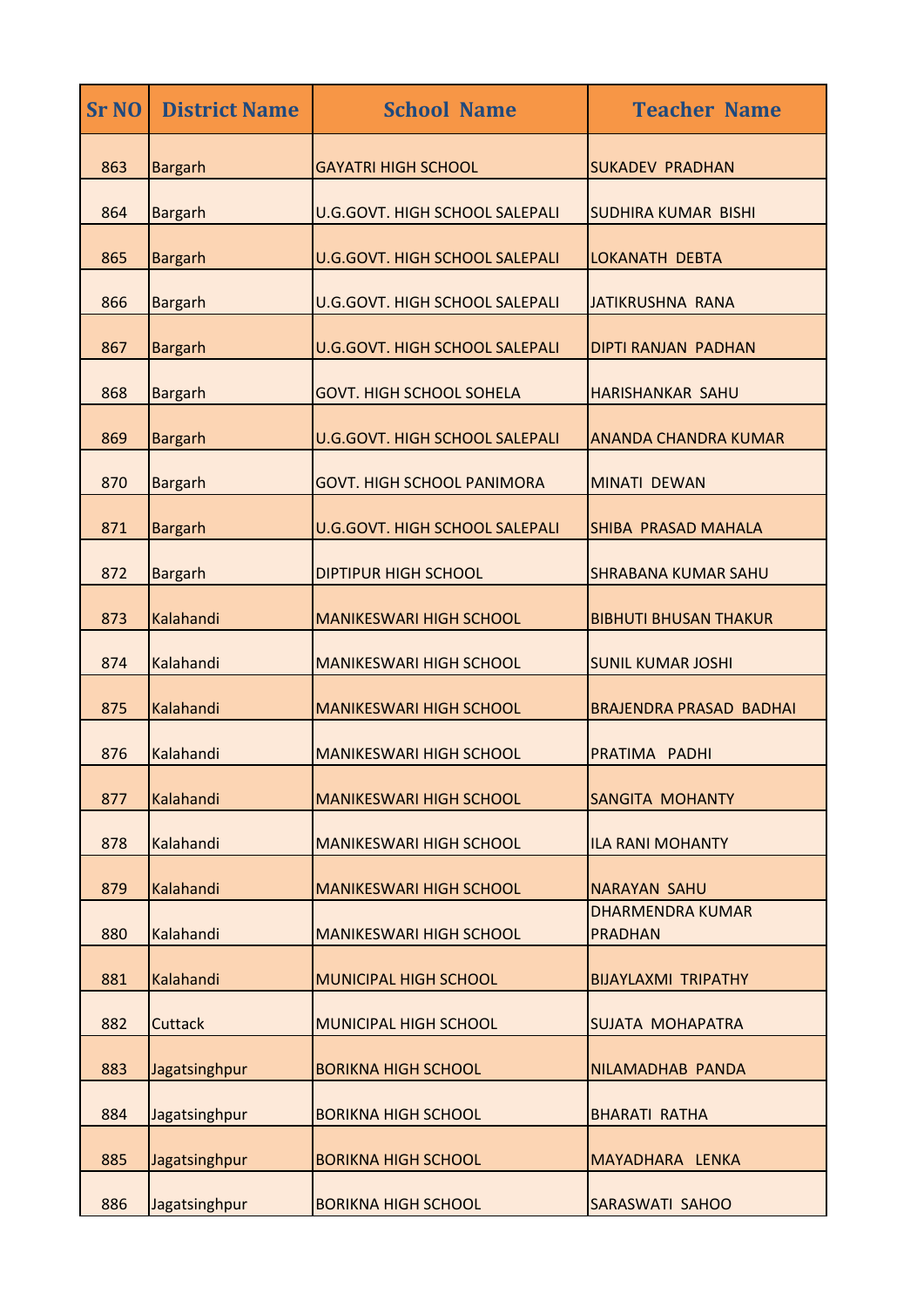| <b>Sr NO</b> | <b>District Name</b> | <b>School Name</b>                        | <b>Teacher Name</b>           |
|--------------|----------------------|-------------------------------------------|-------------------------------|
| 887          | Khurda               | <b>GOVT. GIRLS HIGH SCHOOL, UNIT-1</b>    | <b>BINODINI DEVI</b>          |
| 888          | Khurda               | <b>GOVT. GIRLS HIGH SCHOOL, UNIT-1</b>    | <b>SEBATI SETHI</b>           |
| 889          | Khurda               | <b>GOVT. GIRLS HIGH SCHOOL, UNIT-1</b>    | <b>SANDHYARANI PATNAIK</b>    |
| 890          | Khurda               | GOVT. GIRLS HIGH SCHOOL, UNIT-1           | <b>SNATA PATI</b>             |
| 891          | Khurda               | GOVT. GIRLS HIGH SCHOOL, UNIT-IV          | <b>ANITA MONDAL</b>           |
| 892          | Khurda               | <b>GOVT. GIRLS HIGH SCHOOL, UNIT-IV</b>   | USHA RANI PANIGRAHI           |
| 893          | Khurda               | GOVT. GIRLS HIGH SCHOOL, UNIT-IV          | <b>TRUPTIMAYEE SRICHANDAN</b> |
| 894          | Khurda               | <b>GOVT. GIRLS HIGH SCHOOL, UNIT-IV</b>   | <b>ARPITA MOHANTY</b>         |
| 895          | Khurda               | <b>GOVT. GIRLS HIGH SCHOOL, UNIT-IV</b>   | <b>SARMILA PRAHARAJ</b>       |
| 896          | Khurda               | <b>GOVT. GIRLS HIGH SCHOOL, UNIT-VIII</b> | <b>SNIGDHARANI SWAIN</b>      |
| 897          | Khurda               | <b>GOVT. GIRLS HIGH SCHOOL, UNIT-VIII</b> | <b>GAYATREE MISHRA</b>        |
| 898          | Khurda               | <b>GOVT. HIGH SCHOOL BANAMALIPUR</b>      | LINGARAJ MOHAPATRA            |
| 899          | Khurda               | <b>GOVT. HIGH SCHOOL BANAMALIPUR</b>      | <b>BIPINI BIHARI ROUT</b>     |
| 900          | Khurda               | GOVT. HIGH SCHOOL, BADAGADA               | <b>JANAKILATA SWAIN</b>       |
| 901          | Khurda               | GOVT. HIGH SCHOOL, BADAGADA               | <b>PRABINA SABAT</b>          |
| 902          | <b>Cuttack</b>       | RAVENSHAW COLLEGIATE SCHOOL               | <b>SANGAMITRA PATTNAIK</b>    |
| 903          | Khurda               | GOVT. HIGH SCHOOL, BADAGADA               | <b>SNIGDHA MOHAPATRA</b>      |
| 904          | Khurda               | GOVT. HIGH SCHOOL, BADAGADA               | <b>PADMAJA RATH</b>           |
| 905          | Khurda               | GOVT. HIGH SCHOOL, BADAGADA               | <b>BABY LATA NAYAK</b>        |
| 906          | Cuttack              | RAVENSHAW COLLEGIATE SCHOOL               | <b>SUPRAVA SENAPATI</b>       |
| 907          | Cuttack              | RAVENSHAW COLLEGIATE SCHOOL               | <b>JAYANTA KUMAR DAS</b>      |
| 908          | Cuttack              | <b>NUABAZAR HIGH SCHOOL</b>               | <b>PRAFULLA KUMAR NAYAK</b>   |
| 909          | Cuttack              | <b>NUABAZAR HIGH SCHOOL</b>               | <b>NIRUPAMA SAHU</b>          |
| 910          | Cuttack              | <b>NUABAZAR HIGH SCHOOL</b>               | <b>BIJAYALAXMI MOHANTY</b>    |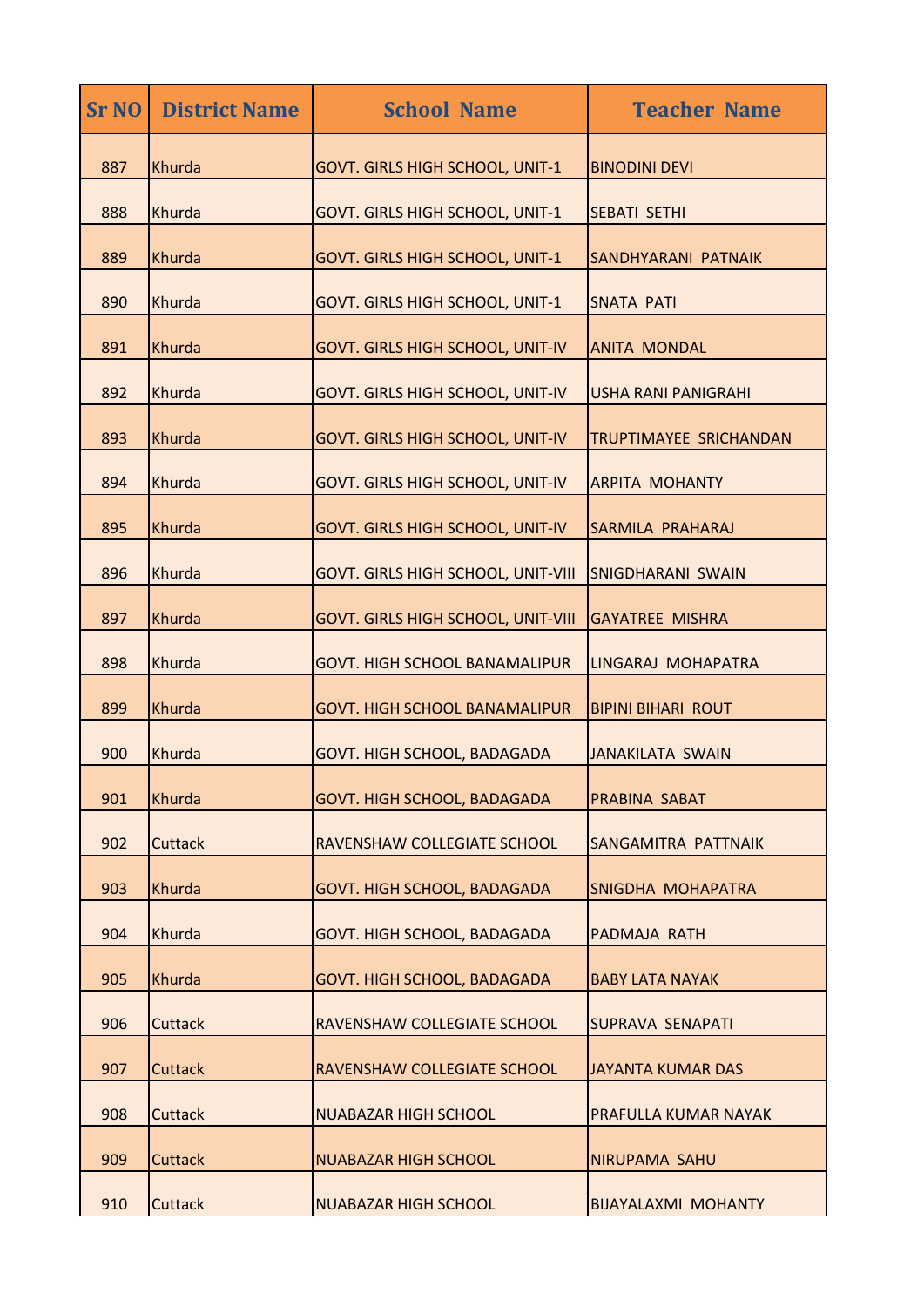| <b>Sr NO</b> | <b>District Name</b> | <b>School Name</b>               | <b>Teacher Name</b>           |
|--------------|----------------------|----------------------------------|-------------------------------|
| 911          | Jagatsinghpur        | <b>BORIKNA HIGH SCHOOL</b>       | <b>SAIYED ANWARUL ISLAM</b>   |
| 912          | Jagatsinghpur        | <b>BORIKNA HIGH SCHOOL</b>       | <b>RASHMI RANJAN TRIPATHY</b> |
| 913          | Jagatsinghpur        | <b>BORIKNA HIGH SCHOOL</b>       | PURNA CHANDRA MOHANTY         |
| 914          | Jagatsinghpur        | <b>BORIKNA HIGH SCHOOL</b>       | <b>KUSUMANJALI DAS</b>        |
| 915          | Jagatsinghpur        | <b>BORIKNA HIGH SCHOOL</b>       | <b>MANASI MOHANTY</b>         |
| 916          | <b>Cuttack</b>       | <b>BUDHIMANGALA VIDYAPITHA</b>   | <b>ARATI RATH</b>             |
| 917          | <b>Cuttack</b>       | <b>BUDHIMANGALA VIDYAPITHA</b>   | <b>DIPTY DAS</b>              |
| 918          | <b>Bargarh</b>       | TABADA G.P. HIGH SCHOOL          | <b>PRASANNA RANA</b>          |
| 919          | <b>Bargarh</b>       | TABADA G.P. HIGH SCHOOL          | <b>HARSHENDU BHOI</b>         |
| 920          | Kalahandi            | <b>D.M.HIGH SCHOOL</b>           | <b>MADHUBAN SABAR</b>         |
| 921          | Kalahandi            | <b>D.M.HIGH SCHOOL</b>           | <b>NIRAKAR PANDA</b>          |
| 922          | Kalahandi            | <b>D.M.HIGH SCHOOL</b>           | <b>BANCHHANIDHI PANDA</b>     |
| 923          | Kalahandi            | <b>D.M.HIGH SCHOOL</b>           | <b>PREMSAGAR MEHER</b>        |
| 924          | Kalahandi            | <b>D.M.HIGH SCHOOL</b>           | TIKUNTALA DURGA               |
| 925          | Kalahandi            | RADHA KRISHNA HIGH SCHOOL        | JAGANNATH PUROHIT             |
| 926          | Kalahandi            | RADHA KRISHNA HIGH SCHOOL        | <b>KABISURYA MISHRA</b>       |
| 927          | Kalahandi            | <b>D.M.HIGH SCHOOL</b>           | <b>HEMANTA KUMAR PANDA</b>    |
| 928          | Kalahandi            | RADHA KRISHNA HIGH SCHOOL        | <b>TAPAN BIHARI MISHRA</b>    |
| 929          | Kalahandi            | <b>D.M.HIGH SCHOOL</b>           | <b>GOPAL KRISHNA MISHRA</b>   |
| 930          | Kalahandi            | <b>MUNICIPAL HIGH SCHOOL</b>     | <b>SANJAY KUMAR MISHRA</b>    |
| 931          | Kalahandi            | RADHA KRISHNA HIGH SCHOOL        | <b>SHANKAR CHARAN PADHAN</b>  |
| 932          | Kalahandi            | RADHA KRISHNA HIGH SCHOOL        | <b>JUGAL KISHORE RATH</b>     |
| 933          | <b>Bargarh</b>       | <b>BIJEPUR GOVT. HIGH SCHOOL</b> | <b>JITENDRA PADHAN</b>        |
| 934          | Kalahandi            | RADHA KRISHNA HIGH SCHOOL        | <b>MONALISHA RATH</b>         |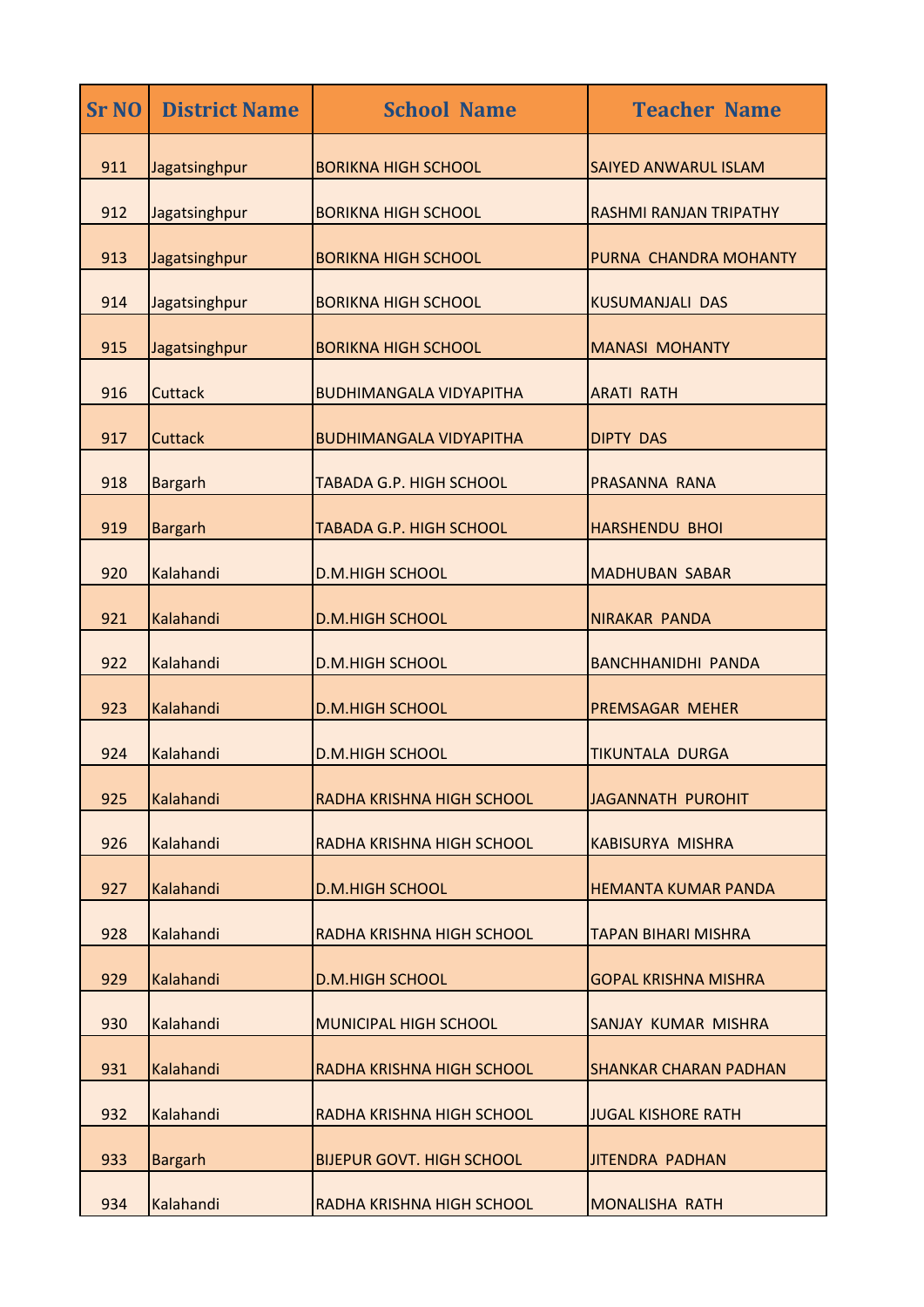| <b>Sr NO</b> | <b>District Name</b> | <b>School Name</b>                                   | <b>Teacher Name</b>             |
|--------------|----------------------|------------------------------------------------------|---------------------------------|
| 935          | Kalahandi            | RADHA KRISHNA HIGH SCHOOL                            | G. SWATI                        |
| 936          | Kalahandi            | <b>MUNICIPAL HIGH SCHOOL</b>                         | <b>SAROJ KUMAR SAHU</b>         |
| 937          | Jagatsinghpur        | <b>BORIKNA HIGH SCHOOL</b>                           | <b>BIJAYA KUMAR PRADHAN</b>     |
| 938          | Jagatsinghpur        | <b>BRUNDABAN BIDYAPITHA</b>                          | <b>SANJUKTA KUMARI TRIPATHY</b> |
| 939          | Kalahandi            | <b>MUNICIPAL HIGH SCHOOL</b>                         | <b>AMARESH KUMAR NEGI</b>       |
| 940          | Jagatsinghpur        | <b>BRUNDABAN BIDYAPITHA</b>                          | <b>BHARAT CHANDRA SAHOO</b>     |
| 941          | Jagatsinghpur        | <b>BRUNDABAN BIDYAPITHA</b>                          | <b>NIMAIN CHARAN MALLICK</b>    |
| 942          | Kalahandi            | SWAMI VIVEKANANDA HIGH SCHOOL                        | <b>PARAM JYOTI NEGI</b>         |
| 943          | Jagatsinghpur        | <b>BRUNDABAN BIDYAPITHA</b>                          | YOGAMAYA DAS                    |
| 944          | Kalahandi            | SWAMI VIVEKANANDA HIGH SCHOOL                        | <b>MAHENDRA NATH PANDA</b>      |
| 945          | Kalahandi            | SWAMI VIVEKANANDA HIGH SCHOOL                        | IJAYA NARAYAN PANDA             |
| 946          | Kalahandi            | SWAMI VIVEKANANDA HIGH SCHOOL                        | <b>ASHWIN KUMAR MUND</b>        |
| 947          | Kalahandi            | SWAMI VIVEKANANDA HIGH SCHOOL                        | <b>KURUKSHETRA NAIK</b>         |
| 948          | Kalahandi            | SWAMI VIVEKANANDA HIGH SCHOOL                        | <b>SHIBA PRASAD MOHANTY</b>     |
| 949          | <b>Cuttack</b>       | <b>BUDHIMANGALA VIDYAPITHA</b>                       | <b>DURGESH NADINI DASH</b>      |
| 950          | Cuttack              | <b>BUDHIMANGALA VIDYAPITHA</b>                       | <b>BINATI SATAPATHY</b>         |
| 951          | Cuttack              | <b>BUDHIMANGALA VIDYAPITHA</b>                       | <b>SARASWATI RAY</b>            |
| 952          | Cuttack              | <b>BUDHIMANGALA VIDYAPITHA</b>                       | PURNENDU KUMAR TRIPA            |
| 953          | Kalahandi            | SWAMI VIVEKANANDA HIGH SCHOOL                        | MANORAMA SABAR                  |
| 954          | Kalahandi            | SWAMI VIVEKANANDA HIGH SCHOOL                        | <b>KASHEEROD KUMAR PRADHAN</b>  |
| 955          | Kalahandi            | SWAMI VIVEKANANDA HIGH SCHOOL                        | <b>ANANTA NARAYAN SAHU</b>      |
| 956          | Kendrapara           | ANANTA JAGULAI GIRLS HIGH SCHOOL MINATI NAIK         |                                 |
| 957          | Kendrapara           | ANANTA JAGULAI GIRLS HIGH SCHOOL PRATAP CHANDRA JENA |                                 |
| 958          | Kendrapara           | ANANTA JAGULAI GIRLS HIGH SCHOOL KUNILATA LENKA      |                                 |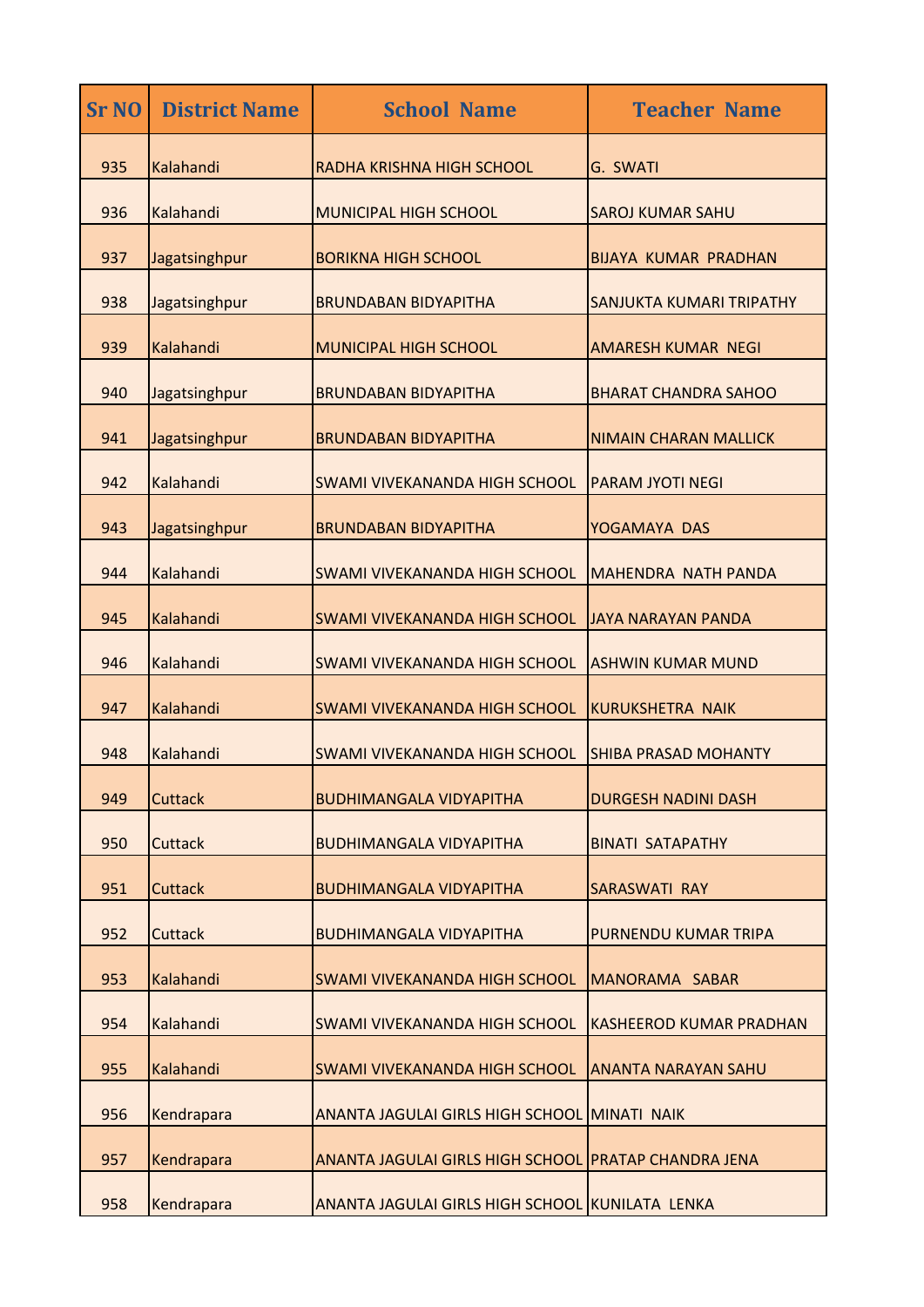| <b>Sr NO</b> | <b>District Name</b> | <b>School Name</b>                               | <b>Teacher Name</b>           |
|--------------|----------------------|--------------------------------------------------|-------------------------------|
| 959          | Kendrapara           | <b>RATNAKAR HIGH SCHOOL</b>                      | <b>JANAKI BEHERA</b>          |
| 960          | Kendrapara           | <b>RATNAKAR HIGH SCHOOL</b>                      | <b>PRANATI SAHOO</b>          |
| 961          | Kendrapara           | <b>RATNAKAR HIGH SCHOOL</b>                      | RABI NARAYAN JENA             |
| 962          | Kendrapara           | <b>RATNAKAR HIGH SCHOOL</b>                      | <b>MAMITA MOHANTY</b>         |
| 963          | Kendrapara           | <b>RATNAKAR HIGH SCHOOL</b>                      | <b>PRAVATI SWAIN</b>          |
| 964          | Kendrapara           | <b>RATNAKAR HIGH SCHOOL</b>                      | UTTAM CHARAN PRADHAN          |
| 965          | Kendrapara           | ANANTA JAGULAI GIRLS HIGH SCHOOL NIHARBALA LENKA |                               |
| 966          | Kendrapara           | <b>L.B. HIGH SCHOOL HATINA</b>                   | <b>GOLAK BIHARI SAHU</b>      |
| 967          | Kendrapara           | <b>L.B. HIGH SCHOOL HATINA</b>                   | <b>BIJAYA KUMAR BEHERA</b>    |
| 968          | Kendrapara           | <b>L.B. HIGH SCHOOL HATINA</b>                   | <b>BRAHMANANDA ROUT</b>       |
| 969          | Kendrapara           | <b>L.B. HIGH SCHOOL HATINA</b>                   | <b>PRAMOD KUMAR PANDA</b>     |
| 970          | Kendrapara           | <b>L.B. HIGH SCHOOL HATINA</b>                   | <b>GANESWAR NAYAK</b>         |
| 971          | Kendrapara           | <b>TARDIPAL HIGH SCHOOL</b>                      | <b>ALAHADIN BHADRA</b>        |
| 972          | Kendrapara           | <b>TARDIPAL HIGH SCHOOL</b>                      | <b>SANDHYA RANI PANIGRAHI</b> |
| 973          | Kendrapara           | <b>TARDIPAL HIGH SCHOOL</b>                      | RAJALAXMI NAYAK               |
| 974          | Kendrapara           | <b>TARDIPAL HIGH SCHOOL</b>                      | <b>MUKTA BEHERA</b>           |
| 975          | Kendrapara           | <b>TARDIPAL HIGH SCHOOL</b>                      | <b>ANJAN KUMAR BEHERA</b>     |
| 976          | Kendrapara           | <b>CHANDRASEKHAR HIGH SCHOOL</b>                 | <b>SARADA PRASAD MISHRA</b>   |
| 977          | Kendrapara           | <b>CHANDRASEKHAR HIGH SCHOOL</b>                 | <b>RANJAN KUMAR SENAPATY</b>  |
| 978          | Kendrapara           | <b>CHANDRASEKHAR HIGH SCHOOL</b>                 | NARENDRANATH MISHRA           |
| 979          | Kendrapara           | <b>CHANDRASEKHAR HIGH SCHOOL</b>                 | KUMUDENDU MOHAPATRA           |
| 980          | Kendrapara           | L.N. HIGH SCHOOL DEULATARA                       | <b>NARESH KUMAR BAL</b>       |
| 981          | Kendrapara           | L.N. HIGH SCHOOL DEULATARA                       | <b>TRUPTI BALA DAS</b>        |
| 982          | Kendrapara           | L.N. HIGH SCHOOL DEULATARA                       | <b>PRASANTA KUMAR PRADHAN</b> |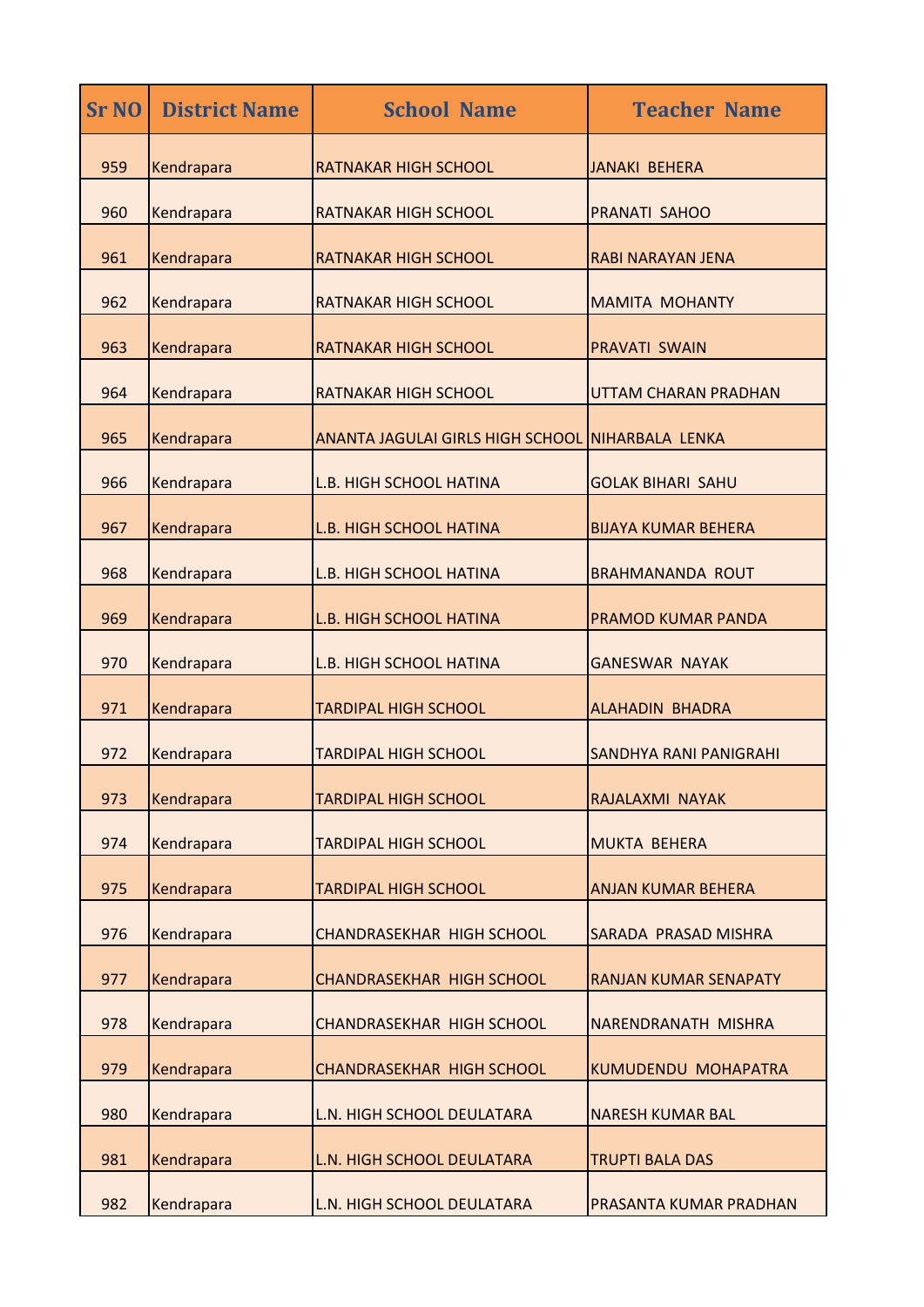| <b>Sr NO</b> | <b>District Name</b> | <b>School Name</b>                                 | <b>Teacher Name</b>          |
|--------------|----------------------|----------------------------------------------------|------------------------------|
| 983          | Kendrapara           | L.N. HIGH SCHOOL DEULATARA                         | <b>MANISHA DASH</b>          |
| 984          | Kendrapara           | L.N. HIGH SCHOOL DEULATARA                         | <b>KAPILA BHUYAN</b>         |
| 985          | Kendrapara           | <b>R.B. HIGH SCHOOL</b>                            | <b>SUBASH CHANDRA GHORAI</b> |
| 986          | Kendrapara           | <b>R.B. HIGH SCHOOL</b>                            | DINESH CHANDRA DEBNATH       |
| 987          | Kendrapara           | <b>R.B. HIGH SCHOOL</b>                            | <b>SAUBHAGYA KUMAR SWAIN</b> |
| 988          | Kendrapara           | <b>R.B. HIGH SCHOOL</b>                            | JAPAHARI SAMANTARAY          |
| 989          | Kendrapara           | <b>R.B. HIGH SCHOOL</b>                            | <b>BIJAY KETAN DASH</b>      |
| 990          | Kendrapara           | <b>R.B. HIGH SCHOOL</b>                            | <b>MALLIMA PRADHAN</b>       |
| 991          | Kendrapara           | <b>D.R.P. HIGH SCHOOL</b>                          | PRIYADARSHINI TARAI          |
| 992          | Kendrapara           | <b>D.R.P. HIGH SCHOOL</b>                          | <b>AMITA MANDAL</b>          |
| 993          | Kendrapara           | <b>D.R.P. HIGH SCHOOL</b>                          | <b>DILLIP KUMAR SAHOO</b>    |
| 994          | Kendrapara           | <b>GRAMESWAR BIDYAPITHA</b>                        | RAJALAXMI NAYAK              |
| 995          | Kendrapara           | <b>GRAMESWAR BIDYAPITHA</b>                        | <b>SUSAMA DAS</b>            |
| 996          | Kendrapara           | <b>GRAMESWAR BIDYAPITHA</b>                        | <b>BIPIN CHARAN BEURA</b>    |
| 997          | Kendrapara           | <b>GRAMESWAR BIDYAPITHA</b>                        | <b>AKSHAYA KUMAR DASH</b>    |
| 998          | Kendrapara           | <b>GRAMESWAR BIDYAPITHA</b>                        | PRAVAT KUMAR JENA            |
| 999          | Kendrapara           | <b>GRAMESWAR BIDYAPITHA</b>                        | MEENAKUMARI TARAI            |
| 1000         | Kendrapara           | ANANTA JAGULAI GIRLS HIGH SCHOOL AKSHYA KUMAR JENA |                              |
| 1001         | Kendrapara           | ANANTA JAGULAI GIRLS HIGH SCHOOL BISHABATI LENKA   |                              |
| 1002         | Kendrapara           | ANANTA JAGULAI GIRLS HIGH SCHOOL SOVASWINI BEHERA  |                              |
| 1003         | Kendrapara           | <b>ANCHALIKA HIGH SCHOOL</b>                       | <b>HEMANTA KUMAR PATI</b>    |
| 1004         | Kendrapara           | <b>MATIAPARA U.G. HIGH SCHOOL</b>                  | <b>MANAS RANJAN SAHOO</b>    |
| 1005         | Kendrapara           | MATIAPARA U.G. HIGH SCHOOL                         | <b>ARCHANA BHAL</b>          |
| 1006         | Kendrapara           | <b>MATIAPARA U.G. HIGH SCHOOL</b>                  | <b>SUBHASHREE PARIDA</b>     |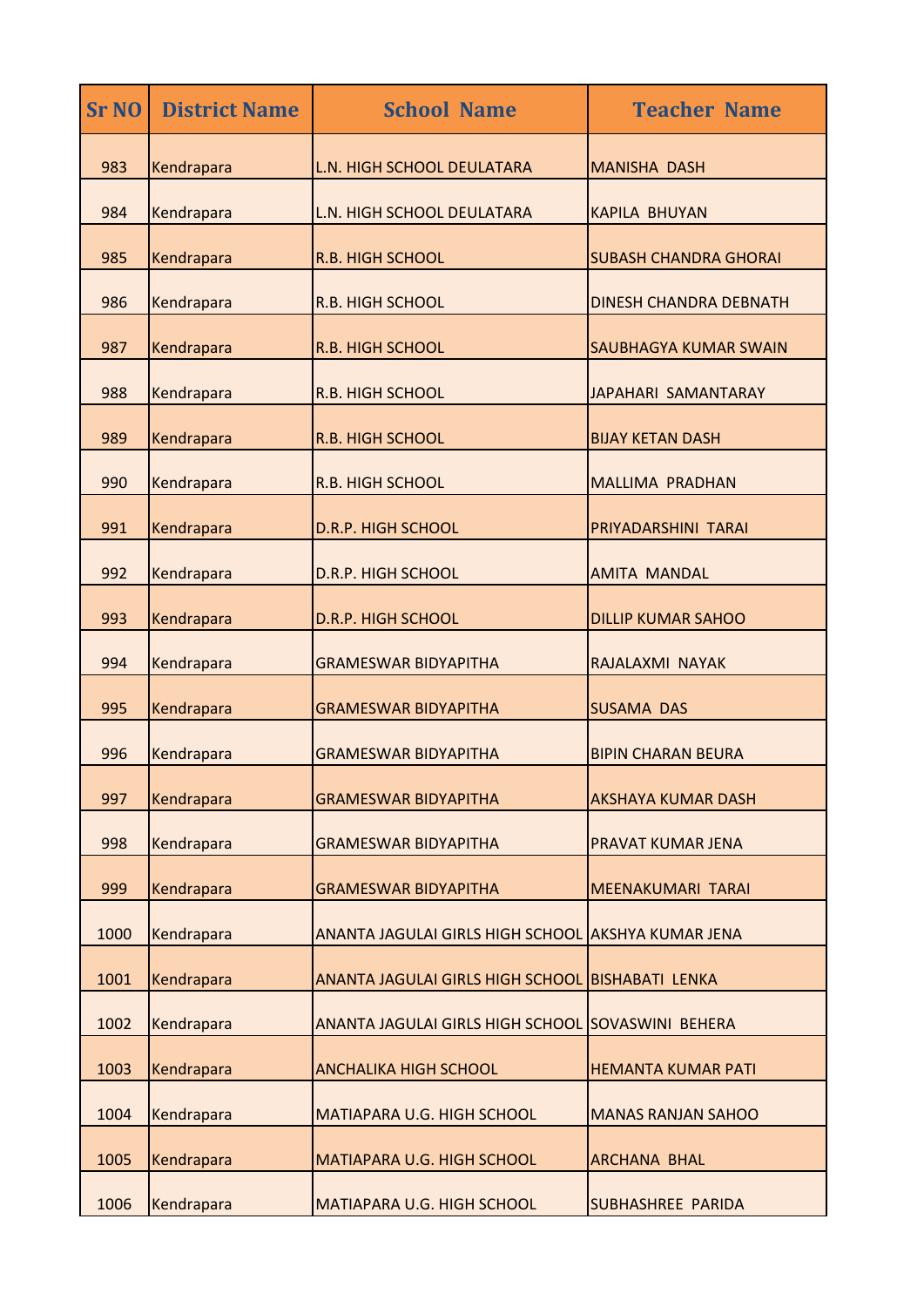| <b>Sr NO</b> | <b>District Name</b> | <b>School Name</b>                        | <b>Teacher Name</b>                  |
|--------------|----------------------|-------------------------------------------|--------------------------------------|
| 1007         | Kendrapara           | <b>MATIAPARA U.G. HIGH SCHOOL</b>         | NIBEDITA BHADRA                      |
| 1008         | Kendrapara           | <b>TUNUPUR HIGH SCHOOL</b>                | <b>ARUN KUMAR PRADHAN</b>            |
| 1009         | Kendrapara           | <b>TUNUPUR HIGH SCHOOL</b>                | PRATAP KUMAR NAYAK                   |
| 1010         | Kendrapara           | <b>TUNUPUR HIGH SCHOOL</b>                | <b>RABI NARAYAN SAHOO</b>            |
| 1011         | Kendrapara           | <b>TUNUPUR HIGH SCHOOL</b>                | <b>SUSIL KUMAR PRUSTY</b>            |
| 1012         | Kendrapara           | <b>TUNUPUR HIGH SCHOOL</b>                | MINATIBALA PANDA                     |
| 1013         | Kendrapara           | <b>TUNUPUR HIGH SCHOOL</b>                | <b>NRUSINGH PRASAD DAS</b>           |
| 1014         | Kendrapara           | <b>ANCHALIKA HIGH SCHOOL</b>              | <b>ROSINA ROUT</b>                   |
| 1015         | Kendrapara           | <b>ANCHALIKA HIGH SCHOOL</b>              | <b>JAGAT MOHAN DAS</b>               |
| 1016         | Kendrapara           | <b>ANCHALIKA HIGH SCHOOL</b>              | <b>SAHADEV GHADAI</b>                |
| 1017         | Kendrapara           | <b>ANTEI HIGH SCHOOL</b>                  | <b>SAROJ KANTA JENA</b>              |
| 1018         | Kendrapara           | <b>ANTEI HIGH SCHOOL</b>                  | <b>TAILOKNATH MOHAPATRA</b>          |
| 1019         | Kendrapara           | <b>ANTEI HIGH SCHOOL</b>                  | <b>ASHOK KUMAR SWAIN</b>             |
| 1020         | Kendrapara           | <b>ANTEI HIGH SCHOOL</b>                  | <b>JNANA RANJAN KAR</b>              |
| 1021         | Kendrapara           | <b>ANTEI HIGH SCHOOL</b>                  | <b>SUJATA PALAI</b>                  |
| 1022         | Kendrapara           | <b>ANTEI HIGH SCHOOL</b>                  | PRAGYAN PARAMITA<br><b>CHOUDHURY</b> |
| 1023         | Kendrapara           | PANCHAYAT HIGH SCHOOL<br><b>JAYANAGAR</b> | <b>AMAR KUMAR BARIK</b>              |
| 1024         | Kendrapara           | PANCHAYAT HIGH SCHOOL<br><b>JAYANAGAR</b> | NIMAIN CHANDA PANDA                  |
| 1025         | Kendrapara           | PANCHAYAT HIGH SCHOOL<br><b>JAYANAGAR</b> | PRAHALAAD ROUT                       |
| 1026         | Kendrapara           | PANCHAYAT HIGH SCHOOL<br><b>JAYANAGAR</b> | <b>HIMANSU SEKHAR BHOI</b>           |
| 1027         | Kendrapara           | PANCHAYAT HIGH SCHOOL<br><b>JAYANAGAR</b> | <b>MIHIR KUMAR ROUT</b>              |
| 1028         | Kendrapara           | PANCHAYAT HIGH SCHOOL<br><b>JAYANAGAR</b> | RABINDRA KUMAR PANDA                 |
| 1029         | Kendrapara           | PANCHAYAT HIGH SCHOOL<br><b>JAYANAGAR</b> | <b>SUBASH CHANDRA NAIK</b>           |
| 1030         | Kendrapara           | SRI L.N. BIDYAPITHA                       | <b>AJAYA KUMAR SAHOO</b>             |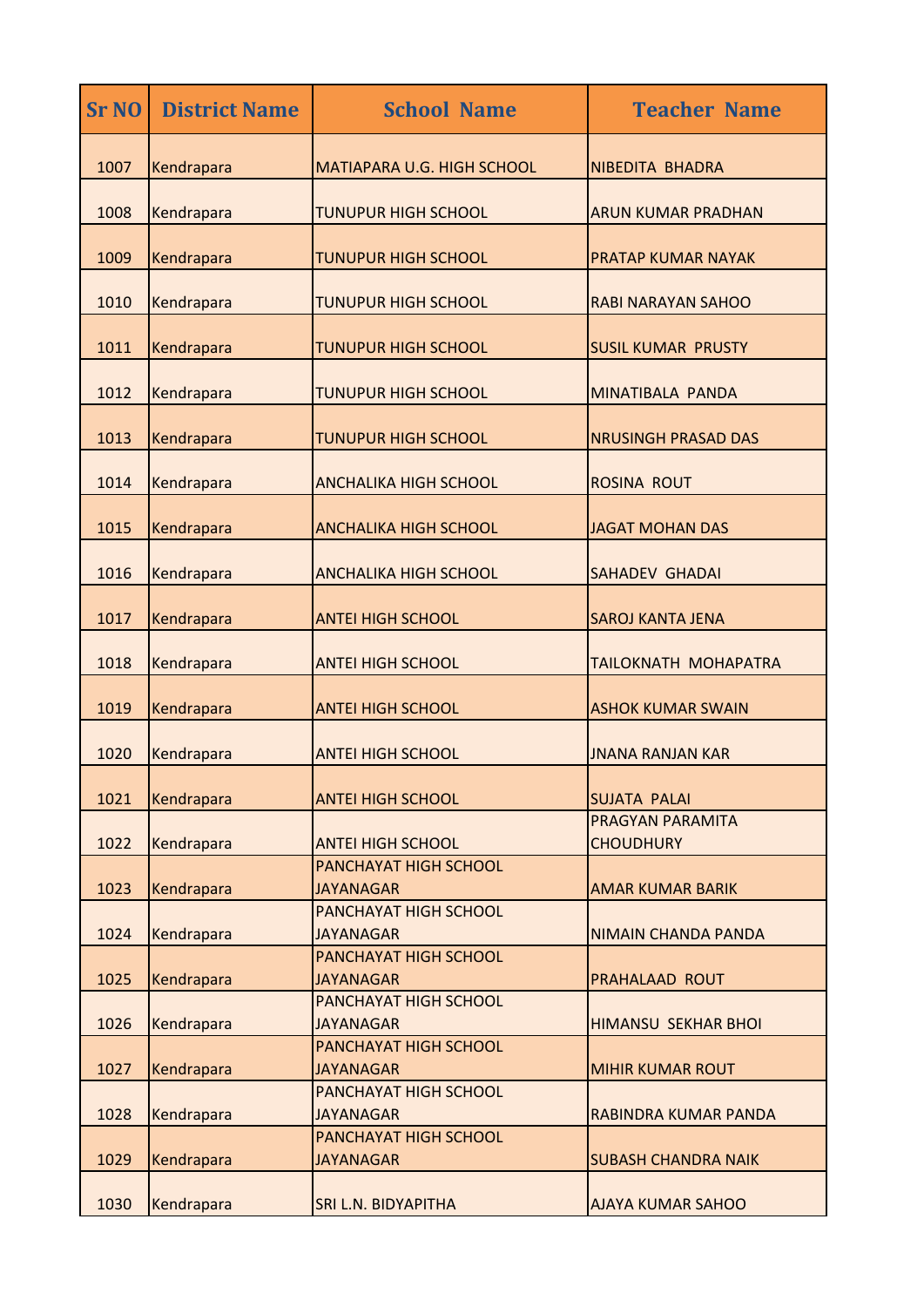| <b>Sr NO</b> | <b>District Name</b> | <b>School Name</b>                                               | <b>Teacher Name</b>                             |
|--------------|----------------------|------------------------------------------------------------------|-------------------------------------------------|
| 1031         | Kendrapara           | <b>SRI L.N. BIDYAPITHA</b>                                       | <b>SAILENDRA KUMAR ROUT</b>                     |
| 1032         | Kendrapara           | <b>SRI L.N. BIDYAPITHA</b>                                       | <b>PRAVAT KUMAR BEHERA</b>                      |
| 1033         | Kendrapara           | <b>SRI L.N. BIDYAPITHA</b>                                       | <b>RANJIT KUMAR SWAIN</b>                       |
| 1034         | Kendrapara           | <b>SRI L.N. BIDYAPITHA</b>                                       | <b>SUBHASRI DASH</b>                            |
| 1035         | Kendrapara           | <b>SRI L.N. BIDYAPITHA</b>                                       | <b>CHANDRAKANTA NAYAK</b>                       |
| 1036         | Kendrapara           | <b>BHAGABAN GIRLS HIGH SCHOOL</b>                                | <b>HARAPRIYA DAS</b>                            |
| 1037         | Kendrapara           | <b>BHAGABAN GIRLS HIGH SCHOOL</b>                                | <b>SANJAYA SHARMA</b>                           |
| 1038         | Kendrapara           | <b>BHAGABAN GIRLS HIGH SCHOOL</b>                                | <b>MAMUNI SAHOO</b>                             |
| 1039         | Kendrapara           | <b>BHAGABAN GIRLS HIGH SCHOOL</b>                                | <b>PRAMILA DAS</b>                              |
| 1040         | Kendrapara           | <b>BHAGABAN GIRLS HIGH SCHOOL</b>                                | <b>KABITA SAMAL</b>                             |
| 1041         | Kendrapara           | <b>NRUSINGHA JEW HIGH SCHOOL</b>                                 | NIRANJAN MOHARANA                               |
| 1042         | Kendrapara           | <b>NRUSINGHA JEW HIGH SCHOOL</b>                                 | <b>UMACHARAN TRIPATHY</b>                       |
| 1043         | Kendrapara           | <b>NRUSINGHA JEW HIGH SCHOOL</b>                                 | <b>SMITA BIHARI</b>                             |
| 1044         | Kendrapara           | <b>NRUSINGHA JEW HIGH SCHOOL</b>                                 | <b>AMARESH MOHARAJ</b>                          |
| 1045         | Kendrapara           | <b>NRUSINGHA JEW HIGH SCHOOL</b>                                 | <b>SURYAKANTA BEURA</b>                         |
| 1046         | Kendrapara           | <b>NRUSINGHA JEW HIGH SCHOOL</b>                                 | <b>ANITA PRAGYAN PUHAN</b>                      |
| 1047         | Kendrapara           | <b>NRUSINGHA JEW HIGH SCHOOL</b><br><b>JAGANNATH BIDYAPITHA,</b> | <b>SUBNAM ARA</b>                               |
| 1048         | Kendrapara           | <b>CHOUDAKULAT</b><br><b>JAGANNATH BIDYAPITHA,</b>               | JYOTIRAM BEHURA                                 |
| 1049         | Kendrapara           | <b>CHOUDAKULAT</b><br><b>JAGANNATH BIDYAPITHA,</b>               | <b>MADAN MOHAN KAR</b>                          |
| 1050         | Kendrapara           | <b>CHOUDAKULAT</b><br><b>JAGANNATH BIDYAPITHA,</b>               | <b>SAROJ KANTA BISWAL</b>                       |
| 1051         | Kendrapara           | <b>CHOUDAKULAT</b><br><b>JAGANNATH BIDYAPITHA,</b>               | SAILABALA ACHARYA                               |
| 1052         | Kendrapara           | <b>CHOUDAKULAT</b><br><b>JAGANNATH BIDYAPITHA,</b>               | <b>INDUMATI SWAIN</b>                           |
| 1053         | Kendrapara           | <b>CHOUDAKULAT</b><br><b>JAGANNATH BIDYAPITHA,</b>               | <b>RANJITA MOHANTY</b><br><b>ANANDA CHANDRA</b> |
| 1054         | Kendrapara           | CHOUDAKULAT                                                      | <b>MOHAPATRA</b>                                |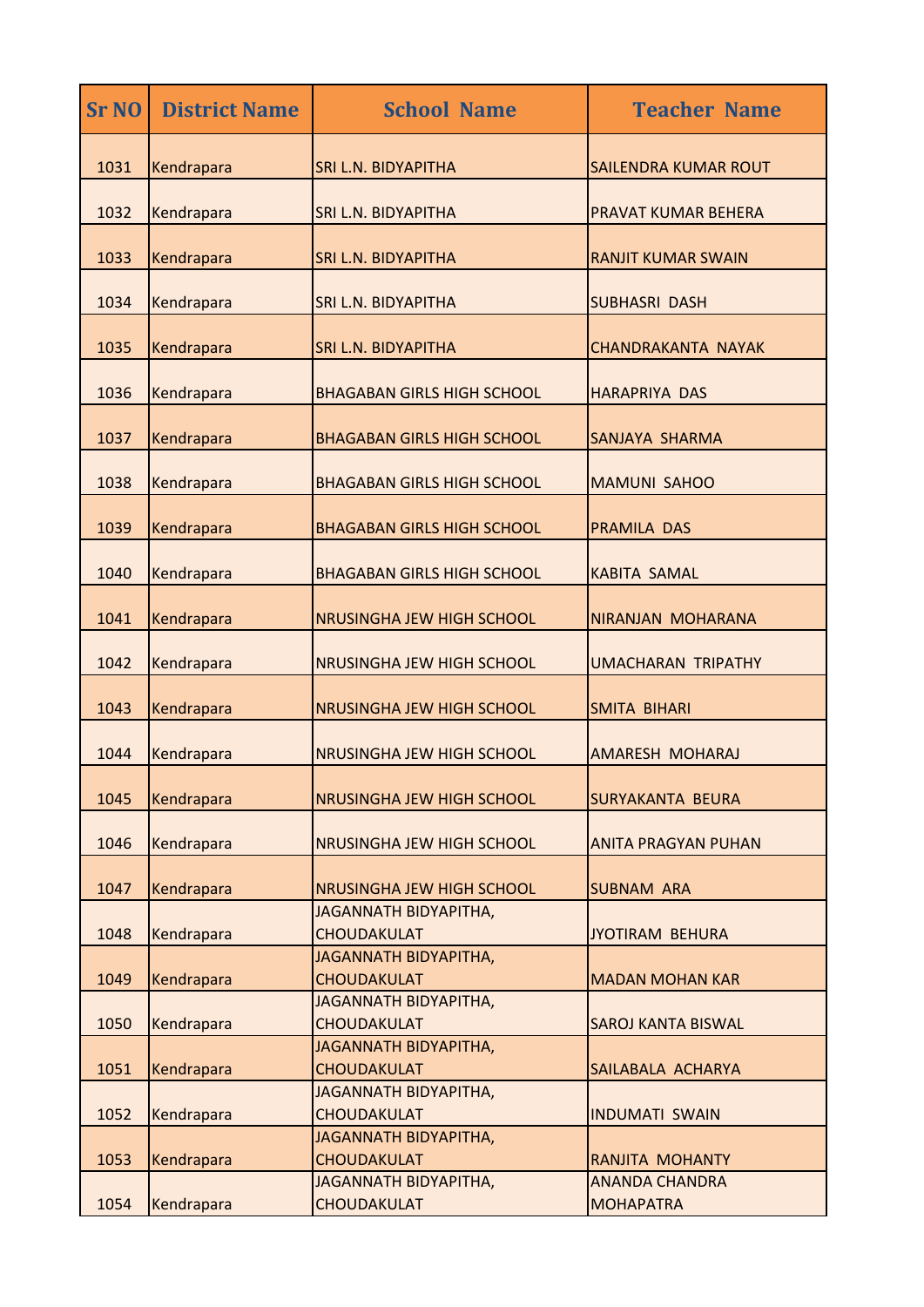| <b>Sr NO</b> | <b>District Name</b> | <b>School Name</b>                                 | <b>Teacher Name</b>             |
|--------------|----------------------|----------------------------------------------------|---------------------------------|
| 1055         | Kendrapara           | <b>JAGANNATH BIDYAPITHA,</b><br>CHOUDAKULAT        | <b>KANHU CHARAN TRIPATHY</b>    |
| 1056         | Kendrapara           | <b>JAGANNATH BIDYAPITHA,</b><br><b>CHOUDAKULAT</b> | <b>ANIRUDHA SETHY</b>           |
| 1057         | Kendrapara           | <b>JAGANNATH BIDYAPITHA,</b><br><b>CHOUDAKULAT</b> | <b>HARAPRIYA KAR</b>            |
| 1058         | Kendrapara           | <b>INDUPUR GIRLS HIGH SCHOOL</b>                   | RAJALAXMI BARAL                 |
| 1059         | Kendrapara           | <b>INDUPUR GIRLS HIGH SCHOOL</b>                   | <b>MALAYA MANJARI BEHERA</b>    |
| 1060         | Kendrapara           | <b>INDUPUR GIRLS HIGH SCHOOL</b>                   | <b>SWARNAPRAVA ROUT</b>         |
| 1061         | Kendrapara           | <b>INDUPUR GIRLS HIGH SCHOOL</b>                   | <b>SUBHALAXMI PANDA</b>         |
| 1062         | Kendrapara           | <b>INDUPUR GIRLS HIGH SCHOOL</b>                   | <b>KABITA SAHOO</b>             |
| 1063         | Kendrapara           | <b>INDUPUR GIRLS HIGH SCHOOL</b>                   | <b>BICHITRA KUMAR JENA</b>      |
| 1064         | Kendrapara           | <b>INDUPUR GIRLS HIGH SCHOOL</b>                   | KANAKA MANJARI PAIKIRAY         |
| 1065         | Kendrapara           | <b>BABANAGULAI BIDYAPITHA</b>                      | <b>RAMESH CHANDRA PRATAP</b>    |
| 1066         | Kendrapara           | <b>BABANAGULAI BIDYAPITHA</b>                      | <b>SURA PRASAD OJHA</b>         |
| 1067         | Kendrapara           | <b>BABANAGULAI BIDYAPITHA</b>                      | <b>UMADEVI DAS</b>              |
| 1068         | Kendrapara           | <b>BABANAGULAI BIDYAPITHA</b>                      | ANNAPURNA MALLA                 |
| 1069         | Kendrapara           | <b>BABANAGULAI BIDYAPITHA</b>                      | <b>BIJAYA KUMAR NAYAK</b>       |
| 1070         | Kendrapara           | <b>BABANAGULAI BIDYAPITHA</b>                      | <b>DHIRENDRA KUMAR SWAIN</b>    |
| 1071         | Kendrapara           | <b>SUDARSAN HIGH SCHOOL</b>                        | <b>PRABIRA KUMAR PATI</b>       |
| 1072         | Kendrapara           | <b>SUDARSAN HIGH SCHOOL</b>                        | <b>SABITA RANI SAHOO</b>        |
| 1073         | Kendrapara           | <b>SUDARSAN HIGH SCHOOL</b>                        | <b>SARADA KUMAR PANI</b>        |
| 1074         | Kendrapara           | <b>SUDARSAN HIGH SCHOOL</b>                        | <b>HRUSHIKESH PANDA</b>         |
| 1075         | Kendrapara           | <b>SUDARSAN HIGH SCHOOL</b>                        | <b>SASMITA SAHOO</b>            |
| 1076         | Kendrapara           | <b>SUDARSAN HIGH SCHOOL</b>                        | <b>ANUPAMA</b><br><b>BEHERA</b> |
| 1077         | Kendrapara           | RAMACHANDI SIKSHYA NIKETAN,<br><b>CHHOTI</b>       | <b>BHAGABAT ROUT</b>            |
| 1078         | Kendrapara           | RAMACHANDI SIKSHYA NIKETAN,<br><b>CHHOTI</b>       | <b>TAPASWINI MALLIK</b>         |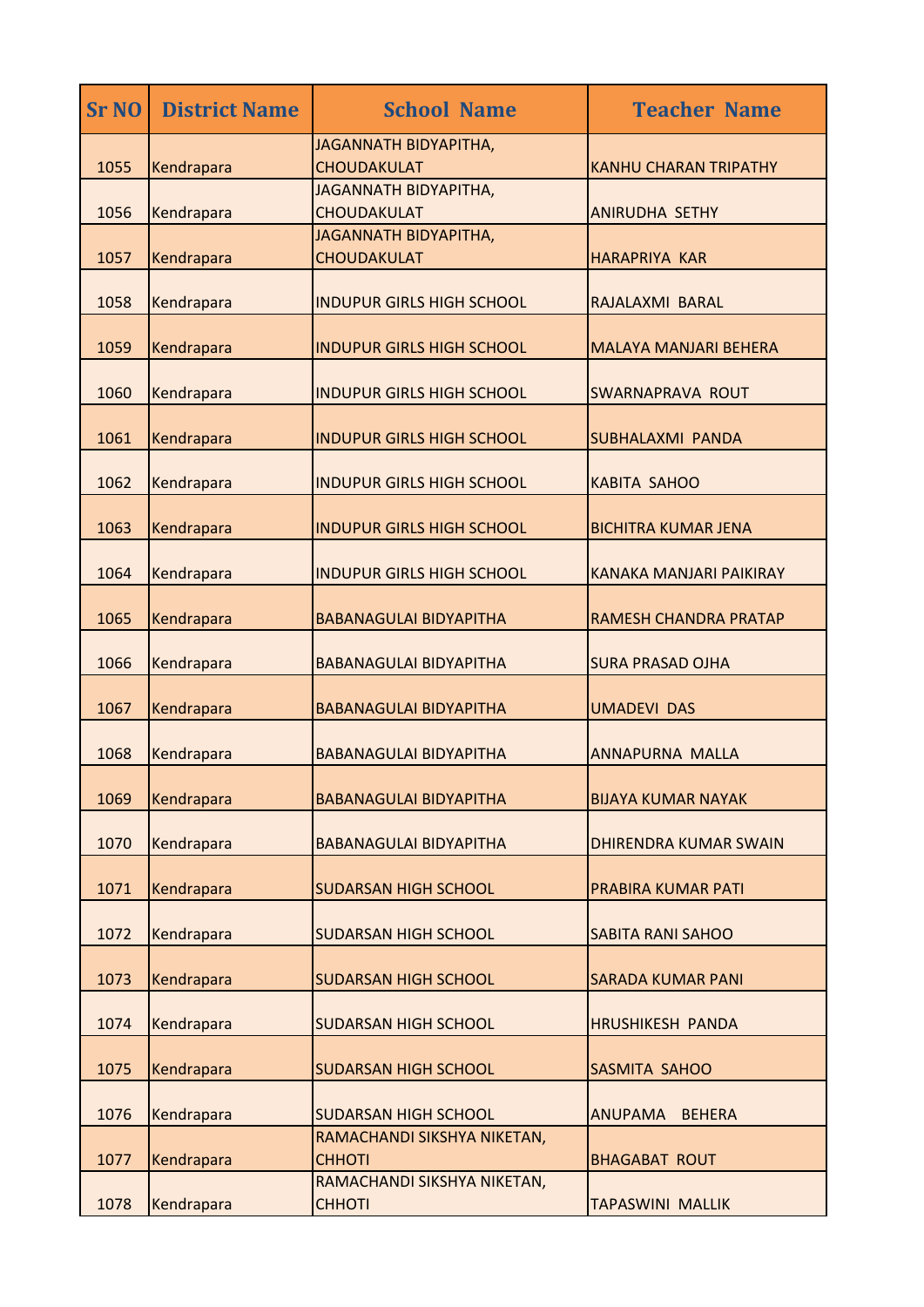| <b>Sr NO</b> | <b>District Name</b> | <b>School Name</b>                           | <b>Teacher Name</b>         |
|--------------|----------------------|----------------------------------------------|-----------------------------|
| 1079         | Kendrapara           | RAMACHANDI SIKSHYA NIKETAN,<br><b>CHHOTI</b> | <b>SATYARAM BARIK</b>       |
| 1080         | Kendrapara           | RAMACHANDI SIKSHYA NIKETAN,<br><b>CHHOTI</b> | DEBENDRA KUMAR MALLICK      |
| 1081         | Kendrapara           | RAMACHANDI SIKSHYA NIKETAN,<br><b>CHHOTI</b> | SARBESWAR NAYAK             |
| 1082         | Kendrapara           | <b>INDUPUR HIGH SCHOOL</b>                   | <b>NARESH KUMAR MOHANTY</b> |
| 1083         | Kendrapara           | <b>BABANAGULAI BIDYAPITHA</b>                | <b>HRUSIKESH DAS</b>        |
| 1084         | Kendrapara           | <b>INDUPUR HIGH SCHOOL</b>                   | <b>ARATI RANJANA NAYAK</b>  |
| 1085         | Kendrapara           | <b>INDUPUR HIGH SCHOOL</b>                   | <b>PRADIP KUMAR NAYAK</b>   |
| 1086         | Kendrapara           | <b>INDUPUR HIGH SCHOOL</b>                   | <b>BISHNUPRIYA KAR</b>      |
| 1087         | Kendrapara           | <b>BADAPALLI HIGH SCHOOL</b>                 | <b>SAHADEBA NAYAK</b>       |
| 1088         | Kendrapara           | <b>INDUPUR HIGH SCHOOL</b>                   | RENUBALA DALAL              |
| 1089         | Kendrapara           | <b>INDUPUR HIGH SCHOOL</b>                   | <b>PRADEEP KUMAR PRUSTY</b> |
| 1090         | Kendrapara           | <b>INDUPUR HIGH SCHOOL</b>                   | <b>MANAS KUMAR TARAI</b>    |
| 1091         | Kendrapara           | <b>INDUPUR HIGH SCHOOL</b>                   | SIDHARTHA SANKAR JENA       |
| 1092         | Kendrapara           | <b>BALADEV HIGH SCHOOL</b>                   | <b>JHARANA MOHARANA</b>     |
| 1093         | Kendrapara           | <b>BALADEV HIGH SCHOOL</b>                   | PUSPALATA MANGARAJ          |
| 1094         | Kendrapara           | <b>BALADEV HIGH SCHOOL</b>                   | <b>NIRMAL KUMAR SUTAR</b>   |
| 1095         | Kendrapara           | <b>BALADEV HIGH SCHOOL</b>                   | NRUSINGHA CHARAN TRIPATHY   |
| 1096         | Kendrapara           | <b>BALADEV HIGH SCHOOL</b>                   | <b>MINATI KUMARI DAS</b>    |
| 1097         | Kendrapara           | <b>BALADEV HIGH SCHOOL</b>                   | HAREKRUSHNA PATI            |
| 1098         | Kendrapara           | <b>BALADEV HIGH SCHOOL</b>                   | <b>MANOJ KUMAR PARIDA</b>   |
| 1099         | Kendrapara           | <b>BALADEV HIGH SCHOOL</b>                   | RAJASHREE ACHARYA           |
| 1100         | Kendrapara           | <b>BALADEV HIGH SCHOOL</b>                   | <b>SUJATA NAYAK</b>         |
| 1101         | Kendrapara           | <b>BALADEV HIGH SCHOOL</b>                   | <b>BHAGYALAXMI KAR</b>      |
| 1102         | Kendrapara           | <b>JANASHAKTI HIGH SCHOOL PENTHA</b>         | <b>MADHABANANDA NAYAK</b>   |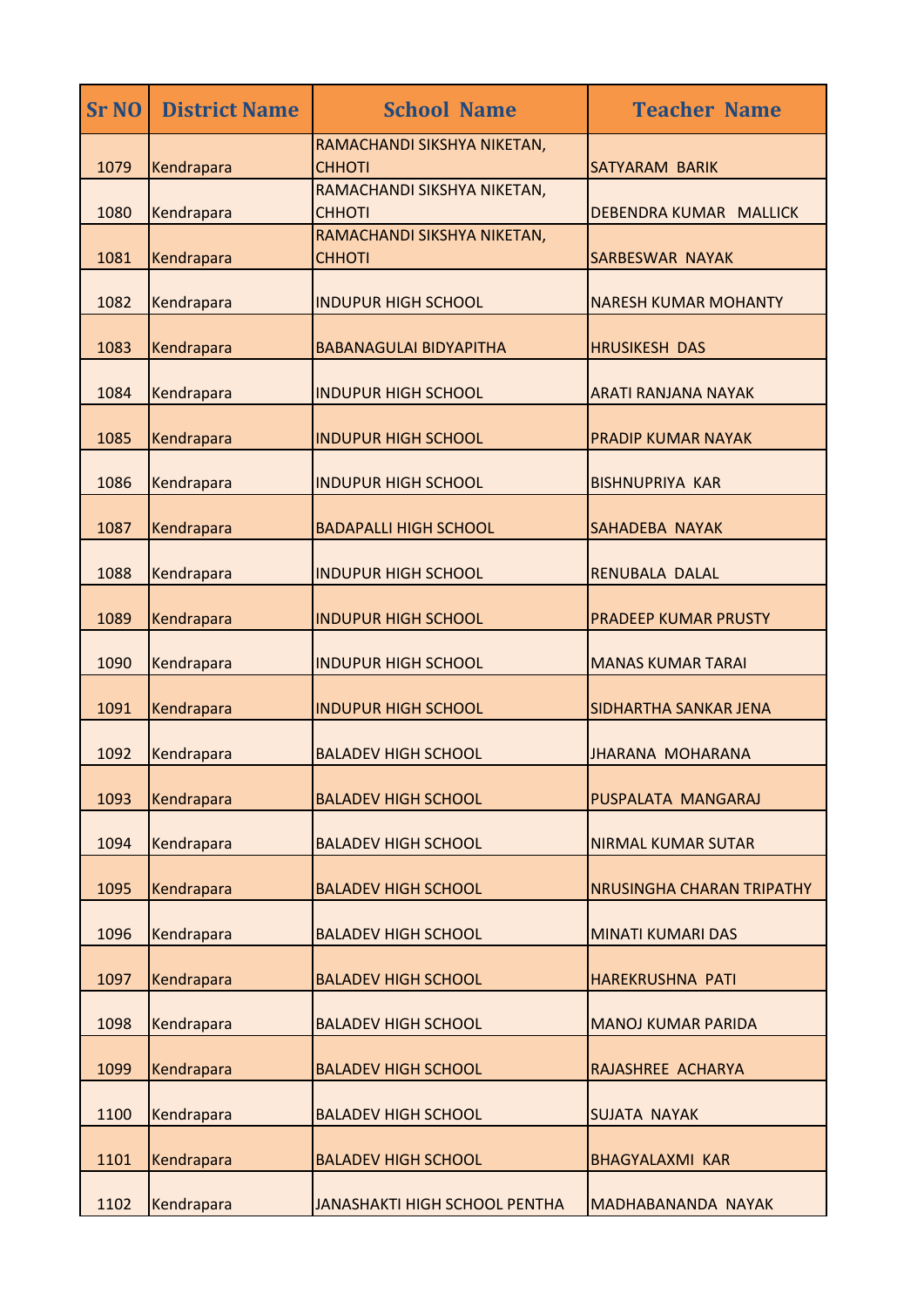| <b>Sr NO</b> | <b>District Name</b> | <b>School Name</b>                   | <b>Teacher Name</b>          |
|--------------|----------------------|--------------------------------------|------------------------------|
| 1103         | Kendrapara           | <b>JANASHAKTI HIGH SCHOOL PENTHA</b> | <b>ASHOK KUMAR PARIDA</b>    |
| 1104         | Kendrapara           | <b>JANASHAKTI HIGH SCHOOL PENTHA</b> | <b>DILLIP KUMAR DAS</b>      |
| 1105         | Kendrapara           | <b>JANASHAKTI HIGH SCHOOL PENTHA</b> | NALINIPRAVA SAHOO            |
| 1106         | Kendrapara           | <b>JANASHAKTI HIGH SCHOOL PENTHA</b> | NARENDRA KUMAR PARIDA        |
| 1107         | Kendrapara           | <b>BALURIA HIGH SCHOOL</b>           | <b>JAYADEV NAYAK</b>         |
| 1108         | Kendrapara           | <b>BALURIA HIGH SCHOOL</b>           | <b>MONALISHA SUTAR</b>       |
| 1109         | Kendrapara           | <b>BALURIA HIGH SCHOOL</b>           | CHANDRALEKHA BEHURIA         |
| 1110         | Kendrapara           | <b>BALURIA HIGH SCHOOL</b>           | SANDHYARANI DASH             |
| 1111         | Kendrapara           | <b>BALURIA HIGH SCHOOL</b>           | <b>HIRNMAYEE MOHANTY</b>     |
| 1112         | Kendrapara           | <b>BALURIA HIGH SCHOOL</b>           | <b>SANTOSH KUMAR NATH</b>    |
| 1113         | Kendrapara           | <b>BALURIA HIGH SCHOOL</b>           | <b>SARAT CHANDRA MALIK</b>   |
| 1114         | Kendrapara           | <b>BALURIA HIGH SCHOOL</b>           | <b>BISHAKHA MALLICK</b>      |
| 1115         | Kendrapara           | <b>BATIPADA HIGH SCHOOL</b>          | <b>BIBEKANANDA CHOUDHURY</b> |
| 1116         | Kendrapara           | <b>BATIPADA HIGH SCHOOL</b>          | <b>MANORANJAN JENA</b>       |
| 1117         | Kendrapara           | <b>BATIPADA HIGH SCHOOL</b>          | <b>SANJUKTA NAIK</b>         |
| 1118         | Kendrapara           | <b>BATIPADA HIGH SCHOOL</b>          | <b>SAMIR KUMAR JENA</b>      |
| 1119         | Kendrapara           | S.K. HIGH SCHOOL SIDHABALLI          | <b>CHITTA RANJAN ROUT</b>    |
| 1120         | Kendrapara           | S.K. HIGH SCHOOL SIDHABALLI          | SOUMYAKANTI SAHOO            |
| 1121         | Kendrapara           | S.K. HIGH SCHOOL SIDHABALLI          | <b>DILLIP KUMAR KHANDAI</b>  |
| 1122         | Kendrapara           | S.K. HIGH SCHOOL SIDHABALLI          | SATYANANDA BISWAL            |
| 1123         | Kendrapara           | S.K. HIGH SCHOOL SIDHABALLI          | <b>DAYANIDHI NAYAK</b>       |
| 1124         | Kendrapara           | S.K. HIGH SCHOOL SIDHABALLI          | <b>SANTOSH KUMAR MALLICK</b> |
| 1125         | Kendrapara           | S.K. HIGH SCHOOL SIDHABALLI          | <b>BIKASH CHANDRA GIRI</b>   |
| 1126         | Kendrapara           | <b>BADAPALLI HIGH SCHOOL</b>         | <b>NRUSINGH CHARAN ROUT</b>  |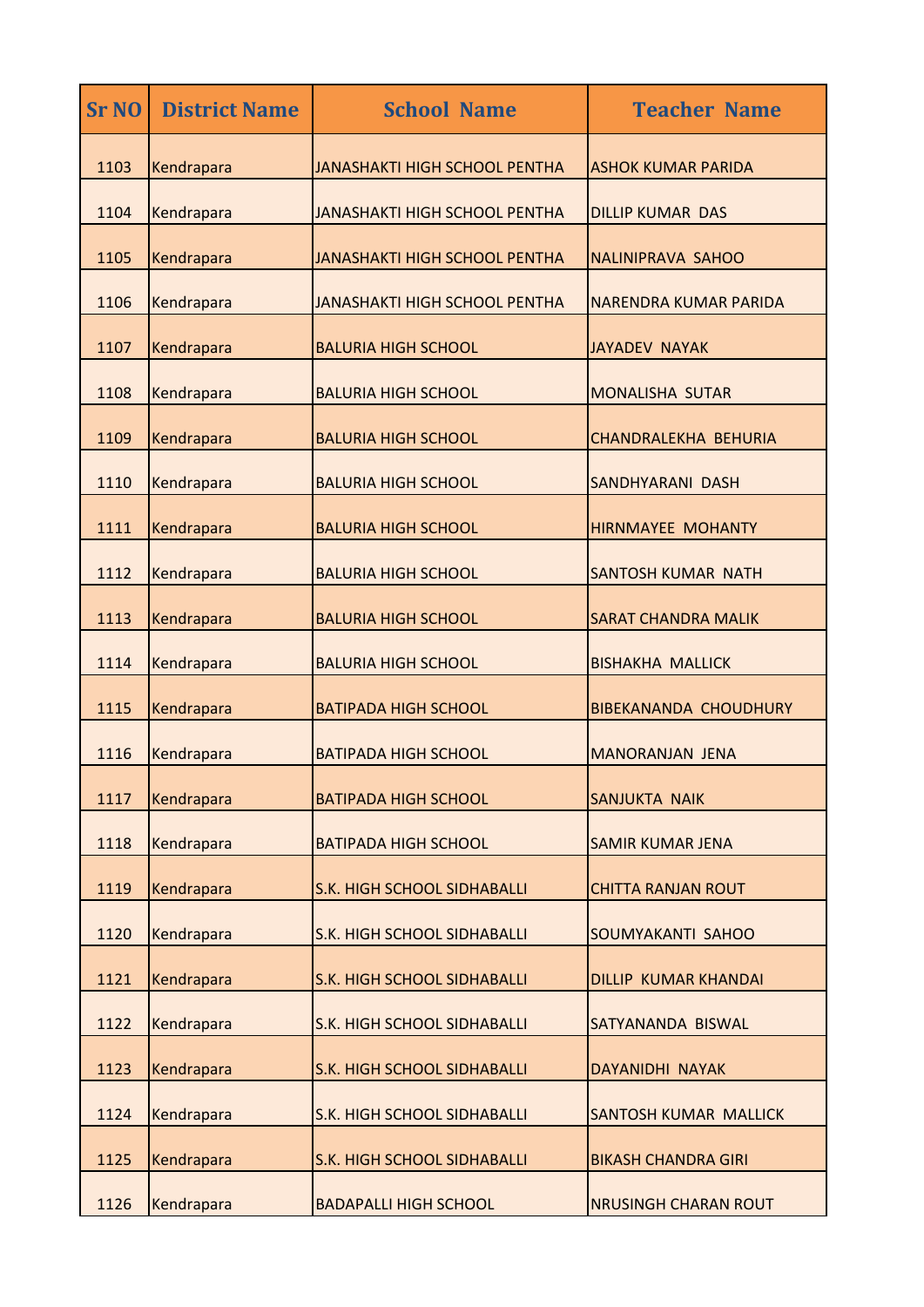| <b>Sr NO</b> | <b>District Name</b> | <b>School Name</b>                  | <b>Teacher Name</b>           |
|--------------|----------------------|-------------------------------------|-------------------------------|
| 1127         | Kendrapara           | <b>BADAPALLI HIGH SCHOOL</b>        | <b>PRADIP KUMAR SWAIN</b>     |
| 1128         | Kendrapara           | <b>BADAPALLI HIGH SCHOOL</b>        | <b>ANADI CHARAN PRADHAN</b>   |
| 1129         | Kendrapara           | <b>BADAPALLI HIGH SCHOOL</b>        | <b>SASMITA SETHY</b>          |
| 1130         | Kendrapara           | <b>BAJRABUDHI GIRLS HIGH SCHOOL</b> | <b>BASANTI LATA DASH</b>      |
| 1131         | Kendrapara           | BALUNKESWAR BIDYA PITHA,            | <b>GOPINATH DASH</b>          |
| 1132         | Kendrapara           | <b>BALUNKESWAR BIDYA PITHA,</b>     | <b>ABHIRAM SWAIN</b>          |
| 1133         | Kendrapara           | BALUNKESWAR BIDYA PITHA,            | <b>ACHYUTANANDA SWAIN</b>     |
| 1134         | Kendrapara           | <b>KORO PANCHAYAT HIGH SCHOOL</b>   | <b>HEMANTA KUMAR JENA</b>     |
| 1135         | Kendrapara           | <b>KORO PANCHAYAT HIGH SCHOOL</b>   | <b>RAJMOHAN DASH</b>          |
| 1136         | Kendrapara           | <b>KORO PANCHAYAT HIGH SCHOOL</b>   | <b>TRUPTIREKHA PARIDA</b>     |
| 1137         | Kendrapara           | <b>KORO PANCHAYAT HIGH SCHOOL</b>   | <b>HIMANSU SEKHAR PARIDA</b>  |
| 1138         | Kendrapara           | RADHAGOBINDA BIDYAPITHA             | <b>CHIRA RANJAN ROUT</b>      |
| 1139         | Kendrapara           | RADHAGOBINDA BIDYAPITHA             | SAMITARANI NAYAK              |
| 1140         | Kendrapara           | RADHAGOBINDA BIDYAPITHA             | <b>SHRADHANJALI PATTNAYAK</b> |
| 1141         | Kendrapara           | RADHAGOBINDA BIDYAPITHA             | <b>SONALI PARIDA</b>          |
| 1142         | Kendrapara           | RADHAGOBINDA BIDYAPITHA             | PRATAP KUMAR HARICHANDAN      |
| 1143         | Kendrapara           | <b>TARANDO HIGH SCHOOL</b>          | RAMESH CHANDRA BHADRA         |
| 1144         | Kendrapara           | <b>TARANDO HIGH SCHOOL</b>          | <b>BANAMBAR BAL</b>           |
| 1145         | Kendrapara           | <b>TARANDO HIGH SCHOOL</b>          | <b>GITANJALI SASMAL</b>       |
| 1146         | Kendrapara           | <b>TARANDO HIGH SCHOOL</b>          | PRAVASINI SAHOO               |
| 1147         | Kendrapara           | <b>TARANDO HIGH SCHOOL</b>          | <b>BANDANA PANI</b>           |
| 1148         | Kendrapara           | <b>ALAPUA HIGH SCHOOL</b>           | <b>RANJAN KUMAR MALLICK</b>   |
| 1149         | Kendrapara           | <b>ALAPUA HIGH SCHOOL</b>           | <b>BASANTA KUMAR BISWAL</b>   |
| 1150         | Kendrapara           | <b>ALAPUA HIGH SCHOOL</b>           | LOKANATH PRASAD LENKA         |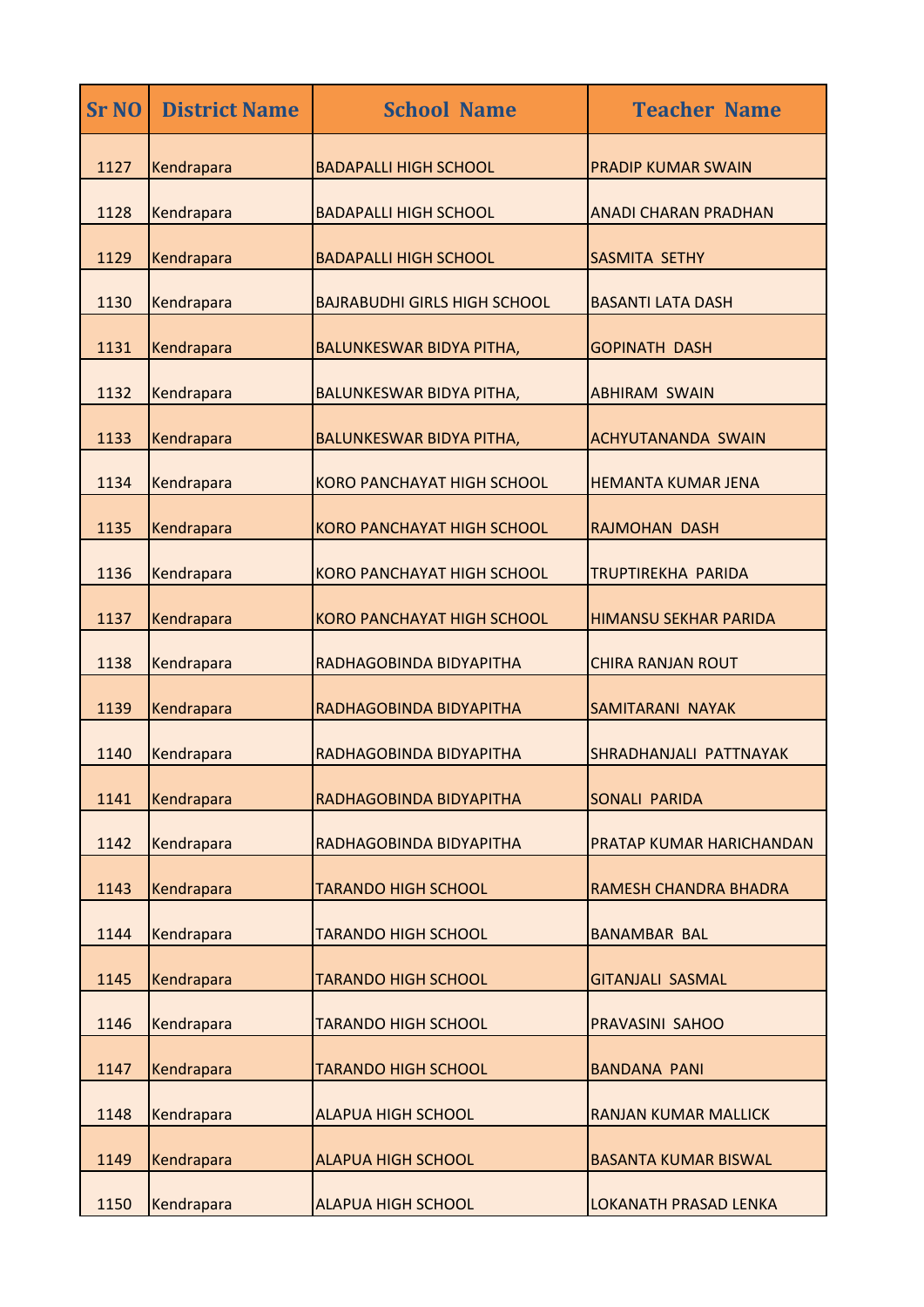| <b>Sr NO</b> | <b>District Name</b> | <b>School Name</b>              | <b>Teacher Name</b>                         |
|--------------|----------------------|---------------------------------|---------------------------------------------|
| 1151         | Kendrapara           | <b>ALAPUA HIGH SCHOOL</b>       | SUKANTINATHA SHARMA                         |
| 1152         | Kendrapara           | <b>ALAPUA HIGH SCHOOL</b>       | <b>PRAKASH KUMAR SAHOO</b>                  |
| 1153         | Kendrapara           | <b>BALUNKESWAR BIDYA PITHA,</b> | <b>BIDHAN CHANDRA SAMAL</b>                 |
| 1154         | Kendrapara           | BALUNKESWAR BIDYA PITHA,        | <b>DURGA CHARAN PADHI</b>                   |
| 1155         | Kendrapara           | BALUNKESWAR BIDYA PITHA,        | <b>NIRANJAN DAS</b>                         |
| 1156         | Kendrapara           | <b>BALUNKESWAR BIDYA PITHA,</b> | <b>SUHASINI PRADHAN</b>                     |
| 1157         | Kendrapara           | BALUNKESWAR BIDYA PITHA,        | RAJALAXMI MOHARANA                          |
| 1158         | Kendrapara           | <b>BINAPANI HIGH SCHOOL</b>     | <b>ASUTOSH PRADHAN</b>                      |
| 1159         | Kendrapara           | <b>BINAPANI HIGH SCHOOL</b>     | <b>KSHITISH KUMAR PATRA</b>                 |
| 1160         | Kendrapara           | <b>BINAPANI HIGH SCHOOL</b>     | <b>BISWANATH KARJI</b>                      |
| 1161         | Kendrapara           | <b>BINAPANI HIGH SCHOOL</b>     | <b>JAGANNATH PRASAD</b><br><b>UPADHYAYA</b> |
| 1162         | Kendrapara           | <b>BINAPANI HIGH SCHOOL</b>     | <b>NARENDRA KUMAR SETHY</b>                 |
| 1163         | Kendrapara           | RAJENDRA NARAYAN HIGH SCHOOL    | <b>KAMINI KANTA DAS</b>                     |
| 1164         | Kendrapara           | RAJENDRA NARAYAN HIGH SCHOOL    | PBIJAYAKANTI PANDA                          |
| 1165         | Kendrapara           | RAJENDRA NARAYAN HIGH SCHOOL    | <b>BANITA SAHOO</b>                         |
| 1166         | Kendrapara           | RAJENDRA NARAYAN HIGH SCHOOL    | <b>SANGHAMITRA PADHIARY</b>                 |
| 1167         | Kendrapara           | RAJENDRA NARAYAN HIGH SCHOOL    | <b>ARYABALA BISWAL</b>                      |
| 1168         | Kendrapara           | RAJENDRA NARAYAN HIGH SCHOOL    | <b>HEMANTA KUMAR DAS</b>                    |
| 1169         | Kendrapara           | RAJENDRA NARAYAN HIGH SCHOOL    | PRASANT KUMAR NAYAK                         |
| 1170         | Kendrapara           | RAJENDRA NARAYAN HIGH SCHOOL    | JYOTIRMAYEE PANDA                           |
| 1171         | Kendrapara           | RAJENDRA NARAYAN HIGH SCHOOL    | PARAMANANDA DAS                             |
| 1172         | Kendrapara           | RAJENDRA NARAYAN HIGH SCHOOL    | KALPANA SAHOO                               |
| 1173         | Kendrapara           | <b>CHAMPAKESWAR HIGH SCHOOL</b> | <b>ABHAYA KUMAR MOHARANA</b>                |
| 1174         | Kendrapara           | <b>CHAMPAKESWAR HIGH SCHOOL</b> | <b>BICHITRA KUMAR DAS</b>                   |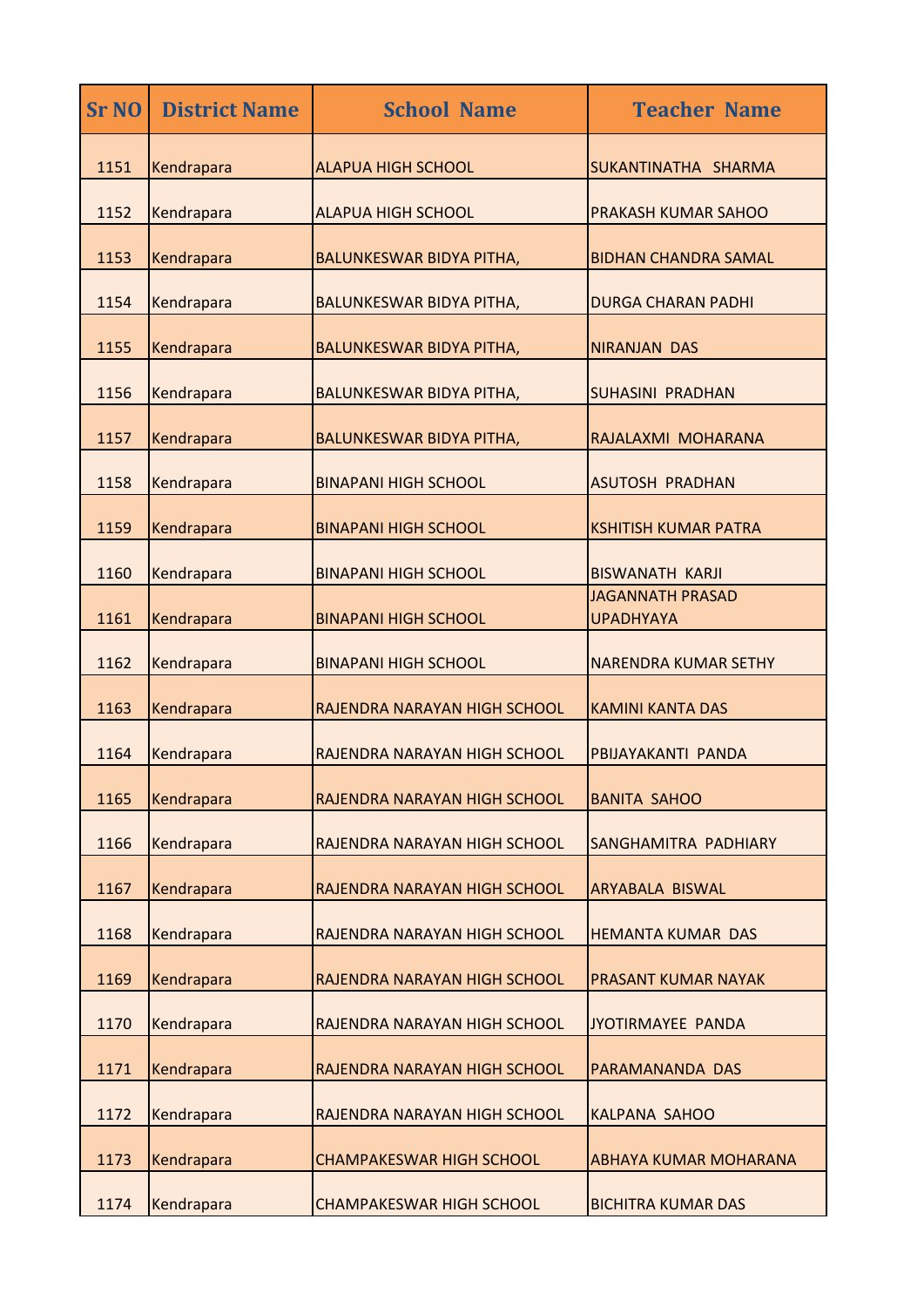| <b>Sr NO</b> | <b>District Name</b> | <b>School Name</b>              | <b>Teacher Name</b>          |
|--------------|----------------------|---------------------------------|------------------------------|
| 1175         | Kendrapara           | <b>CHAMPAKESWAR HIGH SCHOOL</b> | <b>ASHOK KUMAR MOHAPATRA</b> |
| 1176         | Kendrapara           | <b>CHAMPAKESWAR HIGH SCHOOL</b> | ANNAPURNA BEHERA             |
| 1177         | Kendrapara           | <b>CHAMPAKESWAR HIGH SCHOOL</b> | RAJALAXMI BEHERA             |
| 1178         | Kendrapara           | <b>CHAMPAKESWAR HIGH SCHOOL</b> | PRANAKRUSHNA NANDA           |
| 1179         | Kendrapara           | <b>K.B.UCHA VIDYA BHABAN</b>    | <b>BIDYAPATI JENA</b>        |
| 1180         | Kendrapara           | <b>K.B.UCHA VIDYA BHABAN</b>    | <b>KAILASH CHANDRA ROUT</b>  |
| 1181         | Kendrapara           | <b>K.B.UCHA VIDYA BHABAN</b>    | <b>AKSHYA KUMAR NAYAK</b>    |
| 1182         | Kendrapara           | <b>K.B.UCHA VIDYA BHABAN</b>    | <b>PRAVAT KUMAR SAHU</b>     |
| 1183         | Kendrapara           | <b>K.B.UCHA VIDYA BHABAN</b>    | <b>SOUBHAGYA RANJAN ROUT</b> |
| 1184         | Kendrapara           | <b>KAPILESWAR HIGH SCHOOL</b>   | <b>BISWANATH SAHOO</b>       |
| 1185         | Kendrapara           | <b>KAPILESWAR HIGH SCHOOL</b>   | <b>USHARANI ROUT</b>         |
| 1186         | Kendrapara           | <b>KAPILESWAR HIGH SCHOOL</b>   | RUTUPRAVA SAMAL              |
| 1187         | Kendrapara           | <b>KAPILESWAR HIGH SCHOOL</b>   | <b>BISNU PRIYA BEHERA</b>    |
| 1188         | Kendrapara           | <b>KAPILESWAR HIGH SCHOOL</b>   | <b>PURNA SAHOO</b>           |
| 1189         | Kendrapara           | <b>KAPILESWAR HIGH SCHOOL</b>   | RAMESWAR PRASAD PRUSTY       |
| 1190         | Kendrapara           | <b>KAPILESWAR HIGH SCHOOL</b>   | <b>TITIKANT NAYAK</b>        |
| 1191         | Kendrapara           | <b>KAPILESWAR HIGH SCHOOL</b>   | <b>SAROJ KANTA JENA</b>      |
| 1192         | Kendrapara           | <b>KUSUNPUR HIGH SCHOOL</b>     | RAMESH CHANDRA BEHERA        |
| 1193         | Kendrapara           | <b>KUSUNPUR HIGH SCHOOL</b>     | <b>NIRMAL KUMAR SWAIN</b>    |
| 1194         | Kendrapara           | <b>KUSUNPUR HIGH SCHOOL</b>     | <b>CHITTA RANJAN MISHRA</b>  |
| 1195         | Kendrapara           | <b>KUSUNPUR HIGH SCHOOL</b>     | <b>BARADA KANTA DASH</b>     |
| 1196         | Kendrapara           | <b>KUSUNPUR HIGH SCHOOL</b>     | <b>KABITA ROUT</b>           |
| 1197         | Kendrapara           | <b>B.M. HIGH SCHOOL</b>         | PYARIMOHAN MALLIK            |
| 1198         | Kendrapara           | <b>B.M. HIGH SCHOOL</b>         | KALYANI SWAIN                |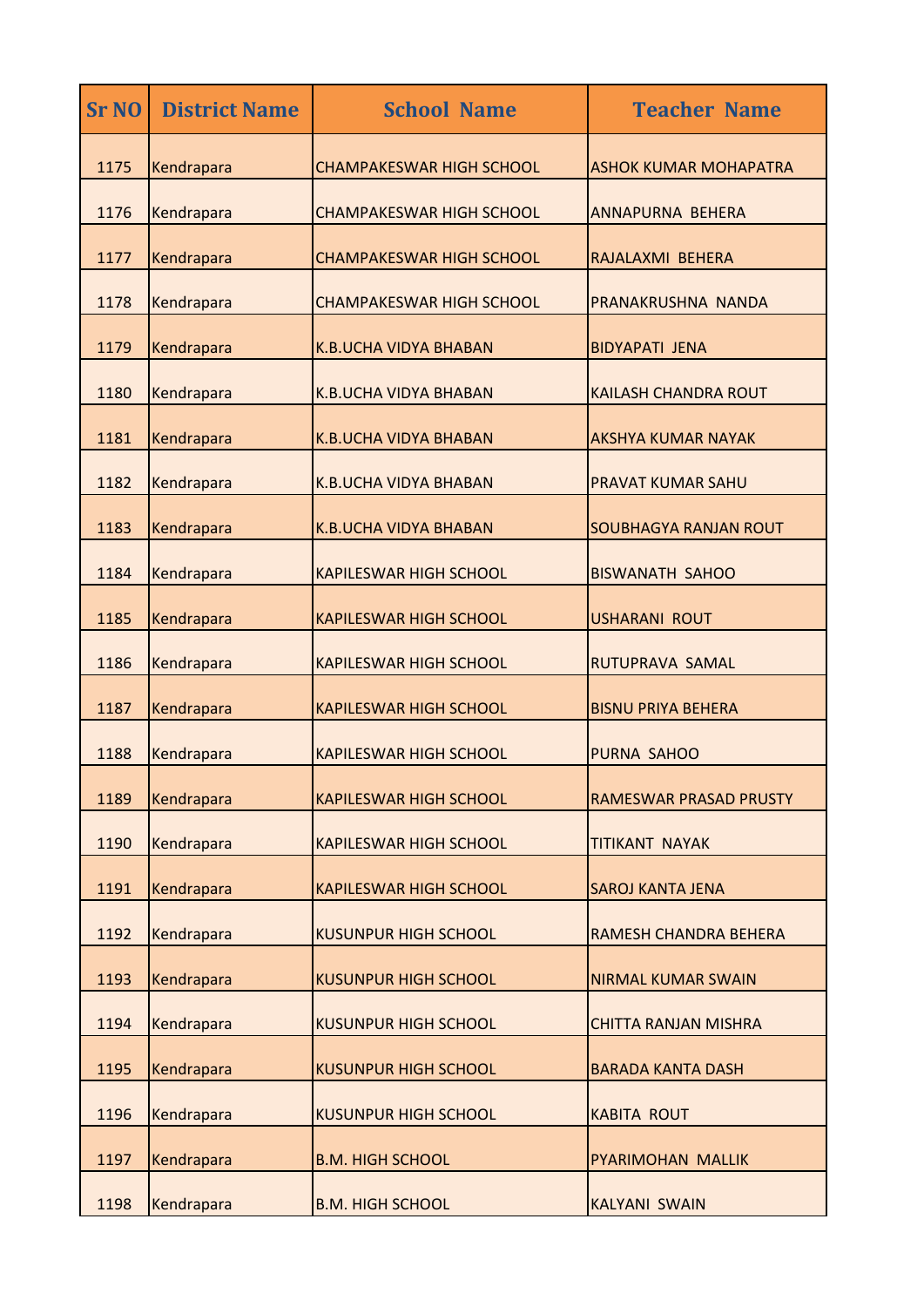| <b>Sr NO</b> | <b>District Name</b> | <b>School Name</b>            | <b>Teacher Name</b>             |
|--------------|----------------------|-------------------------------|---------------------------------|
| 1199         | Kendrapara           | <b>B.M. HIGH SCHOOL</b>       | <b>SHIB CHARAN PAITAL</b>       |
| 1200         | Kendrapara           | <b>B.M. HIGH SCHOOL</b>       | <b>SASHI BHUSAN PATTNAIK</b>    |
| 1201         | Kendrapara           | <b>B.M. HIGH SCHOOL</b>       | <b>BIBHUTI BHUSAN CHOUDHURY</b> |
| 1202         | Kendrapara           | <b>B.M. HIGH SCHOOL</b>       | <b>BICHITRA NANDA TRIPATHY</b>  |
| 1203         | Kendrapara           | <b>B.M. HIGH SCHOOL</b>       | <b>DEBASMITA SATAPATHY</b>      |
| 1204         | Kendrapara           | <b>JAGAMOHAN HIGH SCHOOL</b>  | <b>MAMATA CHOUDHURY</b>         |
| 1205         | Kendrapara           | <b>JAGAMOHAN HIGH SCHOOL</b>  | <b>MADHUSMITA LENKA</b>         |
| 1206         | Kendrapara           | <b>JAGAMOHAN HIGH SCHOOL</b>  | <b>DILLIP KUMAR SWAIN</b>       |
| 1207         | Kendrapara           | <b>JAGAMOHAN HIGH SCHOOL</b>  | <b>DIPTI MAYEE ROUT</b>         |
| 1208         | Kendrapara           | <b>JAGAMOHAN HIGH SCHOOL</b>  | <b>SACHIDANADA SAHOO</b>        |
| 1209         | Kendrapara           | <b>JAGAMOHAN HIGH SCHOOL</b>  | <b>SUJATA MOHANTY</b>           |
| 1210         | Kendrapara           | <b>JAGAMOHAN HIGH SCHOOL</b>  | <b>BIJAY KUMAR SAHOO</b>        |
| 1211         | Kendrapara           | <b>ISHANESWAR HIGH SCHOOL</b> | <b>NIROD KUMAR BEHERA</b>       |
| 1212         | Kendrapara           | <b>ISHANESWAR HIGH SCHOOL</b> | UTTAM KUMAR MOHAPATRA           |
| 1213         | Kendrapara           | <b>ISHANESWAR HIGH SCHOOL</b> | <b>DIGDARSHAN MAHALI</b>        |
| 1214         | Kendrapara           | <b>ISHANESWAR HIGH SCHOOL</b> | <b>PRAVAS KUMAR MISHRA</b>      |
| 1215         | Kendrapara           | NIGAMANANDA HIGH SCHOOL       | <b>BABAJI CHARAN MOHARANA</b>   |
| 1216         | Kendrapara           | NIGAMANANDA HIGH SCHOOL       | <b>KUSADEV NAYAK</b>            |
| 1217         | Kendrapara           | NIGAMANANDA HIGH SCHOOL       | <b>SUBHADRA SAMAL</b>           |
| 1218         | Kendrapara           | NIGAMANANDA HIGH SCHOOL       | <b>BIRENDRA BIKRAM SETHI</b>    |
| 1219         | Kendrapara           | NIGAMANANDA HIGH SCHOOL       | <b>JHANSI RANI DAS</b>          |
| 1220         | Nuapada              | <b>MAHULPADA HIGH SCHOOL</b>  | <b>RANJAN KUMAR SUNANI</b>      |
| 1221         | Nuapada              | <b>G.Y.S.HIGH SCHOOL</b>      | PREM LAL MEHER                  |
| 1222         | Nuapada              | <b>G.Y.S.HIGH SCHOOL</b>      | <b>LINGA RAJ MEHER</b>          |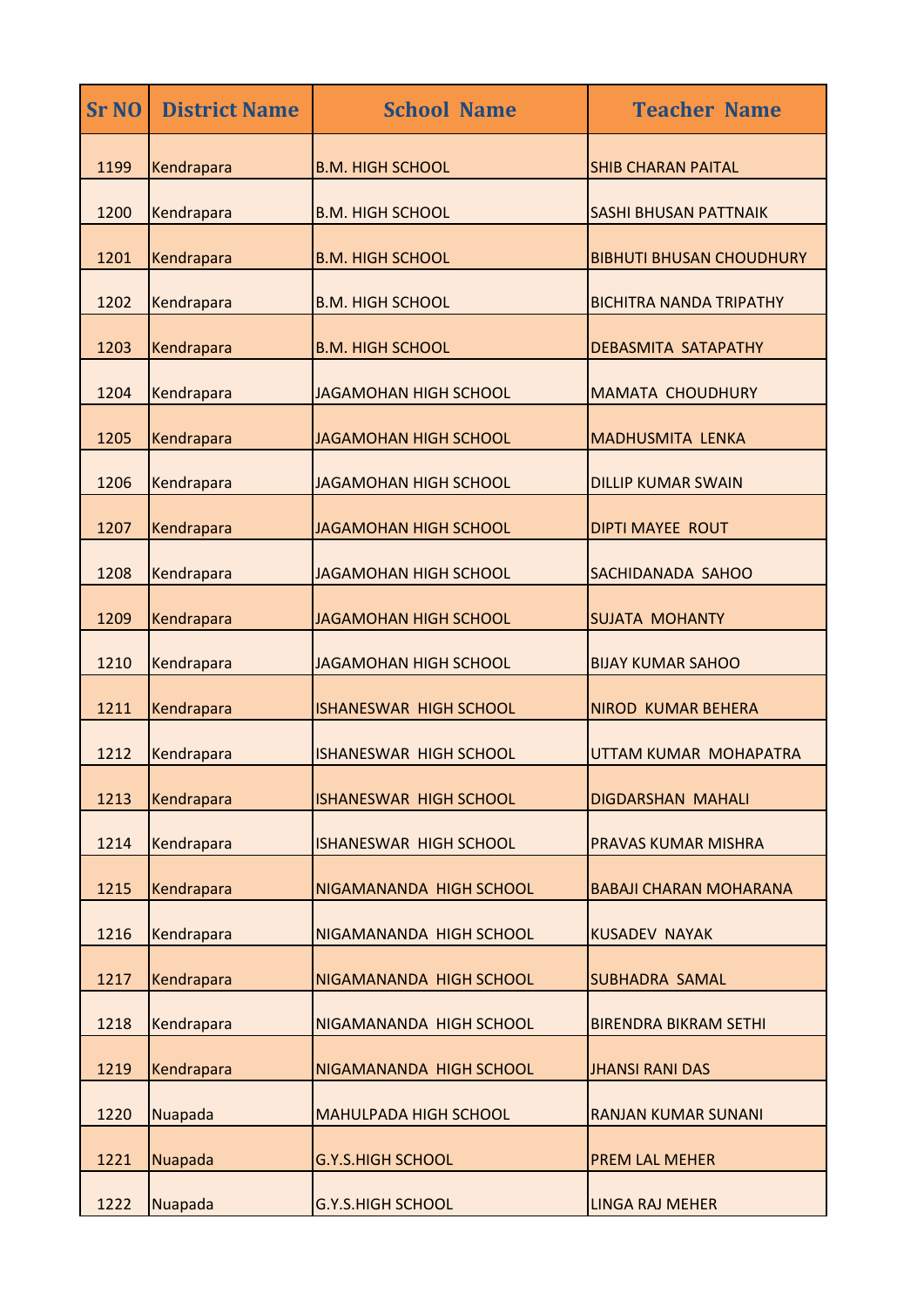| <b>Sr NO</b> | <b>District Name</b> | <b>School Name</b>           | <b>Teacher Name</b>         |
|--------------|----------------------|------------------------------|-----------------------------|
| 1223         | Nuapada              | <b>G.Y.S.HIGH SCHOOL</b>     | <b>NARENDRA KUMAR MEHER</b> |
| 1224         | Nuapada              | <b>G.Y.S.HIGH SCHOOL</b>     | <b>SANTOSH KUMAR DASH</b>   |
| 1225         | Nuapada              | <b>TUKLA HIGH SCHOOL</b>     | <b>SHIBA RAMAN SINGHDEO</b> |
| 1226         | Nuapada              | <b>TUKLA HIGH SCHOOL</b>     | <b>ANITA TRIPATHY</b>       |
| 1227         | Nuapada              | <b>TUKLA HIGH SCHOOL</b>     | <b>BASIR AHAMMED KHAN</b>   |
| 1228         | Nuapada              | <b>TUKLA HIGH SCHOOL</b>     | <b>BISHNU CHARAN MEHER</b>  |
| 1229         | Nuapada              | <b>TUKLA HIGH SCHOOL</b>     | <b>BASANTA KUMAR MEHER</b>  |
| 1230         | Nuapada              | <b>TUKLA HIGH SCHOOL</b>     | <b>ASHIMA BAGH</b>          |
| 1231         | Nuapada              | <b>TUKLA HIGH SCHOOL</b>     | <b>DHANSAGAR BESHRA</b>     |
| 1232         | <b>Bargarh</b>       | <b>LARAMBHA HIGH SCHOOL</b>  | <b>ASWINI KUMAR PRADHAN</b> |
| 1233         | <b>Bargarh</b>       | <b>LARAMBHA HIGH SCHOOL</b>  | <b>BINAYA KUMAR NAIK</b>    |
| 1234         | <b>Bargarh</b>       | <b>LARAMBHA HIGH SCHOOL</b>  | RADHA MAHAKUR               |
| 1235         | <b>Bargarh</b>       | JANATA NEW GOVT. HIGH SCHOOL | <b>ANUPAMA NAYAK</b>        |
| 1236         | <b>Bargarh</b>       | JANATA NEW GOVT. HIGH SCHOOL | <b>BINOD BIHARI MISHRA</b>  |
| 1237         | <b>Bargarh</b>       | JANATA NEW GOVT. HIGH SCHOOL | <b>NILIMA SAHU</b>          |
| 1238         | <b>Bargarh</b>       | JANATA NEW GOVT. HIGH SCHOOL | <b>ANUPAMA MISHRA</b>       |
| 1239         | Nuapada              | <b>SINAPALI HIGH SCHOOL</b>  | <b>MANORANJAN MEHER</b>     |
| 1240         | Nuapada              | <b>SINAPALI HIGH SCHOOL</b>  | <b>MUBARAK KHAN</b>         |
| 1241         | Nuapada              | <b>SINAPALI HIGH SCHOOL</b>  | <b>ANIL KUMAR SA</b>        |
| 1242         | Nuapada              | <b>SINAPALI HIGH SCHOOL</b>  | <b>SATYABAN MEHER</b>       |
| 1243         | Nuapada              | <b>SINAPALI HIGH SCHOOL</b>  | <b>LALIT KUMAR SUNARI</b>   |
| 1244         | Nuapada              | <b>SINAPALI HIGH SCHOOL</b>  | PRAJESH KUMAR PANIGRAHI     |
| 1245         | Nuapada              | <b>SINAPALI HIGH SCHOOL</b>  | <b>LALIT BAG</b>            |
| 1246         | Nuapada              | <b>SINAPALI HIGH SCHOOL</b>  | <b>SWATIBALA MISHRA</b>     |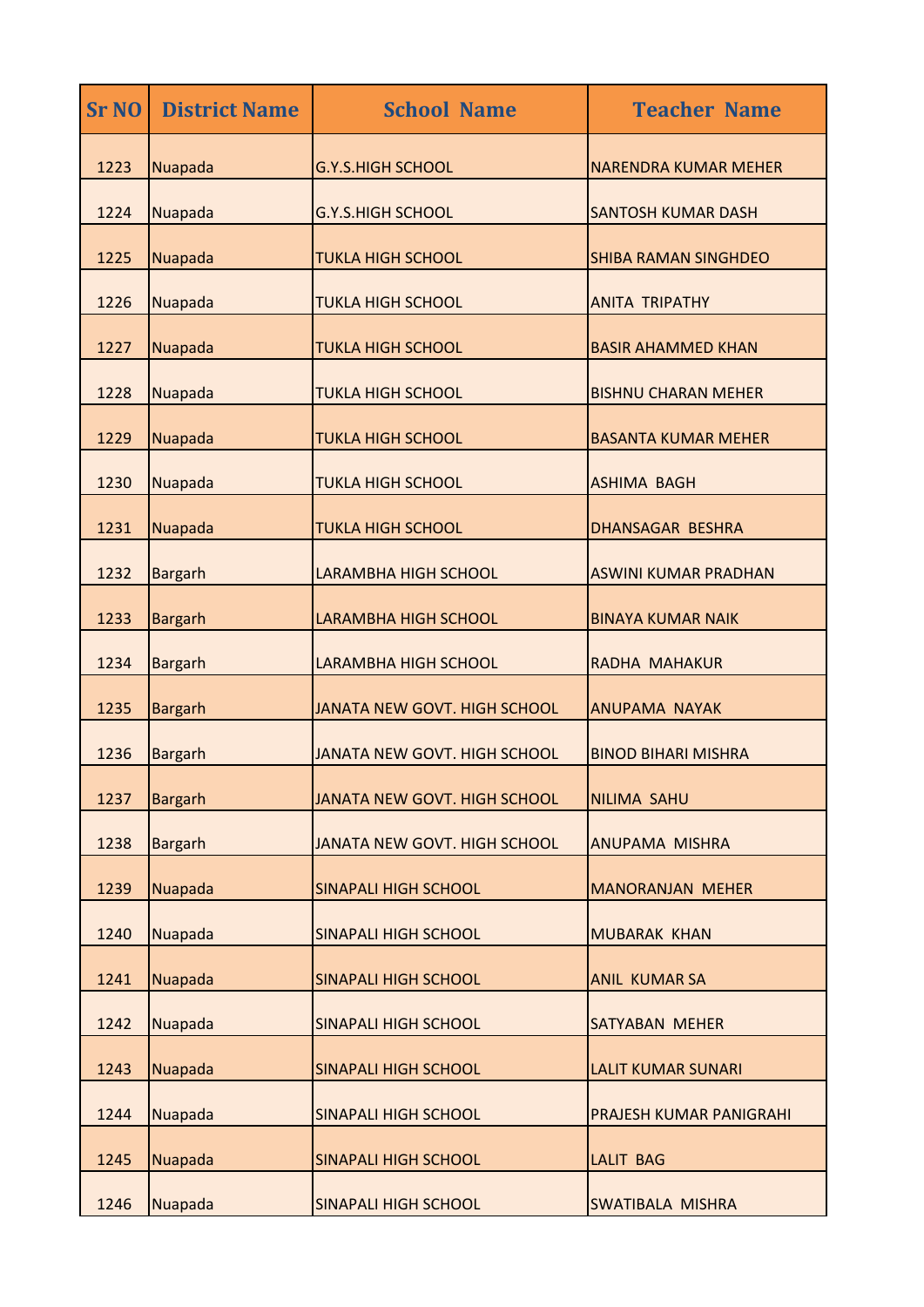| <b>Sr NO</b> | <b>District Name</b> | <b>School Name</b>                                  | <b>Teacher Name</b>            |
|--------------|----------------------|-----------------------------------------------------|--------------------------------|
| 1247         | Nuapada              | <b>SINAPALI HIGH SCHOOL</b>                         | <b>TULASIRAM MEHER</b>         |
| 1248         | Nuapada              | <b>SINAPALI HIGH SCHOOL</b>                         | <b>BIRA MEHER</b>              |
| 1249         | Jagatsinghpur        | <b>BRUNDABAN BIDYAPITHA</b>                         | PREMALATA MANIA                |
| 1250         | Jagatsinghpur        | <b>BRUNDABAN BIDYAPITHA</b>                         | <b>KESHABANANDA SAHOO</b>      |
| 1251         | Jagatsinghpur        | <b>BRUNDABAN BIDYAPITHA</b>                         | <b>SIBA CHARAN BEHERA</b>      |
| 1252         | Jagatsinghpur        | <b>BRUNDABAN BIDYAPITHA</b>                         | <b>BAIRAGI CHARAN SAHOO</b>    |
| 1253         | Jagatsinghpur        | <b>BRUNDABAN BIDYAPITHA</b>                         | <b>SURENDRANATH NANDI</b>      |
| 1254         | Jagatsinghpur        | <b>BRUNDABAN BIHARI HIGH SCHOOL</b>                 | <b>GURU CHARAN SWAIN</b>       |
| 1255         | Jagatsinghpur        | <b>BRUNDABAN BIHARI HIGH SCHOOL</b>                 | <b>JUDHISTHIR SAHOO</b>        |
| 1256         | Jagatsinghpur        | <b>BRUNDABAN BIHARI HIGH SCHOOL</b>                 | <b>NAGUCHARAN DEBATA</b>       |
| 1257         | Jagatsinghpur        | <b>BRUNDABAN BIHARI HIGH SCHOOL</b>                 | <b>SARBESWAR BISWAL</b>        |
| 1258         | Jagatsinghpur        | <b>BRUNDABAN BIHARI HIGH SCHOOL</b>                 | <b>NIRADA KUMAR SWAIN</b>      |
| 1259         | Jagatsinghpur        | <b>BRUNDABAN BIHARI HIGH SCHOOL</b>                 | HRUDANANDA MISHRA              |
| 1260         | Jagatsinghpur        | <b>BRUNDABAN CHANDRA</b><br><b>VIDYAMANDIR</b>      | <b>DURGA CHARAN ACHARYA</b>    |
| 1261         | <b>Cuttack</b>       | <b>PRACTISING GOVT. GIRLS HIGH</b><br><b>SCHOOL</b> | ANNAPURNA MOHARANA             |
| 1262         | Cuttack              | PRACTISING GOVT. GIRLS HIGH<br><b>SCHOOL</b>        | RATNAPRAVA SATAPATHY           |
| 1263         | <b>Cuttack</b>       | PRACTISING GOVT. GIRLS HIGH<br><b>SCHOOL</b>        | <b>BALARAMA SAHOO</b>          |
| 1264         | <b>Cuttack</b>       | PRACTISING GOVT. GIRLS HIGH<br><b>SCHOOL</b>        | <b>MAMATA KUMARI ACHARYA</b>   |
| 1265         | Cuttack              | PRACTISING GOVT. GIRLS HIGH<br><b>SCHOOL</b>        | <b>KADAMBINI PATTANAIK</b>     |
| 1266         | <b>Cuttack</b>       | PRACTISING GOVT. GIRLS HIGH<br><b>SCHOOL</b>        | SNEHA LATA SARANGI             |
| 1267         | Nuapada              | <b>LARKA HIGH SCHOOL</b>                            | <b>JAGADISH PRASAD KHAMARI</b> |
| 1268         | Cuttack              | PRACTISING GOVT. GIRLS HIGH<br><b>SCHOOL</b>        | <b>KALYANI BALA MOHANTY</b>    |
| 1269         | <b>Cuttack</b>       | PRACTISING GOVT. GIRLS HIGH<br><b>SCHOOL</b>        | <b>SUSHAMA KUMARI DEI</b>      |
| 1270         | <b>Cuttack</b>       | PRACTISING GOVT. GIRLS HIGH<br><b>SCHOOL</b>        | <b>MINA SAHOO</b>              |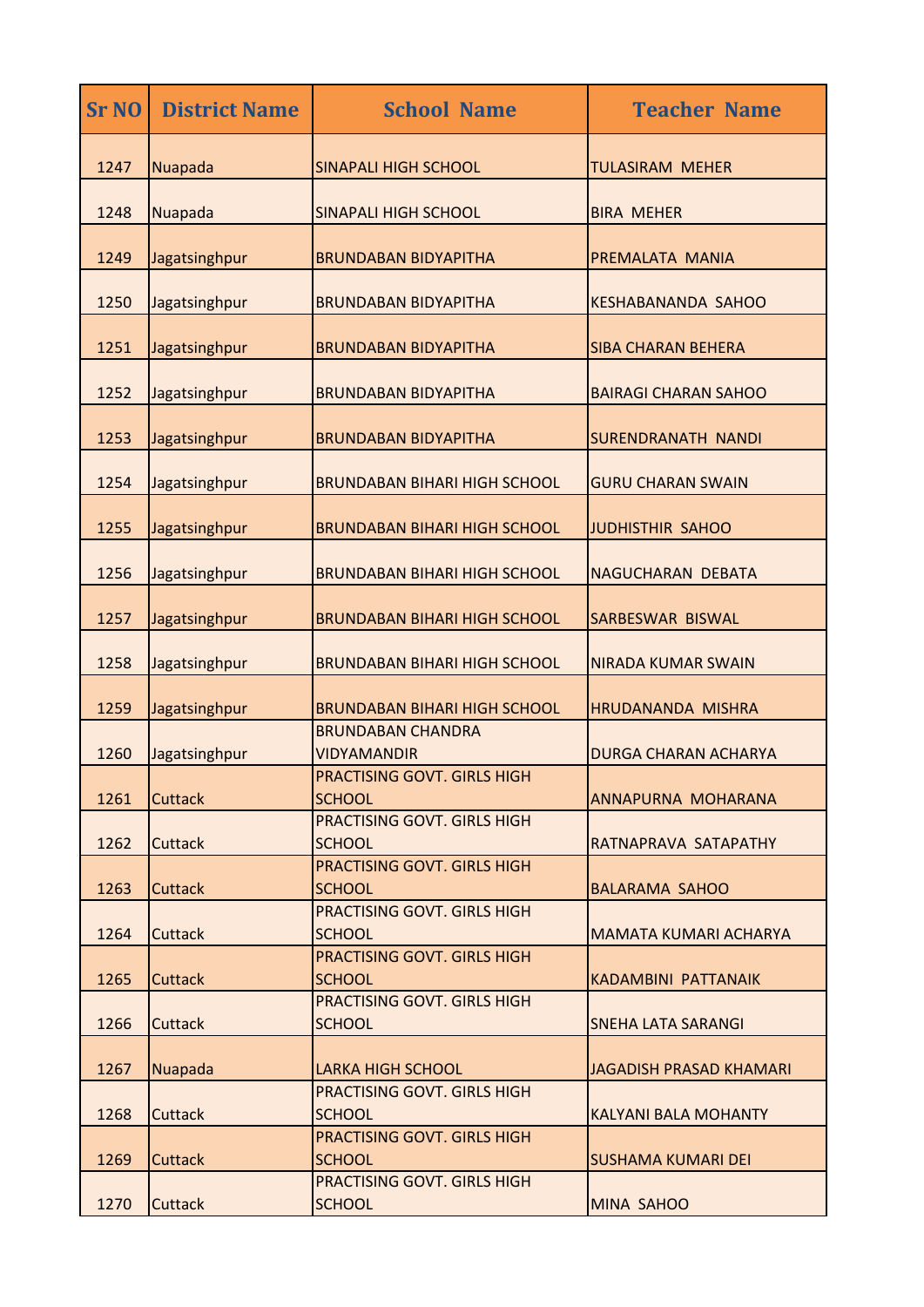| <b>Sr NO</b> | <b>District Name</b> | <b>School Name</b>                                  | <b>Teacher Name</b>                        |
|--------------|----------------------|-----------------------------------------------------|--------------------------------------------|
| 1271         | <b>Cuttack</b>       | <b>PRACTISING GOVT. GIRLS HIGH</b><br><b>SCHOOL</b> | <b>SULATA MISHRA</b>                       |
| 1272         | Nuapada              | <b>LARKA HIGH SCHOOL</b>                            | <b>NAKULI CHARAN SAHOO</b>                 |
| 1273         | Kendrapara           | <b>KAPILAMUNI HIGH SCHOOL</b>                       | PRIYADARSINI DAS                           |
| 1274         | Nuapada              | <b>LARKA HIGH SCHOOL</b>                            | <b>HRUSIKESH MEHER</b>                     |
| 1275         | Kendrapara           | <b>KAPILAMUNI HIGH SCHOOL</b>                       | <b>CHINMAYEE DWIVEDY</b>                   |
| 1276         | Kendrapara           | <b>KAPILAMUNI HIGH SCHOOL</b>                       | <b>BIDTADHAR SAHOO</b>                     |
| 1277         | Nuapada              | <b>LARKA HIGH SCHOOL</b>                            | <b>BANABIHARI MEHER</b>                    |
| 1278         | Kendrapara           | <b>KAPILAMUNI HIGH SCHOOL</b>                       | <b>PRASANNA KUMAR PARIDA</b>               |
| 1279         | Kendrapara           | <b>KAPILAMUNI HIGH SCHOOL</b>                       | <b>ANURADHA CHOUDHURY</b>                  |
| 1280         | Nuapada              | <b>LARKA HIGH SCHOOL</b>                            | <b>GOLAK CHANDRA TRIPATHY</b>              |
| 1281         | Kendrapara           | <b>KAPILAMUNI HIGH SCHOOL</b>                       | <b>SURENDRA NATH ROUT</b>                  |
| 1282         | Kendrapara           | <b>KAPILAMUNI HIGH SCHOOL</b>                       | <b>KUNJA BIHARI PANI</b>                   |
| 1283         | Kendrapara           | <b>KAPILAMUNI HIGH SCHOOL</b>                       | SATYANANDA BISWAL                          |
| 1284         | Kendrapara           | <b>KAPILAMUNI HIGH SCHOOL</b>                       | <b>BIJAYA KUMAR SWAIN</b>                  |
| 1285         | Jagatsinghpur        | <b>BRUNDABAN CHANDRA</b><br><b>VIDYAMANDIR</b>      | <b>SARADA PRASAD ROUT</b>                  |
| 1286         | Kendrapara           | <b>R.C. HIGH SCHOOL</b>                             | <b>NANDA KISHORE BHUYAN</b>                |
| 1287         | Kendrapara           | <b>R.C. HIGH SCHOOL</b>                             | <b>MANORANJAN TRIPATHY</b>                 |
| 1288         | Jagatsinghpur        | <b>BRUNDABAN CHANDRA</b><br><b>VIDYAMANDIR</b>      | SAUMYA MISHRA                              |
| 1289         | Kendrapara           | <b>R.C. HIGH SCHOOL</b>                             | <b>MD FASIHULLAH KHAN</b>                  |
| 1290         | Jagatsinghpur        | <b>CHANDRA SEKHAR HIGH SCHOOL</b>                   | <b>SARITA TRIPATHY</b>                     |
| 1291         | Kendrapara           | <b>R.C. HIGH SCHOOL</b>                             | SANJUKTA SAMAL                             |
| 1292         | Kendrapara           | <b>R.C. HIGH SCHOOL</b>                             | <b>BILASINI DEI</b>                        |
| 1293         | Kendrapara           | R.C. HIGH SCHOOL                                    | CHITRA MISHRA                              |
| 1294         | Jagatsinghpur        | <b>CHANDRA SEKHAR HIGH SCHOOL</b>                   | <b>KRUSHNA CHANDRA</b><br><b>MOHAPATRA</b> |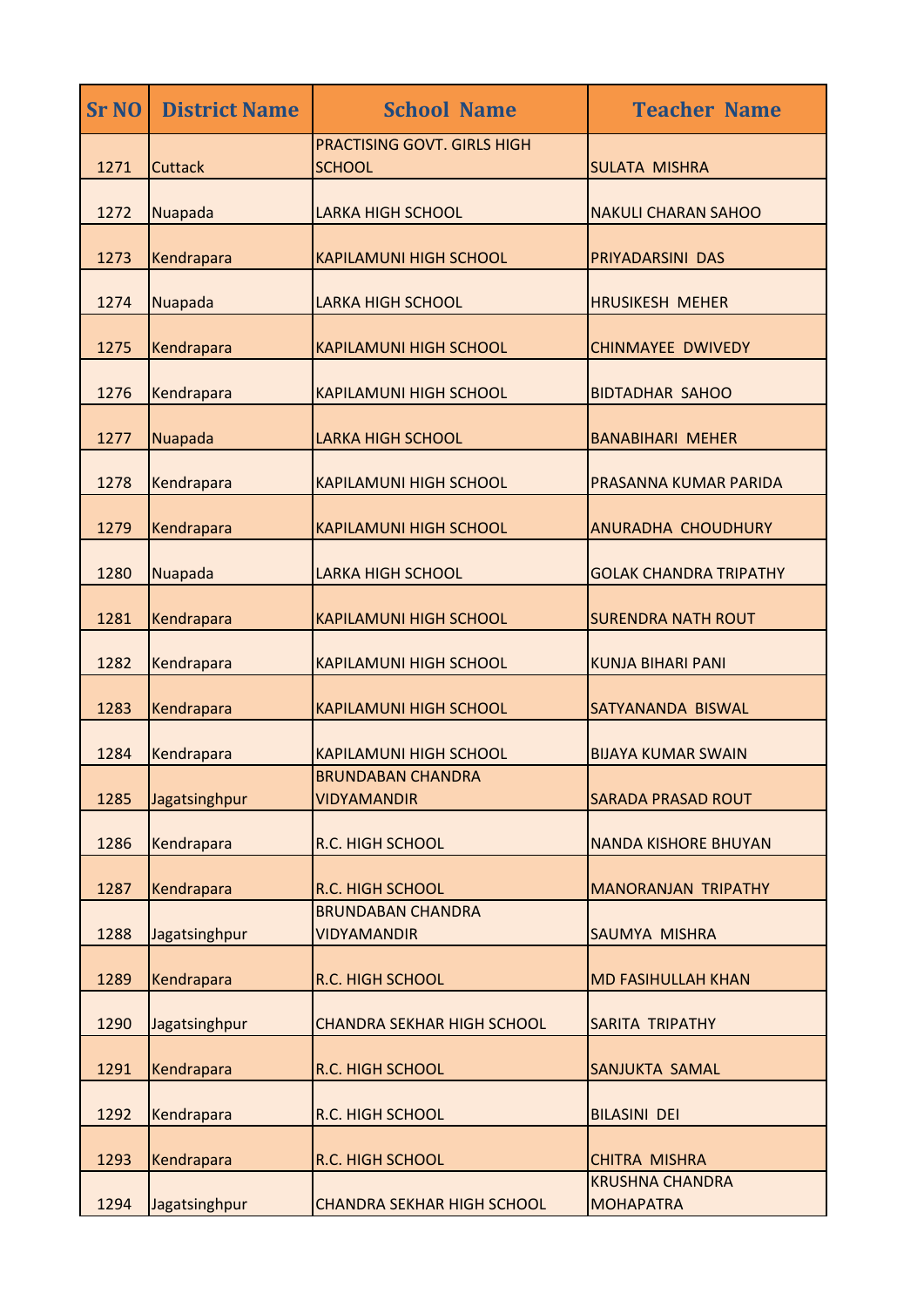| <b>Sr NO</b> | <b>District Name</b> | <b>School Name</b>                                 | <b>Teacher Name</b>            |
|--------------|----------------------|----------------------------------------------------|--------------------------------|
| 1295         | Kendrapara           | <b>R.C. HIGH SCHOOL</b>                            | <b>ITISHRI CHOUDHURY</b>       |
| 1296         | Kendrapara           | <b>BANDEMATARAM HIGH SCHOOL</b>                    | <b>RAMESH CHANDRA ROUT</b>     |
| 1297         | Kendrapara           | <b>BANDEMATARAM HIGH SCHOOL</b>                    | <b>NIMAIN CHARAN MALLICK</b>   |
| 1298         | Kendrapara           | <b>BANDEMATARAM HIGH SCHOOL</b>                    | <b>TRAILOKNATH SWAIN</b>       |
| 1299         | Kendrapara           | <b>BANDEMATARAM HIGH SCHOOL</b>                    | <b>SURESH CHANDRA MISHRA</b>   |
| 1300         | Kendrapara           | <b>BANDEMATARAM HIGH SCHOOL</b>                    | <b>BIBHUTI BHUSAN MALLICK</b>  |
| 1301         | Kendrapara           | <b>BANDEMATARAM HIGH SCHOOL</b>                    | PYARIMOHAN DASH                |
| 1302         | Jharsuguda           | GOVT. HIGH SCHOOL, JHARSUGUDA                      | <b>SUJATA PATRA</b>            |
| 1303         | Jharsuguda           | GOVT. HIGH SCHOOL, JHARSUGUDA                      | <b>SARIKA TRIPATHY</b>         |
| 1304         | Jharsuguda           | GOVT. HIGH SCHOOL, JHARSUGUDA                      | <b>ALAKA PATEL</b>             |
| 1305         | <b>Bargarh</b>       | <b>SARANDAPALI HIGH SCHOOL</b>                     | <b>UDDHABA CHARAN BEHERA</b>   |
| 1306         | Kendrapara           | <b>UCHHABESWAR HIGH SCHOOL</b>                     | PRADIPTA KUMAR MOHANTY         |
| 1307         | Kendrapara           | <b>UCHHABESWAR HIGH SCHOOL</b>                     | <b>JUDHISTHIR BARIK</b>        |
| 1308         | Kendrapara           | <b>UCHHABESWAR HIGH SCHOOL</b>                     | RAMAKANTA MISHRA               |
| 1309         | Kendrapara           | <b>UCHHABESWAR HIGH SCHOOL</b>                     | PRADEEP KUMAR PRATAP           |
| 1310         | Kendrapara           | <b>UCHHABESWAR HIGH SCHOOL</b>                     | <b>SAROJA KANTA SWAIN</b>      |
| 1311         | Kendrapara           | UCHHABESWAR HIGH SCHOOL                            | UPENDRA NATH MOHAPATRA         |
| 1312         | Kendrapara           | <b>UCHHABESWAR HIGH SCHOOL</b>                     | <b>KRUSHNA CHANDRA DASH</b>    |
| 1313         | Khurda               | <b>GOVT. HIGH SCHOOL, BADAGADA</b>                 | <b>JAGADISH CHANDRA BASTIA</b> |
| 1314         | Khurda               | <b>GOVT. HIGH SCHOOL, CRP,</b><br><b>BARAMUNDA</b> | <b>DILIP KUMAR TRIPATHY</b>    |
| 1315         | Kendrapara           | YUGARUPA BIDYABHABAN                               | <b>ARJUN CHARAN BISWAL</b>     |
| 1316         | Kendrapara           | YUGARUPA BIDYABHABAN                               | <b>DILLIP KUMAR SWAIN</b>      |
| 1317         | Kendrapara           | YUGARUPA BIDYABHABAN                               | <b>RAGHUNATH DAS</b>           |
| 1318         | Kendrapara           | YUGARUPA BIDYABHABAN                               | <b>KIRAN MOHAPATRA</b>         |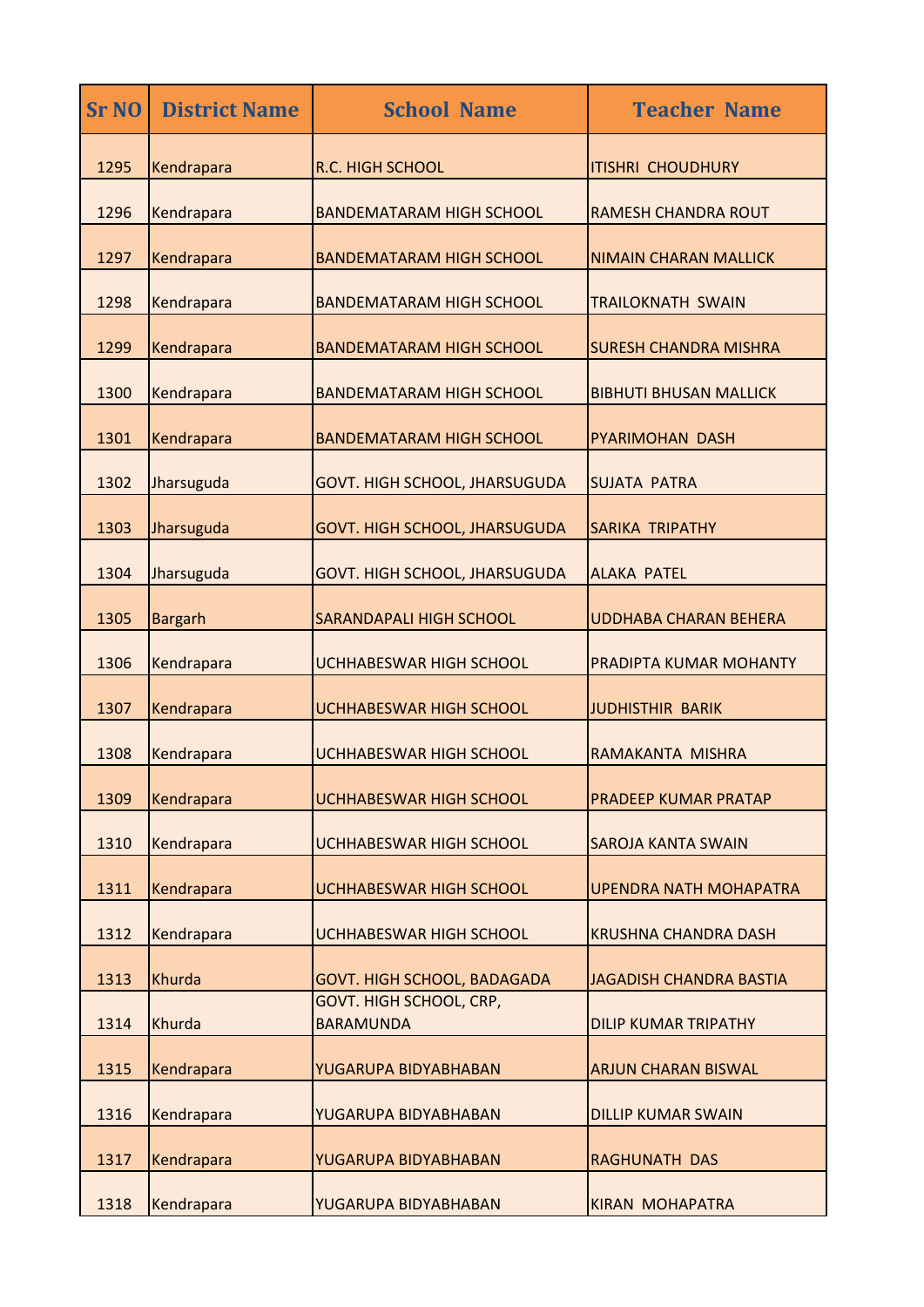| <b>Sr NO</b> | <b>District Name</b> | <b>School Name</b>                   | <b>Teacher Name</b>        |
|--------------|----------------------|--------------------------------------|----------------------------|
| 1319         | Kendrapara           | YUGARUPA BIDYABHABAN                 | AKSHYA KUMAR NAYAK         |
| 1320         | Kendrapara           | YUGARUPA BIDYABHABAN                 | NRUPAMAI PANDA             |
| 1321         | Kendrapara           | <b>NAMOUZA HIGH SCHOOL</b>           | HAMANTA KUMAR RATHA        |
| 1322         | Kendrapara           | <b>NAMOUZA HIGH SCHOOL</b>           | <b>NIRANJAN DASH</b>       |
| 1323         | Kendrapara           | <b>NAMOUZA HIGH SCHOOL</b>           | SARADAMANI PANDA           |
| 1324         | Kendrapara           | <b>NAMOUZA HIGH SCHOOL</b>           | <b>ATALA BIHARI NANDA</b>  |
| 1325         | Kendrapara           | <b>NAMOUZA HIGH SCHOOL</b>           | <b>PRAVAT KUMAR DAS</b>    |
| 1326         | Kendrapara           | <b>NAMOUZA HIGH SCHOOL</b>           | <b>ARATIBALA RATH</b>      |
| 1327         | Kendrapara           | <b>CHITROTPALA GIRLS HIGH SCHOOL</b> | <b>PUSPITA BARIK</b>       |
| 1328         | Kendrapara           | <b>GARAJANGA HIGH SCHOOL</b>         | <b>ANAKAR SWAIN</b>        |
| 1329         | Kendrapara           | <b>GARAJANGA HIGH SCHOOL</b>         | <b>MADHU SMITA SAHOO</b>   |
| 1330         | Kendrapara           | <b>GARAJANGA HIGH SCHOOL</b>         | <b>BALARAM DAS</b>         |
| 1331         | Kendrapara           | <b>GARAJANGA HIGH SCHOOL</b>         | <b>MADHURI MOHAN SAHOO</b> |
| 1332         | Kendrapara           | <b>GARAJANGA HIGH SCHOOL</b>         | <b>SUNITI SAHOO</b>        |
| 1333         | Kendrapara           | <b>HARIANK HIGH SCHOOL</b>           | <b>NIRANJAN MOHANTY</b>    |
| 1334         | Kendrapara           | <b>HARIANK HIGH SCHOOL</b>           | PARIKHITA NAYAK            |
| 1335         | Kendrapara           | <b>HARIANK HIGH SCHOOL</b>           | PRAVAKAR TRIPATHY          |
| 1336         | Kendrapara           | <b>HARIANK HIGH SCHOOL</b>           | <b>GIRIJA PARIHARI</b>     |
| 1337         | Kendrapara           | <b>HARIANK HIGH SCHOOL</b>           | NARAYAN KANDI              |
| 1338         | Kendrapara           | <b>ICHHAPUR HIGH SCHOOL</b>          | <b>BIJYALAXMI SAHOO</b>    |
| 1339         | Kendrapara           | <b>ICHHAPUR HIGH SCHOOL</b>          | <b>BIRABAR SENAPATI</b>    |
| 1340         | Kendrapara           | <b>ICHHAPUR HIGH SCHOOL</b>          | RAJANDRA KUMAR SAHOO       |
| 1341         | Kendrapara           | <b>BALIA GOVT HIGH SCHOOL</b>        | <b>BRAJA MOHAN DASH</b>    |
| 1342         | Kendrapara           | <b>BALIA GOVT HIGH SCHOOL</b>        | <b>SOMYA PRAVA SAHOO</b>   |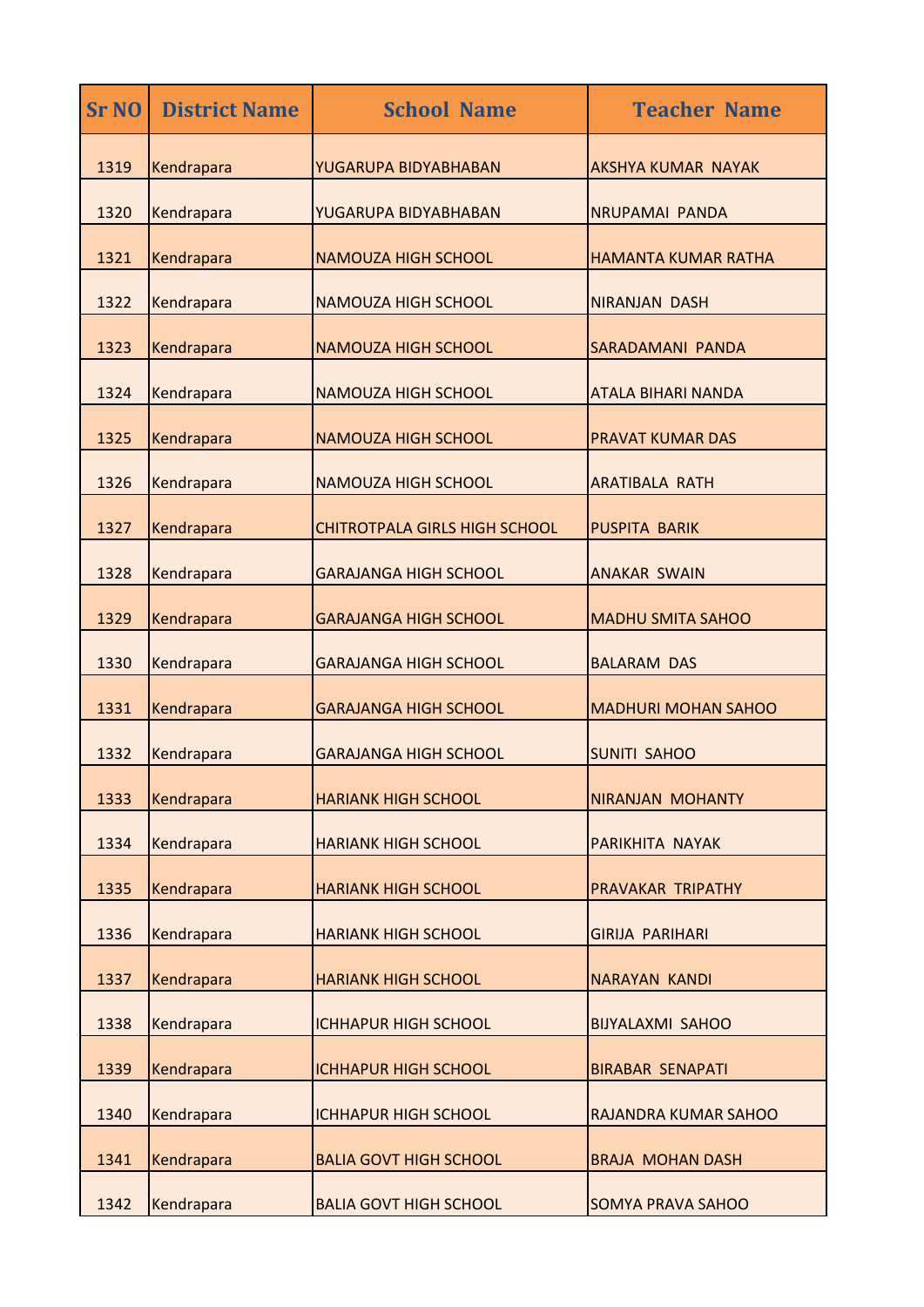| <b>Sr NO</b> | <b>District Name</b> | <b>School Name</b>                | <b>Teacher Name</b>          |
|--------------|----------------------|-----------------------------------|------------------------------|
| 1343         | Kendrapara           | <b>BALIA GOVT HIGH SCHOOL</b>     | NALINI PRAVA MOHAPATRA       |
| 1344         | Kendrapara           | <b>BALIA GOVT HIGH SCHOOL</b>     | <b>MADHUSMITA ROUT</b>       |
| 1345         | Kendrapara           | <b>BALIA GOVT HIGH SCHOOL</b>     | <b>SUJATA SAHOO</b>          |
| 1346         | Kendrapara           | <b>BALIA GOVT HIGH SCHOOL</b>     | <b>LALIMA MALLIK</b>         |
| 1347         | Kendrapara           | <b>BALIA GOVT HIGH SCHOOL</b>     | <b>ARNA PURNA BEHURA</b>     |
| 1348         | Kendrapara           | <b>BALIA GOVT HIGH SCHOOL</b>     | <b>RAJKISHORE ROUT</b>       |
| 1349         | Kendrapara           | <b>BALIA GOVT HIGH SCHOOL</b>     | <b>RASHMITA ROY</b>          |
| 1350         | Kendrapara           | <b>INDUPUR HIGH SCHOOL</b>        | <b>BIJAYA KUMAR JENA</b>     |
| 1351         | Kendrapara           | <b>INDUPUR HIGH SCHOOL</b>        | <b>KAILASH CHANDRA SAHOO</b> |
| 1352         | Kendrapara           | <b>HURASAHI GIRLS HIGH SCHOOL</b> | <b>SUJATA KANUNGO</b>        |
| 1353         | Kendrapara           | <b>HURASAHI GIRLS HIGH SCHOOL</b> | <b>DINA KRUSHNA NAIK</b>     |
| 1354         | Kendrapara           | <b>HURASAHI GIRLS HIGH SCHOOL</b> | <b>MALAYA KUMAR SETHY</b>    |
| 1355         | Kendrapara           | <b>HURASAHI GIRLS HIGH SCHOOL</b> | <b>MANJU LATA NAYAK</b>      |
| 1356         | Kendrapara           | <b>HURASAHI GIRLS HIGH SCHOOL</b> | <b>MOHINI KUMARI NAYK</b>    |
| 1357         | Kendrapara           | PAKHAD HIGH SCHOOL                | <b>MANOJ RANJAN PANDA</b>    |
| 1358         | Kendrapara           | PAKHAD HIGH SCHOOL                | <b>BISWA NATH SAHOO</b>      |
| 1359         | Kendrapara           | <b>PAKHAD HIGH SCHOOL</b>         | <b>BHRAMAR BAR MOHANTY</b>   |
| 1360         | Kendrapara           | <b>PAKHAD HIGH SCHOOL</b>         | <b>KESHBA NANDA ACHARYA</b>  |
| 1361         | Kendrapara           | <b>PAKHAD HIGH SCHOOL</b>         | <b>ABHYA KUMAR KAR</b>       |
| 1362         | Kendrapara           | <b>PAKHAD HIGH SCHOOL</b>         | ROJALIN PARIDA               |
| 1363         | Kendrapara           | F.H. HIGH SCHOOL                  | <b>SUCHARITA LENKA</b>       |
| 1364         | Kendrapara           | F.H. HIGH SCHOOL                  | <b>BHARAT CHANDRA SAHOO</b>  |
| 1365         | Kendrapara           | F.H. HIGH SCHOOL                  | <b>JAGANNATH DASH</b>        |
| 1366         | Kendrapara           | <b>F.H. HIGH SCHOOL</b>           | MD EKRAMUL-HAQUE KHAN        |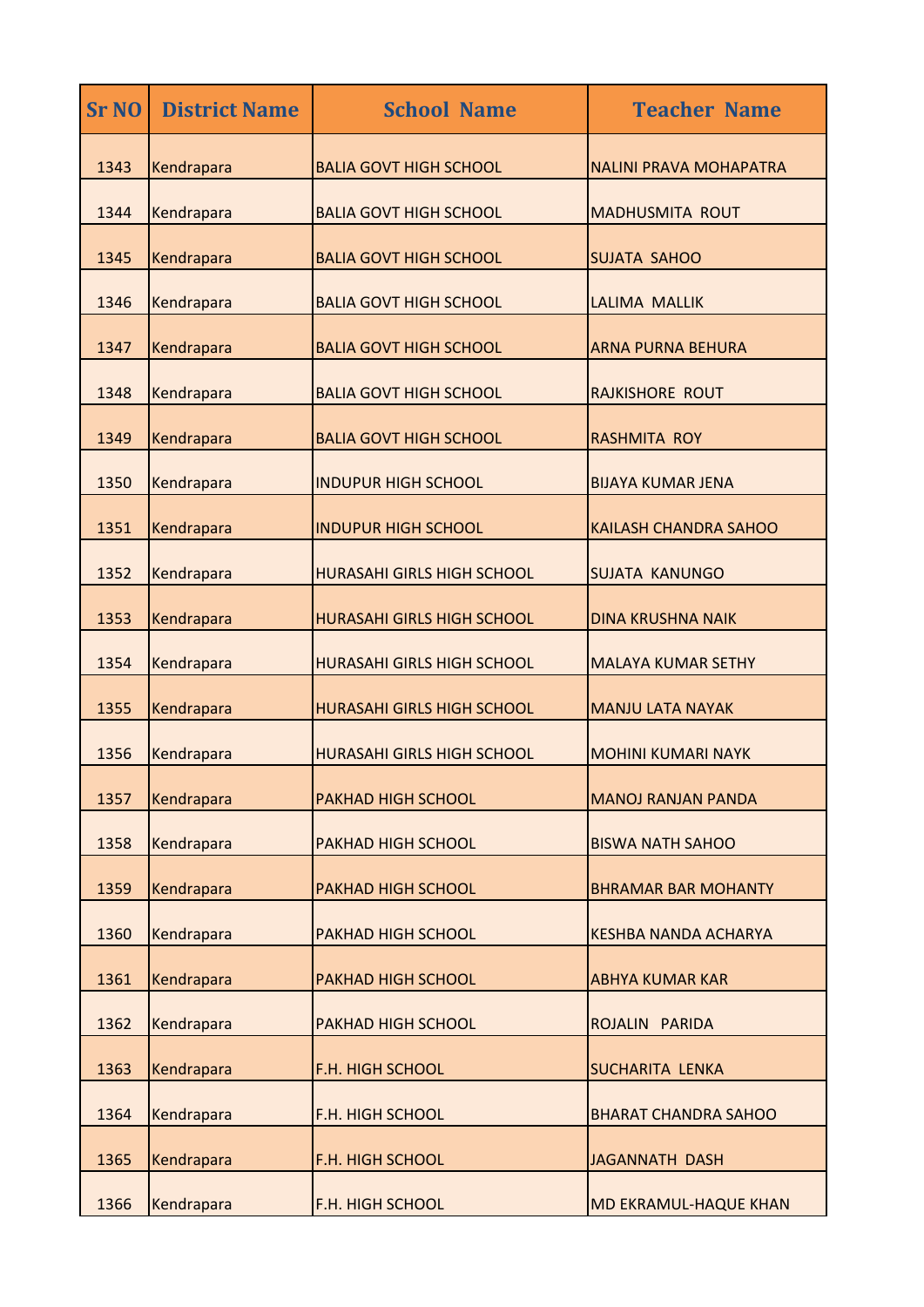| <b>Sr NO</b> | <b>District Name</b> | <b>School Name</b>                | <b>Teacher Name</b>          |
|--------------|----------------------|-----------------------------------|------------------------------|
| 1367         | Kendrapara           | <b>F.H. HIGH SCHOOL</b>           | <b>ABDUL WAHID</b>           |
| 1368         | Kendrapara           | <b>F.H. HIGH SCHOOL</b>           | <b>BASAN KUMAR JENA</b>      |
| 1369         | Kendrapara           | <b>F.H. HIGH SCHOOL</b>           | <b>BADAL KUMAR BEHERA</b>    |
| 1370         | Kendrapara           | <b>F.H. HIGH SCHOOL</b>           | <b>SUCHIS MITA SAHOO</b>     |
| 1371         | Kendrapara           | <b>F.H. HIGH SCHOOL</b>           | <b>ANADI CHARAN SAHOO</b>    |
| 1372         | Kendrapara           | <b>GARADPUR HIGH SCHOOL</b>       | <b>DHURBA CHARAN MOHANTY</b> |
| 1373         | Kendrapara           | <b>GARADPUR HIGH SCHOOL</b>       | <b>SHREEDHAR BEURA</b>       |
| 1374         | Kendrapara           | <b>GARADPUR HIGH SCHOOL</b>       | <b>AJIT KUMAR PANDA</b>      |
| 1375         | Kendrapara           | <b>GARADPUR HIGH SCHOOL</b>       | <b>KABITA MOHANTY</b>        |
| 1376         | Kendrapara           | <b>GARADPUR HIGH SCHOOL</b>       | <b>BIJAYA KUMAR NAYAK</b>    |
| 1377         | Kendrapara           | <b>GARADPUR HIGH SCHOOL</b>       | <b>NOOR FATMA</b>            |
| 1378         | Kendrapara           | PATAKURA HIGH SCHOOL              | <b>BISHNU CHARAN PRADHAN</b> |
| 1379         | Kendrapara           | PATAKURA HIGH SCHOOL              | <b>MALYA KUMAR PANI</b>      |
| 1380         | Kendrapara           | <b>PATAKURA HIGH SCHOOL</b>       | PULLAK KUMAR PARIDA          |
| 1381         | Kendrapara           | PATAKURA HIGH SCHOOL              | <b>ANANDA PRASAD SWAIN</b>   |
| 1382         | Kendrapara           | PATAKURA HIGH SCHOOL              | <b>RINA BALA MOHANTY</b>     |
| 1383         | Kendrapara           | PATAKURA HIGH SCHOOL              | <b>NARAYAN CHANDRA PATI</b>  |
| 1384         | Kendrapara           | PATAKURA HIGH SCHOOL              | <b>ANNAPURNA ROUT</b>        |
| 1385         | Kendrapara           | PATAKURA HIGH SCHOOL              | <b>JOYTSHNA RANI DASH</b>    |
| 1386         | Kendrapara           | PATAKURA HIGH SCHOOL              | <b>SUSANTA KUMAR BEHERA</b>  |
| 1387         | Kendrapara           | PATAKURA HIGH SCHOOL              | PRADIPTA KUMAR BEHERA        |
| 1388         | Kendrapara           | <b>JAMAPARA GIRLS HIGH SCHOOL</b> | <b>BIRAJA KUMAR SETHY</b>    |
| 1389         | Kendrapara           | <b>JAMAPARA GIRLS HIGH SCHOOL</b> | <b>SUSILA KUMARI PARIDA</b>  |
| 1390         | Kendrapara           | <b>JAMAPARA GIRLS HIGH SCHOOL</b> | PUSPANJALI RATH              |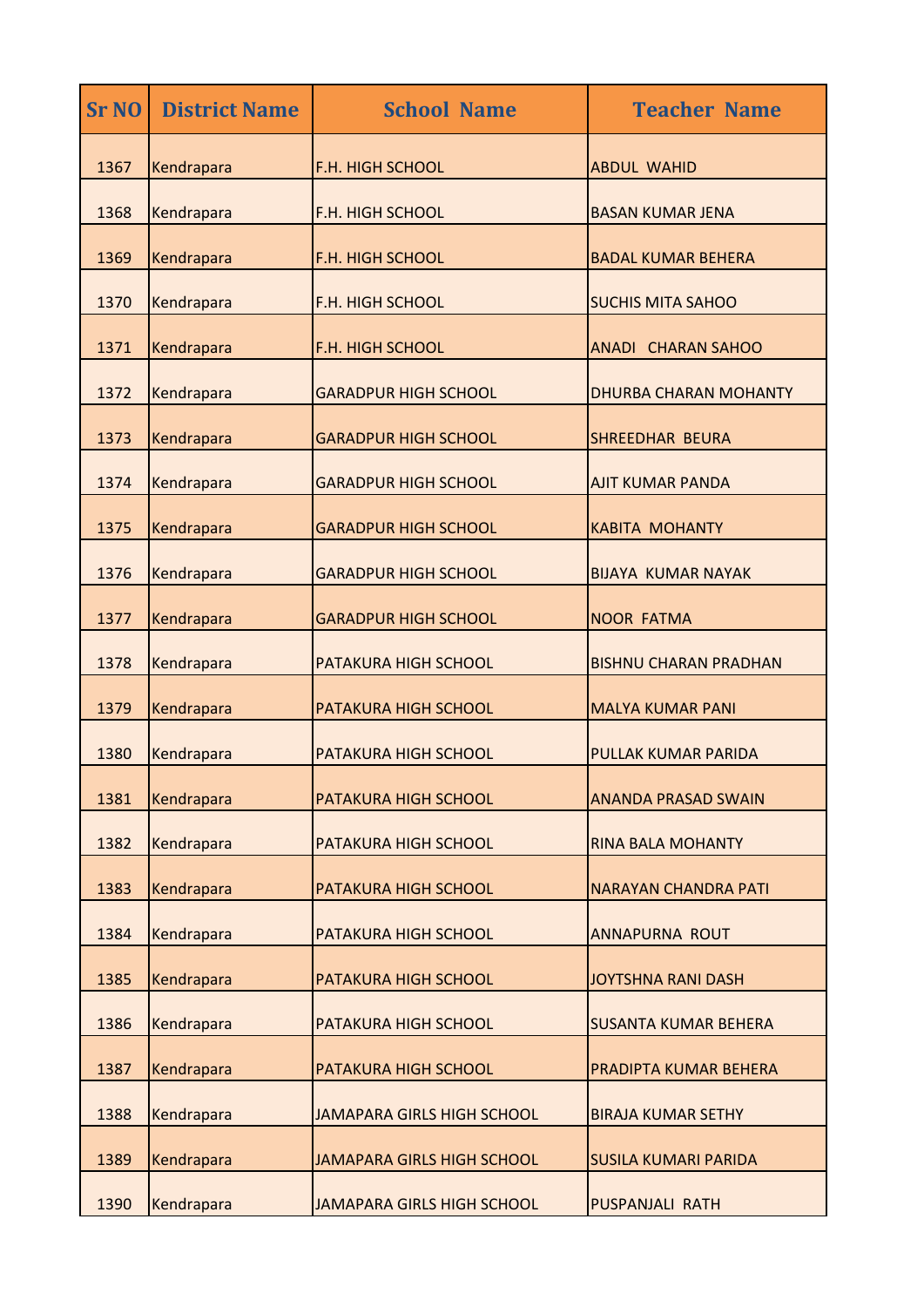| <b>Sr NO</b> | <b>District Name</b> | <b>School Name</b>                | <b>Teacher Name</b>             |
|--------------|----------------------|-----------------------------------|---------------------------------|
| 1391         | Kendrapara           | <b>JAMAPARA GIRLS HIGH SCHOOL</b> | SANGHAMITRA NAYAK               |
| 1392         | Kendrapara           | <b>JAMAPARA GIRLS HIGH SCHOOL</b> | <b>SUJATA SAHOO</b>             |
| 1393         | Kendrapara           | <b>JAMAPARA GIRLS HIGH SCHOOL</b> | <b>RANJAN KUMAR NAYAK</b>       |
| 1394         | Kendrapara           | <b>JAMAPARA GIRLS HIGH SCHOOL</b> | <b>KALIPA CHARAN SAMANTARAY</b> |
| 1395         | Kendrapara           | <b>K.C.RAJBHATTA HIGH SCHOOL</b>  | <b>BIJAYA KUMAR NAYAK</b>       |
| 1396         | Kendrapara           | <b>K.C.RAJBHATTA HIGH SCHOOL</b>  | <b>MIHIR RANJAN DAS</b>         |
| 1397         | Kendrapara           | <b>K.C.RAJBHATTA HIGH SCHOOL</b>  | <b>SURENDRA KUMAR PRADHAN</b>   |
| 1398         | Kendrapara           | <b>K.C.RAJBHATTA HIGH SCHOOL</b>  | <b>GOKULA CHANDRA ROUT</b>      |
| 1399         | Kendrapara           | <b>MANIAGESWAR HIGH SCHOOL</b>    | <b>BIJAYA KUMAR DAS</b>         |
| 1400         | Kendrapara           | <b>MANIAGESWAR HIGH SCHOOL</b>    | <b>NARAYAN PRASAD MONTRY</b>    |
| 1401         | Kendrapara           | <b>MANIAGESWAR HIGH SCHOOL</b>    | <b>PRANAB KISHORE NAYAK</b>     |
| 1402         | Kendrapara           | <b>MANIAGESWAR HIGH SCHOOL</b>    | PADMALOCHAN PANDA               |
| 1403         | Kendrapara           | <b>MANIAGESWAR HIGH SCHOOL</b>    | SRADHANJALI PRADHAN             |
| 1404         | Kendrapara           | <b>MANIAGESWAR HIGH SCHOOL</b>    | PRADYUMNA KUMAR DAS             |
| 1405         | Kendrapara           | JAGANATHPURSASAN SIKSA NIKETAN    | <b>BIRANCHI PRASAD JETHY</b>    |
| 1406         | Kendrapara           | JAGANATHPURSASAN SIKSA NIKETAN    | PREMANANDA DAS                  |
| 1407         | Kendrapara           | JAGANATHPURSASAN SIKSA NIKETAN    | <b>BINODINI SETHY</b>           |
| 1408         | Kendrapara           | JAGANATHPURSASAN SIKSA NIKETAN    | <b>RAJEEB LOCHAN MALLICK</b>    |
| 1409         | Kendrapara           | BALABEHARI BIDYA PITHA,           | <b>MINAKETAN NAYAK</b>          |
| 1410         | Kendrapara           | BALABEHARI BIDYA PITHA,           | <b>SWOPNA SAMAL</b>             |
| 1411         | Kendrapara           | BALABEHARI BIDYA PITHA,           | KANCHANBALA BEHERA              |
| 1412         | Kendrapara           | BALABEHARI BIDYA PITHA,           | <b>BHARATI TRIPATHY</b>         |
| 1413         | Kendrapara           | BALABEHARI BIDYA PITHA,           | <b>SUDHANSU KUMAR JENA</b>      |
| 1414         | Kendrapara           | BALABEHARI BIDYA PITHA,           | NAMITA MOHANTY                  |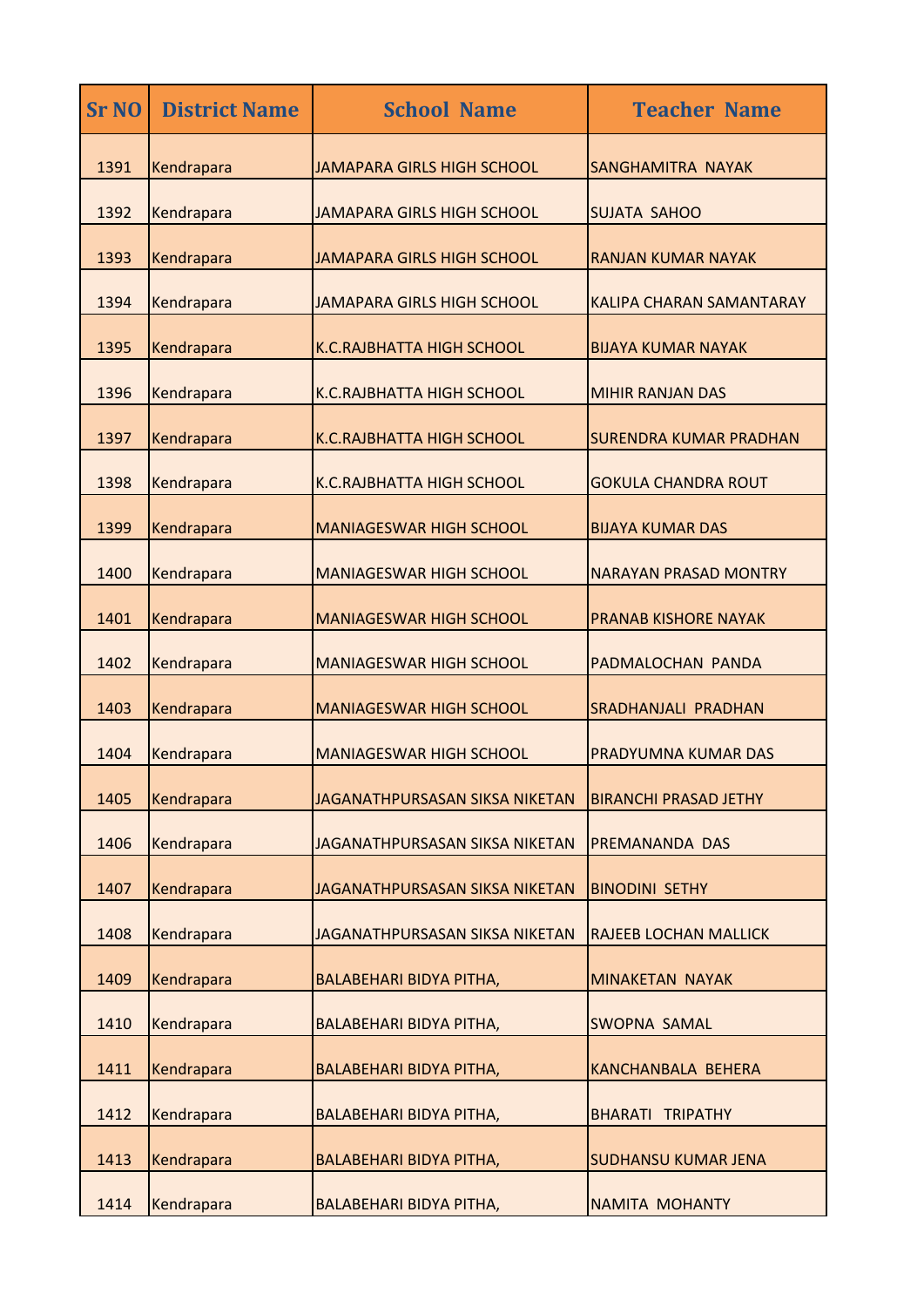| <b>Sr NO</b> | <b>District Name</b> | <b>School Name</b>                            | <b>Teacher Name</b>             |
|--------------|----------------------|-----------------------------------------------|---------------------------------|
| 1415         | Kendrapara           | RATADIAKANDHASAHI GIRLS HIGH<br><b>SCHOOL</b> | <b>BIDYULATA ACHARYA</b>        |
| 1416         | Kendrapara           | RATADIAKANDHASAHI GIRLS HIGH<br><b>SCHOOL</b> | RADHAKANTA DASH                 |
| 1417         | Kendrapara           | RATADIAKANDHASAHI GIRLS HIGH<br><b>SCHOOL</b> | <b>RAGHUNATH DASH</b>           |
| 1418         | Kendrapara           | RATADIAKANDHASAHI GIRLS HIGH<br><b>SCHOOL</b> | <b>GAJENDRA KUMAR MOHANTY</b>   |
| 1419         | Kendrapara           | RATADIAKANDHASAHI GIRLS HIGH<br><b>SCHOOL</b> | <b>PRABINA KUMAR BEHERA</b>     |
| 1420         | Kendrapara           | RATADIAKANDHASAHI GIRLS HIGH<br><b>SCHOOL</b> | PRIYANKA DASH                   |
| 1421         | Kendrapara           | RATADIAKANDHASAHI GIRLS HIGH<br><b>SCHOOL</b> | PRAMILA MALIK                   |
| 1422         | Kendrapara           | RATADIAKANDHASAHI GIRLS HIGH<br><b>SCHOOL</b> | PRAJANA PARAMITA SAHOO          |
| 1423         | Kendrapara           | <b>NADIABAREI HIGH SCHOOL</b>                 | <b>RESHNINI PADHI</b>           |
| 1424         | Kendrapara           | <b>NADIABAREI HIGH SCHOOL</b>                 | <b>SASWAT KUMAR PATTANAIK</b>   |
| 1425         | Kendrapara           | <b>NADIABAREI HIGH SCHOOL</b>                 | RASMIKANTA ACHARYA              |
| 1426         | Kendrapara           | <b>NADIABAREI HIGH SCHOOL</b>                 | <b>ASHOK KUMAR MOHAPATRA</b>    |
| 1427         | Kendrapara           | <b>NADIABAREI HIGH SCHOOL</b>                 | <b>BIPIN BIHARI MALLIK</b>      |
| 1428         | Kendrapara           | <b>NADIABAREI HIGH SCHOOL</b>                 | JAGAMOHAN SAHOO                 |
| 1429         | Kendrapara           | <b>BINAPANI HIGH SCHOOL</b>                   | SANDHYARANI LENKA               |
| 1430         | Kendrapara           | <b>BINAPANI HIGH SCHOOL</b>                   | PRASANTA KUMAR SWAIN            |
| 1431         | Kendrapara           | <b>BINAPANI HIGH SCHOOL</b>                   | <b>SUSHREE SULOGNA MONTRY</b>   |
| 1432         | Kendrapara           | <b>BINAPANI HIGH SCHOOL</b>                   | <b>CHOUDHURY PRODOSH RANJAN</b> |
| 1433         | Kendrapara           | <b>BINAPANI HIGH SCHOOL</b>                   | AFROZA SULTANA                  |
| 1434         | Kendrapara           | <b>AKUHA ODANDA HIGH SCHOOL</b>               | <b>NRUSINGHA CHARAN ROUT</b>    |
| 1435         | Kendrapara           | AKUHA ODANDA HIGH SCHOOL                      | <b>BANALATA SAMAL</b>           |
| 1436         | Kendrapara           | <b>AKUHA ODANDA HIGH SCHOOL</b>               | <b>BHARAT CHANDRA PARIDA</b>    |
| 1437         | Kendrapara           | AKUHA ODANDA HIGH SCHOOL                      | RAMAKANTA PATI                  |
| 1438         | Kendrapara           | AKUHA ODANDA HIGH SCHOOL                      | <b>SANTANU KUMAR BISWAL</b>     |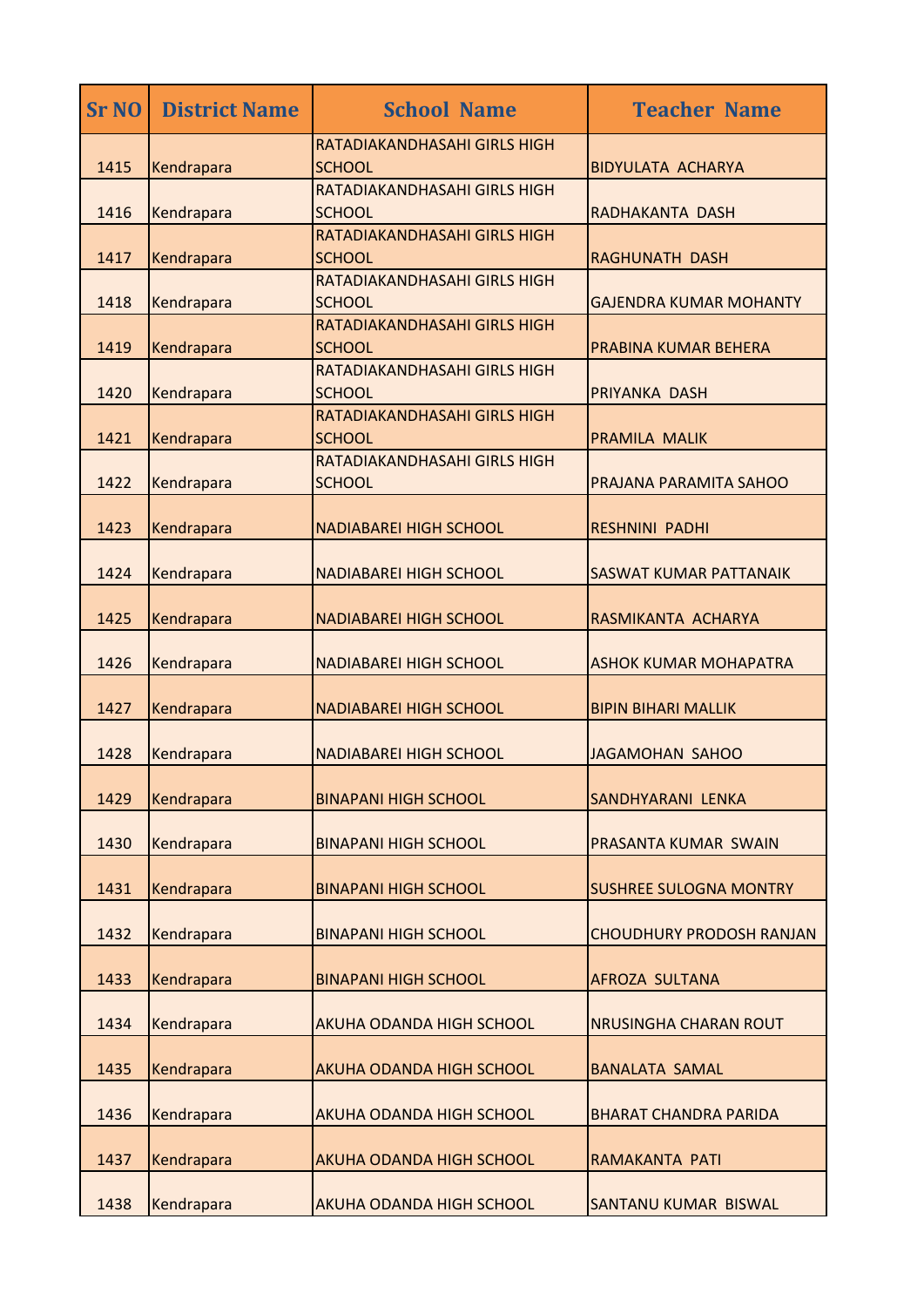| <b>Sr NO</b> | <b>District Name</b> | <b>School Name</b>                         | <b>Teacher Name</b>         |
|--------------|----------------------|--------------------------------------------|-----------------------------|
| 1439         | Kendrapara           | <b>AKUHA ODANDA HIGH SCHOOL</b>            | PARTHASARATHI BEHERA        |
| 1440         | Kendrapara           | <b>AKUHA ODANDA HIGH SCHOOL</b>            | <b>GHANASHYAM GUPTA</b>     |
| 1441         | Kendrapara           | <b>AKUHA ODANDA HIGH SCHOOL</b>            | DIPTIREKHA BARAL            |
| 1442         | Kendrapara           | <b>BANKIMUNDAI GIRLS HIGH SCHOOL</b>       | NAMITA MOHAPATRA            |
| 1443         | Kendrapara           | <b>BANKIMUNDAI GIRLS HIGH SCHOOL</b>       | <b>ANUSMITA DASH</b>        |
| 1444         | Kendrapara           | <b>BANKIMUNDAI GIRLS HIGH SCHOOL</b>       | <b>DEBADARSHINI SAHOO</b>   |
| 1445         | Kendrapara           | <b>BANKIMUNDAI GIRLS HIGH SCHOOL</b>       | <b>JAGAJJITA MOHANTY</b>    |
| 1446         | Kendrapara           | <b>BANKIMUNDAI GIRLS HIGH SCHOOL</b>       | SUPRIYA NAYAK               |
| 1447         | Kendrapara           | PANCHAYAT HIGH SCHOOL,<br><b>BACHHARAI</b> | <b>KALANDI CHARAN MALIK</b> |
| 1448         | Kendrapara           | PANCHAYAT HIGH SCHOOL,<br><b>BACHHARAI</b> | <b>KABITA MISHRA</b>        |
| 1449         | Kendrapara           | PANCHAYAT HIGH SCHOOL,<br><b>BACHHARAI</b> | RABINDRA NATH MAHARANA      |
| 1450         | Kendrapara           | PANCHAYAT HIGH SCHOOL,<br><b>BACHHARAI</b> | <b>MS SNATA</b>             |
| 1451         | Kendrapara           | PANCHAYAT HIGH SCHOOL,<br><b>BACHHARAI</b> | <b>ARUN PRASAD PANDA</b>    |
| 1452         | Kendrapara           | PANCHAYAT HIGH SCHOOL,<br><b>BACHHARAI</b> | <b>ABHIPSA MOHANTY</b>      |
| 1453         | Kendrapara           | <b>JAI HIND HIGH SCHOOL</b>                | <b>NISIDHA BARIK</b>        |
| 1454         | Kendrapara           | <b>JAI HIND HIGH SCHOOL</b>                | PRANGYA PARIMITA PANDA      |
| 1455         | Kendrapara           | JAI HIND HIGH SCHOOL                       | RABINDRA KUMAR NANDI        |
| 1456         | Kendrapara           | <b>JAI HIND HIGH SCHOOL</b>                | <b>MINATI BAL</b>           |
| 1457         | Kendrapara           | JAI HIND HIGH SCHOOL                       | SUBHALAXMI JENA             |
| 1458         | Kendrapara           | JAI HIND HIGH SCHOOL                       | <b>KAMINEE PATRA</b>        |
| 1459         | Kendrapara           | <b>JAI HIND HIGH SCHOOL</b>                | <b>GITANJALI PRUSTY</b>     |
| 1460         | Kendrapara           | PANCHAYAT HIGH SCHOOL<br><b>BHARIGADA</b>  | <b>BHAGIRATHI DHAL</b>      |
| 1461         | Kendrapara           | PANCHAYAT HIGH SCHOOL<br><b>BHARIGADA</b>  | PRANGYAMAYEE BEHERA         |
| 1462         | Kendrapara           | PANCHAYAT HIGH SCHOOL<br><b>BHARIGADA</b>  | MAHESWATA MOHANTY           |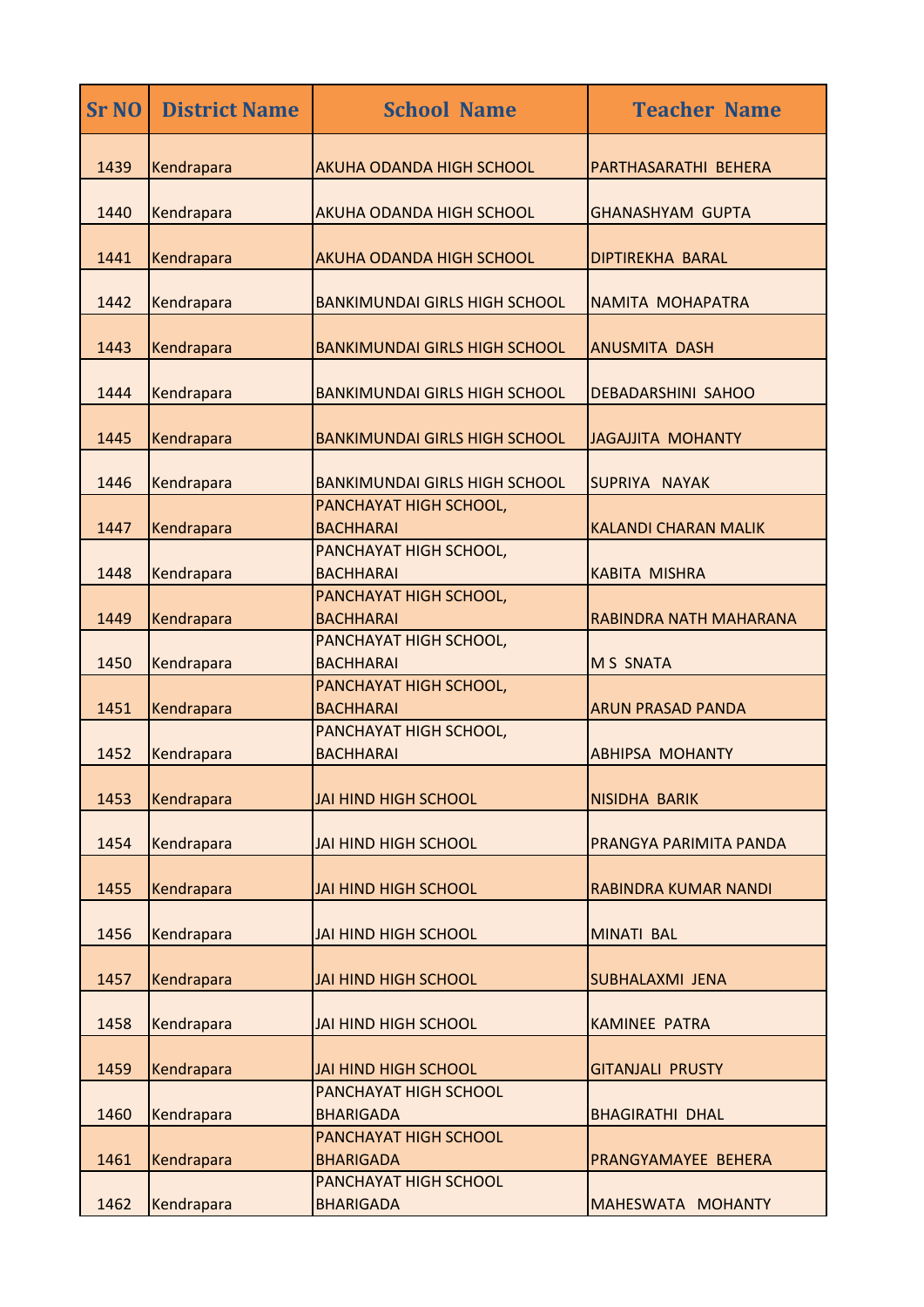| <b>Sr NO</b> | <b>District Name</b> | <b>School Name</b>                          | <b>Teacher Name</b>           |
|--------------|----------------------|---------------------------------------------|-------------------------------|
| 1463         | Kendrapara           | PANCHAYAT HIGH SCHOOL<br><b>BHARIGADA</b>   | <b>MANAS KUMAR KAR</b>        |
| 1464         | Kendrapara           | <b>BANABIHARI JEW HIGH SCHOOL</b>           | <b>HERAMBA NARAYAN DAS</b>    |
| 1465         | Kendrapara           | <b>BANABIHARI JEW HIGH SCHOOL</b>           | <b>KAILASH CHANDRA KUND</b>   |
| 1466         | Kendrapara           | <b>BANABIHARI JEW HIGH SCHOOL</b>           | <b>MANASI BEHERA</b>          |
| 1467         | Kendrapara           | <b>BANABIHARI JEW HIGH SCHOOL</b>           | <b>SUJATA LENKA</b>           |
| 1468         | Kendrapara           | <b>BANABIHARI JEW HIGH SCHOOL</b>           | <b>RANJAN KUMAR ROUL</b>      |
| 1469         | Kendrapara           | <b>BANABIHARI JEW HIGH SCHOOL</b>           | <b>KASINATH SWAIN</b>         |
| 1470         | Kendrapara           | <b>MAHU HIGH SCHOOL</b>                     | <b>KAMALAKANTA LAHA</b>       |
| 1471         | Kendrapara           | <b>MAHU HIGH SCHOOL</b>                     | <b>SANTOSH KUMAR NAYAK</b>    |
| 1472         | Kendrapara           | <b>MAHU HIGH SCHOOL</b>                     | <b>SABITA ROUT</b>            |
| 1473         | Kendrapara           | <b>MAHU HIGH SCHOOL</b>                     | SOUBHAGYA KUMAR MOHANTY       |
| 1474         | Kendrapara           | <b>MAHU HIGH SCHOOL</b>                     | <b>DHARITRI SUBHADARSINI</b>  |
| 1475         | Kendrapara           | <b>MAHU HIGH SCHOOL</b>                     | <b>SWARNAREKHA ROUT</b>       |
| 1476         | Kendrapara           | <b>JAI HIND HIGH SCHOOL</b>                 | <b>BIJAYALAXMI DASH</b>       |
| 1477         | Kendrapara           | <b>JAI HIND HIGH SCHOOL</b>                 | <b>BHASKAR CHABDRA BEHERA</b> |
| 1478         | Kendrapara           | <b>JAI HIND HIGH SCHOOL</b>                 | <b>AMIR KUMAR SETHI</b>       |
| 1479         | Kendrapara           | <b>JARIA BALADEV HIGH SCHOOL</b>            | PRADIP KUMAR BEHERA           |
| 1480         | Kendrapara           | <b>JARIA BALADEV HIGH SCHOOL</b>            | PRABHAS RANJAN PRADHAN        |
| 1481         | Kendrapara           | JARIA BALADEV HIGH SCHOOL                   | SAGARIKA SWAIN                |
| 1482         | Kendrapara           | <b>JARIA BALADEV HIGH SCHOOL</b>            | <b>CHANDRAKANT PANDA</b>      |
| 1483         | Kendrapara           | <b>JARIA BALADEV HIGH SCHOOL</b>            | <b>MADHUSMITA TARAI</b>       |
| 1484         | Kendrapara           | <b>KALAPADA HIGH SCHOOL</b>                 | <b>SUBUDHI CHARAN SAHOO</b>   |
| 1485         | Kendrapara           | <b>KALAPADA HIGH SCHOOL</b>                 | <b>RAMESH CHANDRA ROUL</b>    |
| 1486         | Kendrapara           | OSTIA BANDHAPATANA HIGH SCHOOL NARAYANA DAS |                               |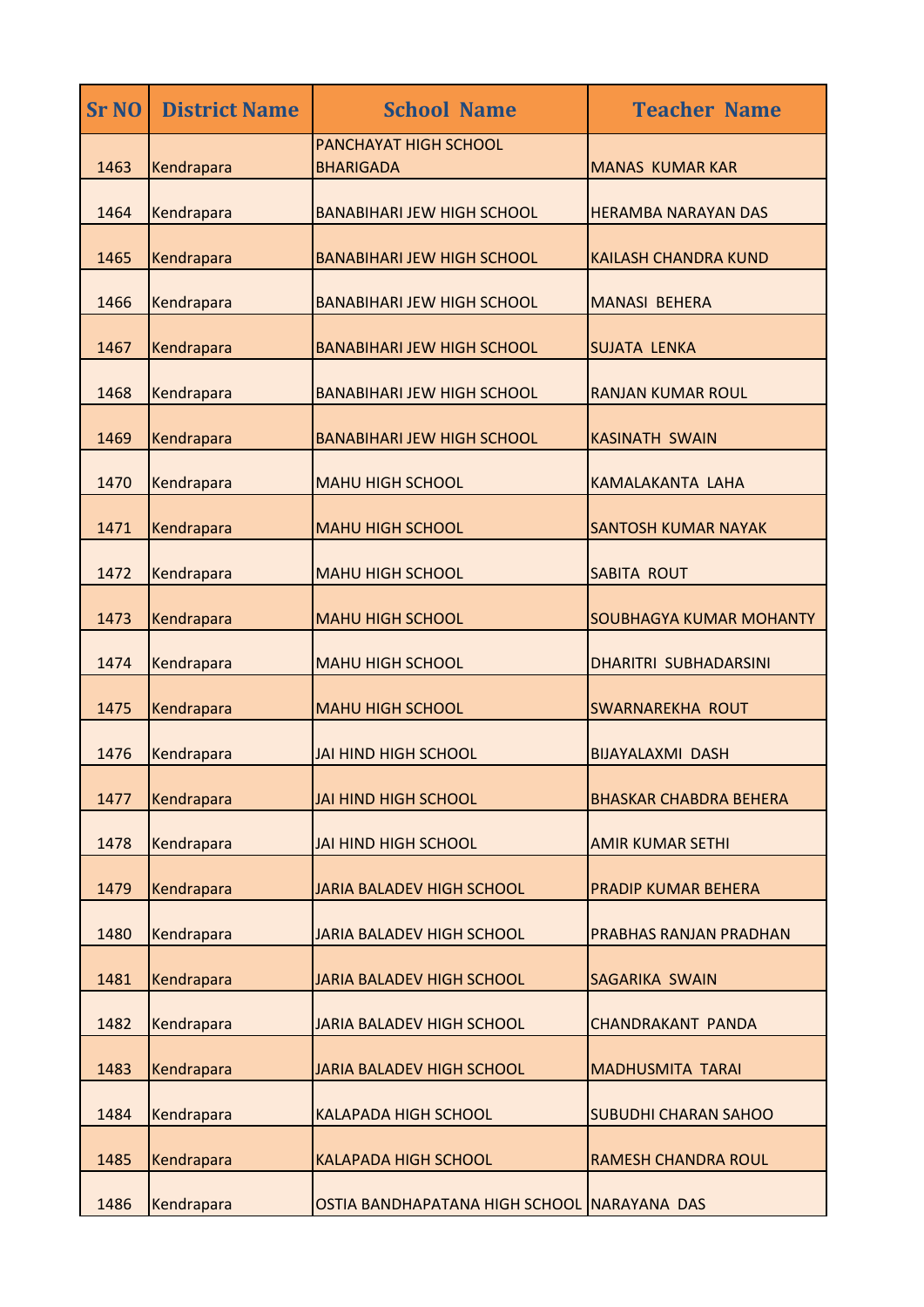| <b>Sr NO</b> | <b>District Name</b> | <b>School Name</b>                         | <b>Teacher Name</b>                        |
|--------------|----------------------|--------------------------------------------|--------------------------------------------|
| 1487         | Kendrapara           | OSTIA BANDHAPATANA HIGH SCHOOL KALPANA DAS |                                            |
| 1488         | Kendrapara           | OSTIA BANDHAPATANA HIGH SCHOOL             | PURNIMA PRIYADARSHINII<br><b>CHOUDHURY</b> |
| 1489         | Kendrapara           | OSTIA BANDHAPATANA HIGH SCHOOL             | <b>PRASANNA KUMAR DAS</b>                  |
| 1490         | Kendrapara           | OSTIA BANDHAPATANA HIGH SCHOOL             | <b>KALPATARU DASH</b>                      |
| 1491         | Kendrapara           | <b>KALAPADA HIGH SCHOOL</b>                | <b>DIBAKAR JENA</b>                        |
| 1492         | Kendrapara           | <b>KALAPADA HIGH SCHOOL</b>                | RAJKISHORE KAR                             |
| 1493         | Kendrapara           | <b>KALAPADA HIGH SCHOOL</b>                | NIRANJAN MOHARANA                          |
| 1494         | Kendrapara           | <b>KALAPADA HIGH SCHOOL</b>                | <b>DIPTIMAYEE SAHOO</b>                    |
| 1495         | Kendrapara           | <b>KALAPADA HIGH SCHOOL</b>                | ANNAPURNA BEHERA                           |
| 1496         | Kendrapara           | <b>DAKHINESWAR HIGH SCHOOL</b>             | ARABINDA MOHAPATRA                         |
| 1497         | Kendrapara           | DAKHINESWAR HIGH SCHOOL                    | <b>NIBEDITA DAS</b>                        |
| 1498         | Kendrapara           | <b>DAKHINESWAR HIGH SCHOOL</b>             | <b>ASHOK KUMAR SWAIN</b>                   |
| 1499         | Kendrapara           | <b>MADHUSAGAR BIDYAPITHA</b>               | <b>SUDHI RANJAN BARIK</b>                  |
| 1500         | Kendrapara           | <b>MADHUSAGAR BIDYAPITHA</b>               | <b>SOUDAMINI SWAIN</b>                     |
| 1501         | Kendrapara           | <b>MADHUSAGAR BIDYAPITHA</b>               | <b>BABULI CHARAN BEHERA</b>                |
| 1502         | Kendrapara           | <b>MADHUSAGAR BIDYAPITHA</b>               | <b>GITANJALI SAMAL</b>                     |
| 1503         | Kendrapara           | <b>MADHUSAGAR BIDYAPITHA</b>               | <b>GUNANIDHI MALL</b>                      |
| 1504         | Kendrapara           | <b>MADHUSAGAR BIDYAPITHA</b>               | <b>MADHURI BHADRA</b>                      |
| 1505         | Kendrapara           | CHALUIABAMARA HIGH SCHOOL                  | <b>RAMESH CHANDRA MOHANTY</b>              |
| 1506         | Kendrapara           | <b>CHALUIABAMARA HIGH SCHOOL</b>           | <b>DOLAGOBINDA TRIPATHY</b>                |
| 1507         | Kendrapara           | <b>CHALUIABAMARA HIGH SCHOOL</b>           | <b>BHABAGRAHI MOHAPATRA</b>                |
| 1508         | Kendrapara           | CHALUIABAMARA HIGH SCHOOL                  | <b>GURU CHARAN MISHRA</b>                  |
| 1509         | Kendrapara           | CHALUIABAMARA HIGH SCHOOL                  | NARAYAN NANDA                              |
| 1510         | Kendrapara           | CHALUIABAMARA HIGH SCHOOL                  | <b>SUBASH CHANDRA SWAIN</b>                |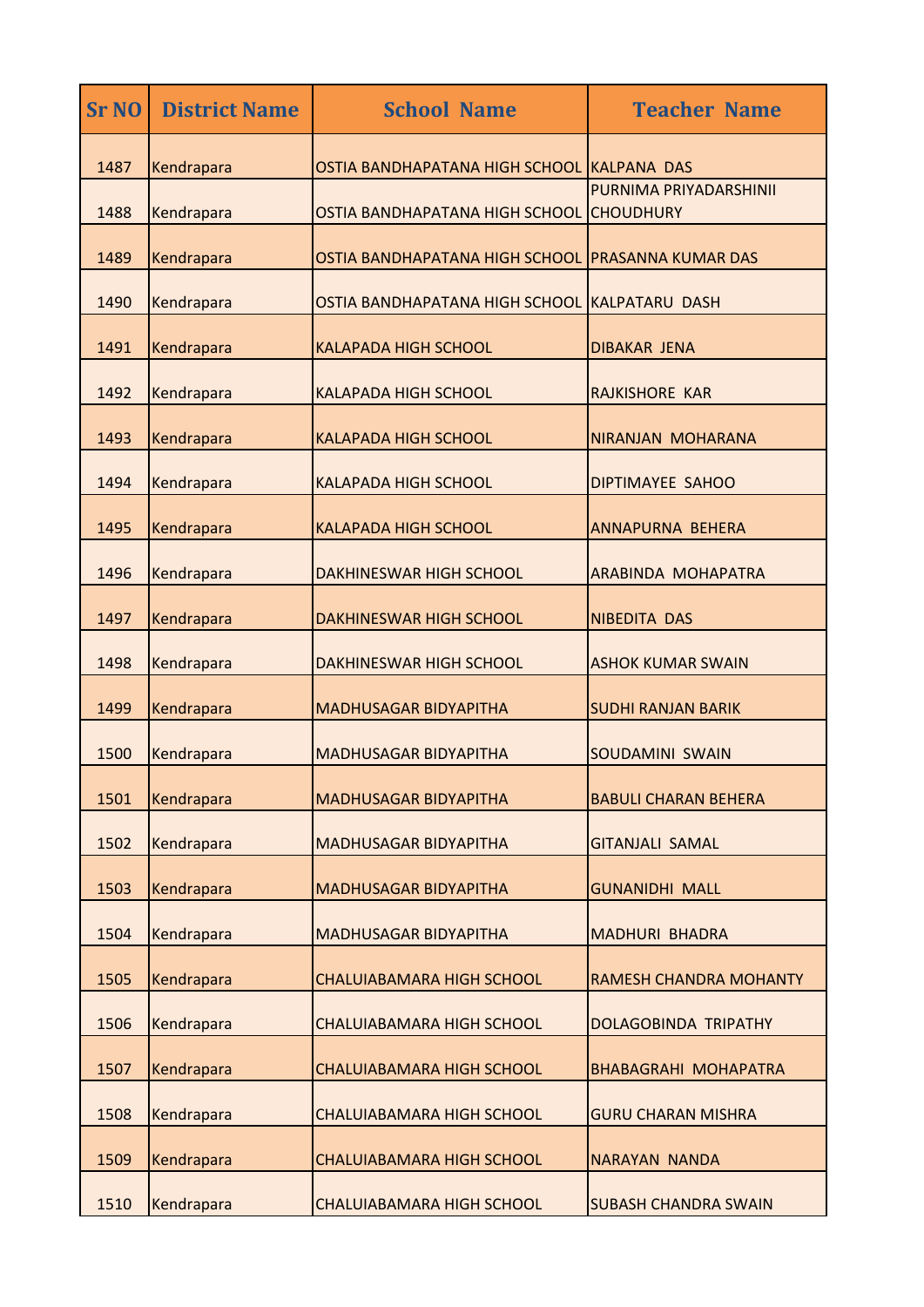| <b>Sr NO</b> | <b>District Name</b> | <b>School Name</b>                        | <b>Teacher Name</b>                             |
|--------------|----------------------|-------------------------------------------|-------------------------------------------------|
| 1511         | Kendrapara           | <b>KANSAR SAHASPUR HIGH SCHOOL</b>        | <b>BHAKTILATA MOHARANA</b>                      |
| 1512         | Kendrapara           | <b>KANSAR SAHASPUR HIGH SCHOOL</b>        | PARAMANANDA SAHOO                               |
| 1513         | Kendrapara           | <b>KANSAR SAHASPUR HIGH SCHOOL</b>        | RASMITA DAS                                     |
| 1514         | Kendrapara           | <b>KANSAR SAHASPUR HIGH SCHOOL</b>        | <b>SARITA SAHANI</b>                            |
| 1515         | Kendrapara           | <b>KANSAR SAHASPUR HIGH SCHOOL</b>        | <b>MANJOJ KUMAR SAHU</b>                        |
| 1516         | Kendrapara           | <b>KANSAR SAHASPUR HIGH SCHOOL</b>        | <b>RANJAN KUMAR DASH</b>                        |
| 1517         | Kendrapara           | <b>KANSAR SAHASPUR HIGH SCHOOL</b>        | <b>DILIP KUMAR DAS</b>                          |
| 1518         | Kendrapara           | RAISAR KHARISAN HIGH SCHOOL               | <b>GURU PRASAD PARIJA</b>                       |
| 1519         | Kendrapara           | <b>RAISAR KHARISAN HIGH SCHOOL</b>        | <b>RABI NARAYAN PANI</b>                        |
| 1520         | Kendrapara           | RAISAR KHARISAN HIGH SCHOOL               | <b>SHAIKH MOHAMMED SHAIKIR</b><br><b>AHAMAD</b> |
| 1521         | Kendrapara           | RAISAR KHARISAN HIGH SCHOOL               | <b>TAPASWINI BEHERA</b>                         |
| 1522         | Kendrapara           | <b>RAISAR KHARISAN HIGH SCHOOL</b>        | RASMIREKHA DAS                                  |
| 1523         | Kendrapara           | <b>RAISAR KHARISAN HIGH SCHOOL</b>        | <b>SUSANTA KUMAR DAS</b>                        |
| 1524         | Kendrapara           | PANCHAYAT HIGH SCHOOL,<br><b>RAJAGARH</b> | PRASANTA KUMAR SAMAL                            |
| 1525         | Kendrapara           | PANCHAYAT HIGH SCHOOL,<br><b>RAJAGARH</b> | KHIRODA CHANDRA BISWAL                          |
| 1526         | Kendrapara           | PANCHAYAT HIGH SCHOOL,<br><b>RAJAGARH</b> | <b>PABITRA KUMAR ROUL</b>                       |
| 1527         | Kendrapara           | PANCHAYAT HIGH SCHOOL,<br><b>RAJAGARH</b> | <b>ABHAYA KUMAR BARIK</b>                       |
| 1528         | Kendrapara           | PANCHAYAT HIGH SCHOOL,<br><b>RAJAGARH</b> | AJITA MOHAPATRA                                 |
| 1529         | Kendrapara           | PANCHAYAT HIGH SCHOOL,<br><b>RAJAGARH</b> | <b>SIPRA RANI SAMAL</b>                         |
| 1530         | Kendrapara           | GOPABANDHU UCHHA BIDYA PITHA,             | <b>PRAFULLA KUMAR RATHA</b>                     |
| 1531         | Kendrapara           | GOPABANDHU UCHHA BIDYA PITHA,             | <b>SOUBHAGYA LAXMI DASH</b>                     |
| 1532         | Kendrapara           | GOPABANDHU UCHHA BIDYA PITHA,             | <b>BANALATA PARIDA</b>                          |
| 1533         | Kendrapara           | GOPABANDHU UCHHA BIDYA PITHA,             | <b>SAKTI KUMAR SATAPATHY</b>                    |
| 1534         | Kendrapara           | <b>KANSAR SAHASPUR HIGH SCHOOL</b>        | <b>MURALIDHAR PATRA</b>                         |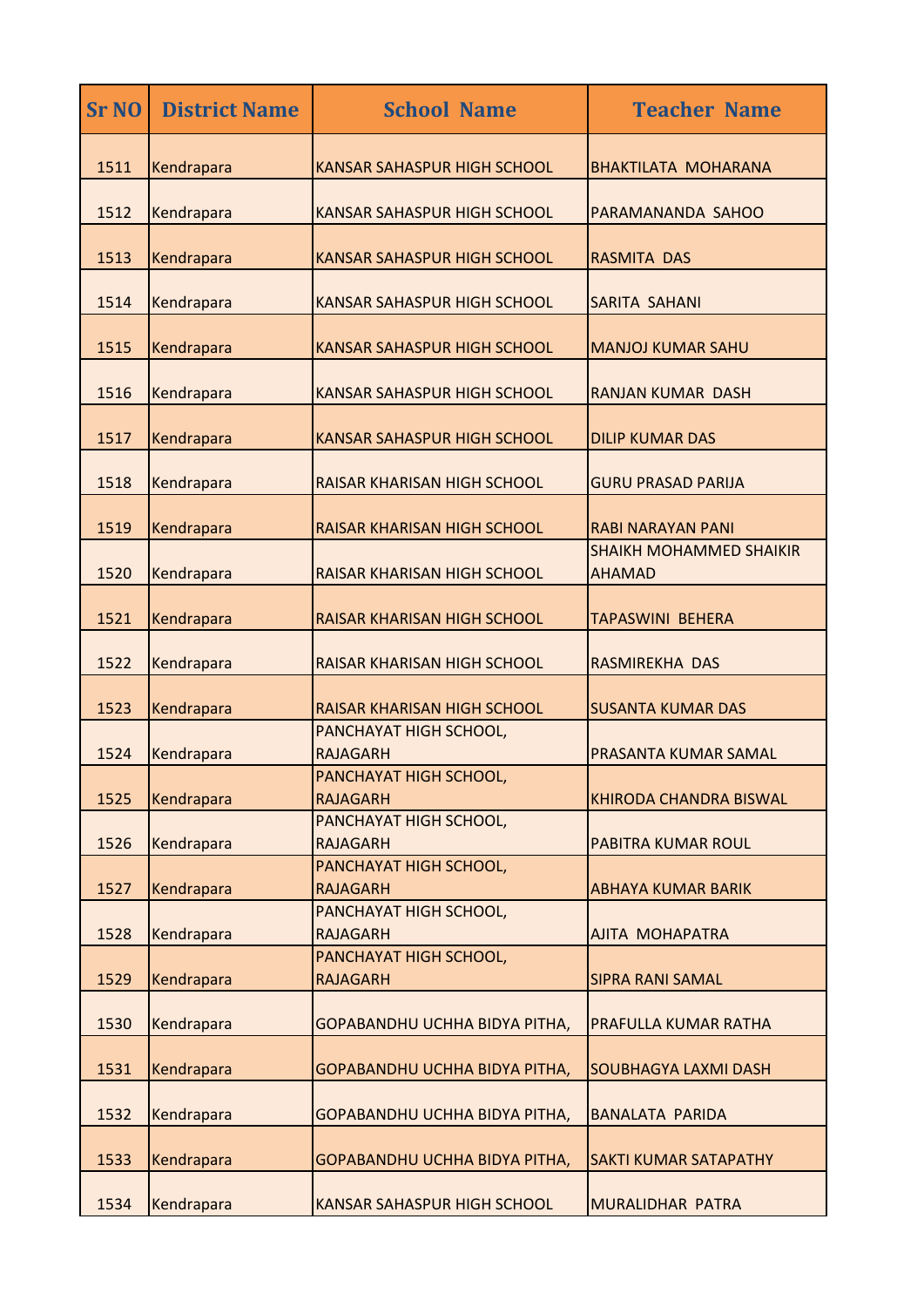| <b>Sr NO</b> | <b>District Name</b> | <b>School Name</b>            | <b>Teacher Name</b>            |
|--------------|----------------------|-------------------------------|--------------------------------|
| 1535         | Kendrapara           | <b>ARIPADA HIGH SCHOOL</b>    | <b>SUBASH CHANDRA BEHERA</b>   |
| 1536         | Kendrapara           | <b>ARIPADA HIGH SCHOOL</b>    | <b>BANITA BHADRA</b>           |
| 1537         | Kendrapara           | <b>ARIPADA HIGH SCHOOL</b>    | <b>SUMITRA BEHERA</b>          |
| 1538         | Kendrapara           | <b>ARIPADA HIGH SCHOOL</b>    | DIPTIMAYEE SARANGI             |
| 1539         | Kendrapara           | <b>ARIPADA HIGH SCHOOL</b>    | <b>SAILENDRA KUMAR BARIK</b>   |
| 1540         | Kendrapara           | <b>ARIPADA HIGH SCHOOL</b>    | <b>GYATRI ROUT</b>             |
| 1541         | Kendrapara           | <b>ARIPADA HIGH SCHOOL</b>    | <b>DIGAMBAR NAYAK</b>          |
| 1542         | Kendrapara           | <b>KHARINASHI HIGH SCHOOL</b> | <b>HIMANSU KUMAR DAS</b>       |
| 1543         | Kendrapara           | <b>KHARINASHI HIGH SCHOOL</b> | <b>CHITALEKHA ROUT</b>         |
| 1544         | Kendrapara           | <b>KHARINASHI HIGH SCHOOL</b> | <b>SUMITRA PANDA</b>           |
| 1545         | Kendrapara           | <b>KHARINASHI HIGH SCHOOL</b> | ANUSMITA ACHARYA               |
| 1546         | Kendrapara           | <b>KHARINASHI HIGH SCHOOL</b> | <b>PABITRA KUMAR MAITY</b>     |
| 1547         | Kendrapara           | <b>KHARINASHI HIGH SCHOOL</b> | <b>ABHAYA KUMAR JENA</b>       |
| 1548         | Kendrapara           | <b>KHARINASHI HIGH SCHOOL</b> | <b>SAKTIDHAR DAS</b>           |
| 1549         | Kendrapara           | <b>BENIPUR HIGH SCHOOL</b>    | PADMA LOCHAN PRUSTY            |
| 1550         | Kendrapara           | <b>BENIPUR HIGH SCHOOL</b>    | PRIYA RANJAN SAHOO             |
| 1551         | Kendrapara           | <b>BENIPUR HIGH SCHOOL</b>    | <b>SUSHREE SANGITA MOHANTY</b> |
| 1552         | Kendrapara           | <b>BENIPUR HIGH SCHOOL</b>    | <b>SUNITA SAHOO</b>            |
| 1553         | Kendrapara           | <b>BENIPUR HIGH SCHOOL</b>    | <b>GAYADHAR SAHOO</b>          |
| 1554         | Kendrapara           | <b>BENIPUR HIGH SCHOOL</b>    | PRASANTA KUMAR PADHI           |
| 1555         | Kendrapara           | <b>JAMAPARA HIGH SCHOOL</b>   | <b>NIRUPAMA BARIK</b>          |
| 1556         | Kendrapara           | <b>JAMAPARA HIGH SCHOOL</b>   | PRAFULLA KUMAR SWAIN           |
| 1557         | Kendrapara           | <b>JAMAPARA HIGH SCHOOL</b>   | <b>MADHUSMITA PANDA</b>        |
| 1558         | Kendrapara           | <b>JAMAPARA HIGH SCHOOL</b>   | <b>SUKADEV JENA</b>            |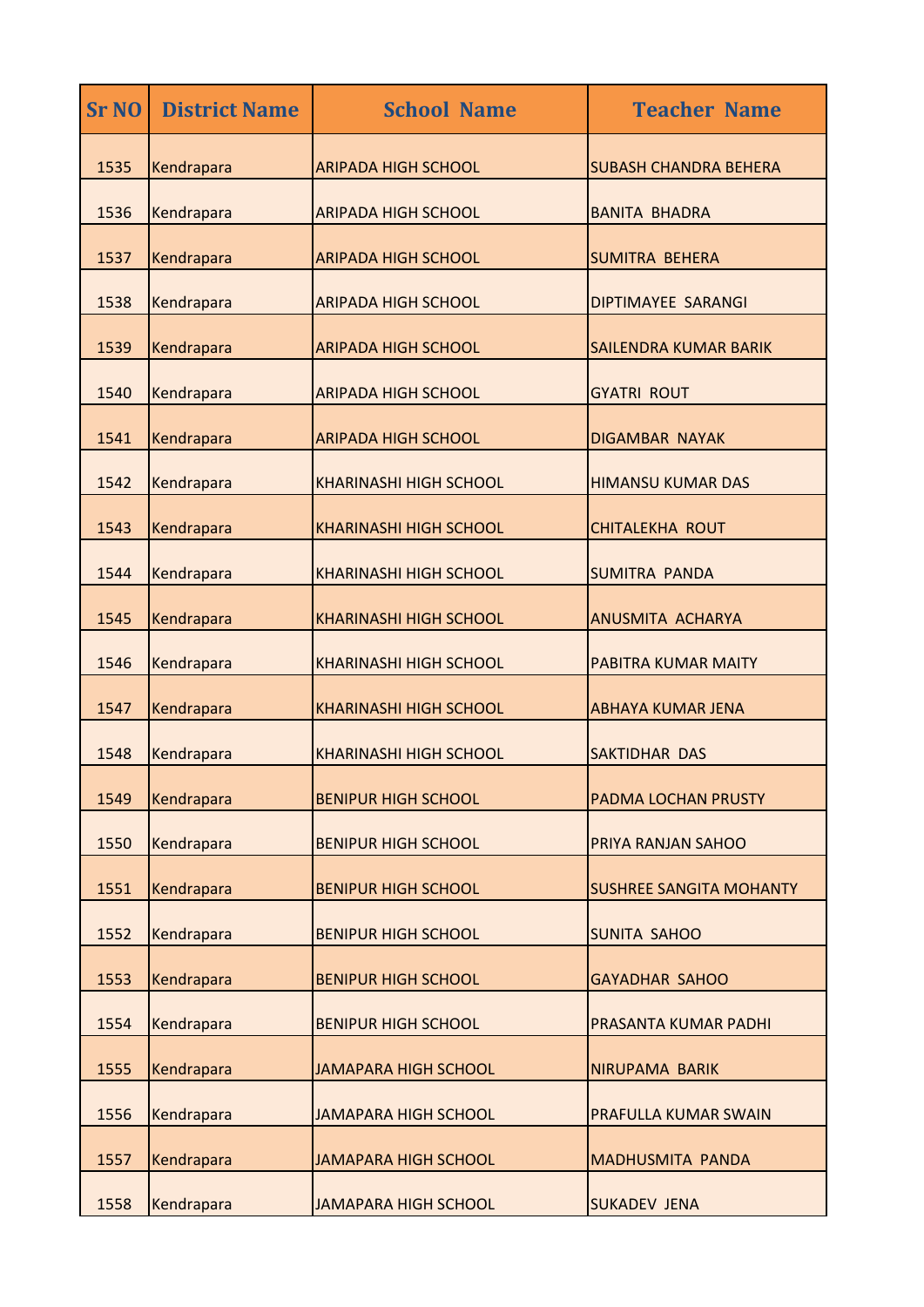| <b>Sr NO</b> | <b>District Name</b> | <b>School Name</b>                 | <b>Teacher Name</b>          |
|--------------|----------------------|------------------------------------|------------------------------|
| 1559         | Kendrapara           | <b>JAMAPARA HIGH SCHOOL</b>        | <b>MINATI ROUT</b>           |
| 1560         | Kendrapara           | <b>JAYARAM HIGH SCHOOL</b>         | PRAKASH CHANDRA PARIDA       |
| 1561         | Kendrapara           | <b>JAYARAM HIGH SCHOOL</b>         | <b>TAPAN KUMAR PRADHAN</b>   |
| 1562         | Kendrapara           | JAYARAM HIGH SCHOOL                | <b>KANAKALATA BEHERA</b>     |
| 1563         | Kendrapara           | <b>JAYARAM HIGH SCHOOL</b>         | <b>DEBENDRA BEHERA</b>       |
| 1564         | Kendrapara           | <b>JAYARAM HIGH SCHOOL</b>         | SRIKANTA KUMAR BEHERA        |
| 1565         | Kendrapara           | <b>JAYARAM HIGH SCHOOL</b>         | <b>SHISIR KUMAR NAYAK</b>    |
| 1566         | Kendrapara           | <b>JAYARAM HIGH SCHOOL</b>         | PRAMOD KUMAR MOHAPATRA       |
| 1567         | Kendrapara           | <b>JAYARAM HIGH SCHOOL</b>         | <b>JAGADISH SETHY</b>        |
| 1568         | Kendrapara           | <b>JAYARAM HIGH SCHOOL</b>         | <b>DASARATHA PAL</b>         |
| 1569         | Kendrapara           | JAYARAM HIGH SCHOOL                | <b>SARAT CHANDRA ROUT</b>    |
| 1570         | Kendrapara           | <b>MARASAGHAI GOVT HIGH SCHOOL</b> | <b>GOPINATH BEHERA</b>       |
| 1571         | Kendrapara           | <b>MARASAGHAI GOVT HIGH SCHOOL</b> | PRADIP KUMAR TRIPATHY        |
| 1572         | Kendrapara           | <b>MARASAGHAI GOVT HIGH SCHOOL</b> | <b>KSHIROD KUMAR MISHRA</b>  |
| 1573         | Kendrapara           | <b>MARASAGHAI GOVT HIGH SCHOOL</b> | PUSPALATA SAHANI             |
| 1574         | Kendrapara           | <b>MARASAGHAI GOVT HIGH SCHOOL</b> | <b>RANJAN KUMAR SWAIN</b>    |
| 1575         | Kendrapara           | <b>MARASAGHAI GOVT HIGH SCHOOL</b> | <b>KAILASH CHANDRA DALAI</b> |
| 1576         | Kendrapara           | <b>MARASAGHAI GOVT HIGH SCHOOL</b> | <b>PUSPALATA PANI</b>        |
| 1577         | Kendrapara           | <b>MARASAGHAI GOVT HIGH SCHOOL</b> | <b>ADWAIT NANDA BARAL</b>    |
| 1578         | Kendrapara           | <b>MARASAGHAI GOVT HIGH SCHOOL</b> | <b>SWAGATIKA DAS</b>         |
| 1579         | Kendrapara           | K.C. UCHHA BIDYALAYA               | <b>MINA KETAN BEHERA</b>     |
| 1580         | Kendrapara           | K.C. UCHHA BIDYALAYA               | <b>HIMANSU BHUSAN OJHA</b>   |
| 1581         | Kendrapara           | K.C. UCHHA BIDYALAYA               | SANJUKTA SAHOO               |
| 1582         | Kendrapara           | K.C. UCHHA BIDYALAYA               | SASMITA BEHERA               |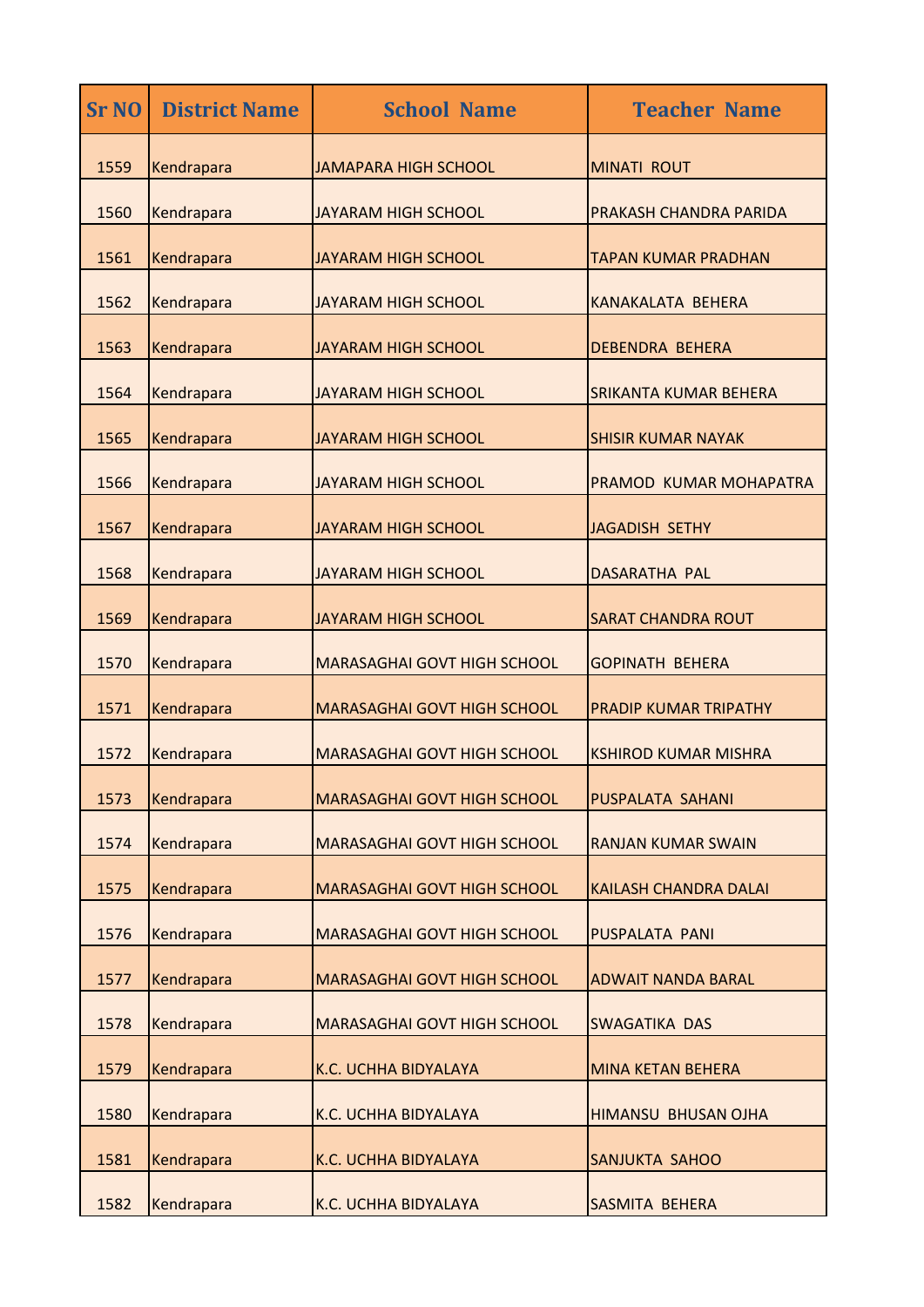| <b>Sr NO</b> | <b>District Name</b> | <b>School Name</b>                                | <b>Teacher Name</b>          |
|--------------|----------------------|---------------------------------------------------|------------------------------|
| 1583         | Kendrapara           | K.C. UCHHA BIDYALAYA                              | <b>GAGAN BIHARI SUTAR</b>    |
| 1584         | Kendrapara           | K.C. UCHHA BIDYALAYA                              | <b>MAHESWATA SWAIN</b>       |
| 1585         | Kendrapara           | <b>GOPABANDHU GIRLS HIGH SCHOOL</b>               | <b>TRILOCHAN ROUT</b>        |
| 1586         | Kendrapara           | <b>GOPABANDHU GIRLS HIGH SCHOOL</b>               | <b>JAMBUBATI JENA</b>        |
| 1587         | Kendrapara           | <b>GOPABANDHU GIRLS HIGH SCHOOL</b>               | <b>ARUNDHATI DAS</b>         |
| 1588         | Kendrapara           | <b>GOPABANDHU GIRLS HIGH SCHOOL</b>               | <b>NIRODHA KUMAR DAS</b>     |
| 1589         | Kendrapara           | <b>GOPABANDHU GIRLS HIGH SCHOOL</b>               | <b>PRANATI MALLICK</b>       |
| 1590         | Kendrapara           | <b>SHYAMSUNDARPUR HIGH SCHOOL</b>                 | <b>MADHUSMITA DAS</b>        |
| 1591         | Kendrapara           | <b>SHYAMSUNDARPUR HIGH SCHOOL</b>                 | <b>NARAYAN CHANDRA PANDA</b> |
| 1592         | Kendrapara           | <b>SHYAMSUNDARPUR HIGH SCHOOL</b>                 | <b>IPSITA MOHANTY</b>        |
| 1593         | Kendrapara           | <b>SHYAMSUNDARPUR HIGH SCHOOL</b>                 | <b>DAYANIDHI ROUT</b>        |
| 1594         | Kendrapara           | SHYAMSUNDARPUR HIGH SCHOOL                        | <b>MAHESWAR MANDAL</b>       |
| 1595         | Kendrapara           | SHYAMSUNDARPUR HIGH SCHOOL                        | <b>NIRMALA SAMAL</b>         |
| 1596         | Kendrapara           | <b>SHYAMSUNDARPUR HIGH SCHOOL</b>                 | <b>TAILOKYA NATHA NAYAK</b>  |
| 1597         | Kendrapara           | <b>SHYAMSUNDARPUR HIGH SCHOOL</b>                 | <b>BABAJI CHARAN BARIK</b>   |
| 1598         | Kendrapara           | <b>MOHANPUR GANESWARPUR HIGH</b><br><b>SCHOOL</b> | <b>BAJO MARANDI</b>          |
| 1599         | Kendrapara           | <b>MOHANPUR GANESWARPUR HIGH</b><br><b>SCHOOL</b> | <b>PANKAJ BARIK</b>          |
| 1600         | Kendrapara           | <b>MOHANPUR GANESWARPUR HIGH</b><br><b>SCHOOL</b> | <b>ARAKHITA SAHOO</b>        |
| 1601         | Kendrapara           | <b>MOHANPUR GANESWARPUR HIGH</b><br><b>SCHOOL</b> | <b>SIBA PRASAD ROUT</b>      |
| 1602         | Kendrapara           | <b>MOHANPUR GANESWARPUR HIGH</b><br><b>SCHOOL</b> | RABINDRA PRASAD ACHARYA      |
| 1603         | Kendrapara           | <b>NIGAM HIGH SCHOOL</b>                          | <b>AKSHAY KUMAR PARIDA</b>   |
| 1604         | Kendrapara           | <b>NIGAM HIGH SCHOOL</b>                          | <b>SANDHYA RANI DALAI</b>    |
| 1605         | Kendrapara           | <b>NIGAM HIGH SCHOOL</b>                          | LAXMIPRIYA BEHERA            |
| 1606         | Kendrapara           | <b>NIGAM HIGH SCHOOL</b>                          | RAMESH CHANDRA BEHERA        |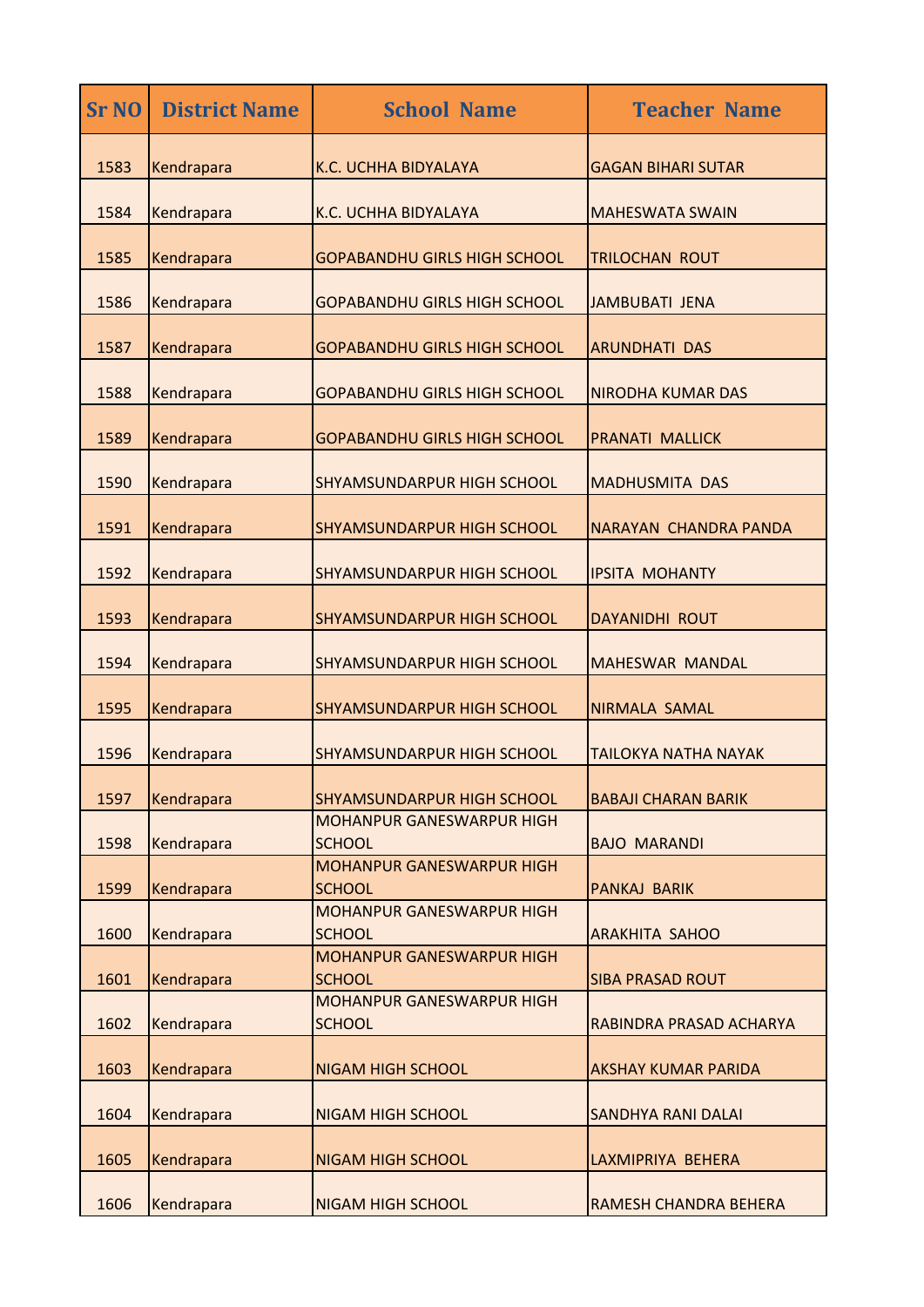| <b>Sr NO</b> | <b>District Name</b> | <b>School Name</b>         | <b>Teacher Name</b>           |
|--------------|----------------------|----------------------------|-------------------------------|
| 1607         | Kendrapara           | <b>DAMODAR HIGH SCHOOL</b> | PARAMANANDA THATOI            |
| 1608         | Kendrapara           | <b>DAMODAR HIGH SCHOOL</b> | RASMI REKHA PANDA             |
| 1609         | Kendrapara           | <b>DAMODAR HIGH SCHOOL</b> | <b>SUSHREE SAGARIKA NAYAK</b> |
| 1610         | Kendrapara           | <b>DAMODAR HIGH SCHOOL</b> | <b>BASUDEV MALLICK</b>        |
| 1611         | Kendrapara           | <b>DAMODAR HIGH SCHOOL</b> | <b>ABHIRAM PATRA</b>          |
| 1612         | Kendrapara           | <b>DAMODAR HIGH SCHOOL</b> | <b>NARENDRA KUMAR SAHOO</b>   |
| 1613         | Kendrapara           | <b>DAMODAR HIGH SCHOOL</b> | <b>BINODA BIHARI DEY</b>      |
| 1614         | Kendrapara           | <b>DAMODAR HIGH SCHOOL</b> | SABITA SAMAL                  |
| 1615         | Kendrapara           | <b>DAMODAR HIGH SCHOOL</b> | <b>SAROJ KUMAR DAS</b>        |
| 1616         | Kendrapara           | <b>D.P.S. HIGH SCHOOL</b>  | PATITAPABAN SAMAL             |
| 1617         | Kendrapara           | <b>D.P.S. HIGH SCHOOL</b>  | <b>PRAMODA KUMAR ROUT</b>     |
| 1618         | Kendrapara           | <b>D.P.S. HIGH SCHOOL</b>  | <b>DILIP KUMAR JENA</b>       |
| 1619         | Kendrapara           | <b>D.P.S. HIGH SCHOOL</b>  | <b>SUPRAVA MALLICK</b>        |
| 1620         | Kendrapara           | S.C. HIGH SCHOOL           | <b>BANCHANIDHI SUR</b>        |
| 1621         | Kendrapara           | S.C. HIGH SCHOOL           | NIHARIKA ROUT                 |
| 1622         | Kendrapara           | S.C. HIGH SCHOOL           | <b>SHANTI LATA SAMAL</b>      |
| 1623         | Kendrapara           | S.C. HIGH SCHOOL           | PRIYATAMA SAMAL               |
| 1624         | Kendrapara           | S.C. HIGH SCHOOL           | <b>BIDYUT LATA SAMAL</b>      |
| 1625         | Kendrapara           | S.C. HIGH SCHOOL           | <b>GYANA RANJAN DAS</b>       |
| 1626         | Kendrapara           | <b>R.C. HIGH SCHOOL</b>    | SRABATSA NAYAK                |
| 1627         | Kendrapara           | R.C. HIGH SCHOOL           | PRATAP CHANDRA NAYAK          |
| 1628         | Kendrapara           | R.C. HIGH SCHOOL           | <b>SRIDHAR PRASAD ROUT</b>    |
| 1629         | Kendrapara           | R.C. HIGH SCHOOL           | ROJALINI BEHERA               |
| 1630         | Kendrapara           | R.C. HIGH SCHOOL           | SMITSSHREE NAYAK              |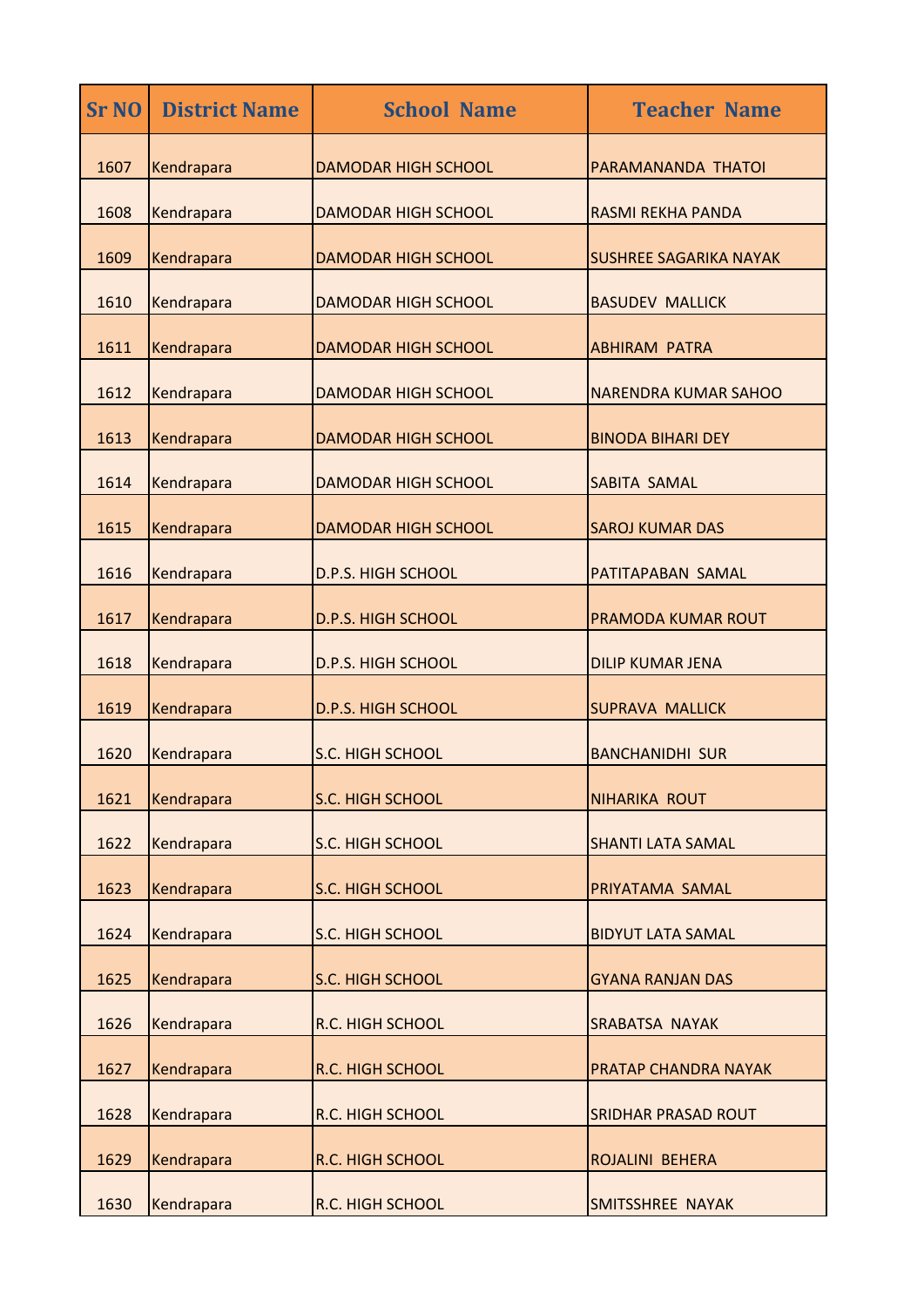| <b>Sr NO</b> | <b>District Name</b> | <b>School Name</b>                | <b>Teacher Name</b>               |
|--------------|----------------------|-----------------------------------|-----------------------------------|
| 1631         | Kendrapara           | <b>R.C. HIGH SCHOOL</b>           | <b>ARCHANA NANDA MALLICK</b>      |
| 1632         | Kendrapara           | <b>GAJESWAR BIDYAPITHA</b>        | <b>ASHOK KUMAR SUTAR</b>          |
| 1633         | Kendrapara           | <b>GAJESWAR BIDYAPITHA</b>        | SITESH NANDA                      |
| 1634         | Kendrapara           | <b>GAJESWAR BIDYAPITHA</b>        | <b>PRANATI SETHY</b>              |
| 1635         | Kendrapara           | <b>GAJESWAR BIDYAPITHA</b>        | <b>BIJAYA LAXMI SWAIN</b>         |
| 1636         | Kendrapara           | <b>GAJESWAR BIDYAPITHA</b>        | <b>ANNUPAMA MALLICK</b>           |
| 1637         | Jagatsinghpur        | <b>CHANDRA SEKHAR HIGH SCHOOL</b> | <b>PRAMOD KISHORE CHAINI</b>      |
| 1638         | Jagatsinghpur        | <b>CHANDRA SEKHAR HIGH SCHOOL</b> | UTTAM CHARAN PRADHAN              |
| 1639         | Kendrapara           | L.K. BIDYAPITHA                   | NIRMALA CHANDRA BISWAL            |
| 1640         | Kendrapara           | L.K. BIDYAPITHA                   | <b>ADHIKARI PRATAPCHANDRA DAS</b> |
| 1641         | Kendrapara           | L.K. BIDYAPITHA                   | <b>SUBRAT KUMAR JENA</b>          |
| 1642         | Kendrapara           | L.K. BIDYAPITHA                   | <b>AMIYA KUMAR NAYAK</b>          |
| 1643         | Kendrapara           | L.K. BIDYAPITHA                   | <b>BHIKARI CHARAN BEURA</b>       |
| 1644         | Jagatsinghpur        | DARDIA POTANAI HIGH SCHOOL        | <b>BICHITRANANDA MOHAPATRA</b>    |
| 1645         | Jagatsinghpur        | <b>DARDIA POTANAI HIGH SCHOOL</b> | <b>BAISHNAB CHARAN SWAIN</b>      |
| 1646         | Kendrapara           | L.K. BIDYAPITHA                   | <b>ALEKHA CHANDRA MOHANTY</b>     |
| 1647         | Kendrapara           | M. Y. BIDYANIKETAN                | PRAGYAN PURNIMA MALLICK           |
| 1648         | Jagatsinghpur        | <b>DEDHASARDEULI HIGH SCHOOL</b>  | SARITA JENA                       |
| 1649         | Kendrapara           | M. Y. BIDYANIKETAN                | RATNAKAR KUND                     |
| 1650         | Kendrapara           | M. Y. BIDYANIKETAN                | <b>BANAPRAVA NAYAK</b>            |
| 1651         | Jagatsinghpur        | <b>DEDHASARDEULI HIGH SCHOOL</b>  | PRAMILA KUMARI MOHAPATRA          |
| 1652         | Kalahandi            | <b>TUNDLA HIGH SCHOOL</b>         | <b>GOURANGA CHANDRA SAHOO</b>     |
| 1653         | Kalahandi            | <b>TUNDLA HIGH SCHOOL</b>         | <b>BAIJU MAHANANDA</b>            |
| 1654         | Kalahandi            | <b>TUNDLA HIGH SCHOOL</b>         | PANCHAMA KUMAR SAHU               |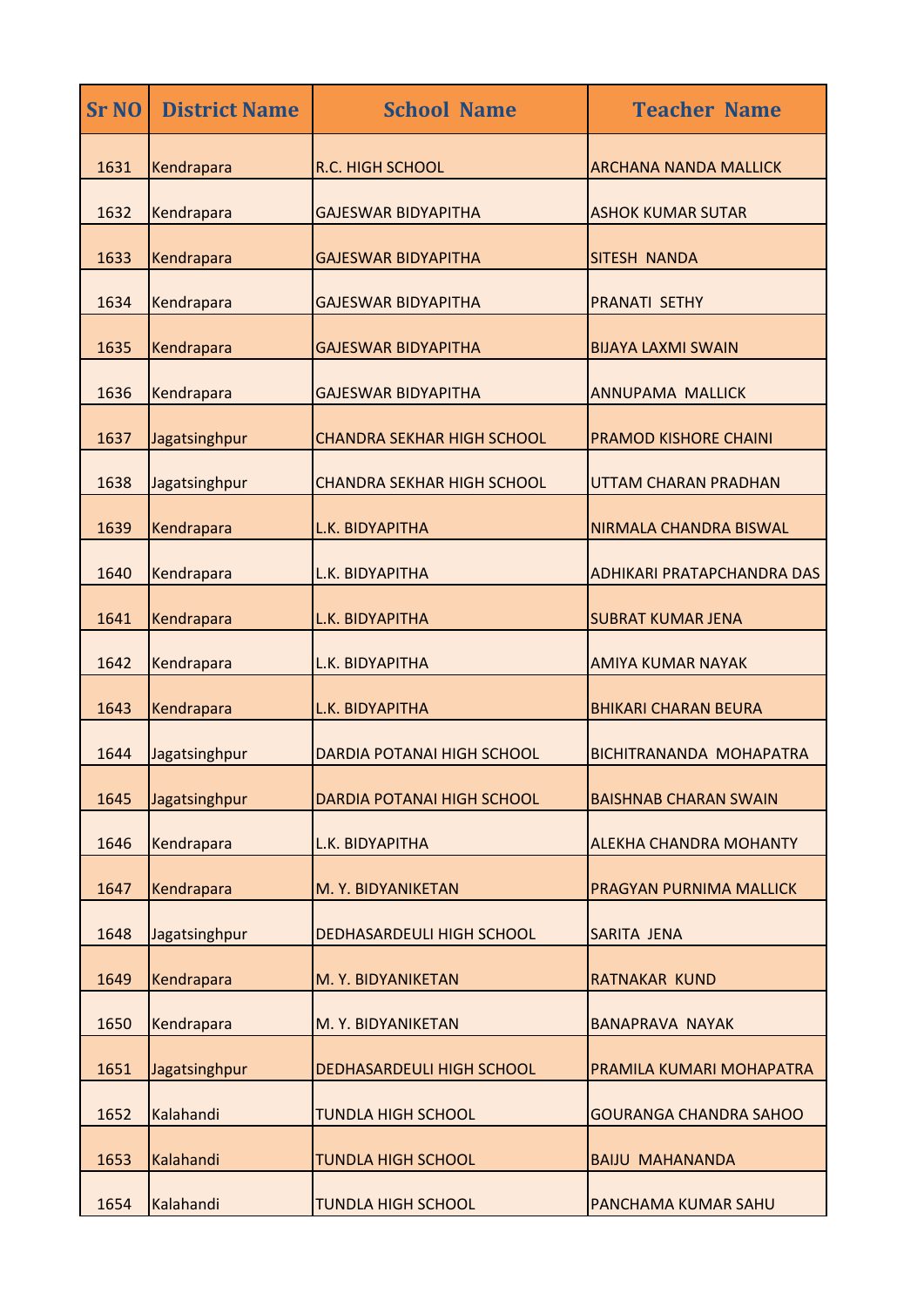| <b>Sr NO</b> | <b>District Name</b> | <b>School Name</b>                               | <b>Teacher Name</b>        |
|--------------|----------------------|--------------------------------------------------|----------------------------|
| 1655         | Kalahandi            | <b>TUNDLA HIGH SCHOOL</b>                        | PUSPADHWAJ BAG             |
| 1656         | Kalahandi            | <b>TUNDLA HIGH SCHOOL</b>                        | <b>DIPANJALI SAHU</b>      |
| 1657         | Kalahandi            | <b>TUNDLA HIGH SCHOOL</b>                        | JATINDRA KUMAR PADHAN      |
| 1658         | Kalahandi            | <b>TUNDLA HIGH SCHOOL</b>                        | NARASINGH PADHAN           |
| 1659         | Kalahandi            | <b>TUNDLA HIGH SCHOOL</b>                        | <b>KUNJA BIHARI MISHRA</b> |
| 1660         | Kalahandi            | <b>TUNDLA HIGH SCHOOL</b>                        | <b>CHAITANYA BHOI</b>      |
| 1661         | Sundergarh           | <b>KALYANI DEVI HIGH SCHOOL</b>                  | <b>JITENDRIYA SAHU</b>     |
| 1662         | Sundergarh           | <b>KALYANI DEVI HIGH SCHOOL</b>                  | <b>RAM VINAY SINGH</b>     |
| 1663         | Sundergarh           | RASTRIYA VIDYALAYA                               | <b>GEETANJALI PANDA</b>    |
| 1664         | Sundergarh           | RASTRIYA VIDYALAYA                               | <b>PUNAM SAHU</b>          |
| 1665         | Sundergarh           | GOVT. HIGH SCHOOL, BIRAMITRAPUR PUSPA RANI SAMAL |                            |
| 1666         | Sundergarh           | <b>GOVT. HIGH SCHOOL, BIRAMITRAPUR</b>           | <b>SUREKHA TANTY</b>       |
| 1667         | Sundergarh           | GOVT. HIGH SCHOOL, BIRAMITRAPUR                  | <b>RAJANI PATRA</b>        |
| 1668         | Sundergarh           | <b>GOVT. HIGH SCHOOL, BIRAMITRAPUR</b>           | JYOTSNA RANI HOTTA         |
| 1669         | Sundergarh           | <b>GOVT. HIGH SCHOOL, BIRAMITRAPUR</b>           | <b>PUSHPA KUMARI NAIK</b>  |
| 1670         | Sundergarh           | <b>GOVT. HIGH SCHOOL, BIRAMITRAPUR</b>           | <b>GANESWAR BARUA</b>      |
| 1671         | Sundergarh           | <b>GOVT. HIGH SCHOOL, BIRAMITRAPUR</b>           | <b>ARABINDA PATEL</b>      |
| 1672         | Sundergarh           | <b>GOVT. HIGH SCHOOL, BIRAMITRAPUR</b>           | <b>SANJUKTA PATEL</b>      |
| 1673         | Sundergarh           | <b>GOVT. HIGH SCHOOL, BIRAMITRAPUR</b>           | <b>NAJMA KHATUN</b>        |
| 1674         | Sundergarh           | <b>GOVT. HIGH SCHOOL, BIRAMITRAPUR</b>           | <b>SUJATA SUNDARI DASH</b> |
| 1675         | Sundergarh           | <b>TOWN HIGH SCHOOL</b>                          | <b>BIDURA SWAIN</b>        |
| 1676         | Jajpur               | A.B.M.HIGH SCHOOL                                | <b>SIBA BRATA PANI</b>     |
| 1677         | Sundergarh           | <b>TOWN HIGH SCHOOL</b>                          | <b>BHOLANATH BARAL</b>     |
| 1678         | Jajpur               | A.B.M.HIGH SCHOOL                                | <b>SARAT KUMAR PATRA</b>   |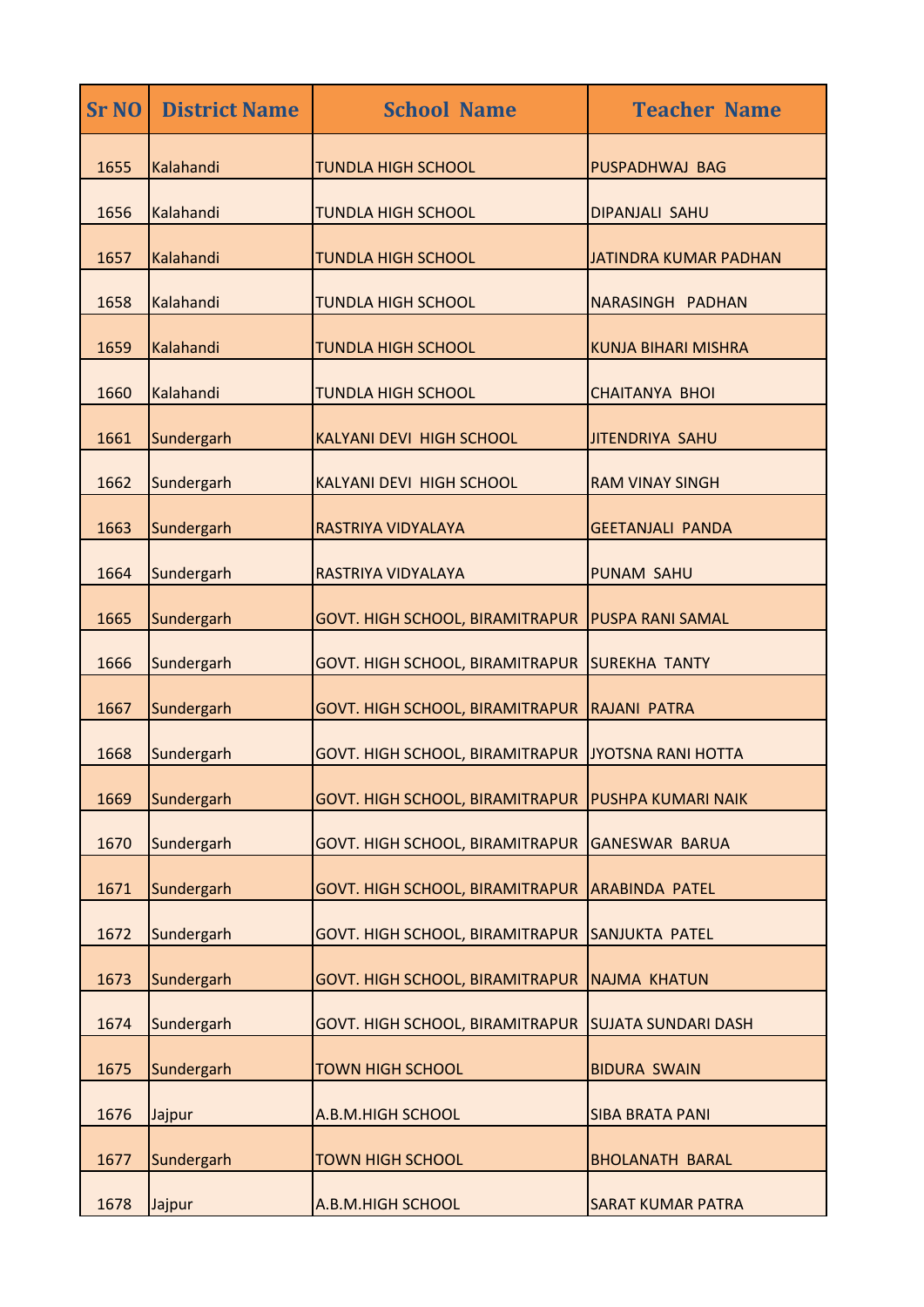| <b>Sr NO</b> | <b>District Name</b> | <b>School Name</b>               | <b>Teacher Name</b>          |
|--------------|----------------------|----------------------------------|------------------------------|
| 1679         | Sundergarh           | <b>TOWN HIGH SCHOOL</b>          | <b>SEBATI MOHAPATRA</b>      |
| 1680         | Jajpur               | A.B.M.HIGH SCHOOL                | PUSPAMITRA JENA              |
| 1681         | Sundergarh           | <b>TOWN HIGH SCHOOL</b>          | <b>NAMEETA DASH</b>          |
| 1682         | Jajpur               | A.B.M.HIGH SCHOOL                | <b>GOPAL CHARAN ACHARYA</b>  |
| 1683         | Sundergarh           | <b>TOWN HIGH SCHOOL</b>          | <b>NURJAHAN KHATUN</b>       |
| 1684         | Jajpur               | A.B.M.HIGH SCHOOL                | <b>GAJENDRA BEHERA</b>       |
| 1685         | Sundergarh           | <b>TOWN HIGH SCHOOL</b>          | <b>NAMITA PATRA</b>          |
| 1686         | Jajpur               | <b>ADWAIT CHARAN HIGH SCHOOL</b> | SWGATIKA MOHANTY             |
| 1687         | Sundergarh           | <b>TOWN HIGH SCHOOL</b>          | <b>AMITA KUMARI GARNAIK</b>  |
| 1688         | Sundergarh           | <b>TOWN HIGH SCHOOL</b>          | <b>SUBHASINI BAI</b>         |
| 1689         | Jajpur               | <b>ADWAIT CHARAN HIGH SCHOOL</b> | <b>BIBHUTI BHUSAN GHADAI</b> |
| 1690         | Jajpur               | <b>ADWAIT CHARAN HIGH SCHOOL</b> | PRASANTA KUMAR NAYAK         |
| 1691         | Sundergarh           | <b>D.A.V. HIGH SCHOOL</b>        | <b>RITA TIRKEY</b>           |
| 1692         | Jajpur               | <b>ADWAIT CHARAN HIGH SCHOOL</b> | <b>CHHITARANJAN DAS</b>      |
| 1693         | Jajpur               | <b>ADWAIT CHARAN HIGH SCHOOL</b> | <b>BISWAMBAR MALLIK</b>      |
| 1694         | Sundergarh           | <b>D.A.V. HIGH SCHOOL</b>        | <b>KRISHNA RANI MOHANTY</b>  |
| 1695         | Jajpur               | <b>ADWAIT CHARAN HIGH SCHOOL</b> | RABINDRA KUMAR BISWAL        |
| 1696         | Sundergarh           | <b>D.A.V. HIGH SCHOOL</b>        | <b>BHARATI MISHRA</b>        |
| 1697         | Jajpur               | <b>ADWAIT CHARAN HIGH SCHOOL</b> | <b>GUNANIDHI NANDA</b>       |
| 1698         | Sundergarh           | D.A.V. HIGH SCHOOL               | NAMITA MOHAPATRA             |
| 1699         | Jajpur               | <b>AHIYAS HIGH SCHOOL</b>        | <b>SUBASH CHANDRA SETHY</b>  |
| 1700         | Jajpur               | <b>AHIYAS HIGH SCHOOL</b>        | ACHYUTANANDA MISHRA          |
| 1701         | Sundergarh           | <b>D.A.V. HIGH SCHOOL</b>        | <b>BHUPATI MOHANTA</b>       |
| 1702         | Sundergarh           | D.A.V. HIGH SCHOOL               | RASANANDA PRADHAN            |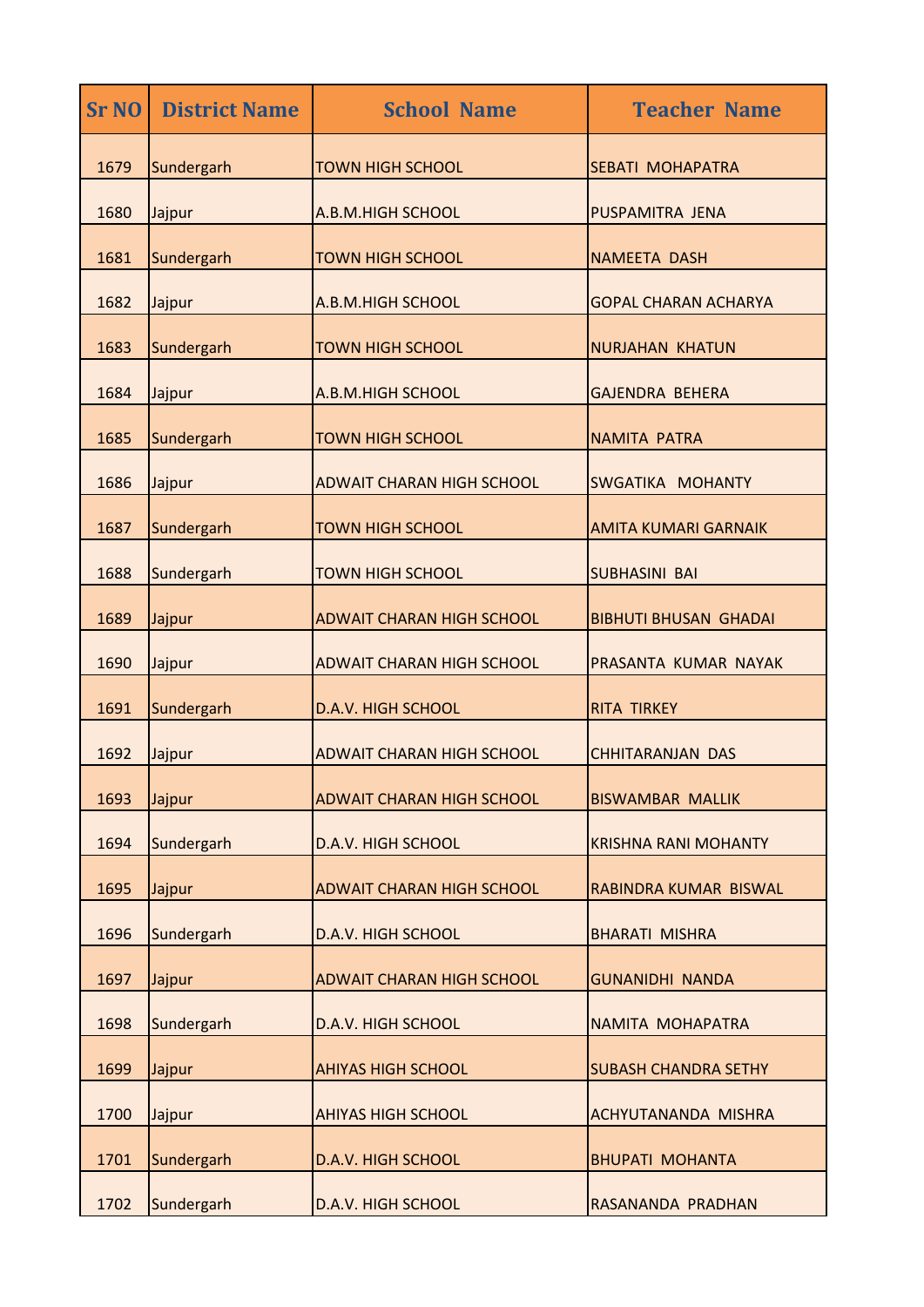| <b>Sr NO</b> | <b>District Name</b> | <b>School Name</b>              | <b>Teacher Name</b>             |
|--------------|----------------------|---------------------------------|---------------------------------|
| 1703         | Jajpur               | <b>AHIYAS HIGH SCHOOL</b>       | RASMITA KANDI                   |
| 1704         | Sundergarh           | D.A.V. HIGH SCHOOL              | RASMITA PATRA                   |
| 1705         | Jajpur               | <b>AHIYAS HIGH SCHOOL</b>       | <b>SAROJ KUMAR JENA</b>         |
| 1706         | Jajpur               | <b>AHIYAS HIGH SCHOOL</b>       | <b>BHAGYA SHREE RAY</b>         |
| 1707         | Sundergarh           | <b>D.A.V. HIGH SCHOOL</b>       | SOPHIA MINJ                     |
| 1708         | Jajpur               | <b>AHIYAS HIGH SCHOOL</b>       | <b>ARUNDHATI DUARY</b>          |
| 1709         | Sundergarh           | D.A.V. HIGH SCHOOL              | RASMITA SAMAL                   |
| 1710         | Jajpur               | <b>AHIYAS HIGH SCHOOL</b>       | <b>MANORANJAN SAMAL</b>         |
| 1711         | Jajpur               | <b>AHIYAS HIGH SCHOOL</b>       | <b>SUCHISMITA PANIGRAHI</b>     |
| 1712         | Jajpur               | <b>AHIYAS HIGH SCHOOL</b>       | SARBASWAR ROUT                  |
| 1713         | Jajpur               | <b>AHIYAS HIGH SCHOOL</b>       | <b>DURGA SANKAR DAS</b>         |
| 1714         | Jajpur               | <b>AJAN HIGH SCHOOL</b>         | <b>NURSINGHA CHANDRA BEHERA</b> |
| 1715         | Sundergarh           | <b>NAC(ST) HIGH SCHOOL</b>      | <b>MINAKSHI PANDA</b>           |
| 1716         | Sundergarh           | <b>NAC(ST) HIGH SCHOOL</b>      | <b>SANJUKTA SENAPATI</b>        |
| 1717         | Jajpur               | <b>AJAN HIGH SCHOOL</b>         | <b>PRASANT KUMAR SUKLA</b>      |
| 1718         | Jajpur               | <b>AJAN HIGH SCHOOL</b>         | <b>UMAKANTA BEHERA</b>          |
| 1719         | Jajpur               | <b>AJAN HIGH SCHOOL</b>         | <b>PRAVATI BEHERA</b>           |
| 1720         | Jajpur               | AMRA KANAN SIKSHANIKETAN        | <b>ANANYA BISWAL</b>            |
| 1721         | Jajpur               | <b>AMRA KANAN SIKSHANIKETAN</b> | SIBARAM SAHOO                   |
| 1722         | Jajpur               | AMRA KANAN SIKSHANIKETAN        | SANGHAMITRA SAMAL               |
| 1723         | Jajpur               | AMRA KANAN SIKSHANIKETAN        | <b>MINATI SAMAL</b>             |
| 1724         | Jajpur               | AMRA KANAN SIKSHANIKETAN        | <b>HARA PRASAD PANDA</b>        |
| 1725         | Jajpur               | AMRA KANAN SIKSHANIKETAN        | <b>ASHOK KUMAR SAMAL</b>        |
| 1726         | Jajpur               | AMRA KANAN SIKSHANIKETAN        | PURNIMA KAR                     |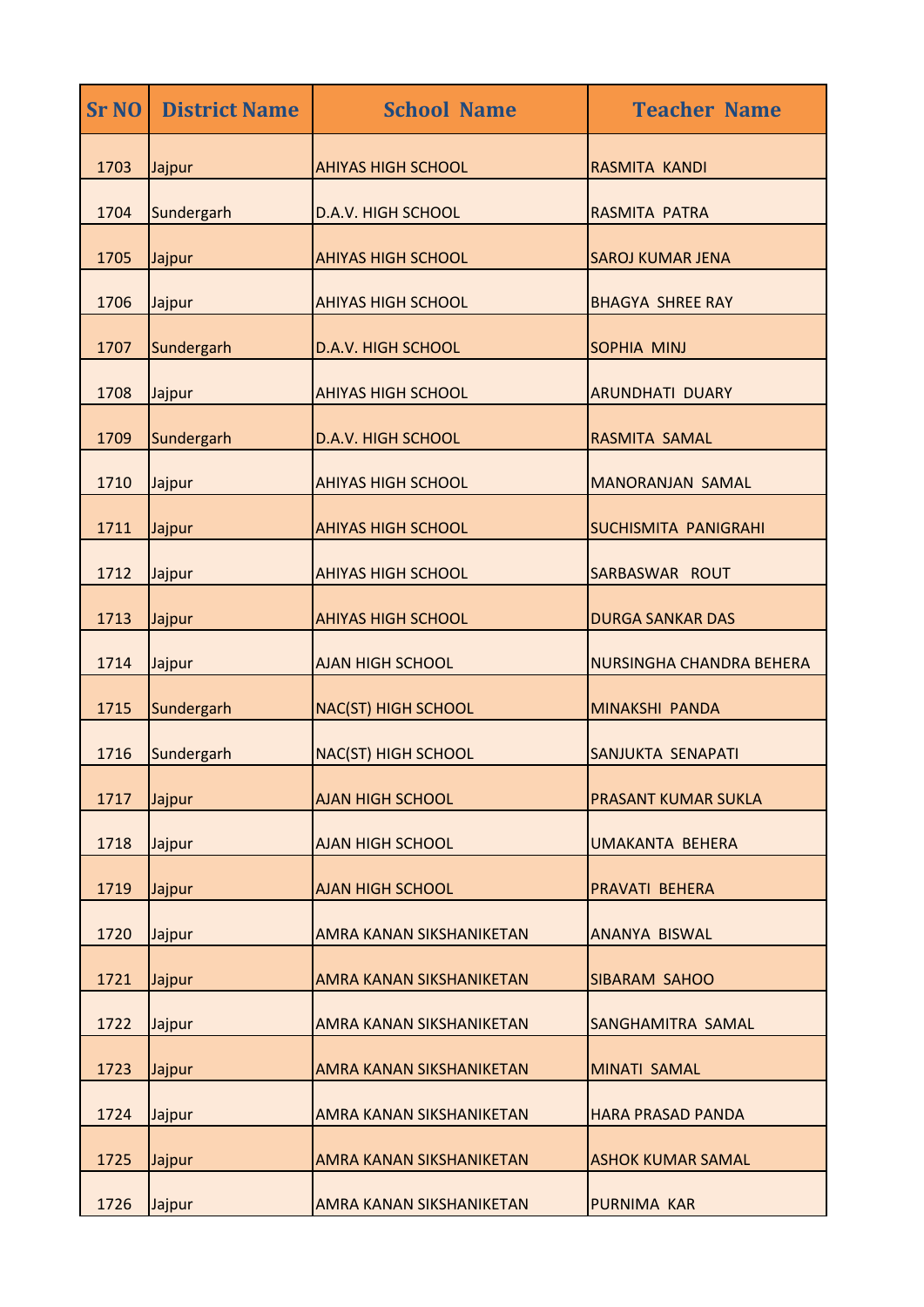| <b>Sr NO</b> | <b>District Name</b> | <b>School Name</b>                                             | <b>Teacher Name</b>              |
|--------------|----------------------|----------------------------------------------------------------|----------------------------------|
| 1727         | Jajpur               | AMRA KANAN SIKSHANIKETAN                                       | LAXMIPRIYA SAHOO                 |
| 1728         | Jajpur               | <b>ANCHALIK BALDEV JEW CO-</b><br><b>EDUCATION HIGH SCHOOL</b> | SAMBHUNATH BEHERA                |
| 1729         | Jajpur               | <b>ANCHALIK BALDEV JEW CO-</b><br><b>EDUCATION HIGH SCHOOL</b> | <b>BADYANTIMALA SAMAL</b>        |
| 1730         | Jajpur               | <b>ANCHALIK BALDEV JEW CO-</b><br><b>EDUCATION HIGH SCHOOL</b> | <b>FAZLE REHEMAN KHAN</b>        |
| 1731         | Jajpur               | <b>ANCHALIK BALDEV JEW CO-</b><br><b>EDUCATION HIGH SCHOOL</b> | <b>SUDHIR KUMAR NAYAK</b>        |
| 1732         | Jajpur               | <b>ANCHALIK BALDEV JEW CO-</b><br><b>EDUCATION HIGH SCHOOL</b> | <b>SANJUKTA SATAPATHY</b>        |
| 1733         | Jajpur               | <b>ANGALO GIRLS HIGH SCHOOL</b>                                | PYARIMOHAN MALLICK               |
| 1734         | Jajpur               | <b>ANGALO GIRLS HIGH SCHOOL</b>                                | SANJUKTA SAHOO                   |
| 1735         | Jajpur               | <b>ANGALO GIRLS HIGH SCHOOL</b>                                | <b>BUDHADEV DEHURI</b>           |
| 1736         | Jajpur               | <b>ANGALO GIRLS HIGH SCHOOL</b>                                | <b>PRADYUMNA KUMAR DAS</b>       |
| 1737         | Jajpur               | <b>ANGALO GIRLS HIGH SCHOOL</b>                                | <b>BHABNI SAMAL</b>              |
| 1738         | Jajpur               | <b>ANGALO GIRLS HIGH SCHOOL</b>                                | <b>SABITA JENA</b>               |
| 1739         | Jajpur               | <b>ANGALO GIRLS HIGH SCHOOL</b>                                | <b>SANJAYA KUMAR MOHAPATRA</b>   |
| 1740         | Jajpur               | <b>ANGALO GIRLS HIGH SCHOOL</b>                                | <b>BASANTA KUMAR SAMAL</b>       |
| 1741         | Jajpur               | <b>ANGALO HIGH SCHOOL</b>                                      | <b>BHAKTAHARI SAHOO</b>          |
| 1742         | Jajpur               | <b>ANGALO HIGH SCHOOL</b>                                      | <b>SUBART KUMAR DHAL</b>         |
| 1743         | Jajpur               | <b>ANGALO HIGH SCHOOL</b>                                      | <b>SUKESINI BARIK</b>            |
| 1744         | Jajpur               | <b>ANGALO HIGH SCHOOL</b>                                      | <b>PRATAP KUMAR MISHRA</b>       |
| 1745         | Jajpur               | <b>ANGALO HIGH SCHOOL</b>                                      | <b>SANTOSH KUMAR PRADHAN</b>     |
| 1746         | Jajpur               | <b>ANGALO HIGH SCHOOL</b>                                      | <b>BIKASH KUMAR BAYEE</b>        |
| 1747         | Jajpur               | <b>ARANGABAD HIGH SCHOOL</b>                                   | <b>SUBASINI DWIBEDI</b>          |
| 1748         | Jajpur               | <b>ARANGABAD HIGH SCHOOL</b>                                   | <b>MADHUSMITA MOHANTY</b>        |
| 1749         | Jajpur               | <b>ARANGABAD HIGH SCHOOL</b>                                   | <b>MAJEDA KHATUN</b>             |
| 1750         | Jajpur               | <b>ARANGABAD HIGH SCHOOL</b>                                   | <b>TRILOCHAN</b><br><b>PANDA</b> |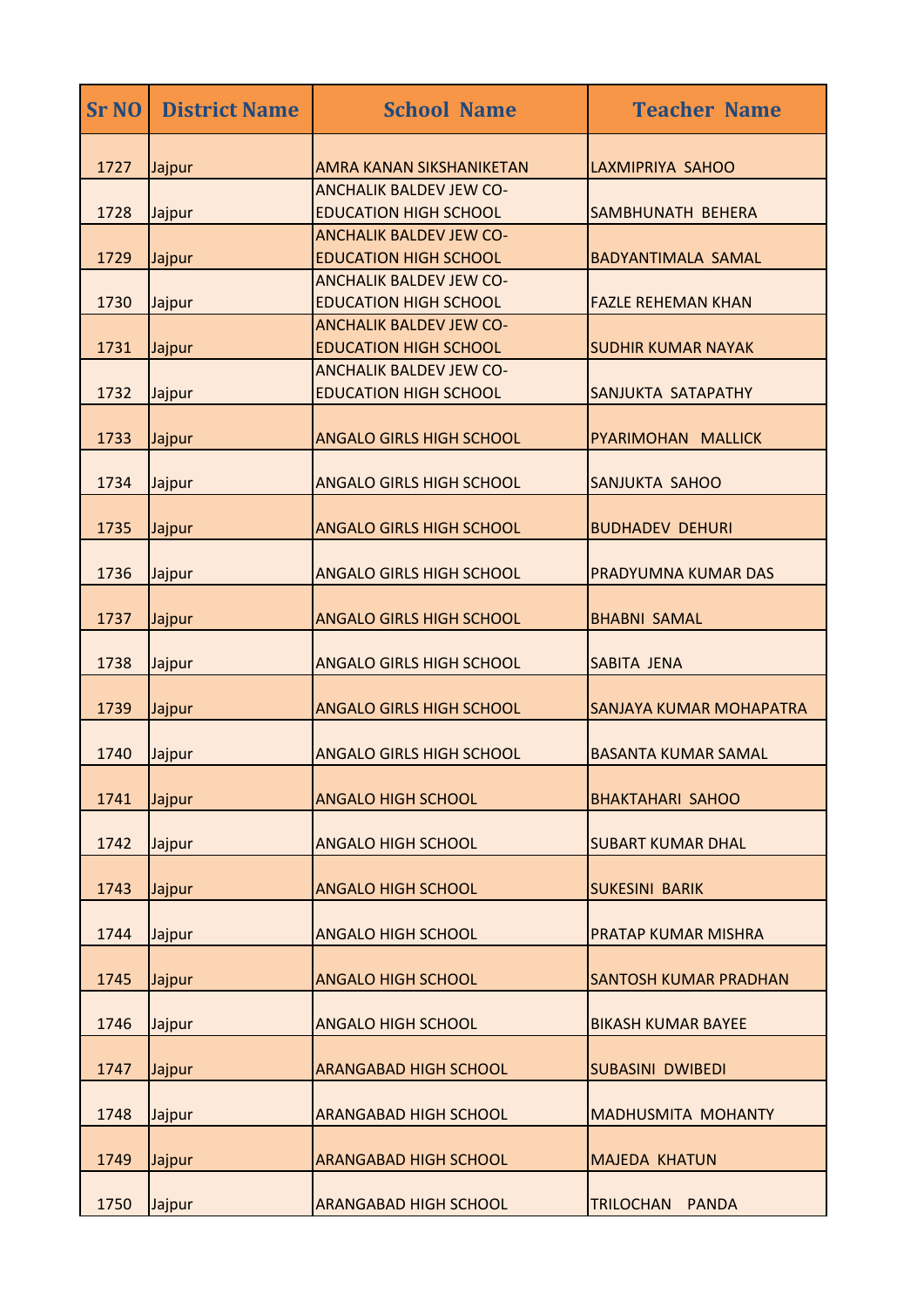| <b>Sr NO</b> | <b>District Name</b> | <b>School Name</b>            | <b>Teacher Name</b>          |
|--------------|----------------------|-------------------------------|------------------------------|
| 1751         | Jajpur               | <b>ARANGABAD HIGH SCHOOL</b>  | <b>BRAJA MOHAN SAHOO</b>     |
| 1752         | Jajpur               | <b>ARANGABAD HIGH SCHOOL</b>  | <b>MINATI LATA BRHERA</b>    |
| 1753         | Jajpur               | <b>ARANGABAD HIGH SCHOOL</b>  | <b>SUBASH CHANDRA BISWAL</b> |
| 1754         | Jajpur               | <b>ARUHA HIGH SCHOOL</b>      | <b>SESHADEV JENA</b>         |
| 1755         | Jajpur               | <b>ARUHA HIGH SCHOOL</b>      | <b>SARAT KUMAR DASH</b>      |
| 1756         | Jajpur               | <b>ARUHA HIGH SCHOOL</b>      | <b>MANORAMA PARIDA</b>       |
| 1757         | Jajpur               | <b>ARUHA HIGH SCHOOL</b>      | <b>ROJALINE TRIPATHY</b>     |
| 1758         | Jajpur               | <b>ARUHA HIGH SCHOOL</b>      | <b>MANAS KUMAR SWAIN</b>     |
| 1759         | Jajpur               | <b>ARUHA HIGH SCHOOL</b>      | DHANESWARA BAHALIA           |
| 1760         | Jajpur               | <b>ARUHA HIGH SCHOOL</b>      | <b>SANDHYA RANI MALLIK</b>   |
| 1761         | Jajpur               | <b>ASHOK DAS BIDYAPITHA</b>   | <b>LAXMI DHARA ROUT</b>      |
| 1762         | Jajpur               | <b>ASHOK DAS BIDYAPITHA</b>   | <b>BIDYA DHARA BARIK</b>     |
| 1763         | Jajpur               | <b>ASHOK DAS BIDYAPITHA</b>   | <b>ANITA GHADAE</b>          |
| 1764         | Jajpur               | <b>ASHOK DAS BIDYAPITHA</b>   | <b>CHINTA MANI ROUT</b>      |
| 1765         | Jajpur               | <b>ASHOK DAS BIDYAPITHA</b>   | <b>JAJATI KISHORE SAHU</b>   |
| 1766         | Jajpur               | <b>ASHOK DAS BIDYAPITHA</b>   | <b>ASWANI KUMAR BEHERA</b>   |
| 1767         | Jajpur               | <b>ASHOK DAS BIDYAPITHA</b>   | <b>KABITA KUMARI RATHA</b>   |
| 1768         | Jajpur               | <b>ASWATHAPAL HIGH SCHOOL</b> | <b>CHINTAMANI JENA</b>       |
| 1769         | Jajpur               | <b>ASWATHAPAL HIGH SCHOOL</b> | <b>BANAMALI NAYAK</b>        |
| 1770         | Jajpur               | <b>ASWATHAPAL HIGH SCHOOL</b> | <b>KRUSHNA CHANDRA JENA</b>  |
| 1771         | Jajpur               | <b>ASWATHAPAL HIGH SCHOOL</b> | <b>AJAYA KUMAR SHAW</b>      |
| 1772         | Jajpur               | <b>ASWATHAPAL HIGH SCHOOL</b> | <b>GANESH CHANDRA ROUT</b>   |
| 1773         | Jajpur               | <b>ASWATHAPAL HIGH SCHOOL</b> | <b>PRAVAKAR PRADHAN</b>      |
| 1774         | Jajpur               | <b>ASWATHAPAL HIGH SCHOOL</b> | <b>SATRUGHANA JENA</b>       |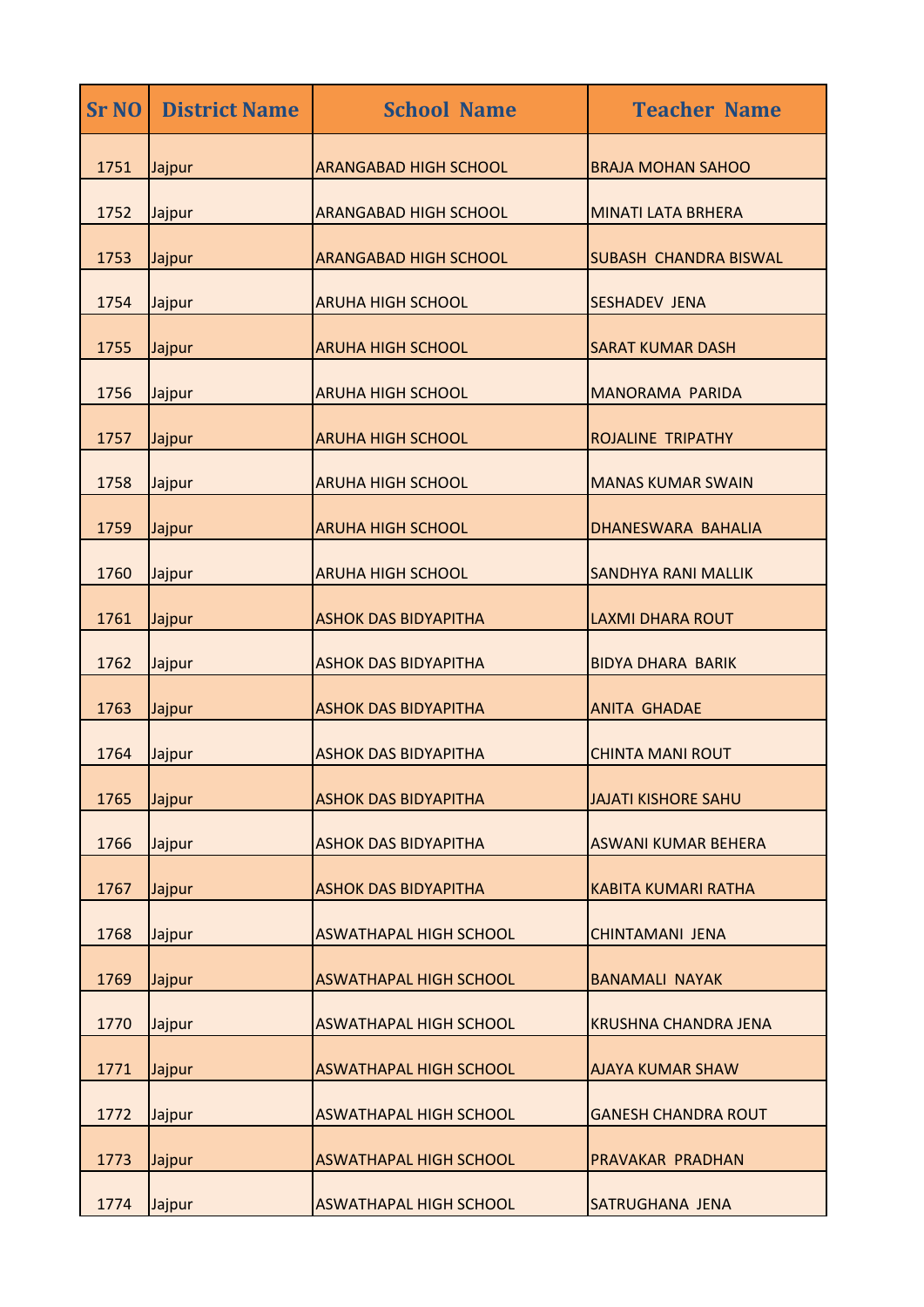| <b>Sr NO</b> | <b>District Name</b> | <b>School Name</b>                | <b>Teacher Name</b>               |
|--------------|----------------------|-----------------------------------|-----------------------------------|
| 1775         | Jajpur               | <b>B.C.J.HIGH SCHOOL</b>          | <b>ITISHREE BEHERA</b>            |
| 1776         | Jajpur               | <b>B.C.J.HIGH SCHOOL</b>          | RAJKESHOR MOHARANA                |
| 1777         | Jajpur               | <b>B.C.J.HIGH SCHOOL</b>          | JAYADEV SAHOO                     |
| 1778         | Jajpur               | <b>B.C.J.HIGH SCHOOL</b>          | <b>BANAJA SAMAL</b>               |
| 1779         | Jajpur               | <b>B.C.J.HIGH SCHOOL</b>          | <b>ARJUN CHARAN ROUT</b>          |
| 1780         | Jajpur               | <b>B.C.J.HIGH SCHOOL</b>          | <b>HARA KRUSHANA KANDI</b>        |
| 1781         | Jajpur               | <b>B.C.J.HIGH SCHOOL</b>          | <b>BIJAYA KUMAR DAS</b>           |
| 1782         | Jajpur               | <b>B.C.J.HIGH SCHOOL</b>          | SMARANIKA BARIK                   |
| 1783         | Jajpur               | <b>B.C.J.HIGH SCHOOL</b>          | <b>BISHNU PRIYA SETHY</b>         |
| 1784         | Jajpur               | <b>BADABIRUAN UCHA BIDYAPITHA</b> | KARUNAKAR MAJHI                   |
| 1785         | Jajpur               | <b>BADABIRUAN UCHA BIDYAPITHA</b> | <b>HARIHAR NAYAK</b>              |
| 1786         | Jajpur               | <b>BADABIRUAN UCHA BIDYAPITHA</b> | <b>ACHYUTANANDA SAHOO</b>         |
| 1787         | Jajpur               | <b>BADABIRUAN UCHA BIDYAPITHA</b> | <b>GURU CHARAN SAHOO</b>          |
| 1788         | Jajpur               | <b>BADABIRUAN UCHA BIDYAPITHA</b> | <b>PRATAP KUMAR PAHI</b>          |
| 1789         | Jajpur               | <b>BADABIRUAN UCHA BIDYAPITHA</b> | <b>AJAYA KUMAR NAYAK</b>          |
| 1790         | Jajpur               | <b>BADCHANA GIRLS HIGH SCHOOL</b> | <b>SOUDAMINI NAYAK</b>            |
| 1791         | Jajpur               | <b>BADCHANA GIRLS HIGH SCHOOL</b> | <b>SRADHANJALI DASH</b>           |
| 1792         | Jajpur               | <b>BADCHANA GIRLS HIGH SCHOOL</b> | <b>CHABILATA RATH</b>             |
| 1793         | Jajpur               | <b>BADCHANA GIRLS HIGH SCHOOL</b> | <b>GODABARI SAMAL</b>             |
| 1794         | Jajpur               | <b>BADCHANA GIRLS HIGH SCHOOL</b> | <b>BIBHUDATTA NAYAK</b>           |
| 1795         | Jajpur               | <b>BADCHANA GIRLS HIGH SCHOOL</b> | <b>SANJUKTA DASH</b>              |
| 1796         | Jajpur               | <b>BADCHANA GIRLS HIGH SCHOOL</b> | <b>DIPTIMAYEE ROUT</b>            |
| 1797         | Jajpur               | <b>BADCHANA GIRLS HIGH SCHOOL</b> | <b>BIKASH CHANDRA MOHAPATRA</b>   |
| 1798         | Jajpur               | <b>BADCHANA GIRLS HIGH SCHOOL</b> | <b>SUJATA SUKHADAYINI ACHARYA</b> |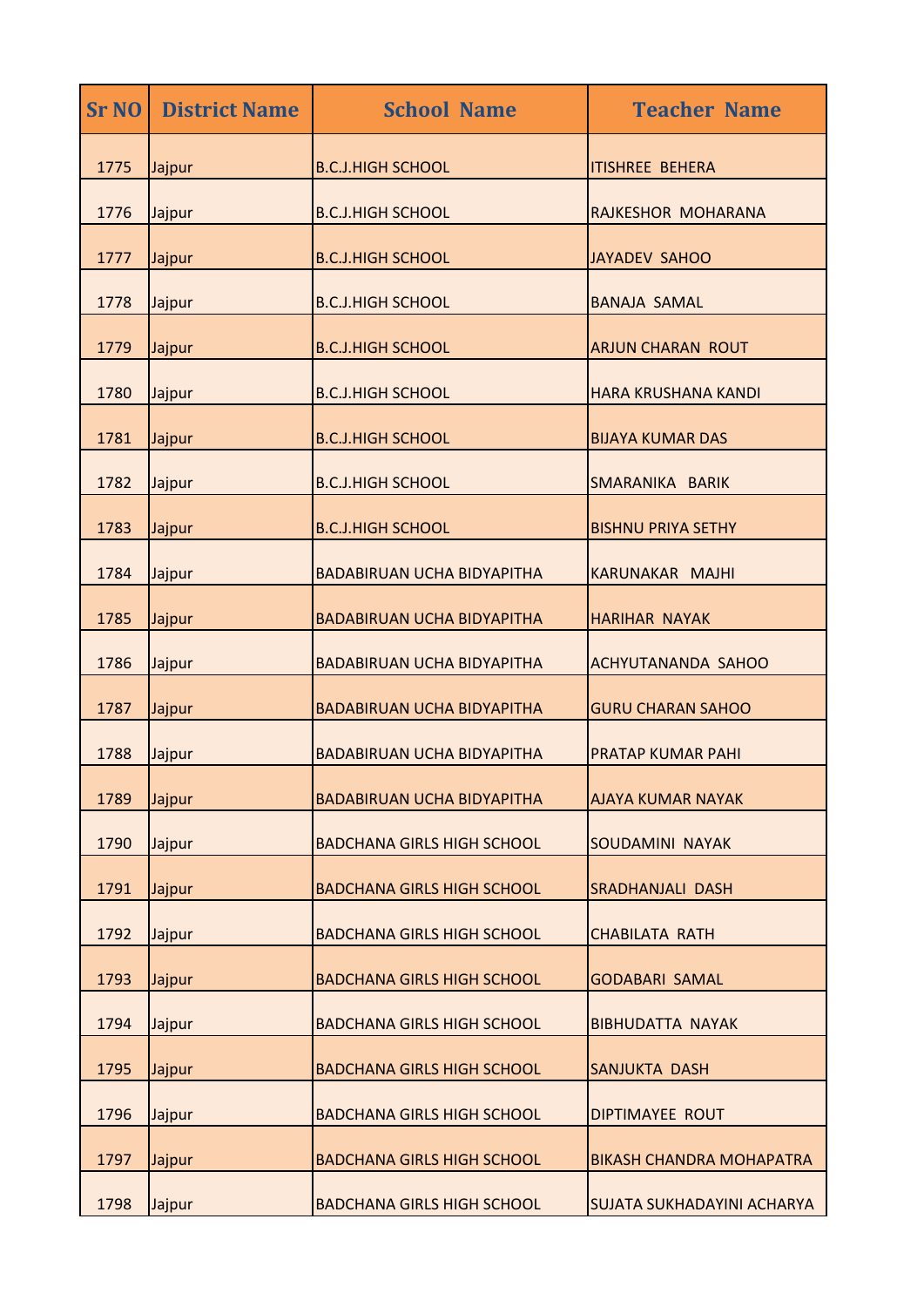| <b>Sr NO</b> | <b>District Name</b> | <b>School Name</b>                                 | <b>Teacher Name</b>         |
|--------------|----------------------|----------------------------------------------------|-----------------------------|
| 1799         | Jajpur               | <b>BADCHANA GIRLS HIGH SCHOOL</b>                  | <b>ARPITA PATTANAYAK</b>    |
| 1800         | Jajpur               | <b>BAGHUA BRAHMANI DEVEE HIGH</b><br><b>SCHOOL</b> | PURNIMA PARIDA              |
| 1801         | Jajpur               | <b>BAGHUA BRAHMANI DEVEE HIGH</b><br><b>SCHOOL</b> | <b>BIDYA DHAR KUNDA</b>     |
| 1802         | Jajpur               | <b>BAGHUA BRAHMANI DEVEE HIGH</b><br><b>SCHOOL</b> | <b>GEETANJALI NAYAK</b>     |
| 1803         | Jajpur               | <b>BAGHUA BRAHMANI DEVEE HIGH</b><br><b>SCHOOL</b> | <b>JIBANJYOTI MUDULI</b>    |
| 1804         | Jajpur               | <b>BAGHUA BRAHMANI DEVEE HIGH</b><br><b>SCHOOL</b> | <b>BATAKRUSHNA SAHU</b>     |
| 1805         | Jajpur               | <b>BAGHUA BRAHMANI DEVEE HIGH</b><br><b>SCHOOL</b> | <b>GITANJALI JENA</b>       |
| 1806         | Jajpur               | <b>BAGHUASUNI HIGH SCHOOL</b>                      | <b>MANINI DASH</b>          |
| 1807         | Jajpur               | <b>BAGHUASUNI HIGH SCHOOL</b>                      | <b>HRUDANANDA DAS</b>       |
| 1808         | Jajpur               | <b>BAGHUASUNI HIGH SCHOOL</b>                      | <b>FAYAZUDDIN KHAN</b>      |
| 1809         | Jajpur               | <b>BAGHUASUNI HIGH SCHOOL</b>                      | SWETAPADMASINEE MALLICK     |
| 1810         | Jajpur               | <b>BAGHUASUNI HIGH SCHOOL</b>                      | <b>DEBADATTA BEHERA</b>     |
| 1811         | Jajpur               | <b>BAIRIMAL HIGH SCHOOL</b>                        | <b>GAGAN BIHARI SWAIN</b>   |
| 1812         | Jajpur               | <b>BAIRIMAL HIGH SCHOOL</b>                        | <b>NAMITA DORA</b>          |
| 1813         | Jajpur               | <b>BAIRIMAL HIGH SCHOOL</b>                        | <b>SRIPATI BARIK</b>        |
| 1814         |                      | <b>BAIRIMAL HIGH SCHOOL</b>                        | <b>BABAJI CHARAN SAHOO</b>  |
| 1815         | Jajpur               | <b>BAIRIMAL HIGH SCHOOL</b>                        | <b>MANOJ KUMAR BANARA</b>   |
| 1816         | Jajpur               |                                                    |                             |
|              | Jajpur               | <b>BAIRIMAL HIGH SCHOOL</b>                        | RASMITA DASH                |
| 1817         | Jajpur               | <b>BAISHNAB DUTTA HIGH SCHOOL</b>                  | <b>SANTOSH KUMAR BISWAL</b> |
| 1818         | Jajpur               | <b>BAISHNAB DUTTA HIGH SCHOOL</b>                  | NIRUPAMA MOHANTY            |
| 1819         | Jajpur               | <b>BAISHNAB DUTTA HIGH SCHOOL</b>                  | <b>JANAKILATA JENA</b>      |
| 1820         | Jajpur               | <b>BAISHNAB DUTTA HIGH SCHOOL</b>                  | <b>SMITA RANI NAYAK</b>     |
| 1821         | Jajpur               | <b>BAISHNAB DUTTA HIGH SCHOOL</b>                  | <b>MADHABIKA MOHAPATRA</b>  |
| 1822         | Jajpur               | <b>BAISHNAB DUTTA HIGH SCHOOL</b>                  | <b>KALYANI MOHANTY</b>      |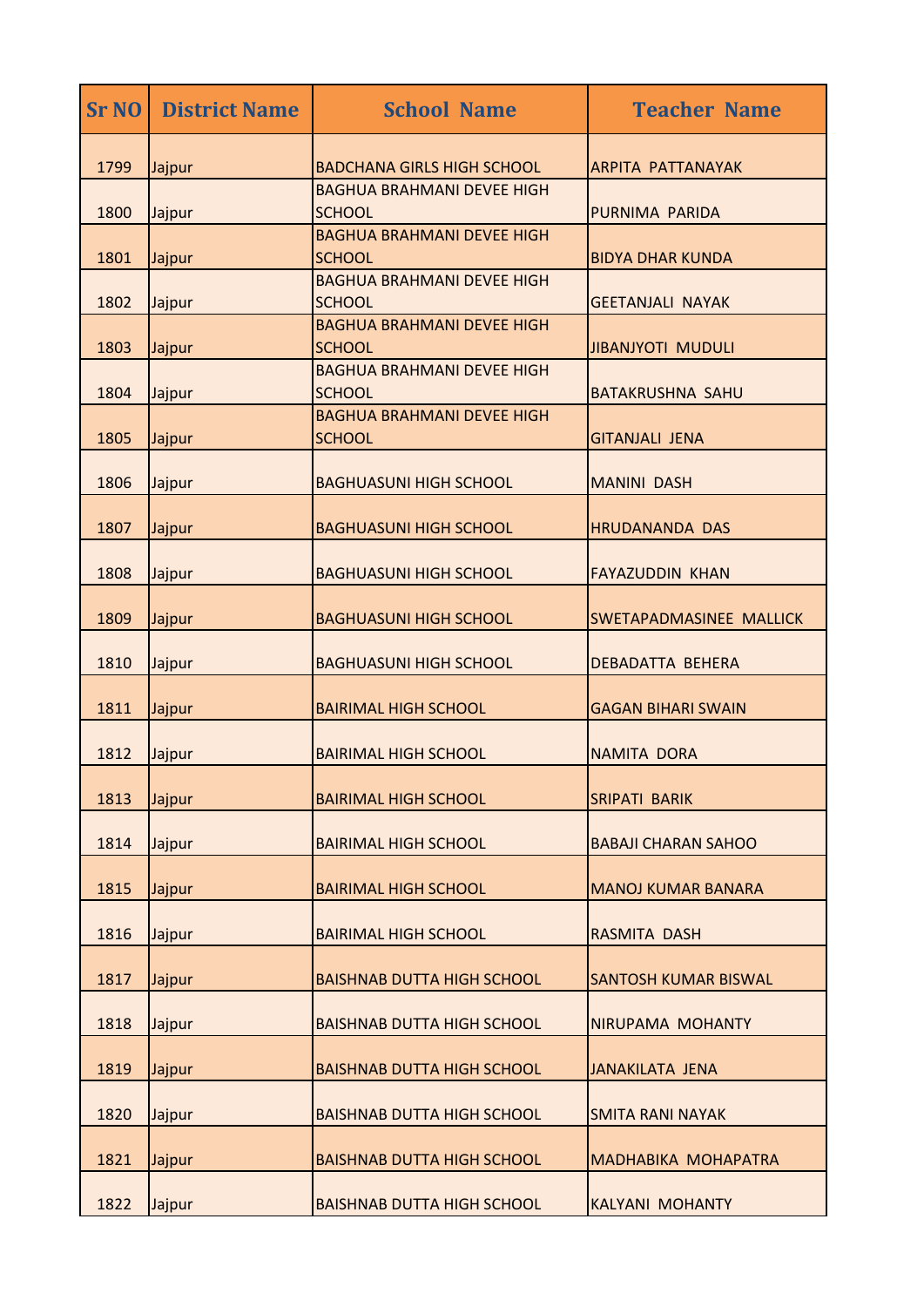| <b>Sr NO</b> | <b>District Name</b> | <b>School Name</b>                                     | <b>Teacher Name</b>          |
|--------------|----------------------|--------------------------------------------------------|------------------------------|
| 1823         | Jajpur               | <b>BAISHNAB DUTTA HIGH SCHOOL</b>                      | <b>MD AKMAL</b>              |
| 1824         | Jajpur               | BAISIMOUZA DHANANJAY BIDYAPITHA HAREKRISHNA SATAPATHY  |                              |
| 1825         | Jajpur               | BAISIMOUZA DHANANJAY BIDYAPITHA SUDHANSU BHUSAN ROUT   |                              |
| 1826         | Jajpur               | BAISIMOUZA DHANANJAY BIDYAPITHA DHIREN KUMAR MOHAPATRA |                              |
| 1827         | Jajpur               | BAISIMOUZA DHANANJAY BIDYAPITHA LALIT MOHAN PRADHAN    |                              |
| 1828         | Jajpur               | BAISIMOUZA DHANANJAY BIDYAPITHA TUTU SAHOO             |                              |
| 1829         | Jajpur               | BAISIMOUZA DHANANJAY BIDYAPITHA KABITA SETHY           |                              |
| 1830         | Jajpur               | BAISIMOUZA DHANANJAY BIDYAPITHA BAIDHAR SAMAL          |                              |
| 1831         | Jajpur               | BAISIMOUZA DHANANJAY BIDYAPITHA APARNA KAR             |                              |
| 1832         | Jajpur               | <b>BAITARANI UCHA BIDYAPITH</b>                        | <b>GOBINDA CHANDRA NANDA</b> |
| 1833         | Jajpur               | <b>BAITARANI UCHA BIDYAPITH</b>                        | <b>BISSWATOSH SINHA</b>      |
| 1834         | Jajpur               | <b>BAITARANI UCHA BIDYAPITH</b>                        | <b>JITENDRA KUMAR SAHOO</b>  |
| 1835         | Jajpur               | <b>BAITARANI UCHA BIDYAPITH</b>                        | <b>CHAMPABATI NAYAK</b>      |
| 1836         | Jajpur               | <b>BAITARANI UCHA BIDYAPITH</b>                        | APARNA DUTTA                 |
| 1837         | Jajpur               | <b>BAKHANPUR (B) PROJECT U.P.S</b>                     | <b>MD TAKIUR REHMAN</b>      |
| 1838         | Jajpur               | <b>BAKHANPUR (B) PROJECT U.P.S</b>                     | SNEHALATA MISHRA             |
| 1839         | Jajpur               | <b>BAKHANPUR (B) PROJECT U.P.S</b>                     | <b>IPSITARANI SAHOO</b>      |
| 1840         | Jajpur               | <b>BAKHANPUR (B) PROJECT U.P.S</b>                     | RIJWANA FIRDOSH              |
| 1841         | Jajpur               | <b>BAKHANPUR (B) PROJECT U.P.S</b>                     | RASMITA BEHERA               |
| 1842         | Jajpur               | <b>BAKHANPUR (B) PROJECT U.P.S</b>                     | <b>BIBHUSMITA SAHOO</b>      |
| 1843         | Jajpur               | <b>BAKHANPUR (B) PROJECT U.P.S</b>                     | <b>TANUJA CHATARJEE</b>      |
| 1844         | Jajpur               | <b>BAKHANPUR (B) PROJECT U.P.S</b>                     | <b>SESADEV BISWAL</b>        |
| 1845         | Jajpur               | <b>BAKHANPUR (B) PROJECT U.P.S</b>                     | <b>NARESH CHANDRA NATH</b>   |
| 1846         | Sundergarh           | <b>GOPABANDHU HIGH SCHOOL</b>                          | <b>SAROJINI SAHU</b>         |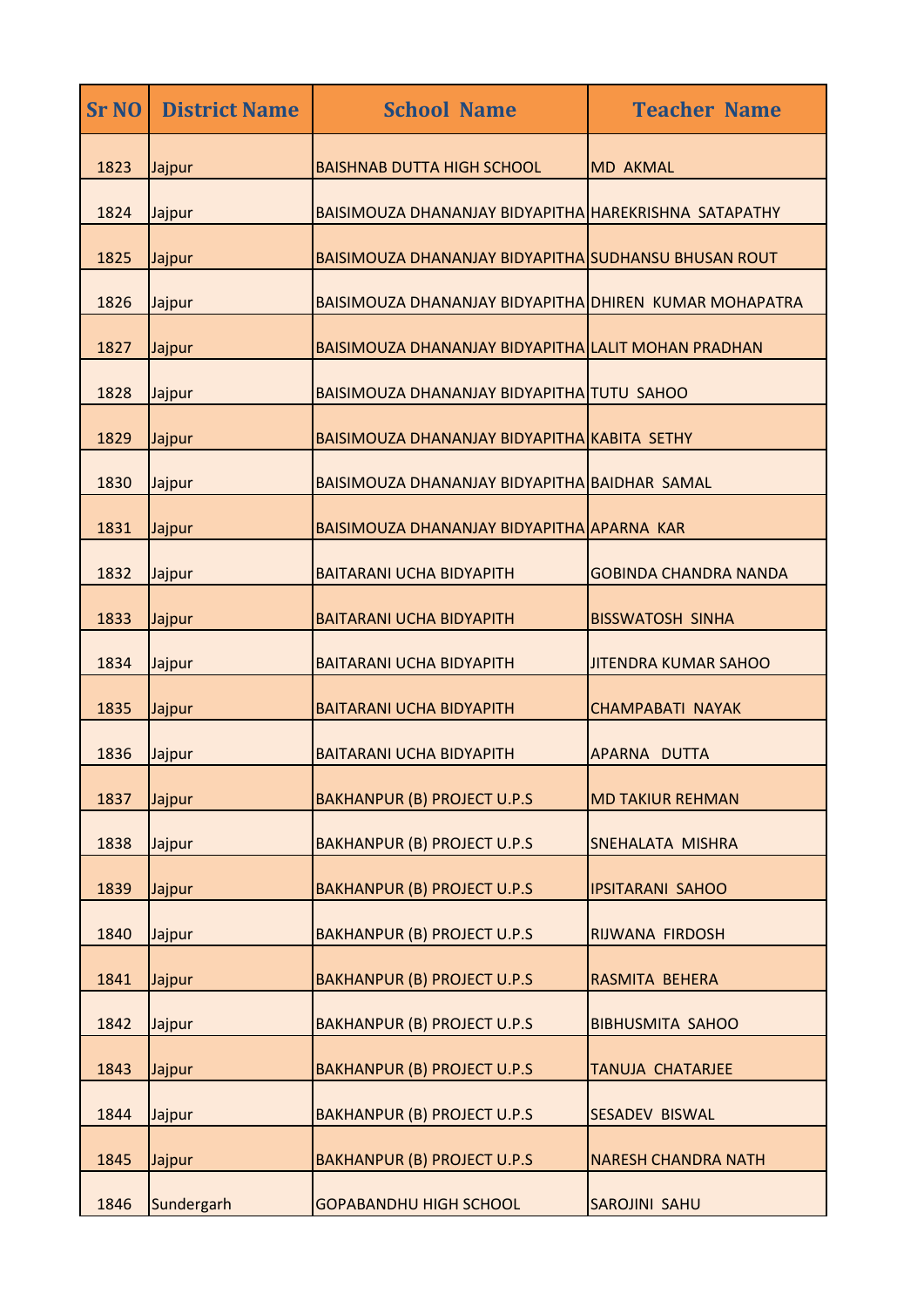| <b>Sr NO</b> | <b>District Name</b> | <b>School Name</b>                                | <b>Teacher Name</b>             |
|--------------|----------------------|---------------------------------------------------|---------------------------------|
| 1847         | Sundergarh           | <b>GOPABANDHU HIGH SCHOOL</b>                     | <b>RASHMIMAN SINGH</b>          |
| 1848         | Sundergarh           | <b>GOPABANDHU HIGH SCHOOL</b>                     | RADHARANI PATTANAIK             |
| 1849         | Jajpur               | <b>BAKHANPUR (B) PROJECT U.P.S</b>                | <b>ASSIS CHANDRA NATH</b>       |
| 1850         | Jajpur               | <b>BALADEVJEW BIDYAPITHA</b>                      | <b>SARASWATI PANDA</b>          |
| 1851         | Jajpur               | <b>BALADEVJEW BIDYAPITHA</b>                      | <b>KRUSHNA CHANDRA TRIPATHY</b> |
| 1852         | Jajpur               | <b>BALADEVJEW BIDYAPITHA</b>                      | <b>SUSHANTA KUMAR SAHU</b>      |
| 1853         | Jajpur               | <b>BALADEVJEW BIDYAPITHA</b>                      | RASANANDA MALLA                 |
| 1854         | Jajpur               | <b>BALICHANDRAPUR GIRLS HIGH</b><br><b>SCHOOL</b> | <b>BRAJA KISHOR DAS</b>         |
| 1855         | Jajpur               | <b>BALICHANDRAPUR GIRLS HIGH</b><br><b>SCHOOL</b> | <b>BASANTI SAHOO</b>            |
| 1856         | Jajpur               | <b>BALICHANDRAPUR GIRLS HIGH</b><br><b>SCHOOL</b> | <b>SULACHANA PARIDA</b>         |
| 1857         | Jajpur               | <b>BALICHANDRAPUR GIRLS HIGH</b><br><b>SCHOOL</b> | <b>PRATAP CHANDRA ROUTRAY</b>   |
| 1858         | Sundergarh           | <b>GOVT. HIGH SCHOOL, UDITNAGAR</b>               | <b>KUNI RANI DHAR</b>           |
| 1859         | Sundergarh           | <b>GOVT. HIGH SCHOOL, UDITNAGAR</b>               | <b>KALYANI BISWAL</b>           |
| 1860         | Sundergarh           | <b>GOVT. HIGH SCHOOL, UDITNAGAR</b>               | <b>BEENAPANI PANI</b>           |
| 1861         | Sundergarh           | <b>GOVT. HIGH SCHOOL, UDITNAGAR</b>               | <b>GOURI PRADHAN</b>            |
| 1862         | Sundergarh           | <b>GOVT. HIGH SCHOOL, UDITNAGAR</b>               | <b>JAGNA SENI PATEL</b>         |
| 1863         | Sundergarh           | <b>GOVT. HIGH SCHOOL, UDITNAGAR</b>               | <b>SANDHYA RANI MITRA</b>       |
| 1864         | Sundergarh           | <b>GOVT. HIGH SCHOOL, UDITNAGAR</b>               | SAMARENDRA MALLICK              |
| 1865         | Sundergarh           | <b>GOVT. HIGH SCHOOL, UDITNAGAR</b>               | LAXMAN GOUDA                    |
| 1866         | Sundergarh           | GOVT. HIGH SCHOOL, UDITNAGAR                      | <b>MAMATA DASH</b>              |
| 1867         | Sundergarh           | R.E.C.CAMPUS GOVT HIGH SCHOOL                     | <b>BIJAYENDRA KUMAR MAHANTA</b> |
| 1868         | Sundergarh           | <b>TOWN HIGH SCHOOL</b>                           | PRATIVA SENAPATI                |
| 1869         | Sundergarh           | <b>TOWN HIGH SCHOOL</b>                           | <b>SUCHETA RATHA</b>            |
| 1870         | Sundergarh           | <b>TOWN HIGH SCHOOL</b>                           | SANJUKTA PATEL                  |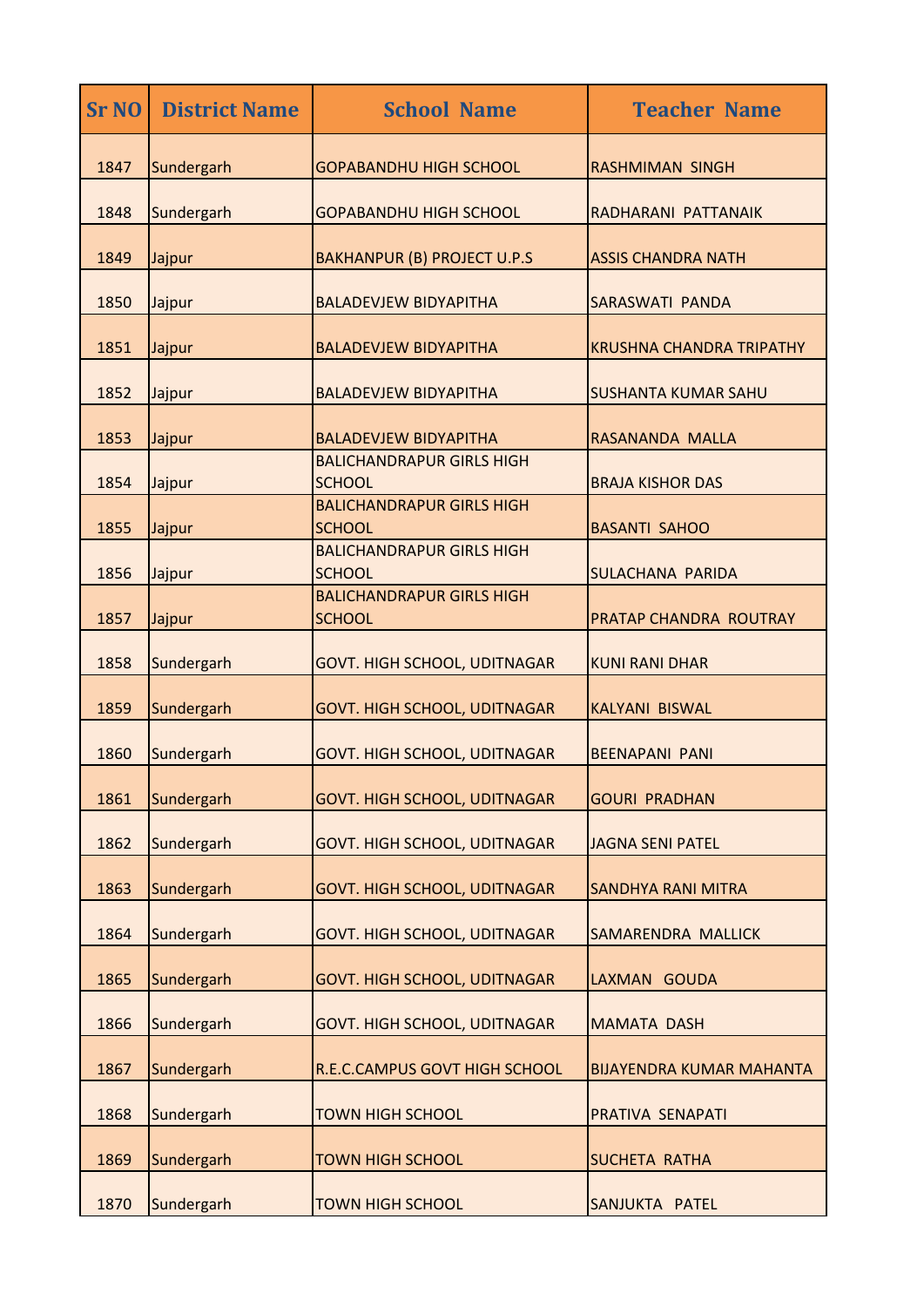| <b>Sr NO</b> | <b>District Name</b> | <b>School Name</b>                                | <b>Teacher Name</b>         |
|--------------|----------------------|---------------------------------------------------|-----------------------------|
| 1871         | Sundergarh           | <b>TOWN HIGH SCHOOL</b>                           | <b>ASWINI KUMAR PATEL</b>   |
| 1872         | Sundergarh           | <b>STDAV HIGH SCHOOL</b>                          | PURNABASI BOHIDAR           |
|              |                      |                                                   |                             |
| 1873         | Sundergarh           | <b>STDAV HIGH SCHOOL</b>                          | <b>TAPAN PRAVA TRIPATHY</b> |
| 1874         | Jajpur               | <b>BALICHANDRAPUR GIRLS HIGH</b><br><b>SCHOOL</b> | <b>ARATI SAHOO</b>          |
|              |                      | GOVT. U.G. HIGH SCHOOL,                           |                             |
| 1875         | Sundergarh           | <b>KANDARKELA</b>                                 | <b>UMESH CHANDRA BEHERA</b> |
|              |                      | GOVT. U.G. HIGH SCHOOL,                           |                             |
| 1876         | Sundergarh           | <b>KANDARKELA</b>                                 | SAGUFTA BEGUM               |
|              |                      | GOVT. U.G. HIGH SCHOOL,                           |                             |
| 1877         | Sundergarh           | <b>KANDARKELA</b><br>GOVT. U.G. HIGH SCHOOL,      | <b>LAMBODAR PATRA</b>       |
| 1878         | Sundergarh           | <b>KANDARKELA</b>                                 | SALINI DUNG DUNG            |
|              |                      | GOVT. U.G. HIGH SCHOOL,                           |                             |
| 1879         | Sundergarh           | <b>KANDARKELA</b>                                 | <b>BASANTI NAIK</b>         |
|              |                      | GOVT. U.G. HIGH SCHOOL,                           |                             |
| 1880         | Sundergarh           | <b>KANDARKELA</b>                                 | <b>MAMATA BEHERA</b>        |
|              |                      | GOVT. U.G. HIGH SCHOOL,                           |                             |
| 1881         | Sundergarh           | <b>KANDARKELA</b>                                 | POONAM KANDULANA            |
| 1882         | Sundergarh           | PANCHAYAT SAMITI HIGH SCHOOL                      | MADHABI DHRUA               |
| 1883         | Sundergarh           | PANCHAYAT SAMITI HIGH SCHOOL                      | <b>ARATI KULLU</b>          |
| 1884         | Sundergarh           | PANCHAYAT SAMITI HIGH SCHOOL                      | <b>NELSAN LOMGA</b>         |
|              |                      |                                                   |                             |
| 1885         | Sundergarh           | PANCHAYAT SAMITI HIGH SCHOOL                      | <b>HILARIAN KIRO</b>        |
|              |                      |                                                   |                             |
| 1886         | Sundergarh           | PANCHAYAT SAMITI HIGH SCHOOL                      | <b>SUPRIYA TOPPO</b>        |
| 1887         | Sundergarh           | PANCHAYAT SAMITI HIGH SCHOOL                      | SUBHASHREE SUCHISMITA JENA  |
| 1888         | Sundergarh           | PANCHAYAT SAMITI HIGH SCHOOL                      | JYOTI KUMARI EKKA           |
|              |                      |                                                   |                             |
| 1889         | Sundergarh           | PANCHAYAT SAMITI HIGH SCHOOL                      | PRATIMA MALLICK             |
| 1890         | Khurda               | GOVT. HIGH SCHOOL, CRP,<br><b>BARAMUNDA</b>       | <b>MAMATA PRAHARAJ</b>      |
|              |                      | GOVT. HIGH SCHOOL, CRP,                           |                             |
| 1891         | Khurda               | <b>BARAMUNDA</b>                                  | SARAJUBALA DEVI             |
| 1892         | Keonjhar             | <b>GOVT. GIRLS HIGH SCHOOL</b>                    | SANGHAMITRA PANDA           |
|              |                      | GOVT. HIGH SCHOOL, CRP,                           |                             |
| 1893         | Khurda               | <b>BARAMUNDA</b>                                  | <b>RENUBALA DASH</b>        |
|              |                      | <b>GOVT. HIGH SCHOOL, CRP,</b>                    |                             |
| 1894         | Khurda               | <b>BARAMUNDA</b>                                  | <b>URMILA NAYAK</b>         |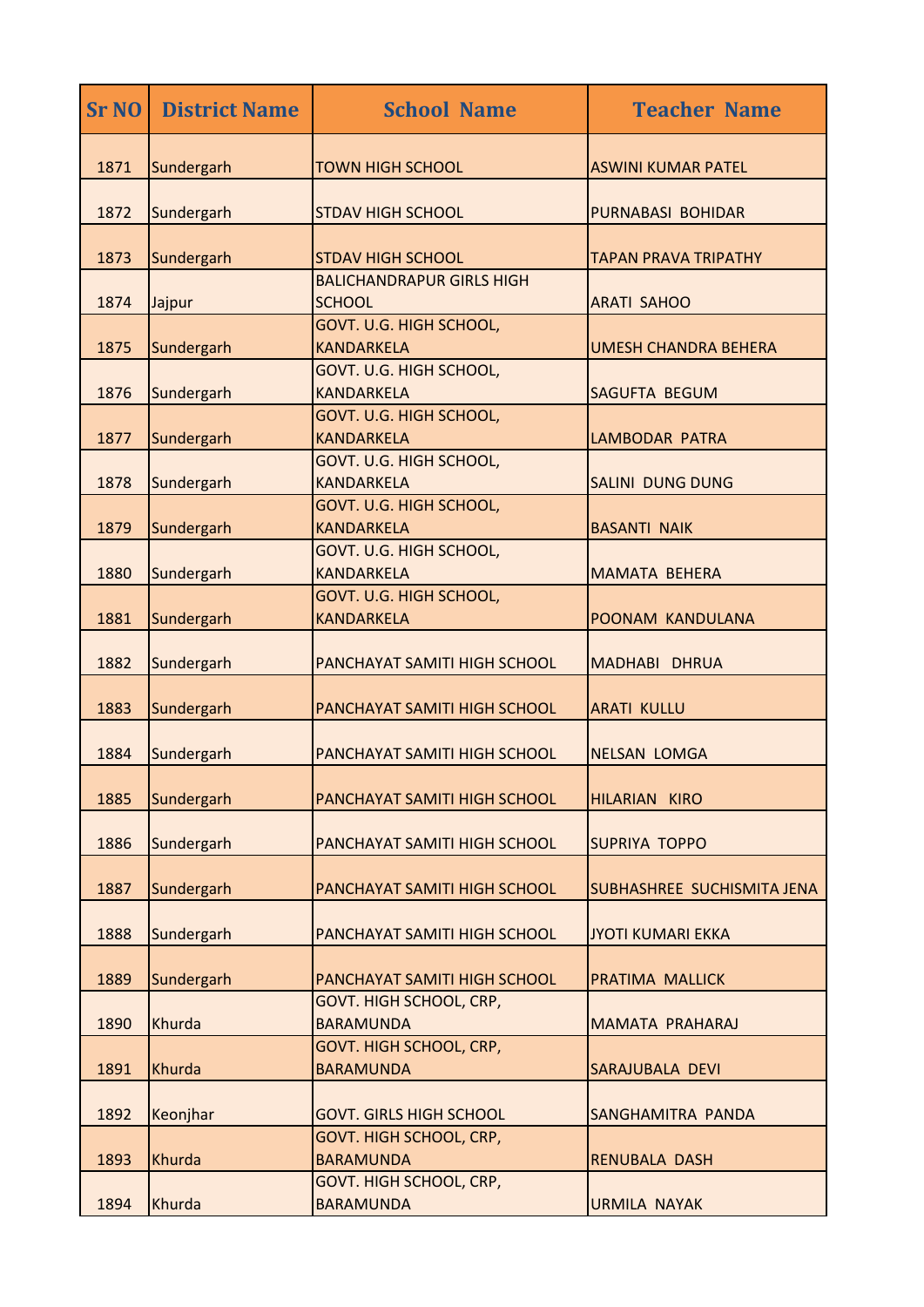| <b>Sr NO</b> | <b>District Name</b> | <b>School Name</b>                                | <b>Teacher Name</b>         |
|--------------|----------------------|---------------------------------------------------|-----------------------------|
| 1895         | Khurda               | <b>J.P. HIGH SCHOOL</b>                           | <b>UDAYANATH BEHERA</b>     |
| 1896         | Khurda               | J.P. HIGH SCHOOL                                  | <b>SAGYAN PATTANAYAK</b>    |
| 1897         | Kalahandi            | <b>MUNICIPAL HIGH SCHOOL</b>                      | <b>BIJAYLAXMI SAHU</b>      |
| 1898         | Kalahandi            | <b>MUNICIPAL HIGH SCHOOL</b>                      | <b>PRAMOD KUMAR SAHU</b>    |
| 1899         | Kalahandi            | <b>MUNICIPAL HIGH SCHOOL</b>                      | <b>MANORANJAN SAHOO</b>     |
| 1900         | Kalahandi            | <b>MUNICIPAL HIGH SCHOOL</b>                      | <b>SAROJ KANTA PANDA</b>    |
| 1901         | Jajpur               | <b>BALICHANDRAPUR GIRLS HIGH</b><br><b>SCHOOL</b> | <b>HEMA MANJARI PRADHAN</b> |
| 1902         | Jajpur               | <b>BALICHANDRAPUR GIRLS HIGH</b><br><b>SCHOOL</b> | <b>MARIAM SIDIKA</b>        |
| 1903         | Jajpur               | <b>BALICHANDRAPUR GIRLS HIGH</b><br><b>SCHOOL</b> | <b>JAYANTI KUMARI DASH</b>  |
| 1904         | Jajpur               | <b>BALICHANDRAPUR HIGH SCHOOL</b>                 | <b>SUSAMA RANI SAMAL</b>    |
| 1905         | Jajpur               | <b>BALICHANDRAPUR HIGH SCHOOL</b>                 | <b>BASANTILATA DEI</b>      |
| 1906         | Jajpur               | <b>BALICHANDRAPUR HIGH SCHOOL</b>                 | <b>RAMESH CHANDRA SWAIN</b> |
| 1907         | Jajpur               | <b>BALICHANDRAPUR HIGH SCHOOL</b>                 | NITYANANDA PRADHAN          |
| 1908         | Jajpur               | <b>BALICHANDRAPUR HIGH SCHOOL</b>                 | <b>BIJAYA KUMAR MOHANTY</b> |
| 1909         | Jajpur               | <b>BALICHANDRAPUR HIGH SCHOOL</b>                 | PRIYABRATA RATHA            |
| 1910         | Jajpur               | <b>BALICHANDRAPUR HIGH SCHOOL</b>                 | <b>SAGARIKA DAS</b>         |
| 1911         | Jajpur               | <b>BALICHANDRAPUR HIGH SCHOOL</b>                 | <b>BANITA BISWAL</b>        |
| 1912         | Jajpur               | <b>BALICHANDRAPUR HIGH SCHOOL</b>                 | <b>KANCHAN MALA ROUT</b>    |
| 1913         | Jajpur               | <b>BANCHHABATA HIGH SCHOOL</b>                    | <b>RABINDRA NATH PARHI</b>  |
| 1914         | Jajpur               | <b>BANCHHABATA HIGH SCHOOL</b>                    | <b>SUBHASHREE SAHOO</b>     |
| 1915         | Jajpur               | <b>BANDHADIHA HIGH SCHOOL</b>                     | RABINDRA KUMAR DASH         |
| 1916         | Jajpur               | <b>BANDHADIHA HIGH SCHOOL</b>                     | <b>INDRAMANI NAYAK</b>      |
| 1917         | Jajpur               | <b>BANDHADIHA HIGH SCHOOL</b>                     | <b>SWARANJALI ACHARYA</b>   |
| 1918         | Jajpur               | <b>BANDHADIHA HIGH SCHOOL</b>                     | MAMINA ANURANJANI           |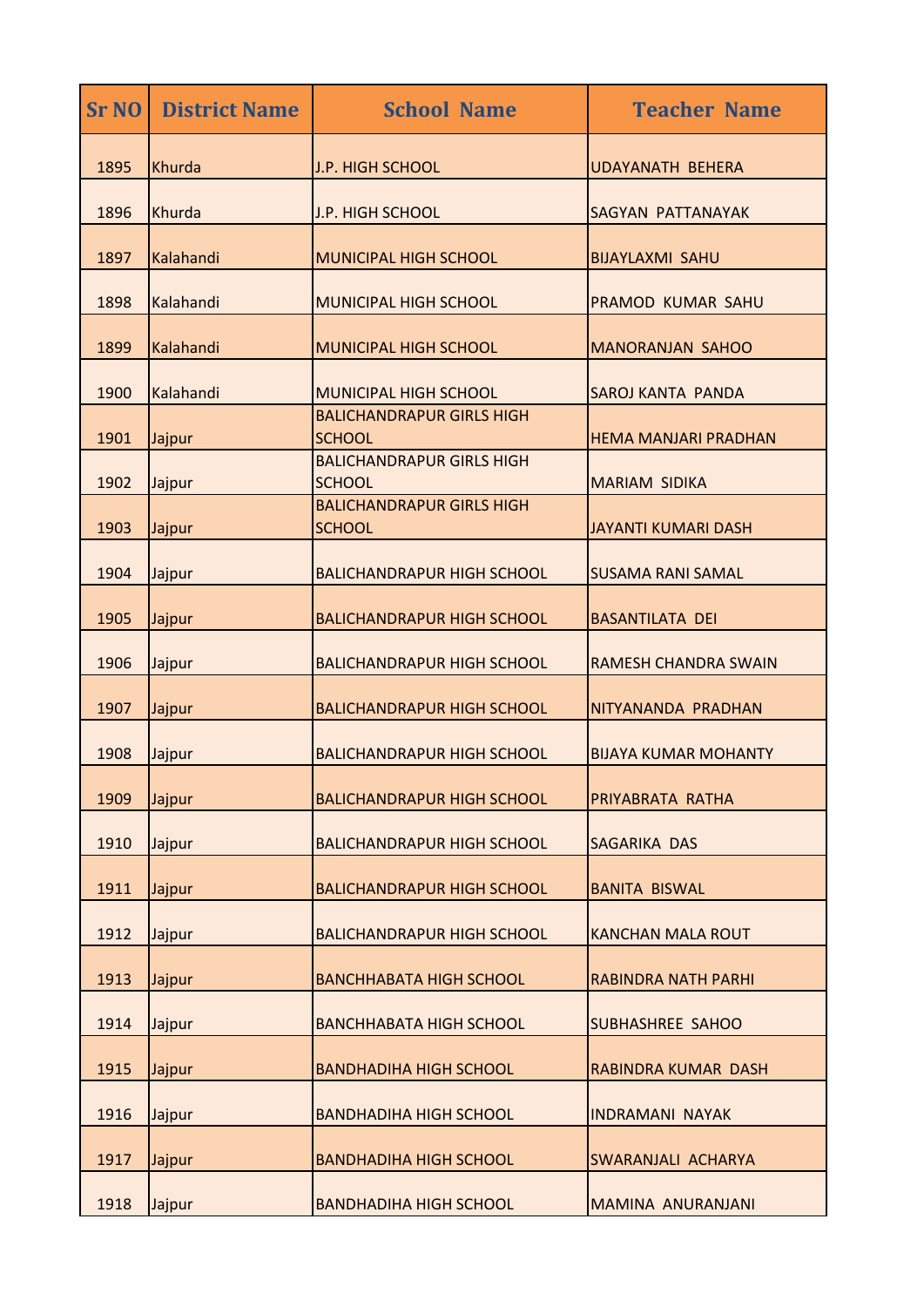| <b>Sr NO</b> | <b>District Name</b> | <b>School Name</b>                | <b>Teacher Name</b>                   |
|--------------|----------------------|-----------------------------------|---------------------------------------|
| 1919         | Jajpur               | <b>BANDHADIHA HIGH SCHOOL</b>     | <b>SUBHASHREE SAHOO</b>               |
| 1920         | Jajpur               | <b>BANDHADIHA HIGH SCHOOL</b>     | <b>DIPALI MOHARANA</b>                |
| 1921         | Jajpur               | <b>BANDHADIHA HIGH SCHOOL</b>     | <b>HAREKRUSHNA GUIN</b>               |
| 1922         | Jajpur               | <b>BARADAI HIGH SCHOOL</b>        | <b>SARAT CHANDRA MALLIK</b>           |
| 1923         | Jajpur               | <b>BARADAI HIGH SCHOOL</b>        | <b>BINODA KUMAR DALAI</b>             |
| 1924         | Jajpur               | <b>BARADAI HIGH SCHOOL</b>        | SUBHASHRI MOHAPATRA                   |
| 1925         | Jajpur               | <b>BARADAI HIGH SCHOOL</b>        | <b>MANOJA KUMAR BEHERA</b>            |
| 1926         | Jajpur               | <b>BARADAI HIGH SCHOOL</b>        | <b>PURNIMA DASH</b>                   |
| 1927         | Jajpur               | <b>BARADAI HIGH SCHOOL</b>        | RAMAKANTA PANI                        |
| 1928         | Jajpur               | <b>BARADAI HIGH SCHOOL</b>        | <b>PRATIVA SETHY</b>                  |
| 1929         | Jajpur               | <b>BARUAN PANCHAYAT HS</b>        | <b>DURGA CHARAN PADHI</b>             |
| 1930         | Jajpur               | <b>BARUAN PANCHAYAT HS</b>        | <b>GOLAKH CHANDRA SAHOO</b>           |
| 1931         | Jajpur               | <b>BARUAN PANCHAYAT HS</b>        | <b>BIJOY KETAN PANDA</b>              |
| 1932         | Jajpur               | <b>BARUAN PANCHAYAT HS</b>        | <b>MIRZA ABAS BAIG</b>                |
| 1933         | Jajpur               | <b>BARUAN PANCHAYAT HS</b>        | <b>MATANGINI SWAIN</b>                |
| 1934         | Jajpur               | <b>BARUAN PANCHAYAT HS</b>        | PANIGRAHI GOKULCHANDRA<br><b>DASH</b> |
| 1935         | Jajpur               | <b>BARUAN PANCHAYAT HS</b>        | <b>FIRDOSH ALAM KHAN</b>              |
| 1936         | Jajpur               | <b>BARUNEI HIGH SCHOOL</b>        | <b>RAMESH CHANDRA SAHOO</b>           |
| 1937         | Jajpur               | <b>BARUNEI HIGH SCHOOL</b>        | PURUSOTTAM NAYAK                      |
| 1938         | Jajpur               | <b>BARUNEI HIGH SCHOOL</b>        | PRATIVA DAS                           |
| 1939         | Jajpur               | <b>BARUNEI HIGH SCHOOL</b>        | <b>DASHRATH SAHOO</b>                 |
| 1940         | Jajpur               | <b>BARUNEI HIGH SCHOOL</b>        | SATRUGHNA SAHOO                       |
| 1941         | Jajpur               | <b>BARUNEI HIGH SCHOOL</b>        | SMITANJALI DAS                        |
| 1942         | Jajpur               | <b>BHAGABAN NANDA HIGH SCHOOL</b> | <b>RAJESH KUMAR SETHY</b>             |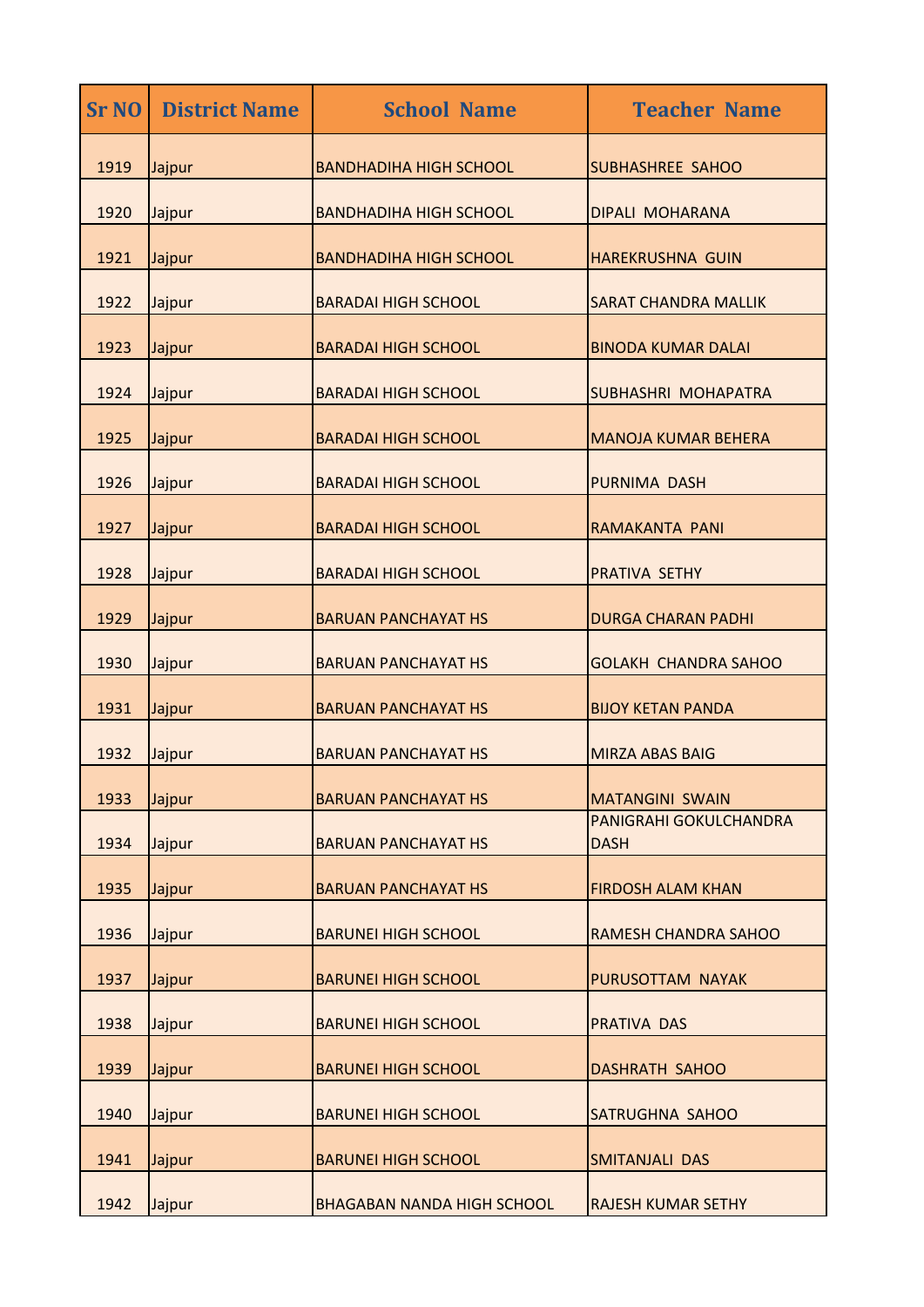| <b>Sr NO</b> | <b>District Name</b> | <b>School Name</b>                  | <b>Teacher Name</b>            |
|--------------|----------------------|-------------------------------------|--------------------------------|
| 1943         | Jajpur               | <b>BHAGABAN NANDA HIGH SCHOOL</b>   | <b>SANJUKTA JENA</b>           |
| 1944         | Jajpur               | <b>BHAGABAN NANDA HIGH SCHOOL</b>   | <b>KAMALA KANTA PATI</b>       |
| 1945         | Jajpur               | <b>BHAGABAN NANDA HIGH SCHOOL</b>   | <b>SARITA TRIPATHY</b>         |
| 1946         | Jajpur               | <b>BHAGESWAR GIRLS HIGH SCHOOL</b>  | <b>SMITISIKHA DORA</b>         |
| 1947         | Jajpur               | <b>BHAGESWAR GIRLS HIGH SCHOOL</b>  | <b>KARTIK KUMAR JENA</b>       |
| 1948         | Jajpur               | <b>BHAGESWAR GIRLS HIGH SCHOOL</b>  | <b>RAMA CHANDRA SAHOO</b>      |
| 1949         | Jajpur               | <b>BHAGESWAR GIRLS HIGH SCHOOL</b>  | <b>BAIKUNTHA BIHARI DEBATA</b> |
| 1950         | Jajpur               | <b>BHANRA PANCHAYAT HIGH SCHOOL</b> | <b>SUNIL KUMAR SETHY</b>       |
| 1951         | Jajpur               | <b>BIDHAN CHANDRA ACADEMY</b>       | SITAKANTA PANDA                |
| 1952         | Jajpur               | <b>BIDHAN CHANDRA ACADEMY</b>       | <b>DAMODAR SAHOO</b>           |
| 1953         | Jajpur               | <b>BIDHAN CHANDRA ACADEMY</b>       | <b>BINDUSHREE MOHANTY</b>      |
| 1954         | Jajpur               | <b>BIDHAN CHANDRA ACADEMY</b>       | <b>SIBASANKAR JENA</b>         |
| 1955         | Jajpur               | <b>BIDHAN CHANDRA ACADEMY</b>       | <b>BITHIKA BEHERA</b>          |
| 1956         | Jajpur               | <b>BIDHAN CHANDRA ACADEMY</b>       | <b>ANUPRAVA SETHY</b>          |
| 1957         | Jajpur               | <b>BIDHAN CHANDRA ACADEMY</b>       | <b>BINAYANI SAHOO</b>          |
| 1958         | Jajpur               | <b>BIDHAN CHANDRA ACADEMY</b>       | PRANAKRUSHNA SAMAL             |
| 1959         | Jajpur               | <b>BINAPANI BIDYAPITHA</b>          | <b>BINOD BIHARI SAHU</b>       |
| 1960         | Jajpur               | <b>BINAPANI BIDYAPITHA</b>          | RABINDRA KUMAR MISHRA          |
| 1961         | Jajpur               | <b>BINAPANI BIDYAPITHA</b>          | <b>RATNAKAR NAIK</b>           |
| 1962         | Jajpur               | <b>BINAPANI BIDYAPITHA</b>          | PURENDRA NATH PINGUA           |
| 1963         | Jajpur               | <b>BINAPANI BIDYAPITHA</b>          | <b>MEETARANI NAIK</b>          |
| 1964         | Jajpur               | <b>BINAPANI BIDYAPITHA</b>          | <b>GHANASHYAM MAHARANA</b>     |
| 1965         | Jajpur               | <b>BINAPANI BIDYAPITHA</b>          | <b>MADAN PARIDA</b>            |
| 1966         | Jajpur               | <b>BINAPANI BIDYAPITHA</b>          | <b>LAMBODAR NAYAK</b>          |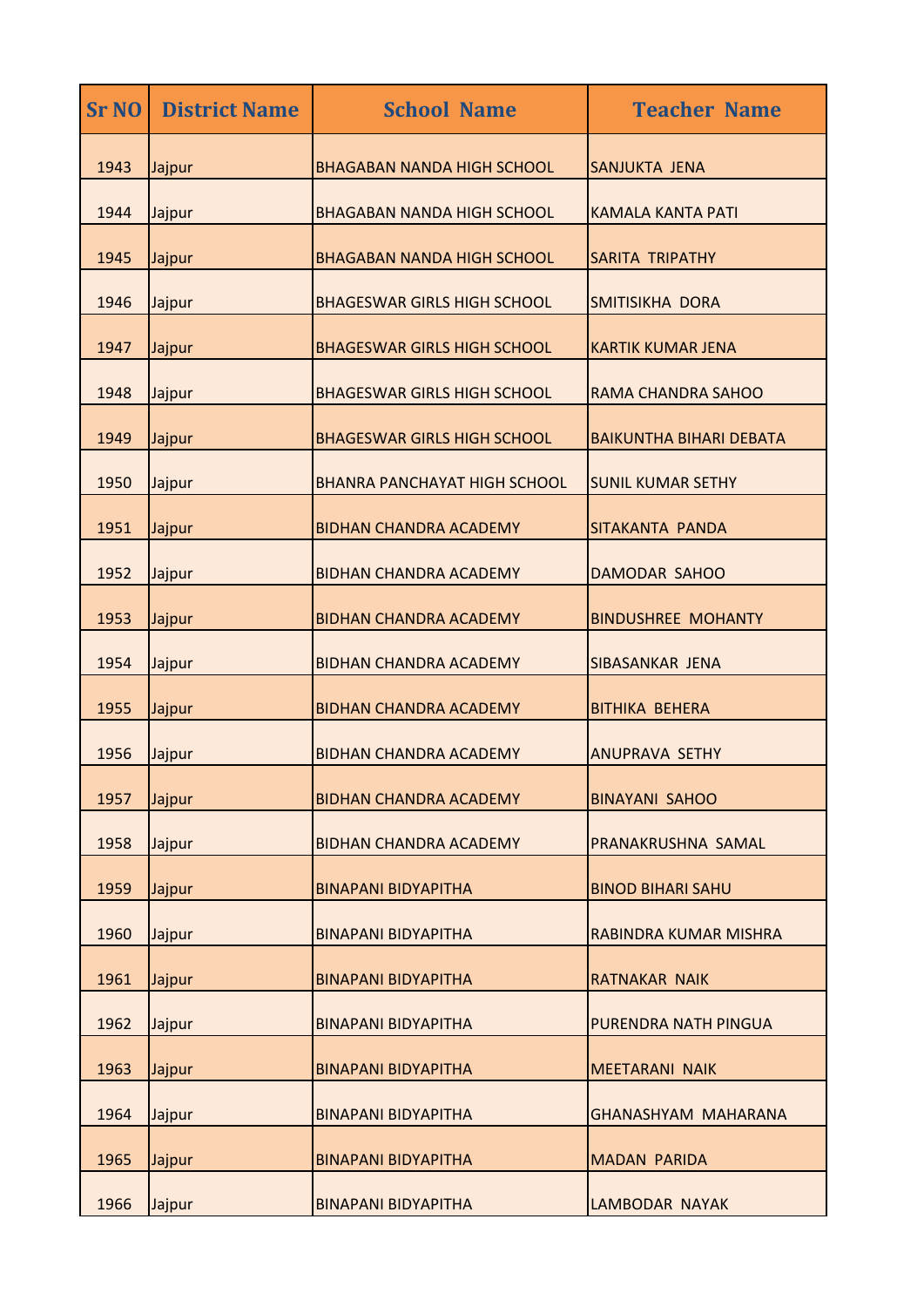| <b>Sr NO</b> | <b>District Name</b> | <b>School Name</b>             | <b>Teacher Name</b>         |
|--------------|----------------------|--------------------------------|-----------------------------|
| 1967         | Jajpur               | <b>BINAPANI BIDYAPITHA</b>     | SASMITA SAHOO               |
| 1968         | Jajpur               | <b>BINAPANI BIDYAPITHA</b>     | <b>KALPANA BEHERA</b>       |
| 1969         | Jajpur               | <b>BINIJHARPUR HIGH SCHOOL</b> | <b>SUBHASMITA NAYAK</b>     |
| 1970         | Jajpur               | <b>BINIJHARPUR HIGH SCHOOL</b> | <b>SUBHRA SARITA SAMAL</b>  |
| 1971         | Jajpur               | <b>BINIJHARPUR HIGH SCHOOL</b> | <b>RATNAKAR MALLICK</b>     |
| 1972         | Jajpur               | <b>BINIJHARPUR HIGH SCHOOL</b> | <b>SAFIQUR RAHMAN KHAN</b>  |
| 1973         | Jajpur               | <b>BINIJHARPUR HIGH SCHOOL</b> | <b>MAHESWAR SAHOO</b>       |
| 1974         | Jajpur               | <b>BINIJHARPUR HIGH SCHOOL</b> | <b>SAILAJA KUMAR BARIK</b>  |
| 1975         | Jajpur               | <b>BINIJHARPUR HIGH SCHOOL</b> | <b>SK ABDUL HANAN</b>       |
| 1976         | Jajpur               | <b>BIRAJA HIGH SCHOOL</b>      | PIYUSH RANJAN MOHANTY       |
| 1977         | Jajpur               | <b>BIRAJA HIGH SCHOOL</b>      | <b>BIJAYA ROY</b>           |
| 1978         | Jajpur               | <b>BIRAJA HIGH SCHOOL</b>      | <b>SUPRAVA NAYAK</b>        |
| 1979         | Jajpur               | <b>BIRAJA HIGH SCHOOL</b>      | <b>PRADIPTA DHAL</b>        |
| 1980         | Jajpur               | <b>BIRAJA HIGH SCHOOL</b>      | <b>ALAKA NANDA DASH</b>     |
| 1981         | Jajpur               | <b>BIRAJA HIGH SCHOOL</b>      | <b>PUSPA SRI MOHANTY</b>    |
| 1982         | Jajpur               | <b>BIRAJA HIGH SCHOOL</b>      | <b>MRUTUNJAYA NAYAK</b>     |
| 1983         | Jajpur               | <b>BIRAJA HIGH SCHOOL</b>      | <b>LAXMI PRIYA MOHANTY</b>  |
| 1984         | Jajpur               | <b>BIRAJA HIGH SCHOOL</b>      | <b>SURENDRA KUMAR SAHOO</b> |
| 1985         | Jajpur               | <b>BIRAJA HIGH SCHOOL</b>      | <b>JAMILUR RASID KHAN</b>   |
| 1986         | Jajpur               | <b>BIRIPATA HIGH SCHOOL</b>    | PUSPALATA BEHERA            |
| 1987         | Jajpur               | <b>BIRIPATA HIGH SCHOOL</b>    | <b>SATYARANJAN NAYAK</b>    |
| 1988         | Jajpur               | <b>BIRIPATA HIGH SCHOOL</b>    | NILIMA PRIYADARSHINI JENA   |
| 1989         | Jajpur               | <b>BIRIPATA HIGH SCHOOL</b>    | RIPENDRANATH PANDA          |
| 1990         | Jajpur               | <b>BIRIPATA HIGH SCHOOL</b>    | SASMITA JENA                |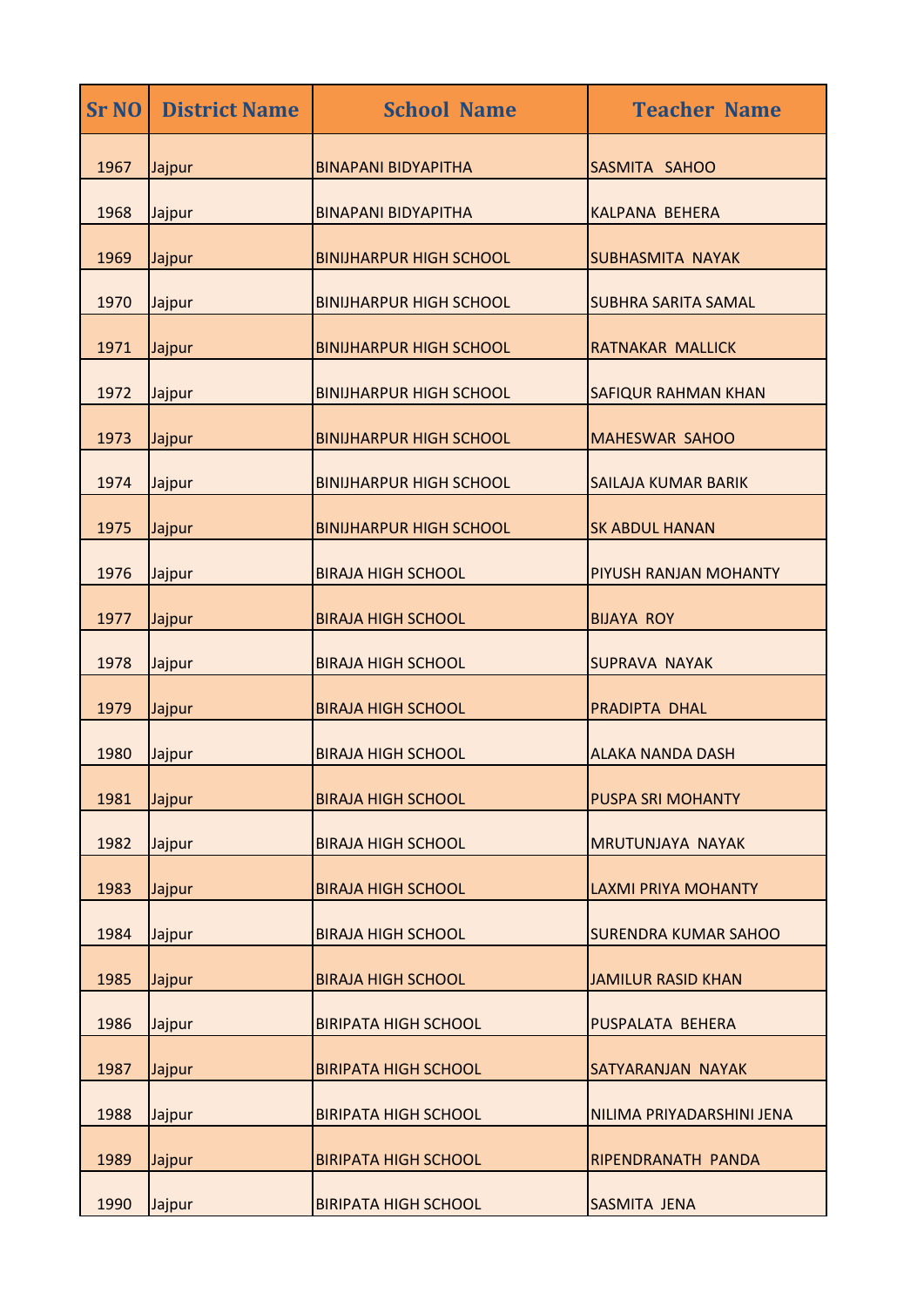| <b>Sr NO</b> | <b>District Name</b> | <b>School Name</b>                                  | <b>Teacher Name</b>         |
|--------------|----------------------|-----------------------------------------------------|-----------------------------|
| 1991         | Jajpur               | <b>BIRIPATA HIGH SCHOOL</b>                         | DEBASISHA BEHERA            |
| 1992         | Jajpur               | BRAHMABARADA GIRLS HIGH SCHOOL SWARNALATA MAHARANA  |                             |
| 1993         | Jajpur               | BRAHMABARADA GIRLS HIGH SCHOOL URMILA JENA          |                             |
| 1994         | Jajpur               | BRAHMABARADA GIRLS HIGH SCHOOL ASHIQUR RAHEMAN      |                             |
| 1995         | Jajpur               | BRAHMABARADA GIRLS HIGH SCHOOL NETAJI BHABANI SAHOO |                             |
| 1996         | Jajpur               | BRAHMABARADA GIRLS HIGH SCHOOL RANJAN KUMAR PANDA   |                             |
| 1997         | Jajpur               | BRAHMABARADA GIRLS HIGH SCHOOL MANJULA PANDA        |                             |
| 1998         | Jajpur               | BRAHMABARADA GIRLS HIGH SCHOOL BAIDHAR SAHOO        |                             |
| 1999         | Jajpur               | <b>BUDHRAJA BIDYAPITHA</b>                          | <b>NIHARIKA PATRA</b>       |
| 2000         | Jajpur               | <b>BYREE HIGH SCHOOL</b>                            | <b>HEMENDRA KUMAR BARIK</b> |
| 2001         | Jajpur               | <b>BYREE HIGH SCHOOL</b>                            | <b>SADHU CHARAN BEHERA</b>  |
| 2002         | Jajpur               | <b>BYREE HIGH SCHOOL</b>                            | <b>BEDASHREE MAMATA DAS</b> |
| 2003         | Jajpur               | <b>BYREE HIGH SCHOOL</b>                            | <b>BIBHUTI BHUSAN SETHY</b> |
| 2004         | Jajpur               | <b>BYREE HIGH SCHOOL</b>                            | <b>SUNANDA MEKAP</b>        |
| 2005         | Jajpur               | <b>BYREE HIGH SCHOOL</b>                            | SANDHYARANI NAYAK           |
| 2006         | Jajpur               | <b>BYREE HIGH SCHOOL</b>                            | <b>JITENDRA KUMAR JENA</b>  |
| 2007         | Jajpur               | <b>CAHATIA HIGH SCHOOL</b>                          | PITAMBAR JENA               |
| 2008         | Jajpur               | <b>CAHATIA HIGH SCHOOL</b>                          | RASANANDA NAYAK             |
| 2009         | Jajpur               | <b>CAHATIA HIGH SCHOOL</b>                          | <b>ANADI CHARAN NAYAK</b>   |
| 2010         | Jajpur               | <b>CAHATIA HIGH SCHOOL</b>                          | <b>BASANTI OJHA</b>         |
| 2011         | Jajpur               | <b>CAHATIA HIGH SCHOOL</b>                          | <b>SANGITA RATH</b>         |
| 2012         | Jajpur               | <b>CAHATIA HIGH SCHOOL</b>                          | <b>SUPRAVA MANJARI NATH</b> |
| 2013         | Jajpur               | <b>CAHATIA HIGH SCHOOL</b>                          | <b>ASHOK KUMAR PRUSTY</b>   |
| 2014         | Jajpur               | <b>CAHATIA HIGH SCHOOL</b>                          | MINAKSHI BISWAL             |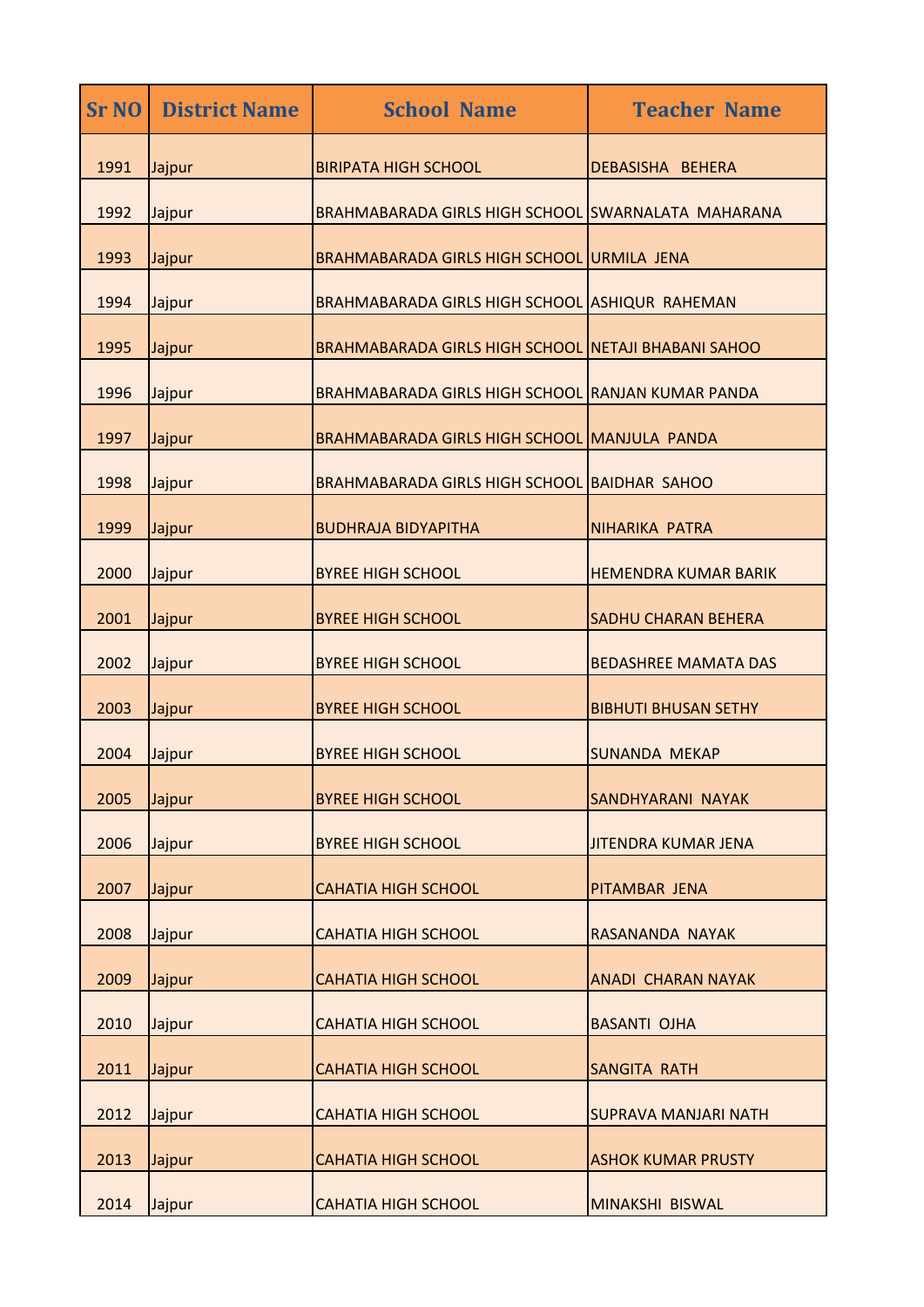| <b>Sr NO</b> | <b>District Name</b> | <b>School Name</b>               | <b>Teacher Name</b>        |
|--------------|----------------------|----------------------------------|----------------------------|
| 2015         | Jajpur               | <b>CHANDRASEKHAR HIGH SCHOOL</b> | <b>SRINIBASH MISHRA</b>    |
| 2016         | Jajpur               | <b>CHANDRASEKHAR HIGH SCHOOL</b> | <b>SAMBHUNATH TRIPATHY</b> |
| 2017         | Jajpur               | <b>CHANDRASEKHAR HIGH SCHOOL</b> | <b>TAPAN KUMAR PRADHAN</b> |
| 2018         | Jajpur               | <b>CHANDRASEKHAR HIGH SCHOOL</b> | <b>SRADHANJALI BISWAL</b>  |
| 2019         | Jajpur               | <b>CHANDRASEKHAR HIGH SCHOOL</b> | <b>PINAKSHI BISWAL</b>     |
| 2020         | Jajpur               | <b>CHARI SAMPRADA BIDYAPITHA</b> | <b>SILPA MOHAPATRA</b>     |
| 2021         | Jajpur               | <b>CHARI SAMPRADA BIDYAPITHA</b> | <b>SUDHIR KUMAR SAMAL</b>  |
| 2022         | Jajpur               | <b>CHARINANGAL HIGH SCHOOL</b>   | <b>PURANDAR SAHOO</b>      |
| 2023         | Jajpur               | <b>CHARINANGAL HIGH SCHOOL</b>   | <b>BHARAT CHANDRA JENA</b> |
| 2024         | Jajpur               | <b>CHARINANGAL HIGH SCHOOL</b>   | <b>BISWAJIT KANUNGO</b>    |
| 2025         | Jajpur               | <b>CHARINANGAL HIGH SCHOOL</b>   | <b>PADMANABHA DASH</b>     |
| 2026         | Jajpur               | <b>CHARINANGAL HIGH SCHOOL</b>   | <b>DFHIRENDRA TRIPATHY</b> |
| 2027         | Jajpur               | <b>CHARINANGAL HIGH SCHOOL</b>   | <b>MD YUNUS</b>            |
| 2028         | Jajpur               | <b>CHARINANGAL HIGH SCHOOL</b>   | <b>SANKAR MAHALLI</b>      |
| 2029         | Jajpur               | <b>CHARINANGAL HIGH SCHOOL</b>   | <b>TANUJARANI PATRA</b>    |
| 2030         | Jajpur               | <b>CHARINANGAL HIGH SCHOOL</b>   | <b>SULTANA KHATOON</b>     |
| 2031         | Jajpur               | <b>CHITALO HIGH SCHOOL</b>       | <b>SANTOSH KUMAR SAHOO</b> |
| 2032         | Jajpur               | <b>CHITALO HIGH SCHOOL</b>       | <b>SONALI JENA</b>         |
| 2033         | Jajpur               | <b>CHITALO HIGH SCHOOL</b>       | <b>BASANTI SARDAR</b>      |
| 2034         | Jajpur               | <b>CHITALO HIGH SCHOOL</b>       | <b>SONISHA BEHERA</b>      |
| 2035         | Jajpur               | <b>CHITALO HIGH SCHOOL</b>       | <b>BHAGYA LAXMI BEHERA</b> |
| 2036         | Jajpur               | <b>CHITALO HIGH SCHOOL</b>       | NARAYANA CHANDRA PANDA     |
| 2037         | Jajpur               | <b>DAMODAR VIDAYPITHA</b>        | <b>ABHIMANYU ROUT</b>      |
| 2038         | Jajpur               | <b>DAMODAR VIDAYPITHA</b>        | <b>ARATI BEHURA</b>        |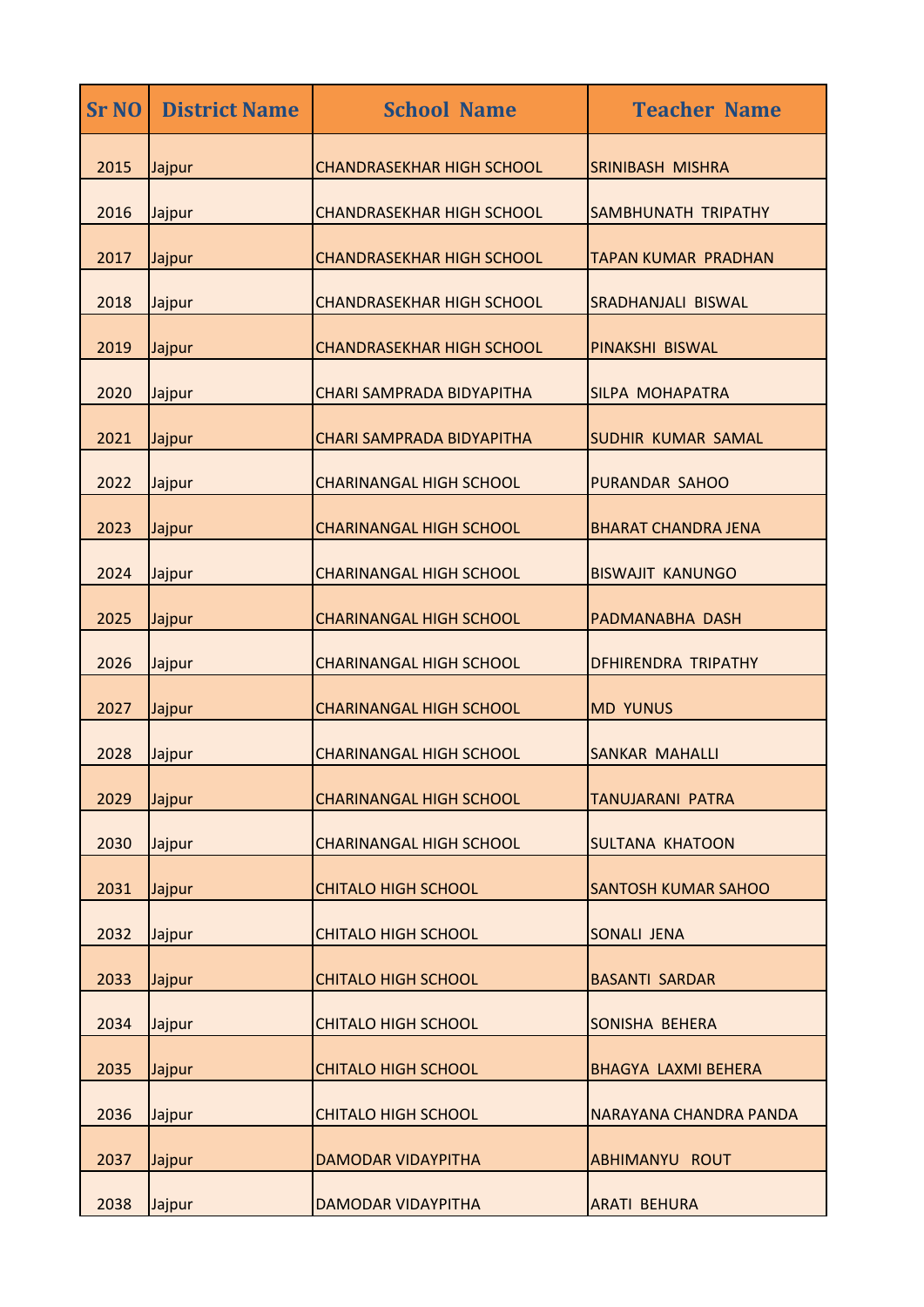| <b>Sr NO</b> | <b>District Name</b> | <b>School Name</b>              | <b>Teacher Name</b>                |
|--------------|----------------------|---------------------------------|------------------------------------|
| 2039         | Jajpur               | <b>DAMODAR VIDAYPITHA</b>       | <b>BANI BALLHARI DAS</b>           |
| 2040         | Jajpur               | <b>DAMODAR VIDAYPITHA</b>       | <b>MANASWINEE AICH</b>             |
| 2041         | Jajpur               | <b>DAMODAR VIDAYPITHA</b>       | <b>NABAGHAN ROUT</b>               |
| 2042         | Jajpur               | <b>DAMODAR VIDAYPITHA</b>       | RASHMIRANJAN SAMAL                 |
| 2043         | Jajpur               | <b>DAMODAR VIDAYPITHA</b>       | <b>SRIKANTA KUMAR NANDA</b>        |
| 2044         | Jajpur               | <b>DAMODAR VIDAYPITHA</b>       | <b>TANUJA DAS</b>                  |
| 2045         | Jajpur               | <b>DARSAN HIGH SCHOOL</b>       | <b>SANTILATA BEHERA</b>            |
| 2046         | Jajpur               | <b>DARSAN HIGH SCHOOL</b>       | <b>SHUSAMA SAMAL</b>               |
| 2047         | Jajpur               | <b>DARSAN HIGH SCHOOL</b>       | <b>PRABODH KUMAR PATRA</b>         |
| 2048         | Jajpur               | <b>DARSAN HIGH SCHOOL</b>       | RASHMITA MOHAPATRA                 |
| 2049         | Jajpur               | <b>DARSAN HIGH SCHOOL</b>       | <b>PRAVASINI DAS</b>               |
| 2050         | Jajpur               | <b>DASARATHAPUR HIGH SCHOOL</b> | <b>BASUDEV MISHRA</b>              |
| 2051         | Jajpur               | <b>DASARATHAPUR HIGH SCHOOL</b> | <b>NILAMANI SAMANT</b>             |
| 2052         | Jajpur               | <b>DASARATHAPUR HIGH SCHOOL</b> | <b>SASIKANTA DASH</b>              |
| 2053         | Jajpur               | <b>DASARATHAPUR HIGH SCHOOL</b> | PRAFULLA CHANDRA BEHERA            |
| 2054         | Jajpur               | <b>DASARATHAPUR HIGH SCHOOL</b> | <b>LAXMI PRIYA SAHOO</b>           |
| 2055         | Jajpur               | DASARATHAPUR HIGH SCHOOL        | <b>SARAT KUMAR PANDA</b>           |
| 2056         | Jajpur               | <b>DASARATHAPUR HIGH SCHOOL</b> | <b>GYATRI PRIYADARSHINI DEBATA</b> |
| 2057         | Jajpur               | DHANMANDAL HIGH SCHOOL          | <b>KHIROD CHANDRA KAR</b>          |
| 2058         | Jajpur               | DHANMANDAL HIGH SCHOOL          | <b>CHITTA RANJAN SAHOO</b>         |
| 2059         | Jajpur               | DHANMANDAL HIGH SCHOOL          | <b>RANJAN KUMAR JENA</b>           |
| 2060         | Jajpur               | DHANMANDAL HIGH SCHOOL          | <b>KHAGESWAR SENAPATI</b>          |
| 2061         | Jajpur               | DHANMANDAL HIGH SCHOOL          | <b>NURSINGH CHARAN NAYAK</b>       |
| 2062         | Jajpur               | DHANMANDAL HIGH SCHOOL          | <b>SK AHMED TULLA</b>              |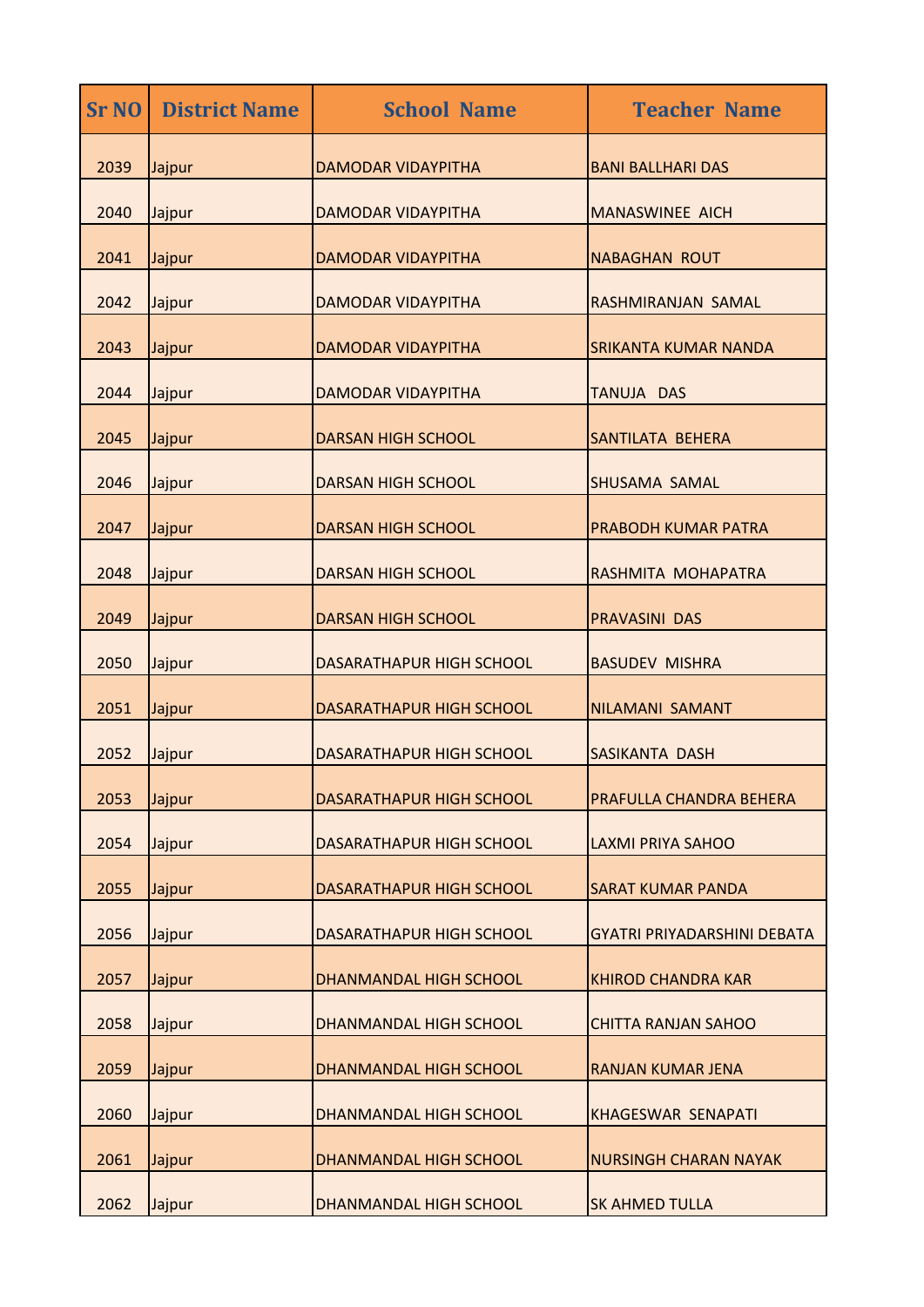| <b>Sr NO</b> | <b>District Name</b> | <b>School Name</b>            | <b>Teacher Name</b>             |
|--------------|----------------------|-------------------------------|---------------------------------|
| 2063         | Jajpur               | <b>DHANMANDAL HIGH SCHOOL</b> | <b>SURESH CHANDRA MOHAPATRA</b> |
| 2064         | Jajpur               | <b>DHANMANDAL HIGH SCHOOL</b> | KADAMBNINI SENAPATI             |
| 2065         | Jajpur               | DHARMASALA BANEEPEETHA        | <b>CHANDRA PRAKASH KHUNTIA</b>  |
| 2066         | Jajpur               | DHARMASALA BANEEPEETHA        | <b>ALOK KUMAR MOHANTY</b>       |
| 2067         | Jajpur               | DHARMASALA BANEEPEETHA        | <b>AMARESH KUMAR SAHOO</b>      |
| 2068         | Jajpur               | <b>DHARMASALA BANEEPEETHA</b> | <b>MINAKSHI NAYAK</b>           |
| 2069         | Jajpur               | <b>DHARMASALA BANEEPEETHA</b> | <b>PRAVAT KUMAR PATTANAIK</b>   |
| 2070         | Jajpur               | DHARMASALA BANEEPEETHA        | <b>SAGARIKA MAHARANA</b>        |
| 2071         | Jajpur               | <b>DHARMASALA BANEEPEETHA</b> | <b>SATYA SWAINPRIYA SWAIN</b>   |
| 2072         | Jajpur               | DHARMASALA BANEEPEETHA        | <b>SNIGDHA RANI SAMAL</b>       |
| 2073         | Jajpur               | DHARMASALA BANEEPEETHA        | NIRMALA CHANDRA DAS             |
| 2074         | Jajpur               | DHARMASALA BANEEPEETHA        | <b>PRAVAT KUMAR KAR</b>         |
| 2075         | Jajpur               | <b>G.C.HIGH SCHOOL</b>        | <b>ASHOK KUMAR SAHOO</b>        |
| 2076         | Jajpur               | <b>G.C.HIGH SCHOOL</b>        | <b>BRAJA SUNDAR DAS</b>         |
| 2077         | Jajpur               | <b>G.C.HIGH SCHOOL</b>        | <b>SWYAM PRAVA SAHOO</b>        |
| 2078         | Jajpur               | <b>G.C.HIGH SCHOOL</b>        | <b>RITARANI DAS</b>             |
| 2079         | Jajpur               | <b>G.C.HIGH SCHOOL</b>        | <b>PRADIPA KUMAR MOHANTY</b>    |
| 2080         | Jajpur               | <b>G.C.HIGH SCHOOL</b>        | <b>BISHNU CHARAN BEHERA</b>     |
| 2081         | Jajpur               | <b>G.C.HIGH SCHOOL</b>        | <b>UMARANI PATRA</b>            |
| 2082         | Jajpur               | <b>G.C.HIGH SCHOOL</b>        | <b>CHANDAN KUMAR JENA</b>       |
| 2083         | Jajpur               | <b>G.C.HIGH SCHOOL</b>        | <b>SURESH CHANDRA OJHA</b>      |
| 2084         | Jajpur               | <b>G.C.HIGH SCHOOL</b>        | <b>BHIKARI CHARAN SAMAL</b>     |
| 2085         | Jajpur               | <b>GAMU HIGH SCHOOL</b>       | <b>BINODA BIHARI DASH</b>       |
| 2086         | Jajpur               | <b>GAMU HIGH SCHOOL</b>       | <b>SATYA RANJAN MOHANTY</b>     |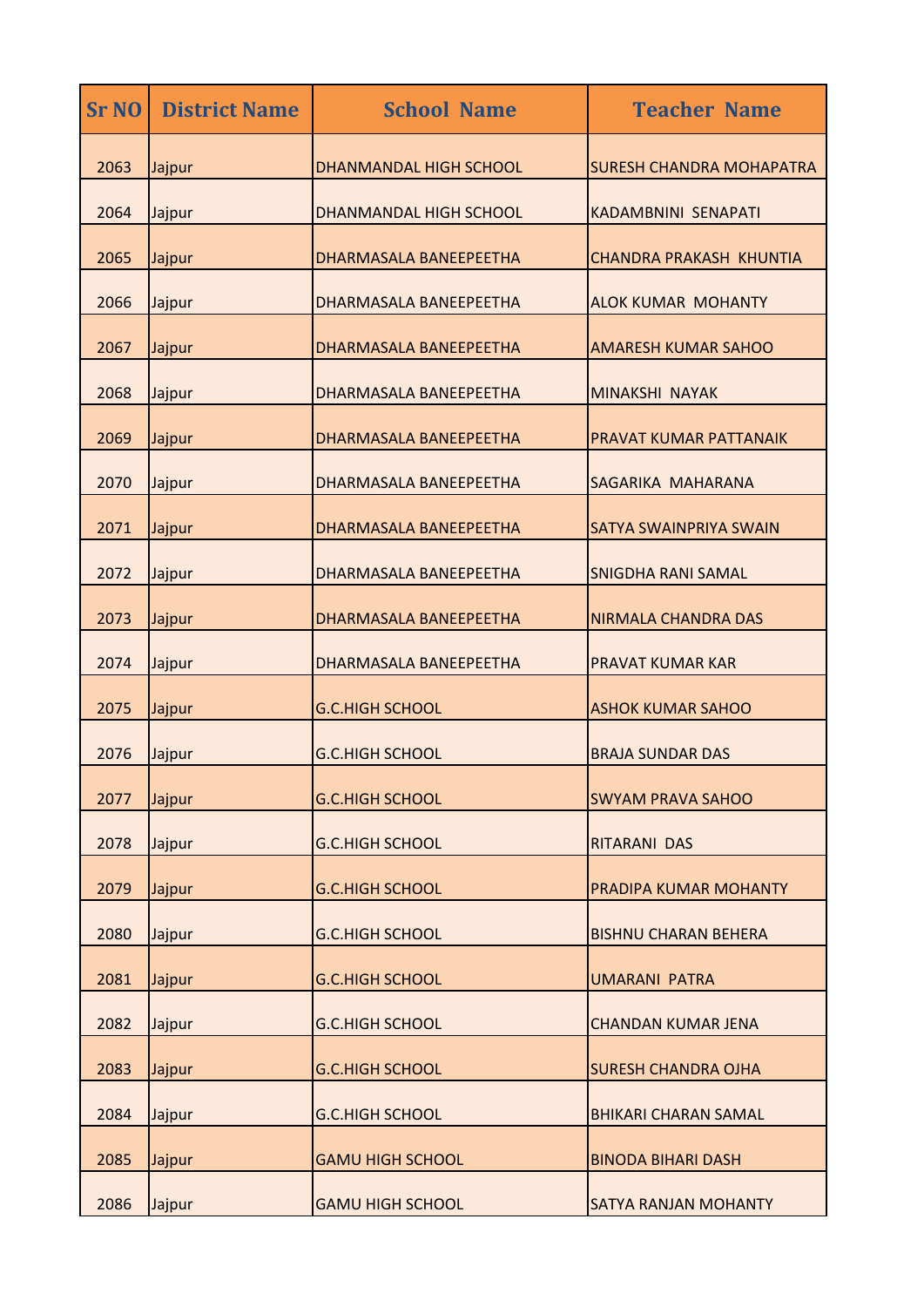| <b>Sr NO</b> | <b>District Name</b> | <b>School Name</b>                   | <b>Teacher Name</b>              |
|--------------|----------------------|--------------------------------------|----------------------------------|
| 2087         | Jajpur               | <b>GAMU HIGH SCHOOL</b>              | <b>DHANESWAR DAS</b>             |
| 2088         | Jajpur               | <b>GAMU HIGH SCHOOL</b>              | <b>KAMALAKANTA SUKLA</b>         |
| 2089         | Jajpur               | <b>GAMU HIGH SCHOOL</b>              | <b>SUKANT KUMAR SWAIN</b>        |
| 2090         | Jajpur               | <b>GANDHI SMRUTI UCHA VIDYAPITHA</b> | <b>RAHASA BIHARI DAS</b>         |
| 2091         | Jajpur               | <b>GANDHI SMRUTI UCHA VIDYAPITHA</b> | <b>LABANYA BHANU REKHA</b>       |
| 2092         | Jajpur               | <b>GANDHI SMRUTI UCHA VIDYAPITHA</b> | <b>RAJASHREE RAJASMITA BARIK</b> |
| 2093         | Jajpur               | <b>GANDHI SMRUTI UCHA VIDYAPITHA</b> | KAMINI BEHERA                    |
| 2094         | Jajpur               | <b>GANDHI SMRUTI UCHA VIDYAPITHA</b> | <b>SANGEET SARITA SAMAL</b>      |
| 2095         | Jajpur               | <b>GARIBABANDHU HIGH SCHOOL</b>      | <b>DASARATHI DAS</b>             |
| 2096         | Jajpur               | <b>GARIBABANDHU HIGH SCHOOL</b>      | <b>JANANENDRA KUMAR NAYAK</b>    |
| 2097         | Jajpur               | <b>GARIBABANDHU HIGH SCHOOL</b>      | <b>ASHIS KUMAR BAL</b>           |
| 2098         | Jajpur               | <b>GARIBABANDHU HIGH SCHOOL</b>      | <b>ABANI KUMAR DAS</b>           |
| 2099         | Jajpur               | <b>GOPALIEW HIGH SCHOOL</b>          | <b>BASANTA KUMAR BEHERA</b>      |
| 2100         | Jajpur               | <b>GOPALJEW HIGH SCHOOL</b>          | <b>KAMALAKANTA BEHERA</b>        |
| 2101         | Jajpur               | <b>GOPALIEW HIGH SCHOOL</b>          | <b>RAMESH CHANDRA SETHY</b>      |
| 2102         | Jajpur               | <b>GOPALIEW HIGH SCHOOL</b>          | <b>ASHOK KUMAR MISHRA</b>        |
| 2103         | Jajpur               | <b>GOPALJEW HIGH SCHOOL</b>          | <b>DEBASHREE RAJ</b>             |
| 2104         | Jajpur               | <b>GOPALIEW HIGH SCHOOL</b>          | <b>MANAS MOHINI PATI</b>         |
| 2105         | Jajpur               | <b>GOPALIEW HIGH SCHOOL</b>          | <b>BIJAYALAXMI JENA</b>          |
| 2106         | Jajpur               | <b>GOPALIEW HIGH SCHOOL</b>          | <b>DHANESWAR MUDULI</b>          |
| 2107         | Jajpur               | <b>GOVT. GIRLS HIGH SCHOOL</b>       | <b>ANNAPURNA MISHRA</b>          |
| 2108         | Jajpur               | <b>GOVT. GIRLS HIGH SCHOOL</b>       | <b>ANITA PANIGRAHI</b>           |
| 2109         | Jajpur               | <b>GOVT. GIRLS HIGH SCHOOL</b>       | <b>BANAJA MALL</b>               |
| 2110         | Jajpur               | <b>GOVT. GIRLS HIGH SCHOOL</b>       | <b>SUSAMA MANJARI TRIPATHY</b>   |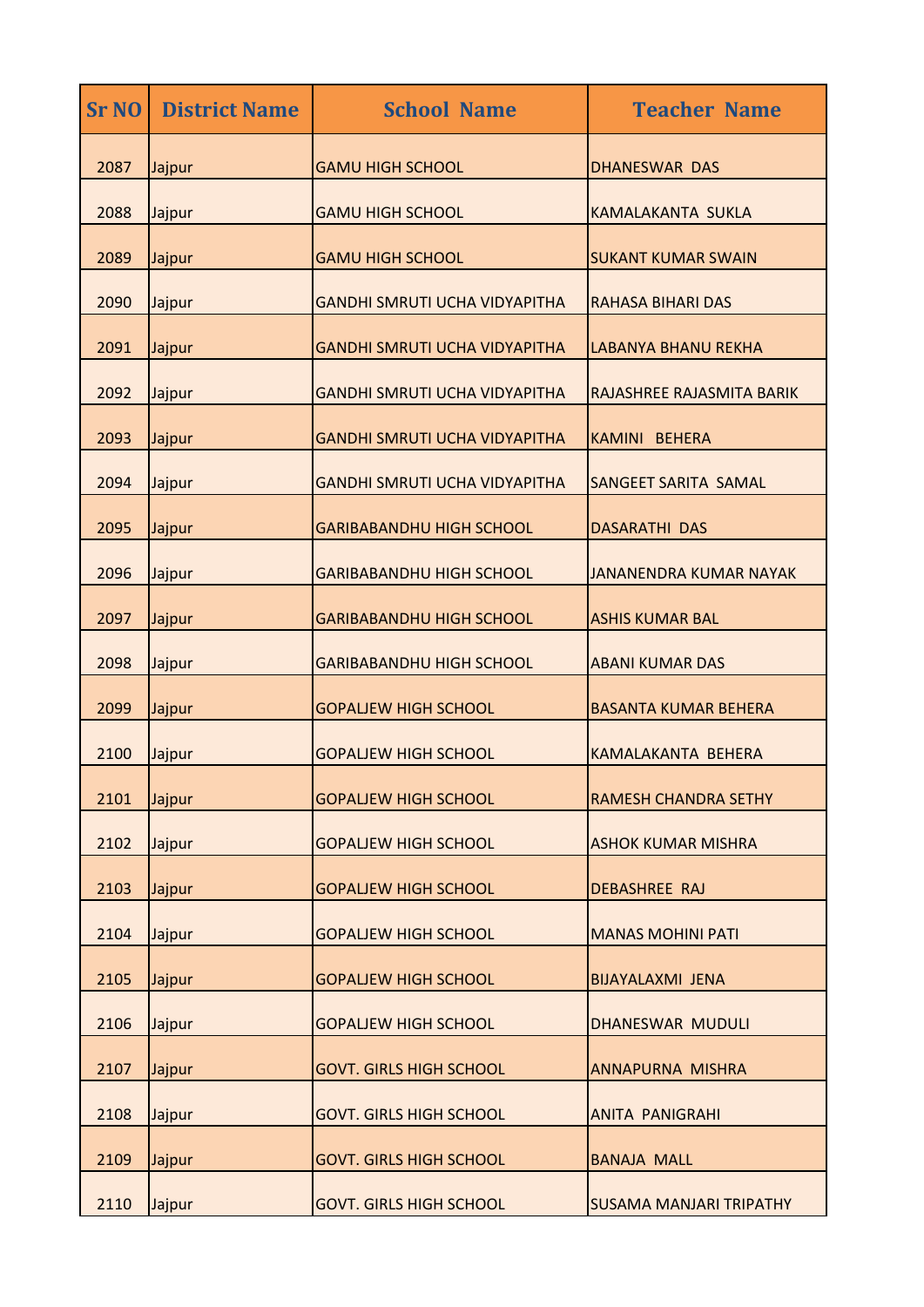| <b>Sr NO</b> | <b>District Name</b> | <b>School Name</b>                                 | <b>Teacher Name</b>            |
|--------------|----------------------|----------------------------------------------------|--------------------------------|
| 2111         | Jajpur               | <b>GOVT. GIRLS HIGH SCHOOL</b>                     | <b>MADHUSMITA BEHERA</b>       |
| 2112         | Jajpur               | <b>GOVT. GIRLS HIGH SCHOOL</b>                     | <b>MANAS KUMAR DHAL</b>        |
| 2113         | Jajpur               | <b>GOVT. GIRLS HIGH SCHOOL</b>                     | <b>SAROJINI DAS</b>            |
| 2114         | Jajpur               | <b>GOVT. GIRLS HIGH SCHOOL</b>                     | <b>SANJBANI SAMAL</b>          |
| 2115         | Jajpur               | <b>GOVT. GIRLS HIGH SCHOOL</b>                     | <b>TATINI SETHY</b>            |
| 2116         | Jajpur               | <b>GOVT. GIRLS HIGH SCHOOL</b>                     | JAYASHREE MOHAPATRA            |
| 2117         | Jajpur               | <b>GOVT. GIRLS HIGH SCHOOL</b>                     | SANKARSAN BEHERA               |
| 2118         | Jajpur               | <b>GOVT. GIRLS HIGH SCHOOL</b>                     | <b>DEEPANJALI DHAL</b>         |
| 2119         | Jajpur               | <b>GOVT. GIRLS HIGH SCHOOL</b>                     | <b>BANAJA MOHAPATRA</b>        |
| 2120         | Jajpur               | <b>GOVT. GIRLS HIGH SCHOOL</b>                     | <b>SANJIB KUMAR DAS</b>        |
| 2121         | Jajpur               | <b>GOVT. GIRLS HIGH SCHOOL</b>                     | <b>ANADI CHARAN JENA</b>       |
| 2122         | Jajpur               | <b>GOVT. GIRLS HIGH SCHOOL</b>                     | <b>MANAS KUMAR BEHERA</b>      |
| 2123         | Jajpur               | <b>GOVT. GIRLS HIGH SCHOOL</b>                     | RUDRA NARAYAN PANDA            |
| 2124         | Jajpur               | <b>GOVT. HIGH SCHOOL(SSD)</b><br><b>CHANDIKHOL</b> | PRANAKRISHNA BEHERA            |
| 2125         | Jajpur               | GOVT. HIGH SCHOOL(SSD)<br><b>CHANDIKHOL</b>        | <b>BIRANCHI NARAYAN PARIDA</b> |
| 2126         | Jajpur               | <b>GOVT. HIGH SCHOOL(SSD)</b><br><b>CHANDIKHOL</b> | <b>KADAR CHARAN SAHOO</b>      |
| 2127         | Jajpur               | <b>GOVT. HIGH SCHOOL(SSD)</b><br><b>CHANDIKHOL</b> | NIRUPAMA DEBITA                |
| 2128         | Jajpur               | <b>GOVT. HIGH SCHOOL(SSD)</b><br><b>CHANDIKHOL</b> | NIHAR PRASAD LENKA             |
| 2129         | Jajpur               | <b>GOVT. HIGH SCHOOL(SSD)</b><br><b>CHANDIKHOL</b> | <b>KADAMBINI PARIDA</b>        |
| 2130         | Sundergarh           | N.A.C(ST) HIGH SCHOOL                              | NILAMADHAB SAHOO               |
| 2131         | Sundergarh           | N.A.C(ST) HIGH SCHOOL                              | RAJESWARI BEHERA               |
| 2132         | Sundergarh           | N.A.C(ST) HIGH SCHOOL                              | RASHMI PRAVA MOHANTY           |
| 2133         | Sundergarh           | N.A.C(ST) HIGH SCHOOL                              | <b>MANJU LATA MALLICK</b>      |
| 2134         | Sundergarh           | <b>NAC(ST) HIGH SCHOOL</b>                         | SAUDAMINI MAHANTA              |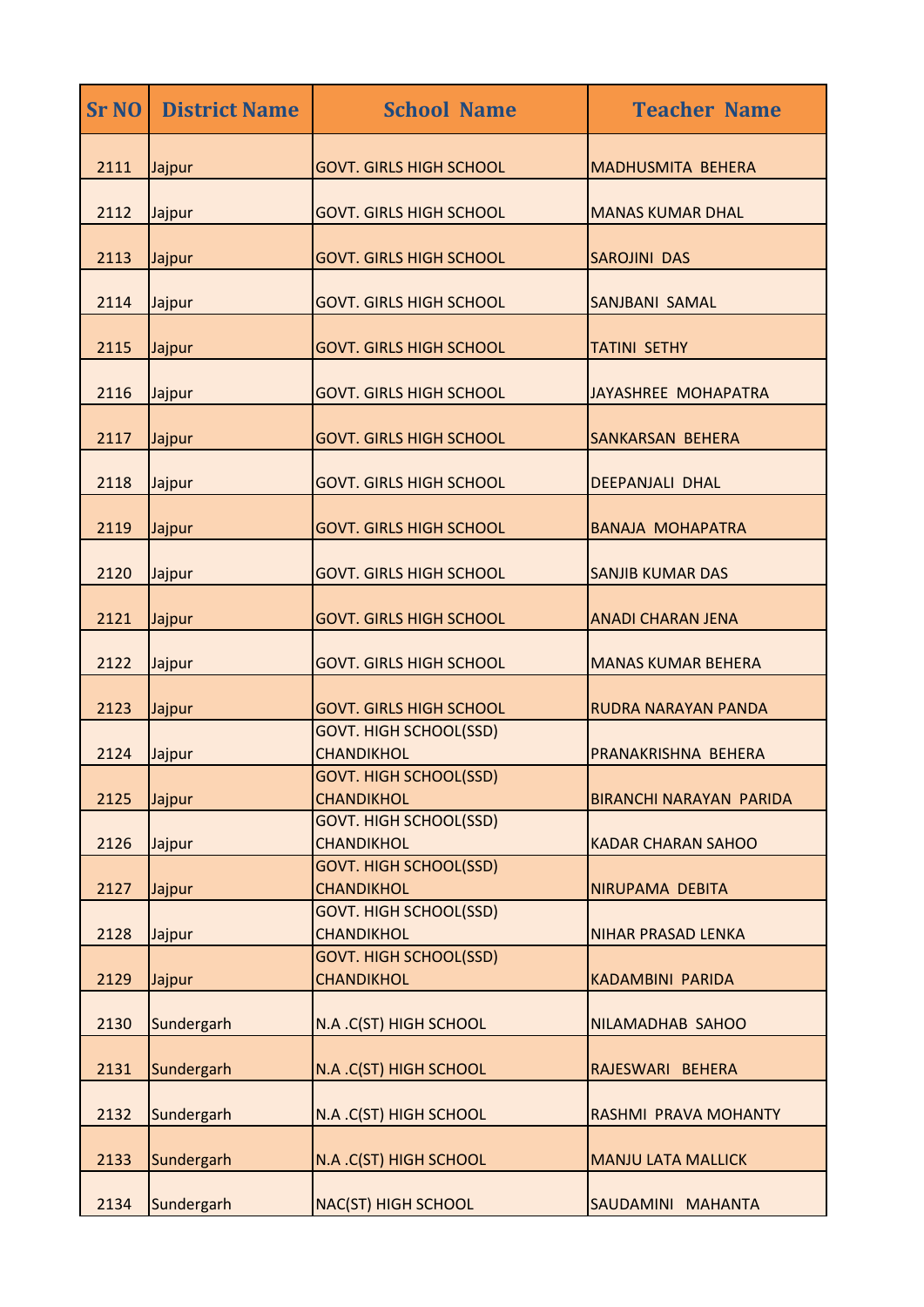| <b>Sr NO</b> | <b>District Name</b> | <b>School Name</b>                                 | <b>Teacher Name</b>           |
|--------------|----------------------|----------------------------------------------------|-------------------------------|
| 2135         | Sundergarh           | <b>NAC(ST) HIGH SCHOOL</b>                         | <b>TRUPTI MAYEE DWIVEDY</b>   |
| 2136         | Sundergarh           | <b>NAC(ST) HIGH SCHOOL</b>                         | <b>MONALI MISHRA</b>          |
| 2137         | Sundergarh           | <b>NAC(ST) HIGH SCHOOL</b>                         | PUSPARANI PATEL               |
|              |                      |                                                    |                               |
| 2138         | Sundergarh           | N.A.C(ST)HIGH SCHOOL, SECTOR-20                    | <b>DILLIP KUMAR SAHU</b>      |
| 2139         | Sundergarh           | N.A.C(ST)HIGH SCHOOL, SECTOR-20                    | <b>MOUSUMI MITRA</b>          |
| 2140         | Sundergarh           | N.A.C(ST)HIGH SCHOOL, SECTOR-20                    | <b>SUBHASINI PADHI</b>        |
| 2141         | Sundergarh           | N.A.C(ST)HIGH SCHOOL, SECTOR-20                    | <b>SANJAY KERKETTA</b>        |
| 2142         | Jajpur               | <b>GOVT. HIGH SCHOOL(SSD)</b><br><b>CHANDIKHOL</b> | <b>SUMITRA KAR</b>            |
| 2143         | Jajpur               | <b>GOVT. HIGH SCHOOL(SSD)</b><br><b>CHANDIKHOL</b> | <b>SABITA GHADEI</b>          |
| 2144         | Jajpur               | <b>GOVT. HIGH SCHOOL(SSD)</b><br><b>CHANDIKHOL</b> | <b>CHANDAN KUMAR SAHOO</b>    |
| 2145         | Jajpur               | <b>GOVT. HIGH SCHOOL(SSD), TOMKA</b>               | <b>BIRENDRA KUMAR DALAI</b>   |
|              |                      |                                                    |                               |
| 2146         | Jajpur               | GOVT. HIGH SCHOOL(SSD), TOMKA                      | <b>MAYABINI PARIDA</b>        |
| 2147         | Jajpur               | GOVT. HIGH SCHOOL(SSD), TOMKA                      | <b>GANGADHAR DASH</b>         |
| 2148         | Sundergarh           | N.A.C(ST)HIGH SCHOOL, SECTOR-20                    | SASMITA DALABEHERA            |
| 2149         | Jajpur               | <b>GOVT. HIGH SCHOOL(SSD), TOMKA</b>               | PUIRNA CHANDRA MISHRA         |
| 2150         | Jajpur               | GOVT. HIGH SCHOOL(SSD), TOMKA                      | <b>BAISHNAB CHANDRA BARIK</b> |
| 2151         | Jajpur               | GOVT. HIGH SCHOOL(SSD), TOMKA                      | <b>DILIP KUMAR PANDA</b>      |
|              |                      |                                                    |                               |
| 2152         | Jajpur               | <b>GOVT. HIGH SCHOOL(SSD), TOMKA</b>               | SAILABALA DEI                 |
| 2153         | Jajpur               | <b>GOVT. HIGH SCHOOL(SSD), TOMKA</b>               | PRAKSHA CHANDRA SARANGI       |
| 2154         | Jajpur               | <b>GOVT. HIGH</b><br>SCHOOL, RAMACHANDRAPUR        | <b>BHAGABATI SAMAL</b>        |
| 2155         | Jajpur               | <b>GOVT. HIGH</b><br>SCHOOL, RAMACHANDRAPUR        | M, ADHUSUDAN DALAI            |
| 2156         | Jajpur               | <b>GOVT. HIGH</b><br>SCHOOL, RAMACHANDRAPUR        | <b>NAMITA SAHOO</b>           |
|              |                      | <b>GOVT. HIGH</b>                                  |                               |
| 2157         | Jajpur               | SCHOOL, RAMACHANDRAPUR<br><b>GOVT. HIGH</b>        | <b>SANGITA MALLICK</b>        |
| 2158         | Jajpur               | SCHOOL, RAMACHANDRAPUR                             | <b>JHARANA DAS</b>            |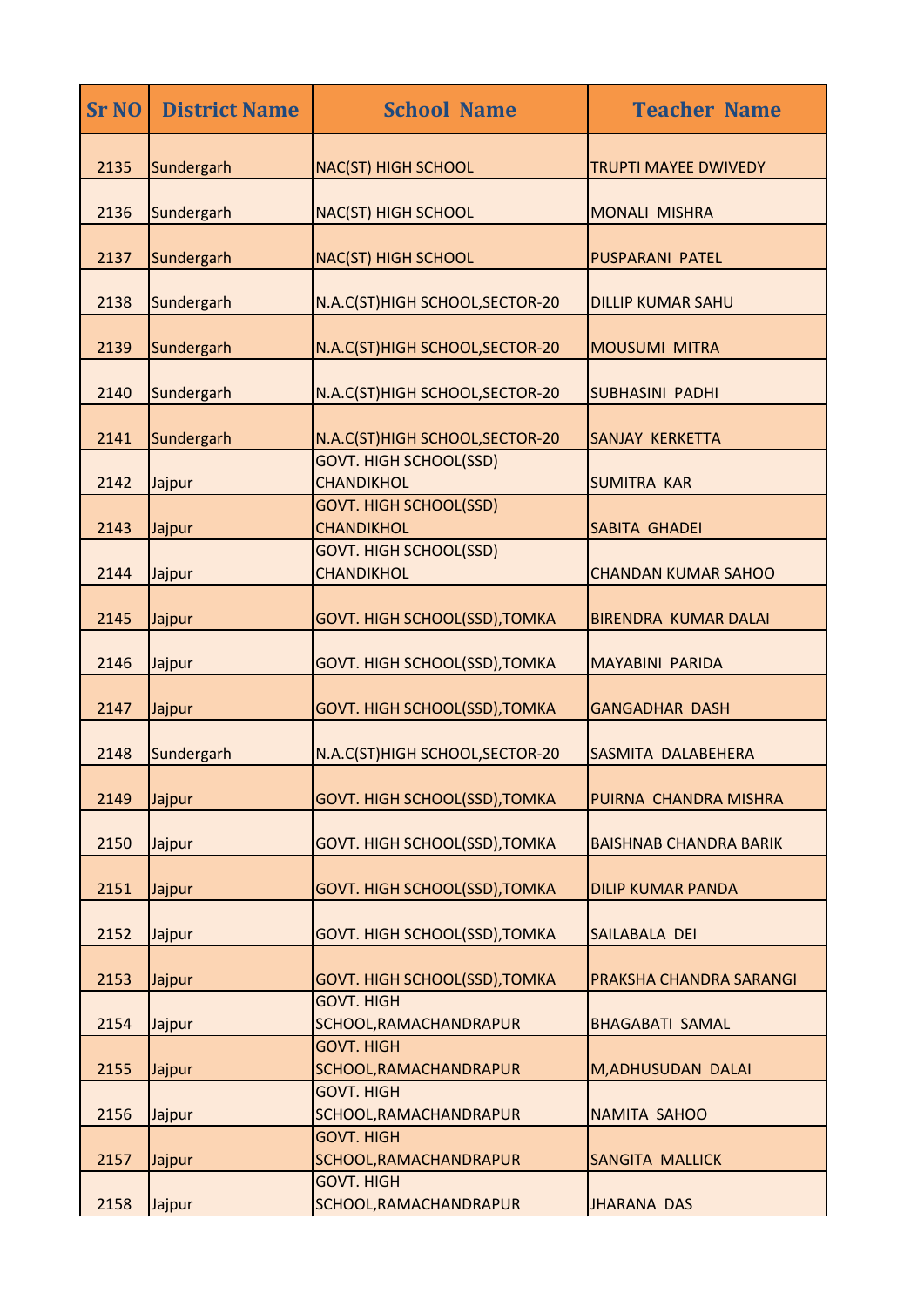| <b>Sr NO</b> | <b>District Name</b> | <b>School Name</b>                          | <b>Teacher Name</b>            |
|--------------|----------------------|---------------------------------------------|--------------------------------|
| 2159         | Jajpur               | <b>GOVT. HIGH</b><br>SCHOOL, RAMACHANDRAPUR | <b>MANORAMA KAR</b>            |
| 2160         | Jajpur               | GOVT. JRand amp; SR. MADRASA                | <b>SHAIKH HAFIZ ULLAH</b>      |
| 2161         | Jajpur               | GOVT. JRand amp; SR. MADRASA                | <b>ARZOO TAMANNA KHATOON</b>   |
| 2162         | Jajpur               | <b>GOVT. JRand amp;SR. MADRASA</b>          | <b>MD ABUZAR</b>               |
| 2163         | Jajpur               | GOVT. JRand amp; SR. MADRASA                | <b>AMENA KHATUN</b>            |
| 2164         | Jajpur               | GOVT. JRand amp; SR. MADRASA                | <b>SK ZAKIULLAH</b>            |
| 2165         | Jajpur               | <b>GOVT. JRand amp;SR. MADRASA</b>          | <b>SK ANWARUL HAQUE</b>        |
| 2166         | Jajpur               | GOVT. JRand amp; SR. MADRASA                | <b>LUTFAN ALI KHAN</b>         |
| 2167         | Jajpur               | <b>GOVT. JRand amp;SR. MADRASA</b>          | <b>MIRZA ANWARULISLAN BAIG</b> |
| 2168         | Jajpur               | GOVT. UG HIGH SCHOOL, BARPADA               | <b>SHAIKH KUTUBUDDIN</b>       |
| 2169         | Jajpur               | GOVT. UG HIGH SCHOOL, BARPADA               | <b>KALYANI JENA</b>            |
| 2170         | Jajpur               | GOVT. UG HIGH SCHOOL, BARPADA               | <b>SANDHYARANI DAS</b>         |
| 2171         | Jajpur               | GOVT. UG HIGH SCHOOL, BARPADA               | <b>DEEPANJALI SAHOO</b>        |
| 2172         | Jajpur               | <b>GOVT. UG HIGH SCHOOL, NIALI</b>          | RAJENDRA NARAYAN RAY           |
| 2173         | Jajpur               | <b>GOVT. UG HIGH SCHOOL, NIALI</b>          | <b>MADFHUSROTA RAM</b>         |
| 2174         | Jajpur               | <b>GOVT. UG HIGH SCHOOL, NIALI</b>          | SITAKANTA DALAI                |
| 2175         | Jajpur               | <b>GOVT. UG HIGH SCHOOL, NIALI</b>          | RAJIB LOCHAN LENKA             |
| 2176         | Jajpur               | <b>GOVT. UG HIGH SCHOOL, NIALI</b>          | <b>DIGAMBAR PANDA</b>          |
| 2177         | Jajpur               | <b>GOVT. UG HIGH SCHOOL, NIALI</b>          | PITAMBAR SINGHSARDAR           |
| 2178         | Jajpur               | <b>GOVT. UG HIGH SCHOOL, NIALI</b>          | <b>KISHORE CHANDRA JENA</b>    |
| 2179         | Jajpur               | <b>GOVT. UG HIGH SCHOOL, NIALI</b>          | <b>HIMANSU BHSAN JENA</b>      |
| 2180         | Jajpur               | <b>GOVT. UG HIGH SCHOOL, NIALI</b>          | <b>KAILASH CHANDRA KHANDAI</b> |
| 2181         | Jajpur               | <b>GOVT. UG HIGH SCHOOL, NIALI</b>          | <b>AMBIKA NAYAK</b>            |
| 2182         | Jajpur               | GOVT.U.G. HIGH SCHOOL, SOLAR                | <b>NALINI PRAVA ACHARYA</b>    |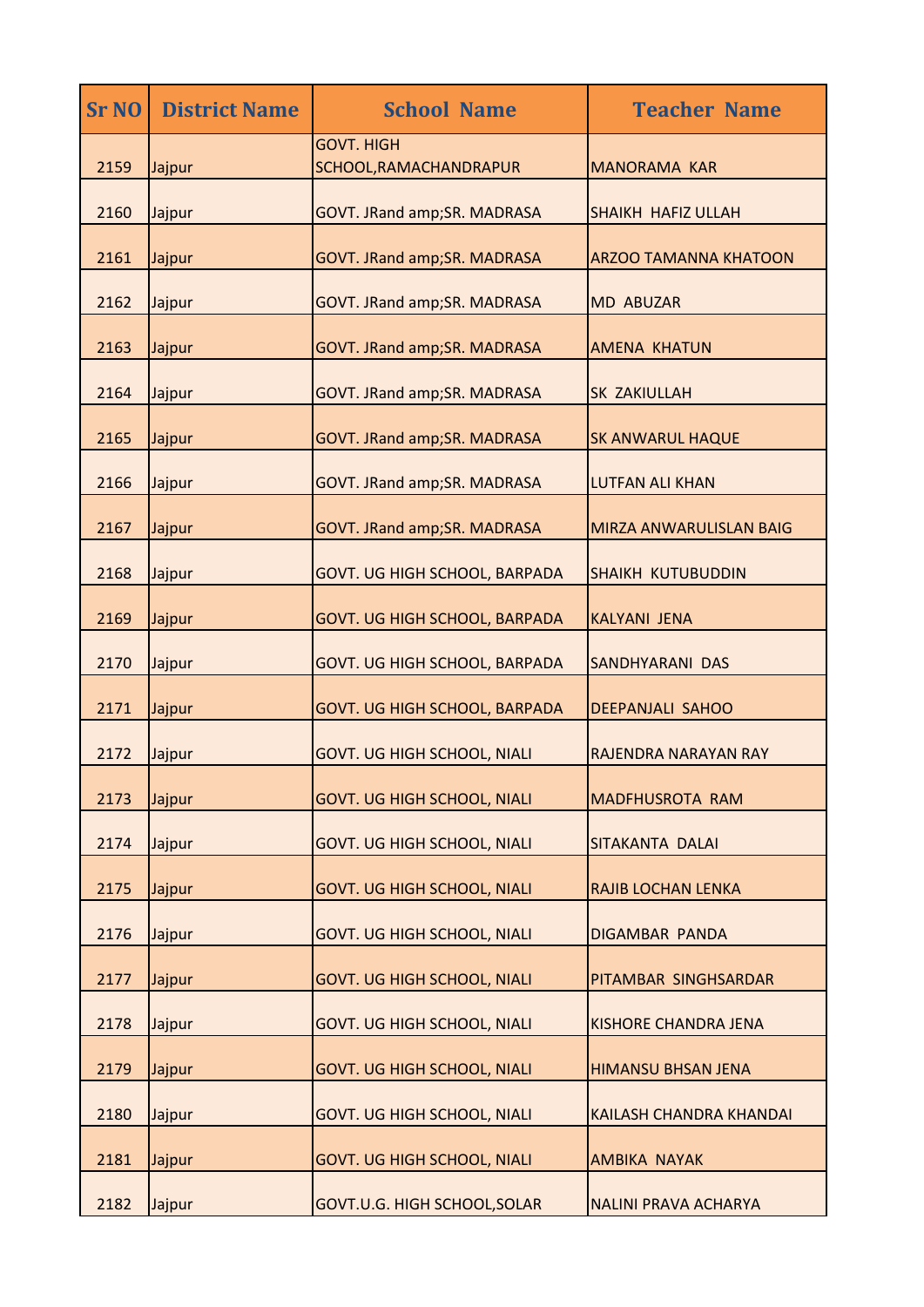| <b>Sr NO</b> | <b>District Name</b> | <b>School Name</b>                                       | <b>Teacher Name</b>         |
|--------------|----------------------|----------------------------------------------------------|-----------------------------|
| 2183         | Jajpur               | GOVT.U.G. HIGH SCHOOL, SOLAR                             | <b>ANANDA CHANDRA SETHI</b> |
| 2184         | Jajpur               | GOVT.U.G. HIGH SCHOOL, SOLAR                             | <b>MONALISA SAHU</b>        |
| 2185         | Jajpur               | GOVT.U.G. HIGH SCHOOL, SOLAR                             | <b>ITISHREE DAS</b>         |
| 2186         | Jajpur               | GOVT.U.G. HIGH SCHOOL, SOLAR                             | <b>HARIHAR BISWAL</b>       |
| 2187         | Jajpur               | GOVT.U.G. HIGH SCHOOL, SOLAR                             | <b>PURNA LATA DAS</b>       |
| 2188         | Jajpur               | GOVT.U.G. HIGH SCHOOL, SOLAR                             | <b>SUJATA MANIK</b>         |
| 2189         | Jajpur               | GOVT.U.G. HIGH SCHOOL, SOLAR                             | SABITA NAYAK                |
| 2190         | Jajpur               | GOVT.U.G. HIGH SCHOOL, SOLAR                             | <b>SHRADHANJALI SAHOO</b>   |
| 2191         | Jajpur               | GOVT.U.G. HIGH SCHOOL, SOLAR                             | <b>REKHA MISHRA</b>         |
| 2192         | Jajpur               | GRAMAMANGALSAMITI HIGH SCHOOL ANURVA KUANAR              |                             |
| 2193         | Jajpur               | GRAMAMANGALSAMITI HIGH SCHOOL SATYABADI PATRA            |                             |
| 2194         | Jajpur               | GRAMAMANGALSAMITI HIGH SCHOOL SANJUKTA MOHANTY           |                             |
| 2195         | Jajpur               | GRAMAMANGALSAMITI HIGH SCHOOL SABITA JENA                |                             |
| 2196         | Jajpur               | <b>GRAMAMANGALSAMITI HIGH SCHOOL JAYANTA KUMAR SAMAL</b> |                             |
| 2197         | Jajpur               | <b>GURUKUL HIGH SCHOOL</b>                               | <b>DHURBA CHARAN LALIK</b>  |
| 2198         | Jajpur               | <b>GURUKUL HIGH SCHOOL</b>                               | <b>MANORANJAN BISWAL</b>    |
| 2199         | Jajpur               | <b>GURUKUL HIGH SCHOOL</b>                               | <b>MAYADHAR NATH</b>        |
| 2200         | Jajpur               | <b>GURUKUL HIGH SCHOOL</b>                               | CHITTARANJAN PRADHAN        |
| 2201         | Jajpur               | <b>GURUKUL HIGH SCHOOL</b>                               | <b>KULAMANI MALICK</b>      |
| 2202         | Jajpur               | <b>GURUKUL HIGH SCHOOL</b>                               | <b>SABITRI OJHA</b>         |
| 2203         | Jajpur               | <b>GURUKUL HIGH SCHOOL</b>                               | PRATIMA MOHANTY             |
| 2204         | Jajpur               | <b>HANUMAN JEW HIGH SCHOOL</b>                           | <b>SUBASH CHANDRA PANDA</b> |
| 2205         | Jajpur               | HANUMAN JEW HIGH SCHOOL                                  | <b>BIRAKISHORE BISWAL</b>   |
| 2206         | Jajpur               | <b>HANUMAN JEW HIGH SCHOOL</b>                           | <b>GADADHARA BEHERA</b>     |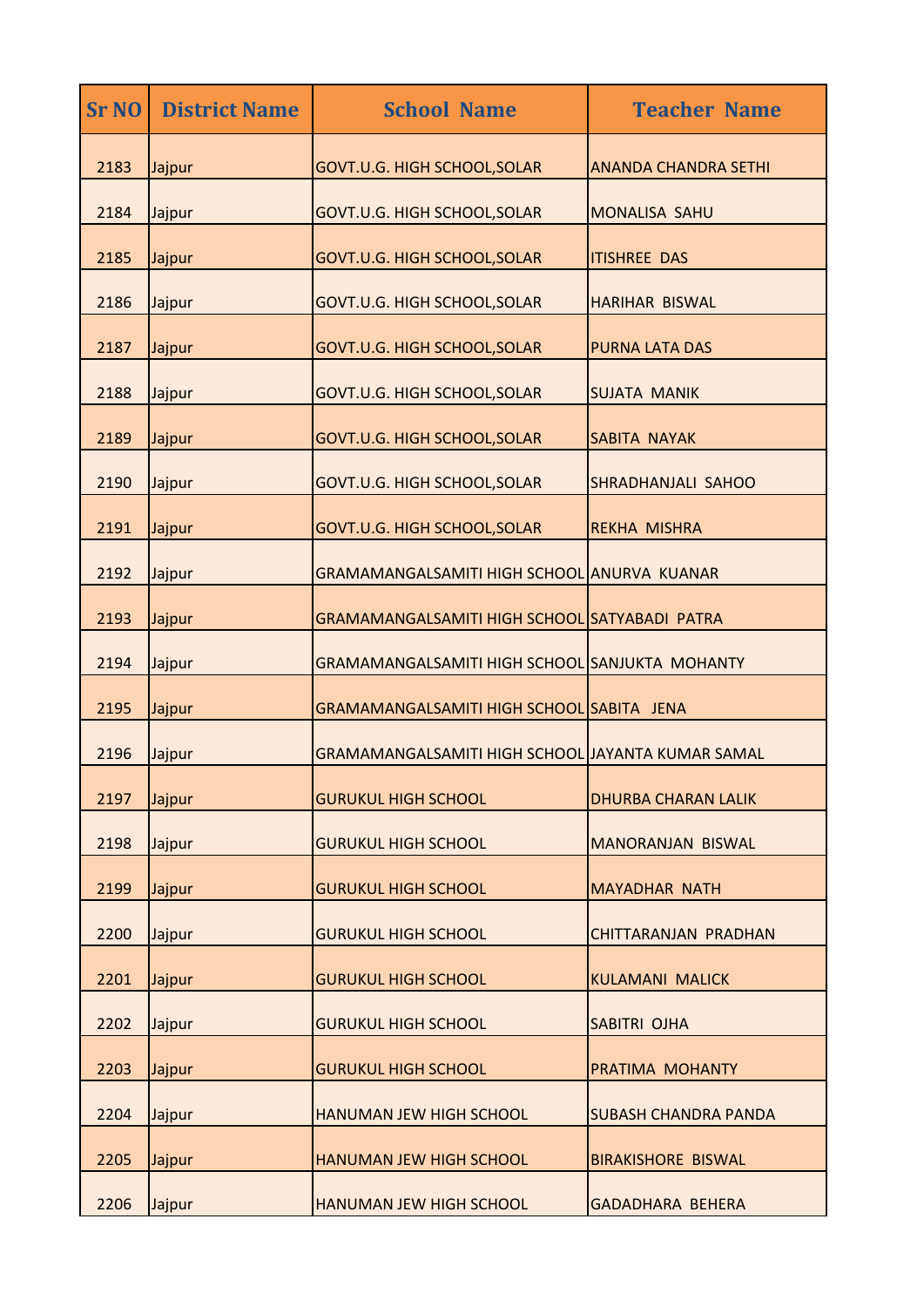| <b>Sr NO</b> | <b>District Name</b> | <b>School Name</b>              | <b>Teacher Name</b>        |
|--------------|----------------------|---------------------------------|----------------------------|
| 2207         | Jajpur               | <b>HANUMAN JEW HIGH SCHOOL</b>  | <b>NATABAR PADHI</b>       |
| 2208         | Jajpur               | <b>HANUMAN JEW HIGH SCHOOL</b>  | <b>DAMODAR PADHI</b>       |
| 2209         | Jajpur               | <b>HANUMAN JEW HIGH SCHOOL</b>  | <b>SHYAM SUNDAR SAHOO</b>  |
| 2210         | Jajpur               | <b>HANUMAN JEW HIGH SCHOOL</b>  | <b>SUNAKAR SAHU</b>        |
| 2211         | Jajpur               | <b>HARI SAMANTA HIGH SCHOOL</b> | <b>BALIPUSPA MOHANTY</b>   |
| 2212         | Jajpur               | <b>HARI SAMANTA HIGH SCHOOL</b> | <b>BIJAYA LAXMI MALLCK</b> |
| 2213         | Jajpur               | <b>HARI SAMANTA HIGH SCHOOL</b> | <b>RANJAN KUMAR SAMAL</b>  |
| 2214         | Jajpur               | <b>HARI SAMANTA HIGH SCHOOL</b> | <b>SULOCHANA PADHI</b>     |
| 2215         | Jajpur               | <b>HARI SAMANTA HIGH SCHOOL</b> | RASMITA PARIDA             |
| 2216         | Jajpur               | <b>HARI SAMANTA HIGH SCHOOL</b> | <b>BASANTI LATA SAHOO</b>  |
| 2217         | Jajpur               | <b>HARI SAMANTA HIGH SCHOOL</b> | <b>GYANA RANAJN PATI</b>   |
| 2218         | Jajpur               | <b>HARIPUR HIGH SCHOOL</b>      | <b>CHANDAN KUMAR SAHOO</b> |
| 2219         | Jajpur               | <b>HARIPUR HIGH SCHOOL</b>      | <b>BIBHUDATTA BEHERA</b>   |
| 2220         | Jajpur               | <b>HARIPUR HIGH SCHOOL</b>      | <b>BASUDEV MALLICK</b>     |
| 2221         | Jajpur               | <b>HARIPUR HIGH SCHOOL</b>      | <b>SURENDRA NATH SAMAL</b> |
| 2222         | Jajpur               | <b>HARIPUR HIGH SCHOOL</b>      | <b>GOBARDHAN SAHU</b>      |
| 2223         | Jajpur               | <b>HATIBARI HIGH SCHOOL</b>     | <b>SARAT CHANDRA PANDA</b> |
| 2224         | Jajpur               | <b>HATIBARI HIGH SCHOOL</b>     | <b>CHANDRAMANI SOREN</b>   |
| 2225         | Jajpur               | <b>HATIBARI HIGH SCHOOL</b>     | SANTOSH PAL                |
| 2226         | Jajpur               | <b>HATIBARI HIGH SCHOOL</b>     | <b>MADHUSMITA RANA</b>     |
| 2227         | Jajpur               | <b>HATIBARI HIGH SCHOOL</b>     | <b>SASMITA MAYEE SETHY</b> |
| 2228         | Deogarh              | <b>KUNDHEIGOLA HIGH SCHOOL</b>  | KUNJA BIHARI DALBEHERA     |
| 2229         | Deogarh              | <b>KUNDHEIGOLA HIGH SCHOOL</b>  | <b>TAPAN KUMAR MISHRA</b>  |
| 2230         | Deogarh              | <b>KUNDHEIGOLA HIGH SCHOOL</b>  | <b>ALLHADINI MOHANTY</b>   |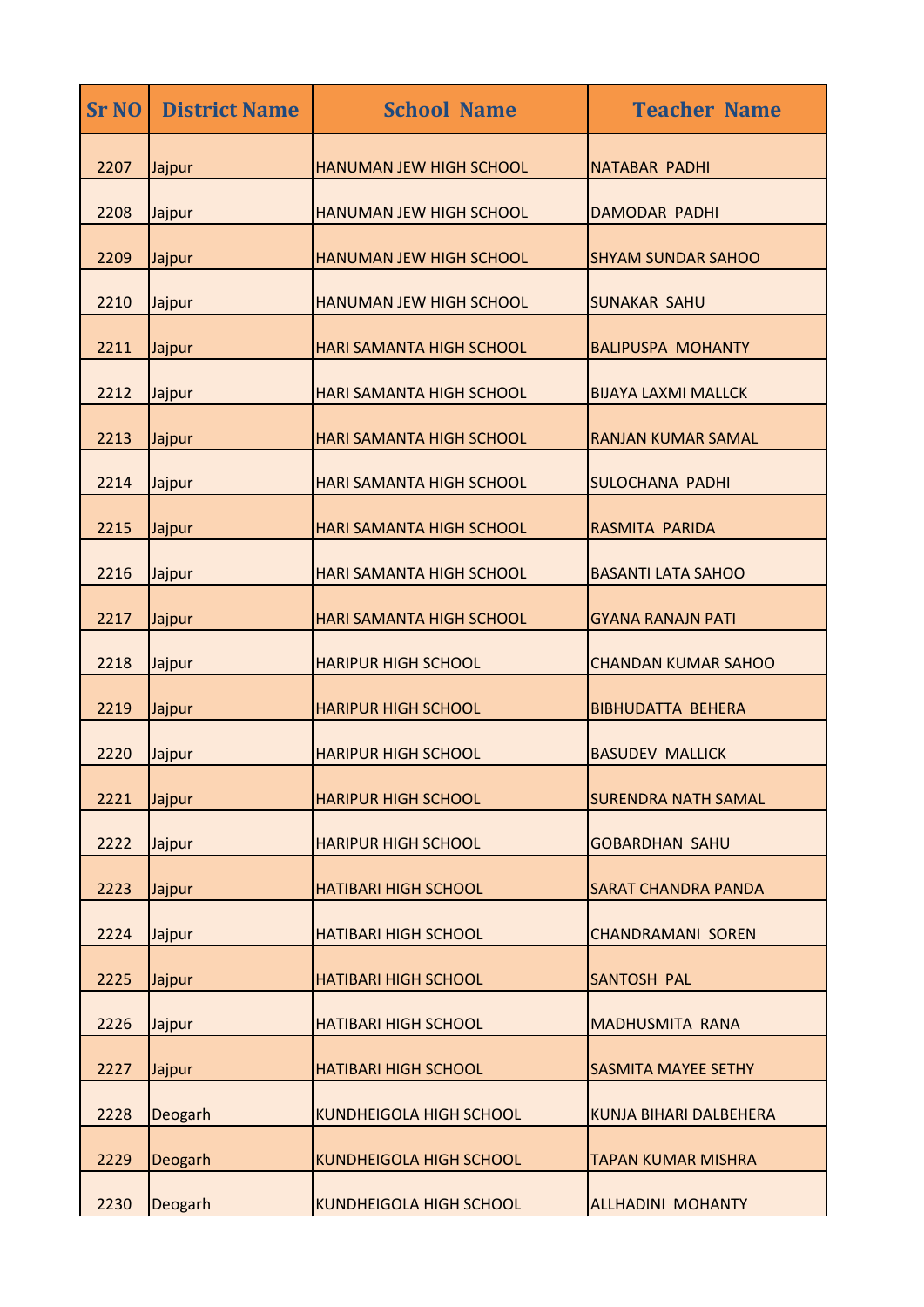| <b>Sr NO</b> | <b>District Name</b> | <b>School Name</b>                               | <b>Teacher Name</b>          |
|--------------|----------------------|--------------------------------------------------|------------------------------|
| 2231         | Deogarh              | <b>KUNDHEIGOLA HIGH SCHOOL</b>                   | <b>PRASANT KUMAR SADANGI</b> |
| 2232         | Jajpur               | <b>HINGULA BIDYAPEETHA</b>                       | <b>DHANESWARA DAS</b>        |
| 2233         | Jajpur               | <b>HINGULA BIDYAPEETHA</b>                       | <b>SADHU MELGANDI</b>        |
| 2234         | Jajpur               | <b>HINGULA BIDYAPEETHA</b>                       | <b>RAJESH KUMAR GIRI</b>     |
| 2235         | Jajpur               | <b>HINGULA BIDYAPEETHA</b>                       | RAJENDRA KUMAR PRADHAN       |
| 2236         | Jajpur               | <b>HINGULA BIDYAPEETHA</b>                       | <b>SIBA PRASAD PANDA</b>     |
| 2237         | Jajpur               | <b>HINGULA BIDYAPEETHA</b>                       | <b>SANJAY KUMAR SAHU</b>     |
| 2238         | Jajpur               | HINGULA GOPALPANDA HIGH SCHOOL KAMALLOCHAN PANDA |                              |
| 2239         | Jajpur               | HINGULA GOPALPANDA HIGH SCHOOL HIMANSHU DEV GURU |                              |
| 2240         | Jajpur               | HINGULA GOPALPANDA HIGH SCHOOL JANARANJAN SAHU   |                              |
| 2241         | Jajpur               | HINGULA GOPALPANDA HIGH SCHOOL KUSHAMANI PANDA   |                              |
| 2242         | Jajpur               | HINGULA GOPALPANDA HIGH SCHOOL SUCHSMITAI DASH   |                              |
| 2243         | Jajpur               | HINGULA GOPALPANDA HIGH SCHOOL APARNA DASH       |                              |
| 2244         | Jajpur               | <b>HINGULA HIGH SCHOOL</b>                       | <b>ATAL BIHARI BEHERA</b>    |
| 2245         | Jajpur               | <b>HINGULA HIGH SCHOOL</b>                       | <b>GHANASHYAM NAYAK</b>      |
| 2246         | Jajpur               | <b>HINGULA HIGH SCHOOL</b>                       | NIRANJAN BAHALIA             |
| 2247         | Jajpur               | <b>HINGULA HIGH SCHOOL</b>                       | HARAPRIYA SAHOO              |
| 2248         | Jajpur               | <b>HINGULA HIGH SCHOOL</b>                       | RANITA BEHERA                |
| 2249         | Jajpur               | <b>HINGULA HIGH SCHOOL</b>                       | <b>SUBHASMITA SAHOO</b>      |
| 2250         | Jajpur               | <b>HINGULA HIGH SCHOOL</b>                       | <b>BIJAYA KUMAR NAYAK</b>    |
| 2251         | Jajpur               | <b>HINGULA HIGH SCHOOL</b>                       | <b>ROMA BORMAN ROY</b>       |
| 2252         | Jajpur               | <b>HINGULA HIGH SCHOOL</b>                       | <b>MADHUSMITA MOHANTY</b>    |
| 2253         | Jajpur               | <b>ISHANESWAR HIGH SCHOOL</b>                    | <b>DHANESWAR MOHANTY</b>     |
| 2254         | Jajpur               | <b>ISHANESWAR HIGH SCHOOL</b>                    | <b>SARAT KUMAR DAS</b>       |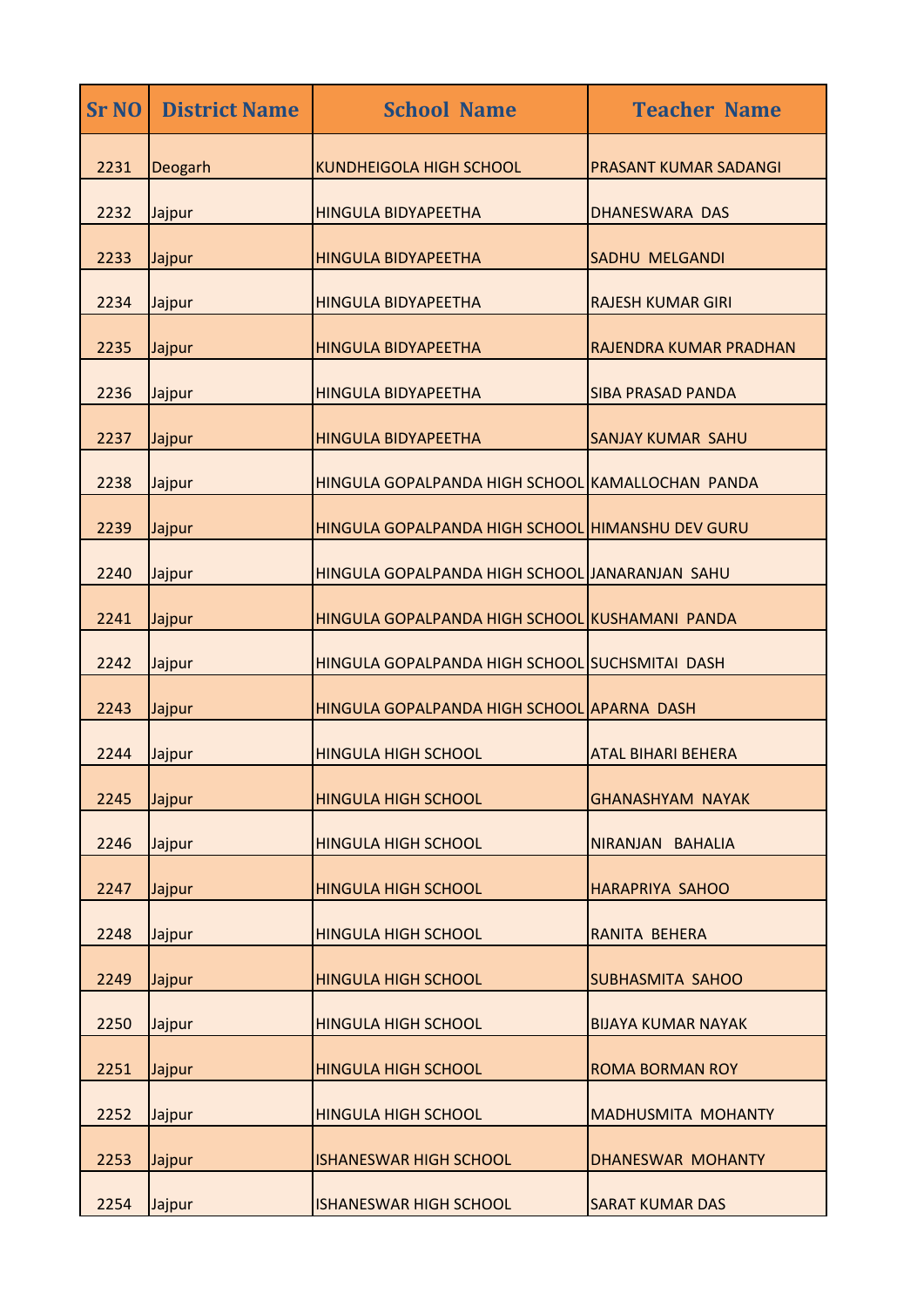| <b>Sr NO</b> | <b>District Name</b> | <b>School Name</b>              | <b>Teacher Name</b>            |
|--------------|----------------------|---------------------------------|--------------------------------|
| 2255         | Jajpur               | <b>ISHANESWAR HIGH SCHOOL</b>   | <b>GIRIDHARI BHOI</b>          |
| 2256         | Jajpur               | <b>ISHANESWAR HIGH SCHOOL</b>   | <b>AMARNATH NAYAK</b>          |
| 2257         | Jajpur               | <b>ISHANESWAR HIGH SCHOOL</b>   | <b>SUKANT KUMAR PANDA</b>      |
| 2258         | Jajpur               | <b>ISHANESWAR HIGH SCHOOL</b>   | <b>SASMITA PANI</b>            |
| 2259         | Jajpur               | <b>ISHANESWAR HIGH SCHOOL</b>   | <b>JITENDRA KUMAR DAS</b>      |
| 2260         | Jajpur               | <b>JADUA HIGH SCHOOL</b>        | LOPAMUDRA PANDA                |
| 2261         | Jajpur               | <b>JADUA HIGH SCHOOL</b>        | RASMI RANJAN BEHERA            |
| 2262         | Jajpur               | <b>JADUA HIGH SCHOOL</b>        | <b>GITANJALI BEHERA</b>        |
| 2263         | Jajpur               | <b>JADUA HIGH SCHOOL</b>        | <b>HRUSHIKESH MUDULI</b>       |
| 2264         | Jajpur               | JAGABANDHU ROUL HIGH SCHOOL     | SANGEETA RAY                   |
| 2265         | Jajpur               | JAGABANDHU ROUL HIGH SCHOOL     | <b>SUSHREE BISWAL</b>          |
| 2266         | Jajpur               | JAGABANDHU ROUL HIGH SCHOOL     | <b>SASMITA SETHI</b>           |
| 2267         | Jajpur               | JAGABANDHU ROUL HIGH SCHOOL     | <b>SMITARANI PARIDA</b>        |
| 2268         | Jajpur               | JAGABANDHU ROUL HIGH SCHOOL     | <b>SWATI SAMAL</b>             |
| 2269         | Jajpur               | <b>JAGANNATHPUR HIGH SCHOOL</b> | <b>AHALYA BISWAL</b>           |
| 2270         | Jajpur               | <b>JAGANNATHPUR HIGH SCHOOL</b> | <b>RATI KANTA MALLIK</b>       |
| 2271         | Jajpur               | <b>JAGANNATHPUR HIGH SCHOOL</b> | <b>SAMIR KUMAR MISHRA</b>      |
| 2272         | Jajpur               | <b>JAGANNATHPUR HIGH SCHOOL</b> | <b>TAPAS RANJAN SAHOO</b>      |
| 2273         | Jajpur               | <b>JAGANNATHPUR HIGH SCHOOL</b> | <b>JAYANTI RATHA</b>           |
| 2274         | Jajpur               | <b>JAGANNATHPUR HIGH SCHOOL</b> | <b>BISHNUPRIYA DEVI SHARMA</b> |
| 2275         | Jajpur               | <b>JAGULAEE HIGH SCHOOL</b>     | <b>DHIRANDRA KUMAR RAY</b>     |
| 2276         | Jajpur               | <b>JAGULAEE HIGH SCHOOL</b>     | <b>KHIROD KUMAR RAY</b>        |
| 2277         | Jajpur               | <b>JAGULAEE HIGH SCHOOL</b>     | <b>TAPAN BALA DAS</b>          |
| 2278         | Jajpur               | <b>JAGULAEE HIGH SCHOOL</b>     | <b>AJAYA KUMAR SAHU</b>        |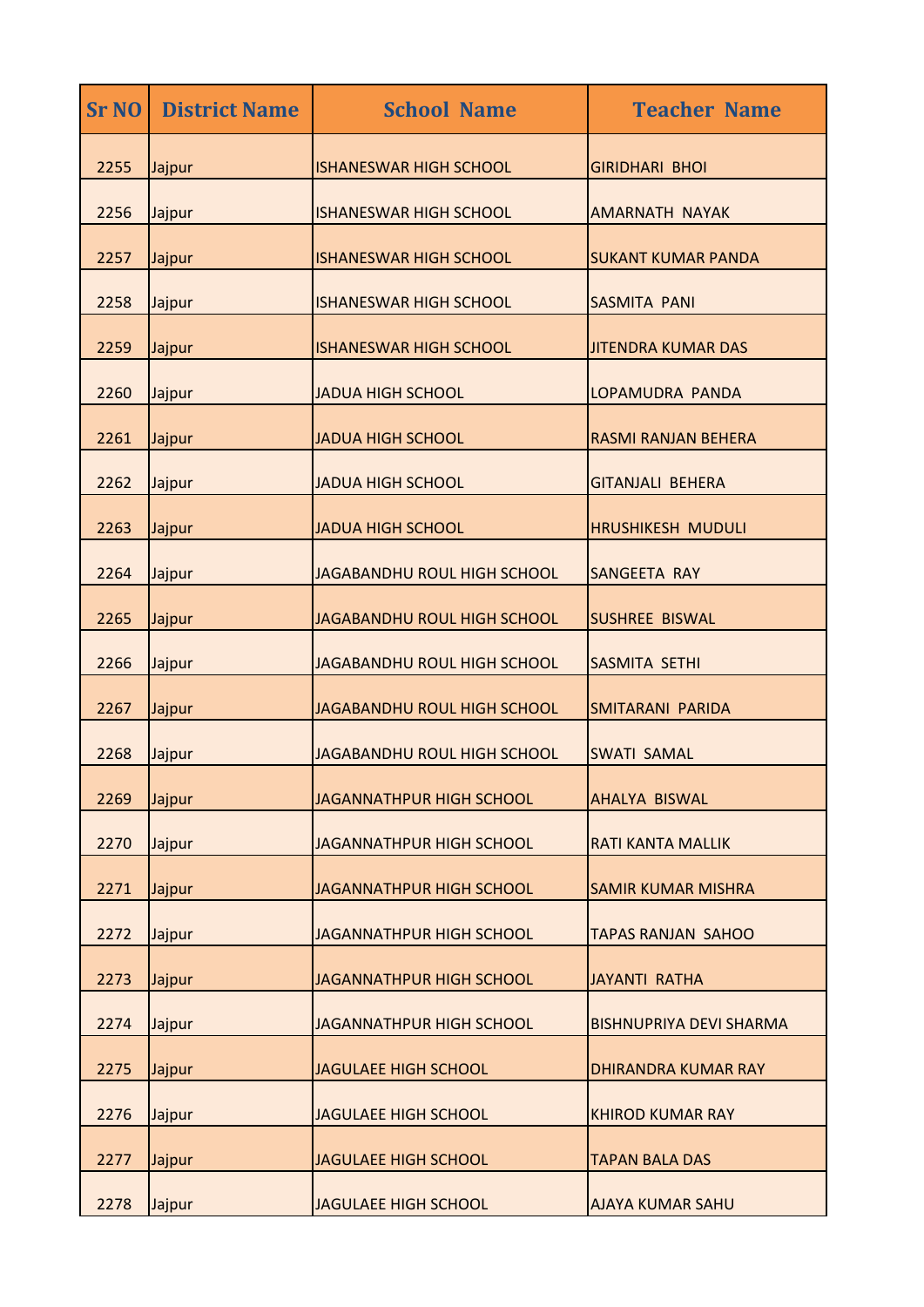| <b>Sr NO</b> | <b>District Name</b> | <b>School Name</b>           | <b>Teacher Name</b>          |
|--------------|----------------------|------------------------------|------------------------------|
| 2279         | Jajpur               | <b>JAGULAEE HIGH SCHOOL</b>  | <b>RAJESH KUMAR NAIK</b>     |
| 2280         | Jajpur               | <b>JAGULAEE HIGH SCHOOL</b>  | PURNA CHANDRA NAIK           |
| 2281         | Jajpur               | <b>JAGULAEE HIGH SCHOOL</b>  | <b>SMITA RANI MOHAPATRA</b>  |
| 2282         | Jajpur               | <b>JAGULAEE HIGH SCHOOL</b>  | <b>GITANJALI BEHERA</b>      |
| 2283         | Jajpur               | <b>JAGULAEE HIGH SCHOOL</b>  | <b>NARENDRA BAL</b>          |
| 2284         | Jajpur               | <b>JAHNAGIRI HIGH SCHOOL</b> | <b>CHINMAY DHAL</b>          |
| 2285         | Jajpur               | <b>JAHNAGIRI HIGH SCHOOL</b> | TRILOCHAN SAHOO              |
| 2286         | Jajpur               | <b>JAHNAGIRI HIGH SCHOOL</b> | RAJANI KANTA PRUSTY          |
| 2287         | Jajpur               | <b>JAHNAGIRI HIGH SCHOOL</b> | <b>ASHOK KUMAR ROUTRAY</b>   |
| 2288         | Jajpur               | <b>JAHNAGIRI HIGH SCHOOL</b> | <b>LINA DAS</b>              |
| 2289         | Jajpur               | <b>JAJPUR ZILLA SCHOOL</b>   | <b>DILIP KUMAR DASH</b>      |
| 2290         | Jajpur               | <b>JAJPUR ZILLA SCHOOL</b>   | <b>GITARANI SAMAL</b>        |
| 2291         | Jajpur               | <b>JAJPUR ZILLA SCHOOL</b>   | <b>KABITA KUMARI BAL</b>     |
| 2292         | Jajpur               | <b>JAJPUR ZILLA SCHOOL</b>   | <b>KRUSHNA CHANDRA SAMAL</b> |
| 2293         | Jajpur               | <b>JAJPUR ZILLA SCHOOL</b>   | <b>SK MOTIUR RAHEMAN</b>     |
| 2294         | Jajpur               | <b>JAJPUR ZILLA SCHOOL</b>   | NILAMBAR MISHRA              |
| 2295         | Jajpur               | <b>JAJPUR ZILLA SCHOOL</b>   | <b>NIRANJAN SAMAL</b>        |
| 2296         | Jajpur               | <b>JAJPUR ZILLA SCHOOL</b>   | PURNA CHANDRA PATRA          |
| 2297         | Jajpur               | <b>JAJPUR ZILLA SCHOOL</b>   | <b>RABINDRA SAHANI</b>       |
| 2298         | Jajpur               | <b>JAJPUR ZILLA SCHOOL</b>   | <b>PUSPITA KAR</b>           |
| 2299         | Jajpur               | <b>JAKHAPURA HIGH SCHOOL</b> | <b>BIJAYA DAS</b>            |
| 2300         | Jajpur               | <b>JAKHAPURA HIGH SCHOOL</b> | <b>MANASI MISHRA</b>         |
| 2301         | Jajpur               | <b>JAKHAPURA HIGH SCHOOL</b> | <b>BIJAYA JENA</b>           |
| 2302         | Jajpur               | <b>JAKHAPURA HIGH SCHOOL</b> | <b>SOUBHAGYA LAXMI ROUT</b>  |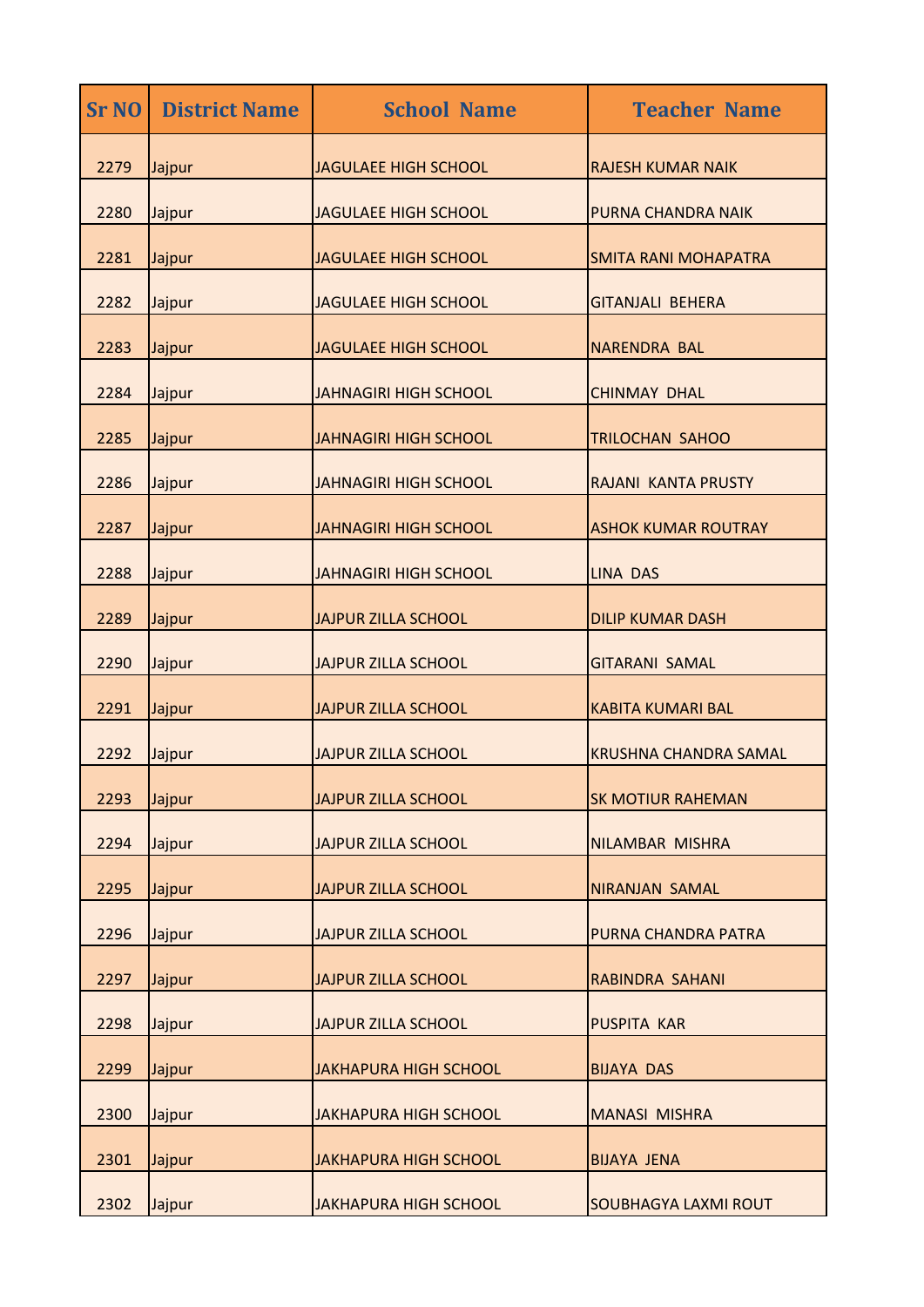| <b>Sr NO</b> | <b>District Name</b> | <b>School Name</b>                          | <b>Teacher Name</b>         |
|--------------|----------------------|---------------------------------------------|-----------------------------|
| 2303         | Jajpur               | <b>JAKHAPURA HIGH SCHOOL</b>                | <b>GUNAMANI JENA</b>        |
| 2304         | Jajpur               | <b>JAKHAPURA HIGH SCHOOL</b>                | <b>PRAFULLA KUMAR RAY</b>   |
| 2305         | Jajpur               | <b>JAKHAPURA HIGH SCHOOL</b>                | SARITA JAMUDA               |
| 2306         | Jajpur               | <b>JANATA BIDYALAYA</b>                     | <b>SACHIDANANDA PANDA</b>   |
| 2307         | Jajpur               | <b>JANATA BIDYALAYA</b>                     | <b>HIMANSU SEKHAR ROUT</b>  |
| 2308         | Jajpur               | <b>JANATA BIDYALAYA</b>                     | <b>CHITTA RANJAN SETHY</b>  |
| 2309         | Jajpur               | <b>JANATA BIDYALAYA</b>                     | <b>BINAPANI SWAIN</b>       |
| 2310         | Jajpur               | <b>JANATA BIDYALAYA</b>                     | <b>SARAT KUMAR SETHI</b>    |
| 2311         | Jajpur               | JAYACHANDI GOVT. U.G. HIGH<br><b>SCHOOL</b> | <b>MAYADHAR BEHERA</b>      |
| 2312         | Jajpur               | JAYACHANDI GOVT. U.G. HIGH<br><b>SCHOOL</b> | <b>CHANDAMANI JENA</b>      |
| 2313         | Jajpur               | JAYACHANDI GOVT. U.G. HIGH<br><b>SCHOOL</b> | <b>ARATI SETHI</b>          |
| 2314         | Jajpur               | JAYACHANDI GOVT. U.G. HIGH<br><b>SCHOOL</b> | <b>ASHOK KUMAR DASH</b>     |
| 2315         | Jajpur               | <b>JAYACHANDI HIGH SCHOOL</b>               | <b>DURYODHAN BARIK</b>      |
| 2316         | Jajpur               | <b>JAYACHANDI HIGH SCHOOL</b>               | <b>NIRANJAN KAR</b>         |
| 2317         | Jajpur               | <b>JAYACHANDI HIGH SCHOOL</b>               | <b>BISWAMBHAR RAUT</b>      |
| 2318         | Jajpur               | <b>JAYACHANDI HIGH SCHOOL</b>               | <b>RANJAN KUMAR KANDI</b>   |
| 2319         | Jajpur               | <b>JAYACHANDI HIGH SCHOOL</b>               | <b>PRAVATA KUMAR DAS</b>    |
| 2320         | Jajpur               | JAYACHANDI HIGH SCHOOL                      | NILIMA PRIYADARSHINI PANDA  |
| 2321         | Jajpur               | <b>JAYACHANDI HIGH SCHOOL</b>               | RASMITA MALLIK              |
| 2322         | Jajpur               | <b>JAYADURGA HIGH SCHOOL</b>                | <b>ALEKHA CHANDRA SWAIN</b> |
| 2323         | Jajpur               | <b>JAYADURGA HIGH SCHOOL</b>                | <b>AKSHYA KUMAR MALLIK</b>  |
| 2324         | Jajpur               | JAYADURGA HIGH SCHOOL                       | <b>SUDIPTA PODDAR</b>       |
| 2325         | Jajpur               | <b>JAYADURGA HIGH SCHOOL</b>                | <b>MADHUMITA SAMAL</b>      |
| 2326         | Jajpur               | JAYADURGA HIGH SCHOOL                       | <b>RUPALI CHAKRAVARTY</b>   |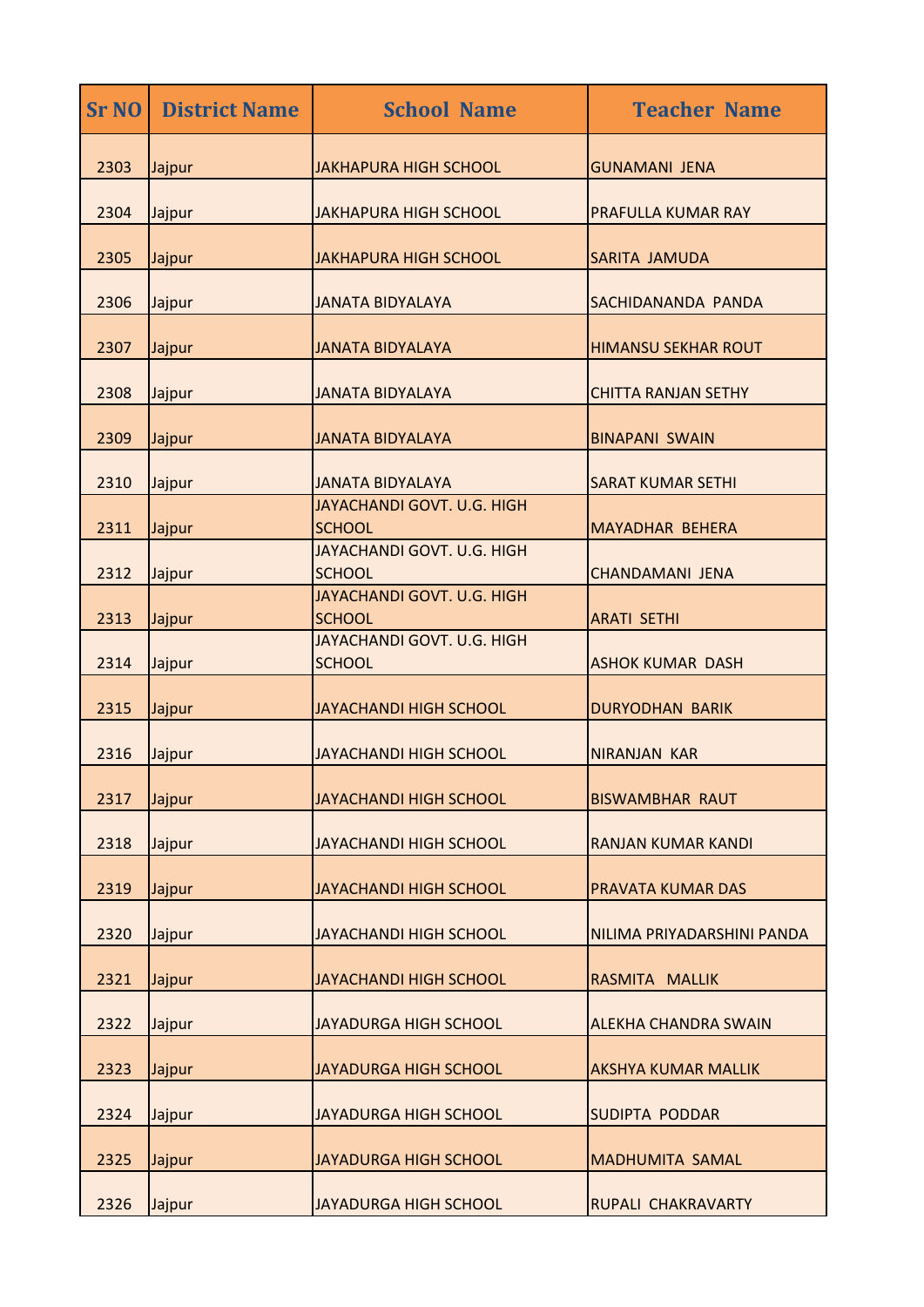| <b>Sr NO</b> | <b>District Name</b> | <b>School Name</b>                         | <b>Teacher Name</b>                          |
|--------------|----------------------|--------------------------------------------|----------------------------------------------|
| 2327         | Jajpur               | <b>JENAPUR HIGH SCHOOL</b>                 | NETYANANDA LENKA                             |
| 2328         | Jajpur               | <b>JENAPUR HIGH SCHOOL</b>                 | <b>VISHNU CHARAN NAYAK</b>                   |
| 2329         | Jajpur               | <b>JHADESWAR HIGH SCHOOL</b>               | <b>RABINDRA KUMAR PATI</b>                   |
| 2330         | Jajpur               | <b>JHADESWAR HIGH SCHOOL</b>               | <b>PRANATI SAHOO</b>                         |
| 2331         | Jajpur               | <b>JHADESWAR HIGH SCHOOL</b>               | <b>SUBRAT KUMAR MISHRA</b>                   |
| 2332         | Jajpur               | <b>KAIPARA HIGH SCHOOL</b>                 | <b>SURENDRA KUMAR MALLICK</b>                |
| 2333         | Jajpur               | <b>KAIPARA HIGH SCHOOL</b>                 | <b>BISHNU CHARAN SAMAL</b>                   |
| 2334         | Jajpur               | <b>KAIPARA HIGH SCHOOL</b>                 | <b>NIKUNJA BIHARI DAS</b>                    |
| 2335         | Jajpur               | <b>KAIPARA HIGH SCHOOL</b>                 | SWAMI VIVEKANANDA PANDA                      |
| 2336         | Jajpur               | <b>KAIPARA HIGH SCHOOL</b>                 | DEBENDRA KHUNTIA                             |
| 2337         | Jajpur               | <b>KAIPARA HIGH SCHOOL</b>                 | JYOTIPRAVA SARANGI                           |
| 2338         | Jajpur               | <b>KAIPARA HIGH SCHOOL</b>                 | PRASANT KUMAR JENA                           |
| 2339         | Jajpur               | <b>KANAK DURGA BIDYAPITHA</b>              | <b>RENUBALA DEI</b>                          |
| 2340         | Jajpur               | <b>KANAK DURGA BIDYAPITHA</b>              | PRAHALLAD NAYAK                              |
| 2341         | Jajpur               | <b>KANAK DURGA BIDYAPITHA</b>              | SARASWATI SWAIN                              |
| 2342         | Jajpur               | <b>KANAK DURGA BIDYAPITHA</b>              | AMIYA SAMAL                                  |
| 2343         | Jajpur               | <b>KANAK DURGA BIDYAPITHA</b>              | <b>DIPTIMAYEE DAS</b>                        |
| 2344         | Jajpur               | <b>KANAK DURGA BIDYAPITHA</b>              | <b>RANJAN</b><br><b>NAIK</b>                 |
| 2345         | Khurda               | J.P. HIGH SCHOOL                           | <b>SUBHAPRIYA DAS</b>                        |
| 2346         | Khurda               | LAXMIDHAR BIDYA PITHA,                     | <b>KRUSHNA CHANDRA</b><br><b>BALIARSINGH</b> |
| 2347         | Khurda               | MOHARATHA BIDYAPITHA,<br><b>NAHARKANTA</b> | <b>MANDAKINI MOHANTY</b>                     |
| 2348         | Khurda               | MOHARATHA BIDYAPITHA,<br><b>NAHARKANTA</b> | <b>GITANJALI NAIK</b>                        |
| 2349         | Kendrapara           | <b>G.M.T. HIGH SCHOOL</b>                  | <b>PRATAP KUMAR SAMANTARAY</b>               |
| 2350         | Kendrapara           | <b>G.M.T. HIGH SCHOOL</b>                  | <b>SIDHESWAR ROUT</b>                        |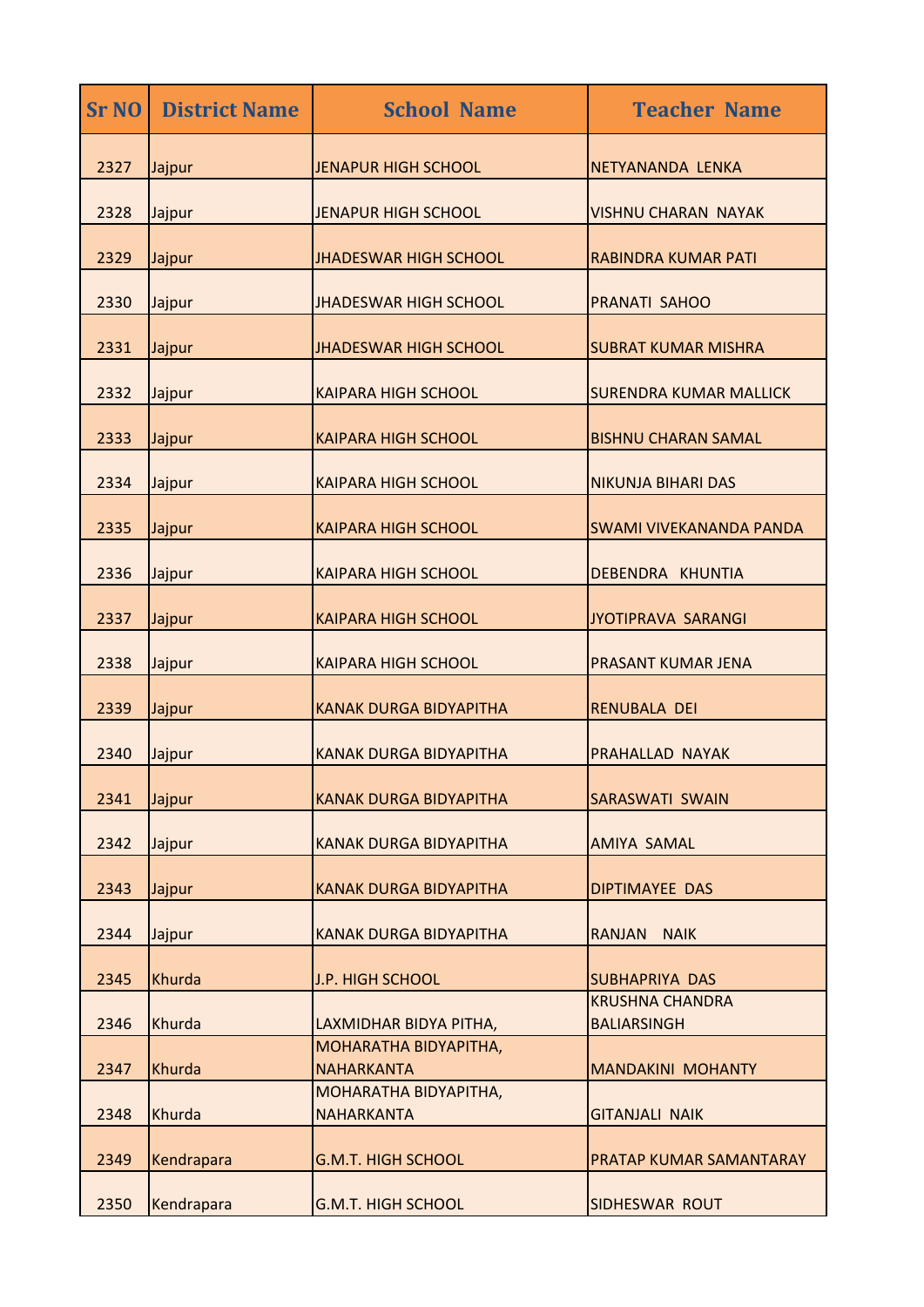| <b>Sr NO</b> | <b>District Name</b> | <b>School Name</b>                                                   | <b>Teacher Name</b>         |
|--------------|----------------------|----------------------------------------------------------------------|-----------------------------|
| 2351         | Kendrapara           | <b>G.M.T. HIGH SCHOOL</b>                                            | <b>BASUDEV SWAIN</b>        |
| 2352         | Kendrapara           | <b>G.M.T. HIGH SCHOOL</b>                                            | <b>BISWANATH BEHERA</b>     |
| 2353         | Deogarh              | <b>KALLA HIGH SCHOOL</b>                                             | <b>TANKADHAR DEHURY</b>     |
| 2354         | Deogarh              | <b>KALLA HIGH SCHOOL</b>                                             | <b>BHANUSHANKAR NANDA</b>   |
| 2355         | Kalahandi            | CHACHA NEHRU VIDYAMANDIR                                             | LATAMANI BAG                |
| 2356         | Jagatsinghpur        | <b>DEDHASARDEULI HIGH SCHOOL</b>                                     | <b>CHITTARANJAN MISHRA</b>  |
| 2357         | Jagatsinghpur        | <b>DEDHASARDEULI HIGH SCHOOL</b>                                     | RANJAN KUMAR PRADHAN        |
| 2358         | Jagatsinghpur        | <b>DEDHASARDEULI HIGH SCHOOL</b>                                     | <b>MAHASWETA BEHERA</b>     |
| 2359         | Khurda               | MOHARATHA BIDYAPITHA,<br><b>NAHARKANTA</b>                           | RAMA KANTA PANDA            |
| 2360         | Jagatsinghpur        | <b>ERSAMA HIGH SCHOOL</b><br>MOHARATHA BIDYAPITHA,                   | <b>UTTAM CHARAN NAYAK</b>   |
| 2361         | Khurda               | <b>NAHARKANTA</b>                                                    | <b>ANINDITA DASH</b>        |
| 2362         | Jagatsinghpur        | <b>ERSAMA HIGH SCHOOL</b>                                            | <b>TAPAS KUMAR MOHANTY</b>  |
| 2363         | Jagatsinghpur        | <b>ERSAMA HIGH SCHOOL</b><br>MOHARATHA BIDYAPITHA,                   | <b>KISHOR KUMAR KHUNTIA</b> |
| 2364         | Khurda               | <b>NAHARKANTA</b><br>MUNICIPAL (GOVT.) G.HIGH SCHOOL                 | <b>KANHU CHARAN SAHOO</b>   |
| 2365         | Khurda               | <b>GOUTAMNAGAR</b><br>MUNICIPAL (GOVT.) G.HIGH SCHOOL,               | PRATIBHA PATTANAIK          |
| 2366         | Khurda               | <b>GOUTAMNAGAR</b><br>MUNICIPAL (GOVT.) G.HIGH SCHOOL,               | <b>SUGYAN KUMARI DEVI</b>   |
| 2367         | Khurda               | <b>GOUTAMNAGAR</b><br>MUNICIPAL (GOVT.) G.HIGH SCHOOL,               | KUMUDINI MAHAPATRA          |
| 2368         | Khurda               | <b>GOUTAMNAGAR</b><br>MUNICIPAL CORPORATION (GOVT)                   | NAMITA PATTNAIK             |
| 2369         | Khurda               | <b>HIGH SCHOOL LAXMISAGAR</b><br>MUNICIPAL CORPORATION (GOVT)        | <b>AMULYA KUMAR MOHANTY</b> |
| 2370         | Khurda               | <b>HIGH SCHOOL LAXMISAGAR</b><br>MUNICIPAL CORPORATION (GOVT)        | <b>KALPANA MOHANTY</b>      |
| 2371         | Khurda               | <b>HIGH SCHOOL LAXMISAGAR</b>                                        | NILIMA SATAPATHY            |
| 2372         | Khurda               | <b>MUNICIPAL CORPORATION (GOVT)</b><br><b>HIGH SCHOOL LAXMISAGAR</b> | RITANJALI MOHAPATRA         |
| 2373         | Khurda               | MUNICIPAL CORPORATION (GOVT)<br><b>HIGH SCHOOL LAXMISAGAR</b>        | <b>BIRANCHI NARAYAN DAS</b> |
| 2374         | Sundergarh           | <b>SIKIPANI HIGH SCHOOL</b>                                          | <b>DEJENA PRADHAN</b>       |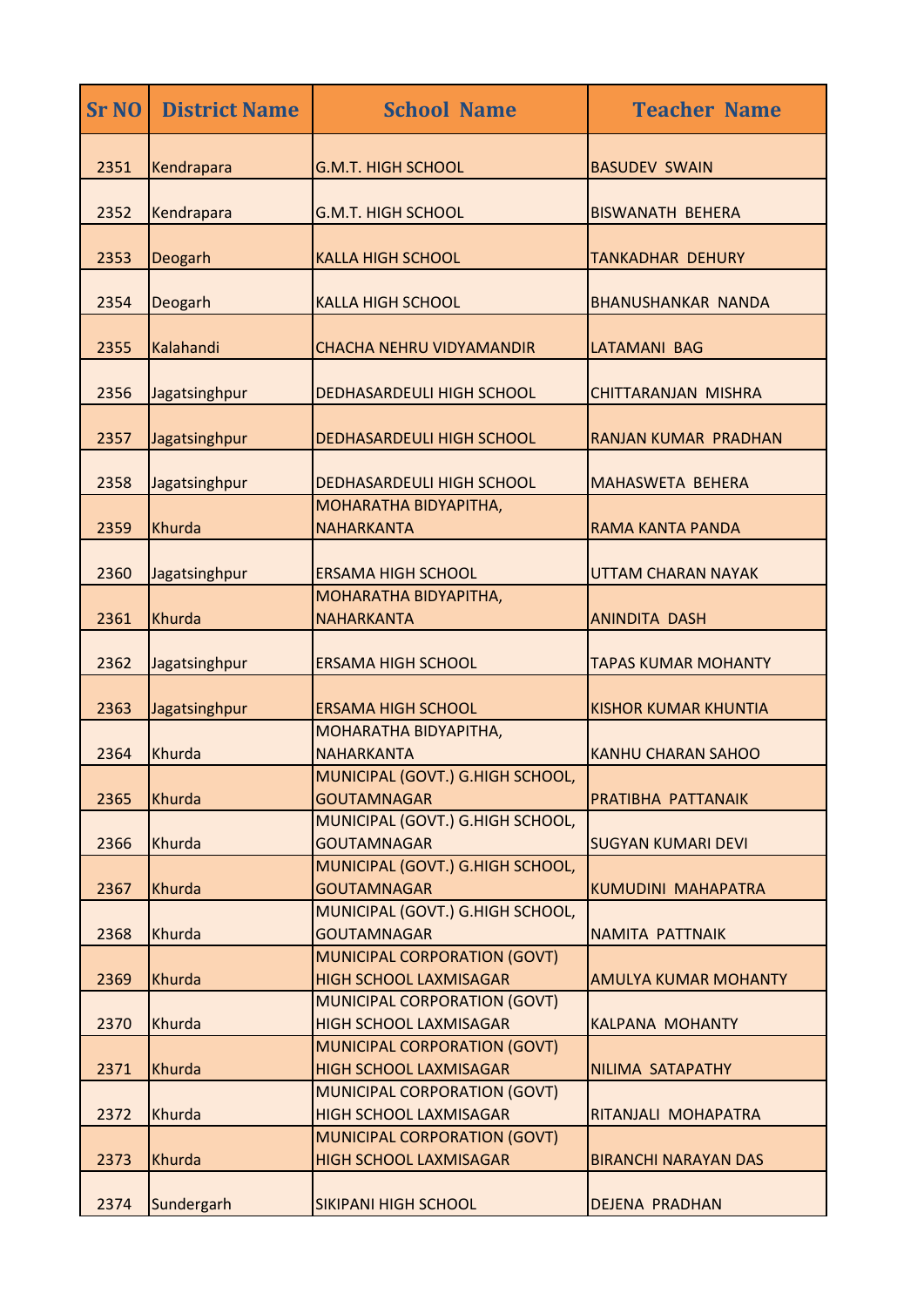| <b>Sr NO</b> | <b>District Name</b> | <b>School Name</b>                  | <b>Teacher Name</b>             |
|--------------|----------------------|-------------------------------------|---------------------------------|
| 2375         | Jagatsinghpur        | <b>ERSAMA HIGH SCHOOL</b>           | KADAMBINI PRAHARAJ              |
| 2376         | Jagatsinghpur        | <b>ERSAMA HIGH SCHOOL</b>           | <b>BENUDHARA SETHY</b>          |
| 2377         | Jagatsinghpur        | <b>ERSAMA HIGH SCHOOL</b>           | <b>ANTARYAMI SWAIN</b>          |
| 2378         | Jagatsinghpur        | <b>GADI BRAHMA BIDYAPITHA</b>       | NITYANANDA OJHA                 |
| 2379         | Jagatsinghpur        | <b>GADI BRAHMA BIDYAPITHA</b>       | <b>BIJAYALAXMI MOHANTI</b>      |
| 2380         | Jagatsinghpur        | <b>GADI BRAHMA BIDYAPITHA</b>       | PRASANNA KUMAR PARIDA           |
| 2381         | Kalahandi            | CHACHA NEHRU VIDYAMANDIR            | <b>RAMESWAR DAS</b>             |
| 2382         | Kalahandi            | <b>CHACHA NEHRU VIDYAMANDIR</b>     | <b>MURALI DIP</b>               |
| 2383         | Kalahandi            | CHACHA NEHRU VIDYAMANDIR            | <b>PRATIVA SAHU</b>             |
| 2384         | Kalahandi            | <b>CHACHA NEHRU VIDYAMANDIR</b>     | <b>NIHARIKA GAHIR</b>           |
| 2385         | Kalahandi            | CHACHA NEHRU VIDYAMANDIR            | <b>DIPTI REKHA DAS</b>          |
| 2386         | Kalahandi            | <b>CHACHA NEHRU VIDYAMANDIR</b>     | <b>BIRANCHI NARAYAN PRADHAN</b> |
| 2387         | Kalahandi            | <b>CHACHA NEHRU VIDYAMANDIR</b>     | <b>KALPANA MAJHI</b>            |
| 2388         | Kalahandi            | <b>CHACHA NEHRU VIDYAMANDIR</b>     | <b>SHARAT CHANDRA PRADHAN</b>   |
| 2389         | Kalahandi            | CHACHA NEHRU VIDYAMANDIR            | <b>JITENDRA KUMAR PRADHAN</b>   |
| 2390         | Kalahandi            | <b>NEELA MADHABA HIGH SCHOOL</b>    | <b>CHAMRU LAL PADHI</b>         |
| 2391         | Kalahandi            | <b>NEELA MADHABA HIGH SCHOOL</b>    | <b>AMULYA KUMAR MEHER</b>       |
| 2392         | Kalahandi            | <b>NEELA MADHABA HIGH SCHOOL</b>    | <b>NARENDRA NEGI</b>            |
| 2393         | Kalahandi            | NEELA MADHABA HIGH SCHOOL           | <b>BRAJAMOHAN PATRA</b>         |
| 2394         | Kendrapara           | TAPOVAN UCHA VIDYAPITHA             | <b>GOUTAM KUMAR MOHAPATRA</b>   |
| 2395         | Kendrapara           | M. Y. BIDYANIKETAN                  | <b>ASHOK KUMAR ROUTRAY</b>      |
| 2396         | Kalahandi            | NEELA MADHABA HIGH SCHOOL           | <b>SASHISHEN JOSHI</b>          |
| 2397         | Kendrapara           | TAPOVAN UCHA VIDYAPITHA             | <b>SACHIDANANDA BISWAL</b>      |
| 2398         | Kendrapara           | <b>MADANPUR MOHAVIR HIGH SCHOOL</b> | <b>AMBIKA DASH</b>              |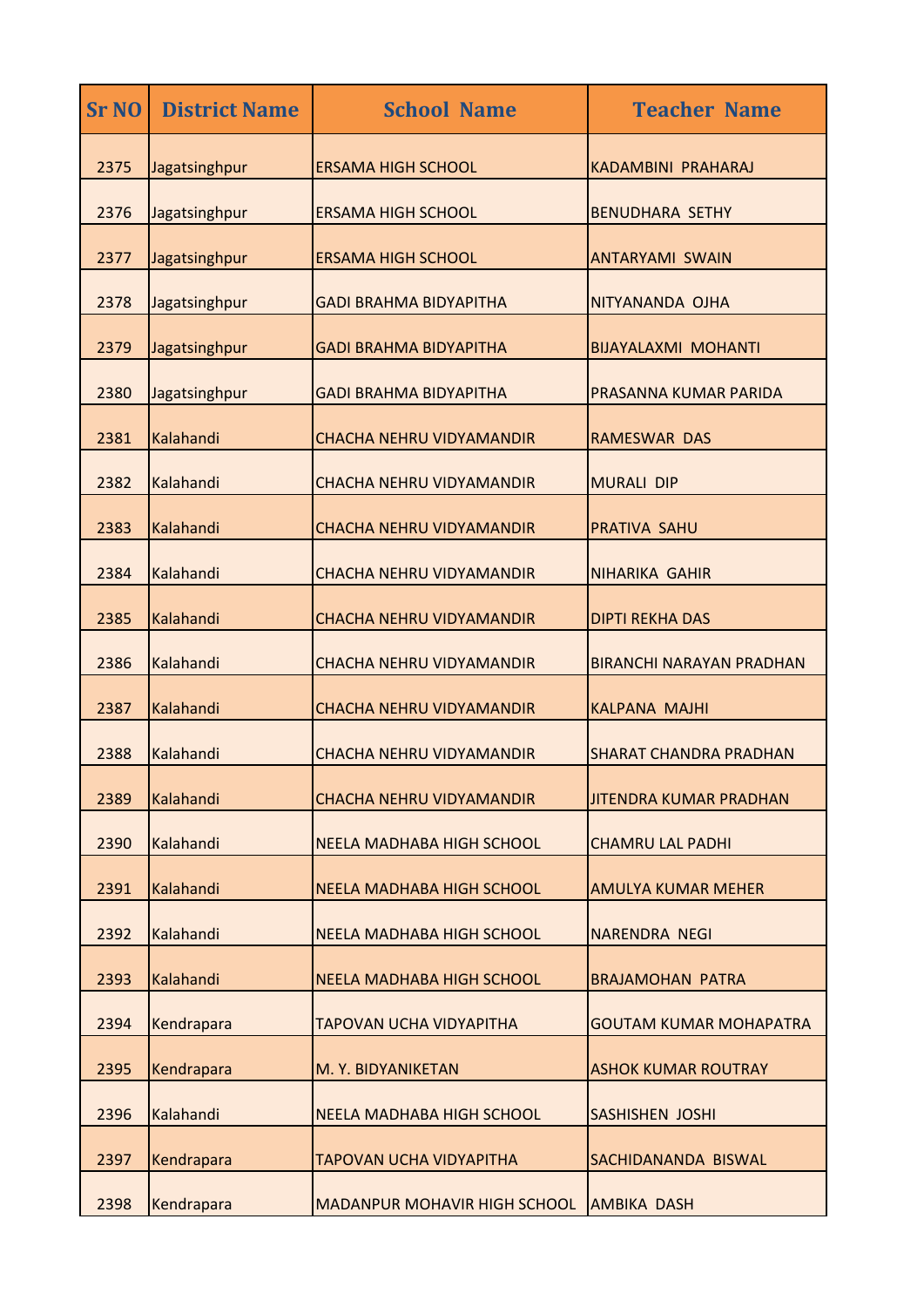| <b>Sr NO</b> | <b>District Name</b> | <b>School Name</b>                      | <b>Teacher Name</b>            |
|--------------|----------------------|-----------------------------------------|--------------------------------|
| 2399         | Kalahandi            | <b>NEELA MADHABA HIGH SCHOOL</b>        | <b>PURNA CHANDRA PANIGRAHI</b> |
| 2400         | Kendrapara           | <b>MADANPUR MOHAVIR HIGH SCHOOL</b>     | <b>SUKANTA KUMAR SWAIN</b>     |
| 2401         | Kendrapara           | <b>TAPOVAN UCHA VIDYAPITHA</b>          | <b>BHASKAR CHANDRA SAMAL</b>   |
| 2402         | Kendrapara           | <b>MADANPUR MOHAVIR HIGH SCHOOL</b>     | <b>RANJAN KUMAR BARIK</b>      |
| 2403         | Kendrapara           | TAPOVAN UCHA VIDYAPITHA                 | <b>CHANDAN KISHORE MANNA</b>   |
| 2404         | Kendrapara           | TAPOVAN UCHA VIDYAPITHA                 | <b>BANAMALI PALAI</b>          |
| 2405         | Kendrapara           | TAPOVAN UCHA VIDYAPITHA                 | <b>HARISH CHANDRA SAHANI</b>   |
| 2406         | Kendrapara           | <b>TAPOVAN UCHA VIDYAPITHA</b>          | UTKAL MOHAPATRA                |
| 2407         | Kendrapara           | <b>PANCHABATI GIRLS HIGH SCHOOL</b>     | <b>ABHAYA KUMAR PRUSTY</b>     |
| 2408         | Kendrapara           | PANCHABATI GIRLS HIGH SCHOOL            | <b>SOUBHAGINI NAYAK</b>        |
| 2409         | Kendrapara           | PANCHABATI GIRLS HIGH SCHOOL            | <b>NAMITA MISHRA</b>           |
| 2410         | Kendrapara           | PANCHABATI GIRLS HIGH SCHOOL            | LINGARAJA SATAPATHY            |
| 2411         | Kendrapara           | PANCHABATI GIRLS HIGH SCHOOL            | <b>KUNA PRAVA NANDI</b>        |
| 2412         | Kendrapara           | <b>PANCHABATI GIRLS HIGH SCHOOL</b>     | SABITA NAYAK                   |
| 2413         | Kendrapara           | <b>BIJAYANAGAR HIGH SCHOOL</b>          | <b>MANASI MOHANTY</b>          |
| 2414         | Kendrapara           | <b>BIJAYANAGAR HIGH SCHOOL</b>          | <b>BANAMALI DAS</b>            |
| 2415         | Kendrapara           | <b>BIJAYANAGAR HIGH SCHOOL</b>          | NABAGHANA PARIDA               |
| 2416         | Kendrapara           | <b>BIJAYANAGAR HIGH SCHOOL</b>          | <b>ABHAYA KUMAR PRATIHARI</b>  |
| 2417         | Kendrapara           | <b>BIJAYANAGAR HIGH SCHOOL</b>          | HARAPRIYA PRADHAN              |
| 2418         | <b>Balasore</b>      | RADHA KRUSHNA HIGH SCHOOL               | <b>BHABASANKAR MAZUMDAR</b>    |
| 2419         | <b>Balasore</b>      | RADHA KRUSHNA HIGH SCHOOL               | <b>SAPAN KARKUMAR MISHRA</b>   |
| 2420         | <b>Balasore</b>      | RADHA KRUSHNA HIGH SCHOOL               | SWAPNA BHANJA                  |
| 2421         | <b>Balasore</b>      | RADHA KRUSHNA HIGH SCHOOL               | RANJITA PUAL                   |
| 2422         | Kendrapara           | SIDHHAMOHAPURUSHA HIGH<br><b>SCHOOL</b> | <b>BHAGABAN SAHOO</b>          |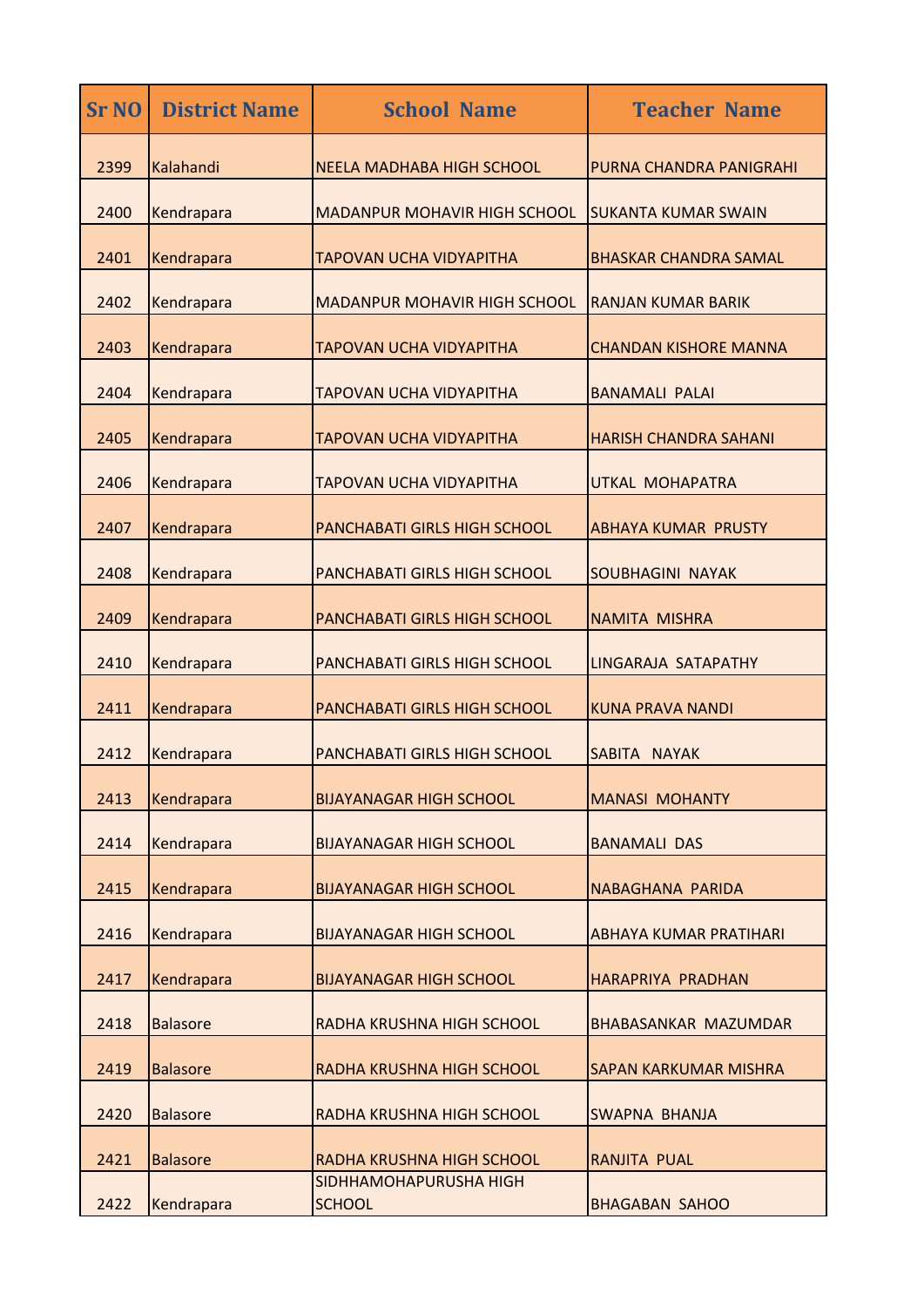| <b>Sr NO</b> | <b>District Name</b> | <b>School Name</b>                                                   | <b>Teacher Name</b>            |
|--------------|----------------------|----------------------------------------------------------------------|--------------------------------|
| 2423         | Kendrapara           | SIDHHAMOHAPURUSHA HIGH<br><b>SCHOOL</b>                              | <b>SARBESWAR NAYAK</b>         |
| 2424         | Kendrapara           | SIDHHAMOHAPURUSHA HIGH<br><b>SCHOOL</b>                              | RAMESH CHANDRA CHHATAI         |
| 2425         | Kendrapara           | SIDHHAMOHAPURUSHA HIGH<br><b>SCHOOL</b>                              | <b>BINAPANI DASH</b>           |
| 2426         | Kendrapara           | SIDHHAMOHAPURUSHA HIGH<br><b>SCHOOL</b>                              | <b>PRATIMA SWAIN</b>           |
| 2427         | Kendrapara           | SIDHHAMOHAPURUSHA HIGH<br><b>SCHOOL</b>                              | <b>ANINDITA MOHANTY</b>        |
| 2428         | Kendrapara           | SIDHHAMOHAPURUSHA HIGH<br><b>SCHOOL</b>                              | <b>DAITYARI PATRA</b>          |
| 2429         | Kendrapara           | <b>BAGDEVI BIDYA PITHA</b>                                           | <b>BISWAMBHAR PANI</b>         |
| 2430         | Kendrapara           | <b>BAGDEVI BIDYA PITHA</b>                                           | <b>BIBHUTI BHUSAN PANDA</b>    |
| 2431         | Kendrapara           | <b>BAGDEVI BIDYA PITHA</b>                                           | PRAFULLA KUMAR SARANGI         |
| 2432         | Kendrapara           | <b>BAGDEVI BIDYA PITHA</b>                                           | <b>HEMALATA PANDA</b>          |
| 2433         | Kendrapara           | <b>BAGDEVI BIDYA PITHA</b>                                           | <b>MAHENDRA KUMAR MALLICK</b>  |
| 2434         | Kendrapara           | <b>BAGDEVI BIDYA PITHA</b>                                           | <b>MANAS RANJAN GHADAI</b>     |
| 2435         | Khurda               | MUNICIPAL CORPORATION (GOVT)<br><b>HIGH SCHOOL LAXMISAGAR</b>        | <b>KRISHNA KUMARI PRAMANIK</b> |
| 2436         | Kendrapara           | <b>BAGDEVI BIDYA PITHA</b>                                           | <b>SUDIPTA DAS</b>             |
| 2437         | <b>Khurda</b>        | <b>MUNICIPAL CORPORATION (GOVT)</b><br><b>HIGH SCHOOL LAXMISAGAR</b> | PURNA CHANDRA MISHRA           |
| 2438         | Kendrapara           | <b>MADANPUR MOHAVIR HIGH SCHOOL</b>                                  | <b>PRAHALLAD SAHOO</b>         |
| 2439         | Kendrapara           | <b>MADANPUR MOHAVIR HIGH SCHOOL</b>                                  | <b>PARBATI BARAL</b>           |
| 2440         | Kendrapara           | <b>MADANPUR MOHAVIR HIGH SCHOOL</b>                                  | <b>ABHIRAM SAHOO</b>           |
| 2441         | Kendrapara           | <b>MAHAVIR UCHA BIDYAPITHA</b>                                       | <b>BHAGABAT PATRI</b>          |
| 2442         | Kendrapara           | <b>MAHAVIR UCHA BIDYAPITHA</b>                                       | <b>JAGANNATH TRIPATHY</b>      |
| 2443         | Kendrapara           | <b>MAHAVIR UCHA BIDYAPITHA</b>                                       | <b>MONALISHA JENA</b>          |
| 2444         | Kendrapara           | <b>MAHAVIR UCHA BIDYAPITHA</b>                                       | <b>ABHAYA KUMARI PATRA</b>     |
| 2445         | Kendrapara           | <b>MAHAVIR UCHA BIDYAPITHA</b>                                       | <b>SUTAPA SUBHADARSHINI</b>    |
| 2446         | Kendrapara           | <b>MAHAVIR UCHA BIDYAPITHA</b>                                       | <b>NIRJHARINI PANDA</b>        |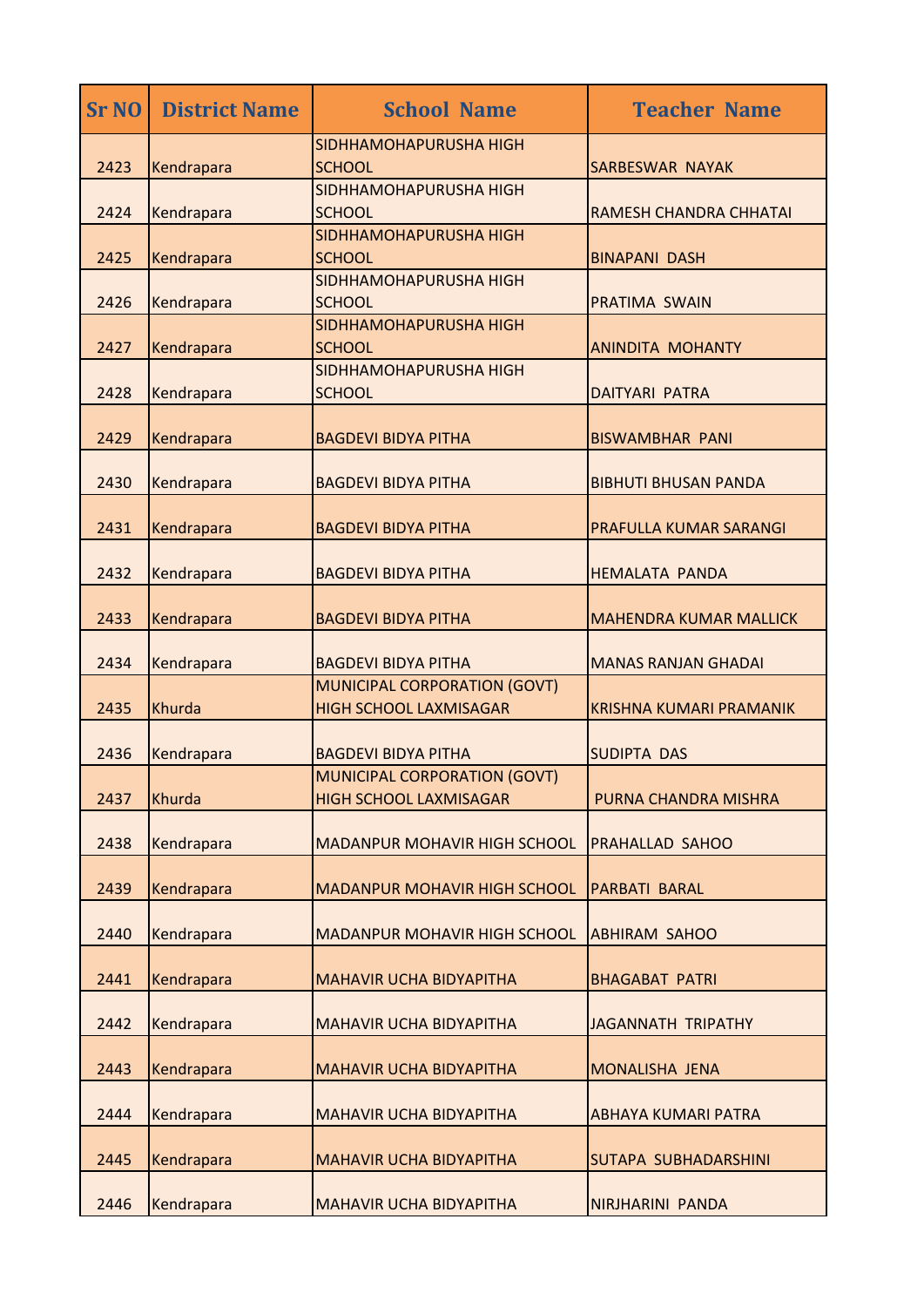| <b>Sr NO</b> | <b>District Name</b> | <b>School Name</b>                                  | <b>Teacher Name</b>             |
|--------------|----------------------|-----------------------------------------------------|---------------------------------|
| 2447         | Kendrapara           | <b>MALLIKESWAR HIGH SCHOOL</b>                      | RAJANI KANTA SAMANTARAY         |
| 2448         | Kendrapara           | <b>MALLIKESWAR HIGH SCHOOL</b>                      | <b>JAYANTI DAS</b>              |
| 2449         | Kendrapara           | <b>BAJRABUDHI GIRLS HIGH SCHOOL</b>                 | <b>KSHIROD PRASAD MOHAPATRA</b> |
| 2450         | Kendrapara           | <b>BAJRABUDHI GIRLS HIGH SCHOOL</b>                 | KALYANI KUMARI DHALA            |
| 2451         | Kendrapara           | <b>BAJRABUDHI GIRLS HIGH SCHOOL</b>                 | <b>BISHNU CHARAN PRADHAN</b>    |
| 2452         | Kendrapara           | <b>BAJRABUDHI GIRLS HIGH SCHOOL</b>                 | <b>PARTHA SARATI CHAUDHURI</b>  |
| 2453         | Kendrapara           | NRUSINGHAJEW A.D.M HIGH SCHOOL                      | <b>SIPRA BEDAMATI</b>           |
| 2454         | Kendrapara           | NRUSINGHAJEW A.D.M HIGH SCHOOL                      | <b>AKSHYA CHANDRA PRADHAN</b>   |
| 2455         | Kendrapara           | NRUSINGHAJEW A.D.M HIGH SCHOOL                      | <b>SURYA PRAKASH NANDA</b>      |
| 2456         | Kendrapara           | NRUSINGHAJEW A.D.M HIGH SCHOOL                      | RABINDRA KHATOI                 |
| 2457         | Kalahandi            | <b>MUNICIPAL HIGH SCHOOL</b>                        | JYOTIRMAYEE PATRA               |
| 2458         | Kalahandi            | <b>MUNICIPAL HIGH SCHOOL</b>                        | <b>DIPTILATA DHAL</b>           |
| 2459         | <b>Dhenkanal</b>     | <b>ALATUMA HIGH SCHOOL</b>                          | <b>JAYASHRI MISHRA</b>          |
| 2460         | <b>Dhenkanal</b>     | <b>ALATUMA HIGH SCHOOL</b>                          | <b>BANALATA SAHOO</b>           |
| 2461         | <b>Dhenkanal</b>     | <b>ALATUMA HIGH SCHOOL</b>                          | <b>SUCHETA MISHRA</b>           |
| 2462         | <b>Dhenkanal</b>     | AMANA SANJAPADA NODAL UGHS                          | <b>MANAMOHAN SAHU</b>           |
| 2463         | <b>Dhenkanal</b>     | AMANA SANJAPADA NODAL UGHS                          | PRASANTA KUMAR MOHANTY          |
| 2464         | <b>Dhenkanal</b>     | <b>ANCHALIKA HIGH SCHOOL</b><br><b>BIDYADHARPUR</b> | <b>SUSANTA KUMAR SAMAL</b>      |
| 2465         | <b>Dhenkanal</b>     | <b>ANCHALIKA HIGH SCHOOL</b><br><b>BIDYADHARPUR</b> | <b>KADAMBINI PRADHAN</b>        |
| 2466         | <b>Dhenkanal</b>     | <b>B.D. HIGH SCHOOL</b>                             | <b>AJAYA KUMAR MISHRA</b>       |
| 2467         | <b>Dhenkanal</b>     | <b>B.D. HIGH SCHOOL</b>                             | <b>SIBARAM KAR</b>              |
| 2468         | <b>Dhenkanal</b>     | <b>B.D. HIGH SCHOOL</b>                             | <b>BICHITRANANDA SAHOO</b>      |
| 2469         | <b>Dhenkanal</b>     | <b>B.D. HIGH SCHOOL</b>                             | <b>SARAT KUMAR SAHOO</b>        |
| 2470         | Dhenkanal            | <b>B.D. HIGH SCHOOL</b>                             | <b>CHINTAMANI BISWAL</b>        |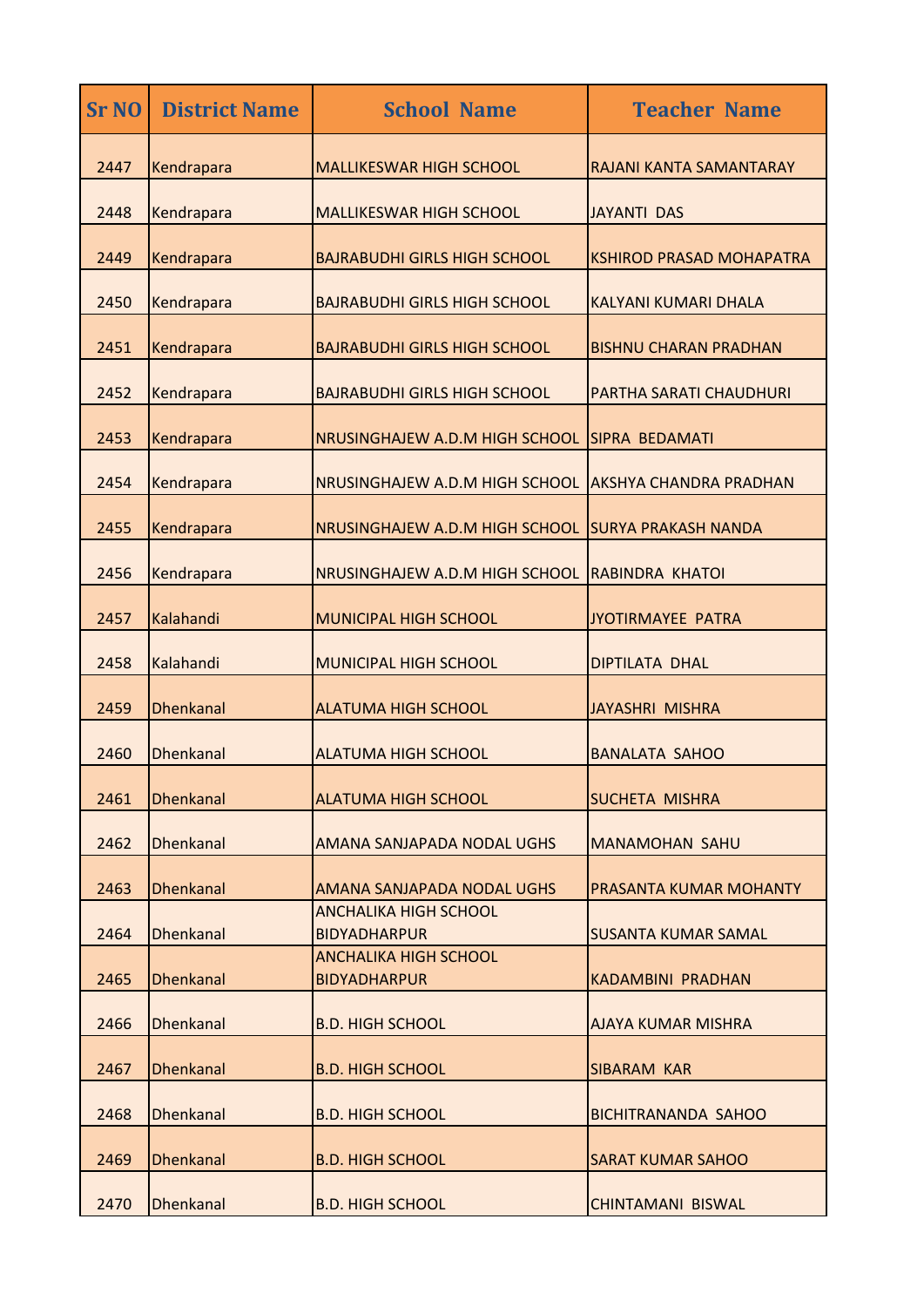| <b>Sr NO</b> | <b>District Name</b> | <b>School Name</b>                                         | <b>Teacher Name</b>       |
|--------------|----------------------|------------------------------------------------------------|---------------------------|
| 2471         | <b>Dhenkanal</b>     | <b>B.D. HIGH SCHOOL</b>                                    | <b>BIGHNESWAR BEHERA</b>  |
| 2472         | <b>Dhenkanal</b>     | <b>BADASUNALO HIGH SCHOOL</b>                              | <b>RASMITA SAHOO</b>      |
| 2473         | <b>Dhenkanal</b>     | <b>BADASUNALO HIGH SCHOOL</b>                              | <b>BHABINA SAHOO</b>      |
| 2474         | <b>Dhenkanal</b>     | <b>BALARAMPUR HIGH SCHOOL</b>                              | <b>BIDYADHAR SENAPATI</b> |
| 2475         | <b>Dhenkanal</b>     | <b>BALUNKESWAR HIGH SCHOOL</b>                             | RITANJALI MOHARANA        |
| 2476         | <b>Dhenkanal</b>     | <b>BALUNKESWAR HIGH SCHOOL</b>                             | <b>RUNUBALA SAHOO</b>     |
| 2477         | <b>Dhenkanal</b>     | <b>BALUNKESWAR HIGH SCHOOL</b>                             | PURNA CHANDRA MISHRA      |
| 2478         | <b>Dhenkanal</b>     | <b>BALUNKESWAR HIGH SCHOOL</b>                             | <b>ARJUN CHARAN DAS</b>   |
| 2479         | <b>Dhenkanal</b>     | <b>BANASINGH HIGH SCHOOL</b>                               | <b>MURALI DHAR SAHOO</b>  |
| 2480         | <b>Dhenkanal</b>     | <b>BANASINGH HIGH SCHOOL</b>                               | <b>ANUSAYA JENA</b>       |
| 2481         | <b>Dhenkanal</b>     | <b>BAPUJEE HIGHER SECONDARY</b><br>SCHOOL.                 | <b>SHYAMA SUNDAR SAHU</b> |
| 2482         | <b>Dhenkanal</b>     | <b>BAPUJEE HIGHER SECONDARY</b><br>SCHOOL.                 | <b>ASHOKA KUMAR SAHU</b>  |
| 2483         | <b>Dhenkanal</b>     | <b>BAPUJEE HIGHER SECONDARY</b><br>SCHOOL.                 | GHATABANDHU MAHANTA       |
| 2484         | <b>Dhenkanal</b>     | <b>BAPUJEE HIGHER SECONDARY</b><br>SCHOOL.                 | KAHNU CHARAN SAHU         |
| 2485         | <b>Dhenkanal</b>     | <b>BAPUJEE HIGHER SECONDARY</b><br>SCHOOL.                 | <b>ASHOK TAREI</b>        |
| 2486         | <b>Dhenkanal</b>     | <b>BAPUJEE HIGHER SECONDARY</b><br>SCHOOL.                 | <b>DAMODAR BISWAL</b>     |
| 2487         | <b>Dhenkanal</b>     | <b>BAPUJEE HIGHER SECONDARY</b><br>SCHOOL.                 | <b>SATRUGHAN SETHA</b>    |
| 2488         | <b>Dhenkanal</b>     | <b>BIISAYEEK UCHHA BIDYAPITHA</b>                          | NILUFAR JABEEN            |
| 2489         | <b>Dhenkanal</b>     | <b>BIISAYEEK UCHHA BIDYAPITHA</b>                          | <b>RITA KAVI</b>          |
| 2490         | <b>Dhenkanal</b>     | <b>BIRASAL HIGH SCHOOL</b>                                 | <b>BIPIN BIHARI PATI</b>  |
| 2491         | <b>Dhenkanal</b>     | GOVT. HIGH SCHOOL(SSD), TARINIPASI BASANTA KUMAR PANY      |                           |
| 2492         | <b>Dhenkanal</b>     | GOVT. HIGH SCHOOL(SSD), TARINIPASI KISHORE CHANDRA PRADHAN |                           |
| 2493         | <b>Dhenkanal</b>     | GOVT. HIGH SCHOOL(SSD), TARINIPASI NABA KISHOR PUHAN       |                           |
| 2494         | <b>Dhenkanal</b>     | GOVT. HIGH SCHOOL(SSD), TARINIPASI BIDYA DHAR BHOI         |                           |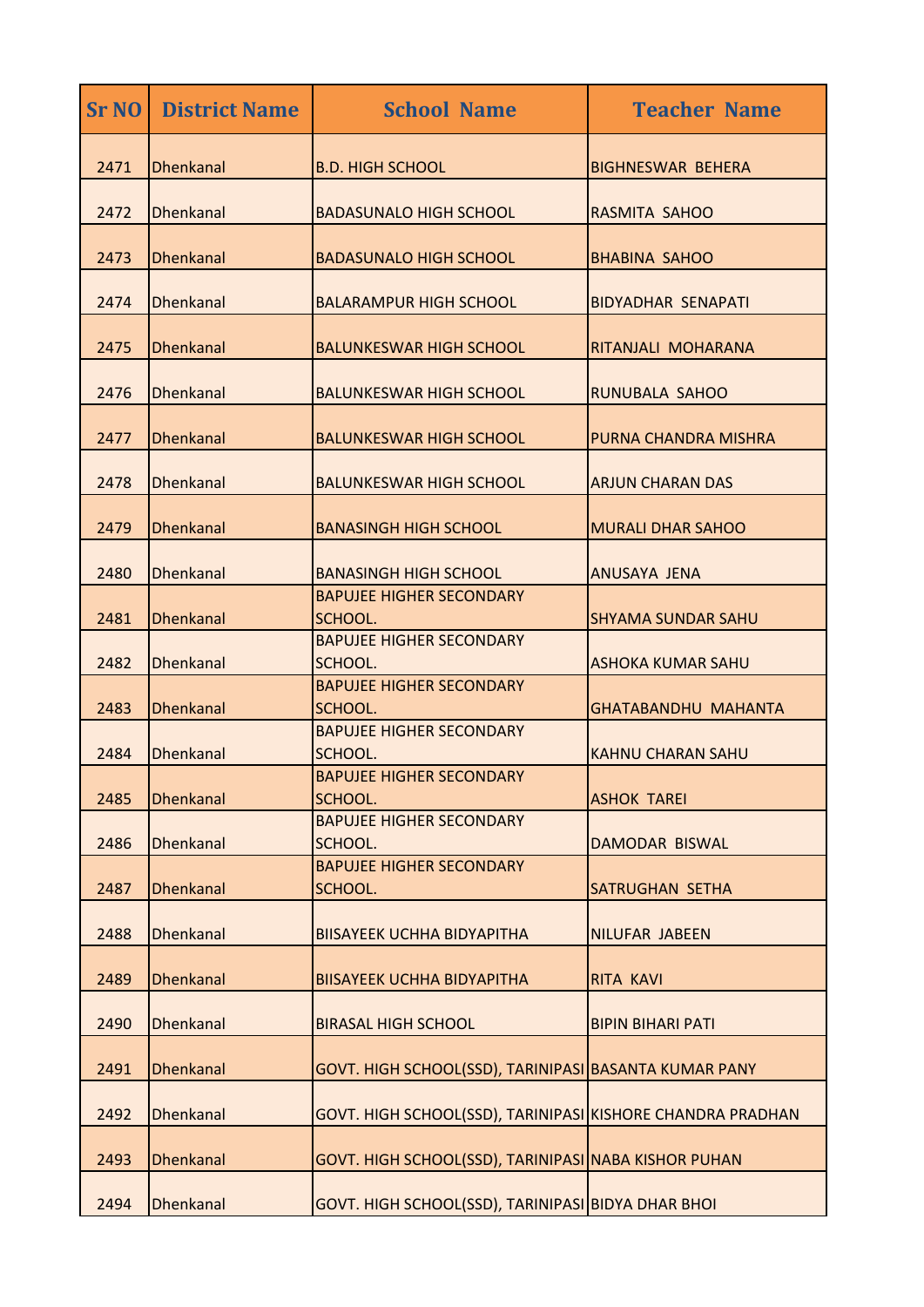| <b>Sr NO</b> | <b>District Name</b> | <b>School Name</b>                                       | <b>Teacher Name</b>          |
|--------------|----------------------|----------------------------------------------------------|------------------------------|
| 2495         | <b>Dhenkanal</b>     | GOVT. HIGH SCHOOL(SSD), TARINIPASI CHHABI SAHU           |                              |
| 2496         | <b>Dhenkanal</b>     | GOVT. HIGH SCHOOL(SSD), TARINIPASI DURGESH NANDINI NANDA |                              |
| 2497         | Dhenkanal            | GOVT. HIGH SCHOOL(SSD), TARINIPASI TRILOCHAN SETHY       |                              |
| 2498         | Dhenkanal            | GOVT. HIGH SCHOOL(SSD), TARINIPASI BAGHRAI SOREN         |                              |
| 2499         | <b>Dhenkanal</b>     | GOVT. HIGH SCHOOL, KANAKADASODA PRAVAT KUMAR NAYAK       |                              |
| 2500         | <b>Dhenkanal</b>     | GOVT. HIGH SCHOOL, KANAKADASODA PRASANN KUMAR BISWAL     |                              |
| 2501         | <b>Dhenkanal</b>     | GOVT. HIGH SCHOOL, KANAKADASODA SUJATA SINGH             |                              |
| 2502         | <b>Dhenkanal</b>     | HINDOL H.S.                                              | SACHHIDANANDA PRADHAN        |
| 2503         | Dhenkanal            | HINDOL H.S.                                              | SWARNALATA BEHERA            |
| 2504         | Dhenkanal            | HINDOL H.S.                                              | SATYABHAMA MISHRA            |
| 2505         | Dhenkanal            | HINDOL H.S.                                              | <b>SUNITA SAHOO</b>          |
| 2506         | <b>Dhenkanal</b>     | HINDOL H.S.                                              | <b>MAMALI MISHRA</b>         |
| 2507         | <b>Dhenkanal</b>     | HINDOL H.S.                                              | <b>MAHAMAYA SAHOO</b>        |
| 2508         | <b>Dhenkanal</b>     | HINDOL H.S.                                              | <b>ARUNA NAIK</b>            |
| 2509         | <b>Dhenkanal</b>     | HINDOL H.S.                                              | <b>SITA MUNDA</b>            |
| 2510         | Dhenkanal            | HINDOL H.S.                                              | <b>KALLOLINI BARAL</b>       |
| 2511         | <b>Dhenkanal</b>     | <b>INDIPUR HIGH SCHOOL</b>                               | <b>PRAMOD KUMAR NAYAK</b>    |
| 2512         | <b>Dhenkanal</b>     | <b>INDIPUR HIGH SCHOOL</b>                               | <b>SHIBA PRASAD PAL</b>      |
| 2513         | <b>Dhenkanal</b>     | <b>INDIPUR HIGH SCHOOL</b>                               | <b>SARITA SAHU</b>           |
| 2514         | <b>Dhenkanal</b>     | <b>INDIPUR HIGH SCHOOL</b>                               | <b>SUDHANSU SEKHAR PANDA</b> |
| 2515         | <b>Dhenkanal</b>     | <b>INDIPUR HIGH SCHOOL</b>                               | PRAJNYA SAHOO                |
| 2516         | <b>Dhenkanal</b>     | <b>INDIPUR HIGH SCHOOL</b>                               | <b>KASTURIKA NAYAK</b>       |
| 2517         | <b>Dhenkanal</b>     | <b>INDIPUR HIGH SCHOOL</b>                               | <b>PRADEEP KUMAR PATNAIK</b> |
| 2518         | <b>Dhenkanal</b>     | <b>INDIPUR HIGH SCHOOL</b>                               | PRAMODA CHANDRA SAHOO        |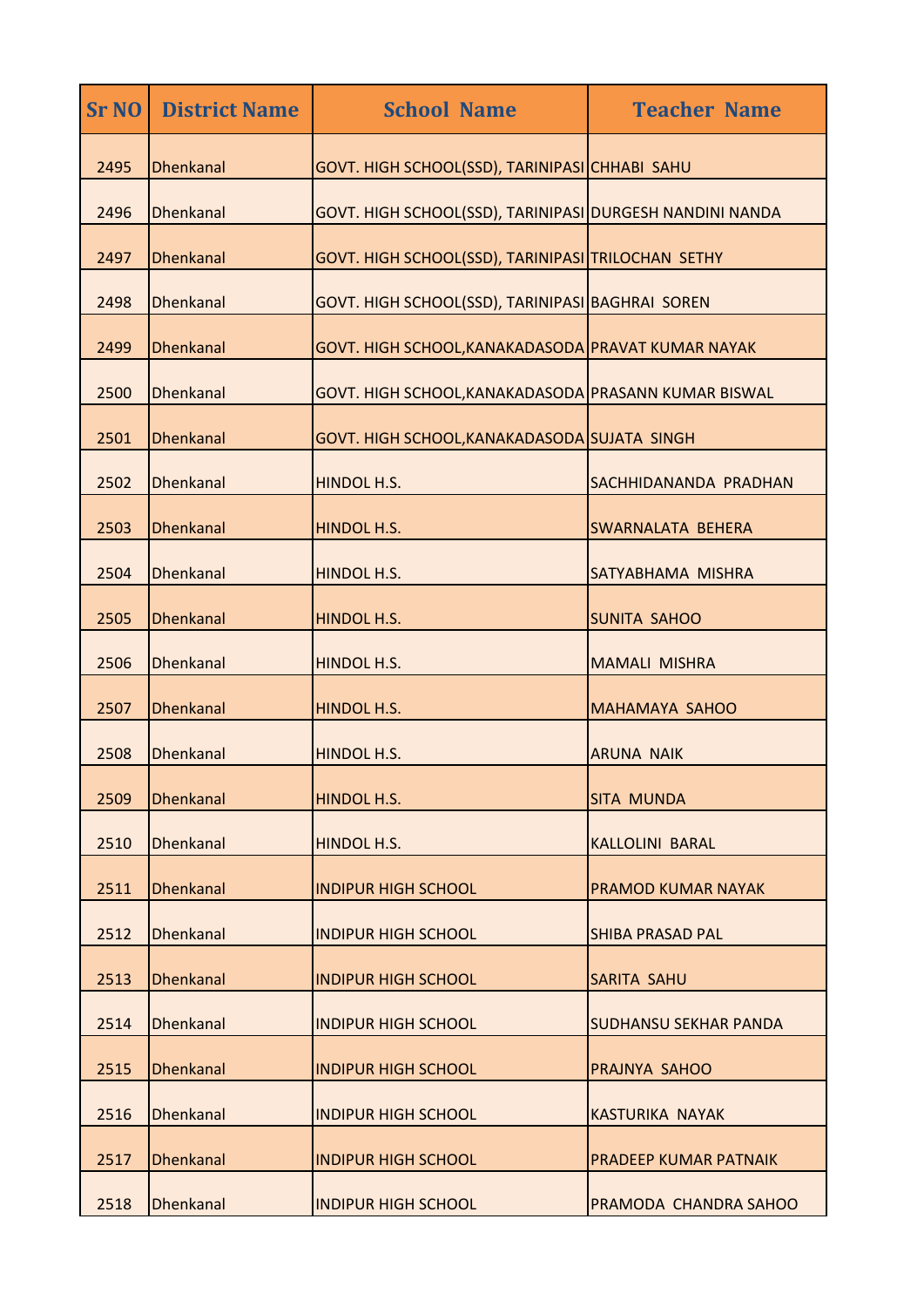| <b>Sr NO</b> | <b>District Name</b> | <b>School Name</b>                | <b>Teacher Name</b>            |
|--------------|----------------------|-----------------------------------|--------------------------------|
| 2519         | <b>Dhenkanal</b>     | <b>INDIPUR HIGH SCHOOL</b>        | <b>SANGITA KHUNTIA</b>         |
| 2520         | <b>Dhenkanal</b>     | <b>INDIPUR HIGH SCHOOL</b>        | RAMAKANTA DASH                 |
| 2521         | Dhenkanal            | <b>JIRAL HIGH SCHOOL</b>          | <b>SAROJ KUMAR NAYAK</b>       |
| 2522         | <b>Dhenkanal</b>     | <b>JIRAL HIGH SCHOOL</b>          | <b>MAMATA MANJARI SAHOO</b>    |
| 2523         | <b>Dhenkanal</b>     | <b>JIRAL HIGH SCHOOL</b>          | JYOTSNAMAYEE LENKA             |
| 2524         | <b>Dhenkanal</b>     | <b>JIRAL HIGH SCHOOL</b>          | <b>JANAKI SAHOO</b>            |
| 2525         | <b>Dhenkanal</b>     | <b>KALINGAPAL H.S.</b>            | <b>MANJUBALA JENA</b>          |
| 2526         | <b>Dhenkanal</b>     | <b>KALINGAPAL H.S.</b>            | RANJANA NATH                   |
| 2527         | <b>Dhenkanal</b>     | <b>KALINGAPAL H.S.</b>            | <b>RITA PAL</b>                |
| 2528         | Dhenkanal            | <b>KALINGAPAL H.S.</b>            | PREMANANDA SAHOO               |
| 2529         | <b>Dhenkanal</b>     | <b>KALINGAPAL H.S.</b>            | <b>BALUNKESWAR PAL</b>         |
| 2530         | <b>Dhenkanal</b>     | <b>KALINGAPAL H.S.</b>            | <b>SAROJ KUMAR MISHRA</b>      |
| 2531         | <b>Dhenkanal</b>     | KHAJURIAKATA H.S.                 | <b>TAPASWINI MAJHI</b>         |
| 2532         | <b>Dhenkanal</b>     | KHAJURIAKATA H.S.                 | <b>BHAGYABATI ROUT</b>         |
| 2533         | <b>Dhenkanal</b>     | KHAJURIAKATA H.S.                 | <b>KADAMBINI SAHOO</b>         |
| 2534         | <b>Dhenkanal</b>     | KHAJURIAKATA H.S.                 | SANDHYARANI SETHI              |
| 2535         | <b>Dhenkanal</b>     | KHAJURIAKATA H.S.                 | <b>KABI CHANDRA SAHU</b>       |
| 2536         | <b>Dhenkanal</b>     | KHAJURIAKATA H.S.                 | <b>TRILOCHAN GARNAIK</b>       |
| 2537         | <b>Dhenkanal</b>     | <b>KUSAPANGA HIGH SCHOOL</b>      | <b>BAMADEB BEHERA</b>          |
| 2538         | <b>Dhenkanal</b>     | <b>KUSAPANGA HIGH SCHOOL</b>      | <b>BALABHADRA KHILAR</b>       |
| 2539         | <b>Dhenkanal</b>     | <b>KUSAPANGA HIGH SCHOOL</b>      | <b>MANOJA KUMAR SAHU</b>       |
| 2540         | <b>Dhenkanal</b>     | <b>KUSAPANGA HIGH SCHOOL</b>      | SIBANI SENAPATI                |
| 2541         | <b>Dhenkanal</b>     | <b>L.D. HIGH SCHOOL DHENKANAL</b> | <b>JEEBAN MAYEE RATH</b>       |
| 2542         | <b>Dhenkanal</b>     | <b>L.D. HIGH SCHOOL DHENKANAL</b> | <b>SANTOSH KUMAR PANIGRAHY</b> |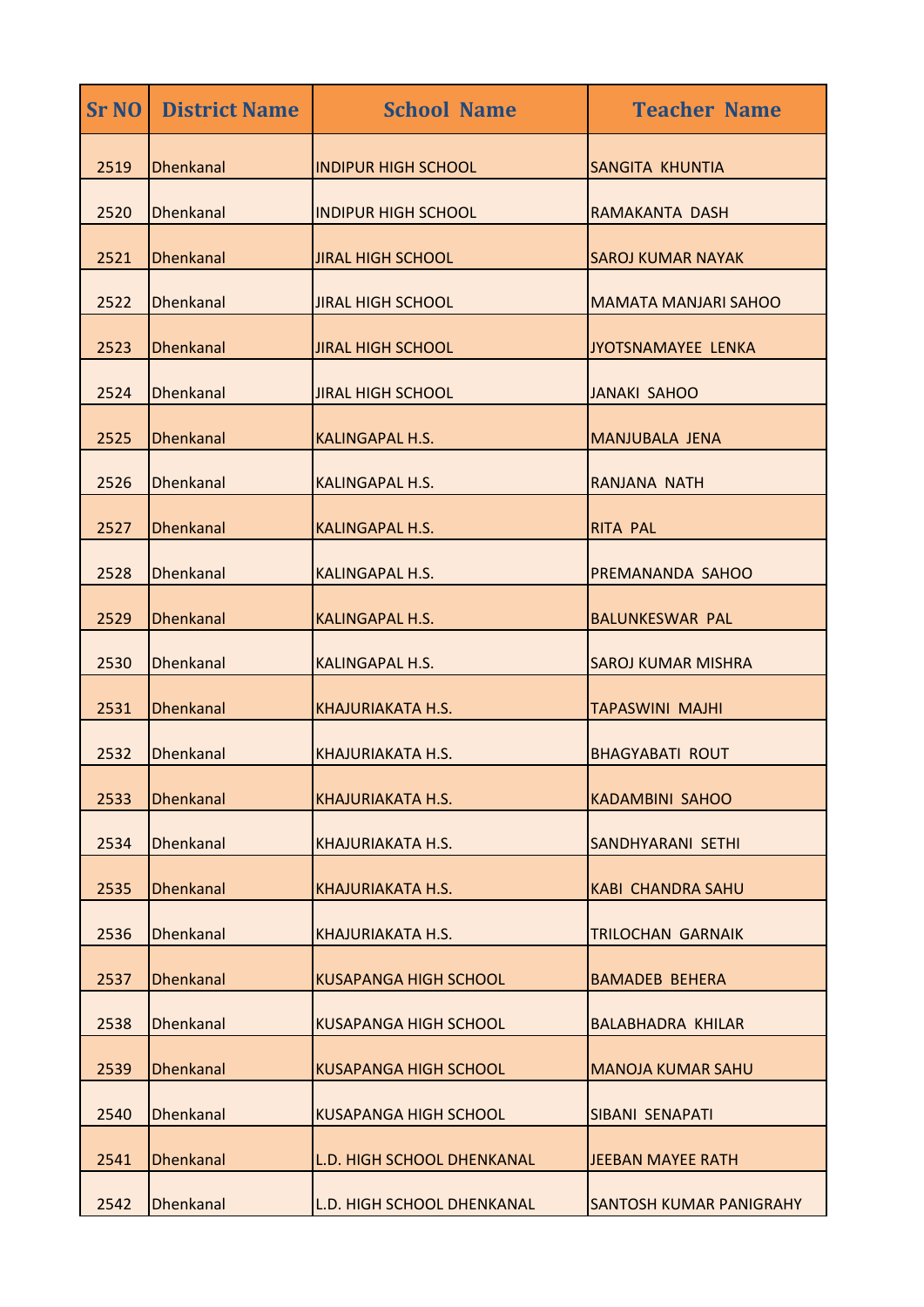| <b>Sr NO</b> | <b>District Name</b> | <b>School Name</b>                | <b>Teacher Name</b>           |
|--------------|----------------------|-----------------------------------|-------------------------------|
| 2543         | <b>Dhenkanal</b>     | <b>L.D. HIGH SCHOOL DHENKANAL</b> | <b>PRASANTA KUMAR PANI</b>    |
| 2544         | <b>Dhenkanal</b>     | <b>L.D. HIGH SCHOOL DHENKANAL</b> | RAGHUNATH MISHRA              |
| 2545         | <b>Dhenkanal</b>     | <b>L.D. HIGH SCHOOL DHENKANAL</b> | <b>UMA SARANGI</b>            |
| 2546         | Dhenkanal            | <b>L.D. HIGH SCHOOL DHENKANAL</b> | PRITILATA PANIGRAHI           |
| 2547         | <b>Dhenkanal</b>     | <b>L.D. HIGH SCHOOL DHENKANAL</b> | <b>CHITRANJALI PATY</b>       |
| 2548         | <b>Dhenkanal</b>     | <b>L.D. HIGH SCHOOL DHENKANAL</b> | <b>RASMI RANI SATAPATHY</b>   |
| 2549         | <b>Dhenkanal</b>     | <b>L.D. HIGH SCHOOL DHENKANAL</b> | <b>GITANJALI MISHRA</b>       |
| 2550         | <b>Dhenkanal</b>     | <b>L.D. HIGH SCHOOL DHENKANAL</b> | <b>SNEHALATA PANI</b>         |
| 2551         | <b>Dhenkanal</b>     | <b>MARTHAPUR HIGH SCHOOL</b>      | <b>SARAT CHANDRA SAHOO</b>    |
| 2552         | <b>Dhenkanal</b>     | <b>MARTHAPUR HIGH SCHOOL</b>      | <b>LALIT KUMAR SAHOO</b>      |
| 2553         | <b>Dhenkanal</b>     | <b>MARTHAPUR HIGH SCHOOL</b>      | <b>NIRANJAN SWAIN</b>         |
| 2554         | <b>Dhenkanal</b>     | <b>MARTHAPUR HIGH SCHOOL</b>      | <b>SUBRATA KUMAR MISHRA</b>   |
| 2555         | <b>Dhenkanal</b>     | <b>MARTHAPUR HIGH SCHOOL</b>      | AMBUJA BALLAVA MAHAPATRA      |
| 2556         | <b>Dhenkanal</b>     | <b>MARTHAPUR HIGH SCHOOL</b>      | <b>RAKABIN NAYAK</b>          |
| 2557         | <b>Dhenkanal</b>     | <b>MARTHAPUR HIGH SCHOOL</b>      | <b>SARADA PRASAD NANDA</b>    |
| 2558         | <b>Dhenkanal</b>     | <b>MARTHAPUR HIGH SCHOOL</b>      | <b>GADADHAR MISHRA</b>        |
| 2559         | Dhenkanal            | <b>MARTHAPUR HIGH SCHOOL</b>      | <b>KALPANA MAHUNTA</b>        |
| 2560         | <b>Dhenkanal</b>     | <b>MATHAKARGOLA HIGH SCHOOL</b>   | <b>DURYODHAN SAHOO</b>        |
| 2561         | <b>Dhenkanal</b>     | <b>MATHAKARGOLA HIGH SCHOOL</b>   | <b>SAROJ KUMAR SAHOO</b>      |
| 2562         | <b>Dhenkanal</b>     | <b>MATHAKARGOLA HIGH SCHOOL</b>   | RASMITA CHANDA                |
| 2563         | <b>Dhenkanal</b>     | <b>MATHAKARGOLA HIGH SCHOOL</b>   | <b>KRUSHNA CHANDRA MISHRA</b> |
| 2564         | <b>Dhenkanal</b>     | <b>MATHAKARGOLA HIGH SCHOOL</b>   | <b>MAMATA MALLIK</b>          |
| 2565         | <b>Dhenkanal</b>     | <b>MATHAKARGOLA HIGH SCHOOL</b>   | <b>SANTOSH KUMAR DASH</b>     |
| 2566         | <b>Dhenkanal</b>     | <b>MATHAKARGOLA HIGH SCHOOL</b>   | <b>MADHUSMITA GOCHHAYAT</b>   |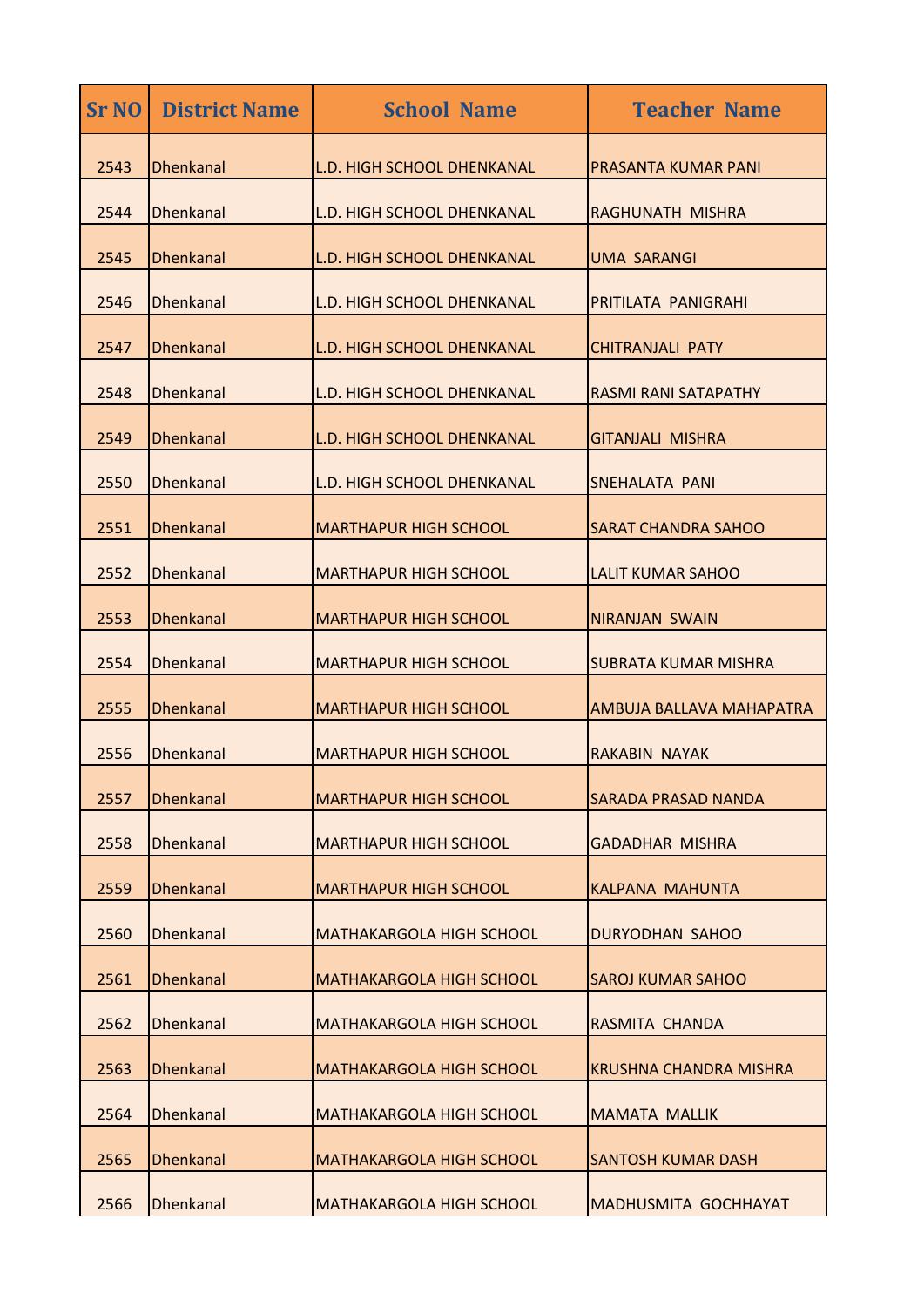| <b>Sr NO</b> | <b>District Name</b> | <b>School Name</b>              | <b>Teacher Name</b>         |
|--------------|----------------------|---------------------------------|-----------------------------|
| 2567         | <b>Dhenkanal</b>     | <b>NABAPALLI H.S.</b>           | <b>BIBHI BEHERA</b>         |
| 2568         | <b>Dhenkanal</b>     | NABAPALLI H.S.                  | <b>MATRUPRASAD PRADHAN</b>  |
| 2569         | <b>Dhenkanal</b>     | <b>NABAPALLI H.S.</b>           | <b>PRADEEP KUMAR SAHU</b>   |
| 2570         | <b>Dhenkanal</b>     | NABAPALLI H.S.                  | <b>KUNJA BIHARI PAL</b>     |
| 2571         | <b>Dhenkanal</b>     | <b>NABAPALLI H.S.</b>           | <b>JIVAN JYOTI BISWAL</b>   |
| 2572         | <b>Dhenkanal</b>     | NABAPALLI H.S.                  | <b>SHUVRAKANTA SAHU</b>     |
| 2573         | <b>Dhenkanal</b>     | NIRMAL H.S.                     | <b>NAROTTAM NATH</b>        |
| 2574         | <b>Dhenkanal</b>     | NIRMAL H.S.                     | CHITTARANJAN PANIGRAHI      |
| 2575         | <b>Dhenkanal</b>     | NIRMAL H.S.                     | <b>SUCHISMITA DEHURY</b>    |
| 2576         | <b>Dhenkanal</b>     | NIRMAL H.S.                     | <b>SMITA SETHY</b>          |
| 2577         | <b>Dhenkanal</b>     | <b>ODAPADA HIGH SCHOOL</b>      | <b>SUNANDA MISHRA</b>       |
| 2578         | <b>Dhenkanal</b>     | <b>ODAPADA HIGH SCHOOL</b>      | <b>BANITA SAHOO</b>         |
| 2579         | <b>Dhenkanal</b>     | <b>ODAPADA HIGH SCHOOL</b>      | <b>RENUBALA BEHERA</b>      |
| 2580         | <b>Dhenkanal</b>     | <b>ODAPADA HIGH SCHOOL</b>      | <b>SAROJINI SINGH</b>       |
| 2581         | <b>Dhenkanal</b>     | <b>ODAPADA HIGH SCHOOL</b>      | <b>BHAKTILATA ACHARYA</b>   |
| 2582         | <b>Dhenkanal</b>     | PANCHASAKHA UCHHA BIDYAPITHA    | <b>KABINDRA DAS</b>         |
| 2583         | Angul                | PANCHAYAT HIGH SCHOOL, BIJIGOLA | RASANANDA PRADHAN           |
| 2584         | Angul                | PANCHAYAT HIGH SCHOOL, BIJIGOLA | <b>GURU CHARAN PRADHAN</b>  |
| 2585         | Angul                | PANCHAYAT HIGH SCHOOL, BIJIGOLA | <b>SANJAY KUMAR DASH</b>    |
| 2586         | Angul                | PANCHAYAT HIGH SCHOOL, BIJIGOLA | NIRANJAN MOHAPATRA          |
| 2587         | Angul                | PANCHAYAT HIGH SCHOOL, BIJIGOLA | <b>HARAMOHAN PRADHAN</b>    |
| 2588         | Angul                | PANCHAYAT HIGH SCHOOL, BIJIGOLA | <b>SANJIB KUMAR PRADHAN</b> |
| 2589         | Jagatsinghpur        | <b>GADI BRAHMA BIDYAPITHA</b>   | ROJALIN MOHAPATRA           |
| 2590         | Angul                | <b>GODIBANDHA HIGH SCHOOL</b>   | <b>BINAPANI NANDA</b>       |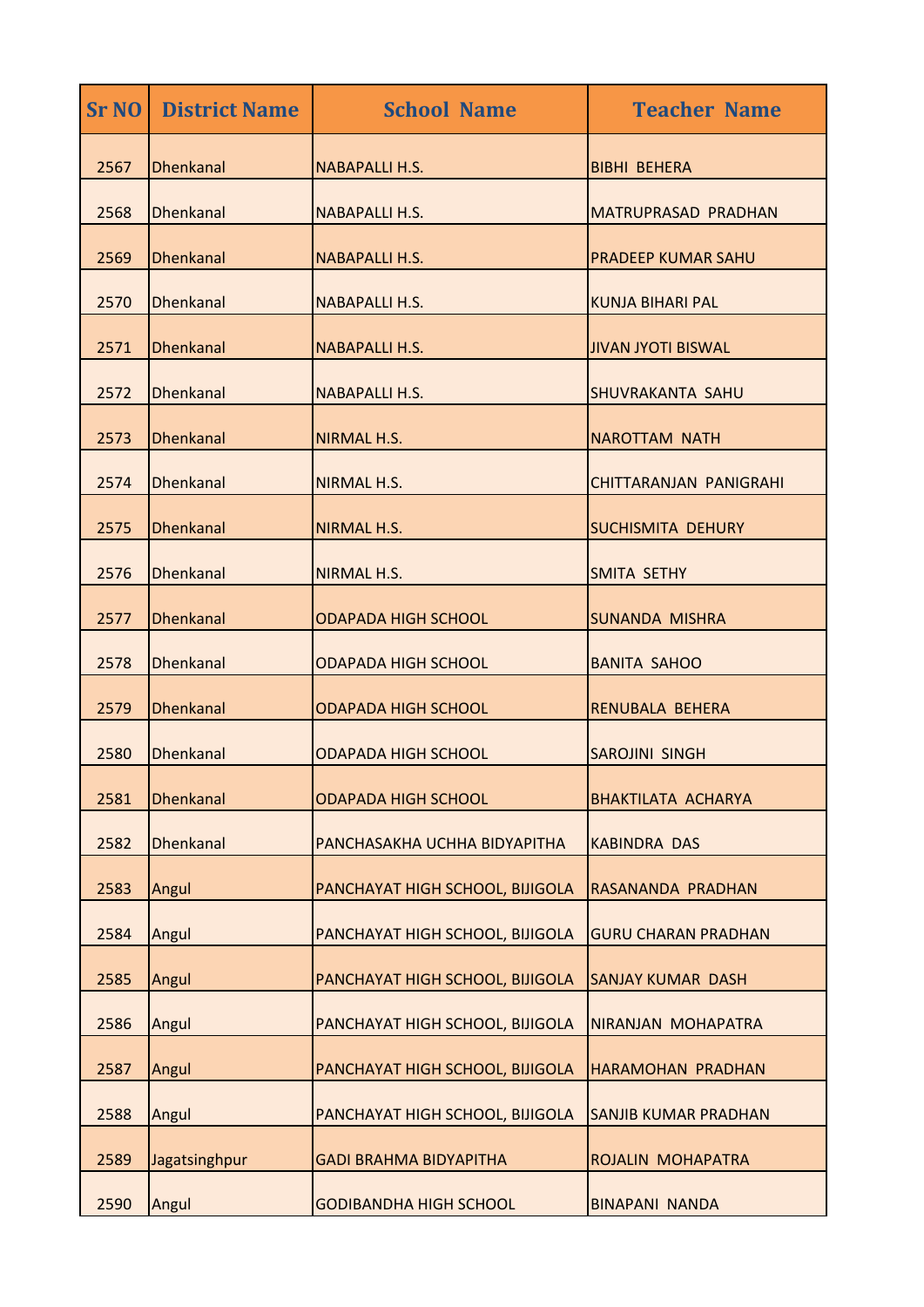| <b>Sr NO</b> | <b>District Name</b> | <b>School Name</b>                                | <b>Teacher Name</b>            |
|--------------|----------------------|---------------------------------------------------|--------------------------------|
| 2591         | Jagatsinghpur        | <b>GADI BRAHMA BIDYAPITHA</b>                     | <b>MANORAMA RATH</b>           |
| 2592         | Jagatsinghpur        | <b>GADI BRAHMA BIDYAPITHA</b>                     | <b>BHARATI SINGH</b>           |
| 2593         | Angul                | <b>GODIBANDHA HIGH SCHOOL</b>                     | <b>KAILASH CHANDRA SAHU</b>    |
| 2594         | Jagatsinghpur        | <b>GADI BRAHMA BIDYAPITHA</b>                     | <b>BIBEKANANDA DAS</b>         |
| 2595         | Angul                | <b>GODIBANDHA HIGH SCHOOL</b>                     | <b>GANGADHAR NANDA</b>         |
| 2596         | Jagatsinghpur        | <b>GADI BRAHMA BIDYAPITHA</b>                     | <b>NIHAR RANJAN DASH</b>       |
| 2597         | Jagatsinghpur        | <b>GANESWAR BIDYAPITHA</b>                        | <b>DAMODAR ACHARYA</b>         |
| 2598         | Angul                | <b>GODIBANDHA HIGH SCHOOL</b>                     | <b>DEBASHIS GARNAYAK</b>       |
| 2599         | Puri                 | NIMAPARA HIGH SCHOOL                              | <b>MADHUSMITA SAHOO</b>        |
| 2600         | Puri                 | NIMAPARA HIGH SCHOOL                              | <b>MOUSUMI DAS</b>             |
| 2601         | <b>Bargarh</b>       | GOVT. GIRLS HIGH SCHOOL (SSD),<br><b>PADAMPUR</b> | <b>PADMINI SAHU</b>            |
| 2602         | Jagatsinghpur        | <b>GANESWAR BIDYAPITHA</b>                        | <b>GANGADHAR SWAIN</b>         |
| 2603         | Jajpur               | <b>KANSALDIHA SRIMA HIGH SCHOOL</b>               | <b>KSHIROD KUMAR NAYAK</b>     |
| 2604         | <b>Cuttack</b>       | J.N.HIGH SCHOOL, ODASINGH                         | <b>SUBHASH CHANDRA MISHRA</b>  |
| 2605         | Jagatsinghpur        | <b>GAREI GRAM PANCHYAT HIGH</b><br><b>SCHOOL</b>  | HIMANSU SEKHAR SAHOO           |
| 2606         | <b>Cuttack</b>       | J.N.HIGH SCHOOL, ODASINGH                         | <b>SUSANT KUMAR SAHU</b>       |
| 2607         | <b>Cuttack</b>       | J.N.HIGH SCHOOL, ODASINGH                         | <b>MIRZA ABDUS SHAKUR BAIG</b> |
| 2608         | Jajpur               | <b>KANSALDIHA SRIMA HIGH SCHOOL</b>               | PRITI PRIYA MALLICK            |
| 2609         | Jajpur               | KANSALDIHA SRIMA HIGH SCHOOL                      | <b>SUVALAXMI DAS</b>           |
| 2610         | Jajpur               | KANSALDIHA SRIMA HIGH SCHOOL                      | <b>BASANTA MANJARI PALAI</b>   |
| 2611         | Jajpur               | KANSALDIHA SRIMA HIGH SCHOOL                      | <b>DIGAMBAR SAHOO</b>          |
| 2612         | Jajpur               | <b>KANTABANIA HIGH SCHOOL</b>                     | <b>KALPATARU SAMAL</b>         |
| 2613         | Jajpur               | <b>KANTABANIA HIGH SCHOOL</b>                     | <b>AJIT KUMAR OJHA</b>         |
| 2614         | Jagatsinghpur        | <b>GAREI GRAM PANCHYAT HIGH</b><br><b>SCHOOL</b>  | DHIRENDRA KUMAR PALAI          |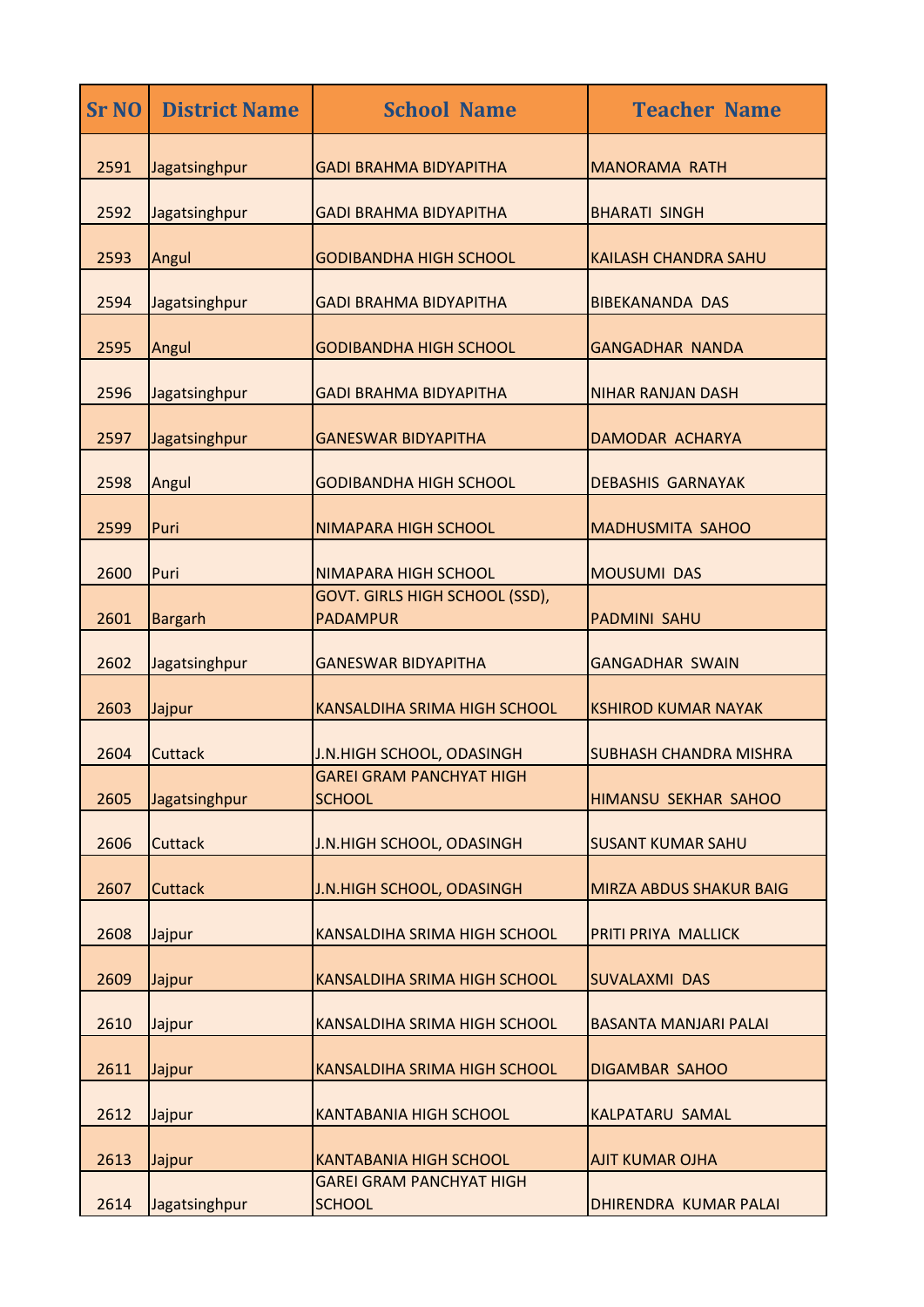| <b>Sr NO</b> | <b>District Name</b> | <b>School Name</b>                                                    | <b>Teacher Name</b>           |
|--------------|----------------------|-----------------------------------------------------------------------|-------------------------------|
| 2615         | Jajpur               | <b>KANTABANIA HIGH SCHOOL</b>                                         | SANJULATA MOHANTY             |
| 2616         | Jajpur               | <b>KANTABANIA HIGH SCHOOL</b>                                         | <b>GIRIDHARI PANDA</b>        |
|              |                      |                                                                       |                               |
| 2617         | Jajpur               | <b>KANTABANIA HIGH SCHOOL</b><br><b>KANYAVIDYASHRAM GIRLS HIGH</b>    | <b>SANTOSH KUMAR DASH</b>     |
| 2618         | Jajpur               | <b>SCHOOL</b>                                                         | LIPIKA PRIYADARSHINI SAMAL    |
|              |                      | <b>GAREI GRAM PANCHYAT HIGH</b>                                       |                               |
| 2619         | Jagatsinghpur        | <b>SCHOOL</b>                                                         | RAJALAXMI PRUSTY              |
|              |                      | <b>KANYAVIDYASHRAM GIRLS HIGH</b>                                     |                               |
| 2620         | Jajpur               | <b>SCHOOL</b>                                                         | <b>DHARITRI MAJHI</b>         |
| 2621         | Jajpur               | <b>KANYAVIDYASHRAM GIRLS HIGH</b><br><b>SCHOOL</b>                    | <b>URBASI MOHAPATRA</b>       |
|              |                      | <b>KANYAVIDYASHRAM GIRLS HIGH</b>                                     |                               |
| 2622         | Jajpur               | <b>SCHOOL</b>                                                         | PRAJNYA PARAMITA PANDA        |
|              |                      | <b>KANYAVIDYASHRAM GIRLS HIGH</b>                                     |                               |
| 2623         | Jajpur               | <b>SCHOOL</b>                                                         | <b>AJAY KUMAR MALLIK</b>      |
|              |                      | <b>KANYAVIDYASHRAM GIRLS HIGH</b>                                     |                               |
| 2624         | Jajpur               | <b>SCHOOL</b>                                                         | <b>MANAS KUMAR NAYAK</b>      |
|              |                      | <b>KANYAVIDYASHRAM GIRLS HIGH</b>                                     |                               |
| 2625         | Jajpur               | <b>SCHOOL</b>                                                         | <b>SUDHANSU SEKHAR SAMAL</b>  |
| 2626         | Sundergarh           | R.D.D. HIGH SCHOOL, BONAIGARH                                         | <b>BISWABHARATI SAHOO</b>     |
|              |                      | <b>GAREI GRAM PANCHYAT HIGH</b>                                       |                               |
| 2627         | Jagatsinghpur        | <b>SCHOOL</b>                                                         | ARUNIMA MISHRA                |
|              |                      |                                                                       |                               |
| 2628         | Sundergarh           | R.D.D. HIGH SCHOOL, BONAIGARH                                         | <b>KABITA MANJARI MAHANTA</b> |
| 2629         |                      | <b>GAREI GRAM PANCHYAT HIGH</b><br><b>SCHOOL</b>                      | <b>TUSARKANTA DAS</b>         |
|              | Jagatsinghpur        |                                                                       |                               |
| 2630         | Jagatsinghpur        | <b>GIRLS HIGH SCHOOL, TIRTOL</b>                                      | <b>TRINATH ROUT</b>           |
|              |                      |                                                                       |                               |
| 2631         | Sundergarh           | R.D.D. HIGH SCHOOL, BONAIGARH                                         | SANSKRUTA BADNAYAK            |
|              |                      |                                                                       |                               |
| 2632         | Jagatsinghpur        | <b>GIRLS HIGH SCHOOL, TIRTOL</b><br><b>KANYAVIDYASHRAM GIRLS HIGH</b> | <b>SAROJINI SWAIN</b>         |
| 2633         | Jajpur               | <b>SCHOOL</b>                                                         | <b>DIBAKAR JENA</b>           |
|              |                      |                                                                       |                               |
| 2634         | Jajpur               | <b>KAPILESWAR HIGH SCHOOL</b>                                         | <b>DINA BANDHU PALEI</b>      |
| 2635         | Jajpur               | <b>KAPILESWAR HIGH SCHOOL</b>                                         | PRATAP CHANDRA GHADAI         |
| 2636         | Jagatsinghpur        | <b>GIRLS HIGH SCHOOL, TIRTOL</b>                                      | <b>SUNANDA SAHOO</b>          |
| 2637         | Jajpur               | <b>KAPILESWAR HIGH SCHOOL</b>                                         | PURNA CHANDRA HOTA            |
|              |                      |                                                                       |                               |
| 2638         | Jajpur               | <b>KAPILESWAR HIGH SCHOOL</b>                                         | APARAJITA PRIYADARASHINI      |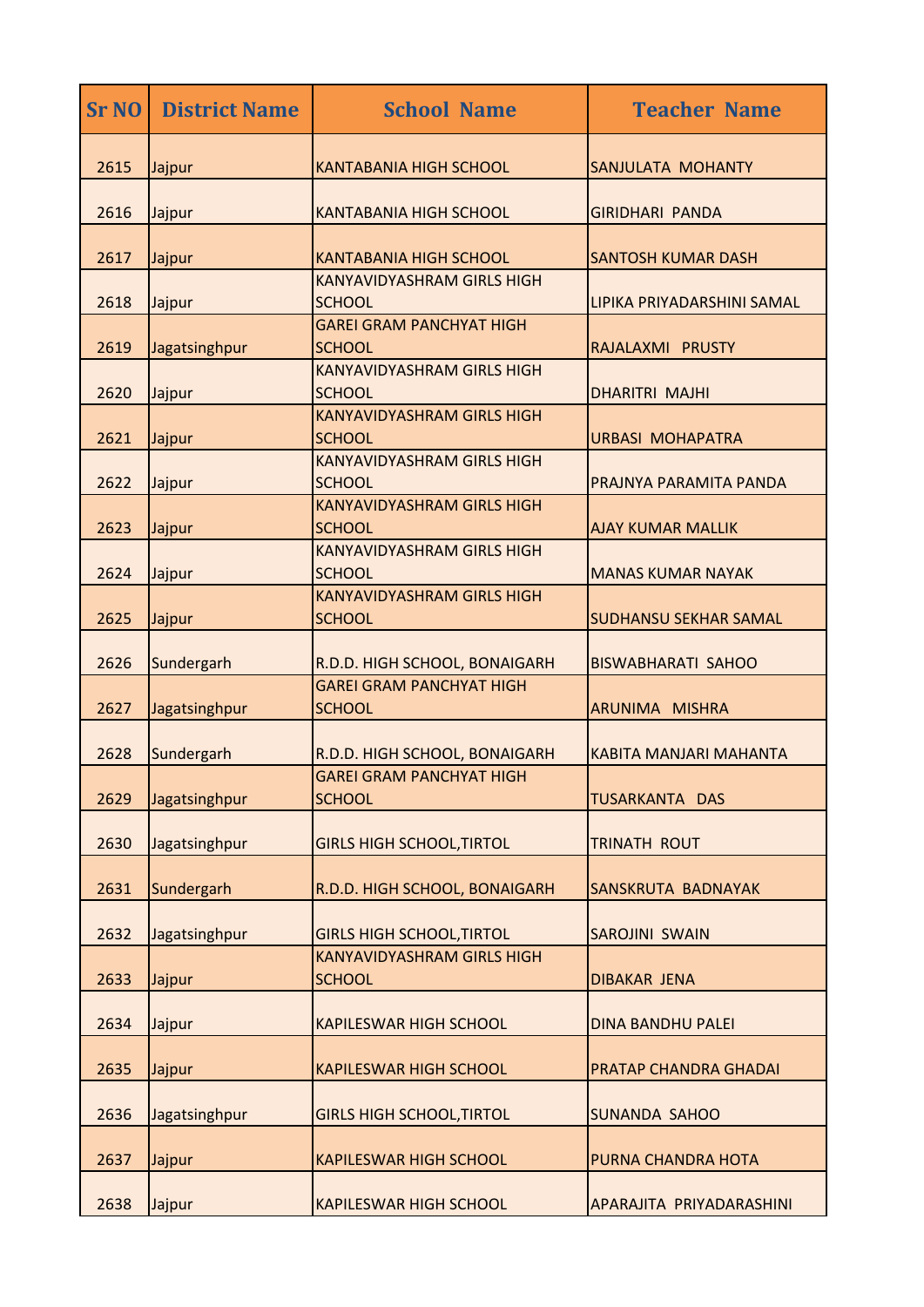| <b>Sr NO</b> | <b>District Name</b> | <b>School Name</b>                                     | <b>Teacher Name</b>             |
|--------------|----------------------|--------------------------------------------------------|---------------------------------|
| 2639         | Jajpur               | <b>KASTURBA GOVT. GIRLS HIGH</b><br><b>SCHOOL(SSD)</b> | MRUTYUNJAYA SARANGI             |
| 2640         | Jagatsinghpur        | <b>GIRLS HIGH SCHOOL, TIRTOL</b>                       | <b>BIJAYA KUMAR MOHANTY</b>     |
| 2641         | Jajpur               | <b>KASTURBA GOVT. GIRLS HIGH</b><br>SCHOOL(SSD)        | PRAFULLA KUMAR MISHRA           |
| 2642         | Jajpur               | <b>KASTURBA GOVT. GIRLS HIGH</b><br>SCHOOL(SSD)        | <b>SWAPNASRI TRIPATHY</b>       |
| 2643         | Jajpur               | <b>KASTURBA GOVT. GIRLS HIGH</b><br>SCHOOL(SSD)        | <b>RUBINA KAUSAR</b>            |
| 2644         | Jajpur               | <b>KASTURBA GOVT. GIRLS HIGH</b><br>SCHOOL(SSD)        | NIRUPAMA MOHANTY                |
| 2645         | Jajpur               | <b>KASTURBA GOVT. GIRLS HIGH</b><br>SCHOOL(SSD)        | <b>SUBASH CHANDRA MOHAPATRA</b> |
| 2646         | Jajpur               | <b>KASTURBA GOVT. GIRLS HIGH</b><br>SCHOOL(SSD)        | <b>LALITA MOHANTY</b>           |
| 2647         | Kendrapara           | <b>DAKHINESWAR HIGH SCHOOL</b>                         | <b>ALOK KUMAR MALIK</b>         |
| 2648         | Jajpur               | <b>KAYANGOLA HIGH SCHOOL</b>                           | <b>GAYATRI MAJHI</b>            |
| 2649         | Jajpur               | <b>KAYANGOLA HIGH SCHOOL</b>                           | <b>AMARENDRA KABI</b>           |
| 2650         | Jajpur               | <b>KAYANGOLA HIGH SCHOOL</b>                           | <b>BATAKRUSHNA BEHERA</b>       |
| 2651         | Jajpur               | <b>KAYANGOLA HIGH SCHOOL</b>                           | SUSHREE SANGITA SATAPATHY       |
| 2652         | Jajpur               | <b>KAYANGOLA HIGH SCHOOL</b>                           | <b>UMESH CHANDRA SAMAL</b>      |
| 2653         | Jajpur               | <b>KHANDITAR HIGH SCHOOL</b>                           | <b>MEERA RANI NAYAK</b>         |
| 2654         | Jajpur               | <b>KHANDITAR HIGH SCHOOL</b>                           | <b>SUNANDA KUMAR ROUT</b>       |
| 2655         | Sundergarh           | PANCHAYAT HIGH SCHOOL, KURDA                           | <b>NIRANJANA SAHU</b>           |
| 2656         | Sundergarh           | PANCHAYAT HIGH SCHOOL, KURDA                           | PRASANNA KUMAR MAHANTA          |
| 2657         | Jagatsinghpur        | <b>GIRLS HIGH SCHOOL, TIRTOL</b>                       | NILURAM JENA                    |
| 2658         | Sundergarh           | PANCHAYAT HIGH SCHOOL, KURDA                           | SATYABRATA MISHRA               |
| 2659         | Sundergarh           | PANCHAYAT HIGH SCHOOL, KURDA                           | <b>SANTOSH KUMAR DWIBEDY</b>    |
| 2660         | Jagatsinghpur        | <b>GIRLS HIGH SCHOOL, TIRTOL</b>                       | <b>SABITA MANIK</b>             |
| 2661         | Sundergarh           | PANCHAYAT HIGH SCHOOL, KURDA                           | RABINDRA KUMAR SAHU             |
| 2662         | Sundergarh           | PANCHAYAT HIGH SCHOOL, KURDA                           | JAGADISH CHANDRA MAHANTA        |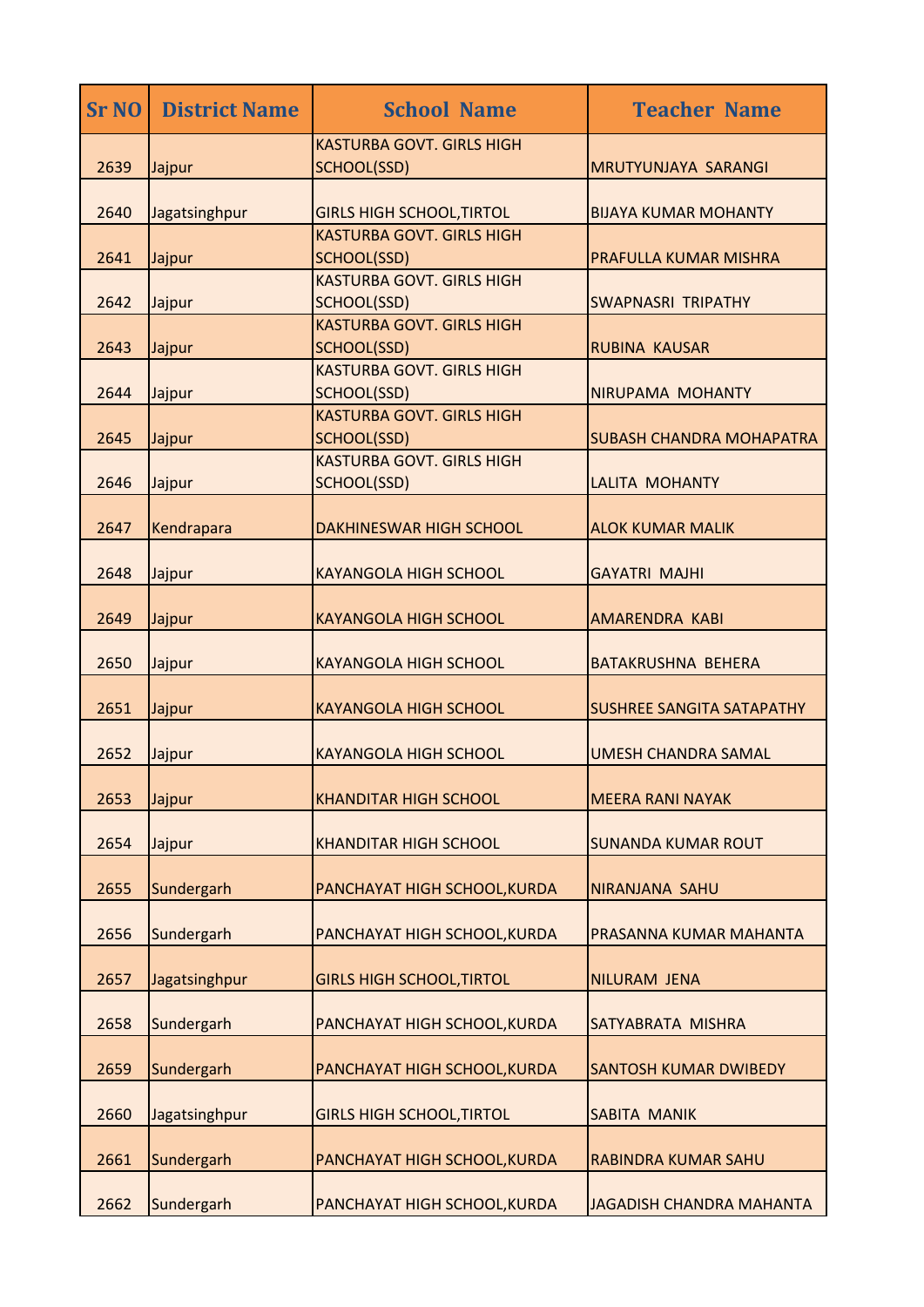| <b>Sr NO</b> | <b>District Name</b> | <b>School Name</b>                               | <b>Teacher Name</b>          |
|--------------|----------------------|--------------------------------------------------|------------------------------|
| 2663         | Jagatsinghpur        | <b>GIRLS HIGH SCHOOL, TIRTOL</b>                 | <b>SUBHADARSINI KHATUA</b>   |
| 2664         | Jagatsinghpur        | <b>GIRLS HIGH SCHOOL, TIRTOL</b>                 | PRATIMA ACHARYA              |
| 2665         | Jagatsinghpur        | <b>GIRLS HIGH SCHOOL, TIRTOL</b>                 | <b>KIRANBALA BISWAL</b>      |
| 2666         | Jagatsinghpur        | <b>GOPABANDHU SMARAKI VIDYAPITHA</b>             | NIRANJAN MOHANTY             |
| 2667         | Jagatsinghpur        | GOPABANDHU SMARAKI VIDYAPITHA                    | <b>RAMA CHANDRA PUHAN</b>    |
| 2668         | Jagatsinghpur        | <b>GOPABANDHU SMARAKI VIDYAPITHA</b>             | <b>SUPRAVA BEHERA</b>        |
| 2669         | Jagatsinghpur        | GOPABANDHU SMARAKI VIDYAPITHA                    | <b>MITA SAMAL</b>            |
| 2670         | Jagatsinghpur        | <b>GOPABANDHU SMARAKI VIDYAPITHA</b>             | <b>SARAT KUMAR ROUT</b>      |
| 2671         | Jagatsinghpur        | GOPABANDHU SMARAKI VIDYAPITHA                    | <b>BANSHIDHARA DAS</b>       |
| 2672         | Kendrapara           | <b>N.C.HIGH SCHOOL</b><br>BADAMULABASANTA        | <b>AKSHAYA KUMAR NAYAK</b>   |
| 2673         | Kendrapara           | <b>N.C.HIGH SCHOOL</b><br>BADAMULABASANTA        | <b>BISWARANJAN SETHI</b>     |
| 2674         | Kendrapara           | <b>BIDYA PITHA, HIGH SCHOOL</b>                  | <b>SAROJ KANTA SAHOO</b>     |
| 2675         | Kendrapara           | N.C.HIGH SCHOOL<br>BADAMULABASANTA               | ACHYUTANANDA NAYAK           |
| 2676         | Kendrapara           | <b>BIDYA PITHA, HIGH SCHOOL</b>                  | <b>DEBINA SAHANI</b>         |
| 2677         | Kendrapara           | <b>BIDYA PITHA, HIGH SCHOOL</b>                  | ROJALIN SAHOO                |
| 2678         | Kendrapara           | <b>BIDYA PITHA, HIGH SCHOOL</b>                  | <b>SUNIL KUMAR NAYAK</b>     |
| 2679         | Kendrapara           | N.C.HIGH SCHOOL<br>BADAMULABASANTA               | PRIYANKA NAYAK               |
| 2680         | Kendrapara           | <b>N.C.HIGH SCHOOL</b><br><b>BADAMULABASANTA</b> | AHINSA PRIYADARSINI SAHOO    |
| 2681         | Kendrapara           | <b>BIDYA PITHA, HIGH SCHOOL</b>                  | <b>BHIKARI CHARAN BEHERA</b> |
| 2682         | Jagatsinghpur        | <b>GOVT HIGH SCHOOL, MULISINGH</b>               | LILI KUMARI DEVI             |
| 2683         | Jagatsinghpur        | <b>GOVT HIGH SCHOOL, MULISINGH</b>               | PRASANNA KUMAR ACHARYA       |
| 2684         | <b>Balasore</b>      | SIDDHESWAR HIGH SCHOOL                           | <b>JAYASMITA MOHANTY</b>     |
| 2685         | Jagatsinghpur        | <b>GOVT HIGH SCHOOL, MULISINGH</b>               | DHANESWAR SAHOO              |
| 2686         | Jagatsinghpur        | <b>GOVT HIGH SCHOOL, MULISINGH</b>               | SANJUKTA SETHY               |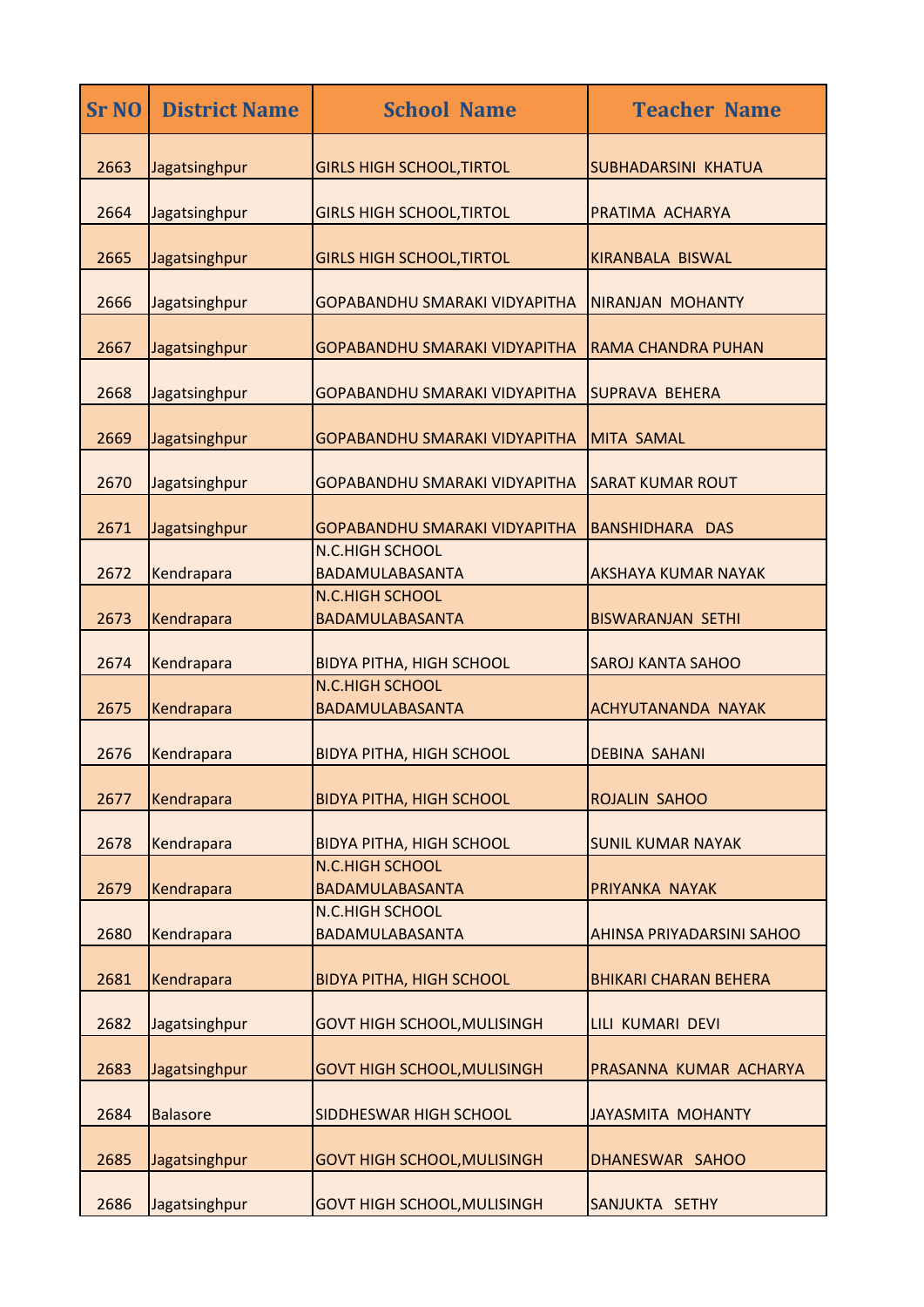| <b>Sr NO</b> | <b>District Name</b> | <b>School Name</b>                     | <b>Teacher Name</b>           |
|--------------|----------------------|----------------------------------------|-------------------------------|
| 2687         | Jagatsinghpur        | <b>GOVT. GIRLS HIGH SCHOOL</b>         | <b>SAMITA RATH</b>            |
| 2688         | Jagatsinghpur        | <b>GOVT. GIRLS HIGH SCHOOL</b>         | SANJUKTA LENKA                |
| 2689         | Kendrapara           | NIMAPUR SASAN HIGH SCHOOL              | <b>ASHOK KUMAR JENA</b>       |
| 2690         | Jagatsinghpur        | <b>GOVT. GIRLS HIGH SCHOOL</b>         | <b>URMILA PRAVA BEURA</b>     |
| 2691         | Jagatsinghpur        | <b>GOVT. GIRLS HIGH SCHOOL</b>         | <b>ARATI ROUT</b>             |
| 2692         | Kendrapara           | NIMAPUR SASAN HIGH SCHOOL              | <b>TAPAN KUMAR ROY</b>        |
| 2693         | Jagatsinghpur        | <b>GOVT. GIRLS HIGH SCHOOL</b>         | <b>DIPTI PRAVA ACHARYA</b>    |
| 2694         | Kendrapara           | NIMAPUR SASAN HIGH SCHOOL              | <b>MAMATA SAHOO</b>           |
| 2695         | Jagatsinghpur        | <b>GOVT. GIRLS HIGH SCHOOL</b>         | <b>ANNAPURNA PANDA</b>        |
| 2696         | Jagatsinghpur        | <b>GOVT. GIRLS HIGH SCHOOL</b>         | <b>KIRAN BALA TRIPATHY</b>    |
| 2697         | Jagatsinghpur        | <b>GOVT. GIRLS HIGH SCHOOL</b>         | NAMITA MANJARI KANUNGO        |
| 2698         | Jagatsinghpur        | <b>GOVT. GIRLS HIGH SCHOOL</b>         | <b>SRUTAKIRTI DAS</b>         |
| 2699         | Kendrapara           | NIMAPUR SASAN HIGH SCHOOL              | <b>GAGAN BIHARI PANI</b>      |
| 2700         | Jagatsinghpur        | <b>GOVT. GIRLS HIGH SCHOOL</b>         | <b>BABA ASHRIT SAMANTARAY</b> |
| 2701         | Jagatsinghpur        | <b>GOVT. GIRLS HIGH SCHOOL, CHATUA</b> | <b>KAMAL KUMAR PANDA</b>      |
| 2702         | Kendrapara           | NIMAPUR SASAN HIGH SCHOOL              | PRAJNA MAHALI                 |
| 2703         | Jagatsinghpur        | <b>GOVT. GIRLS HIGH SCHOOL, CHATUA</b> | <b>SUKANTI BEHERA</b>         |
| 2704         | Jagatsinghpur        | <b>GOVT. GIRLS HIGH SCHOOL, CHATUA</b> | <b>PRAMOD KUMAR SWAIN</b>     |
| 2705         | Jagatsinghpur        | <b>GOVT. GIRLS HIGH SCHOOL, CHATUA</b> | <b>LILIMA SAHANI</b>          |
| 2706         | Kendrapara           | NIMAPUR SASAN HIGH SCHOOL              | <b>AJAY KUMAR SAHU</b>        |
| 2707         | Jagatsinghpur        | GOVT. GIRLS HIGH SCHOOL, CHATUA        | <b>JAYA PRAKASH BISWAL</b>    |
| 2708         | Jagatsinghpur        | <b>GOVT. GIRLS HIGH SCHOOL, CHATUA</b> | PADMINI PRIYADARSINI DASH     |
| 2709         | Jagatsinghpur        | GOVT. GIRLS HIGH SCHOOL, CHATUA        | PRATIMA MOHAPATRA             |
| 2710         | Jagatsinghpur        | <b>GRAMESWAR HIGH SCHOOL</b>           | SONALI PRADHAN                |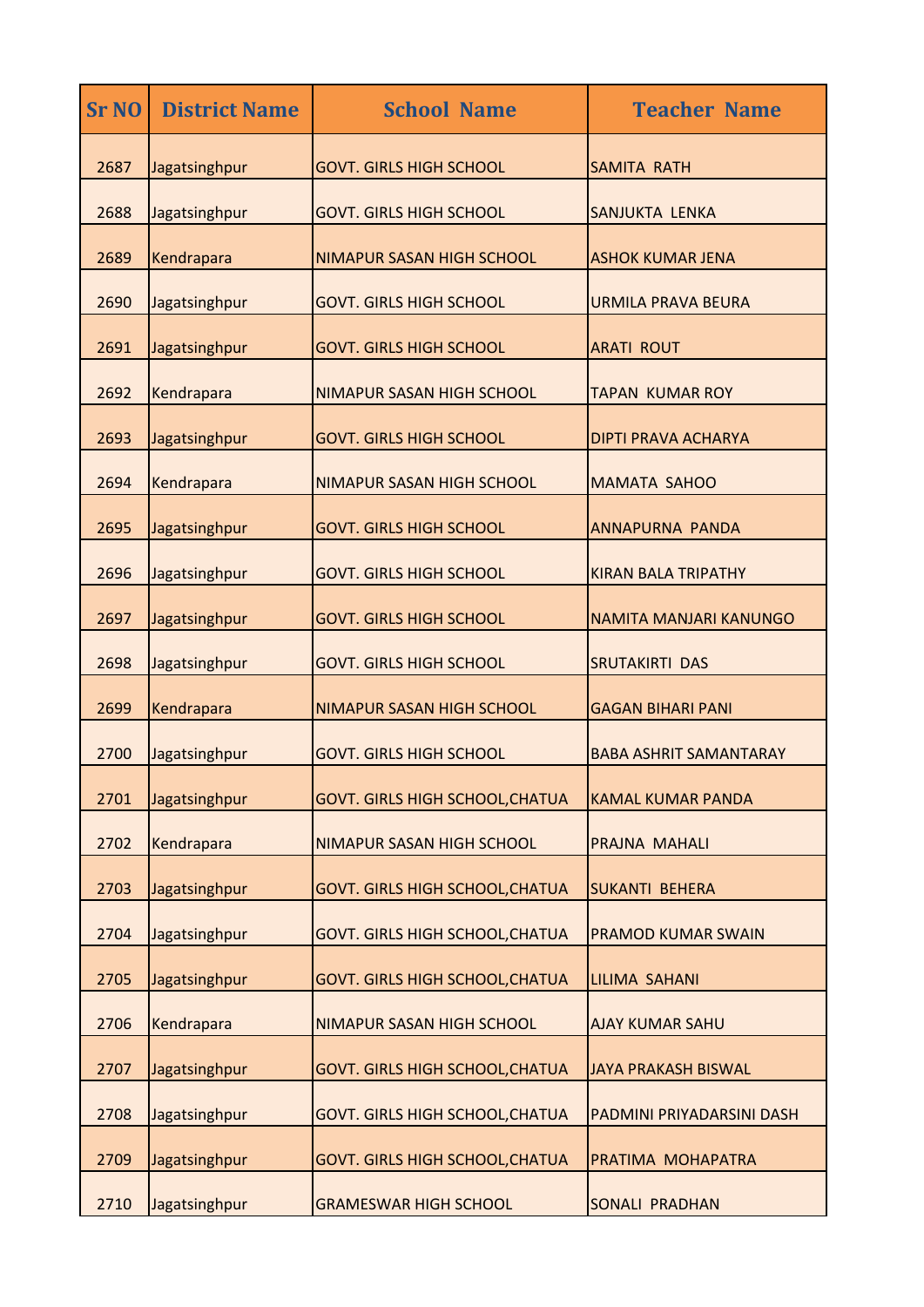| <b>Sr NO</b> | <b>District Name</b> | <b>School Name</b>                 | <b>Teacher Name</b>          |
|--------------|----------------------|------------------------------------|------------------------------|
| 2711         | Jagatsinghpur        | <b>GRAMESWAR HIGH SCHOOL</b>       | <b>KALPANA KHATUA</b>        |
| 2712         | <b>Balasore</b>      | <b>S.B.S. HIGH SCHOOL NIKHIRA</b>  | <b>JOGENDRA NATH NAYAK</b>   |
| 2713         | Jagatsinghpur        | <b>GRAMESWAR HIGH SCHOOL</b>       | <b>AJAYA KUMAR SAHU</b>      |
| 2714         | <b>Balasore</b>      | <b>S.B.S. HIGH SCHOOL NIKHIRA</b>  | <b>SANJAY KUMAR PATRA</b>    |
| 2715         | <b>Balasore</b>      | RADHA KRUSHNA HIGH SCHOOL          | <b>KARUNA KAR PARHI</b>      |
| 2716         | Kendrapara           | <b>ICHHAPUR HIGH SCHOOL</b>        | <b>AMBIKA MISHRA</b>         |
| 2717         | Kendrapara           | <b>ICHHAPUR HIGH SCHOOL</b>        | <b>DWARIKANATH MUDULI</b>    |
| 2718         | Jagatsinghpur        | <b>GRAMESWAR HIGH SCHOOL</b>       | <b>SUDARSAN DASH</b>         |
| 2719         | Kendrapara           | <b>ICHHAPUR HIGH SCHOOL</b>        | <b>RAJASHREE JENA</b>        |
| 2720         | Kendrapara           | <b>ICHHAPUR HIGH SCHOOL</b>        | <b>NIRMAL KUMAR SAHOO</b>    |
| 2721         | Kendrapara           | <b>ICHHAPUR HIGH SCHOOL</b>        | KADAMBINI NAYAK              |
| 2722         | Kendrapara           | <b>ICHHAPUR HIGH SCHOOL</b>        | <b>HARAPRIYA DASH</b>        |
| 2723         | Kendrapara           | <b>G.D. HIGH SCHOOL</b>            | <b>DASARATHA NAYAK</b>       |
| 2724         | Kendrapara           | <b>MALLIKESWAR HIGH SCHOOL</b>     | SANJITA MOHAPATRA            |
| 2725         | Kendrapara           | <b>G.D. HIGH SCHOOL</b>            | <b>LIJARANEE MALLIK</b>      |
| 2726         | Kendrapara           | <b>MALLIKESWAR HIGH SCHOOL</b>     | <b>GIRISH CHANDRA SWAIN</b>  |
| 2727         | Kendrapara           | <b>MARSAGHAI GIRLS HIGH SCHOOL</b> | TANUPRIYA SWAIN              |
| 2728         | Kendrapara           | <b>G.D. HIGH SCHOOL</b>            | <b>GAYATRI JENA</b>          |
| 2729         | Kendrapara           | <b>G.D. HIGH SCHOOL</b>            | <b>PRAVAT RANJAN NAYAK</b>   |
| 2730         | Kendrapara           | <b>G.D. HIGH SCHOOL</b>            | <b>GOPABANDHU SAHU</b>       |
| 2731         | Kendrapara           | SRI ABHIRAM UCHA SIKSHYASHRAM      | <b>SANTOSH KUMAR MISHRA</b>  |
| 2732         | <b>Balasore</b>      | SIMANMTA SIKSHYA NIKETAN           | <b>PRADIP KUMAR PAL</b>      |
| 2733         | Kendrapara           | SRI ABHIRAM UCHA SIKSHYASHRAM      | <b>SANJUKTA KUMARI SINGH</b> |
| 2734         | Kendrapara           | SRI ABHIRAM UCHA SIKSHYASHRAM      | <b>PRAKASH CHANDRA PANI</b>  |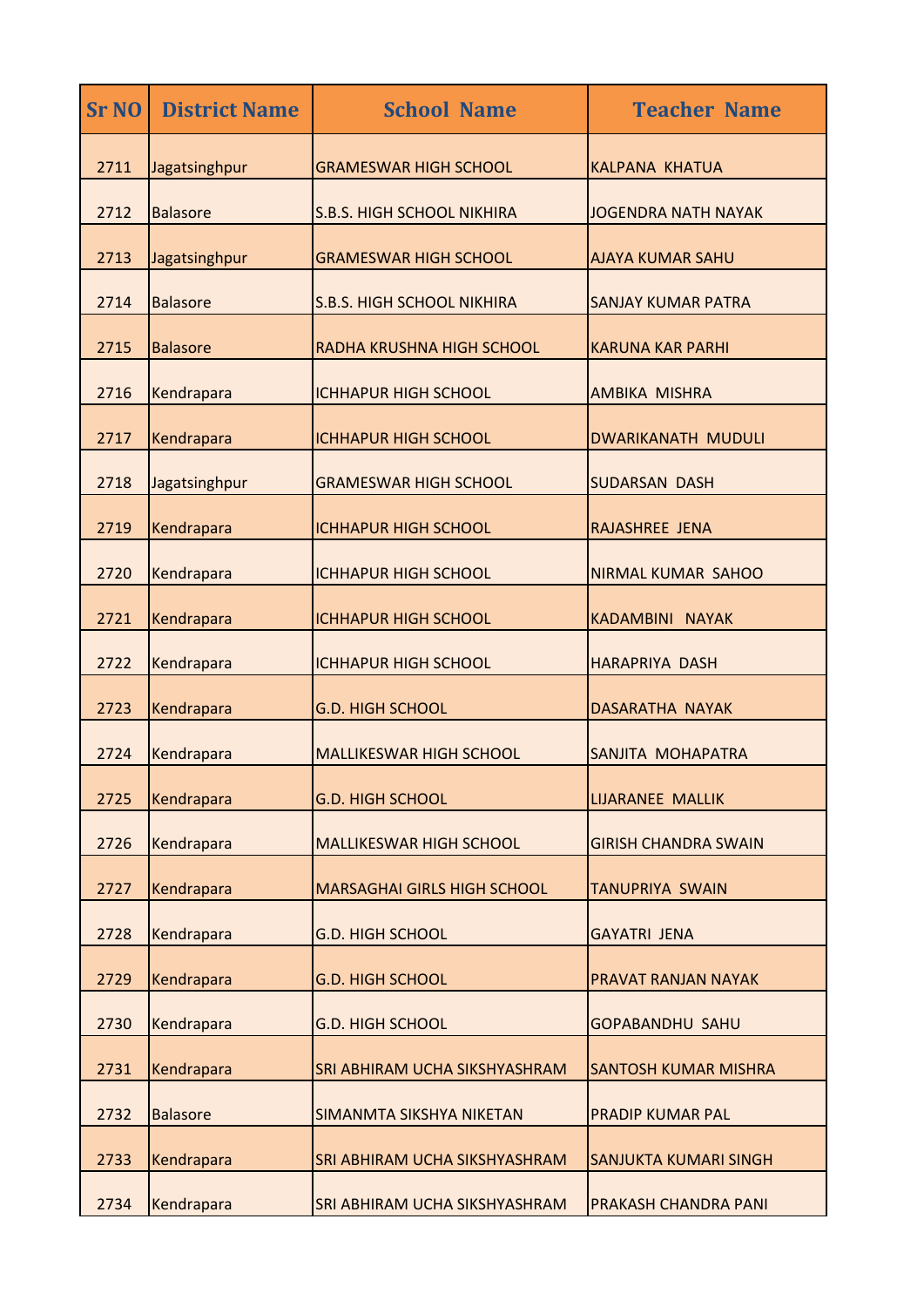| <b>Sr NO</b> | <b>District Name</b> | <b>School Name</b>                 | <b>Teacher Name</b>           |
|--------------|----------------------|------------------------------------|-------------------------------|
| 2735         | Kendrapara           | SRI ABHIRAM UCHA SIKSHYASHRAM      | <b>GAGAN BIHARI PANDA</b>     |
| 2736         | <b>Balasore</b>      | SIMANMTA SIKSHYA NIKETAN           | NITYANANDA MOHAPATRA          |
| 2737         | Kendrapara           | SRI ABHIRAM UCHA SIKSHYASHRAM      | <b>JAGAT JANANI SAHU</b>      |
| 2738         | Kendrapara           | SRI ABHIRAM UCHA SIKSHYASHRAM      | <b>SARITA JENA</b>            |
| 2739         | Kendrapara           | PANCHAYAT HIGH SCHOOL, SAHIRA      | <b>NARAYAN PRASAD ROUL</b>    |
| 2740         | Kendrapara           | PANCHAYAT HIGH SCHOOL, SAHIRA      | <b>GOPAL CHANDRA BEHERA</b>   |
| 2741         | <b>Balasore</b>      | SIMANMTA SIKSHYA NIKETAN           | <b>PADMASANA GIRI</b>         |
| 2742         | Kendrapara           | <b>MARSAGHAI GIRLS HIGH SCHOOL</b> | <b>MUKTAMALA BEURA</b>        |
| 2743         | Kendrapara           | PANCHAYAT HIGH SCHOOL, SAHIRA      | <b>NARENDRA PRASAD PANDA</b>  |
| 2744         | Kendrapara           | PANCHAYAT HIGH SCHOOL, SAHIRA      | <b>SUJATA KHUNTIA</b>         |
| 2745         | <b>Balasore</b>      | SIMANMTA SIKSHYA NIKETAN           | <b>PANCHANANA SAU</b>         |
| 2746         | Kendrapara           | <b>MARSAGHAI GIRLS HIGH SCHOOL</b> | <b>ANUSUYA BEHERA</b>         |
| 2747         | Kendrapara           | PANCHAYAT HIGH SCHOOL, SAHIRA      | <b>SAROJ KUMAR DAS</b>        |
| 2748         | Kendrapara           | <b>MARSAGHAI GIRLS HIGH SCHOOL</b> | <b>ARATIBALA MALLA</b>        |
| 2749         | Kendrapara           | <b>MARSAGHAI GIRLS HIGH SCHOOL</b> | PRAMOD KUMAR PATI             |
| 2750         | Kendrapara           | <b>MARSAGHAI GIRLS HIGH SCHOOL</b> | RAMESH KUMAR DASH             |
| 2751         | <b>Balasore</b>      | SIMANMTA SIKSHYA NIKETAN           | <b>GOPAL CHANDRA PRAMANIK</b> |
| 2752         | Kendrapara           | <b>MARSAGHAI GIRLS HIGH SCHOOL</b> | SATYANANDA BEJ                |
| 2753         | <b>Balasore</b>      | SIMANMTA SIKSHYA NIKETAN           | <b>SUSHIL KUMAR MOHANTY</b>   |
| 2754         | Jajpur               | <b>KHANDITAR HIGH SCHOOL</b>       | <b>NIROD BHUSAN KAR</b>       |
| 2755         | Jajpur               | <b>KHANDITAR HIGH SCHOOL</b>       | <b>MIRACLE BEAUTY MALLA</b>   |
| 2756         | Jajpur               | <b>KHANDITAR HIGH SCHOOL</b>       | <b>BRUNDABAN PANI</b>         |
| 2757         | Jajpur               | <b>KHANDITAR HIGH SCHOOL</b>       | PRANGYA PARAMITA PRUSTY       |
| 2758         | Jajpur               | <b>KHANDITAR HIGH SCHOOL</b>       | <b>KALYANI PANDA</b>          |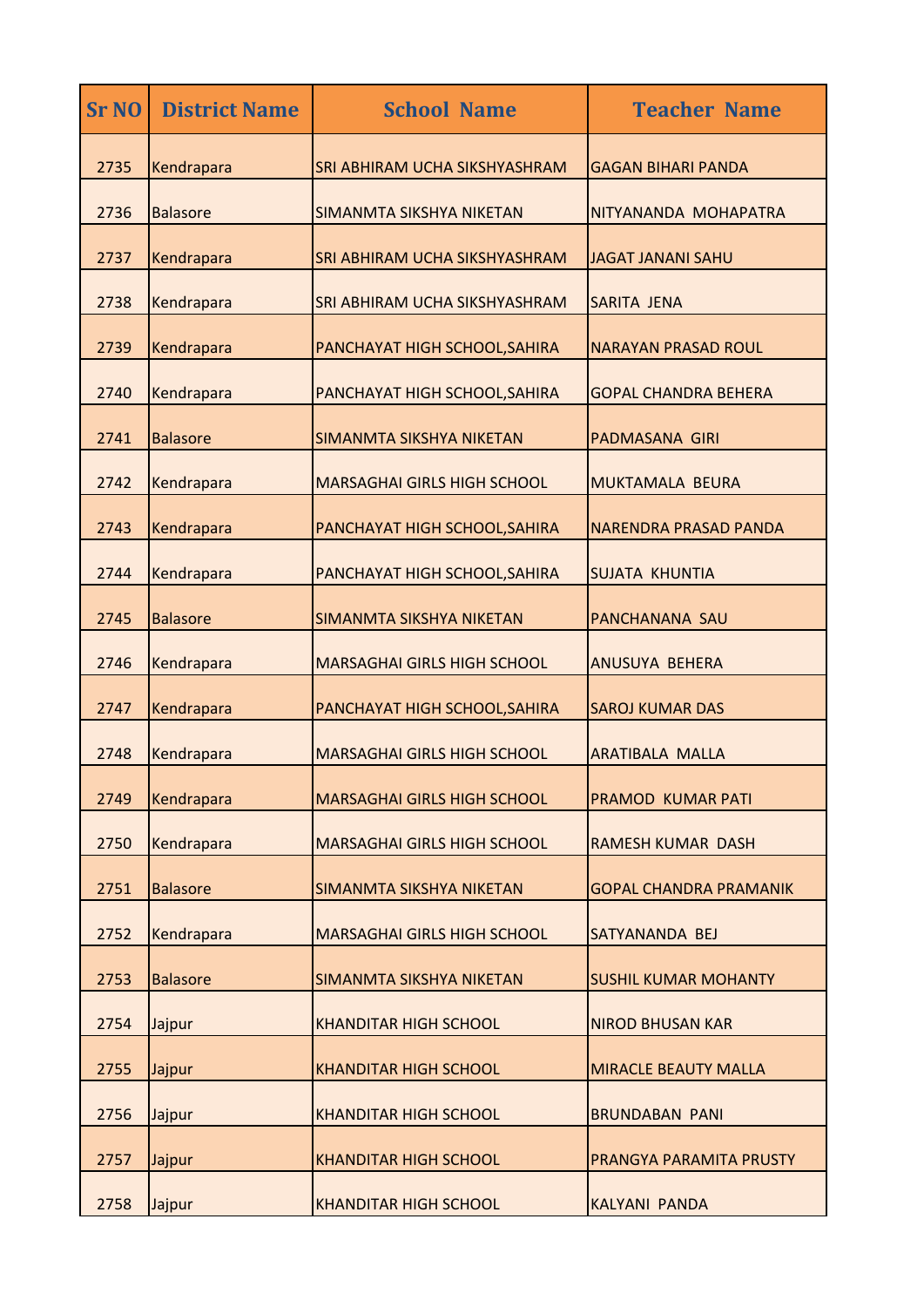| <b>Sr NO</b> | <b>District Name</b> | <b>School Name</b>                 | <b>Teacher Name</b>          |
|--------------|----------------------|------------------------------------|------------------------------|
| 2759         | Jagatsinghpur        | <b>GRAMESWAR HIGH SCHOOL</b>       | <b>DEBENDRA NATH SAHOO</b>   |
| 2760         | Jajpur               | <b>KHANDITAR HIGH SCHOOL</b>       | <b>ANADI CHARAN SAHU</b>     |
| 2761         | Jagatsinghpur        | <b>GRAMESWAR HIGH SCHOOL</b>       | <b>AMITAV ROUT</b>           |
| 2762         | Jajpur               | <b>KHANDURAI GIRLS HIGH SCHOOL</b> | <b>RANI OLHA</b>             |
| 2763         | Jajpur               | <b>KHANDURAI GIRLS HIGH SCHOOL</b> | <b>BINAPANI PANIGRAHY</b>    |
| 2764         | Jajpur               | <b>KHANDURAI GIRLS HIGH SCHOOL</b> | <b>BINODINI SAHOO</b>        |
| 2765         | Jagatsinghpur        | <b>GRAMESWAR HIGH SCHOOL</b>       | SUBHAJYOTI MOHAPATRA         |
| 2766         | Jajpur               | <b>KHANDURAI GIRLS HIGH SCHOOL</b> | JAYASHREE MOHANTY            |
| 2767         | Jagatsinghpur        | <b>GRAMESWAR HIGH SCHOOL</b>       | <b>PRATAP KUMAR PARIDA</b>   |
| 2768         | Jajpur               | <b>KHANDURAI GIRLS HIGH SCHOOL</b> | <b>SAROJINI MOHAPATRA</b>    |
| 2769         | Jagatsinghpur        | <b>GUALI HIGH SCHOOL</b>           | <b>BIJAYA NANDA SAHOO</b>    |
| 2770         | Jajpur               | <b>KHANDURAI GIRLS HIGH SCHOOL</b> | ANNAPURNA SATPATHY           |
| 2771         | Jajpur               | <b>KHANDURAI GIRLS HIGH SCHOOL</b> | PURNA CHANDRA BEHERA         |
| 2772         | Jajpur               | <b>KHARASROTA HIGH SCHOOL</b>      | <b>SOUMYA RANJAN SAMAL</b>   |
| 2773         | Jagatsinghpur        | HARI KRUSHNA VIDYAPITHA            | <b>RITA ROUT</b>             |
| 2774         | Jajpur               | <b>KHARASROTA HIGH SCHOOL</b>      | <b>JANAK KUMAR SAHOO</b>     |
| 2775         | <b>Balasore</b>      | <b>S.B.S. HIGH SCHOOL NIKHIRA</b>  | <b>RAMA KRUSHNA GIRI</b>     |
| 2776         | Jajpur               | <b>KHARASROTA HIGH SCHOOL</b>      | MONALISA SAHOO               |
| 2777         | Jajpur               | <b>KHARASROTA HIGH SCHOOL</b>      | <b>ARTATRAN SWAIN</b>        |
| 2778         | Jajpur               | <b>KHARASROTA HIGH SCHOOL</b>      | <b>BAPUJI CHARAN DAS</b>     |
| 2779         | Jajpur               | <b>KHARIANG HIGH SCHOOL</b>        | <b>AJAY KUMAR MOHAPATRA</b>  |
| 2780         | <b>Balasore</b>      | <b>JANARDAN HIGH SCHOOL</b>        | <b>ARUN KUMAR MOHANTY</b>    |
| 2781         | Jajpur               | <b>KHARIANG HIGH SCHOOL</b>        | <b>SURESH CHANDRA KHILAR</b> |
| 2782         | <b>Balasore</b>      | <b>JANARDAN HIGH SCHOOL</b>        | <b>KABITA PATRA</b>          |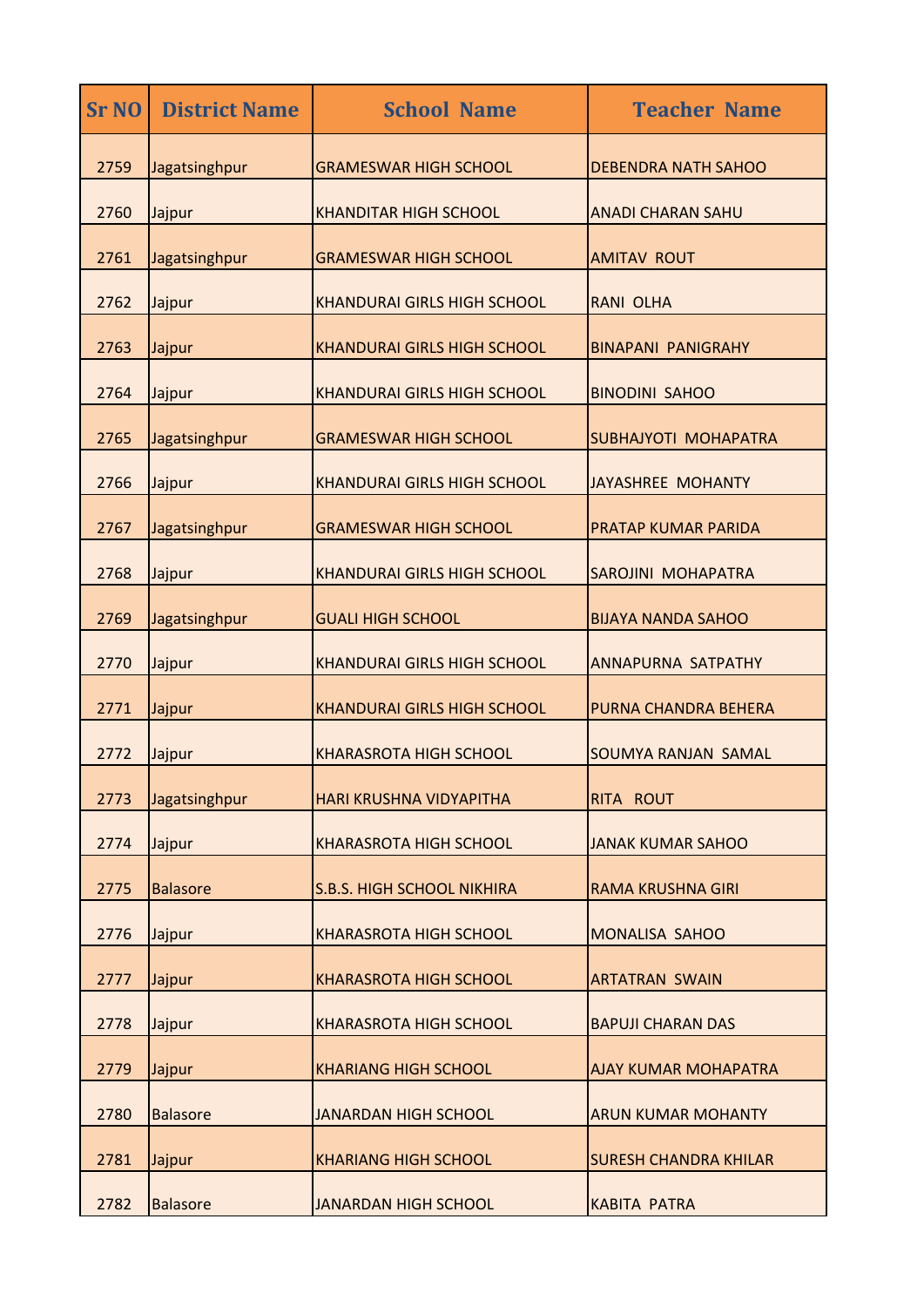| <b>Sr NO</b> | <b>District Name</b> | <b>School Name</b>              | <b>Teacher Name</b>         |
|--------------|----------------------|---------------------------------|-----------------------------|
| 2783         | <b>Balasore</b>      | <b>JANARDAN HIGH SCHOOL</b>     | <b>RAJENDU BIKASH PATRA</b> |
| 2784         | Cuttack              | <b>BRAHAMASAILO HIGH SCHOOL</b> | <b>NIRANJAN BISWAL</b>      |
| 2785         | <b>Cuttack</b>       | <b>BRAHAMASAILO HIGH SCHOOL</b> | <b>BANA BIHARI DAS</b>      |
| 2786         | Jagatsinghpur        | <b>HARI KRUSHNA VIDYAPITHA</b>  | <b>ILABANTA NAYAK</b>       |
| 2787         | Jagatsinghpur        | <b>HARI KRUSHNA VIDYAPITHA</b>  | <b>GAYATRI ROUT</b>         |
| 2788         | Jagatsinghpur        | <b>HARI KRUSHNA VIDYAPITHA</b>  | <b>DILIP KUMAR MOHANTY</b>  |
| 2789         | Jagatsinghpur        | HARI KRUSHNA VIDYAPITHA         | <b>MURALI DHAR MOHANTY</b>  |
| 2790         | Jagatsinghpur        | <b>HARI KRUSHNA VIDYAPITHA</b>  | SATYABATI LENKA             |
| 2791         | Jagatsinghpur        | <b>HARI KRUSHNA VIDYAPITHA</b>  | <b>SMITARANI KUNDU</b>      |
| 2792         | Jagatsinghpur        | HAZI SK.SAMIRUDDIN HIGH SCHOOL  | <b>BICHITRA NANDA DAS</b>   |
| 2793         | Jagatsinghpur        | HAZI SK.SAMIRUDDIN HIGH SCHOOL  | PRADIPTA KUMAR MOHAPATRA    |
| 2794         | Jagatsinghpur        | HAZI SK.SAMIRUDDIN HIGH SCHOOL  | <b>ANASUYA SAHOO</b>        |
| 2795         | Jagatsinghpur        | HAZI SK.SAMIRUDDIN HIGH SCHOOL  | <b>SARMISTHA BISWAL</b>     |
| 2796         | Jagatsinghpur        | HAZI SK.SAMIRUDDIN HIGH SCHOOL  | <b>MD ABDUL MABOOD</b>      |
| 2797         | Jagatsinghpur        | HAZI SK.SAMIRUDDIN HIGH SCHOOL  | <b>APARAJITA SWAIN</b>      |
| 2798         | Jagatsinghpur        | HAZI SK.SAMIRUDDIN HIGH SCHOOL  | <b>MAHAMMAD AKHTAR</b>      |
| 2799         | Jagatsinghpur        | <b>JAGANNATH VIDYAMANDIR</b>    | NIRMALA KUMARI BISWAL       |
| 2800         | Jagatsinghpur        | <b>JAGANNATH VIDYAMANDIR</b>    | PRASAN KUMAR BHUYAN         |
| 2801         | Sundergarh           | <b>HATIBARI HIGH SCHOOL</b>     | <b>SAGARIKA MALLICK</b>     |
| 2802         | Sundergarh           | <b>HATIBARI HIGH SCHOOL</b>     | DAMAYANTI SHA               |
| 2803         | Sundergarh           | <b>HATIBARI HIGH SCHOOL</b>     | <b>SUBASHI TOPNO</b>        |
| 2804         | Sundergarh           | <b>HATIBARI HIGH SCHOOL</b>     | SANJUKTA SENAPATI           |
| 2805         | Sundergarh           | <b>HATIBARI HIGH SCHOOL</b>     | MAMATA BEHERA               |
| 2806         | Sundergarh           | <b>HATIBARI HIGH SCHOOL</b>     | <b>MONALISA BARIK</b>       |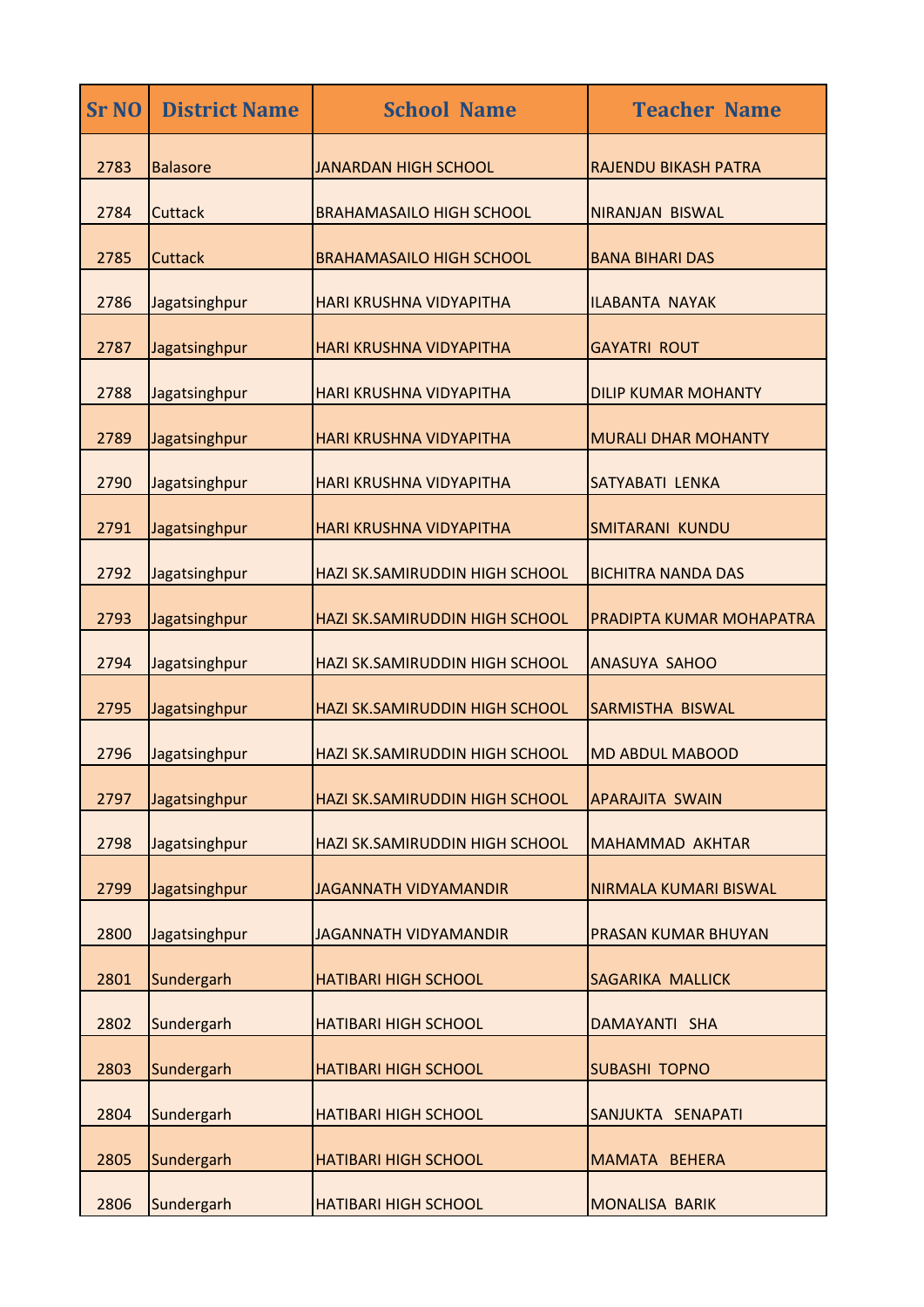| <b>Sr NO</b> | <b>District Name</b> | <b>School Name</b>                  | <b>Teacher Name</b>                       |
|--------------|----------------------|-------------------------------------|-------------------------------------------|
| 2807         | Sundergarh           | <b>HATIBARI HIGH SCHOOL</b>         | <b>JYOTIMAYEE PRADHAN</b>                 |
| 2808         | Sundergarh           | <b>HATIBARI HIGH SCHOOL</b>         | SANJUSHREE BHUYAN                         |
| 2809         | Sundergarh           | <b>HATIBARI HIGH SCHOOL</b>         | <b>PRATIMA GHOSH</b>                      |
| 2810         | Kalahandi            | RADHAKRISHNA HIGH SCHOOL            | LAXMIKANTA MEHER                          |
| 2811         | Kalahandi            | RADHAKRISHNA HIGH SCHOOL            | PRAMODNATH THAKUR                         |
| 2812         | Kalahandi            | RADHAKRISHNA HIGH SCHOOL            | <b>SUNIL KUMAR PANDA</b>                  |
| 2813         | Kalahandi            | RADHAKRISHNA HIGH SCHOOL            | <b>RAJESH KUMAR PATTNAIK</b>              |
| 2814         | Kalahandi            | <b>MILITA PANCHAYAT HIGH SCHOOL</b> | <b>BISWAMBAR SENAPATI</b>                 |
| 2815         | Jajpur               | <b>KHARIANG HIGH SCHOOL</b>         | <b>HABIB MOHAMMAD</b>                     |
| 2816         | Jajpur               | <b>KHARIANG HIGH SCHOOL</b>         | <b>TAPAS KUMAR PATRA</b>                  |
| 2817         | Jajpur               | <b>KHETRAPAL HIGH SCHOOL</b>        | <b>NILAMINI SAHOO</b>                     |
| 2818         | Jajpur               | <b>KHETRAPAL HIGH SCHOOL</b>        | <b>BASUDEV KHUNTIA</b>                    |
| 2819         | Jajpur               | <b>KHETRAPAL HIGH SCHOOL</b>        | <b>KESHAB CHANDRA ROUT</b>                |
| 2820         | Jajpur               | <b>KHETRAPAL HIGH SCHOOL</b>        | PRAVAKAR SWAIN                            |
| 2821         | Jagatsinghpur        | <b>JAGANNATH VIDYAMANDIR</b>        | <b>SARAT KUMAR MOHAPATRA</b>              |
| 2822         | Jagatsinghpur        | <b>JAGANNATH VIDYAMANDIR</b>        | <b>GAJENDRA KUMAR PATI</b>                |
| 2823         | Jagatsinghpur        | <b>JAGANNATH VIDYAMANDIR</b>        | RASHMI RANJAN MOHAPATRA                   |
| 2824         | Jagatsinghpur        | <b>JAGANNATH VIDYAMANDIR</b>        | PRASAN KUMAR MISHRA                       |
| 2825         | Jajpur               | <b>KOREI HIGH SCHOOL</b>            | <b>KRUSHNA CHANDRA</b><br><b>MOHARANA</b> |
| 2826         | Jajpur               | <b>KOREI HIGH SCHOOL</b>            | <b>BHARAT CHANDRA SWAIN</b>               |
| 2827         | Jajpur               | <b>KOREI HIGH SCHOOL</b>            | PRAFULLA KUMAR BISWAL                     |
| 2828         | Jajpur               | <b>KOREI HIGH SCHOOL</b>            | AMBIKA NANDA                              |
| 2829         | Jajpur               | <b>KOREI HIGH SCHOOL</b>            | SK QUTUBUDDIN                             |
| 2830         | Jagatsinghpur        | JAGANNATHPUR GIRLS HIGH SCHOOL      | <b>PRADIPTA KUMAR DASH</b>                |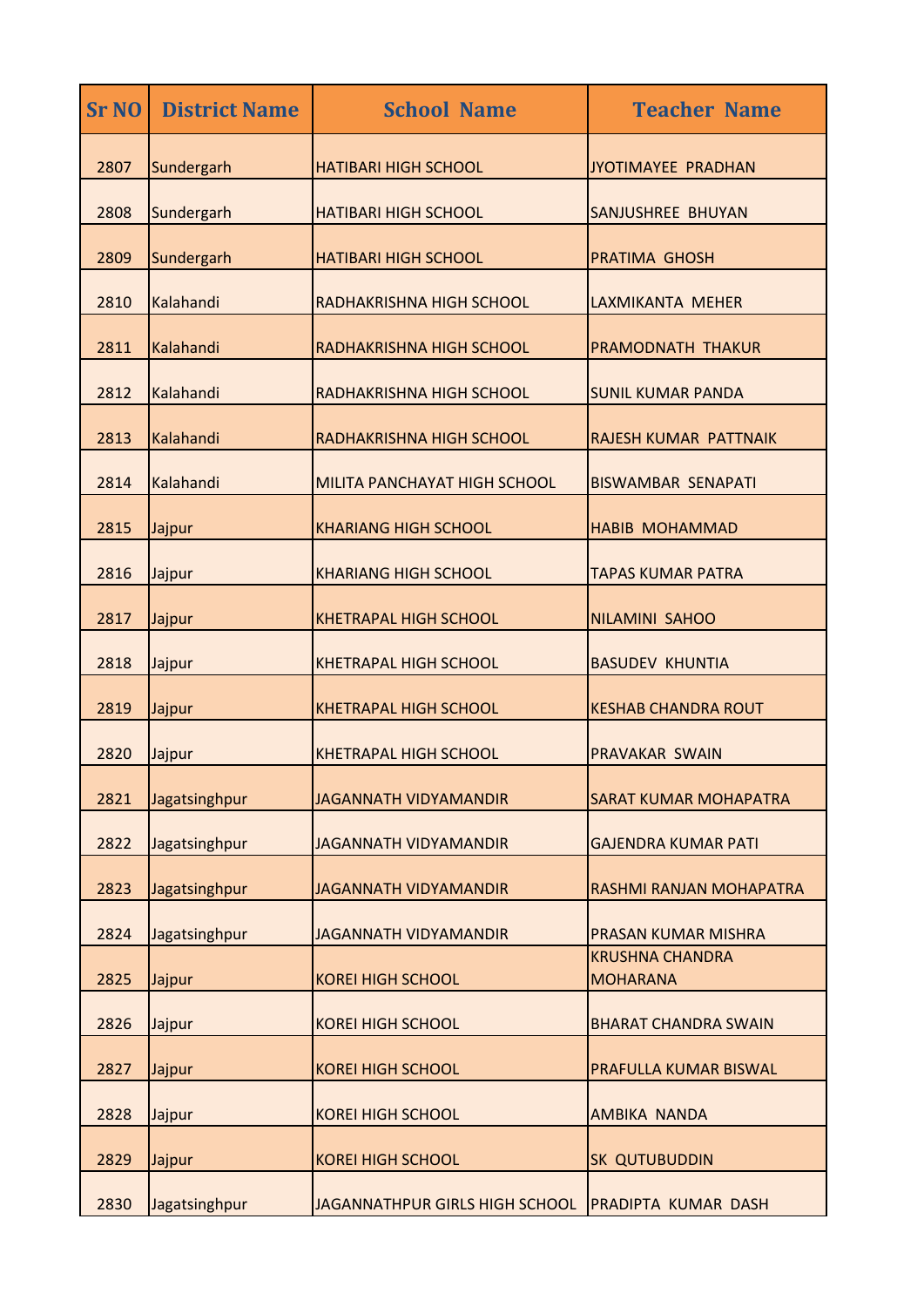| <b>Sr NO</b> | <b>District Name</b> | <b>School Name</b>                    | <b>Teacher Name</b>          |
|--------------|----------------------|---------------------------------------|------------------------------|
| 2831         | Jagatsinghpur        | <b>JAGANNATHPUR GIRLS HIGH SCHOOL</b> | <b>GOLAKHA CHANDRA NAYAK</b> |
| 2832         | Jajpur               | <b>KOREI HIGH SCHOOL</b>              | <b>ANUPAMA SAHOO</b>         |
| 2833         | Jajpur               | <b>KOREI HIGH SCHOOL</b>              | PRIYADARSHINI MISHRA         |
| 2834         | Jajpur               | <b>KOREI HIGH SCHOOL</b>              | <b>SASMITA TARAI</b>         |
| 2835         | Jajpur               | <b>KOREI HIGH SCHOOL</b>              | <b>RAJESWAR ROUT</b>         |
| 2836         | Jajpur               | <b>KOREI HIGH SCHOOL</b>              | <b>PRIYANKA DAS</b>          |
| 2837         | Jajpur               | <b>KRUPASINDHU BIDYABHABAN</b>        | <b>JYOTI RANJAN SAHOO</b>    |
| 2838         | Kendrapara           | <b>GOVT. GIRLS HIGH SCHOOL</b>        | SAGARIKA PRADHAN             |
| 2839         | Kendrapara           | <b>GOVT. GIRLS HIGH SCHOOL</b>        | <b>TRINATH ROY</b>           |
| 2840         | Jagatsinghpur        | JAGANNATHPUR GIRLS HIGH SCHOOL        | <b>NIRMALA SAHOO</b>         |
| 2841         | Kendrapara           | <b>GOVT. GIRLS HIGH SCHOOL</b>        | SUPRAJANA SANTIMAYEE         |
| 2842         | Kendrapara           | <b>GOVT. GIRLS HIGH SCHOOL</b>        | SHARMILA MOHAPATRA           |
| 2843         | Kendrapara           | <b>GOVT. GIRLS HIGH SCHOOL</b>        | PRIYAMBADA NAYAK             |
| 2844         | Kendrapara           | <b>GOVT. GIRLS HIGH SCHOOL</b>        | <b>SRIBAS TRIPATHY</b>       |
| 2845         | Kendrapara           | <b>GOVT. GIRLS HIGH SCHOOL</b>        | RASMITA PARIDA               |
| 2846         | Kendrapara           | <b>GOVT. GIRLS HIGH SCHOOL</b>        | <b>SASMITA PRADHAN</b>       |
| 2847         | Kendrapara           | <b>GOVT. GIRLS HIGH SCHOOL</b>        | <b>NIHAR RANJAN BEHERA</b>   |
| 2848         | Kendrapara           | <b>GOVT. GIRLS HIGH SCHOOL</b>        | PRAMILA ACHARYA              |
| 2849         | Kalahandi            | MILITA PANCHAYAT HIGH SCHOOL          | <b>ARUN KUMAR NAIK</b>       |
| 2850         | Kalahandi            | MILITA PANCHAYAT HIGH SCHOOL          | <b>SAMIR RANJAN NAIK</b>     |
| 2851         | Kalahandi            | MILITA PANCHAYAT HIGH SCHOOL          | <b>UPENDRA SUNANI</b>        |
| 2852         | Jajpur               | <b>KRUPASINDHU BIDYABHABAN</b>        | <b>TUSHAR RANJAN MOHANTY</b> |
| 2853         | Jajpur               | <b>KRUPASINDHU BIDYABHABAN</b>        | <b>HEMANT KUMAR BISWAL</b>   |
| 2854         | Kalahandi            | MILITA PANCHAYAT HIGH SCHOOL          | <b>SOMONATH MANTRA</b>       |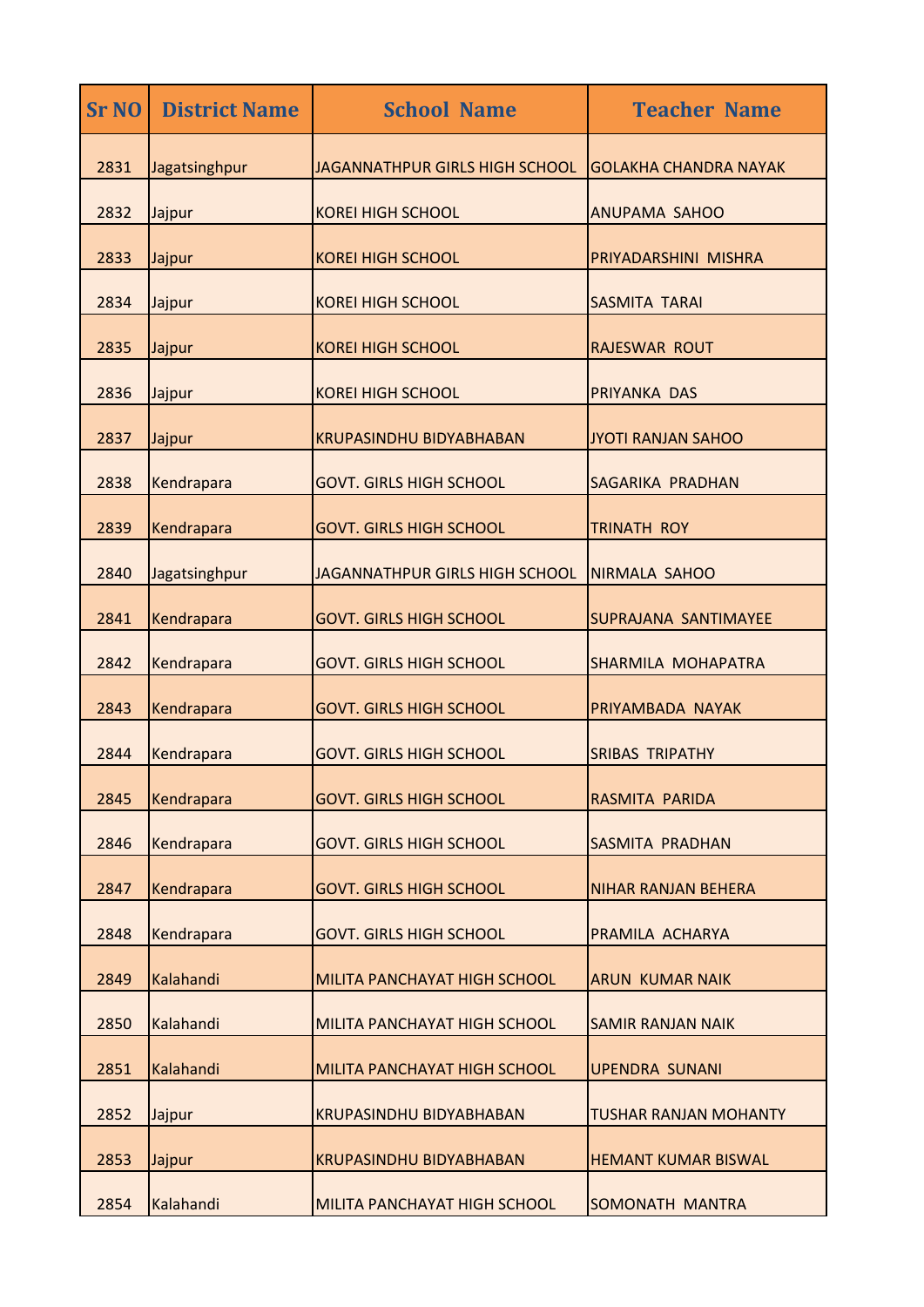| <b>Sr NO</b> | <b>District Name</b> | <b>School Name</b>                                | <b>Teacher Name</b>           |
|--------------|----------------------|---------------------------------------------------|-------------------------------|
| 2855         | Jajpur               | <b>KRUPASINDHU BIDYABHABAN</b>                    | <b>BIJAY KUMAR PATTNAYAK</b>  |
| 2856         | Kalahandi            | <b>MILITA PANCHAYAT HIGH SCHOOL</b>               | <b>GIRIDHARI NAG</b>          |
| 2857         | Jagatsinghpur        | <b>JAGANNATHPUR GIRLS HIGH SCHOOL</b>             | <b>BIBEKANANDA LENKA</b>      |
| 2858         | Jajpur               | <b>KRUPASINDHU BIDYABHABAN</b>                    | <b>SUCHITRA MOHANTY</b>       |
| 2859         | Jajpur               | <b>KRUPASINDHU BIDYABHABAN</b>                    | <b>TANUJA SUKLA</b>           |
| 2860         | Jajpur               | <b>KRUPASINDHU BIDYABHABAN</b>                    | <b>BANAKISHOR DAS</b>         |
| 2861         | Jajpur               | <b>KRUPASINDHU BIDYABHABAN</b>                    | <b>KALANDI CHARAN PANDA</b>   |
| 2862         | <b>Cuttack</b>       | <b>RAVENSHAW GIRLS SCHOOL</b>                     | <b>MAMATA MOHAPATRA</b>       |
| 2863         | Jagatsinghpur        | JAGANNATHPUR GIRLS HIGH SCHOOL                    | SAILABALA KHANDUALA           |
| 2864         | Jajpur               | <b>KRUSHNA CHANDRA HIGH SCHOOL</b>                | <b>RAJAT PRABHA SAHOO</b>     |
| 2865         | Jagatsinghpur        | <b>JAGANNATHPUR GIRLS HIGH SCHOOL</b>             | NURJAHAN BIBI                 |
| 2866         | <b>Cuttack</b>       | <b>RAVENSHAW GIRLS SCHOOL</b>                     | <b>MAMATA MANJARI CHHATAR</b> |
| 2867         | Jagatsinghpur        | JAGANNATHPUR HIGH SCHOOL, TIRAN                   | <b>SASMITA SAHOO</b>          |
| 2868         | <b>Cuttack</b>       | <b>RAVENSHAW GIRLS SCHOOL</b>                     | <b>JAYANTI RATH</b>           |
| 2869         | Jagatsinghpur        | JAGANNATHPUR HIGH SCHOOL, TIRAN SANDHYARANI SWAIN |                               |
| 2870         | Jajpur               | <b>KRUSHNA CHANDRA HIGH SCHOOL</b>                | <b>BHANUMATI SAHOO</b>        |
| 2871         | Cuttack              | RAVENSHAW GIRLS SCHOOL                            | <b>SAYEDA RUHE NISHAT</b>     |
| 2872         | Cuttack              | RAVENSHAW GIRLS SCHOOL                            | BIJAYALAXMI NAYAK             |
| 2873         | Cuttack              | RAVENSHAW GIRLS SCHOOL                            | <b>GITANJALI MISHRA</b>       |
| 2874         | <b>Cuttack</b>       | RAVENSHAW GIRLS SCHOOL                            | REENA PATTANAIK               |
| 2875         | Cuttack              | <b>RAVENSHAW GIRLS SCHOOL</b>                     | <b>RINA BISWAL</b>            |
| 2876         | Jajpur               | KRUSHNA PRADHAN UCHA<br><b>VIDYAPITHA</b>         | RATNAKAR MOHAPATRA            |
| 2877         | Jajpur               | KRUSHNA PRADHAN UCHA<br><b>VIDYAPITHA</b>         | <b>ANITA NAYAK</b>            |
| 2878         | <b>Cuttack</b>       | RAVENSHAW GIRLS SCHOOL                            | <b>ZOHERA PERWEEN</b>         |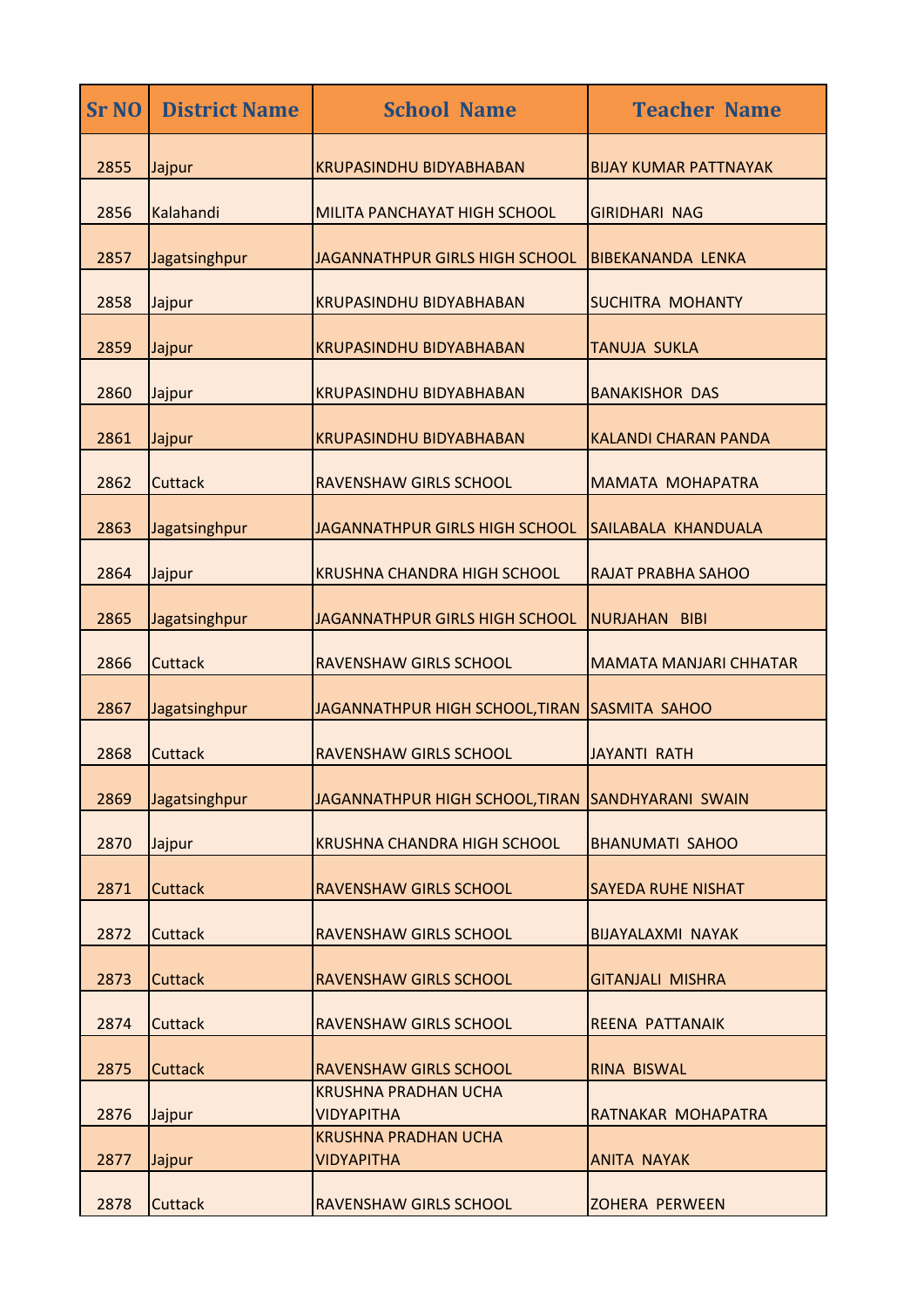| <b>Sr NO</b> | <b>District Name</b> | <b>School Name</b>                                 | <b>Teacher Name</b>         |
|--------------|----------------------|----------------------------------------------------|-----------------------------|
| 2879         | Jajpur               | <b>KRUSHNA PRADHAN UCHA</b><br><b>VIDYAPITHA</b>   | PRAFULLA KUMAR KABI         |
| 2880         | Jajpur               | <b>KRUSHNA PRADHAN UCHA</b><br><b>VIDYAPITHA</b>   | <b>SANTOSH KUMAR SWAIN</b>  |
| 2881         | Jajpur               | <b>KRUSHNA PRADHAN UCHA</b><br><b>VIDYAPITHA</b>   | <b>KARTIKEYA PRADHAN</b>    |
| 2882         | Jajpur               | <b>KRUSHNA PRADHAN UCHA</b><br><b>VIDYAPITHA</b>   | SAMREREN NAZ                |
| 2883         | Jajpur               | <b>KRUSHNA PRADHAN UCHA</b><br><b>VIDYAPITHA</b>   | <b>RANJAN KUMAR MOHANTY</b> |
| 2884         | <b>Cuttack</b>       | <b>RAVENSHAW GIRLS SCHOOL</b>                      | <b>SASMITA SWAIN</b>        |
| 2885         | Jajpur               | <b>KRUSHNA PRADHAN UCHA</b><br><b>VIDYAPITHA</b>   | <b>KAMAL KUMARI DAS</b>     |
| 2886         | Jajpur               | <b>KRUSHNA PRADHAN UCHA</b><br><b>VIDYAPITHA</b>   | NITYANANDA SAHOO            |
| 2887         | Jajpur               | <b>KRUSHNA PRADHAN UCHA</b><br><b>VIDYAPITHA</b>   | <b>BAMAN CHARAN SAHU</b>    |
| 2888         | Jajpur               | <b>KRUSHNAPUR SASAN HIGH SCHOOL</b>                | <b>BINOD CHANDRA PAL</b>    |
| 2889         | Jajpur               | <b>KRUSHNAPUR SASAN HIGH SCHOOL</b>                | <b>SAROJ KUMAR NAYAK</b>    |
| 2890         | Jajpur               | <b>KRUSHNAPUR SASAN HIGH SCHOOL</b>                | JAYSINGH SARDAR             |
| 2891         | Jajpur               | <b>KRUSHNAPUR SASAN HIGH SCHOOL</b>                | <b>GAUTAM BIHARI SWAIN</b>  |
| 2892         | Jajpur               | <b>KRUSHNAPUR SASAN HIGH SCHOOL</b>                | <b>SANJAYA PRADHAN</b>      |
| 2893         | Jagatsinghpur        | JAGANNATHPUR HIGH SCHOOL, TIRAN                    | LOKANATHA BADAPANDA         |
| 2894         | Jagatsinghpur        | JAGANNATHPUR HIGH SCHOOL, TIRAN                    | <b>KSHNAPRAVA SENA</b>      |
| 2895         | Jajpur               | <b>KUANRPUR HIGH SCHOOL</b>                        | SATYASIKHA MOHAPATRA        |
| 2896         | Jagatsinghpur        | JAGANNATHPUR HIGH SCHOOL, TIRAN                    | <b>PRAVASINI SUTAR</b>      |
| 2897         | Jajpur               | <b>KUANRPUR HIGH SCHOOL</b>                        | <b>SUBHENDU KUMAR SAMAL</b> |
| 2898         | Jajpur               | <b>KUANRPUR HIGH SCHOOL</b>                        | <b>SK MANJAR</b>            |
| 2899         | Jajpur               | <b>KUANRPUR HIGH SCHOOL</b>                        | <b>BISHNU CHARAN SAHOO</b>  |
| 2900         | Jajpur               | <b>KUANRPUR HIGH SCHOOL</b>                        | <b>NAGENDRA KUMAR ROUT</b>  |
| 2901         | Jajpur               | <b>LALBAHADUR HIGH SCHOOL</b>                      | SK NIZAMUDDIN               |
| 2902         | Jagatsinghpur        | JAGANNATHPUR HIGH SCHOOL, TIRAN GAGANA KUMAR SAHOO |                             |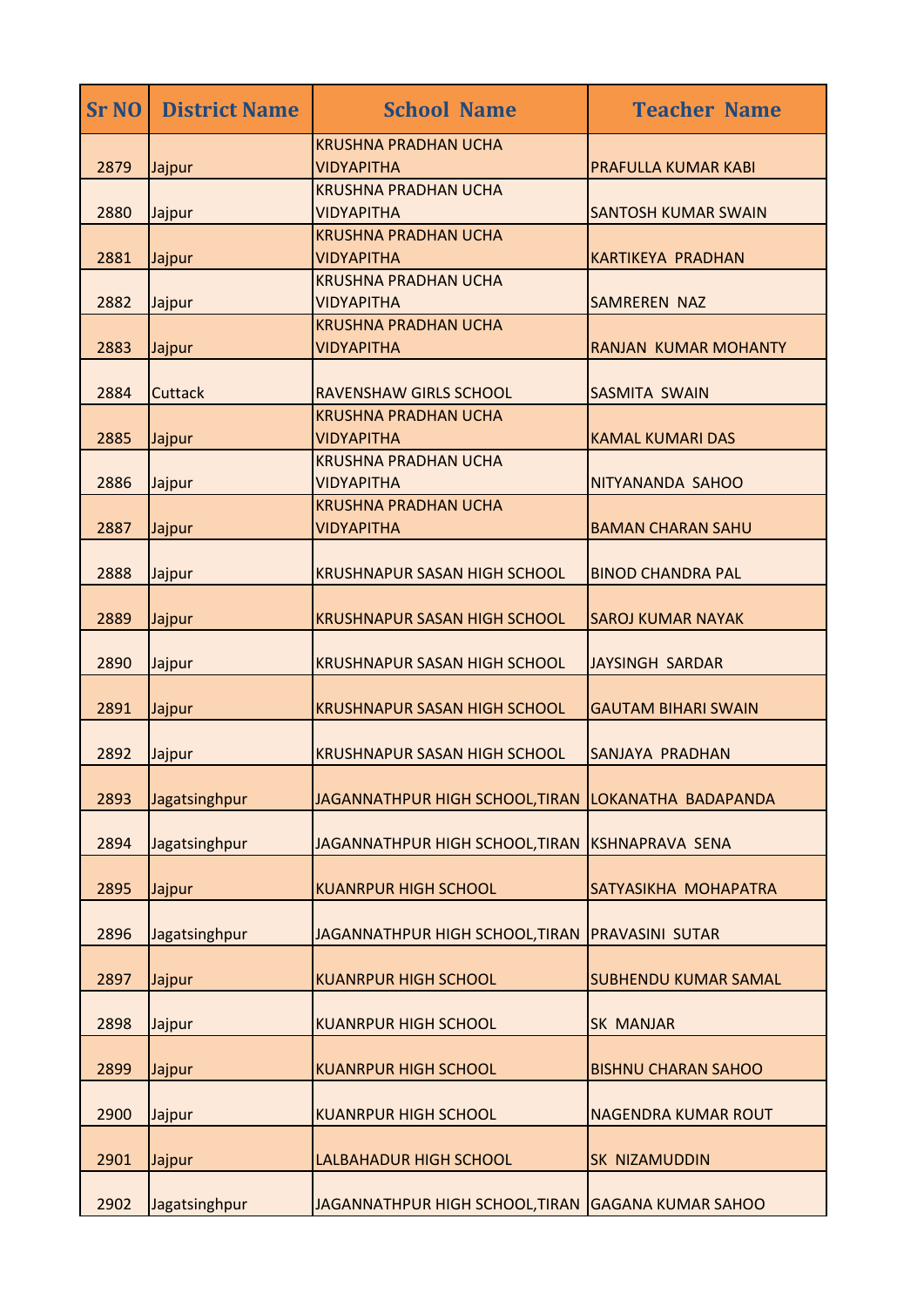| <b>Sr NO</b> | <b>District Name</b> | <b>School Name</b>                                 | <b>Teacher Name</b>            |
|--------------|----------------------|----------------------------------------------------|--------------------------------|
| 2903         | Jajpur               | <b>LALBAHADUR HIGH SCHOOL</b>                      | <b>PRAMOD KUMAR BEHERA</b>     |
| 2904         | Jagatsinghpur        | JAGANNATHPUR HIGH SCHOOL, TIRAN                    | <b>PRADIPTA KUMAR MISHRA</b>   |
| 2905         | Jajpur               | <b>LALBAHADUR HIGH SCHOOL</b>                      | <b>UDDHABA CHARANA MALLICK</b> |
| 2906         | Jagatsinghpur        | JAGANNATHPUR HIGH SCHOOL, TIRAN SUSANTA KUMAR DASH |                                |
| 2907         | Jajpur               | <b>LALBAHADUR HIGH SCHOOL</b>                      | <b>ERAJ AKHTAR</b>             |
| 2908         | Jajpur               | <b>LALBAHADUR HIGH SCHOOL</b>                      | RIHANA AKHTAR                  |
| 2909         | Jajpur               | <b>LALBAHADUR HIGH SCHOOL</b>                      | <b>MIRA DASH</b>               |
| 2910         | Jajpur               | <b>LALBAHADUR HIGH SCHOOL</b>                      | <b>DIPTI MAYEE SETHY</b>       |
| 2911         | Jajpur               | LALBAHADUR HIGH SCHOOL                             | <b>SAILENDRA ROUT</b>          |
| 2912         | Jajpur               | <b>LALBAHADUR HIGH SCHOOL</b>                      | NITYANANDA SAHOO               |
| 2913         | Jajpur               | <b>LALBAHADUR HIGH SCHOOL</b>                      | <b>ANJANA PARIDA</b>           |
| 2914         | Jajpur               | LALBAHADUR HIGH SCHOOL                             | KUMUDINI ACHARYA               |
| 2915         | Jajpur               | <b>LALBAHADUR HIGH SCHOOL</b>                      | <b>GITA MOHANTY</b>            |
| 2916         | Jajpur               | M.L.A.UCHHAVIDYAPITHA                              | <b>NARAHARI MISHRA</b>         |
| 2917         | Jajpur               | M.L.A.UCHHAVIDYAPITHA                              | <b>TAPAN KUMAR MOHANTY</b>     |
| 2918         | Sundergarh           | <b>SARGIPALI HIGH SCHOOL</b>                       | JOGESWAR PATEL                 |
| 2919         | Jajpur               | M.L.A.UCHHAVIDYAPITHA                              | <b>SUSHRI SANGITA NANDA</b>    |
| 2920         | Sundergarh           | <b>SARGIPALI HIGH SCHOOL</b>                       | <b>BIJESH KUMAR PRUSETH</b>    |
| 2921         | Sundergarh           | <b>SARGIPALI HIGH SCHOOL</b>                       | <b>MANJULATA PATEL</b>         |
| 2922         | Sundergarh           | <b>SARGIPALI HIGH SCHOOL</b>                       | <b>NINA NAIK</b>               |
| 2923         | Sundergarh           | <b>SARGIPALI HIGH SCHOOL</b>                       | <b>GOLAP CHANDRA NAIK</b>      |
| 2924         | Sundergarh           | <b>SARGIPALI HIGH SCHOOL</b>                       | ARUNA ACHARYA                  |
| 2925         | Sundergarh           | <b>SARGIPALI HIGH SCHOOL</b>                       | DHANURYA CHANDRA PATEL         |
| 2926         | Sundergarh           | <b>SARGIPALI HIGH SCHOOL</b>                       | <b>NAMITA PATEL</b>            |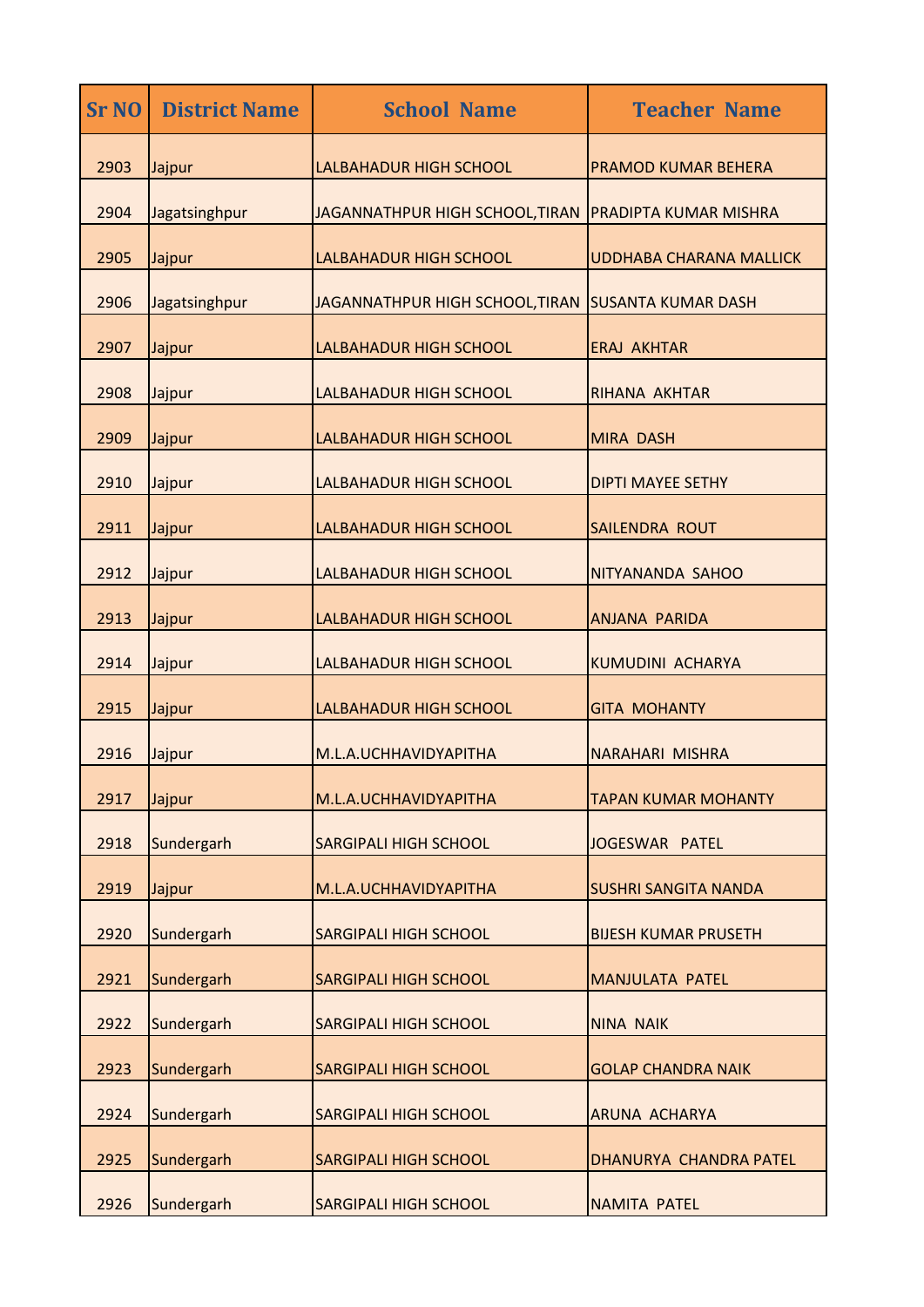| <b>Sr NO</b> | <b>District Name</b> | <b>School Name</b>                                  | <b>Teacher Name</b>           |
|--------------|----------------------|-----------------------------------------------------|-------------------------------|
| 2927         | Jajpur               | M.L.A.UCHHAVIDYAPITHA                               | <b>BIJAYA KUMAR PANDA</b>     |
| 2928         | Jajpur               | M.L.A.UCHHAVIDYAPITHA                               | PRAFULLA KUMAR PATRA          |
|              |                      | <b>MADHUBAN HIGH SCHOOL,</b>                        |                               |
| 2929         | Jajpur               | <b>MADHUBAN HAT</b>                                 | <b>MANOJ KUMAR KENA</b>       |
|              |                      | <b>MADHUBAN HIGH SCHOOL,</b>                        |                               |
| 2930         | Jajpur               | <b>MADHUBAN HAT</b>                                 | <b>KRISHNA CHANDRA DAS</b>    |
|              |                      | <b>MADHUBAN HIGH SCHOOL,</b>                        |                               |
| 2931         | Jajpur               | <b>MADHUBAN HAT</b>                                 | RAJIBA SAMAL                  |
|              |                      | <b>MADHUBAN HIGH SCHOOL,</b>                        |                               |
| 2932         | Jajpur               | <b>MADHUBAN HAT</b>                                 | <b>DIPTISIKHA SAHOO</b>       |
| 2933         |                      | <b>MADHUBAN HIGH SCHOOL,</b><br><b>MADHUBAN HAT</b> | <b>RAJASHREE BOITAI</b>       |
|              | Jajpur               | <b>MADHUBAN HIGH SCHOOL,</b>                        |                               |
| 2934         | Jajpur               | <b>MADHUBAN HAT</b>                                 | <b>MANJULATA GHADAI</b>       |
|              |                      | <b>MADHUBAN HIGH SCHOOL,</b>                        |                               |
| 2935         | Jajpur               | <b>MADHUBAN HAT</b>                                 | <b>ROJALIN SETHY</b>          |
|              |                      | <b>MADHUBAN HIGH SCHOOL,</b>                        |                               |
| 2936         | Jajpur               | <b>MADHUBAN HAT</b>                                 | <b>BASANTA KUMAR DWIVEDI</b>  |
|              |                      | <b>MADHUBAN HIGH SCHOOL,</b>                        |                               |
| 2937         | Jajpur               | <b>MADHUBAN HAT</b>                                 | <b>SOUDAMINI SAHOO</b>        |
|              |                      | <b>MADHUBAN HIGH SCHOOL,</b>                        |                               |
| 2938         | Jajpur               | <b>MADHUBAN HAT</b>                                 | NALINIPRABHA BEHERA           |
| 2939         |                      | <b>MADHUKESWAR BIDYAPITHA</b>                       | <b>JAGANNATH PANDA</b>        |
|              | Jajpur               |                                                     |                               |
| 2940         | Jajpur               | <b>MADHUKESWAR BIDYAPITHA</b>                       | <b>RUKMANI DHAL</b>           |
|              |                      |                                                     |                               |
| 2941         | Jajpur               | <b>MADHUKESWAR BIDYAPITHA</b>                       | <b>DHUSASAN NAYAK</b>         |
|              |                      |                                                     |                               |
| 2942         | Jajpur               | <b>MADHUKESWAR BIDYAPITHA</b>                       | <b>MAJBUN NISSAN</b>          |
|              |                      |                                                     |                               |
| 2943         | Jajpur               | <b>MADHUKESWAR BIDYAPITHA</b>                       | <b>PRAMOD KUMAR DAS</b>       |
| 2944         |                      | <b>MADHUKESWAR BIDYAPITHA</b>                       | <b>MANORANJAN KAR</b>         |
|              | Jajpur               |                                                     |                               |
| 2945         | Jajpur               | <b>MADHUKESWAR BIDYAPITHA</b>                       | <b>BHIKARI CHARAN MOHANTY</b> |
|              |                      |                                                     |                               |
| 2946         | Jajpur               | <b>MADHUKESWAR BIDYAPITHA</b>                       | <b>SARAT CHANDRA SETHY</b>    |
| 2947         | Jajpur               | <b>MADHUKESWAR BIDYAPITHA</b>                       | <b>JITENDRA KUMAR OJHA</b>    |
|              |                      |                                                     |                               |
| 2948         | Jajpur               | <b>MADHUKESWAR BIDYAPITHA</b>                       | SUCHISMITA MOHARANA           |
| 2949         | Jajpur               | <b>MADHUPUR HIGH SCHOOL</b>                         | <b>MAMATA MOHANTY</b>         |
|              |                      |                                                     |                               |
| 2950         | Jajpur               | <b>MADHUPUR HIGH SCHOOL</b>                         | <b>MANAS PANDA</b>            |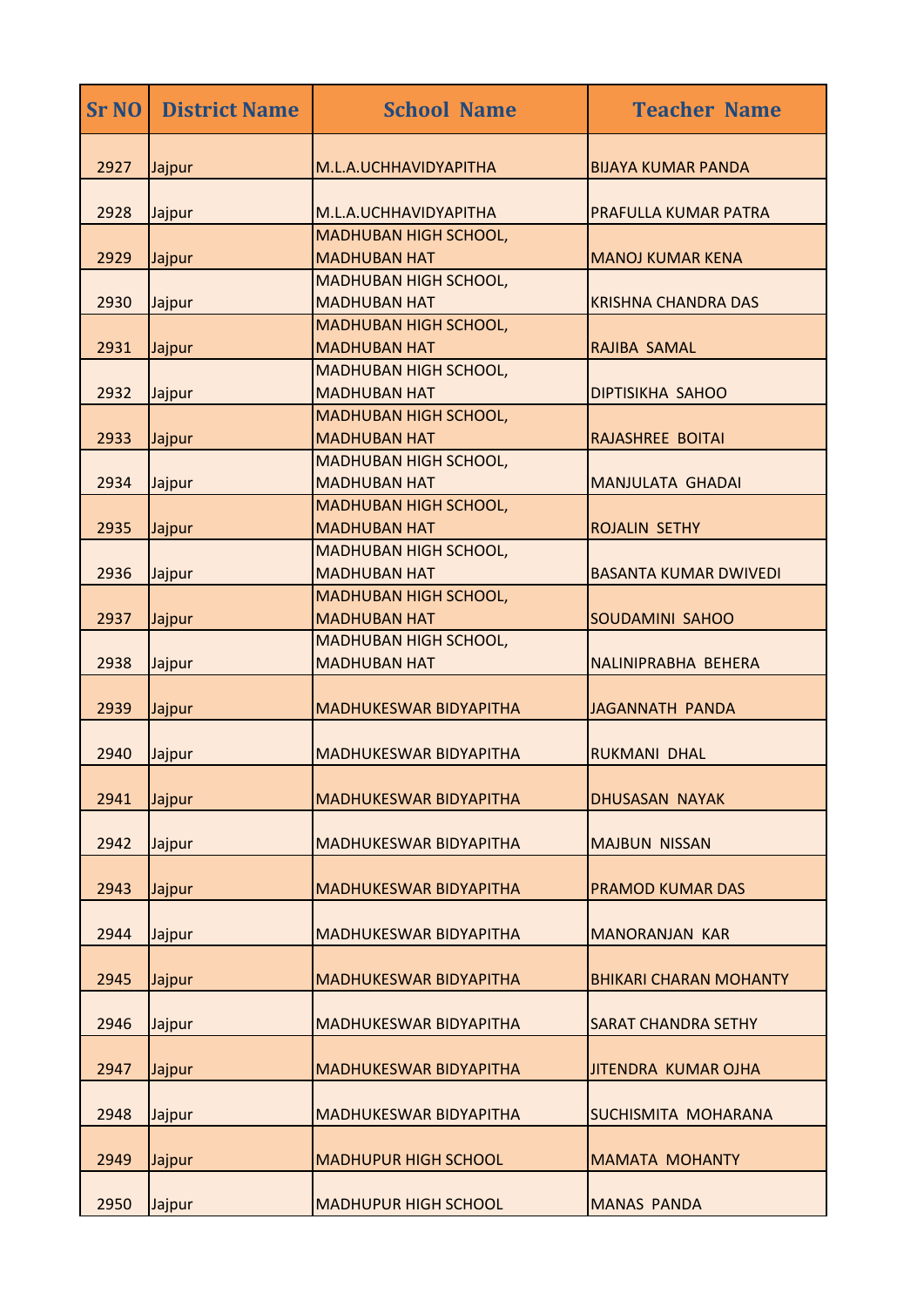| <b>Sr NO</b> | <b>District Name</b> | <b>School Name</b>                                        | <b>Teacher Name</b>             |
|--------------|----------------------|-----------------------------------------------------------|---------------------------------|
| 2951         | Jajpur               | <b>MADHUPUR HIGH SCHOOL</b>                               | <b>SANATAN PANDA</b>            |
| 2952         | Jajpur               | <b>MADHUPUR HIGH SCHOOL</b>                               | SATYABADI SAR                   |
| 2953         | Jajpur               | <b>MADHUPUR HIGH SCHOOL</b>                               | <b>DHIRENDRA KUMAR SAHU</b>     |
| 2954         | Jajpur               | <b>MADHUPUR HIGH SCHOOL</b>                               | <b>PRAVATI KAR</b>              |
| 2955         | Jajpur               | <b>MADHUPUR HIGH SCHOOL</b>                               | <b>MAGUNI CHARAN PRUSTY</b>     |
| 2956         | Jajpur               | <b>MADHUPUR HIGH SCHOOL</b>                               | <b>BINAYAK BEHERA</b>           |
| 2957         | Jajpur               | <b>MADHUPUR HIGH SCHOOL</b>                               | <b>MADAN MOHAN SAHOO</b>        |
| 2958         | Jajpur               | <b>MADHUPUR HIGH SCHOOL</b>                               | <b>SOUMYA RANJAN SATPATHY</b>   |
| 2959         | Jajpur               | <b>MADHUPUR HIGH SCHOOL</b>                               | <b>ITISHREE SUCHARITA LENKA</b> |
| 2960         | Jajpur               | <b>MADHUPUR HIGH SCHOOL</b>                               | JAGNYASENI MOHANTY              |
| 2961         | Jajpur               | <b>MADHUPUR HIGH SCHOOL</b>                               | <b>CHITTA RANJAN JENA</b>       |
| 2962         | Jajpur               | <b>MADHUPUR HIGH SCHOOL</b>                               | <b>ASHOK KUMAR DAS</b>          |
| 2963         | Jajpur               | <b>MADHUPUR HIGH SCHOOL</b>                               | PALLABI PRIYADARSHINI           |
| 2964         | Kendrapara           | <b>MARSAGHAI GIRLS HIGH SCHOOL</b>                        | <b>BINAPANI MOHANTY</b>         |
| 2965         | Sundergarh           | <b>GOVT. U.G. HIGH SCHOOL, SANKALO</b><br><b>SISHIRIA</b> | <b>SANJUKTA MISHRA</b>          |
| 2966         | Sundergarh           | GOVT. U.G. HIGH SCHOOL, SANKALO<br><b>SISHIRIA</b>        | <b>AMITA DASH</b>               |
| 2967         | Sundergarh           | GOVT. U.G. HIGH SCHOOL, SANKALO<br><b>SISHIRIA</b>        | <b>DUSMANTA MOHANTA</b>         |
| 2968         | Sundergarh           | GOVT. U.G. HIGH SCHOOL, SANKALO<br><b>SISHIRIA</b>        | <b>CHHAYA RANI BEHERA</b>       |
| 2969         | Jajpur               | MADHUPURGARH HIGH SCHOOL                                  | <b>BISWABHUSAN PANI</b>         |
| 2970         | Jajpur               | <b>MADHUPURGARH HIGH SCHOOL</b>                           | <b>NURSINGH CHARAN DHAL</b>     |
| 2971         | Jajpur               | MADHUPURGARH HIGH SCHOOL                                  | <b>SANTANU KUMAR SWAIN</b>      |
| 2972         | Jajpur               | <b>MADHUPURGARH HIGH SCHOOL</b>                           | CHITTARANJAN MOHAPTRA           |
| 2973         | Jajpur               | MADHUPURGARH HIGH SCHOOL                                  | <b>SWAYANGPRAVA ROUT</b>        |
| 2974         | Jajpur               | <b>MAHABIR HIGH SCHOOL</b>                                | <b>ASHOK KUMAR MISHRA</b>       |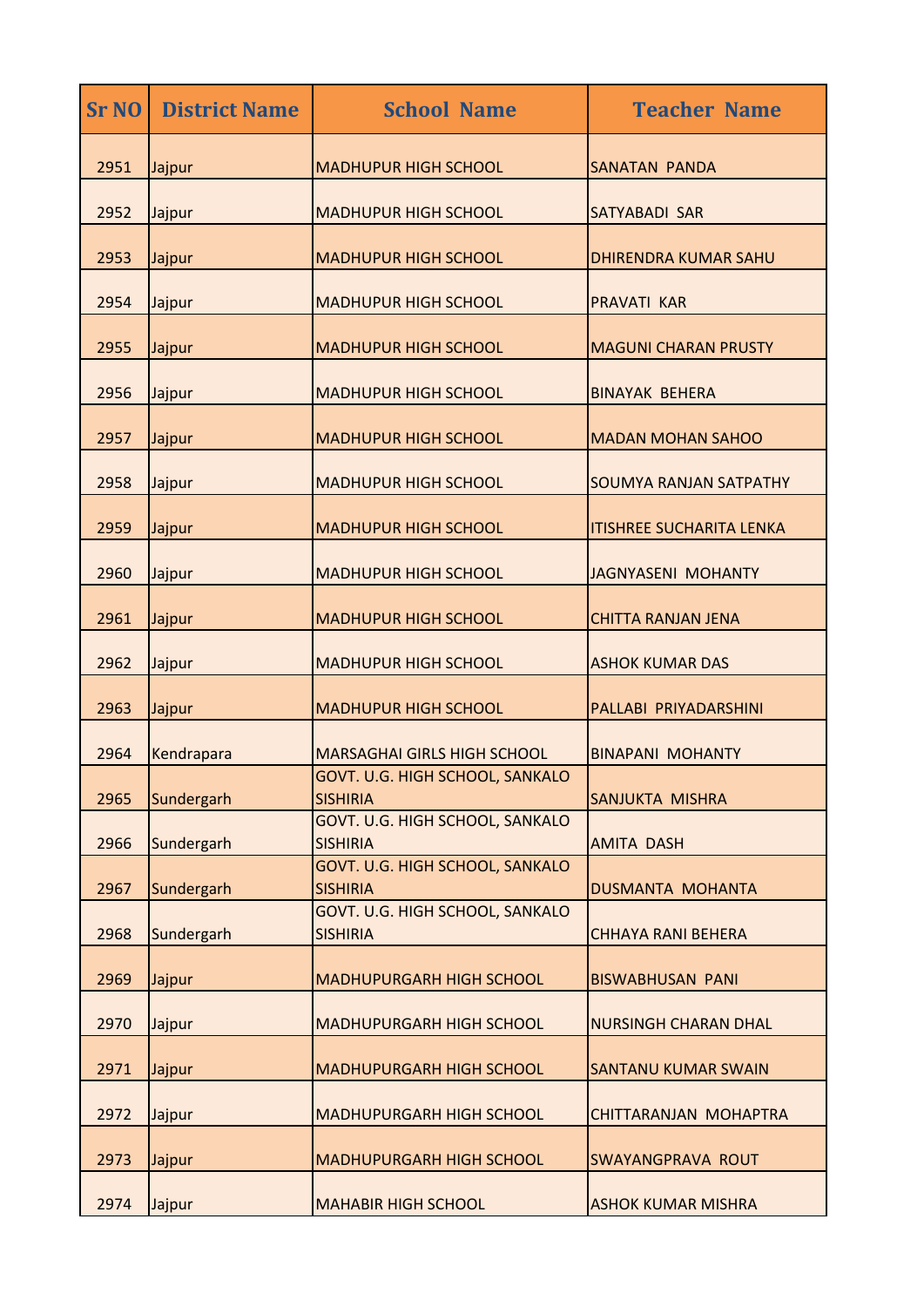| <b>Sr NO</b> | <b>District Name</b> | <b>School Name</b>            | <b>Teacher Name</b>              |
|--------------|----------------------|-------------------------------|----------------------------------|
| 2975         | Jajpur               | <b>MAHABIR HIGH SCHOOL</b>    | <b>DAMODAR SWAIN</b>             |
| 2976         | Jajpur               | <b>MAHABIR HIGH SCHOOL</b>    | PRASARIKA DHIR                   |
| 2977         | Jajpur               | <b>MAHABIR HIGH SCHOOL</b>    | SASMITA PANDA                    |
| 2978         | Jajpur               | <b>MAHABIR HIGH SCHOOL</b>    | PITAMBAR PRASAD MISHRA           |
| 2979         | Jajpur               | <b>MAHABIR HIGH SCHOOL</b>    | <b>NALINI PRAVA NAYAK</b>        |
| 2980         | Jajpur               | <b>MAHABIR HIGH SCHOOL</b>    | <b>BIJOYLAXMI DAS</b>            |
| 2981         | Jajpur               | <b>MAHABIR HIGH SCHOOL</b>    | <b>RASMI REKHA SAHOO</b>         |
| 2982         | Jajpur               | <b>MAHAGIRI HIGH SCHOOL</b>   | <b>ABDUL MUSTAKIM KHAN</b>       |
| 2983         | Jajpur               | <b>MAHAGIRI HIGH SCHOOL</b>   | <b>BICHITRANANDA RAY</b>         |
| 2984         | Jajpur               | <b>MAHAGIRI HIGH SCHOOL</b>   | <b>ALAKA PRIYADARSINI BEHERA</b> |
| 2985         | Jajpur               | <b>MAHAGIRI HIGH SCHOOL</b>   | SASMITA SWAIN                    |
| 2986         | Jajpur               | MAHAPURUSAMANI DAS VIDYAPITHA | <b>SRIKANT CHANDRA BEHERA</b>    |
| 2987         | Jajpur               | MAHAPURUSAMANI DAS VIDYAPITHA | <b>BIJAYA LAXMI PARIDA</b>       |
| 2988         | Jajpur               | MAHAVINAYAK VIDYAYAN          | <b>RASMITA SETHY</b>             |
| 2989         | Jajpur               | <b>MAHAVINAYAK VIDYAYAN</b>   | SAYIEDA SAYISTA AKHATAR          |
| 2990         | Jajpur               | MAHAVINAYAK VIDYAYAN          | <b>GAGAN BARIKI</b>              |
| 2991         | Jajpur               | MAHAVINAYAK VIDYAYAN          | <b>BIJAYA LAXMI ROUT</b>         |
| 2992         | Jajpur               | <b>MAHAVINAYAK VIDYAYAN</b>   | SMRUTI RANJAN ACHARYA            |
| 2993         | Jajpur               | <b>MAHAVINAYAK VIDYAYAN</b>   | <b>ANAM CHANDRA PRUSTY</b>       |
| 2994         | Jajpur               | <b>MAHAVINAYAK VIDYAYAN</b>   | <b>BAIKUNTHANATH MISHRA</b>      |
| 2995         | Jajpur               | <b>MAHAVINAYAK VIDYAYAN</b>   | <b>SMITA RANI SWAIN</b>          |
| 2996         | Jajpur               | MAHAVINAYAK VIDYAYAN          | <b>M.MANASWINI MALIK</b>         |
| 2997         | Jajpur               | <b>MAHAVINAYAK VIDYAYAN</b>   | <b>SUKANTI PATTANAIK</b>         |
| 2998         | Jajpur               | <b>MALAPADA HIGH SCHOOL</b>   | <b>GANESH CHANDRA SATPATHY</b>   |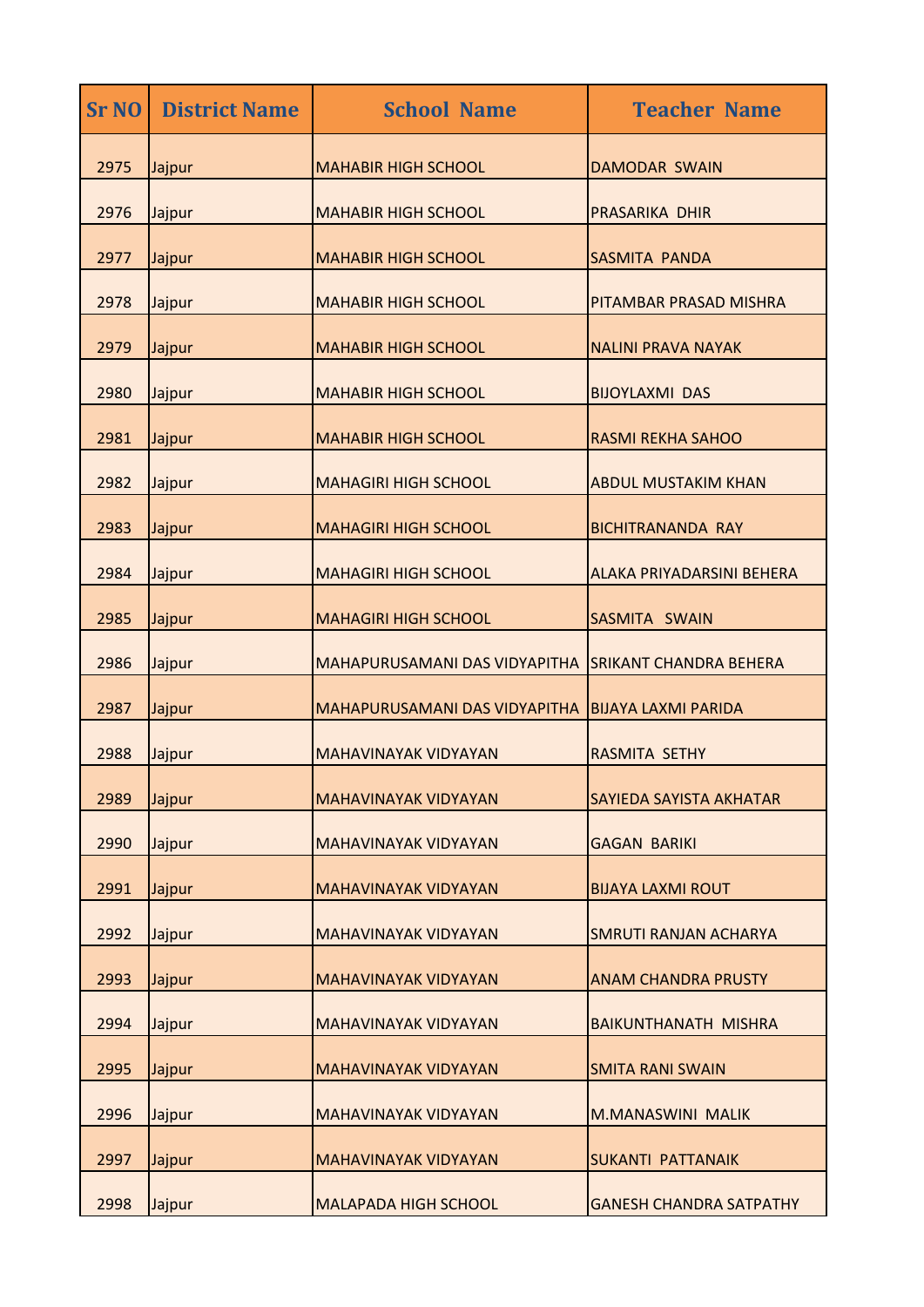| <b>Sr NO</b> | <b>District Name</b> | <b>School Name</b>                        | <b>Teacher Name</b>           |
|--------------|----------------------|-------------------------------------------|-------------------------------|
| 2999         | Jajpur               | <b>MALAPADA HIGH SCHOOL</b>               | <b>SUDHANSU SEKHAR MISHRA</b> |
| 3000         | Jajpur               | <b>MALAPADA HIGH SCHOOL</b>               | NILAMANI ACHARYA              |
| 3001         | Jajpur               | <b>MALAPADA HIGH SCHOOL</b>               | <b>AMIYA KUMAR TRIPATHY</b>   |
| 3002         | Jajpur               | <b>MALAPADA HIGH SCHOOL</b>               | <b>BISHNU CHARAN ROUT</b>     |
| 3003         | Jajpur               | <b>MALAPADA HIGH SCHOOL</b>               | JAYASHREE SAHOO               |
| 3004         | Jajpur               | <b>MALAPADA HIGH SCHOOL</b>               | RACHANA SAHOO                 |
| 3005         | Jajpur               | <b>MALAPADA HIGH SCHOOL</b>               | RANJITA SENAPTI               |
| 3006         | Jajpur               | <b>MANAPUR HIGH SCHOOL</b>                | <b>PRAVAKAR SAHOO</b>         |
| 3007         | Jajpur               | <b>MANGALPUR GIRLS HIGH SCHOOL</b>        | NIRUPAMA SADANGI              |
| 3008         | Kendrapara           | <b>MARSAGHAI GIRLS HIGH SCHOOL</b>        | <b>ANNAPURNA KHATUA</b>       |
| 3009         | Kendrapara           | <b>K.B.UCHA VIDYA BHABAN</b>              | <b>SWAPNARANI SWAIN</b>       |
| 3010         | Kendrapara           | PANCHAYAT HIGH SCHOOL,<br><b>RAJAGARH</b> | <b>NIRANJAN OJHA</b>          |
| 3011         | Kendrapara           | <b>R.B. HIGH SCHOOL</b>                   | <b>SUBASH CHANDRA BEURA</b>   |
| 3012         | Kendrapara           | <b>MARSAGHAI GIRLS HIGH SCHOOL</b>        | ADHIKARI RABINARAYAN DASH     |
| 3013         | Kendrapara           | <b>NAGANARAYAN HIGH SCHOOL</b>            | <b>MANAS RANJAN MISHRA</b>    |
| 3014         | Sambalpur            | <b>GARMUNDA U.G.HIGH SCHOOL</b>           | <b>ANITA SETH</b>             |
| 3015         | Sambalpur            | <b>GARMUNDA U.G.HIGH SCHOOL</b>           | <b>SUBHALAXMI HOTA</b>        |
| 3016         | Jagatsinghpur        | JAGANNATHPUR HIGH SCHOOL, TIRAN           | PARTIMA KUMARI MISHRA         |
| 3017         | Jagatsinghpur        | <b>JANATA HIGH SCHOOL</b>                 | <b>ANTARYAMI NAYAK</b>        |
| 3018         | Jagatsinghpur        | <b>JANATA HIGH SCHOOL</b>                 | <b>SRIKANT BARICK</b>         |
| 3019         | Jagatsinghpur        | <b>JANATA HIGH SCHOOL</b>                 | APARNA SAHOO                  |
| 3020         | Jagatsinghpur        | <b>JANATA HIGH SCHOOL</b>                 | <b>SWARNA PRAVA MOHANTY</b>   |
| 3021         | Kalahandi            | RADHA KRISHNA HIGH SCHOOL                 | <b>ANIL KUMAR PADHI</b>       |
| 3022         | Kalahandi            | RADHA KRISHNA HIGH SCHOOL                 | <b>SWETALIN PRADHAN</b>       |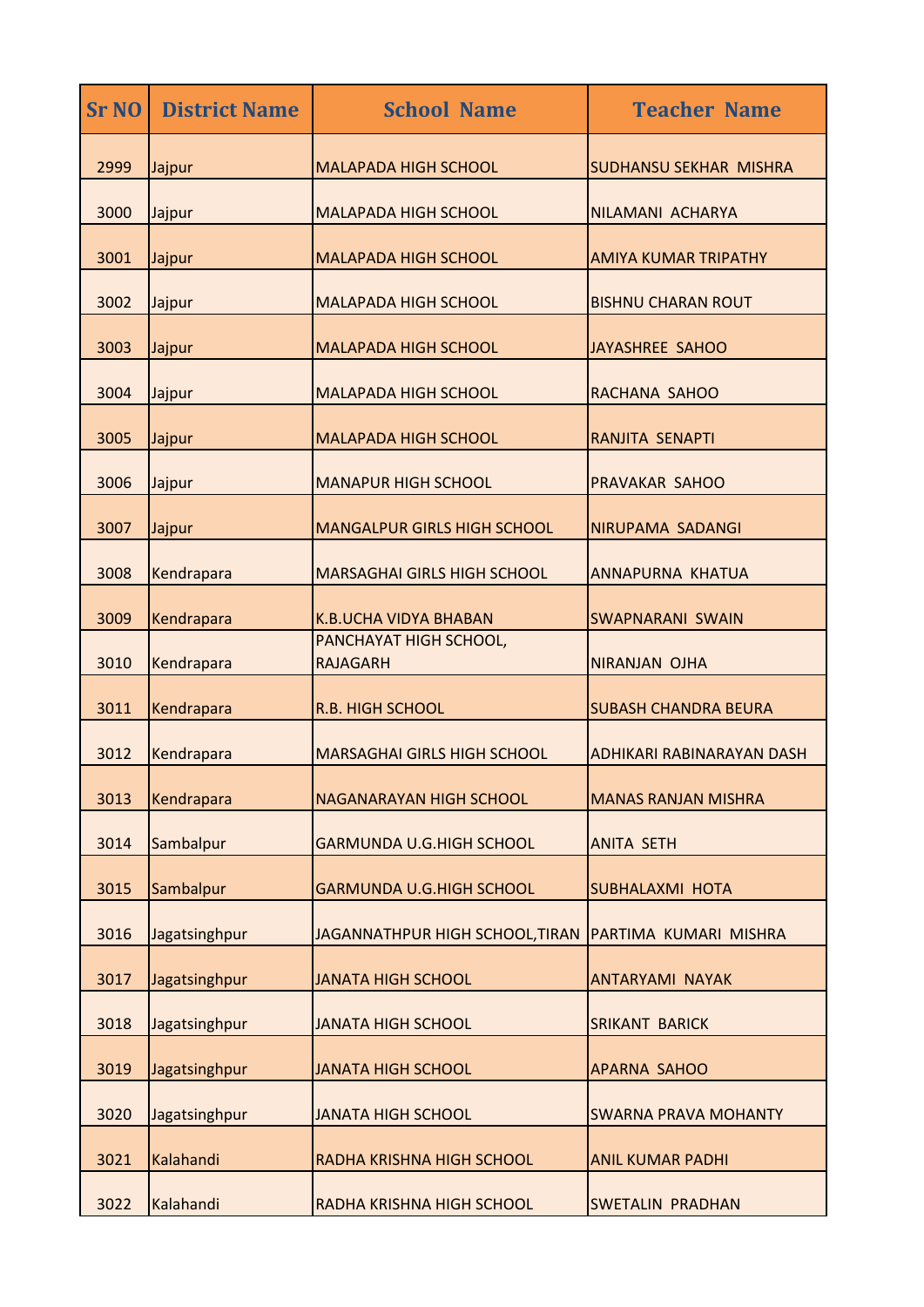| <b>Sr NO</b> | <b>District Name</b> | <b>School Name</b>            | <b>Teacher Name</b>             |
|--------------|----------------------|-------------------------------|---------------------------------|
| 3023         | Jagatsinghpur        | <b>JANATA HIGH SCHOOL</b>     | <b>SUDHAKAR NAYAK</b>           |
| 3024         | Jagatsinghpur        | JASHOBANTA BIDYAPITHA, NAILO  | <b>MANOJ KUMAR JENA</b>         |
| 3025         | Jagatsinghpur        | JASHOBANTA BIDYAPITHA, NAILO  | <b>BIBASINI PARIDA</b>          |
| 3026         | Jagatsinghpur        | JASHOBANTA BIDYAPITHA, NAILO  | RAJALAXMI BEHERA                |
| 3027         | Jagatsinghpur        | JASHOBANTA BIDYAPITHA, NAILO  | SAMARENDRA NATH BISWAL          |
| 3028         | Jagatsinghpur        | JASHOBANTA BIDYAPITHA, NAILO  | NAMITA MOHANTY                  |
| 3029         | Jagatsinghpur        | JASHOBANTA BIDYAPITHA, NAILO  | <b>RADHARANI DAS</b>            |
| 3030         | Jagatsinghpur        | JASHOBANTA BIDYAPITHA, NAILO  | <b>MASUD ZAMMA</b>              |
| 3031         | Jagatsinghpur        | JAYAKRUSHNA BIDYA PITHA,      | <b>MURALIDHAR ROUT</b>          |
| 3032         | Sambalpur            | PHIGH SCHOOL PARUABHADI       | <b>BIRANCHI NARAYAN KHARSEL</b> |
| 3033         | Sambalpur            | PHIGH SCHOOL PARUABHADI       | <b>SUDHIR KUMAR NAYAK</b>       |
| 3034         | Sambalpur            | PHIGH SCHOOL PARUABHADI       | <b>NURBAN KHAN</b>              |
| 3035         | Sambalpur            | PHIGH SCHOOL PARUABHADI       | <b>MAHABIR SA</b>               |
| 3036         | Kalahandi            | <b>BAPUJI HIGH SCHOOL</b>     | <b>SUSANTA KUMAR DEEP</b>       |
| 3037         | Jagatsinghpur        | JAYAKRUSHNA BIDYA PITHA,      | <b>MADHURI DAS</b>              |
| 3038         | <b>Balasore</b>      | <b>B.M. ACADEMY KAKHARA</b>   | SAUBHAGYA RANJAN DEY            |
| 3039         | <b>Balasore</b>      | <b>B.M. ACADEMY KAKHARA</b>   | <b>UMESH CHANDRA SAHOO</b>      |
| 3040         | <b>Balasore</b>      | <b>B.M. ACADEMY KAKHARA</b>   | SHAKTIPADA PANDA                |
| 3041         | <b>Balasore</b>      | <b>B.M. ACADEMY KAKHARA</b>   | <b>SUNARAM BEHERA</b>           |
| 3042         | <b>Balasore</b>      | <b>B.M. ACADEMY KAKHARA</b>   | <b>SUNIL KUMAR SHEE</b>         |
| 3043         | <b>Balasore</b>      | <b>GAYAPRASAD HIGH SCHOOL</b> | <b>BINOD BIHARI PATRA</b>       |
| 3044         | <b>Balasore</b>      | <b>GAYAPRASAD HIGH SCHOOL</b> | <b>ANANTA KUMAR DAS</b>         |
| 3045         | <b>Balasore</b>      | <b>GAYAPRASAD HIGH SCHOOL</b> | <b>SABYASACHI PATRA</b>         |
| 3046         | <b>Boudh</b>         | <b>B.B.N. HIGH SCHOOL</b>     | <b>GANESWAR DASH</b>            |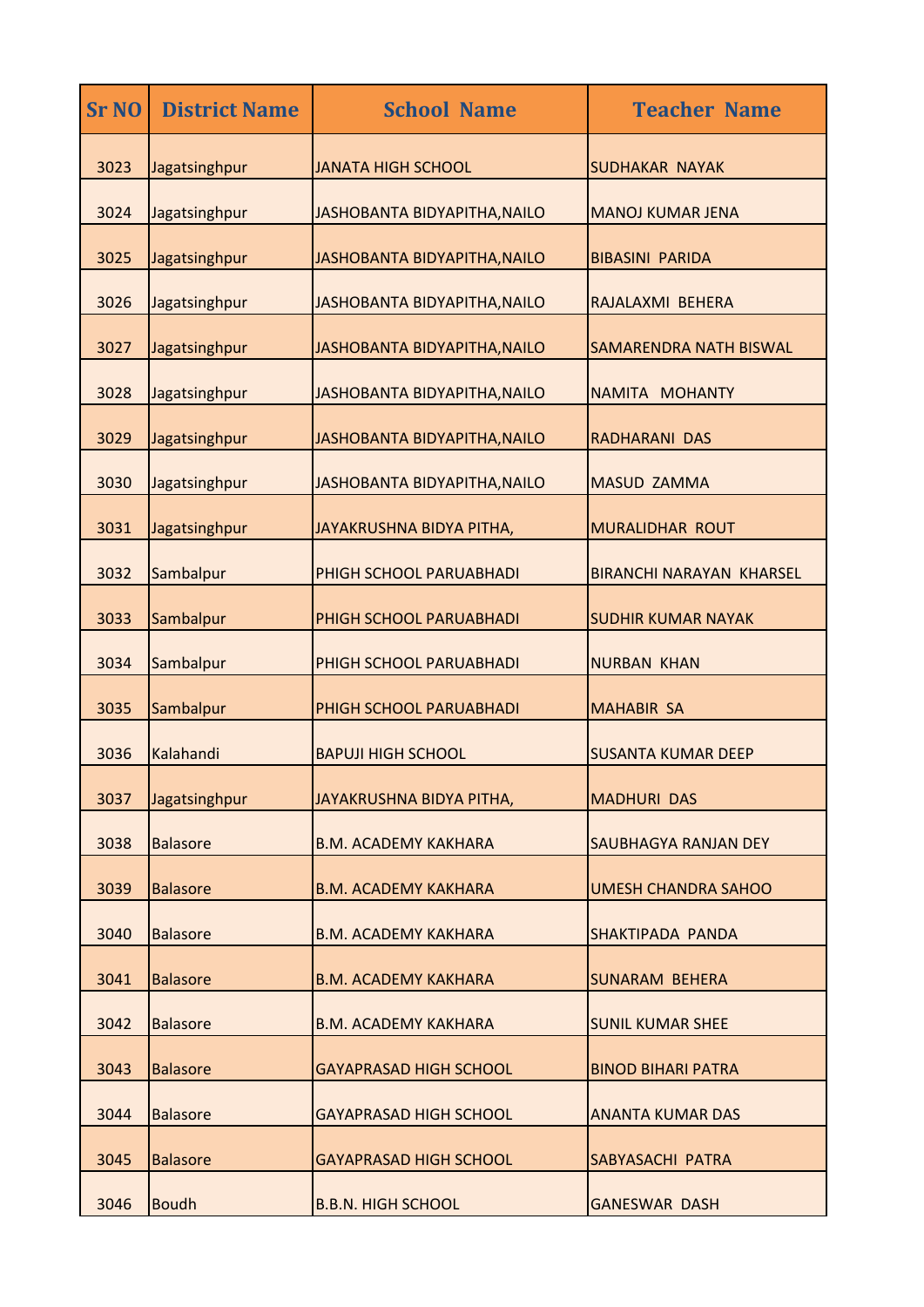| <b>Sr NO</b> | <b>District Name</b> | <b>School Name</b>                                            | <b>Teacher Name</b>           |
|--------------|----------------------|---------------------------------------------------------------|-------------------------------|
| 3047         | <b>Boudh</b>         | <b>BADHIGAON HIGH SCHOOL</b>                                  | <b>HRUDA NANDA JALA</b>       |
| 3048         | <b>Boudh</b>         | <b>DAHYA HIGH SCHOOL</b>                                      | <b>BIRENDRA KUMAR PRADHAN</b> |
| 3049         | <b>Boudh</b>         | <b>GOPABANDHU GOVT. HIGH SCHOOL</b>                           | <b>SANTOSH KUMAR BEHERA</b>   |
| 3050         | <b>Boudh</b>         | <b>GOPABANDHU GOVT. HIGH SCHOOL</b>                           | INAYANA MANJARI PRADHAN       |
| 3051         | <b>Boudh</b>         | <b>GOPABANDHU GOVT. HIGH SCHOOL</b>                           | <b>BIMAL KUMAR BEHERA</b>     |
| 3052         | <b>Boudh</b>         | <b>GOVT GIRLS HIGH SCHOOL</b>                                 | <b>ASHOK KUMAR SUBHUDHI</b>   |
| 3053         | <b>Boudh</b>         | <b>GOVT GIRLS HIGH SCHOOL</b>                                 | <b>MAHAMMAD AJIM KHAN</b>     |
| 3054         | Puri                 | NIMAPARA HIGH SCHOOL                                          | BINAPANI ACHARYA              |
| 3055         | Jagatsinghpur        | JAYAKRUSHNA BIDYA PITHA,                                      | <b>SUNAKAR ROUT</b>           |
| 3056         | Jagatsinghpur        | JAYAKRUSHNA BIDYA PITHA,                                      | <b>SANTOSH KUMAR BISWAL</b>   |
| 3057         | Jagatsinghpur        | JAYAKRUSHNA BIDYA PITHA,                                      | <b>SANDHYA RANI RAY</b>       |
| 3058         | Jagatsinghpur        | JAYAKRUSHNA BIDYA PITHA,                                      | <b>BASUDEV JENA</b>           |
| 3059         | Jajpur               | <b>MANGALPUR GIRLS HIGH SCHOOL</b>                            | <b>RAJASHREE NAYAK</b>        |
| 3060         | Jajpur               | <b>MANGALPUR GIRLS HIGH SCHOOL</b>                            | <b>RASHMITA SAMAL</b>         |
| 3061         | Jajpur               | <b>MANGALPUR GIRLS HIGH SCHOOL</b>                            | <b>BIJAYA KUMAR SAHOO</b>     |
| 3062         | Jajpur               | <b>MANTIRA HIGH SCHOOL</b>                                    | <b>BINAYAK RAI</b>            |
| 3063         | Jajpur               | <b>MANTIRA HIGH SCHOOL</b>                                    | RASMI REKHA SAMAL             |
| 3064         | <b>Balasore</b>      | S.R. GOVT. HIGH SCHOOL BALIAPAL                               | <b>MANAMOHAN BASKEY</b>       |
| 3065         | <b>Balasore</b>      | RAGHUNATH ACADEMY,<br>SARASWATIPUR                            | <b>SUBRAT GHARAI</b>          |
| 3066         | Khurda               | MUNICIPAL CORPORATION (GOVT)<br><b>HIGH SCHOOL LAXMISAGAR</b> | <b>INDIRA DAS</b>             |
| 3067         | Khurda               | MUNICIPAL CORPORATION (GOVT)<br>HIGH SCHOOL LAXMISAGAR        | JYOTSHNA TRIPATHY             |
| 3068         | Kalahandi            | ANANTA PRASAD DAS HIGH SCHOOL                                 | <b>KESHA RAM YADAW</b>        |
| 3069         | Kalahandi            | <b>BAPUJI HIGH SCHOOL</b>                                     | SAGAR RANA                    |
| 3070         | Kalahandi            | ANANTA PRASAD DAS HIGH SCHOOL                                 | <b>ACHARI SABAR</b>           |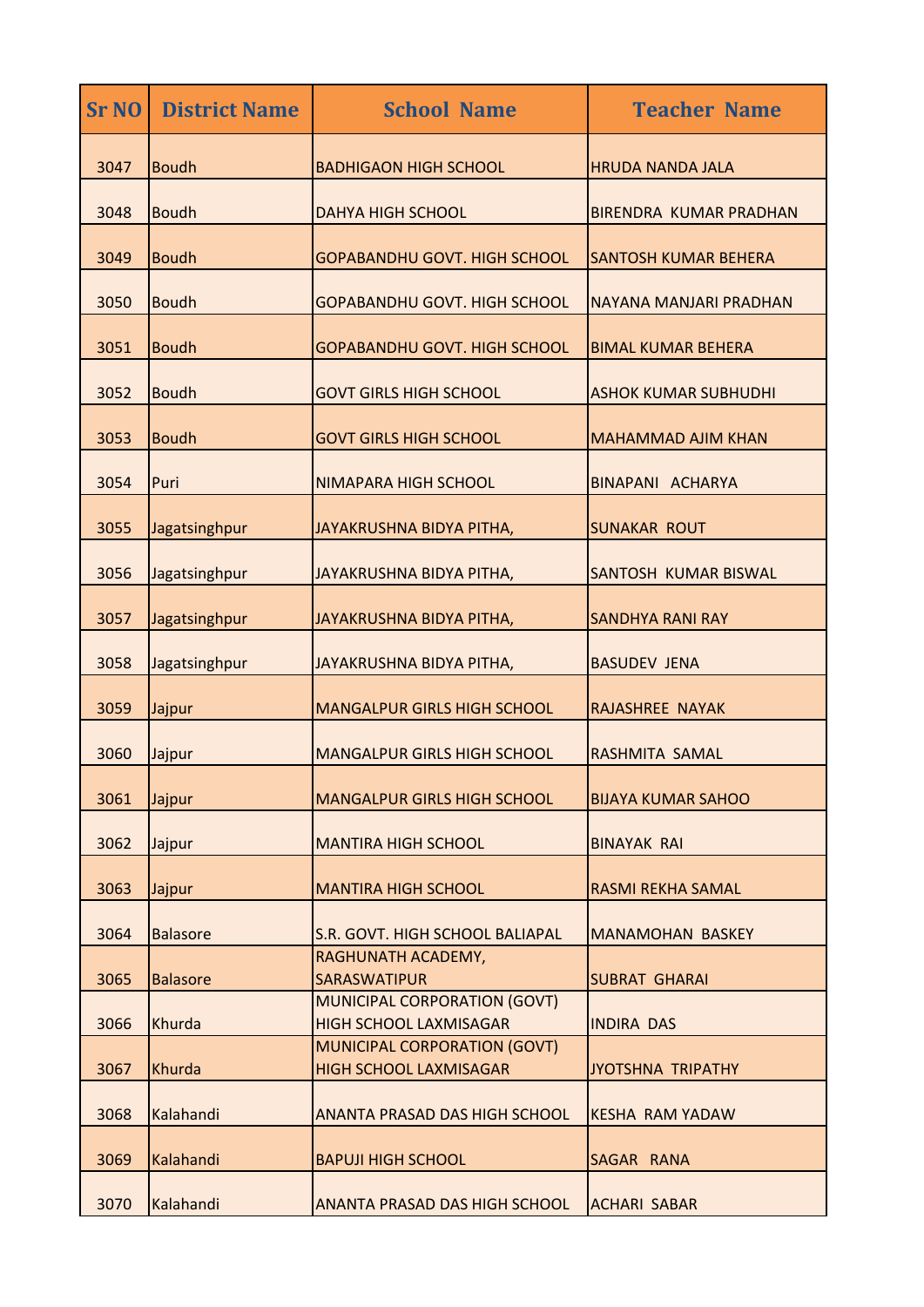| <b>Sr NO</b> | <b>District Name</b> | <b>School Name</b>                                            | <b>Teacher Name</b>            |
|--------------|----------------------|---------------------------------------------------------------|--------------------------------|
| 3071         | Khurda               | MUNICIPAL CORPORATION (GOVT)<br><b>HIGH SCHOOL LAXMISAGAR</b> | LIZA SAHOO                     |
| 3072         | Kalahandi            | <b>ANANTA PRASAD DAS HIGH SCHOOL</b>                          | <b>NABA KUMARI SUNARI</b>      |
| 3073         | Kalahandi            | <b>BAPUJI HIGH SCHOOL</b>                                     | <b>JAYANTEE PANDA</b>          |
| 3074         | Kalahandi            | <b>ANANTA PRASAD DAS HIGH SCHOOL</b>                          | <b>TEJESWAR SAHU</b>           |
| 3075         | Kalahandi            | <b>BAPUJI HIGH SCHOOL</b>                                     | PURNA CHANDRA NAG              |
| 3076         | Kalahandi            | <b>ANANTA PRASAD DAS HIGH SCHOOL</b>                          | <b>SAROJ KUMAR DAS</b>         |
| 3077         | Kalahandi            | <b>ANANTA PRASAD DAS HIGH SCHOOL</b>                          | <b>SUSANTA KUMAR DAS</b>       |
| 3078         | Kalahandi            | <b>ANANTA PRASAD DAS HIGH SCHOOL</b>                          | <b>PRABIN KUMAR DAS</b>        |
| 3079         | Kalahandi            | PANCHAYAT SAMITI HIGH SCHOOL                                  | <b>SURESH CHANDRA DAS</b>      |
| 3080         | Khurda               | <b>P.S.GIRLS HIGH SCHOOL</b>                                  | <b>MAMTA MOHANTY</b>           |
| 3081         | Kalahandi            | <b>ANANTA PRASAD DAS HIGH SCHOOL</b>                          | <b>SANJAYA KUMAR KHARSEL</b>   |
| 3082         | Jagatsinghpur        | JAYANIEEGRAM HIGH SCHOOL                                      | RAMA CHANDRA SWAIN             |
| 3083         | Jagatsinghpur        | JAYANIEEGRAM HIGH SCHOOL                                      | <b>RANJAN KUMAR DASH</b>       |
| 3084         | Jagatsinghpur        | JAYANIEEGRAM HIGH SCHOOL                                      | <b>BINAPANI PRADHAN</b>        |
| 3085         | Gajapati             | <b>M.R.BOYS HIGH SCHOOL</b>                                   | <b>JAGANATH PATNAIK</b>        |
| 3086         | Jagatsinghpur        | JAYANIEEGRAM HIGH SCHOOL                                      | <b>PRAFUL KUMAR MOHANTY</b>    |
| 3087         | Khurda               | <b>P.S.GIRLS HIGH SCHOOL</b>                                  | <b>DUSHASAN ROUT</b>           |
| 3088         | Jajpur               | <b>MANTIRA HIGH SCHOOL</b>                                    | <b>HARIHARA PANDA</b>          |
| 3089         | Jajpur               | <b>MANTIRA HIGH SCHOOL</b>                                    | <b>SANJAY KUMAR NAIK</b>       |
| 3090         | Jajpur               | <b>MANTIRA HIGH SCHOOL</b>                                    | <b>BISWANATH MOHARANA</b>      |
| 3091         | Jajpur               | <b>MANTIRA HIGH SCHOOL</b>                                    | PRIYADARSHINI PATNAIK          |
| 3092         | Jajpur               | <b>MUGPAL HIGH SCHOOL</b>                                     | <b>ARCHANA PANDA</b>           |
| 3093         | Jajpur               | <b>MUGPAL HIGH SCHOOL</b>                                     | <b>PRAKASH CHANDRA MAHANTY</b> |
| 3094         | Jajpur               | <b>MUGPAL HIGH SCHOOL</b>                                     | <b>AMULYA KUMAR AICH</b>       |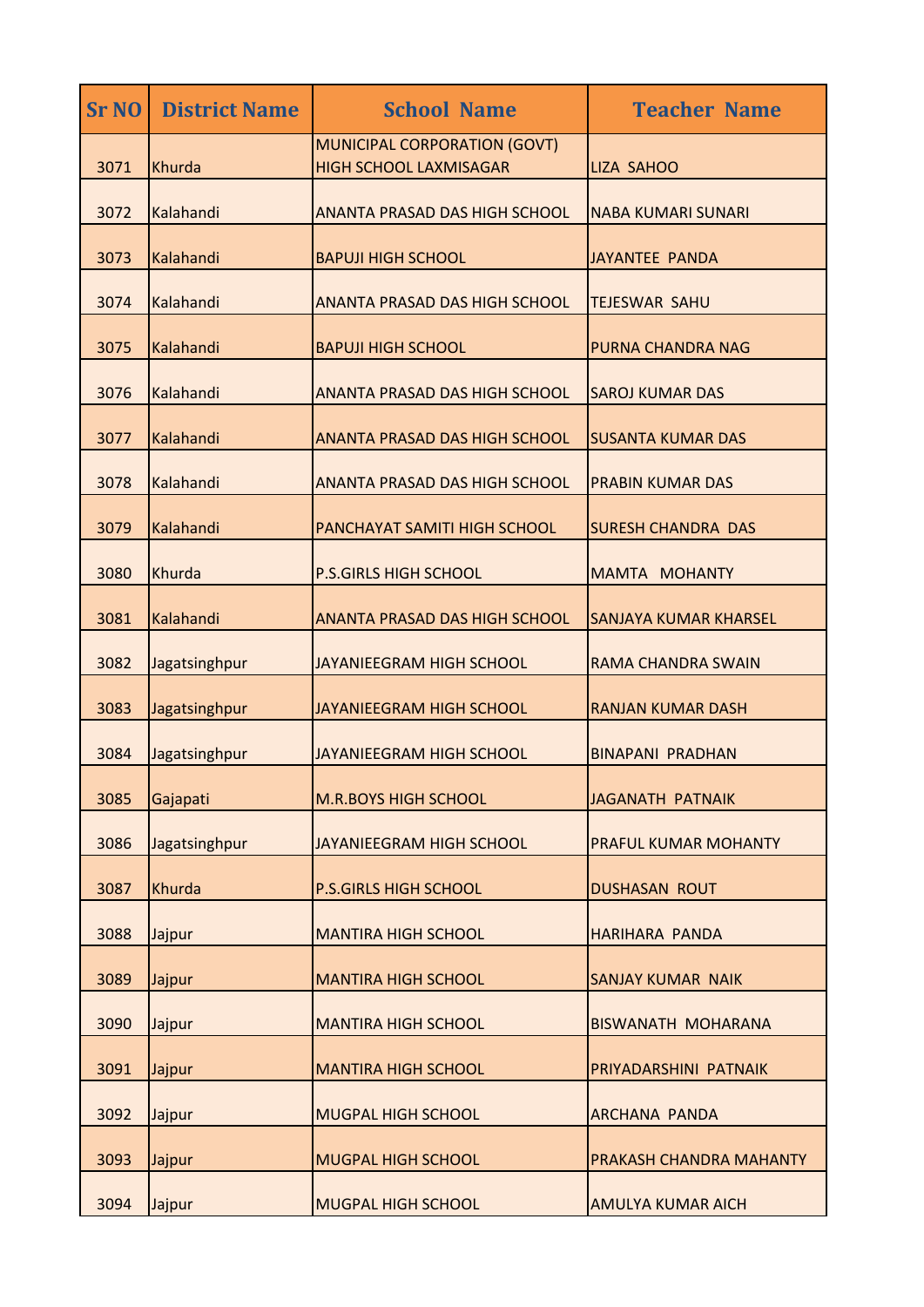| <b>Sr NO</b> | <b>District Name</b> | <b>School Name</b>                                  | <b>Teacher Name</b>          |
|--------------|----------------------|-----------------------------------------------------|------------------------------|
| 3095         | Gajapati             | <b>M.R.BOYS HIGH SCHOOL</b>                         | RAMOJI RAMESH                |
| 3096         | Jajpur               | <b>MUGPAL HIGH SCHOOL</b>                           | <b>KUNJALATA RATHA</b>       |
| 3097         | Jajpur               | <b>MUGPAL HIGH SCHOOL</b>                           | <b>SANJUSHREE DAS</b>        |
| 3098         | Jajpur               | <b>MUGPAL HIGH SCHOOL</b>                           | PANKAJANI NAYAK              |
| 3099         | Sundergarh           | <b>MUNICIPAL GANDHI GIRLS HIGH</b><br><b>SCHOOL</b> | LIPIKA MALLICK               |
| 3100         | Jajpur               | <b>MUGPAL HIGH SCHOOL</b>                           | PRIYADARSHINI DAS            |
| 3101         | Sundergarh           | MUNICIPAL GANDHI GIRLS HIGH<br><b>SCHOOL</b>        | <b>ARATI GUPTA</b>           |
| 3102         | Jajpur               | <b>MUGPAL HIGH SCHOOL</b>                           | <b>TANULATA RAUT</b>         |
| 3103         | Jajpur               | <b>MUNICIPAL HIGH SCHOOL</b>                        | JAYASHREE SAMAL              |
| 3104         | Sundergarh           | <b>MUNICIPAL GANDHI GIRLS HIGH</b><br><b>SCHOOL</b> | JYOTIRMAYEE PANIGRAHEE       |
| 3105         | Sundergarh           | <b>MUNICIPAL GANDHI GIRLS HIGH</b><br><b>SCHOOL</b> | SASHIPRAVA MOHAPATRA         |
| 3106         | Jajpur               | <b>MUNICIPAL HIGH SCHOOL</b>                        | <b>HAMANT KUMAR SAHOO</b>    |
| 3107         | Sundergarh           | <b>MUNICIPAL GANDHI GIRLS HIGH</b><br><b>SCHOOL</b> | <b>SARDIP KAUR</b>           |
| 3108         | Jajpur               | <b>MUNICIPAL HIGH SCHOOL</b>                        | <b>GOPAL KRUSHNA RAY</b>     |
| 3109         | Gajapati             | <b>M.R.BOYS HIGH SCHOOL</b>                         | <b>SABBI LAKSHMANA RAO</b>   |
| 3110         | Jajpur               | <b>MUNICIPAL HIGH SCHOOL</b>                        | <b>BIBHUTI BHUSAN MISHRA</b> |
| 3111         | Sundergarh           | MUNICIPAL GANDHI GIRLS HIGH<br><b>SCHOOL</b>        | <b>MITHUN KUMAR SWAIN</b>    |
| 3112         | Jajpur               | <b>MURALIDHAR HIGH SCHOOL</b>                       | <b>SURENDRA KUMAR DOBAI</b>  |
| 3113         | Jajpur               | <b>MURALIDHAR HIGH SCHOOL</b>                       | <b>PRAMOD KUMAR JENA</b>     |
| 3114         | Sundergarh           | <b>MUNICIPAL GANDHI GIRLS HIGH</b><br><b>SCHOOL</b> | <b>DEEPA PRADHAN</b>         |
| 3115         | Jajpur               | <b>MURALIDHAR HIGH SCHOOL</b>                       | <b>RUPALI BIHARA</b>         |
| 3116         | Sundergarh           | <b>MUNICIPAL GANDHI GIRLS HIGH</b><br><b>SCHOOL</b> | JASOBANTA NARAYAN DAS        |
| 3117         | Jajpur               | <b>MURALIDHAR HIGH SCHOOL</b>                       | <b>KALPANA PRADHAN</b>       |
| 3118         | Sundergarh           | <b>MUNICIPAL GANDHI GIRLS HIGH</b><br><b>SCHOOL</b> | <b>TIKESWARI CHOUDHURY</b>   |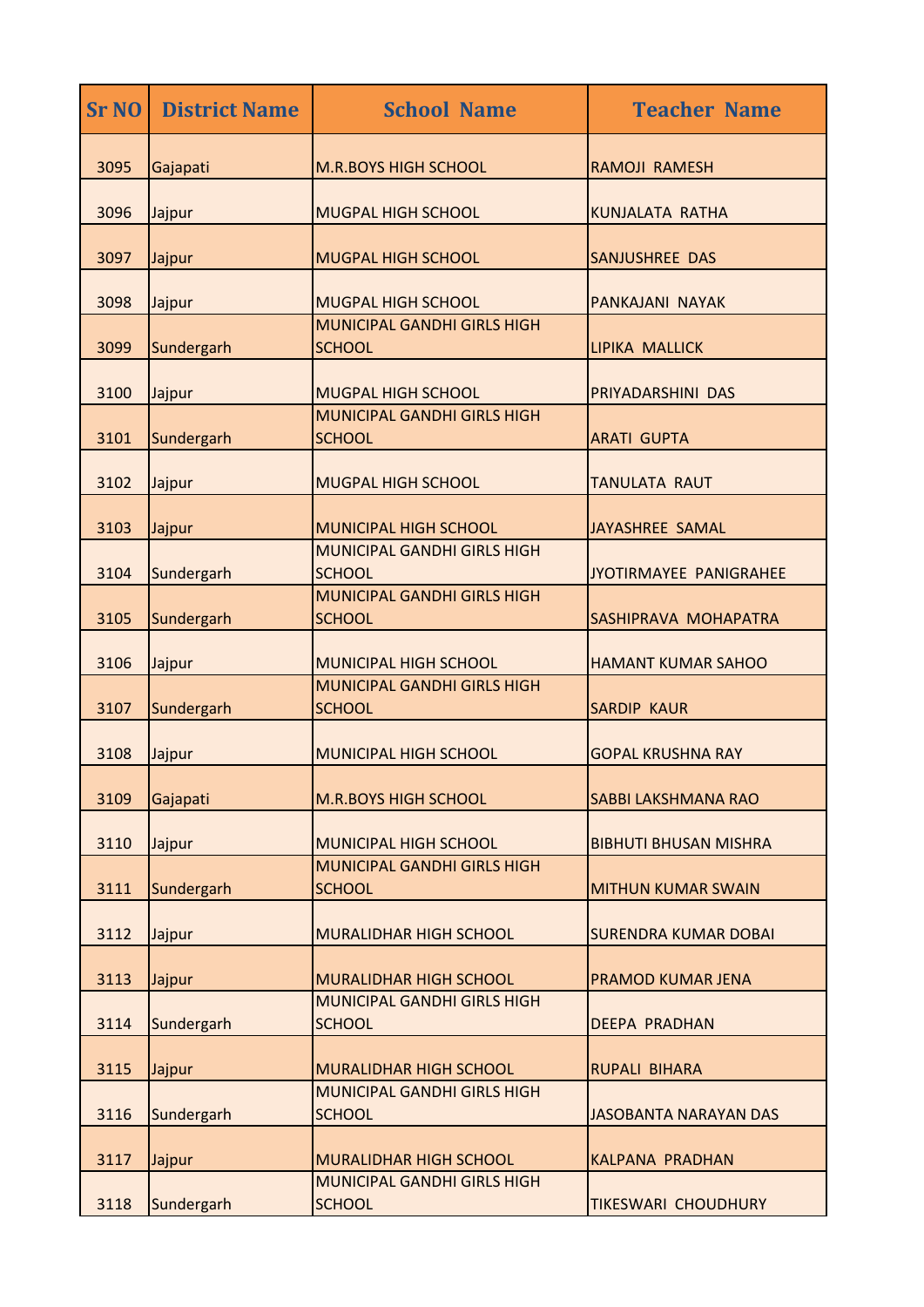| <b>Sr NO</b> | <b>District Name</b> | <b>School Name</b>                                 | <b>Teacher Name</b>          |
|--------------|----------------------|----------------------------------------------------|------------------------------|
| 3119         | Jajpur               | <b>MUSATIKIRI HIGH SCHOOL</b>                      | <b>RAKHAL CHARAN JENA</b>    |
| 3120         | Jajpur               | <b>MUSATIKIRI HIGH SCHOOL</b>                      | NRUSINGHA CHARAN SAHOO       |
| 3121         | Jajpur               | <b>MUSATIKIRI HIGH SCHOOL</b>                      | <b>PRAVAT KUMAR MALLIK</b>   |
| 3122         | Jajpur               | <b>MUSATIKIRI HIGH SCHOOL</b>                      | <b>SUDARSHAN NAYAK</b>       |
| 3123         | Jajpur               | <b>MUSATIKIRI HIGH SCHOOL</b>                      | <b>DIPAK RANJAN DAS</b>      |
| 3124         | Jajpur               | N.C. HIGH SCHOOL                                   | SANJUKTA MOHAPATRA           |
| 3125         | Jajpur               | N.C. HIGH SCHOOL                                   | <b>RAMESH CHANDRA SAHOO</b>  |
| 3126         | Jajpur               | N.C. HIGH SCHOOL                                   | <b>ASWINI KUMAR DAS</b>      |
| 3127         | Jajpur               | N.C. HIGH SCHOOL                                   | <b>ADWAIT KUMAR BARIK</b>    |
| 3128         | Jajpur               | N.C. HIGH SCHOOL                                   | <b>KANAKA LATA SAHOO</b>     |
| 3129         | Jajpur               | <b>N.C. HIGH SCHOOL</b>                            | <b>SUSHREE SANGITA SAHOO</b> |
| 3130         | Jajpur               | N.C. HIGH SCHOOL                                   | <b>BIBHAS CHANDRA SAHOO</b>  |
| 3131         | Mayurbhanj           | HATBADRA NEW GOVT. HIGH SCHOOL APARNA MAITY        |                              |
| 3132         | Mayurbhanj           | HATBADRA NEW GOVT. HIGH SCHOOL HALADHAR NAYAK      |                              |
| 3133         | Mayurbhanj           | HATBADRA NEW GOVT. HIGH SCHOOL SUMITRA TUDU        |                              |
| 3134         | Mayurbhanj           | HATBADRA NEW GOVT. HIGH SCHOOL SUSANTA KUMAR PATRA |                              |
| 3135         | Mayurbhanj           | HATBADRA NEW GOVT. HIGH SCHOOL DANGI HANSDAH       |                              |
| 3136         | Mayurbhanj           | HATBADRA NEW GOVT. HIGH SCHOOL                     | MAMATA GIRI                  |
| 3137         | Kendrapara           | <b>JANATA HIGH SCHOOL</b>                          | <b>AMIYA KUMAR SAMAL</b>     |
| 3138         | Kendrapara           | <b>JANATA HIGH SCHOOL</b>                          | PURUSOTTAM SAHOO             |
| 3139         | Kendrapara           | <b>JANATA HIGH SCHOOL</b>                          | <b>MANMATH SIAL</b>          |
| 3140         | Kendrapara           | <b>JANATA HIGH SCHOOL</b>                          | <b>AKRURA KUMAR MALLICK</b>  |
| 3141         | Kendrapara           | <b>JANATA HIGH SCHOOL</b>                          | <b>SWOPNAPRIYA MALLICK</b>   |
| 3142         | Kendrapara           | <b>JANATA HIGH SCHOOL</b>                          | <b>BINAPANI DAS</b>          |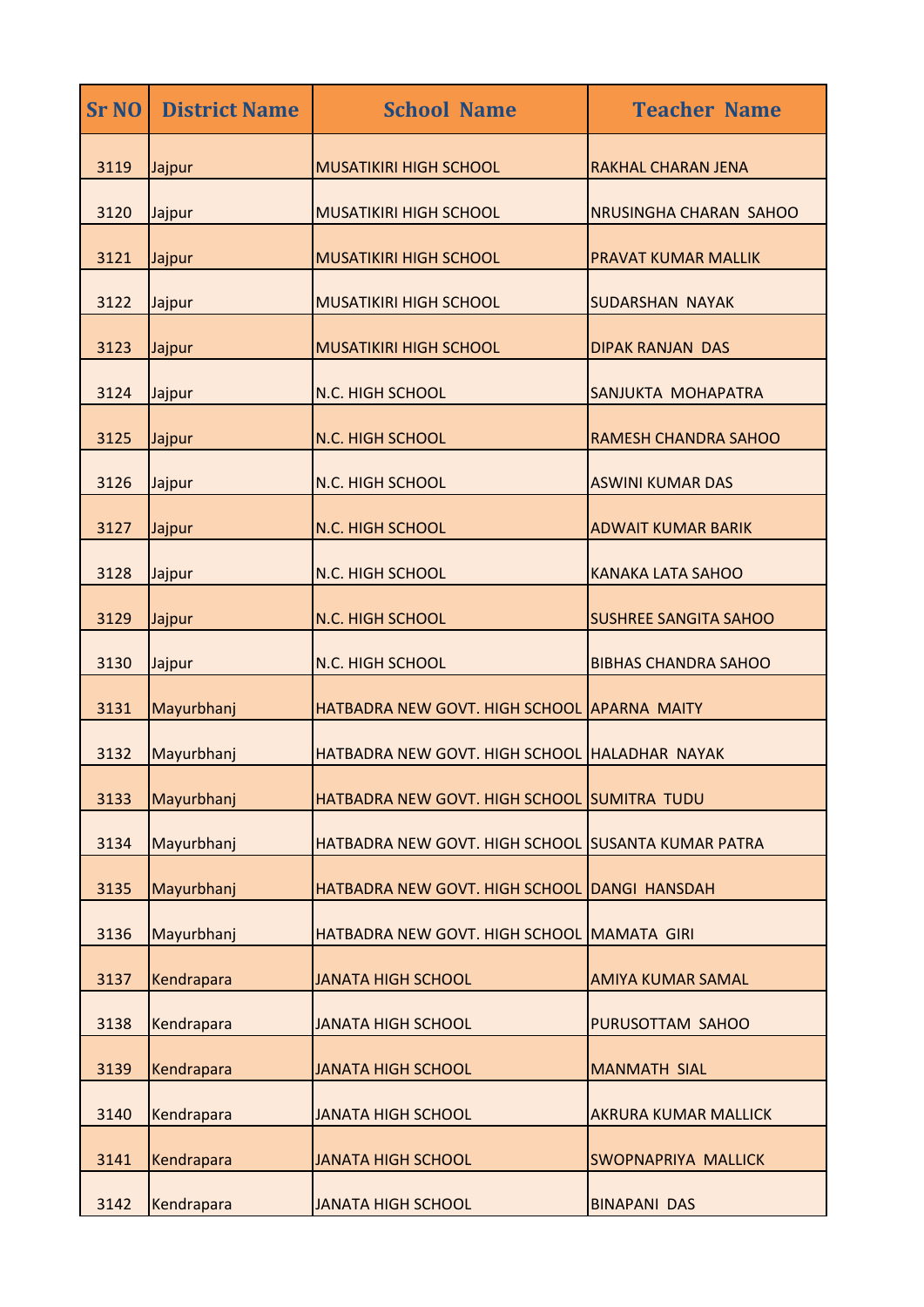| <b>Sr NO</b> | <b>District Name</b> | <b>School Name</b>                 | <b>Teacher Name</b>          |
|--------------|----------------------|------------------------------------|------------------------------|
| 3143         | Khurda               | <b>P.S.GIRLS HIGH SCHOOL</b>       | <b>KADAMBINEE DAS</b>        |
| 3144         | Khurda               | <b>P.S.GIRLS HIGH SCHOOL</b>       | MANJULATA NAYAK              |
| 3145         | Khurda               | <b>P.S.GIRLS HIGH SCHOOL</b>       | <b>RATI BALA NAYAK</b>       |
| 3146         | Khurda               | <b>P.S.GIRLS HIGH SCHOOL</b>       | <b>SAROJINI MOHAPATRA</b>    |
| 3147         | Jagatsinghpur        | <b>JAYANIEEGRAM HIGH SCHOOL</b>    | <b>AKHYA KUMAR PADHY</b>     |
| 3148         | Jajpur               | N.C. HIGH SCHOOL                   | <b>SUSANT MOHARANA</b>       |
| 3149         | Jajpur               | NABABHARATI BIDYABHABAN            | <b>SARAT SAHOO</b>           |
| 3150         | Jajpur               | NABABHARATI BIDYABHABAN            | <b>ARNAPURNA SAHOO</b>       |
| 3151         | Jajpur               | NABABHARATI BIDYABHABAN            | <b>ARJUN CHARAN BEHERA</b>   |
| 3152         | Jajpur               | <b>NAKSHATRAMALINI HIGH SCHOOL</b> | RAJKISHORE BISWAL            |
| 3153         | Jajpur               | <b>NAKSHATRAMALINI HIGH SCHOOL</b> | <b>MOHAN CHARAN JENA</b>     |
| 3154         | Jajpur               | <b>NAKSHATRAMALINI HIGH SCHOOL</b> | <b>PITAMBER SETHY</b>        |
| 3155         | Jajpur               | <b>NAKSHATRAMALINI HIGH SCHOOL</b> | <b>SUCHITRA BEHERA</b>       |
| 3156         | Khurda               | <b>P.S.GIRLS HIGH SCHOOL</b>       | <b>BIKRAM SETHI</b>          |
| 3157         | Jajpur               | <b>NANDIPUR HIGH SCHOOL</b>        | <b>ADWAITA PRASAD MALLIK</b> |
| 3158         | Jagatsinghpur        | <b>JAYASOLE HIGH SCHOOL</b>        | <b>NIRANJAN PANDA</b>        |
| 3159         | Jajpur               | <b>NANDIPUR HIGH SCHOOL</b>        | PRAMOD KUMAR MOHANTY         |
| 3160         | Jajpur               | <b>NANDIPUR HIGH SCHOOL</b>        | <b>KRUPA SINDHU PATI</b>     |
| 3161         | Jajpur               | <b>NANDIPUR HIGH SCHOOL</b>        | <b>SIVANI ROUT</b>           |
| 3162         | Jajpur               | <b>NANDIPUR HIGH SCHOOL</b>        | <b>UMESH CHANDRA SAHOO</b>   |
| 3163         | Jagatsinghpur        | <b>JAYASOLE HIGH SCHOOL</b>        | <b>SARAT KUMAR PATRA</b>     |
| 3164         | Jajpur               | <b>NARASINGHPUR HIGH SCHOOL</b>    | <b>NARAYAN CHANDRA DASH</b>  |
| 3165         | Jagatsinghpur        | <b>JAYASOLE HIGH SCHOOL</b>        | <b>NIHARIKA SWAIN</b>        |
| 3166         | Gajapati             | <b>M.R.BOYS HIGH SCHOOL</b>        | <b>GOPA SUNDAR DAS</b>       |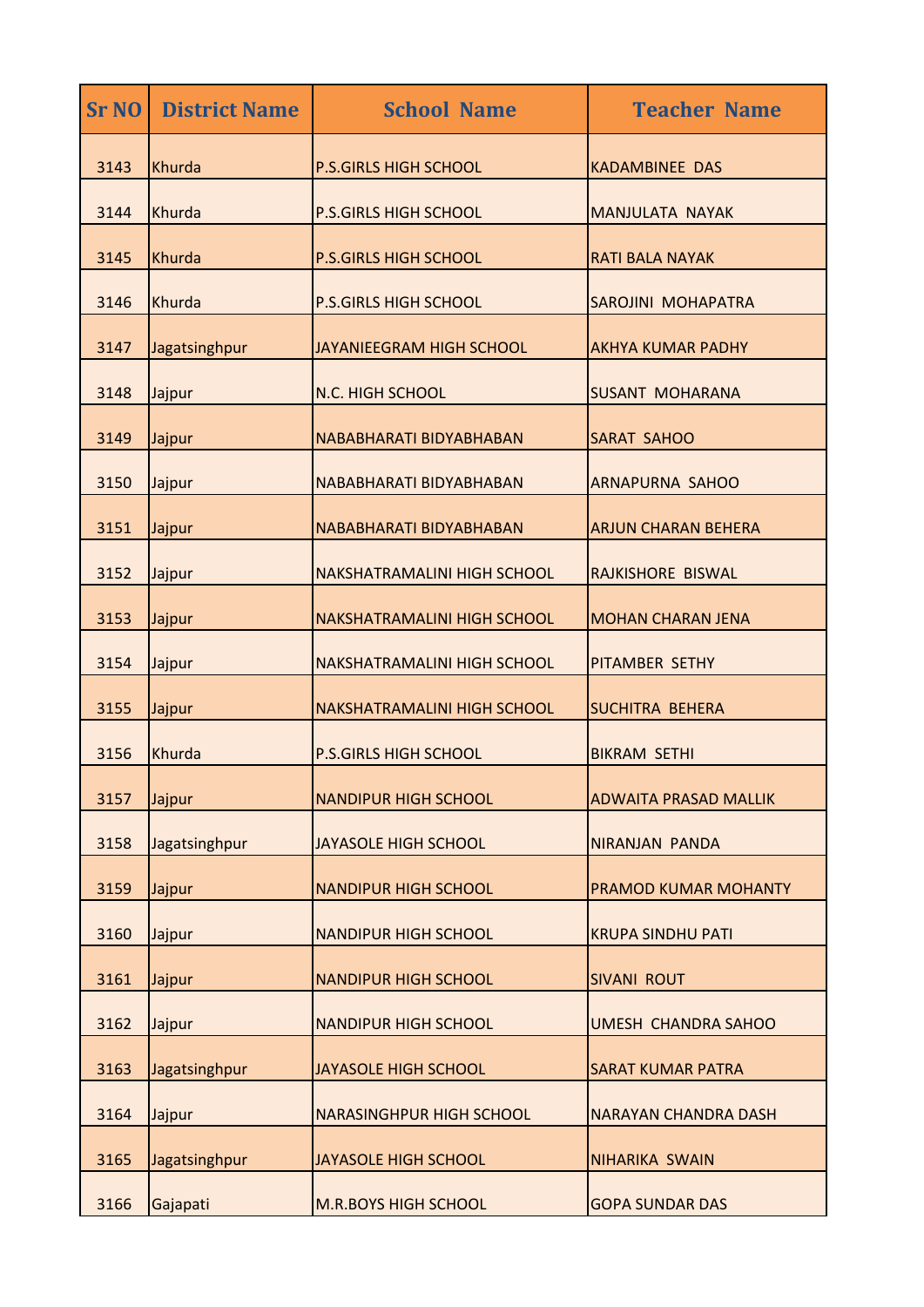| Sr <sub>NO</sub> | <b>District Name</b> | <b>School Name</b>                               | <b>Teacher Name</b>             |
|------------------|----------------------|--------------------------------------------------|---------------------------------|
| 3167             | Jagatsinghpur        | <b>JAYASOLE HIGH SCHOOL</b>                      | <b>DEBENDRA KUMAR BEHERA</b>    |
| 3168             | Khurda               | <b>P.S.GIRLS HIGH SCHOOL</b>                     | <b>BIJAYALAXMI ACHARYA</b>      |
| 3169             | Jagatsinghpur        | <b>JIRAILO NA MAUJI HIGH SCHOOL</b>              | <b>BHARATA CHANDRA SUBUDDHI</b> |
| 3170             | Gajapati             | <b>M.R.BOYS HIGH SCHOOL</b>                      | <b>MINAKSHI PADHI</b>           |
| 3171             | Khurda               | <b>P.S.HIGH SCHOOL</b>                           | <b>MAMATA DAS</b>               |
| 3172             | Jagatsinghpur        | <b>JIRAILO NA MAUJI HIGH SCHOOL</b>              | <b>MANOJ KUMAR KANUNGO</b>      |
| 3173             | Gajapati             | <b>M.R.BOYS HIGH SCHOOL</b>                      | <b>JASMIN PADHI</b>             |
| 3174             | Gajapati             | <b>M.R.BOYS HIGH SCHOOL</b>                      | <b>HARIHAR DASH</b>             |
| 3175             | Khurda               | <b>P.S.HIGH SCHOOL</b>                           | <b>KALYANI PRADHAN</b>          |
| 3176             | Gajapati             | <b>M.R.BOYS HIGH SCHOOL</b>                      | <b>SUBHASHREE PADHY</b>         |
| 3177             | Kendrapara           | <b>GOPINATHAPUR SHASAN HIGH</b><br><b>SCHOOL</b> | <b>KABITA MISHRA</b>            |
| 3178             | Kendrapara           | <b>GOPINATHAPUR SHASAN HIGH</b><br><b>SCHOOL</b> | PABITRA KUMAR MOHAPATRA         |
| 3179             | Kendrapara           | GOPINATHAPUR SHASAN HIGH<br><b>SCHOOL</b>        | <b>MONALISHA PARIJA</b>         |
| 3180             | Kendrapara           | <b>GOPINATHAPUR SHASAN HIGH</b><br><b>SCHOOL</b> | <b>KALANDI CHARAN SWAIN</b>     |
| 3181             | Kendrapara           | <b>GOPINATHAPUR SHASAN HIGH</b><br><b>SCHOOL</b> | <b>JASHOWMATI PRATAPSING</b>    |
| 3182             | Jajpur               | <b>NARASINGHPUR HIGH SCHOOL</b>                  | <b>BRUNDABAN PRUSTY</b>         |
| 3183             | Jajpur               | <b>NARASINGHPUR HIGH SCHOOL</b>                  | DASARATHA SAHOO                 |
| 3184             | Jajpur               | <b>NARASINGHPUR HIGH SCHOOL</b>                  | <b>SHYAM SUNDAR PATRA</b>       |
| 3185             | Kendrapara           | YUBAJYOTI ANCHALIKA BIDYAPITHA                   | RANJIT KUMAR SAMANTARAY         |
| 3186             | Jajpur               | <b>NARASINGHPUR HIGH SCHOOL</b>                  | <b>BIJAYA KUMAR SWAIN</b>       |
| 3187             | Kendrapara           | YUBAJYOTI ANCHALIKA BIDYAPITHA                   | PRAFULLA KUMAR PADHIHARY        |
| 3188             | Kendrapara           | YUBAJYOTI ANCHALIKA BIDYAPITHA                   | <b>AGNI CHARAN PAITAL</b>       |
| 3189             | Kendrapara           | YUBAJYOTI ANCHALIKA BIDYAPITHA                   | <b>AJAYA KUMAR SWAIN</b>        |
| 3190             | Kendrapara           | YUBAJYOTI ANCHALIKA BIDYAPITHA                   | <b>KHETRAMANI ROUT</b>          |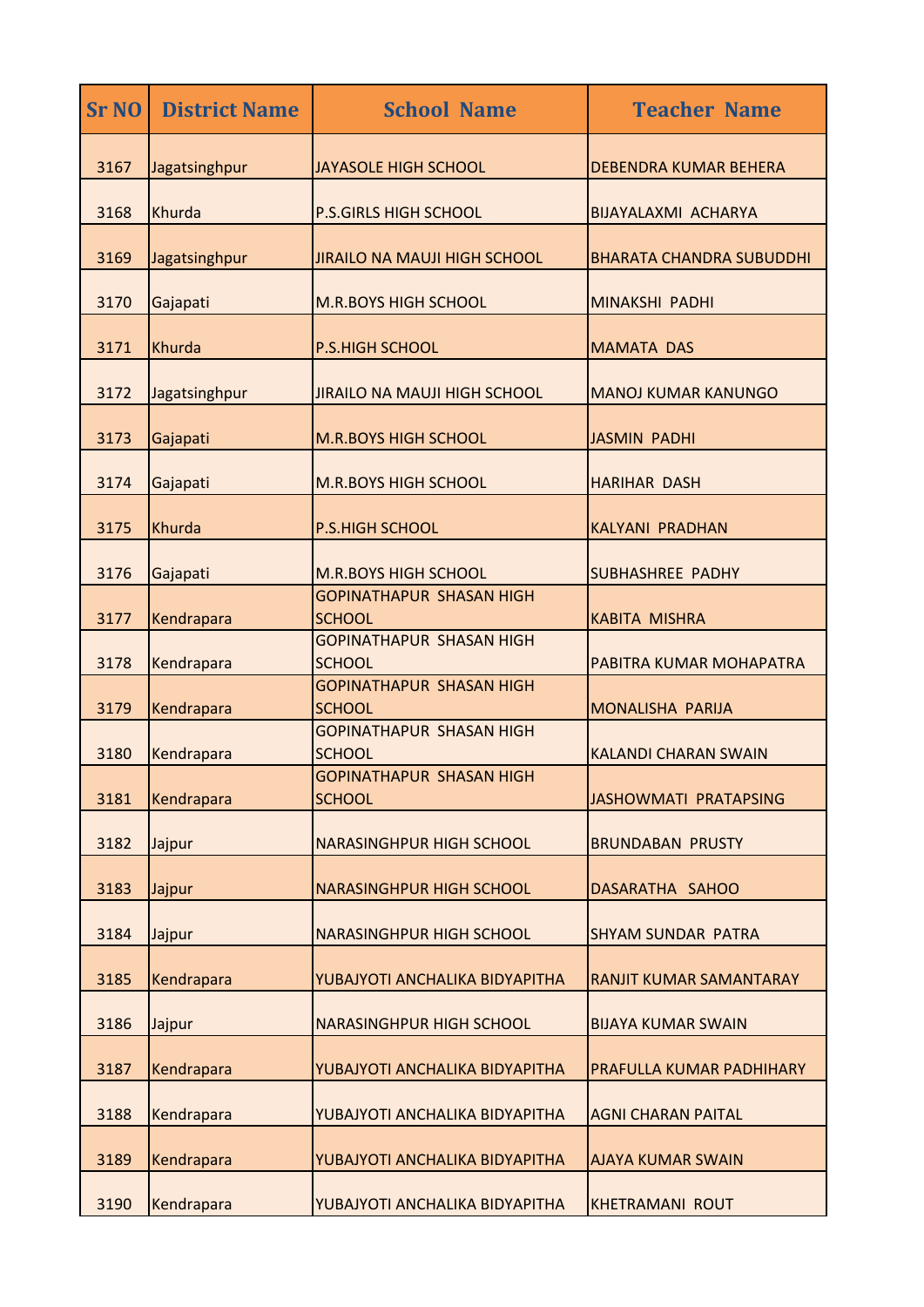| <b>Sr NO</b> | <b>District Name</b> | <b>School Name</b>              | <b>Teacher Name</b>            |
|--------------|----------------------|---------------------------------|--------------------------------|
| 3191         | Kendrapara           | YUBAJYOTI ANCHALIKA BIDYAPITHA  | <b>BRUNDABANA SWAIN</b>        |
| 3192         | Kendrapara           | YUBAJYOTI ANCHALIKA BIDYAPITHA  | <b>NIBAS ROUT</b>              |
| 3193         | Kendrapara           | YUBAJYOTI ANCHALIKA BIDYAPITHA  | <b>SRIKANTA SAMANTARAY</b>     |
| 3194         | Jajpur               | <b>NARASINGHPUR HIGH SCHOOL</b> | <b>RABI NARAYN SAHOO</b>       |
| 3195         | Jajpur               | <b>NARASINGHPUR HIGH SCHOOL</b> | <b>SUDAM CHANDRA MISHRA</b>    |
| 3196         | Kendrapara           | PANCHAYAT HIGH SCHOOL, ANGULAI  | <b>BISHNU CHARAN SAHOO</b>     |
| 3197         | Jajpur               | <b>NARASINGHPUR HIGH SCHOOL</b> | <b>BHARAT CHANDRA NAYAK</b>    |
| 3198         | Kendrapara           | PANCHAYAT HIGH SCHOOL, ANGULAI  | <b>SAMIR KUMAR DAS</b>         |
| 3199         | Jajpur               | <b>NARASINGHPUR HIGH SCHOOL</b> | <b>CHAITAN BEHERA</b>          |
| 3200         | Jajpur               | <b>NARIGAN HIGH SCHOOL</b>      | <b>JUBARAJ SAMAL</b>           |
| 3201         | Jajpur               | <b>NARIGAN HIGH SCHOOL</b>      | <b>NARAYAN CHANDRA MALLICK</b> |
| 3202         | Kendrapara           | PANCHAYAT HIGH SCHOOL, ANGULAI  | SANDHYARANI PRADHAN            |
| 3203         | Jajpur               | <b>NARIGAN HIGH SCHOOL</b>      | <b>HARISH CHANDRA PANDA</b>    |
| 3204         | Kendrapara           | PANCHAYAT HIGH SCHOOL, ANGULAI  | <b>ANNAPURNA PATRA</b>         |
| 3205         | Kendrapara           | PANCHAYAT HIGH SCHOOL, ANGULAI  | <b>AKSHAYA KUMAR PATRI</b>     |
| 3206         | Kendrapara           | PANCHAYAT HIGH SCHOOL, ANGULAI  | <b>MAHENDRA NATH PRADHAN</b>   |
| 3207         | Kendrapara           | PANCHAYAT HIGH SCHOOL, ANGULAI  | <b>MANORANJAN MALLA</b>        |
| 3208         | Jajpur               | <b>NARIGAN HIGH SCHOOL</b>      | <b>AJAYA KUMAR JENA</b>        |
| 3209         | Jajpur               | <b>NARIGAN HIGH SCHOOL</b>      | <b>KALLOLINEE ROY</b>          |
| 3210         | Jajpur               | <b>NARIGAN HIGH SCHOOL</b>      | <b>MONALISHA BHUYAN</b>        |
| 3211         | Jajpur               | <b>NARIGAN HIGH SCHOOL</b>      | <b>ANANTA KISHORE SAMAL</b>    |
| 3212         | Jajpur               | <b>NARIGAN HIGH SCHOOL</b>      | NATABARA BEHERA                |
| 3213         | Jajpur               | NIGAMANANDA BIDYAPITHA          | <b>SAROJA KUMAR SAMAL</b>      |
| 3214         | Jajpur               | NIGAMANANDA BIDYAPITHA          | <b>DINABANDHU BEHERA</b>       |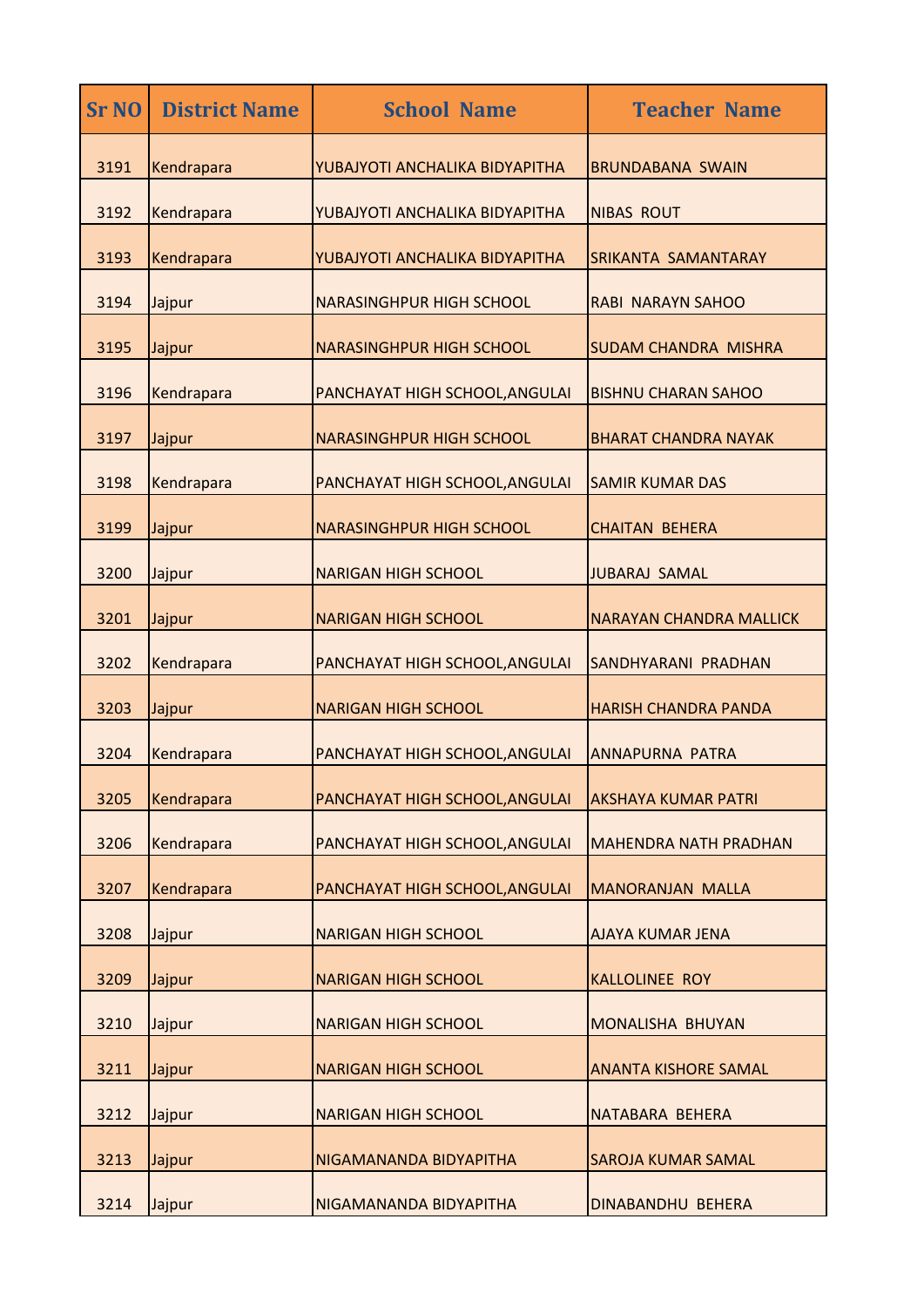| <b>Sr NO</b> | <b>District Name</b> | <b>School Name</b>                  | <b>Teacher Name</b>           |
|--------------|----------------------|-------------------------------------|-------------------------------|
| 3215         | Jajpur               | NIGAMANANDA BIDYAPITHA              | <b>PRAVAT KUMAR BAL</b>       |
| 3216         | Jajpur               | NIGAMANANDA BIDYAPITHA              | <b>GAURANG BUDULI</b>         |
| 3217         | Jajpur               | NIGAMANANDA BIDYAPITHA              | HARAPRIYA MOHARANA            |
| 3218         | Sundergarh           | <b>GOVT.GIRLS HIGH SCHOOL</b>       | <b>MANJULA PANDA</b>          |
| 3219         | Jagatsinghpur        | <b>JIRAILO NA MAUJI HIGH SCHOOL</b> | <b>BHARATI MOHANTY</b>        |
| 3220         | Angul                | <b>GOBARA HIGH SCHOOL</b>           | PRAMOD KUMAR MISHRA           |
| 3221         | Jagatsinghpur        | <b>JIRAILO NA MAUJI HIGH SCHOOL</b> | <b>RANJAN KUMAR DAS</b>       |
| 3222         | Angul                | <b>GOBARA HIGH SCHOOL</b>           | <b>GUNAKAR DAS</b>            |
| 3223         | Jagatsinghpur        | <b>JIRAILO NA MAUJI HIGH SCHOOL</b> | <b>RAMESH KUMAR LENKA</b>     |
| 3224         | Jagatsinghpur        | <b>JIRAILO NA MAUJI HIGH SCHOOL</b> | <b>JAGABANDHU KANDI</b>       |
| 3225         | Jagatsinghpur        | <b>JIRAILO NA MAUJI HIGH SCHOOL</b> | <b>RABINDRA NATH JENA</b>     |
| 3226         | Khurda               | <b>P.S.HIGH SCHOOL</b>              | <b>BRAJA KISHORE MOHANTY</b>  |
| 3227         | Khurda               | <b>P.S.HIGH SCHOOL</b>              | PRAVASINI MOHAPATRA           |
| 3228         | Khurda               | <b>P.S.HIGH SCHOOL</b>              | <b>TAPASWINI MISHRA</b>       |
| 3229         | Khurda               | <b>P.S.HIGH SCHOOL</b>              | <b>KRUSHNA CHANDRA PARIDA</b> |
| 3230         | Khurda               | <b>P.S.HIGH SCHOOL</b>              | RAMESH CHANDRA SWAIN          |
| 3231         | Jajpur               | NIGAMANANDA BIDYAPITHA              | <b>TAPASWINI DAS</b>          |
| 3232         | Jajpur               | NIGAMANANDA BIDYAPITHA              | <b>NAMITA JENA</b>            |
| 3233         | Jajpur               | <b>ODANG HIGH SCHOOL</b>            | PRANA KRUSHNA NAYAK           |
| 3234         | Jajpur               | <b>ODANG HIGH SCHOOL</b>            | <b>AKSHAYA KUMAR SAHOO</b>    |
| 3235         | Jajpur               | <b>ODANG HIGH SCHOOL</b>            | <b>NALINI PRAVA JENA</b>      |
| 3236         | Jajpur               | <b>ODANG HIGH SCHOOL</b>            | <b>BANESWARI KHANDAI</b>      |
| 3237         | Jajpur               | <b>ODANG HIGH SCHOOL</b>            | <b>GANESWAR SATPATHY</b>      |
| 3238         | Jajpur               | <b>ODANG HIGH SCHOOL</b>            | CHANDRIKA MOHARANA            |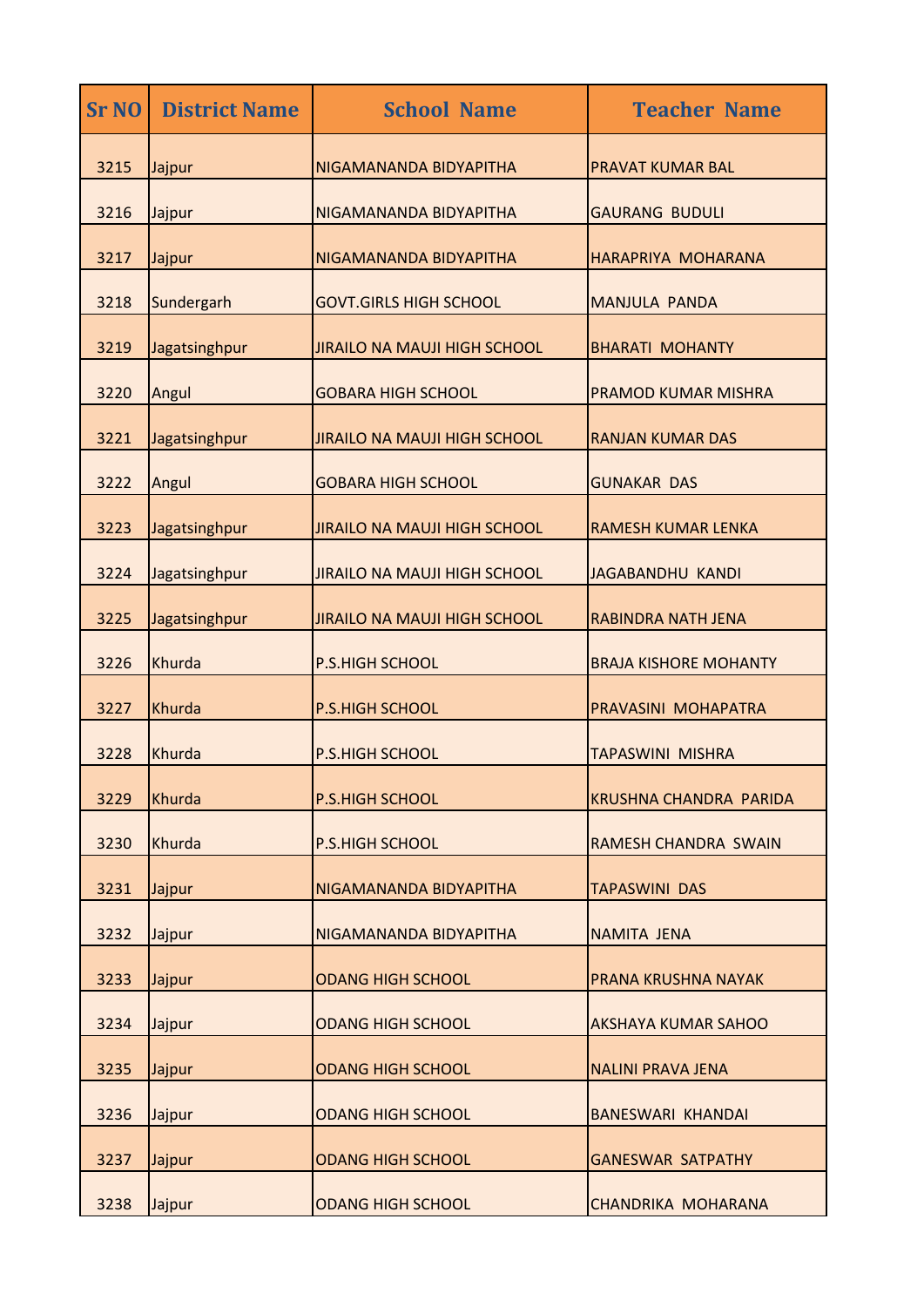| <b>Sr NO</b> | <b>District Name</b> | <b>School Name</b>                    | <b>Teacher Name</b>                        |
|--------------|----------------------|---------------------------------------|--------------------------------------------|
| 3239         | Jajpur               | <b>OLEICHANDANPUR HIGH SCHOOL</b>     | <b>DAMODAR NAYAK</b>                       |
| 3240         | Jajpur               | <b>OLEICHANDANPUR HIGH SCHOOL</b>     | <b>KISHOR KUMAR MALIK</b>                  |
| 3241         | Jajpur               | <b>OLEICHANDANPUR HIGH SCHOOL</b>     | PARAMESWAR ROUT                            |
| 3242         | Subarnapur           | <b>GOVT. HIGH SCHOOL, BHANDAR</b>     | <b>MINAKETAN MEHER</b>                     |
| 3243         | Subarnapur           | <b>GOVT. HIGH SCHOOL, BHANDAR</b>     | NIHARIKA KARNA                             |
| 3244         | Jagatsinghpur        | <b>KADUAPADA GIRLS HIGH SCHOOL</b>    | PRIYADARSINEE TRIPATHY                     |
| 3245         | Sambalpur            | <b>BHOJPUR HIGH SCHOOL(SSD)</b>       | <b>KULAMANI MALLIK</b>                     |
| 3246         | Sambalpur            | <b>BHOJPUR HIGH SCHOOL(SSD)</b>       | PRASANTA KUMAR MAHAKUL                     |
| 3247         | Jagatsinghpur        | <b>KADUAPADA GIRLS HIGH SCHOOL</b>    | <b>PREMA SILA DASH</b>                     |
| 3248         | Sambalpur            | <b>BHOJPUR HIGH SCHOOL(SSD)</b>       | SWARNAPRAVA JADAV                          |
| 3249         | Sambalpur            | <b>BHOJPUR HIGH SCHOOL(SSD)</b>       | <b>DILLIP KUMAR PATEL</b>                  |
| 3250         | Jagatsinghpur        | <b>KADUAPADA GIRLS HIGH SCHOOL</b>    | <b>JHATU CHARAN JENA</b>                   |
| 3251         | Mayurbhanj           | <b>GOVT GIRLS HIGH SCHOOL BETNOTI</b> | <b>RABINDRA KUMAR</b><br><b>SAMANTAROY</b> |
| 3252         | Sambalpur            | <b>BHOJPUR HIGH SCHOOL(SSD)</b>       | <b>TARU LATA SUNANI</b>                    |
| 3253         | Jagatsinghpur        | <b>KADUAPADA GIRLS HIGH SCHOOL</b>    | <b>MINARVA MALLICK</b>                     |
| 3254         | Jagatsinghpur        | <b>KADUAPADA GIRLS HIGH SCHOOL</b>    | PRADIPTA KISHORE DAS                       |
| 3255         | Sambalpur            | <b>BHOJPUR HIGH SCHOOL(SSD)</b>       | <b>KAUSHIKA CHARAN DAS</b>                 |
| 3256         | Sambalpur            | <b>BHOJPUR HIGH SCHOOL(SSD)</b>       | <b>RADHE SHYAM BARIK</b>                   |
| 3257         | Jagatsinghpur        | <b>KALIAPAT HIGH SCHOOL</b>           | <b>BICHITRANANDA SUTAR</b>                 |
| 3258         | Jajpur               | <b>OLEICHANDANPUR HIGH SCHOOL</b>     | <b>DEBENDRA KUMAR SAMAL</b>                |
| 3259         | Jajpur               | OLEICHANDANPUR HIGH SCHOOL            | PRADEEP KUMAR SAMAL                        |
| 3260         | Jagatsinghpur        | <b>KALIAPAT HIGH SCHOOL</b>           | <b>BIBHUTI BHUSAN NAYAK</b>                |
| 3261         | Jajpur               | OLEICHANDANPUR HIGH SCHOOL            | SURAVI PARIDA                              |
| 3262         | Jajpur               | P.C.B.HIGH SCHOOL                     | <b>CHANDRAKANTA BARAL</b>                  |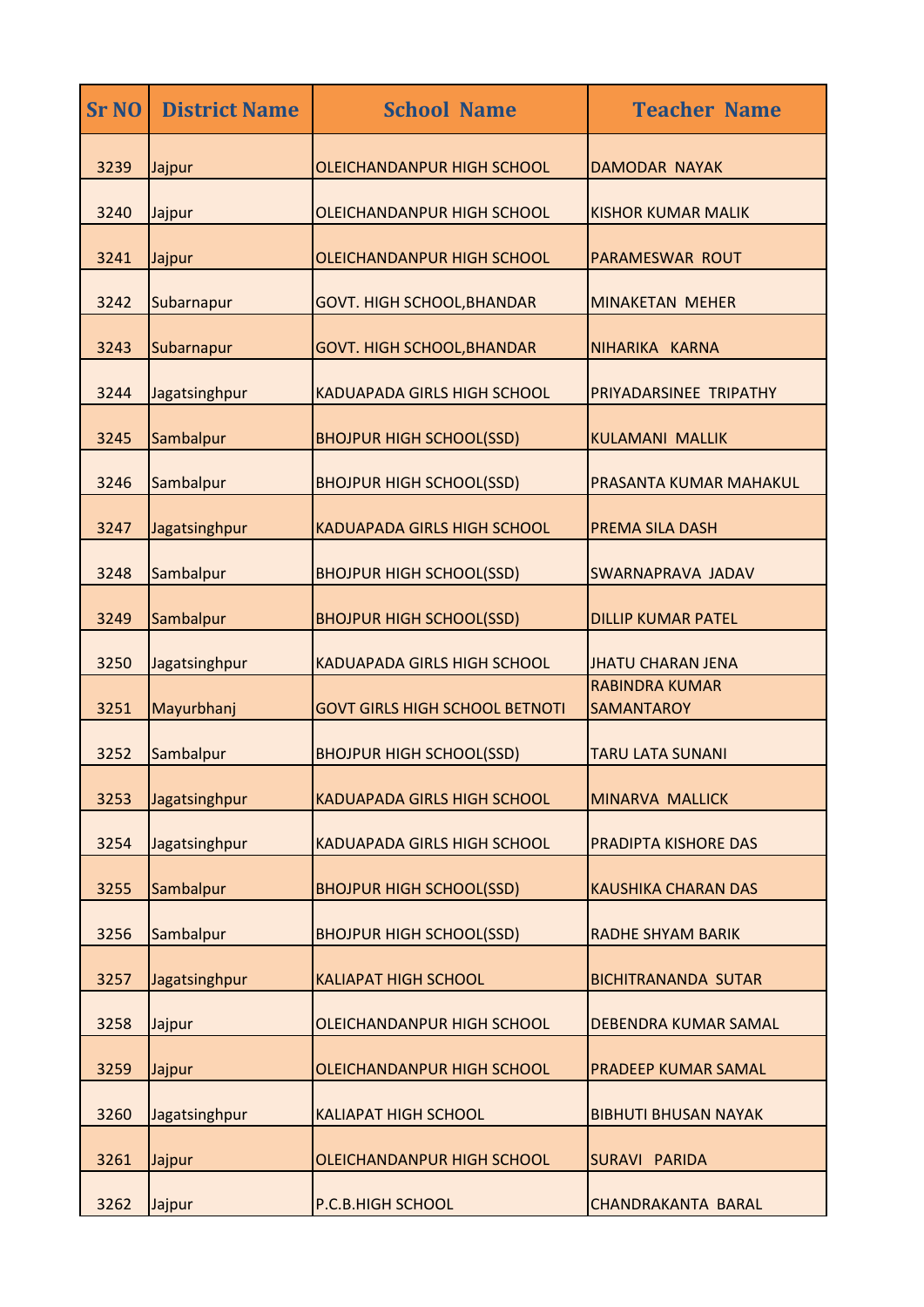| <b>Sr NO</b> | <b>District Name</b> | <b>School Name</b>              | <b>Teacher Name</b>           |
|--------------|----------------------|---------------------------------|-------------------------------|
| 3263         | Jajpur               | <b>P.C.B.HIGH SCHOOL</b>        | <b>JITRENDIYA PANDA</b>       |
| 3264         | Jajpur               | P.C.B.HIGH SCHOOL               | RABINDRA KUMAR JENA           |
| 3265         | Sambalpur            | <b>BHOJPUR HIGH SCHOOL(SSD)</b> | <b>BINA RANI PATTANAIK</b>    |
| 3266         | Jagatsinghpur        | <b>KALIAPAT HIGH SCHOOL</b>     | AKSHAYA KUMAR PARIDA          |
| 3267         | Jajpur               | P.C.B.HIGH SCHOOL               | <b>GOPINATH DAS</b>           |
| 3268         | Jajpur               | P.C.B.HIGH SCHOOL               | <b>TUSHAR KANTI MISHRA</b>    |
| 3269         | Jagatsinghpur        | <b>KALIAPAT HIGH SCHOOL</b>     | <b>ALEKHA SAMAL</b>           |
| 3270         | Jajpur               | P.C.B.HIGH SCHOOL               | <b>AZMERUDDIN SAHA</b>        |
| 3271         | Jajpur               | <b>P.C.B.HIGH SCHOOL</b>        | <b>JYOTCHNA MAYEE MALLICK</b> |
| 3272         | Jajpur               | <b>P.C.B.HIGH SCHOOL</b>        | <b>BADAL KUMAR DAS</b>        |
| 3273         | Jajpur               | <b>P.C.B.HIGH SCHOOL</b>        | <b>KABITA DAS</b>             |
| 3274         | Jagatsinghpur        | <b>KALIAPAT HIGH SCHOOL</b>     | <b>RABI NARAYAN SWAIN</b>     |
| 3275         | Jajpur               | P.C.B.HIGH SCHOOL               | SMRUTI RANJAN BRAMHA          |
| 3276         | Jajpur               | <b>PACHHIKOTE HIGH SCHOOL</b>   | <b>BANABIHARI MOHANTY</b>     |
| 3277         | Jajpur               | <b>PACHHIKOTE HIGH SCHOOL</b>   | <b>KULAMANI SAMAL</b>         |
| 3278         | Jajpur               | <b>PACHHIKOTE HIGH SCHOOL</b>   | RASHMIREKHA SAHOO             |
| 3279         | Jajpur               | PACHHIKOTE HIGH SCHOOL          | <b>GUNANIDHI DEHURY</b>       |
| 3280         | Jajpur               | <b>PACHHIKOTE HIGH SCHOOL</b>   | SATYABHAMA NAYAK              |
| 3281         | Jajpur               | <b>PACHHIKOTE HIGH SCHOOL</b>   | LILABATI NAYAK                |
| 3282         | Jajpur               | <b>PALAI HIGH SCHOOL</b>        | <b>KAILASH CHANDRA SWAIN</b>  |
| 3283         | Jajpur               | PALAI HIGH SCHOOL               | <b>RATNAKAR PATI</b>          |
| 3284         | Jajpur               | <b>PALAI HIGH SCHOOL</b>        | <b>BIRANCHI NAYAK</b>         |
| 3285         | Jajpur               | <b>PALAI HIGH SCHOOL</b>        | PRASANNA KUMAR MISHRA         |
| 3286         | Jajpur               | <b>PALAI HIGH SCHOOL</b>        | PRAQFULLA KUMAR SAHOO         |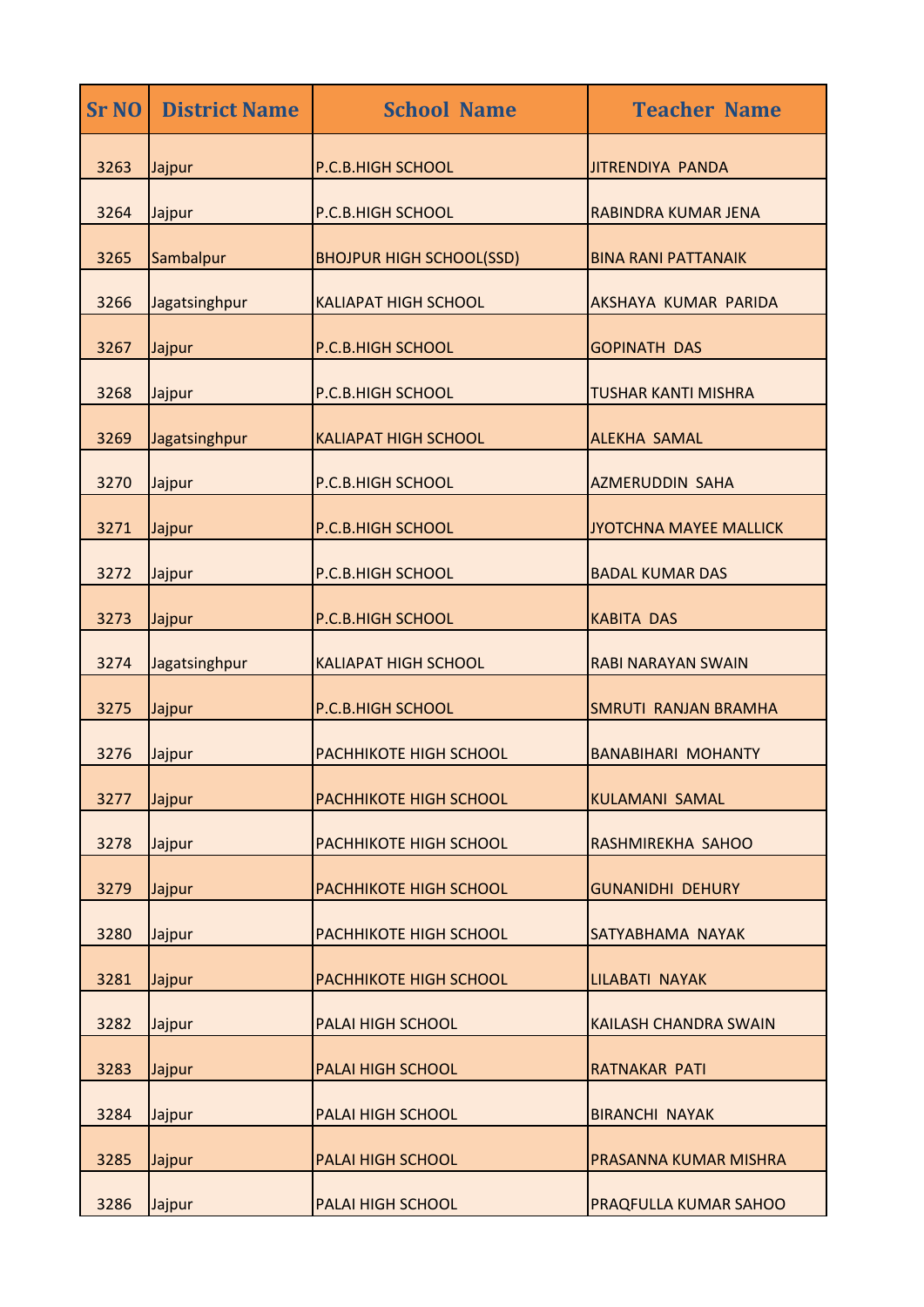| <b>Sr NO</b> | <b>District Name</b> | <b>School Name</b>                       | <b>Teacher Name</b>         |
|--------------|----------------------|------------------------------------------|-----------------------------|
| 3287         | Sambalpur            | <b>BHOJPUR HIGH SCHOOL(SSD)</b>          | <b>AVAYA KUMAR DASH</b>     |
| 3288         | Jajpur               | <b>PALAI HIGH SCHOOL</b>                 | <b>SRINIBASH MISHRA</b>     |
| 3289         | Jajpur               | <b>PALAI HIGH SCHOOL</b>                 | <b>KISHOR CHANDRA SAHOO</b> |
| 3290         | Jajpur               | <b>PALAI HIGH SCHOOL</b>                 | <b>PANKAJ KUMAR SAHOO</b>   |
| 3291         | Jajpur               | PALLIPRAVA VIDYAYAN                      | <b>NARAYAN CHANDRA NAIK</b> |
| 3292         | Jajpur               | PALLIPRAVA VIDYAYAN                      | <b>TRILOCHAN SETHY</b>      |
| 3293         | Jajpur               | PALLIPRAVA VIDYAYAN                      | <b>ANADI CHARAN PRADHAN</b> |
| 3294         | Jajpur               | PALLIPRAVA VIDYAYAN                      | <b>AJAYA KUMAR JENA</b>     |
| 3295         | Jajpur               | PALLIPRAVA VIDYAYAN                      | <b>SANGHAMITRA SAHOO</b>    |
| 3296         | Jajpur               | PANCHAYAT HIGH SCHOOL                    | <b>BAIDYANATH MOHANTY</b>   |
| 3297         | Jajpur               | PANCHAYAT HIGH SCHOOL                    | YUDHISTER MANDAL            |
| 3298         | Jajpur               | PANCHAYAT HIGH SCHOOL                    | <b>RAMESH CHANDRA NAYAK</b> |
| 3299         | Jajpur               | PANCHAYAT HIGH SCHOOL                    | <b>ANJAN KUMAR PRADHAN</b>  |
| 3300         | Jajpur               | PANCHAYAT HIGH SCHOOL                    | <b>BIBEKANANDA ACHARYA</b>  |
| 3301         | Jajpur               | PANCHAYAT HIGH SCHOOL                    | <b>BIJAYA KISHORE SAHOO</b> |
| 3302         | Jajpur               | PANCHAYAT HIGH SCHOOL                    | <b>BASANTA KUMAR PANDA</b>  |
| 3303         | Jajpur               | PANCHAYAT HIGH SCHOOL,<br><b>ADAMPUR</b> | <b>SABITA NAYAK</b>         |
| 3304         | Jajpur               | PANCHAYAT HIGH SCHOOL,<br><b>ADAMPUR</b> | HAREKRUSHNA PATI            |
| 3305         | Jajpur               | PANCHAYAT HIGH SCHOOL,<br><b>ADAMPUR</b> | <b>KRUSHNA RANI BEHERA</b>  |
| 3306         | Jajpur               | PANCHAYAT HIGH SCHOOL,<br><b>ADAMPUR</b> | <b>SUNANDA SAHOO</b>        |
| 3307         | Jajpur               | PANCHAYAT HIGH SCHOOL,<br><b>ADAMPUR</b> | <b>KALAKAR MALLICK</b>      |
| 3308         | Jajpur               | PANCHAYAT HIGH SCHOOL,<br><b>ADAMPUR</b> | <b>PRAFULLA KUMAR SAMAL</b> |
| 3309         | Kendrapara           | NAGANARAYAN HIGH SCHOOL                  | <b>AMAR PRASAD MALLICK</b>  |
| 3310         | Kendrapara           | <b>NAGANARAYAN HIGH SCHOOL</b>           | <b>ANNARNAPURNA CHULI</b>   |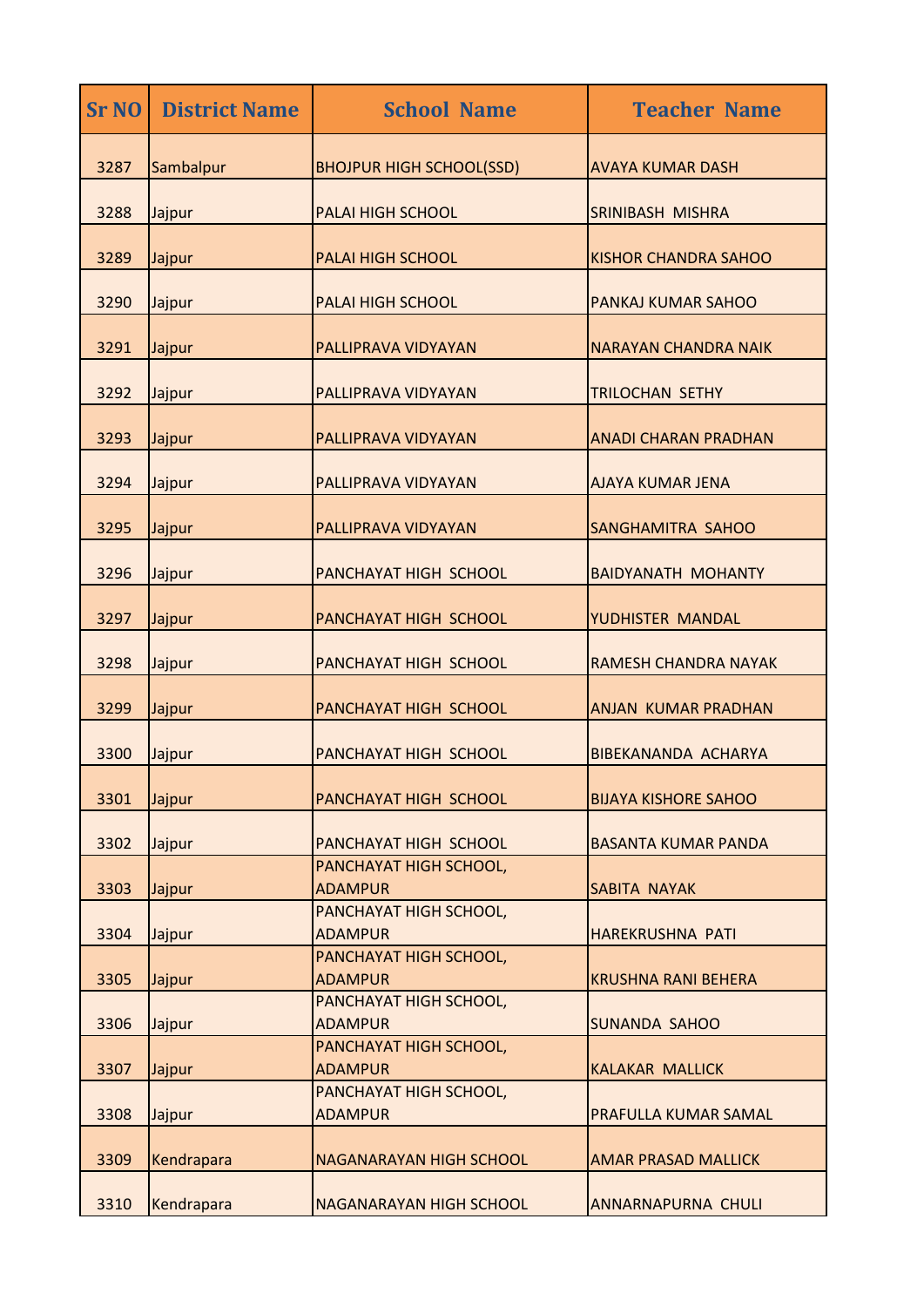| <b>Sr NO</b> | <b>District Name</b> | <b>School Name</b>                       | <b>Teacher Name</b>          |
|--------------|----------------------|------------------------------------------|------------------------------|
| 3311         | Kendrapara           | <b>NAGANARAYAN HIGH SCHOOL</b>           | <b>BABULU BEHERA</b>         |
| 3312         | Kendrapara           | PANCHUBARAHI BIDYANIKETAN                | <b>SUBHRAJ KUMAR BARAL</b>   |
| 3313         | Jagatsinghpur        | <b>KALIAPAT HIGH SCHOOL</b>              | <b>SURENDRA KUMAR BISWAL</b> |
| 3314         | Jagatsinghpur        | <b>KALIAPAT HIGH SCHOOL</b>              | <b>SUKANTI MOHARANA</b>      |
| 3315         | Jagatsinghpur        | <b>KALIAPAT HIGH SCHOOL</b>              | SARBESWARI DALAI             |
| 3316         | Kalahandi            | <b>KAPILESWAR HIGH SCHOOL</b>            | <b>PREM LAL NAIK</b>         |
| 3317         | Kalahandi            | <b>KAPILESWAR HIGH SCHOOL</b>            | <b>LOKANATH BEHERA</b>       |
| 3318         | Kalahandi            | <b>KAPILESWAR HIGH SCHOOL</b>            | PANCHANAN NAIK               |
| 3319         | Jajpur               | PANCHAYAT HIGH SCHOOL,<br><b>ADAMPUR</b> | SATYABHAMA SAHU              |
| 3320         | Kalahandi            | <b>KAPILESWAR HIGH SCHOOL</b>            | <b>LAKHINATH DURGA</b>       |
| 3321         | Jajpur               | PANCHAYAT HIGH SCHOOL,<br><b>ADAMPUR</b> | ANUPAMA BEHERA               |
| 3322         | Kalahandi            |                                          |                              |
|              |                      | <b>KAPILESWAR HIGH SCHOOL</b>            | <b>BANCHHANIDHI PANDA</b>    |
| 3323         | Jajpur               | PANCHAYAT HIGH SCHOOL, PINGAL            | <b>HAREKRUSHNA MAHATY</b>    |
| 3324         | Kalahandi            | <b>KAPILESWAR HIGH SCHOOL</b>            | <b>GANGA BISHNU KHANSAMA</b> |
| 3325         | Jajpur               | PANCHAYAT HIGH SCHOOL, PINGAL            | <b>MADHUSUDAN DEO</b>        |
| 3326         | Jajpur               | PANCHAYAT HIGH SCHOOL, PINGAL            | <b>BISHNU CHARAN SAHOO</b>   |
| 3327         | Kalahandi            | <b>KAPILESWAR HIGH SCHOOL</b>            | <b>SUSHANTA KUMAR PANDA</b>  |
| 3328         | Jajpur               | PANCHAYAT HIGH SCHOOL, PINGAL            | <b>AMRESH PANDA</b>          |
| 3329         | Jajpur               | PANCHAYAT HIGH SCHOOL, PINGAL            | <b>MAMATA SETHY</b>          |
| 3330         | Jajpur               | PANCHAYAT HIGH SCHOOL, PINGAL            | <b>NESAKAR BEHERA</b>        |
| 3331         | Jajpur               | PANCHAYAT HIGH SCHOOL, AREIKANA          | <b>SANJAY KUMAR ROUT</b>     |
| 3332         | Jajpur               | PANCHAYAT HIGH SCHOOL, AREIKANA          | <b>PRADEEP ROUT</b>          |
| 3333         | Kendrapara           | RAMACHANDI HIGH SCHOOL                   | <b>TRILOCHAN KUND</b>        |
| 3334         | Kendrapara           | RAMACHANDI HIGH SCHOOL                   | <b>BIJAYA KUMAR SAHOO</b>    |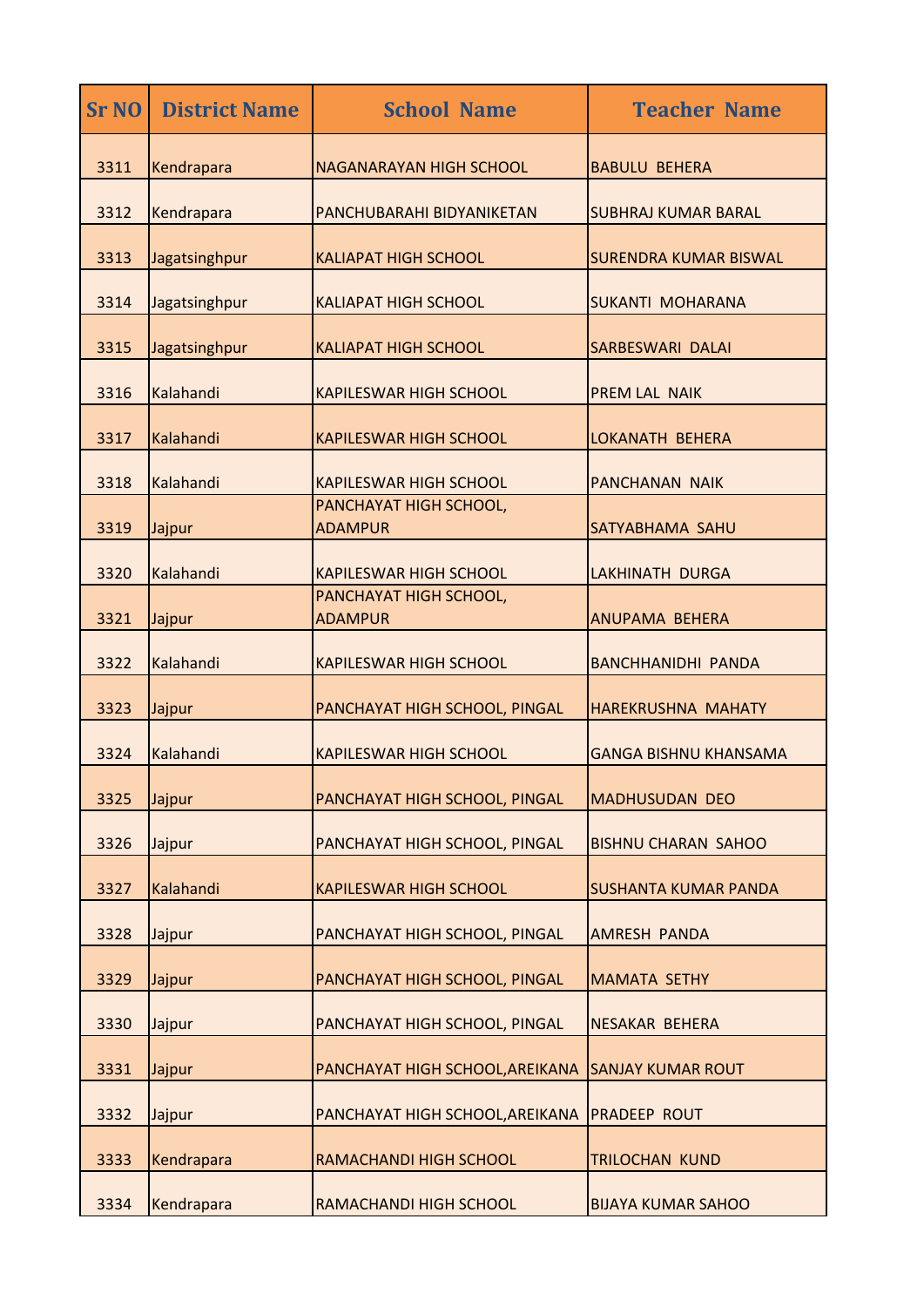| <b>Sr NO</b> | <b>District Name</b> | <b>School Name</b>                                   | <b>Teacher Name</b>          |
|--------------|----------------------|------------------------------------------------------|------------------------------|
| 3335         | Jajpur               | PANCHAYAT HIGH SCHOOL, AREIKANA                      | <b>GHANASHYAM DASH</b>       |
| 3336         | Jajpur               | PANCHAYAT HIGH SCHOOL, AREIKANA                      | <b>GANESWAR BEHERA</b>       |
| 3337         | Jajpur               | PANCHAYAT HIGH SCHOOL, NUAGAON                       | PRADYUMNA ACHARYA            |
| 3338         | Kendrapara           | RAMACHANDI HIGH SCHOOL                               | <b>BISWANATH PADHI</b>       |
| 3339         | Jajpur               | PANCHAYAT HIGH SCHOOL, NUAGAON SNIGDHANJALI MISHRA   |                              |
| 3340         | Jajpur               | <b>PANCHAYAT HIGH SCHOOL, NUAGAON DAITARI MALLIK</b> |                              |
| 3341         | Kendrapara           | RAMACHANDI HIGH SCHOOL                               | <b>SUCHARITA ROUT</b>        |
| 3342         | Jajpur               | PANCHAYAT HINGULA HIGH SCHOOL                        | <b>SMRUTILATA DAS</b>        |
| 3343         | Jajpur               | PANCHAYAT HINGULA HIGH SCHOOL                        | LAXMIDHAR PANIGRAHI          |
| 3344         | Kendrapara           | <b>RAMACHANDI HIGH SCHOOL</b>                        | NIRMALA CHANDRA KUND         |
| 3345         | Jajpur               | PANCHAYAT HINGULA HIGH SCHOOL                        | UTTAM KUMAR SAHOO            |
| 3346         | Kendrapara           | RAMACHANDI HIGH SCHOOL                               | <b>SASHIKANTA DASH</b>       |
| 3347         | Kendrapara           | RAMACHANDI HIGH SCHOOL                               | PRASANNA CHARAN PANDA        |
| 3348         | Jajpur               | PANCHAYAT HINGULA HIGH SCHOOL                        | <b>DEBA PRAKASH SAHOO</b>    |
| 3349         | Jajpur               | PANCHAYAT HINGULA HIGH SCHOOL                        | JADUNATH TRIPATHY            |
| 3350         | Kendrapara           | <b>SATAVAUNI HIGH SCHOOL</b>                         | <b>DILIP KUMAR BISWAL</b>    |
| 3351         | Jajpur               | PANCHAYAT HINGULA HIGH SCHOOL                        | <b>HALADHAR PANDA</b>        |
| 3352         | Jajpur               | PANCHAYAT HINGULA HIGH SCHOOL                        | <b>KALANDI CHARAN BHANJA</b> |
| 3353         | Kendrapara           | <b>SATAVAUNI HIGH SCHOOL</b>                         | PRAVATILAXMI PANDA           |
| 3354         | Jajpur               | PANCHAYAT HINGULA HIGH SCHOOL                        | RAGHABA CHARAN SAHOO         |
| 3355         | Kendrapara           | <b>SATAVAUNI HIGH SCHOOL</b>                         | <b>SANJULATA TARAI</b>       |
| 3356         | Kendrapara           | <b>SATAVAUNI HIGH SCHOOL</b>                         | PARESWAR SAHOO               |
| 3357         | Kendrapara           | <b>SATAVAUNI HIGH SCHOOL</b>                         | <b>REENA MALLIK</b>          |
| 3358         | Kendrapara           | SATAVAUNI HIGH SCHOOL                                | <b>HEMANTA KUMAR NAYAK</b>   |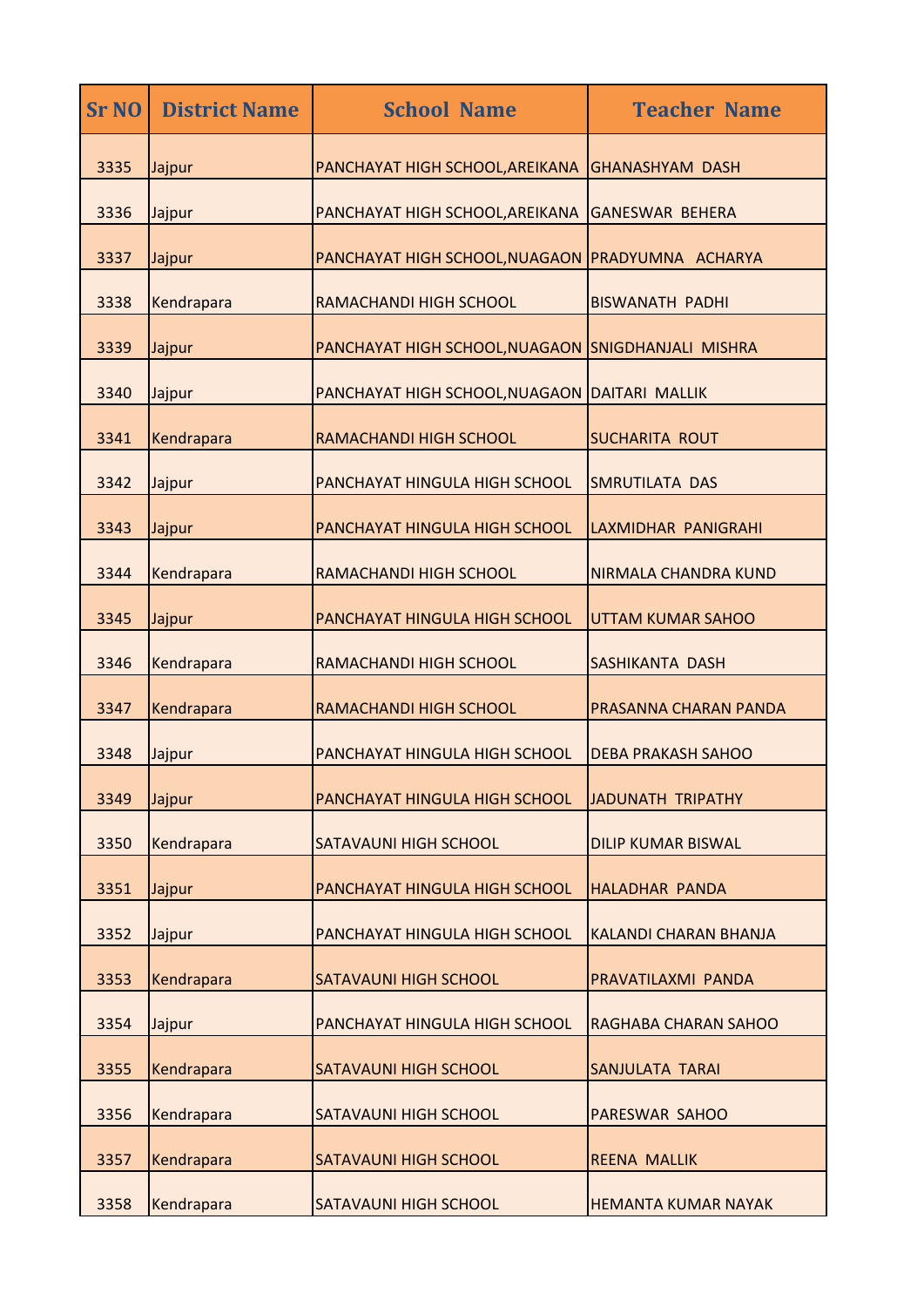| <b>Sr NO</b> | <b>District Name</b> | <b>School Name</b>                                 | <b>Teacher Name</b>           |
|--------------|----------------------|----------------------------------------------------|-------------------------------|
| 3359         | Kendrapara           | P.S.S. GIRLS HIGH SCHOOL<br>SANAMULABASANTA        | <b>CHANCHALA JENA</b>         |
| 3360         | Kendrapara           | P.S.S. GIRLS HIGH SCHOOL<br>SANAMULABASANTA        | <b>NIBEDITA TRIPATHY</b>      |
| 3361         | Kendrapara           | <b>P.S.S. GIRLS HIGH SCHOOL</b><br>SANAMULABASANTA | <b>BHAGABATI DASH</b>         |
| 3362         | Kendrapara           | <b>P.S.S. GIRLS HIGH SCHOOL</b><br>SANAMULABASANTA | <b>SHANTILATA DASH</b>        |
| 3363         | Kendrapara           | <b>P.S.S. GIRLS HIGH SCHOOL</b><br>SANAMULABASANTA | <b>PRAMILA BAL</b>            |
| 3364         | Jajpur               | PANCHAYAT HINGULA VIDYAPITHA                       | <b>BIDYADHAR KABI</b>         |
| 3365         | Kendrapara           | P.S.S. GIRLS HIGH SCHOOL<br>SANAMULABASANTA        | <b>GANGADHAR DAS</b>          |
| 3366         | Jajpur               | PANCHAYAT HINGULA VIDYAPITHA                       | <b>SATISH KUMAR JENA</b>      |
| 3367         | Jajpur               | PANCHAYAT HINGULA VIDYAPITHA                       | <b>ARJUNA CHARAN SAHOO</b>    |
| 3368         | Jajpur               | PANCHAYAT HINGULA VIDYAPITHA                       | <b>BIRA KISHORE DHAL</b>      |
| 3369         | Jajpur               | PANCHAYAT HINGULA VIDYAPITHA                       | <b>BABULI CHARAN SAY</b>      |
| 3370         | Jajpur               | PANCHAYAT HINGULA VIDYAPITHA                       | <b>BHARATI SAHU</b>           |
| 3371         | Jajpur               | <b>PANIKOILI HIGH SCHOOL</b>                       | <b>ANNAPURNA MISHRA</b>       |
| 3372         | Jajpur               | <b>PANIKOILI HIGH SCHOOL</b>                       | <b>KAILASH CHANDRA MISHRA</b> |
| 3373         | Jajpur               | <b>PANIKOILI HIGH SCHOOL</b>                       | <b>SRIKANT DAS</b>            |
| 3374         | Jajpur               | <b>PANIKOILI HIGH SCHOOL</b>                       | <b>GAYATRI NAYAK</b>          |
| 3375         | Kendrapara           | <b>BAKTARPUR H.S.</b>                              | <b>SARBESWAR PATI</b>         |
| 3376         | Kendrapara           | <b>BAKTARPUR H.S.</b>                              | <b>AVAYA KUMAR PARIDA</b>     |
| 3377         | Kendrapara           | <b>BAKTARPUR H.S.</b>                              | <b>ANIL KUMAR MOHARANA</b>    |
| 3378         | Jajpur               | <b>PANIKOILI HIGH SCHOOL</b>                       | <b>MEGHAMALA PATI</b>         |
| 3379         | Jajpur               | <b>PANIKOILI HIGH SCHOOL</b>                       | <b>URMILA DASAH</b>           |
| 3380         | Kendrapara           | <b>BAKTARPUR H.S.</b>                              | SATYABRATA PANDA              |
| 3381         | Jajpur               | PANIKOILI HIGH SCHOOL                              | <b>KANHU CHARAN NAYAK</b>     |
| 3382         | Jajpur               | <b>PANIKOILI HIGH SCHOOL</b>                       | <b>KALPANA PANDA</b>          |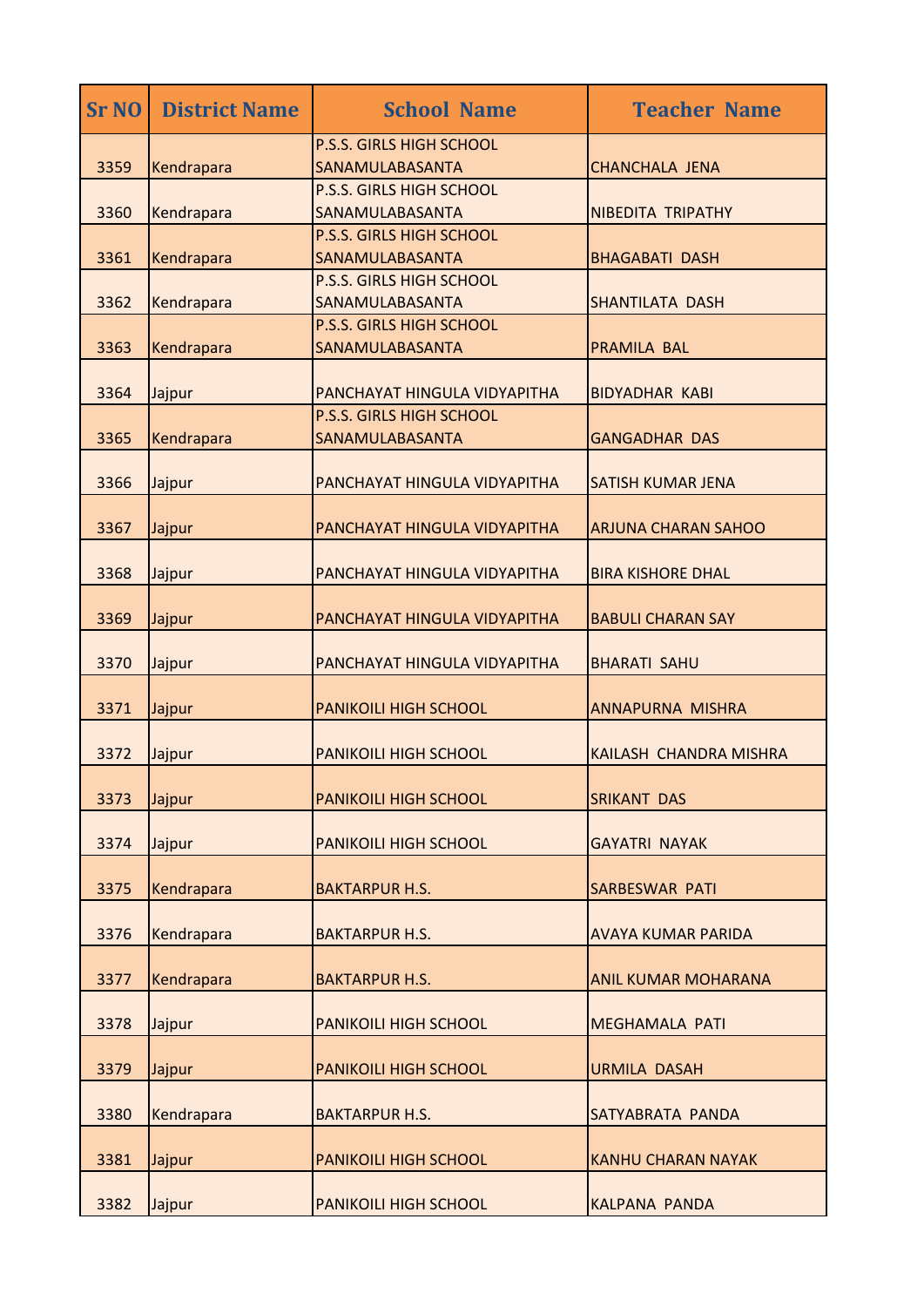| <b>Sr NO</b> | <b>District Name</b> | <b>School Name</b>                          | <b>Teacher Name</b>        |
|--------------|----------------------|---------------------------------------------|----------------------------|
| 3383         | Kendrapara           | <b>BAKTARPUR H.S.</b>                       | <b>BIJAYA KUMAR ROUT</b>   |
| 3384         | Jajpur               | PATITAPABAN HIGH SCHOOL                     | <b>MANISHA ACHARYA</b>     |
| 3385         | Kendrapara           | <b>KANIKA HIGH SCHOOL</b>                   | <b>AKHIL KUMAR BAL</b>     |
| 3386         | Kendrapara           | <b>KANIKA HIGH SCHOOL</b>                   | <b>PYARIMOHAN SWAIN</b>    |
| 3387         | Kendrapara           | <b>KANIKA HIGH SCHOOL</b>                   | <b>NIBEDITA PRADHAN</b>    |
| 3388         | Kendrapara           | <b>KANIKA HIGH SCHOOL</b>                   | <b>PADMINI ROUT</b>        |
| 3389         | Kendrapara           | <b>KANIKA HIGH SCHOOL</b>                   | <b>ARUN KUMAR JENA</b>     |
| 3390         | Kendrapara           | <b>KANIKA HIGH SCHOOL</b>                   | <b>SURESH CHANDRA ROUT</b> |
| 3391         | Kendrapara           | <b>KANIKA HIGH SCHOOL</b>                   | <b>AMARENDRA MALIK</b>     |
| 3392         | Kendrapara           | <b>KANIKA HIGH SCHOOL</b>                   | <b>SINITA DAS</b>          |
| 3393         | Kendrapara           | <b>KANIKA HIGH SCHOOL</b>                   | <b>SAROJA KUMAR SETHI</b>  |
| 3394         | Kendrapara           | L.B.A. HIGH SCHOOL BARUNADIHA               | PUSPAMITRA SAMANTARAY      |
| 3395         | Kendrapara           | L.B.A. HIGH SCHOOL BARUNADIHA               | PRAVABATI PARIDA           |
| 3396         | Kendrapara           | L.B.A. HIGH SCHOOL BARUNADIHA               | SWETAPADMA PRADHAN         |
| 3397         | Kendrapara           | L.B.A. HIGH SCHOOL BARUNADIHA               | <b>NARAYAN MURMU</b>       |
| 3398         | Kendrapara           | T.K. HIGH SCHOOL KATANA                     | <b>CHIDAMBAR PATI</b>      |
| 3399         | Kendrapara           | T.K. HIGH SCHOOL KATANA                     | <b>SIBRAM PANI</b>         |
| 3400         | Kendrapara           | T.K. HIGH SCHOOL KATANA                     | <b>MINAKETAN SAHOO</b>     |
| 3401         | Kendrapara           | T.K. HIGH SCHOOL KATANA                     | <b>MAHESWAR SWAIN</b>      |
| 3402         | Kendrapara           | T.K. HIGH SCHOOL KATANA                     | <b>RUBINA PRADHAN</b>      |
| 3403         | Kendrapara           | LAL BAHADUR SHASTRI HIGH SCHOOL             | <b>RITA RANI MALLIK</b>    |
| 3404         | Kendrapara           | LAL BAHADUR SHASTRI HIGH SCHOOL MUKTAR ALAM |                            |
| 3405         | Kendrapara           | LAL BAHADUR SHASTRI HIGH SCHOOL             | <b>BINEETA BEHERA</b>      |
| 3406         | Kendrapara           | LAL BAHADUR SHASTRI HIGH SCHOOL             | <b>URMILA JENA</b>         |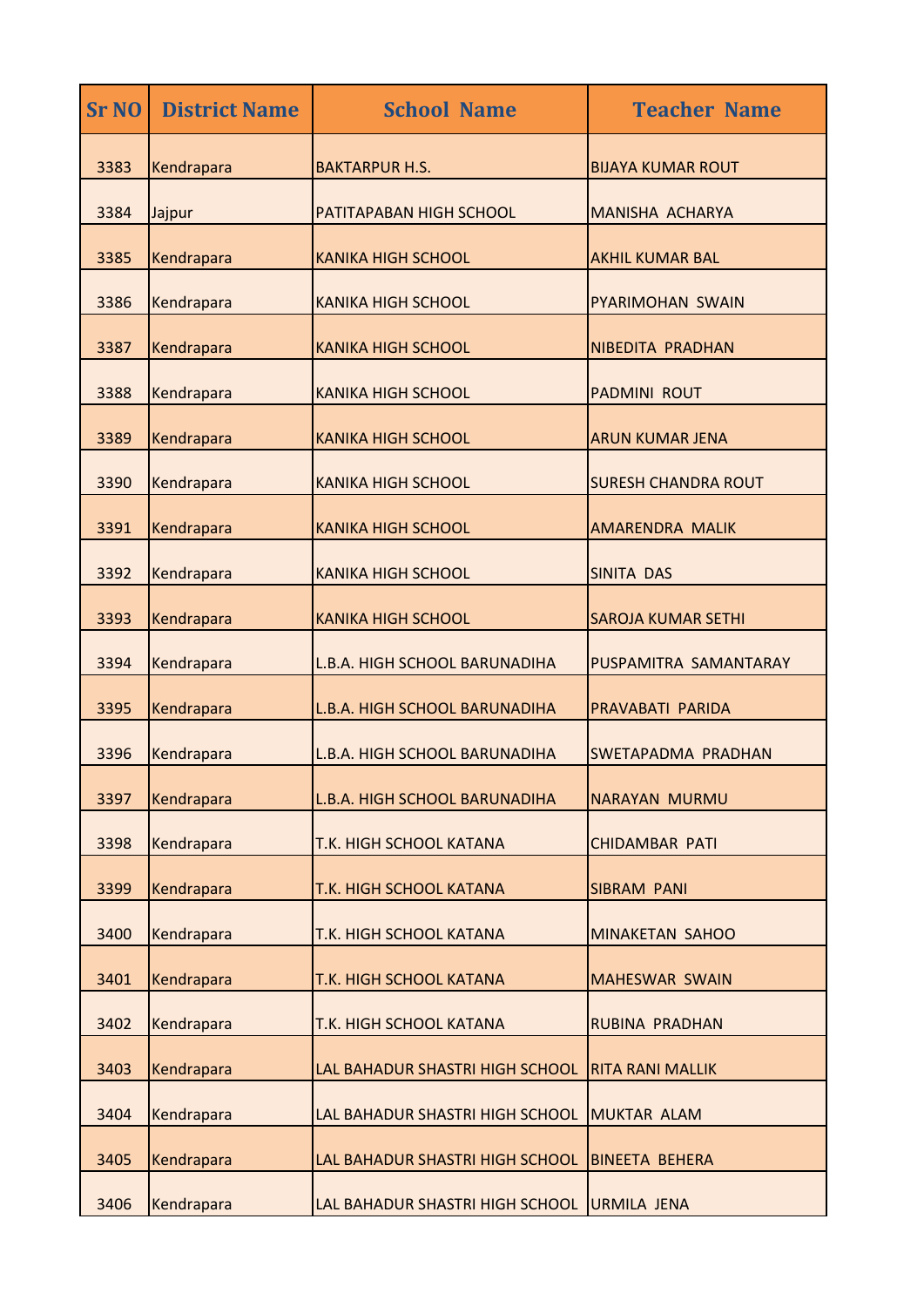| <b>Sr NO</b> | <b>District Name</b> | <b>School Name</b>              | <b>Teacher Name</b>           |
|--------------|----------------------|---------------------------------|-------------------------------|
| 3407         | Kendrapara           | LAL BAHADUR SHASTRI HIGH SCHOOL | <b>CHITA RANJAN PANDA</b>     |
| 3408         | Kendrapara           | LAL BAHADUR SHASTRI HIGH SCHOOL | JAYANTA KUMAR SAMAL           |
| 3409         | Kendrapara           | LAL BAHADUR SHASTRI HIGH SCHOOL | JASMIN PATNAYAK               |
| 3410         | Kendrapara           | LAL BAHADUR SHASTRI HIGH SCHOOL | <b>ANITA JENA</b>             |
| 3411         | Kendrapara           | LAL BAHADUR SHASTRI HIGH SCHOOL | <b>BIPIN BIHARI NAYAK</b>     |
| 3412         | Jajpur               | PATITAPABAN HIGH SCHOOL         | <b>MADHUCHHANDA MOHANTY</b>   |
| 3413         | Jajpur               | PATITAPABAN HIGH SCHOOL         | <b>SUPRAVA JENA</b>           |
| 3414         | Jajpur               | PATITAPABAN HIGH SCHOOL         | <b>DAMAYANTI BEHERA</b>       |
| 3415         | Jajpur               | PATITAPABAN HIGH SCHOOL         | NABAGHANA MOHANTY             |
| 3416         | Jajpur               | PRAHALLAD HIGH SCHOOL           | GANGADHAR<br><b>DAS</b>       |
| 3417         | Jajpur               | PRAHALLAD HIGH SCHOOL           | PATITAPABANA SAMAL            |
| 3418         | Jajpur               | PRAHALLAD HIGH SCHOOL           | <b>SABITA RANI DAS</b>        |
| 3419         | Jajpur               | PRAHALLAD HIGH SCHOOL           | <b>SUDHIR KUMAR SATAPATHY</b> |
| 3420         | Jajpur               | PRAHALLAD HIGH SCHOOL           | <b>RASMITA SETHY</b>          |
| 3421         | Jajpur               | PURUSOTTAMPUR HIGH SCHOOL       | <b>DUTIKA PANDA</b>           |
| 3422         | Angul                | NILAKANTHESWAR BIDYAPITHA       | NALINIPRAVA DASH              |
| 3423         | Angul                | NILAKANTHESWAR BIDYAPITHA       | <b>HEMAPRAVA DAS</b>          |
| 3424         | Angul                | NILAKANTHESWAR BIDYAPITHA       | <b>SHEELARANI PRADHAN</b>     |
| 3425         | Angul                | NILAKANTHESWAR BIDYAPITHA       | <b>MITA MISHRA</b>            |
| 3426         | Angul                | NILAKANTHESWAR BIDYAPITHA       | <b>SAROJ KUMAR SETHI</b>      |
| 3427         | Khurda               | <b>P.S.HIGH SCHOOL</b>          | <b>SUSAMA RANI SWAIN</b>      |
| 3428         | Khurda               | <b>P.S.HIGH SCHOOL</b>          | <b>BHAKTA CHARAN PAIKARAY</b> |
| 3429         | Jagatsinghpur        | <b>KANTUNIA HIGH SCHOOL</b>     | <b>PRAVATI KUMARI DEVI</b>    |
| 3430         | Jagatsinghpur        | <b>KANTUNIA HIGH SCHOOL</b>     | <b>PRAMOD KUMAR BARIK</b>     |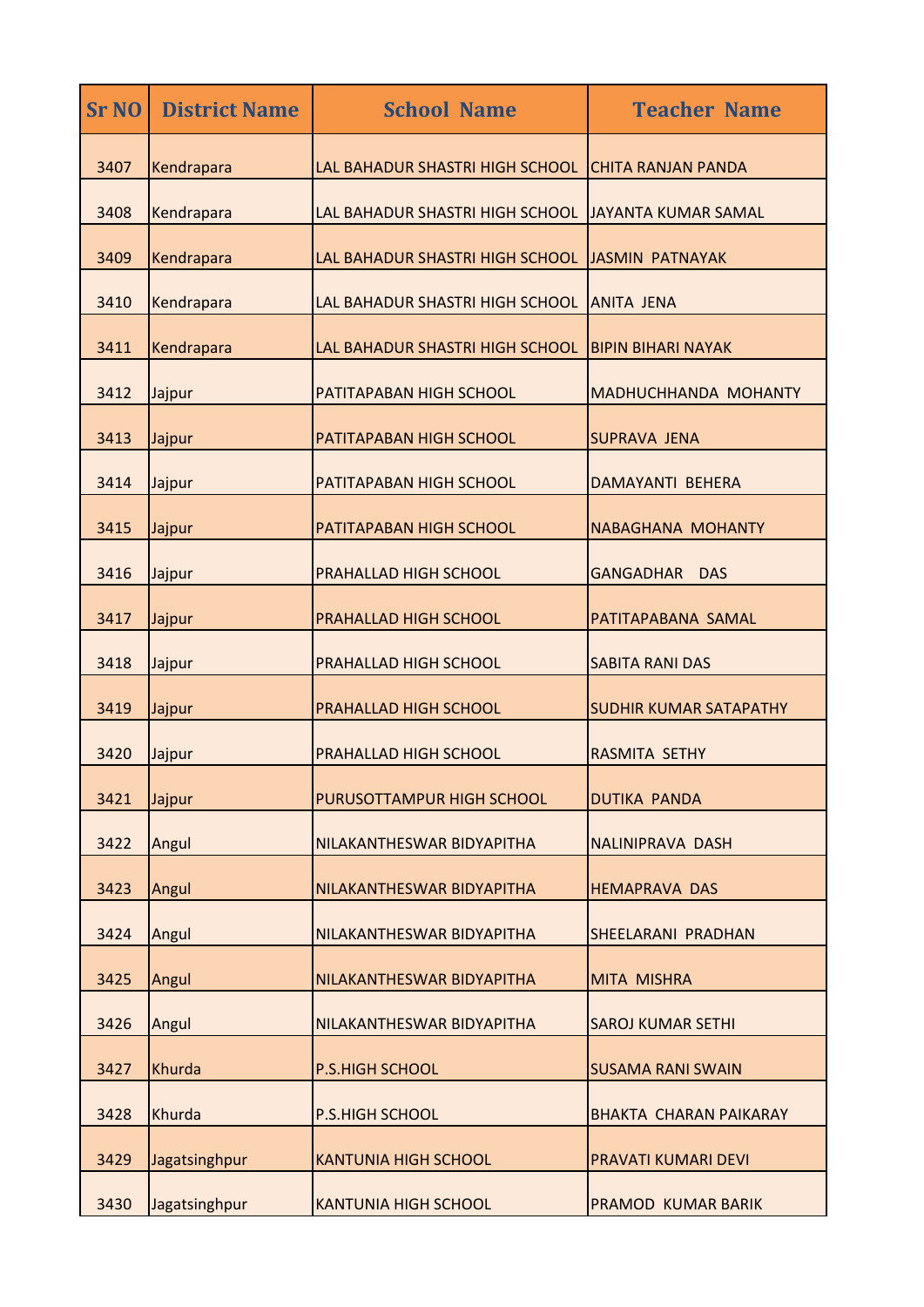| <b>Sr NO</b> | <b>District Name</b> | <b>School Name</b>                | <b>Teacher Name</b>          |
|--------------|----------------------|-----------------------------------|------------------------------|
| 3431         | Jagatsinghpur        | <b>KANTUNIA HIGH SCHOOL</b>       | <b>GOPAL CHANDRA MISHRA</b>  |
| 3432         | Jagatsinghpur        | <b>KANTUNIA HIGH SCHOOL</b>       | <b>ANANYA PRIYADARSHINI</b>  |
| 3433         | Jagatsinghpur        | <b>KANTUNIA HIGH SCHOOL</b>       | <b>SUPRIYA KANDI</b>         |
| 3434         | Jagatsinghpur        | <b>KANTUNIA HIGH SCHOOL</b>       | <b>SONALI KHUNTIA</b>        |
| 3435         | Jagatsinghpur        | <b>KAPILA CHARAN HIGH SCHOOL</b>  | <b>SACHALA MUDULI</b>        |
| 3436         | Sambalpur            | <b>BHOJPUR GIRLS HIGH SCHOOL</b>  | <b>REBATIMOHAN BARIK</b>     |
| 3437         | Khurda               | <b>P.S.HIGH SCHOOL</b>            | <b>BHARATI RATH</b>          |
| 3438         | Sambalpur            | <b>BHOJPUR GIRLS HIGH SCHOOL</b>  | <b>ARJUN LAL GUPTA</b>       |
| 3439         | Khurda               | PEOPLES HIGH SCHOOL               | HARAPRIYA MOHAPATRA          |
| 3440         | Sambalpur            | <b>BHOJPUR GIRLS HIGH SCHOOL</b>  | <b>INDUMATI MISHRA</b>       |
| 3441         | Sambalpur            | <b>BHOJPUR GIRLS HIGH SCHOOL</b>  | <b>AKSHYA KUMAR NAIK</b>     |
| 3442         | Jagatsinghpur        | <b>KAPILA CHARAN HIGH SCHOOL</b>  | PRATIMA MALLICK              |
| 3443         | Jagatsinghpur        | <b>KAPILA CHARAN HIGH SCHOOL</b>  | <b>BASANTA KUMAR SWAIN</b>   |
| 3444         | Jagatsinghpur        | <b>KAPILA CHARAN HIGH SCHOOL</b>  | RABINDRA NATH MOHAPATRA      |
| 3445         | Jagatsinghpur        | <b>KAPILA CHARAN HIGH SCHOOL</b>  | <b>NRUSINGH CHARAN LENKA</b> |
| 3446         | Jagatsinghpur        | <b>KAPILA CHARAN HIGH SCHOOL</b>  | SACHIKANTA PRADHAN           |
| 3447         | Kalahandi            | <b>TERESINGA HIGH SCHOOL</b>      | HEMANTA KUMAR DEEP           |
| 3448         | Kalahandi            | <b>TERESINGA HIGH SCHOOL</b>      | <b>BALAVADRA RANA</b>        |
| 3449         | Jagatsinghpur        | <b>KASTURBA GIRLS HIGH SCHOOL</b> | SAUDAMINI RAY                |
| 3450         | Jagatsinghpur        | <b>KASTURBA GIRLS HIGH SCHOOL</b> | <b>BISWAJIT SWAIN</b>        |
| 3451         | Jagatsinghpur        | <b>KASTURBA GIRLS HIGH SCHOOL</b> | SAROJINI MOHAPATRA           |
| 3452         | Jagatsinghpur        | <b>KASTURBA GIRLS HIGH SCHOOL</b> | SANJUKTA KUMARI BISWAL       |
| 3453         | Jagatsinghpur        | <b>KASTURBA GIRLS HIGH SCHOOL</b> | <b>BIDYA LATA PRUSTY</b>     |
| 3454         | Jagatsinghpur        | <b>KELIKADAMBA HIGH SCHOOL</b>    | <b>BIPLAB RANJAN MISHRA</b>  |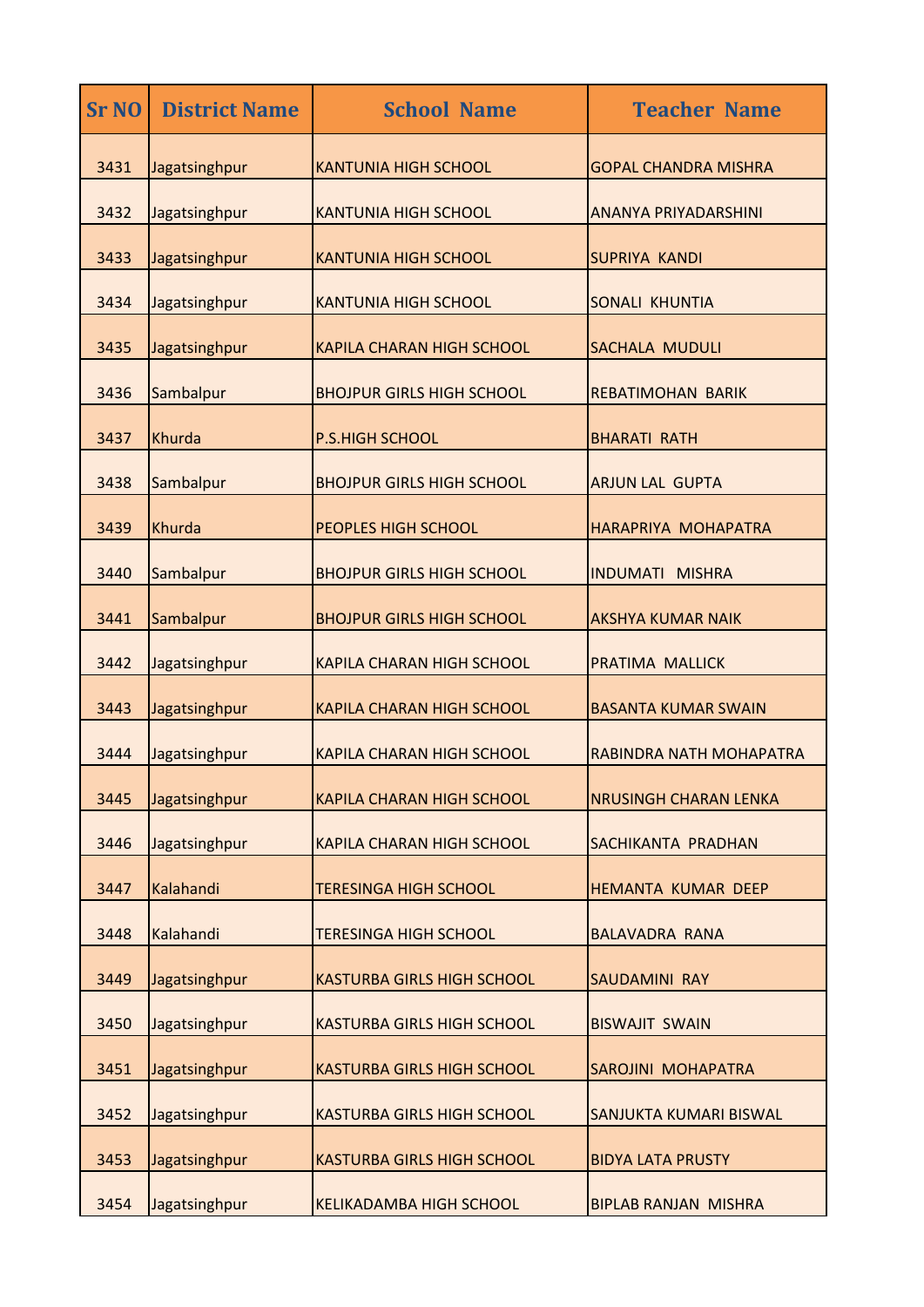| <b>Sr NO</b> | <b>District Name</b> | <b>School Name</b>                           | <b>Teacher Name</b>                   |
|--------------|----------------------|----------------------------------------------|---------------------------------------|
| 3455         | Jagatsinghpur        | <b>KELIKADAMBA HIGH SCHOOL</b>               | <b>AJIT KUMAR DASH</b>                |
| 3456         | Jagatsinghpur        | <b>KELIKADAMBA HIGH SCHOOL</b>               | <b>SANTOSH KUMAR KHUNTIA</b>          |
| 3457         | Kendrapara           | DADHIBAMANJEW BIDYAPITHA                     | <b>AJAYA KUMAR PANDA</b>              |
| 3458         | Kendrapara           | DADHIBAMANJEW BIDYAPITHA                     | <b>PRASANNA KUMAR NAYAK</b>           |
| 3459         | Kendrapara           | DADHIBAMANJEW BIDYAPITHA                     | <b>KAMALA KANTA DESUARY</b>           |
| 3460         | Kendrapara           | DADHIBAMANJEW BIDYAPITHA                     | PADMAJA PRIYADARSHANI<br><b>SWAIN</b> |
| 3461         | Kendrapara           | <b>JANAKALYAN HIGH SCHOOL</b>                | <b>SAUMYA RANJAN SWAIN</b>            |
| 3462         | Kendrapara           | <b>CHANDIAGARI H.S</b>                       | <b>SANTOSH KUMAR DAS</b>              |
| 3463         | Kendrapara           | <b>CHANDIAGARI H.S</b>                       | <b>GIRIDHARI NATH SHARMA</b>          |
| 3464         | Kendrapara           | <b>CHANDIAGARI H.S</b>                       | PRIYARANJAN DAS                       |
| 3465         | Kendrapara           | <b>CHANDIAGARI H.S</b>                       | PATITAPABAN PANDA                     |
| 3466         | Kendrapara           | <b>CHANDIAGARI H.S</b>                       | SUBHRAKANTA MISHRA                    |
| 3467         | Kendrapara           | <b>CHANDIAGARI H.S</b>                       | <b>SARAT KUMAR PANI</b>               |
| 3468         | Kendrapara           | <b>CHANDIAGARI H.S</b>                       | <b>JASOBANTI SAHU</b>                 |
| 3469         | Kendrapara           | RADHARAMAN BHAGABANPUR HIGH<br><b>SCHOOL</b> | <b>SUDHAKAR PARIDA</b>                |
| 3470         | Kendrapara           | RADHARAMAN BHAGABANPUR HIGH<br><b>SCHOOL</b> | JAYANTA KUMAR SATAPATHY               |
| 3471         | Kendrapara           | RADHARAMAN BHAGABANPUR HIGH<br><b>SCHOOL</b> | <b>AMBIKA KUMARI TRIPATHY</b>         |
| 3472         | Kendrapara           | RADHARAMAN BHAGABANPUR HIGH<br><b>SCHOOL</b> | <b>ANJANA SAHOO</b>                   |
| 3473         | Kendrapara           | RADHARAMAN BHAGABANPUR HIGH<br><b>SCHOOL</b> | RAJALAXMI MALLICK                     |
| 3474         | Kendrapara           | RADHARAMAN BHAGABANPUR HIGH<br><b>SCHOOL</b> | <b>PRASANNA KUMAR MALLICK</b>         |
| 3475         | Sambalpur            | A. KATAPALI HIGH SCHOOL                      | <b>SAROJ GARTIA</b>                   |
| 3476         | Sambalpur            | A. KATAPALI HIGH SCHOOL                      | <b>BIJAYA THAKUR</b>                  |
| 3477         | Jagatsinghpur        | <b>KELIKADAMBA HIGH SCHOOL</b>               | RASHMIREKHA NANDA                     |
| 3478         | Jagatsinghpur        | <b>KELIKADAMBA HIGH SCHOOL</b>               | NIMAI CHARAN SAHOO                    |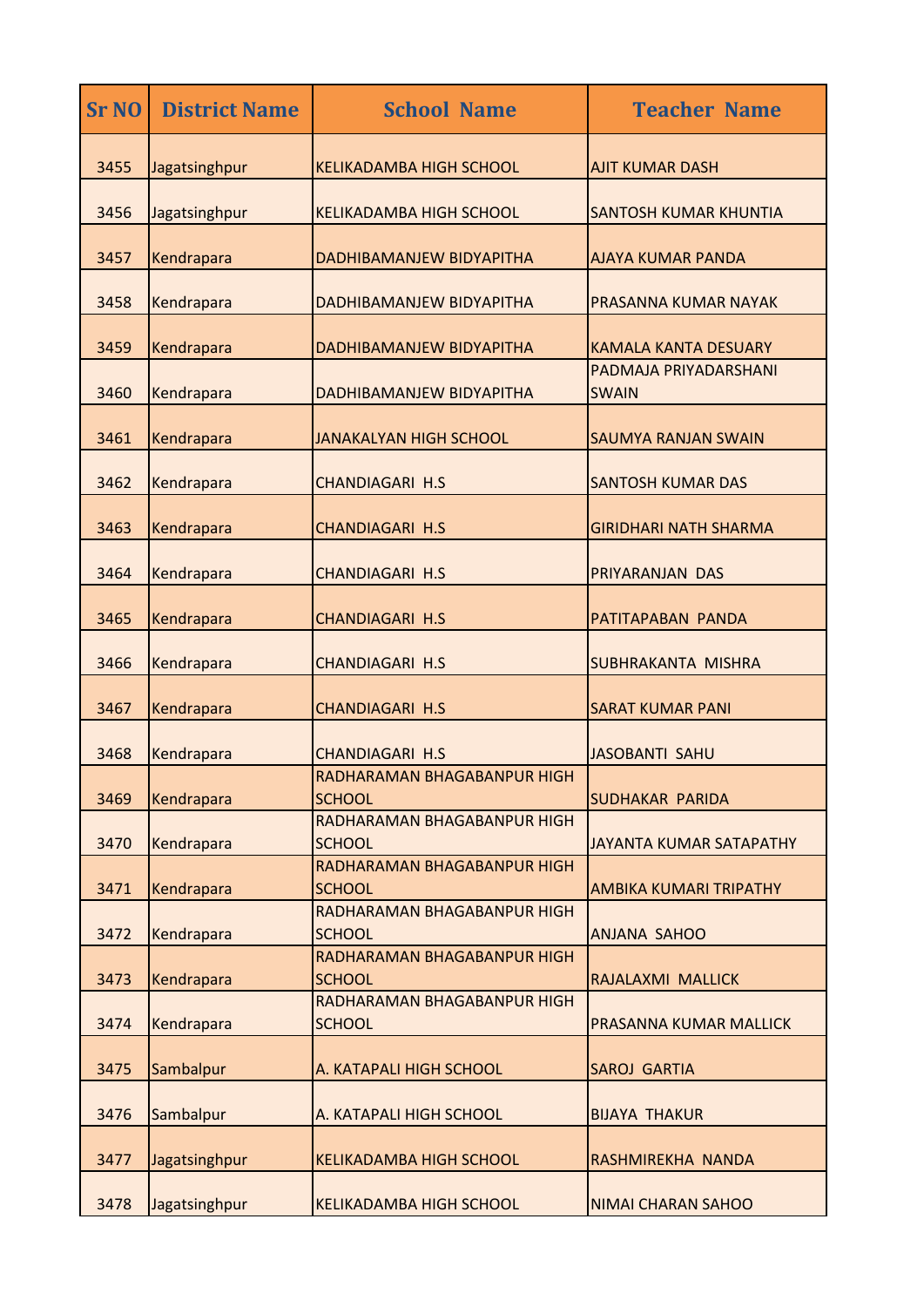| <b>Sr NO</b> | <b>District Name</b> | <b>School Name</b>                                   | <b>Teacher Name</b>           |
|--------------|----------------------|------------------------------------------------------|-------------------------------|
| 3479         | Jagatsinghpur        | <b>KELIKADAMBA HIGH SCHOOL</b>                       | <b>SISIR KUMAR SATAPATHY</b>  |
| 3480         | Jharsuguda           | TOWN HIGH SCHOOL, JHARSUGUDA                         | PRINSMITA RANI BISHI          |
|              |                      |                                                      |                               |
| 3481         | Jharsuguda           | TOWN HIGH SCHOOL, JHARSUGUDA                         | SARITA PATEL                  |
|              |                      |                                                      |                               |
| 3482         | Jagatsinghpur        | <b>KELIKADAMBA HIGH SCHOOL</b>                       | PRAMILA PANDA                 |
|              |                      |                                                      |                               |
| 3483         | Nuapada              | <b>SINGHJHAR HIGH SCHOOL</b>                         | DHABALESWAR MEHER             |
|              |                      | <b>MAHABIR BIDYAPITHA,</b><br>MADHAYASASAN           |                               |
| 3484         | Jagatsinghpur        | <b>MAHABIR BIDYAPITHA,</b>                           | <b>JYOTIRMAYEE DEVI</b>       |
| 3485         | Jagatsinghpur        | <b>MADHAYASASAN</b>                                  | <b>AMBIKA MOHANTY</b>         |
|              |                      | <b>MAHABIR BIDYAPITHA,</b>                           |                               |
| 3486         | Jagatsinghpur        | <b>MADHAYASASAN</b>                                  | SANGHAMITRA DAS               |
|              |                      | <b>MAHABIR BIDYAPITHA,</b>                           |                               |
| 3487         | Jagatsinghpur        | MADHAYASASAN                                         | <b>BIMALA KUMARI SAHOO</b>    |
|              |                      | <b>MAHABIR BIDYAPITHA,</b>                           |                               |
| 3488         | Jagatsinghpur        | <b>MADHAYASASAN</b>                                  | HARAPRIYA MISHRA              |
|              |                      | <b>MAHABIR BIDYAPITHA,</b>                           |                               |
| 3489         | Jagatsinghpur        | MADHAYASASAN                                         | <b>ARATI DASH</b>             |
|              |                      | <b>MAHABIR BIDYAPITHA,</b>                           |                               |
| 3490         | Jagatsinghpur        | <b>MADHAYASASAN</b>                                  | <b>BABURAM BEHERA</b>         |
|              |                      | <b>MAHABIR MARKANDMEMORIAL HIGH</b>                  |                               |
| 3491         | Jagatsinghpur        | <b>SCHOOL</b><br><b>MAHABIR MARKANDMEMORIAL HIGH</b> | <b>RABINDRA NATH PAITAL</b>   |
| 3492         | Jagatsinghpur        | <b>SCHOOL</b>                                        | <b>SAROJ KUMAR MISHRA</b>     |
|              |                      | <b>MAHABIR MARKANDMEMORIAL HIGH</b>                  |                               |
| 3493         | Jagatsinghpur        | <b>SCHOOL</b>                                        | NITYANANDA BISWAL             |
|              |                      |                                                      |                               |
| 3494         | Nuapada              | <b>SINGHJHAR HIGH SCHOOL</b>                         | PARMESWAR BAITHARU            |
|              |                      | <b>MAHABIR MARKANDMEMORIAL HIGH</b>                  |                               |
| 3495         | Jagatsinghpur        | <b>SCHOOL</b>                                        | <b>PRAFULLA CHANDRA KANSA</b> |
|              |                      | <b>MAHABIR MARKANDMEMORIAL HIGH</b>                  |                               |
| 3496         | Jagatsinghpur        | <b>SCHOOL</b>                                        | <b>PRASANTA KUMAR DAS</b>     |
| 3497         | Jajpur               | PURUSOTTAMPUR HIGH SCHOOL                            | SNEHA MAYEE JENA              |
|              |                      | <b>MAHABIR MARKANDMEMORIAL HIGH</b>                  |                               |
| 3498         | Jagatsinghpur        | <b>SCHOOL</b>                                        | PRAVATI BEHERA                |
| 3499         | Jajpur               | PURUSOTTAMPUR HIGH SCHOOL                            | <b>MANORANJAN NAYAK</b>       |
| 3500         | Jajpur               | PURUSOTTAMPUR HIGH SCHOOL                            | <b>MANOJ KUMAR BHUYAN</b>     |
| 3501         | Jajpur               | PURUSOTTAMPUR HIGH SCHOOL                            | NIRANJAN RAY                  |
|              |                      |                                                      |                               |
| 3502         | Jagatsinghpur        | <b>MAHANANDI VIDYAPITHA</b>                          | SANJAYA KUMAR SAHU            |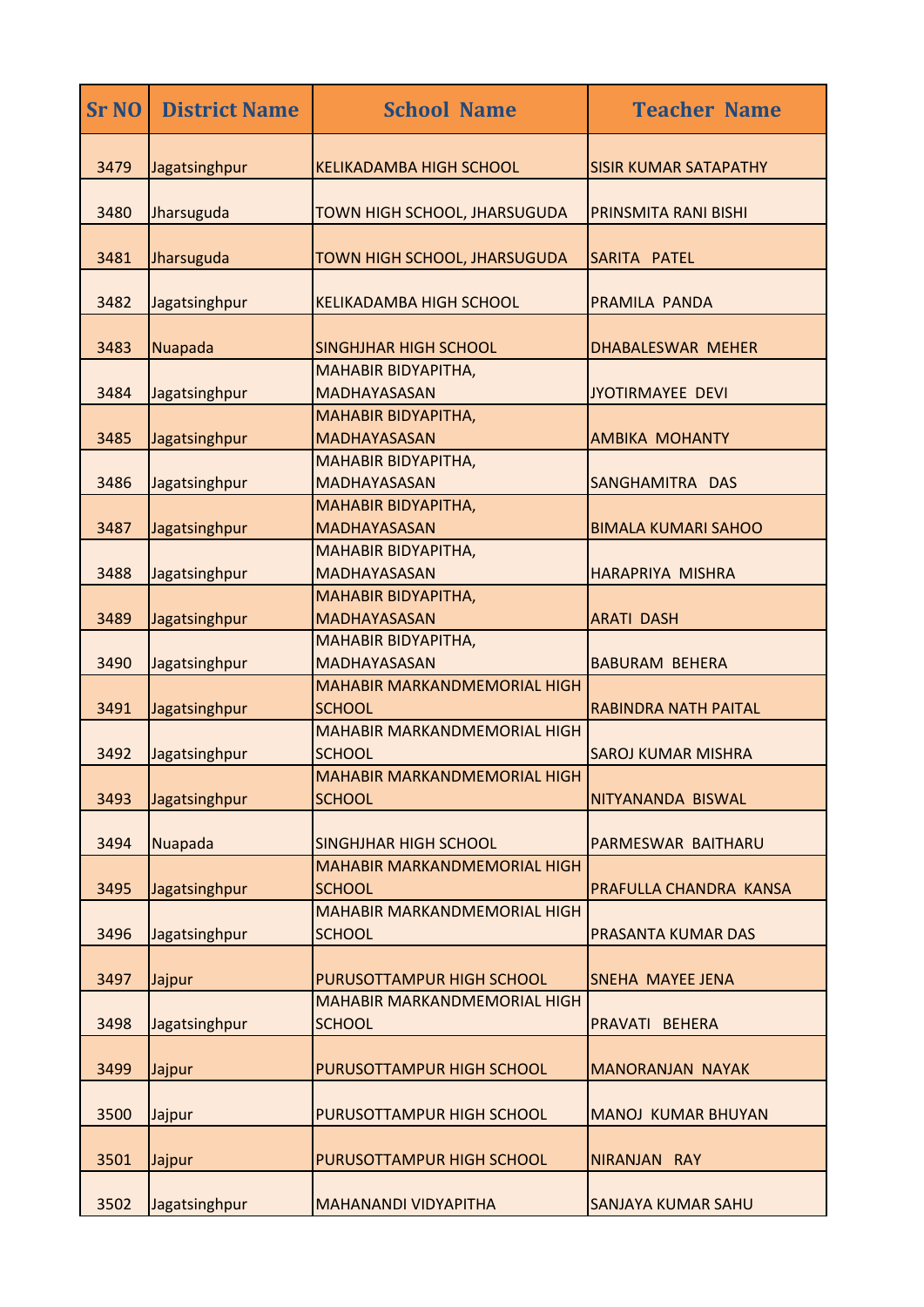| <b>Sr NO</b> | <b>District Name</b> | <b>School Name</b>               | <b>Teacher Name</b>              |
|--------------|----------------------|----------------------------------|----------------------------------|
| 3503         | Jajpur               | PURUSOTTAMPUR HIGH SCHOOL        | <b>BISHNU CHARAN SAHOO</b>       |
| 3504         | Jagatsinghpur        | <b>MAHANANDI VIDYAPITHA</b>      | <b>UMAKANTA NAYAK</b>            |
| 3505         | Jagatsinghpur        | <b>MAHANANDI VIDYAPITHA</b>      | <b>DEBAJANI SWAIN</b>            |
| 3506         | Jajpur               | PURUSOTTAMPUR HIGH SCHOOL        | <b>BIBEKANANDA MOHANTY</b>       |
| 3507         | Jajpur               | PURUSOTTAMPUR HIGH SCHOOL        | <b>PRATAP KUMAR PARIDA</b>       |
| 3508         | Jagatsinghpur        | <b>MAHANANDI VIDYAPITHA</b>      | <b>SUKADEV PRUSTY</b>            |
| 3509         | Jagatsinghpur        | <b>MAHANANDI VIDYAPITHA</b>      | SABITA BEHERA                    |
| 3510         | Jajpur               | PURUSOTTAMPUR HIGH SCHOOL        | <b>SARAT KUMAR BAL</b>           |
| 3511         | Jagatsinghpur        | <b>MAHANANDI VIDYAPITHA</b>      | <b>KANAKALATA KHUNTIA</b>        |
| 3512         | Jajpur               | <b>PURUSOTTAMPUR HIGH SCHOOL</b> | <b>GANGADHAR BEHERA</b>          |
| 3513         | Jagatsinghpur        | <b>MAHESWAR HIGH SCHOOL</b>      | <b>SASMITA SETHY</b>             |
| 3514         | Jajpur               | <b>PUSPAGIRI HIGH SCHOOL</b>     | <b>SAWRNA PRAVA MALLIK</b>       |
| 3515         | Jajpur               | <b>PUSPAGIRI HIGH SCHOOL</b>     | <b>SUDHANSU SEKHAR DHAL</b>      |
| 3516         | Jajpur               | <b>PUSPAGIRI HIGH SCHOOL</b>     | <b>SUSHREE SANGITA MOHAPATRA</b> |
| 3517         | Jajpur               | <b>PUSPAGIRI HIGH SCHOOL</b>     | PADMANAV SAHOO                   |
| 3518         | Jajpur               | <b>PUSPAGIRI HIGH SCHOOL</b>     | <b>NIRANJAN SAHOO</b>            |
| 3519         | Jajpur               | RAGHUNATH SAHOO HIGH SCHOOL      | <b>BIKASH CHANDRA SAHOO</b>      |
| 3520         | Jajpur               | RAGHUNATH SAHOO HIGH SCHOOL      | <b>MANMAYEE PANDA</b>            |
| 3521         | Jajpur               | RAGHUNATH SAHOO HIGH SCHOOL      | <b>MD ERKAN</b>                  |
| 3522         | Jajpur               | RAGHUNATH SAHOO HIGH SCHOOL      | <b>RAMESH CHANDRA SAHOO</b>      |
| 3523         | Jajpur               | RAGHUNATH SAHOO HIGH SCHOOL      | <b>BIDYADHAR MOHAPATRA</b>       |
| 3524         | Jajpur               | <b>RAIPUR HIGH SCHOOL</b>        | <b>RABINDRA NATH SAMAL</b>       |
| 3525         | Jajpur               | <b>RAIPUR HIGH SCHOOL</b>        | <b>RAMESH CHANDRA ROUT</b>       |
| 3526         | Jajpur               | <b>RAIPUR HIGH SCHOOL</b>        | DEBASREETA SMITARANI NAYAK       |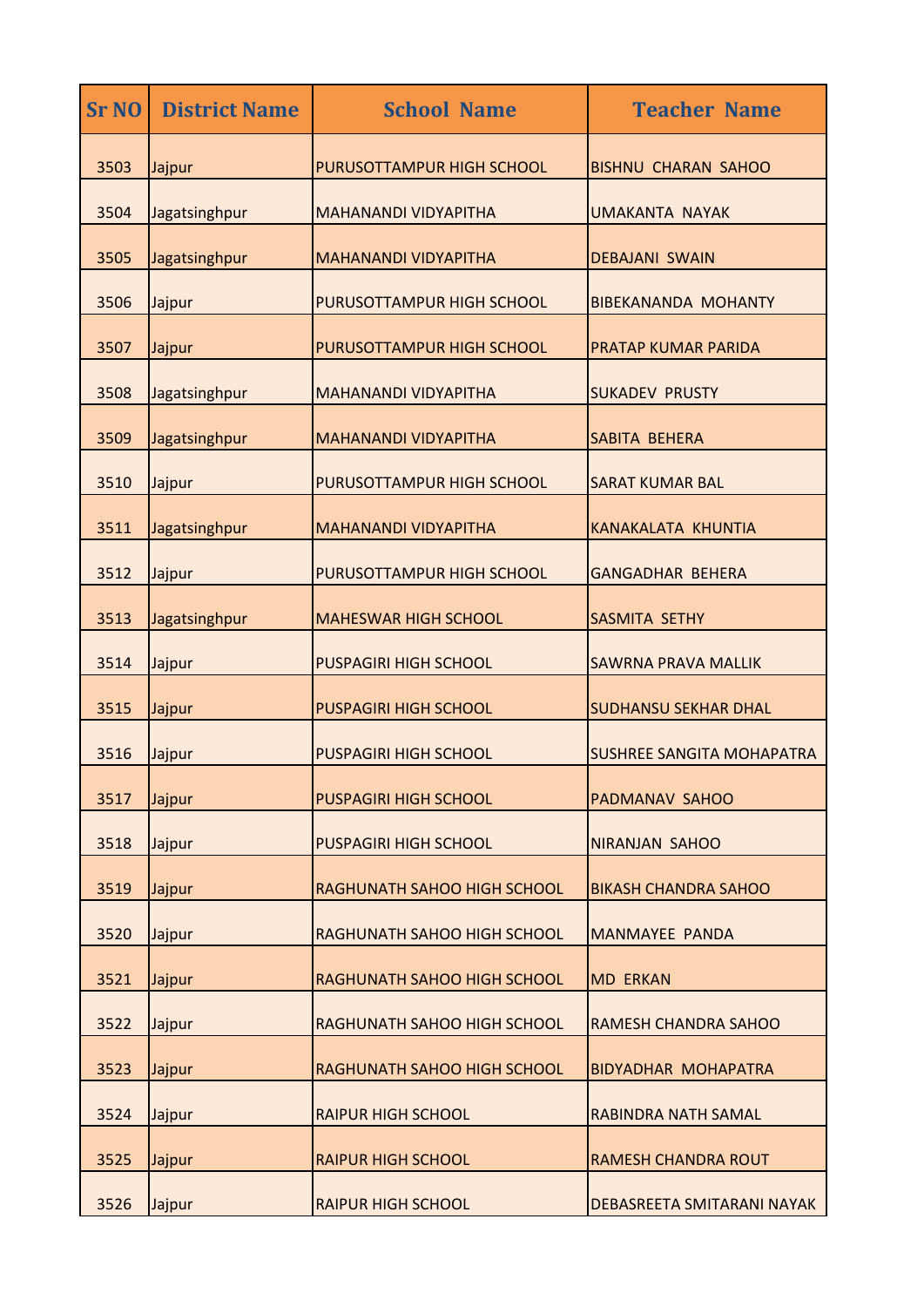| <b>Sr NO</b> | <b>District Name</b> | <b>School Name</b>                                      | <b>Teacher Name</b>            |
|--------------|----------------------|---------------------------------------------------------|--------------------------------|
| 3527         | Jajpur               | <b>RAIPUR HIGH SCHOOL</b>                               | NITYANANDA KANHAR              |
| 3528         | Jajpur               | <b>RAIPUR HIGH SCHOOL</b>                               | <b>NIRMAL KUMAR DALAL</b>      |
| 3529         | Jajpur               | <b>RAIPUR HIGH SCHOOL</b>                               | <b>CHINMAYA BISWAL</b>         |
| 3530         | Jajpur               | RAJENDRAPURNA CHANDRA HIGH<br><b>SCHOOL</b>             | <b>PRAKASH KUMAR PAL</b>       |
| 3531         | Jajpur               | RAJENDRAPURNA CHANDRA HIGH<br><b>SCHOOL</b>             | SANTILATA BEHERA               |
| 3532         | Jharsuguda           | <b>GRAM PANCHAYAT HIGH SCHOOL,</b><br><b>SAMASINGHA</b> | <b>PRADEEP KUMAR PATEL</b>     |
| 3533         | Jagatsinghpur        | <b>MAHESWAR HIGH SCHOOL</b>                             | <b>RAJA KISHORE SAHOO</b>      |
| 3534         | Jagatsinghpur        | <b>MAHESWAR HIGH SCHOOL</b>                             | <b>JOGENDRA NATH DASH</b>      |
| 3535         | Jagatsinghpur        | <b>MAHESWAR HIGH SCHOOL</b>                             | <b>PRATAP KUMAR JENA</b>       |
| 3536         | Jagatsinghpur        | <b>MAHILO HIGH SCHOOL</b>                               | <b>BIJAYA KUMAR DAS</b>        |
| 3537         | Jagatsinghpur        | <b>MAHILO HIGH SCHOOL</b>                               | <b>PRITI PRAVA DASH</b>        |
| 3538         | Jagatsinghpur        | <b>MAHILO HIGH SCHOOL</b>                               | PRANATIKA MOHANTY              |
| 3539         | Jagatsinghpur        | <b>MAHILO HIGH SCHOOL</b>                               | <b>DIBYA RANJAN DAS</b>        |
| 3540         | Jagatsinghpur        | <b>MAHILO HIGH SCHOOL</b>                               | <b>SASHI REKHA PANDA</b>       |
| 3541         | Jagatsinghpur        | <b>MAHILO HIGH SCHOOL</b>                               | <b>GANESH CHANDRA SWAIN</b>    |
| 3542         | Jagatsinghpur        | <b>MAHILO HIGH SCHOOL</b>                               | <b>BALUKESWARE RATH</b>        |
| 3543         | Jagatsinghpur        | <b>MAHILO HIGH SCHOOL</b>                               | <b>MADHU CHHANDA ACHARYA</b>   |
| 3544         | Jagatsinghpur        | <b>MAHILO HIGH SCHOOL</b>                               | <b>ANU LIPTA ACHARYA</b>       |
| 3545         | Jagatsinghpur        | <b>MAHILO HIGH SCHOOL</b>                               | <b>BHIKARI CHARANA MOHANTY</b> |
| 3546         | Jagatsinghpur        | <b>MANDASAHI U.G. HIGH SCHOOL</b>                       | TRAILOKYANATH BISWAL           |
| 3547         | Jagatsinghpur        | <b>MANDASAHI U.G. HIGH SCHOOL</b>                       | <b>DEBASHREE RATH</b>          |
| 3548         | Jagatsinghpur        | <b>MANDASAHI U.G. HIGH SCHOOL</b>                       | <b>BIJAYALAXMI MOHANTY</b>     |
| 3549         | Jharsuguda           | <b>JHIRLAPALI HIGH SCHOOL, JHIRLAPALI</b>               | <b>ASHOK KUMAR PATEL</b>       |
| 3550         | Jagatsinghpur        | <b>MANDASAHI U.G. HIGH SCHOOL</b>                       | <b>SATYAJIT SATAPATHY</b>      |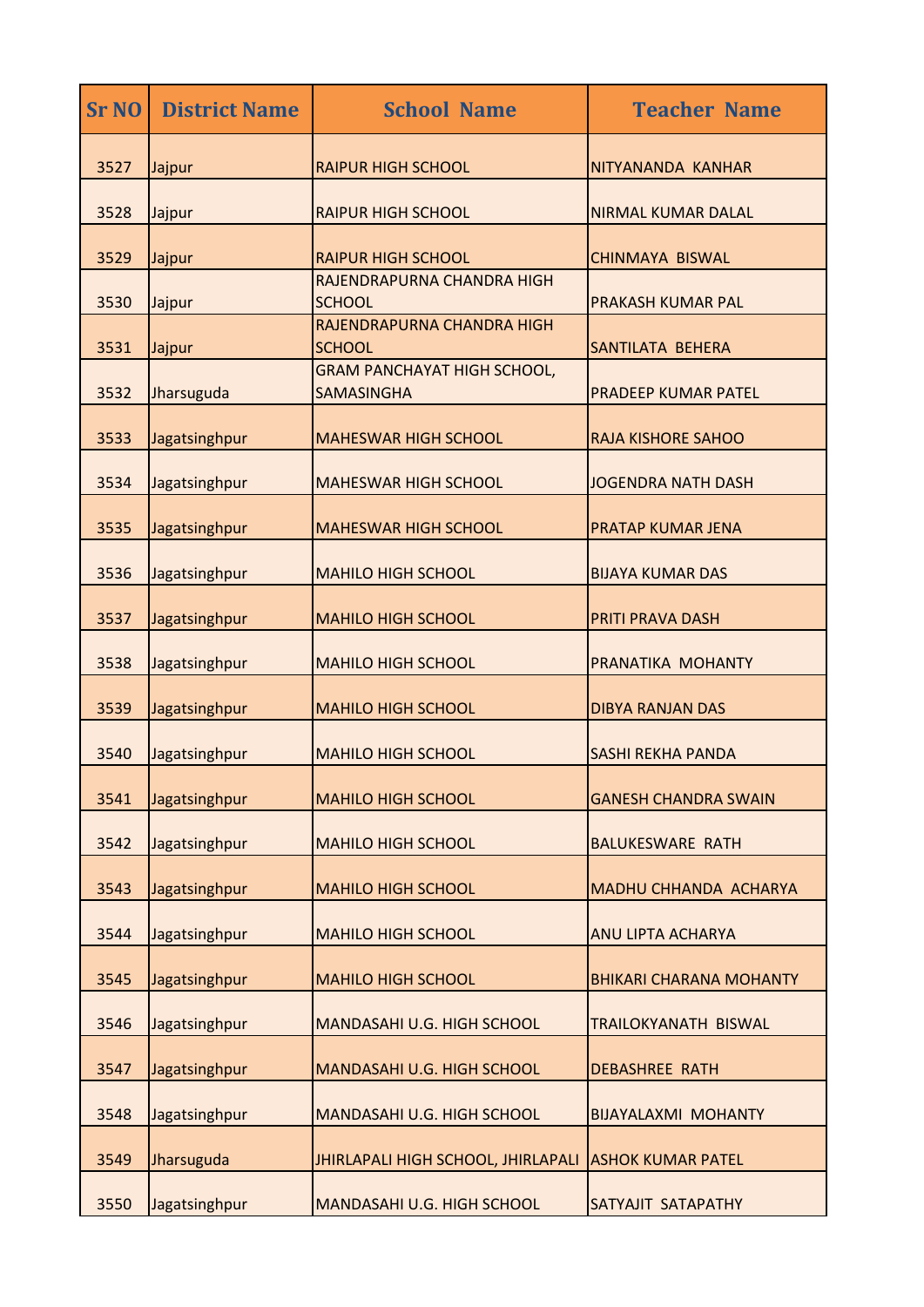| <b>Sr NO</b> | <b>District Name</b> | <b>School Name</b>                              | <b>Teacher Name</b>          |
|--------------|----------------------|-------------------------------------------------|------------------------------|
| 3551         | Jagatsinghpur        | <b>MANDASAHI U.G. HIGH SCHOOL</b>               | <b>AREKSHEEKA MOHANTY</b>    |
| 3552         | Kendrapara           | <b>GODABARISH BIDYAPITHA</b>                    | <b>NIMAIN CHARAN DASH</b>    |
| 3553         | Kendrapara           | <b>GODABARISH BIDYAPITHA</b>                    | <b>BASANTI KUMARI SAMAL</b>  |
| 3554         | Jagatsinghpur        | <b>MANDASAHI U.G. HIGH SCHOOL</b>               | JATADHARI BHOI               |
| 3555         | Kendrapara           | <b>GODABARISH BIDYAPITHA</b>                    | <b>SUDHIR KUMAR NAYAK</b>    |
| 3556         | Kendrapara           | <b>GODABARISH BIDYAPITHA</b>                    | SANJUKTA MISHRA              |
| 3557         | Kendrapara           | <b>GODABARISH BIDYAPITHA</b>                    | <b>SANJAYA SUTAR</b>         |
| 3558         | Kendrapara           | <b>GODABARISH BIDYAPITHA</b>                    | <b>BIJAYA KUMAR SETHI</b>    |
| 3559         | Kendrapara           | <b>GODABARISH BIDYAPITHA</b>                    | SNIGDHARANI BARIK            |
| 3560         | Kendrapara           | <b>GODABARISH BIDYAPITHA</b>                    | <b>ASHRUSMITA SAMAL</b>      |
| 3561         | Kendrapara           | PANCHUBARAHI BIDYANIKETAN                       | <b>SASHIKANT SWAIN</b>       |
| 3562         | Kendrapara           | PANCHUBARAHI BIDYANIKETAN                       | <b>DG MISHRA</b>             |
| 3563         | Kendrapara           | PANCHUBARAHI BIDYANIKETAN                       | <b>ABHAYA KUMAR ROUT</b>     |
| 3564         | Kendrapara           | PANCHUBARAHI BIDYANIKETAN                       | <b>BASANTA KUMAR PANI</b>    |
| 3565         | Kendrapara           | PANCHUBARAHI BIDYANIKETAN                       | RADHARAM BAL                 |
| 3566         | Kendrapara           | <b>PANCHAYAT HIGH</b><br>SCHOOL, JANARABARIMULA | <b>BHARAT CHANDRA SAHU</b>   |
| 3567         | Kendrapara           | <b>PANCHAYAT HIGH</b><br>SCHOOL, JANARABARIMULA | PRAVAKARA MOHANTY            |
| 3568         | Kendrapara           | <b>PANCHAYAT HIGH</b><br>SCHOOL, JANARABARIMULA | <b>DEBENDRA NATH JENA</b>    |
| 3569         | Kendrapara           | <b>PANCHAYAT HIGH</b><br>SCHOOL, JANARABARIMULA | <b>JULLY MALLIK</b>          |
| 3570         | Kendrapara           | <b>PANCHAYAT HIGH</b><br>SCHOOL, JANARABARIMULA | RUDRANI MISHRA               |
| 3571         | Kendrapara           | <b>BHAGBATI HIGH SCHOOL</b>                     | SRIDHAR KUMAR BEHURA         |
| 3572         | Kendrapara           | <b>BHAGBATI HIGH SCHOOL</b>                     | <b>KAILASH CHANDRA NAYAK</b> |
| 3573         | Kendrapara           | <b>BHAGBATI HIGH SCHOOL</b>                     | <b>AKSHYA KUMAR DAS</b>      |
| 3574         | Kendrapara           | <b>BHAGBATI HIGH SCHOOL</b>                     | RAJANI KANTA DASH            |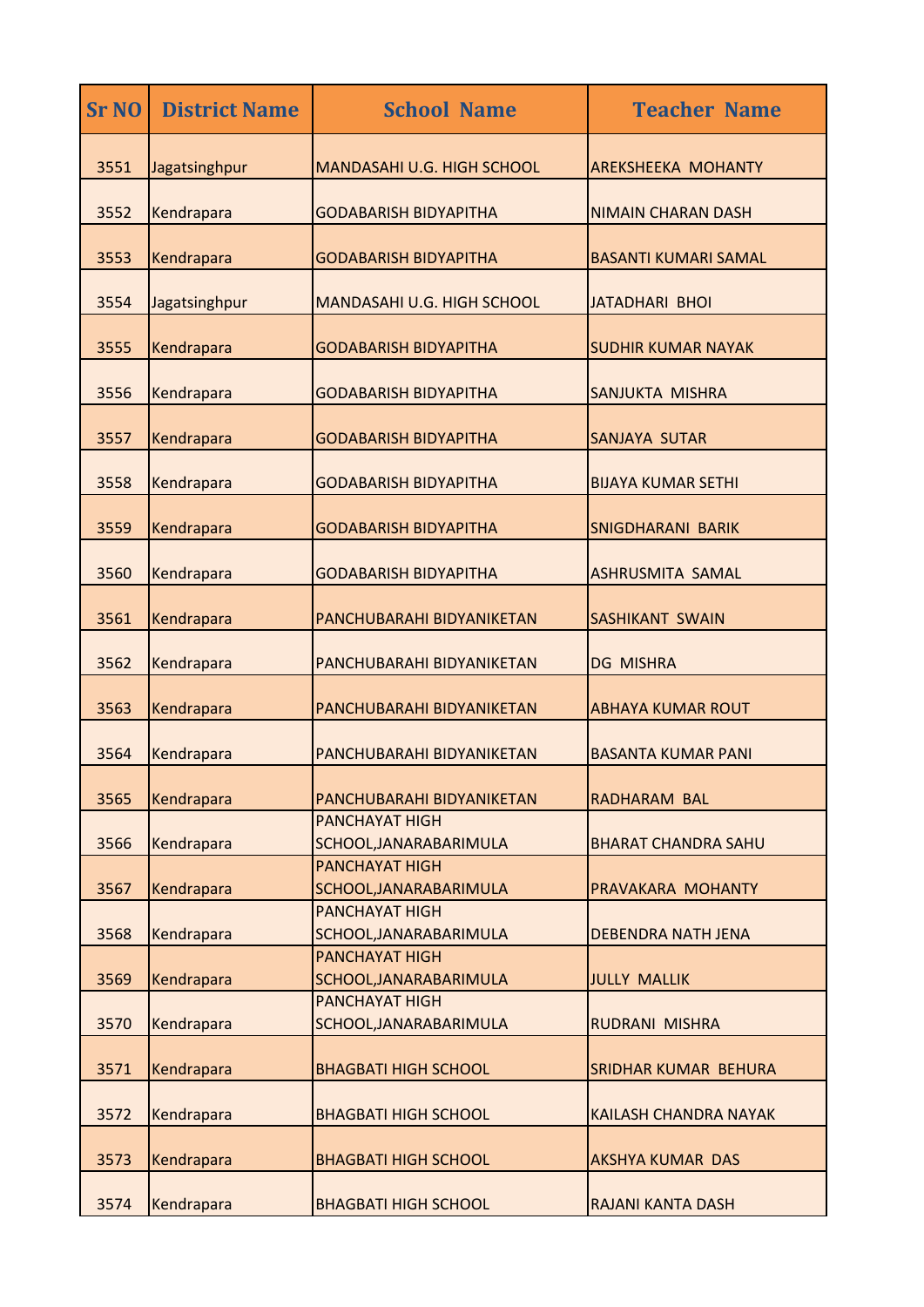| <b>Sr NO</b> | <b>District Name</b> | <b>School Name</b>                                  | <b>Teacher Name</b>          |
|--------------|----------------------|-----------------------------------------------------|------------------------------|
| 3575         | Kendrapara           | <b>BHAGBATI HIGH SCHOOL</b>                         | MANJUSHREE BARAL             |
| 3576         | Kendrapara           | <b>BHAGBATI HIGH SCHOOL</b>                         | <b>KAMALAKANTA SAHOO</b>     |
|              |                      |                                                     |                              |
| 3577         | Kendrapara           | <b>BHAGBATI HIGH SCHOOL</b>                         | <b>SUBHADARSINI PANDA</b>    |
| 3578         | Kendrapara           | <b>BHAGBATI HIGH SCHOOL</b>                         | RANJAN KUMAR MALLICK         |
| 3579         | Jagatsinghpur        | MANDASAHI U.G. HIGH SCHOOL                          | <b>URMILA BEHERA</b>         |
|              |                      | MANICHARAN SARALA ACADEMY,                          |                              |
| 3580         | Jagatsinghpur        | <b>TIRTOL</b>                                       | SWAGATIKA DAS                |
|              |                      | MANICHARAN SARALA ACADEMY,<br><b>TIRTOL</b>         |                              |
| 3581         | Jagatsinghpur        | MANICHARAN SARALA ACADEMY,                          | SWAGATIKA MOHAPATRA          |
| 3582         | Jagatsinghpur        | <b>TIRTOL</b>                                       | ANURADHA MOHAPATRA           |
|              |                      | MANICHARAN SARALA ACADEMY,                          |                              |
| 3583         | Jagatsinghpur        | <b>TIRTOL</b>                                       | MINATI SWAIN                 |
|              |                      | <b>UCHHA SIKSHA SHRAM ARUA</b>                      |                              |
| 3584         | Kendrapara           | <b>KADALIBANA</b><br><b>UCHHA SIKSHA SHRAM ARUA</b> | <b>AKSHAYA KUMAR SAHOO</b>   |
| 3585         | Kendrapara           | <b>KADALIBANA</b>                                   | SOMANATH MOHAPATRA           |
|              |                      | UCHHA SIKSHA SHRAM ARUA                             |                              |
| 3586         | Kendrapara           | <b>KADALIBANA</b>                                   | AMULYA KUMAR PARIDA          |
|              |                      | <b>UCHHA SIKSHA SHRAM ARUA</b>                      |                              |
| 3587         | Kendrapara           | <b>KADALIBANA</b>                                   | <b>MANOJ KUMAR SATAPATHY</b> |
|              |                      | UCHHA SIKSHA SHRAM ARUA                             |                              |
| 3588         | Kendrapara           | <b>KADALIBANA</b>                                   | RABINARAYAN<br><b>NANDA</b>  |
|              |                      | UCHHA SIKSHA SHRAM ARUA                             |                              |
| 3589         | Kendrapara           | <b>KADALIBANA</b><br><b>UCHHA SIKSHA SHRAM ARUA</b> | <b>DEBASISH SWAIN</b>        |
| 3590         | Kendrapara           | <b>KADALIBANA</b>                                   | <b>FAKIR CHARAN SWAIN</b>    |
|              |                      | UCHHA SIKSHA SHRAM ARUA                             |                              |
| 3591         | Kendrapara           | <b>KADALIBANA</b>                                   | PRASAN KUMAR MOHANTY         |
|              |                      | UCHHA SIKSHA SHRAM ARUA                             |                              |
| 3592         | Kendrapara           | <b>KADALIBANA</b>                                   | <b>HARIHAR NAYAK</b>         |
|              |                      | UCHHA SIKSHA SHRAM ARUA                             |                              |
| 3593         | Kendrapara           | <b>KADALIBANA</b>                                   | <b>SANJUKTA TRIPATHY</b>     |
| 3594         | Keonjhar             | <b>GOVT. GIRLS HIGH SCHOOL</b>                      | SASMITA PATRA                |
| 3595         | <b>Dhenkanal</b>     | PANCHASAKHA UCHHA BIDYAPITHA                        | PRIYAJIT KUMAR BORAL         |
| 3596         | Gajapati             | <b>M.R.BOYS HIGH SCHOOL</b>                         | RAJESH KUMAR SWAIN           |
|              |                      | MANICHARAN SARALA ACADEMY,                          |                              |
| 3597         | Jagatsinghpur        | <b>TIRTOL</b>                                       | <b>PRAVATI PANDA</b>         |
|              |                      | MANICHARAN SARALA ACADEMY,                          |                              |
| 3598         | Jagatsinghpur        | <b>TIRTOL</b>                                       | <b>ANITA DAS</b>             |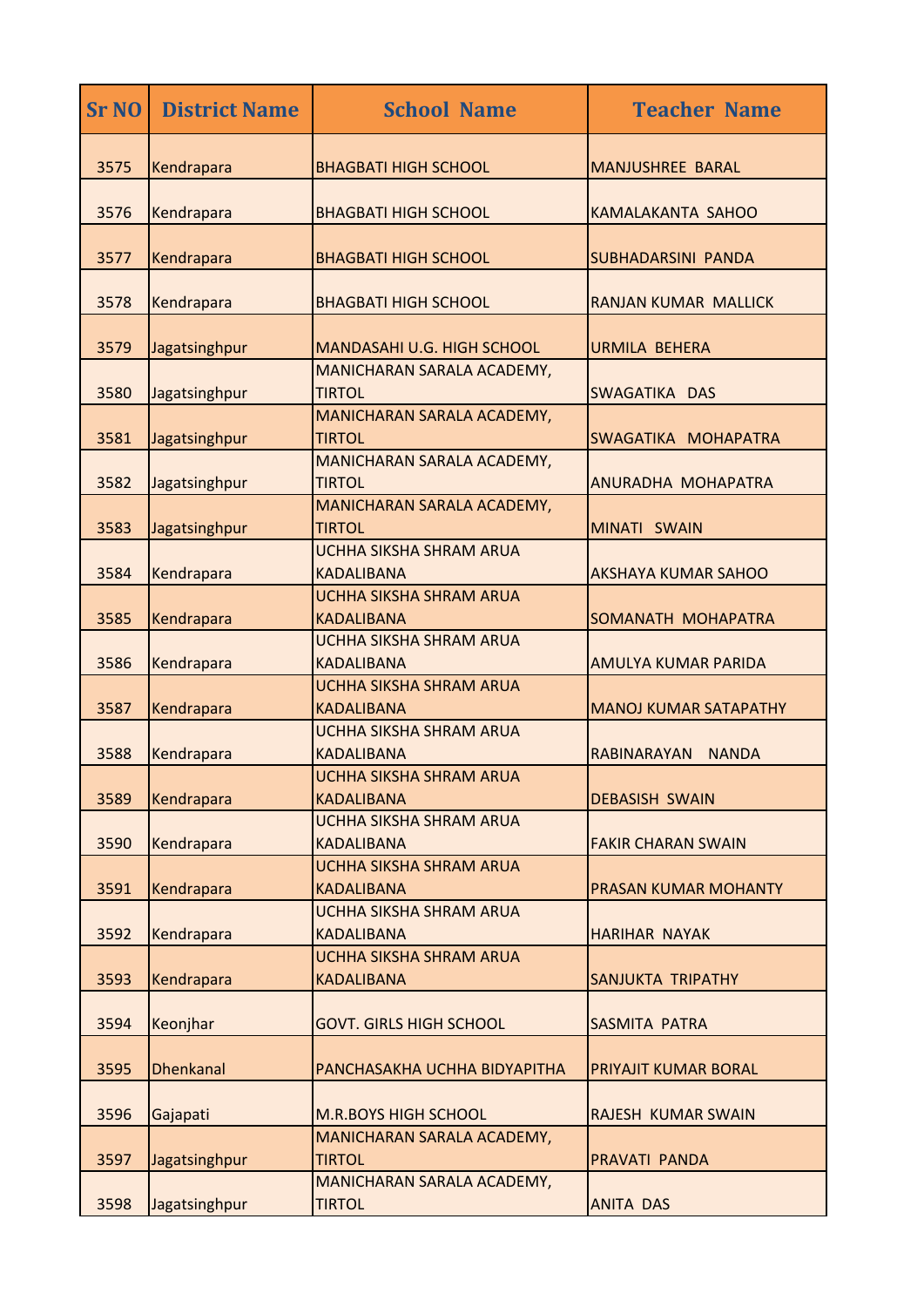| <b>Sr NO</b> | <b>District Name</b> | <b>School Name</b>                             | <b>Teacher Name</b>                 |
|--------------|----------------------|------------------------------------------------|-------------------------------------|
| 3599         | Jagatsinghpur        | MANICHARAN SARALA ACADEMY,<br><b>TIRTOL</b>    | <b>SURYAKANTA SAHOO</b>             |
| 3600         | Jagatsinghpur        | MANICHARAN SARALA ACADEMY,<br><b>TIRTOL</b>    | <b>BHABAGRAHI SUTAR</b>             |
| 3601         | Jagatsinghpur        | MANICHARAN SARALA ACADEMY,<br><b>TIRTOL</b>    | <b>SHYAM SUNDAR</b><br><b>NAYAK</b> |
| 3602         | Sambalpur            | PHIGH SCHOOL PARUABHADI                        | <b>PRAMOD KUMAR KARSEL</b>          |
| 3603         | Jagatsinghpur        | MANICHARAN SARALA ACADEMY,<br><b>TIRTOL</b>    | <b>BHUBAN MOHAN DAS</b>             |
| 3604         | Jagatsinghpur        | <b>MANIJANGA HIGH SCHOOL</b>                   | SARADA PRASANNA JENA                |
| 3605         | Subarnapur           | PANCHAYAT HIGH SCHOOL                          | <b>DAULAT AMAT</b>                  |
| 3606         | Kalahandi            | PANCHAYAT SAMITI HIGH SCHOOL                   | <b>TEJARAJ SAHU</b>                 |
| 3607         | Subarnapur           | PANCHAYAT HIGH SCHOOL                          | NAMITA DANGA                        |
| 3608         | Subarnapur           | PANCHAYAT HIGH SCHOOL                          | <b>SAROJA KUMAR SAHU</b>            |
| 3609         | Subarnapur           | PANCHAYAT HIGH SCHOOL                          | <b>SHSKTI KISHOR SAMANTARA</b>      |
| 3610         | <b>Balasore</b>      | <b>B.C. HIGH SCHOOL KAUMARI</b>                | <b>SALIL KUMAR ACHARYA</b>          |
| 3611         | <b>Balasore</b>      | <b>B.C. HIGH SCHOOL KAUMARI</b>                | <b>RAJENDRA NATH MOHANTY</b>        |
| 3612         | Angul                | SHREE SHREE JAGANNATH VIDYALAYA                | INILAMANI DEHURY                    |
| 3613         | Angul                | SHREE SHREE JAGANNATH VIDYALAYA RITANJALI SAHU |                                     |
| 3614         | Angul                | SHREE SHREE JAGANNATH VIDYALAYA                | <b>SURESHA CHANDRA PANDA</b>        |
| 3615         | Jagatsinghpur        | <b>MANIJANGA HIGH SCHOOL</b>                   | <b>JAGANATH PADHY</b>               |
| 3616         | Jagatsinghpur        | <b>MANIJANGA HIGH SCHOOL</b>                   | <b>NIHAR BALA RATH</b>              |
| 3617         | Jagatsinghpur        | <b>MANIJANGA HIGH SCHOOL</b>                   | <b>SAROJINI SWAIN</b>               |
| 3618         | Jagatsinghpur        | <b>MANIJANGA HIGH SCHOOL</b>                   | PRIYANKA PRIYADARSHINI DAS          |
| 3619         | Jagatsinghpur        | <b>MANIJANGA HIGH SCHOOL</b>                   | <b>RANJANA DAS</b>                  |
| 3620         | Jagatsinghpur        | <b>MANIJANGA HIGH SCHOOL</b>                   | <b>SRINATH SAHOO</b>                |
| 3621         | Jagatsinghpur        | <b>MANIJANGA HIGH SCHOOL</b>                   | <b>BIJAYA KUMAR DAS</b>             |
| 3622         | Jajpur               | RAJENDRAPURNA CHANDRA HIGH<br><b>SCHOOL</b>    | <b>DHUSHASAN ROUT</b>               |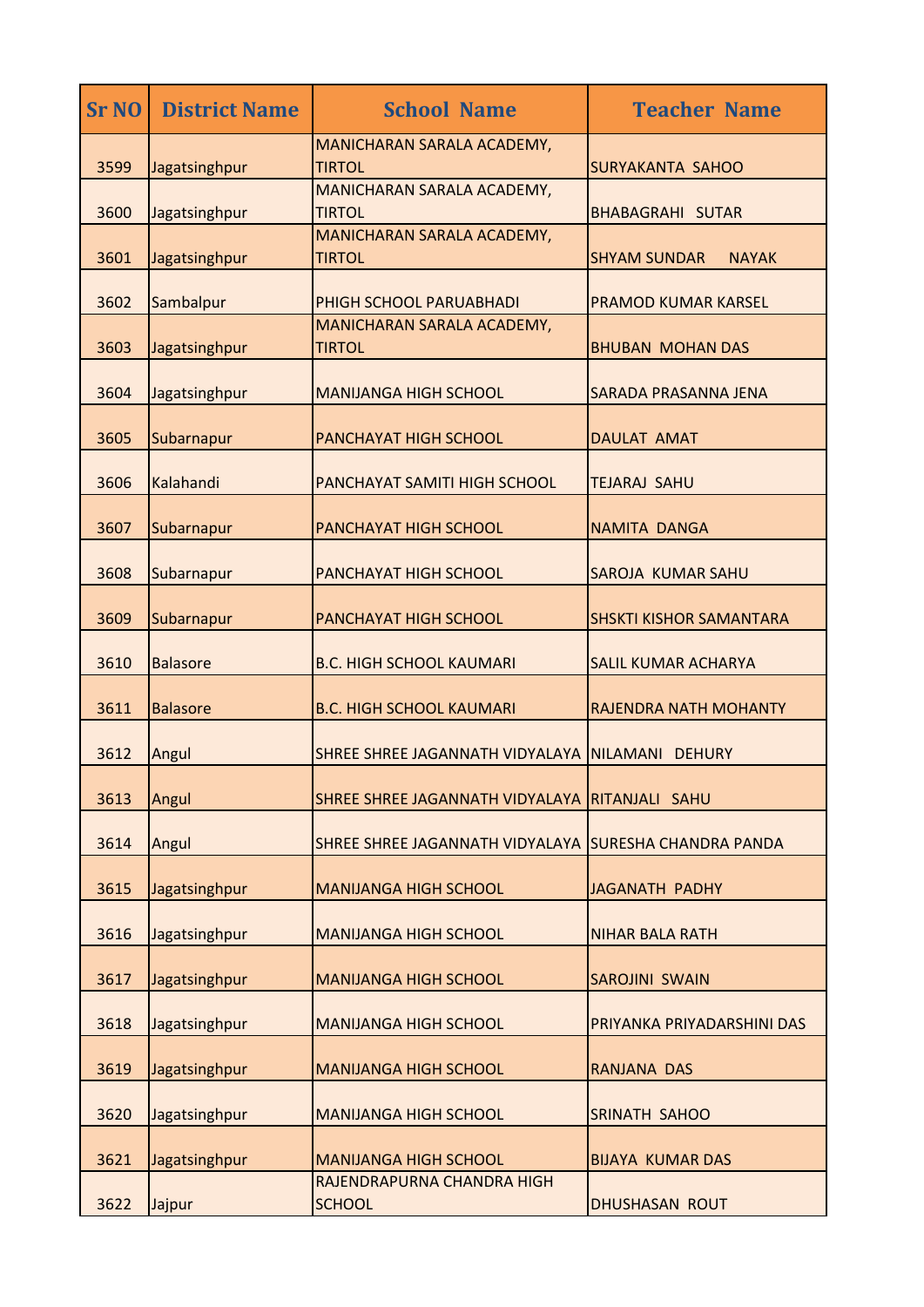| <b>Sr NO</b> | <b>District Name</b> | <b>School Name</b>                          | <b>Teacher Name</b>            |
|--------------|----------------------|---------------------------------------------|--------------------------------|
| 3623         | Jajpur               | RAJENDRAPURNA CHANDRA HIGH<br><b>SCHOOL</b> | <b>BALARAM BRAHMA</b>          |
| 3624         | Jajpur               | RAJENDRAPURNA CHANDRA HIGH<br><b>SCHOOL</b> | <b>KEDAR NATH BEHERA</b>       |
| 3625         | Jagatsinghpur        | N.A.C.MUNICIPAL HIGH SCHOOL                 | <b>SACHIDANANDA PUHAN</b>      |
| 3626         | Jajpur               | <b>RAM KRISHNA HIGH SCHOOL</b>              | <b>PRIYATTAM KANDI</b>         |
| 3627         | Jajpur               | <b>RAM KRISHNA HIGH SCHOOL</b>              | SWARNAMANJARI DALAI            |
| 3628         | Jajpur               | <b>RAM KRISHNA HIGH SCHOOL</b>              | <b>MAMATAMAYEE PANDA</b>       |
| 3629         | Jagatsinghpur        | N.A.C.MUNICIPAL HIGH SCHOOL                 | <b>BHAGABATI SAHOO</b>         |
| 3630         | Jajpur               | <b>RAM KRISHNA HIGH SCHOOL</b>              | <b>JYOTSNARANI PAHI</b>        |
| 3631         | Jajpur               | RAMA LAXMAN UCHA VIDYALAYA                  | <b>BRAMHANADA KAR</b>          |
| 3632         | Jajpur               | RAMA LAXMAN UCHA VIDYALAYA                  | PRANGYA PARAMITA PANDA         |
| 3633         | <b>Balasore</b>      | K.C. HIGH SCHOOL SRIRAMPUR ROAD             | <b>RANJANA RANI ROUT</b>       |
| 3634         | Jajpur               | RAMA LAXMAN UCHA VIDYALAYA                  | <b>PRAMODA ROUTRAY</b>         |
| 3635         | Jajpur               | RAMA LAXMAN UCHA VIDYALAYA                  | <b>BIJYA BAIJAYANTI BISWAL</b> |
| 3636         | Jajpur               | RAMACHANDRA HIGH SCHOOL                     | <b>GANESH PRASAD SWAIN</b>     |
| 3637         | Jajpur               | RAMACHANDRA HIGH SCHOOL                     | NARAYAN CHANDRA PANDA          |
| 3638         | Jajpur               | RAMACHANDRA HIGH SCHOOL                     | PREMALATA DHAL                 |
| 3639         | Kalahandi            | PANCHAYAT SAMITI HIGH SCHOOL                | <b>RUPSINGH RAUT</b>           |
| 3640         | Jajpur               | RAMACHANDRA HIGH SCHOOL                     | <b>SUSHREE SANGITA PANI</b>    |
| 3641         | Jajpur               | <b>RAMACHANDRAPUR HIGH SCHOOL</b>           | <b>PRAVAT KUMAR SAMAL</b>      |
| 3642         | Jajpur               | RAMACHANDRAPUR HIGH SCHOOL                  | <b>PRAMOD KUMAR NATH</b>       |
| 3643         | Kalahandi            | PANCHAYAT SAMITI HIGH SCHOOL                | NILANJANA KUNDU                |
| 3644         | Jajpur               | RAMACHANDRAPUR HIGH SCHOOL                  | <b>BIDYUTLATA DAS</b>          |
| 3645         | Jajpur               | RAMACHANDRAPUR HIGH SCHOOL                  | <b>GANGADHAR DAS</b>           |
| 3646         | Kalahandi            | PANCHAYAT SAMITI HIGH SCHOOL                | RAMAKANTA DAS                  |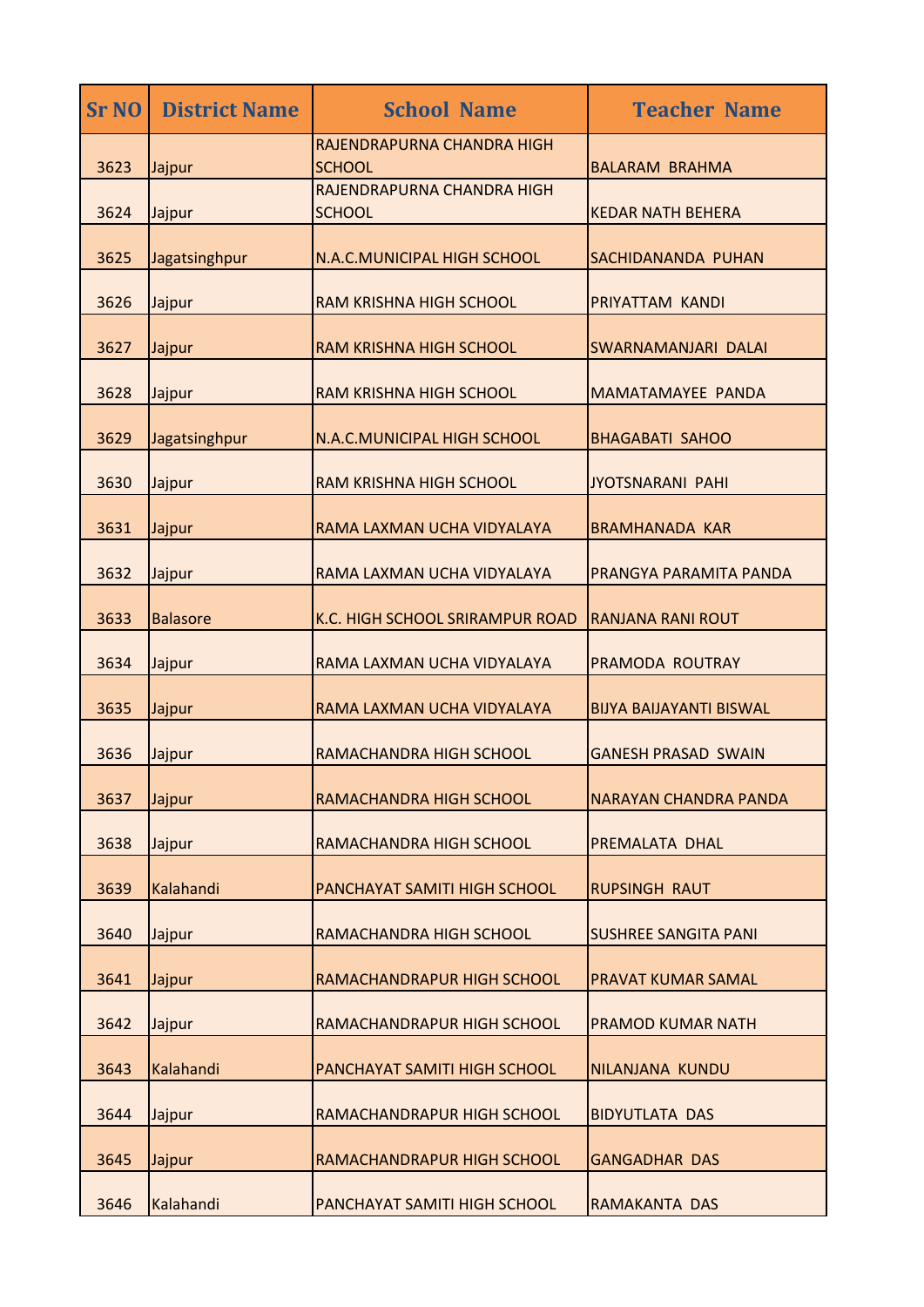| <b>Sr NO</b> | <b>District Name</b> | <b>School Name</b>              | <b>Teacher Name</b>            |
|--------------|----------------------|---------------------------------|--------------------------------|
| 3647         | Kalahandi            | PANCHAYAT SAMITI HIGH SCHOOL    | <b>BHAWANI PRASAD NAIK</b>     |
| 3648         | Kalahandi            | PANCHAYAT SAMITI HIGH SCHOOL    | <b>TARUN KUMAR SAHU</b>        |
| 3649         | Angul                | <b>AMBAPAL HIGH SCHOOL</b>      | <b>MAHENDRA KUMAR SWAIN</b>    |
| 3650         | Jajpur               | RAMACHANDRAPUR HIGH SCHOOL      | <b>BALARAM DAS</b>             |
| 3651         | Jajpur               | RAMACHANDRAPUR HIGH SCHOOL      | <b>ANJULATA SAHOO</b>          |
| 3652         | Jajpur               | RAMACHANDRAPUR HIGH SCHOOL      | <b>SUDHANSU SEKHAR SAMAL</b>   |
| 3653         | Jajpur               | <b>RAMBAG GIRLS HIGH SCHOOL</b> | RAMAMANI DEBATA                |
| 3654         | Jajpur               | <b>RAMBAG GIRLS HIGH SCHOOL</b> | PRATIMA DEVI                   |
| 3655         | Kalahandi            | PANCHAYAT SAMITI HIGH SCHOOL    | <b>SUSMITA KUMARI SUNAMUDI</b> |
| 3656         | Angul                | YUVA JYOTI HIGH SCHOOL          | <b>KUMUDA CHANDRA PRADHAN</b>  |
| 3657         | Kendrapara           | NIGAMANANDA UCHA BIDYAPITHA     | <b>BHIMSEN ROUT</b>            |
| 3658         | Kendrapara           | NIGAMANANDA UCHA BIDYAPITHA     | DHARMA RANJAN PANDA            |
| 3659         | Kendrapara           | NIGAMANANDA UCHA BIDYAPITHA     | <b>MANAS KUMAR PANDA</b>       |
| 3660         | Kendrapara           | NIGAMANANDA UCHA BIDYAPITHA     | RAMASWAMI LENKA                |
| 3661         | Kendrapara           | NIGAMANANDA UCHA BIDYAPITHA     | <b>GOGULANANDA MAHUNTA</b>     |
| 3662         | Kendrapara           | NIGAMANANDA UCHA BIDYAPITHA     | RABINDRA KUMAR BISWAL          |
| 3663         | Kendrapara           | <b>RAJNAGAR HIGH SCHOOL</b>     | <b>BISHNU CHARAN ROUT</b>      |
| 3664         | Kendrapara           | <b>RAJNAGAR HIGH SCHOOL</b>     | <b>AMULYA KUMAR DAS</b>        |
| 3665         | Kendrapara           | <b>RAJNAGAR HIGH SCHOOL</b>     | <b>HEMANTA KUMAR ROUT</b>      |
| 3666         | Kendrapara           | <b>RAJNAGAR HIGH SCHOOL</b>     | <b>KHIROD KUMAR MALLIK</b>     |
| 3667         | Kendrapara           | <b>RAJNAGAR HIGH SCHOOL</b>     | <b>CHANDAN KUMAR PATRA</b>     |
| 3668         | Kendrapara           | <b>RAJNAGAR HIGH SCHOOL</b>     | SANGHAMITRA NAYAK              |
| 3669         | Kendrapara           | SAPANESWAR HIGH SCHOOL          | <b>SANJAYA KUMAR SAHU</b>      |
| 3670         | Kendrapara           | SAPANESWAR HIGH SCHOOL          | <b>SAROJ KUMAR SWAIN</b>       |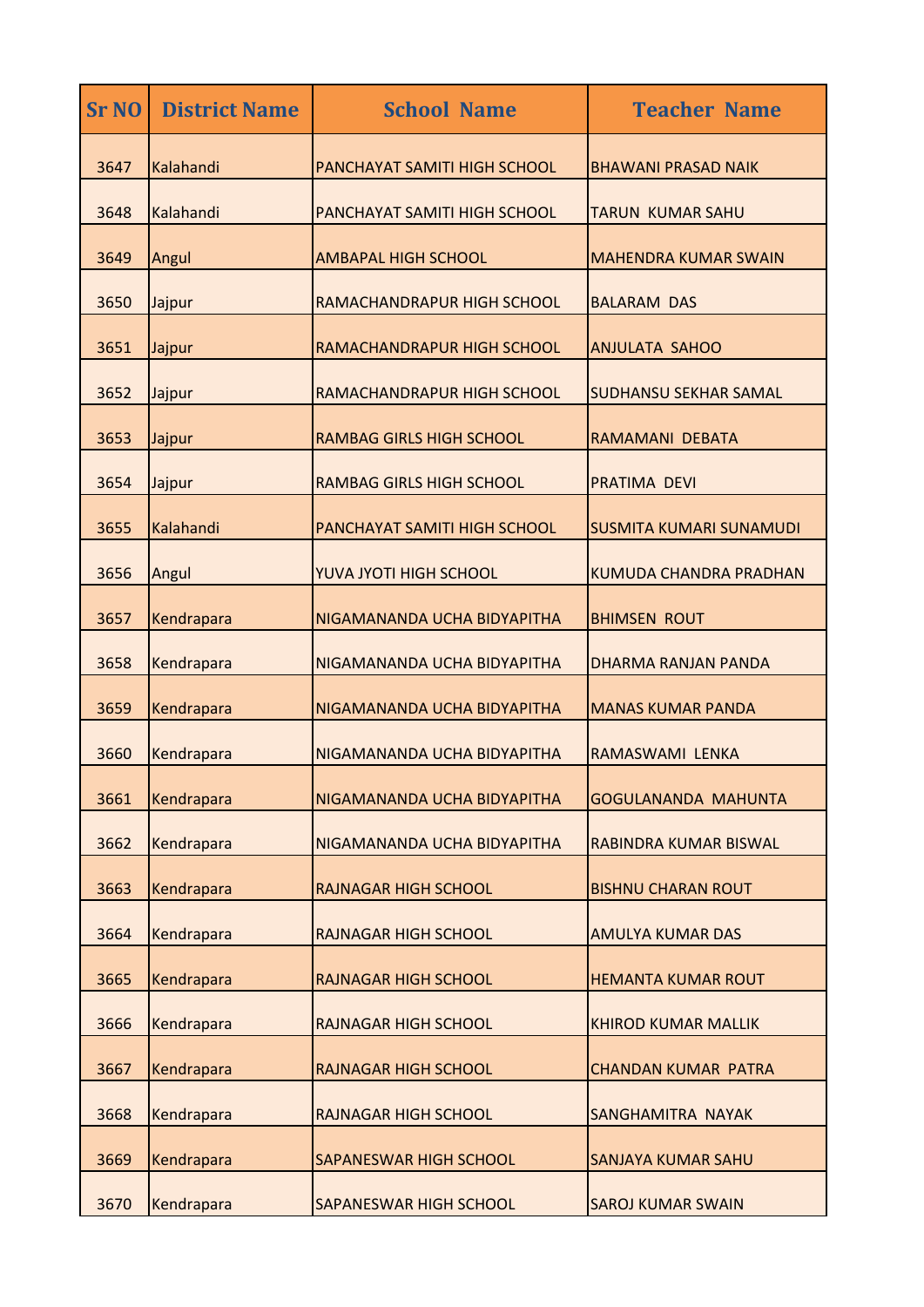| <b>Sr NO</b> | <b>District Name</b> | <b>School Name</b>                                    | <b>Teacher Name</b>           |
|--------------|----------------------|-------------------------------------------------------|-------------------------------|
| 3671         | Kendrapara           | <b>SARASWATI HIGH SCHOOL</b>                          | <b>HRUSHIKESH NAYAK</b>       |
| 3672         | Kendrapara           | <b>SARASWATI HIGH SCHOOL</b>                          | <b>PRAFULLA KUMAR ROUTRAY</b> |
| 3673         | Kendrapara           | <b>SARASWATI HIGH SCHOOL</b>                          | <b>SARAT KUMAR KHATEI</b>     |
| 3674         | Kendrapara           | <b>SARASWATI HIGH SCHOOL</b>                          | <b>MAHESWAR PANI</b>          |
| 3675         | Kendrapara           | <b>SARASWATI HIGH SCHOOL</b>                          | <b>SANTOSH KUMAR JENA</b>     |
| 3676         | Kendrapara           | SAPANESWAR HIGH SCHOOL                                | <b>SANJU LATA JENA</b>        |
| 3677         | Kendrapara           | <b>SAPANESWAR HIGH SCHOOL</b>                         | <b>HEMANTA KUMAR ROUT</b>     |
| 3678         | Kendrapara           | SRI JAGANNATH HIGH SCHOOL                             | <b>SANJAY KUMAR MISHRA</b>    |
| 3679         | Kendrapara           | SRI JAGANNATH HIGH SCHOOL                             | <b>SANTANU KUMAR SUTAR</b>    |
| 3680         | Kendrapara           | SRI JAGANNATH HIGH SCHOOL                             | MINATI MANJARI MISHRA         |
| 3681         | Kendrapara           | <b>SRI JAGANNATH HIGH SCHOOL</b>                      | DARPA NARAYAN NAYAK           |
| 3682         | Kendrapara           | <b>SRI JAGANNATH HIGH SCHOOL</b><br><b>KERARAGARH</b> | <b>MAHESWAR SAHOO</b>         |
| 3683         | Kendrapara           | <b>SRI JAGANNATH HIGH SCHOOL</b><br><b>KERARAGARH</b> | <b>RBINDRA KUMAR SWAIN</b>    |
| 3684         | Kendrapara           | SRI JAGANNATH HIGH SCHOOL<br><b>KERARAGARH</b>        | <b>MANASI PARIDA</b>          |
| 3685         |                      | <b>GOVT. NEW HIGH SCHOOL</b>                          | <b>SUDHIR KUMAR HOTA</b>      |
|              | Subarnapur           |                                                       |                               |
| 3686         | Subarnapur           | <b>GOVT. NEW HIGH SCHOOL</b>                          | <b>SANTOSH KUMAR MEHER</b>    |
| 3687         | Subarnapur           | <b>GOVT. NEW HIGH SCHOOL</b>                          | <b>GOURI SHANKAR SAHU</b>     |
| 3688         | Subarnapur           | <b>GOVT. NEW HIGH SCHOOL</b>                          | <b>ASGIS KUMAR NAIK</b>       |
| 3689         | Jagatsinghpur        | N.A.C.MUNICIPAL HIGH SCHOOL                           | <b>BISAYA MOHANTY</b>         |
| 3690         | Jharsuguda           | <b>GOVT. HIGH SCHOOL, KIRMIRA</b>                     | <b>DEBANANDA DIHIRIA</b>      |
| 3691         | Jharsuguda           | <b>GOVT. HIGH SCHOOL, KIRMIRA</b>                     | <b>ASIT MIRDHA</b>            |
| 3692         | Jharsuguda           | <b>GOVT. HIGH SCHOOL, KIRMIRA</b>                     | <b>SIKHA RAI</b>              |
| 3693         | <b>Balasore</b>      | S.K. HIGH SCHOOL LANGALESWAR                          | <b>SRUSTIDHAR GIRI</b>        |
| 3694         | Kendrapara           | SRI JAGANNATH HIGH SCHOOL<br><b>KERARAGARH</b>        | <b>CHANDARAV MAJHI</b>        |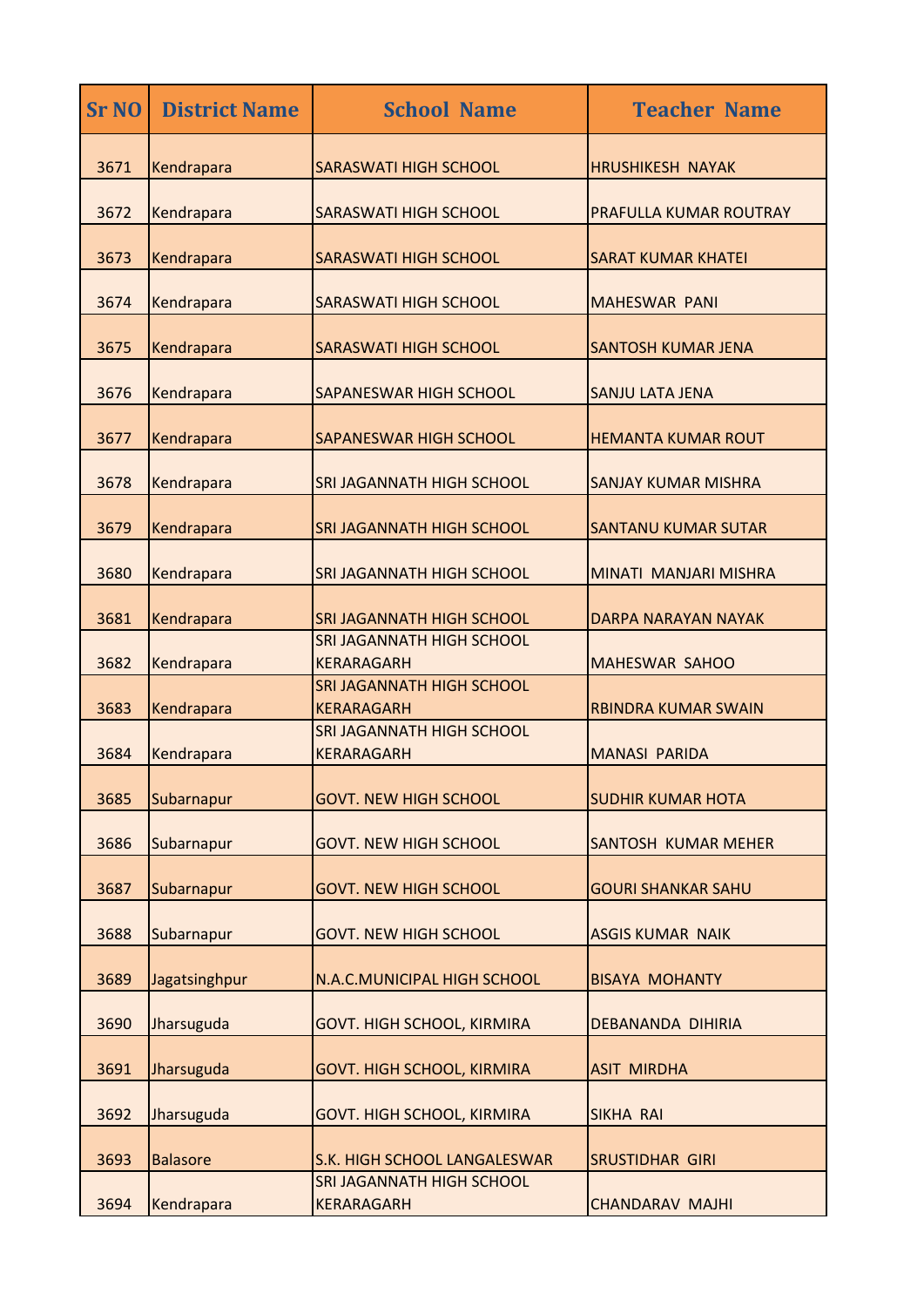| <b>Sr NO</b> | <b>District Name</b> | <b>School Name</b>                                    | <b>Teacher Name</b>           |
|--------------|----------------------|-------------------------------------------------------|-------------------------------|
| 3695         | Kendrapara           | <b>SRI JAGANNATH HIGH SCHOOL</b><br><b>KERARAGARH</b> | RATIKANTA ROUT                |
| 3696         | Kendrapara           | TALAKUSUMA GOVINDPUR HIGH<br><b>SCHOOL</b>            | <b>LOKNATH MOHANTY</b>        |
| 3697         | Jharsuguda           | <b>GOVT. HIGH SCHOOL, KIRMIRA</b>                     | <b>PANKAJINI BESEN</b>        |
| 3698         | <b>Balasore</b>      | S.K. HIGH SCHOOL LANGALESWAR                          | <b>RANJITA KUMAR DEY</b>      |
| 3699         | <b>Boudh</b>         | <b>GOVT GIRLS HIGH SCHOOL</b>                         | PADMAJA PATI                  |
| 3700         | Jharsuguda           | <b>GOVT. HIGH SCHOOL, KIRMIRA</b>                     | SANGEETA NAYAK                |
| 3701         | <b>Boudh</b>         | <b>GOVT GIRLS HIGH SCHOOL</b>                         | <b>SUJATA PUROHIT</b>         |
| 3702         | <b>Boudh</b>         | <b>GOVT GIRLS HIGH SCHOOL</b>                         | PADMANABHA SUBUDHI            |
| 3703         | Kendrapara           | <b>B.B. MODEL HIGH SCHOOL</b>                         | <b>KANAKLATA ROUT</b>         |
| 3704         | <b>Balasore</b>      | <b>NAMPO HIGH SCHOOL</b>                              | PRANA KRUSHNA DAS             |
| 3705         | Kendrapara           | <b>B.B. MODEL HIGH SCHOOL</b>                         | <b>BISWABIJAYA DAS</b>        |
| 3706         | Kendrapara           | <b>B.B. MODEL HIGH SCHOOL</b>                         | SANDHYARANI RATH              |
| 3707         | Kendrapara           | <b>B.B. MODEL HIGH SCHOOL</b>                         | <b>MANOJ KUMAR PATTNAIAK</b>  |
| 3708         | <b>Boudh</b>         | <b>GOVT GIRLS HIGH SCHOOL</b>                         | KANAKAPRABHA DEVI PATNAIK     |
| 3709         | Kendrapara           | <b>B.B. MODEL HIGH SCHOOL</b>                         | <b>BIJAYALAXMI DASH</b>       |
| 3710         | Kendrapara           | <b>B.B. MODEL HIGH SCHOOL</b>                         | <b>HIMANSU SEKHAR SWAIN</b>   |
| 3711         | Kendrapara           | <b>B.B. MODEL HIGH SCHOOL</b>                         | <b>TABASUM BEGUM</b>          |
| 3712         | Kendrapara           | <b>B.B. MODEL HIGH SCHOOL</b>                         | <b>SUCHISMITA TRIPATHY</b>    |
| 3713         | Kendrapara           | <b>B.B. MODEL HIGH SCHOOL</b>                         | <b>SEEMA MALLIK</b>           |
| 3714         | Kendrapara           | <b>B.B. MODEL HIGH SCHOOL</b>                         | <b>RABINDRA NATH MISHRA</b>   |
| 3715         | Kendrapara           | <b>GOVARI HIGH SCHOOL</b>                             | PRADIPTA KUMAR SETHY          |
| 3716         | Kendrapara           | <b>GOVARI HIGH SCHOOL</b>                             | RAJENDRANATH MISHRA           |
| 3717         | Kendrapara           | <b>GOVARI HIGH SCHOOL</b>                             | <b>RATNAKAR ROUT</b>          |
| 3718         | Kendrapara           | <b>GOVARI HIGH SCHOOL</b>                             | <b>GAJENDRA PRADHAN SETHI</b> |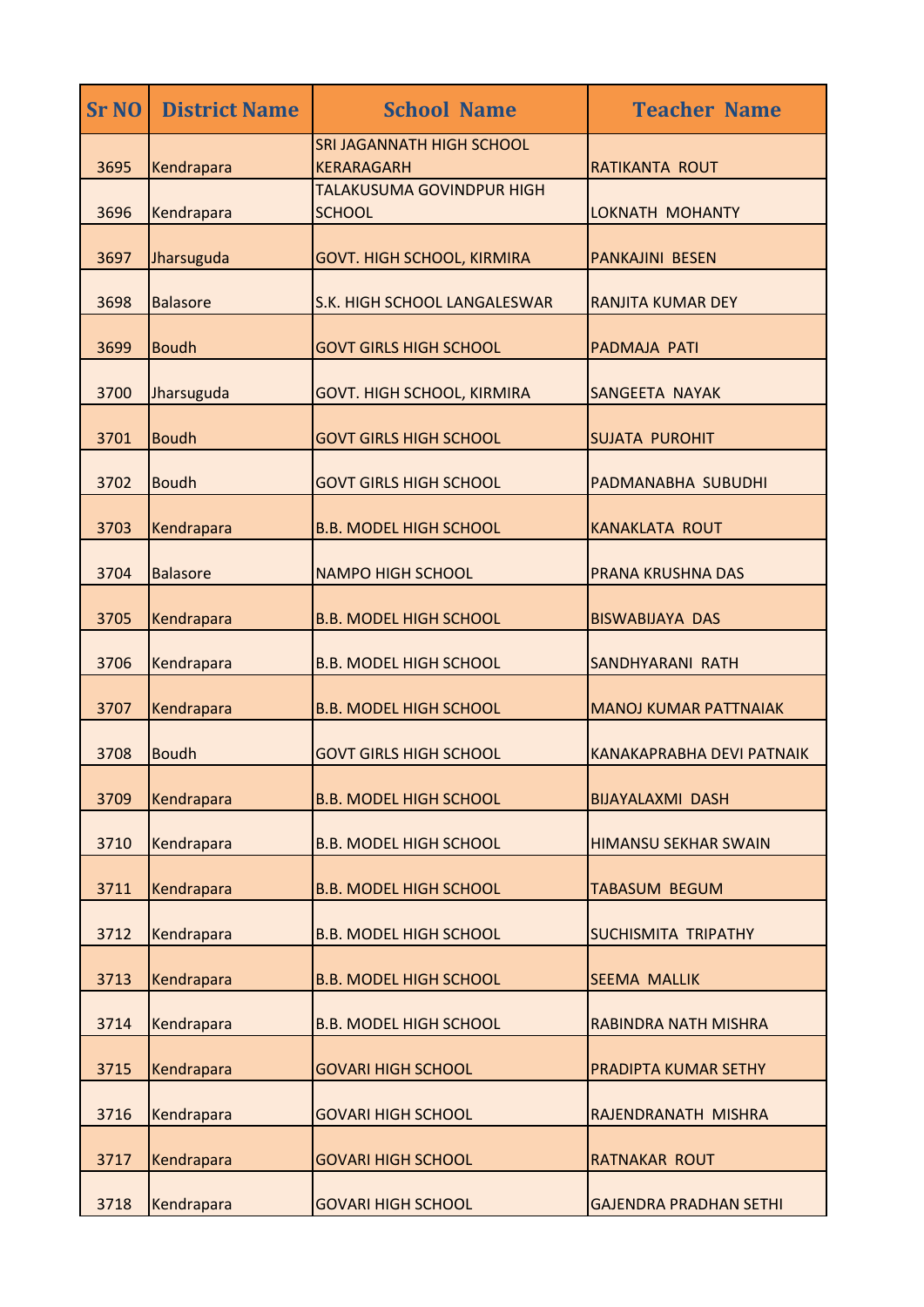| <b>Sr NO</b> | <b>District Name</b> | <b>School Name</b>                         | <b>Teacher Name</b>           |
|--------------|----------------------|--------------------------------------------|-------------------------------|
| 3719         | Kendrapara           | TALAKUSUMA GOVINDPUR HIGH<br><b>SCHOOL</b> | <b>SWAGATIKA BARIK</b>        |
| 3720         | Kendrapara           | TALAKUSUMA GOVINDPUR HIGH<br><b>SCHOOL</b> | <b>ANITA MALLIK</b>           |
| 3721         | Kendrapara           | TALAKUSUMA GOVINDPUR HIGH<br><b>SCHOOL</b> | <b>BIBHUTI BHUBAN BARANGI</b> |
| 3722         | Kendrapara           | TALAKUSUMA GOVINDPUR HIGH<br><b>SCHOOL</b> | <b>JAYANTI SATPATHY</b>       |
| 3723         | Kendrapara           | TALAKUSUMA GOVINDPUR HIGH<br><b>SCHOOL</b> | <b>MANORAMA MISHRA</b>        |
| 3724         | Kendrapara           | TALAKUSUMA GOVINDPUR HIGH<br><b>SCHOOL</b> | <b>PRADIP KUMAR PANDA</b>     |
| 3725         | <b>Boudh</b>         | <b>GOVT(SSD) GIRLS HIGH SCHOOL</b>         | <b>JUDHISTHIRA BEHERA</b>     |
| 3726         | <b>Boudh</b>         | <b>GRAM PANCHAYAT HIGH SCHOOL</b>          | SIDHESWAR BEHERA              |
| 3727         | <b>Boudh</b>         | <b>JANATA HIGH SCHOOL</b>                  | SWADHIN RAJAHANSA             |
| 3728         | <b>Boudh</b>         | <b>JANATA HIGH SCHOOL</b>                  | <b>SUKADEVA PANDA</b>         |
| 3729         | <b>Boudh</b>         | <b>JANATA HIGH SCHOOL</b>                  | PADMANAVA BISWAL              |
| 3730         | Subarnapur           | <b>GIRLS HIGH SCHOOL</b>                   | JAYAPRAKASH NARAYAN SAHU      |
| 3731         | Subarnapur           | <b>GIRLS HIGH SCHOOL</b>                   | <b>MANJU LATA DASH</b>        |
| 3732         | Subarnapur           | <b>GIRLS HIGH SCHOOL</b>                   | <b>NABAGHAN SAHU</b>          |
| 3733         | Subarnapur           | <b>GIRLS HIGH SCHOOL</b>                   | <b>LALBABU SETHI</b>          |
| 3734         | Subarnapur           | <b>GIRLS HIGH SCHOOL</b>                   | SATYABRATA MISHRA             |
| 3735         | Subarnapur           | <b>GIRLS HIGH SCHOOL</b>                   | PRADEEPTA KUMAR ROUTRAY       |
| 3736         | Subarnapur           | <b>GIRLS HIGH SCHOOL</b>                   | <b>SUSHREE SANGITA BABU</b>   |
| 3737         | Subarnapur           | <b>GIRLS HIGH SCHOOL</b>                   | <b>TINI MEHER</b>             |
| 3738         | Subarnapur           | <b>GIRLS HIGH SCHOOL</b>                   | PRASANTA KUMAR SAHU           |
| 3739         | Angul                | <b>GOBARA HIGH SCHOOL</b>                  | PRIYADARSINEE MOHAPATRA       |
| 3740         | Angul                | <b>GOBARA HIGH SCHOOL</b>                  | <b>HIRABAI BEHERA</b>         |
| 3741         | Angul                | <b>GOBARA HIGH SCHOOL</b>                  | PRAJNA PRAMITA PRADHAN        |
| 3742         | Subarnapur           | GOPAL JEE GOVT NEW HIGH SCHOOL             | <b>GARUDADHWAJA BARIK</b>     |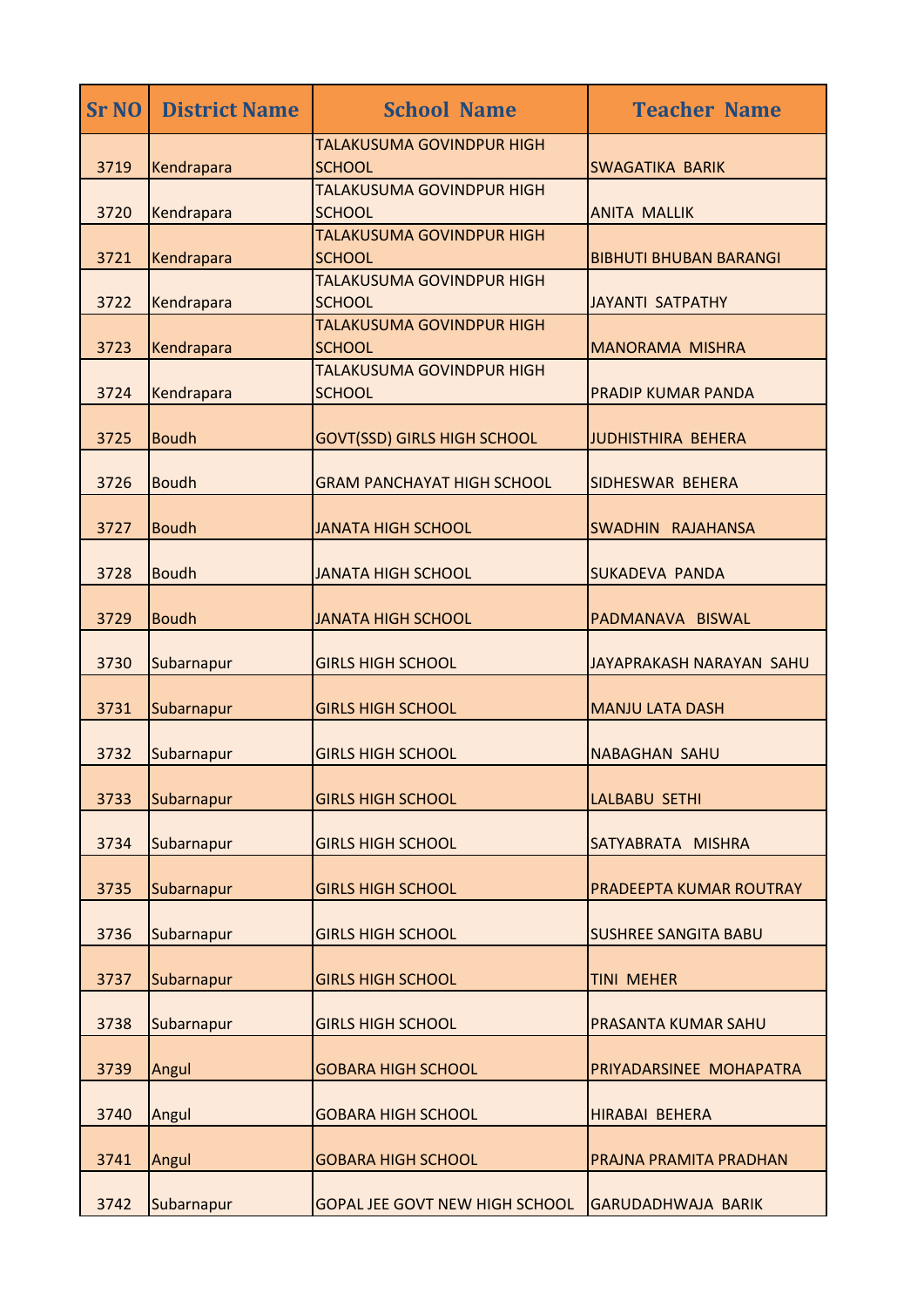| <b>District Name</b> | <b>School Name</b>                                                                                                          | <b>Teacher Name</b>                                                                                                                                                                                                                                                                                                                                                          |
|----------------------|-----------------------------------------------------------------------------------------------------------------------------|------------------------------------------------------------------------------------------------------------------------------------------------------------------------------------------------------------------------------------------------------------------------------------------------------------------------------------------------------------------------------|
| Angul                | <b>GOVT GIRLS HIGH SCHOOL, ANGUL</b>                                                                                        | <b>SUMITA DASGUPTA</b>                                                                                                                                                                                                                                                                                                                                                       |
| Jharsuguda           | PANCHAYAT HIGH SCHOOL, ARDA                                                                                                 | <b>SUNIL KUMAR NAIK</b>                                                                                                                                                                                                                                                                                                                                                      |
| <b>Boudh</b>         | <b>JANATA HIGH SCHOOL</b>                                                                                                   | <b>SADASHIBA SAHU</b>                                                                                                                                                                                                                                                                                                                                                        |
| Jharsuguda           | <b>C.D.B.HIGH SCHOOL, PARMANPUR</b>                                                                                         | <b>KSHETRAPAL MEHER</b>                                                                                                                                                                                                                                                                                                                                                      |
| Kalahandi            | <b>UMA SHANKAR HIGH SCHOOL</b>                                                                                              | <b>SUSANTA KUMAR PUROHIT</b>                                                                                                                                                                                                                                                                                                                                                 |
| Jharsuguda           | <b>NEHRU MEMORIAL HIGH</b><br><b>SCHOOL(New UDISE Code:</b>                                                                 | PRAJWAL KUMAR PATEL                                                                                                                                                                                                                                                                                                                                                          |
| Jharsuguda           | <b>NEHRU MEMORIAL HIGH</b><br><b>SCHOOL(New UDISE Code:</b>                                                                 | <b>KISHORI KUMARI NAIK</b>                                                                                                                                                                                                                                                                                                                                                   |
| Jharsuguda           | <b>C.D.B.HIGH SCHOOL, PARMANPUR</b>                                                                                         | <b>KISHOR KUMAR NAIK</b>                                                                                                                                                                                                                                                                                                                                                     |
| Jharsuguda           | <b>C.D.B.HIGH SCHOOL, PARMANPUR</b>                                                                                         | <b>GANGADHAR PATEL</b>                                                                                                                                                                                                                                                                                                                                                       |
| Jharsuguda           | <b>C.D.B.HIGH SCHOOL, PARMANPUR</b>                                                                                         | <b>LALIT KUMAR MEHER</b>                                                                                                                                                                                                                                                                                                                                                     |
| Kalahandi            | <b>UMA SHANKAR HIGH SCHOOL</b>                                                                                              | <b>SUNIL KUMAR PANDA</b>                                                                                                                                                                                                                                                                                                                                                     |
| Kalahandi            |                                                                                                                             | <b>TRILOCHAN NAIK</b>                                                                                                                                                                                                                                                                                                                                                        |
| Kalahandi            | <b>UMA SHANKAR HIGH SCHOOL</b>                                                                                              | <b>NABIN KUMAR PANDA</b>                                                                                                                                                                                                                                                                                                                                                     |
|                      |                                                                                                                             | <b>JITENDRA KUMAR RATH</b>                                                                                                                                                                                                                                                                                                                                                   |
|                      | NEHRU MEMORIAL HIGH                                                                                                         | <b>PRABHAT KUMAR NAIK</b>                                                                                                                                                                                                                                                                                                                                                    |
|                      |                                                                                                                             | <b>MOHIT KUMAR ROUTI</b>                                                                                                                                                                                                                                                                                                                                                     |
|                      |                                                                                                                             | <b>DUSMANTA SEKHAR PADHI</b>                                                                                                                                                                                                                                                                                                                                                 |
|                      |                                                                                                                             | <b>VALENTINA DASH</b>                                                                                                                                                                                                                                                                                                                                                        |
|                      | <b>NEHRU MEMORIAL HIGH</b>                                                                                                  | <b>AMBIKA NAIK</b>                                                                                                                                                                                                                                                                                                                                                           |
|                      |                                                                                                                             | <b>HIRANYAPRAVA TRIPATHY</b>                                                                                                                                                                                                                                                                                                                                                 |
|                      | <b>NEHRU MEMORIAL HIGH</b>                                                                                                  | <b>NIRMALA NAIK</b>                                                                                                                                                                                                                                                                                                                                                          |
|                      | <b>NEHRU MEMORIAL HIGH</b>                                                                                                  |                                                                                                                                                                                                                                                                                                                                                                              |
|                      | <b>NEHRU MEMORIAL HIGH</b>                                                                                                  | <b>ASHOK KUMAR PATEL</b>                                                                                                                                                                                                                                                                                                                                                     |
| <b>Boudh</b>         | <b>JANATA HIGH SCHOOL</b>                                                                                                   | <b>UMESH CHANDRA MISHRA</b><br><b>SANJEEV KUMAR PRADHAN</b>                                                                                                                                                                                                                                                                                                                  |
|                      | Kalahandi<br>Jharsuguda<br>Kalahandi<br>Kalahandi<br>Angul<br>Jharsuguda<br>Angul<br>Jharsuguda<br>Jharsuguda<br>Jharsuguda | <b>UMA SHANKAR HIGH SCHOOL</b><br><b>UMA SHANKAR HIGH SCHOOL</b><br><b>SCHOOL(New UDISE Code:</b><br><b>UMA SHANKAR HIGH SCHOOL</b><br><b>UMA SHANKAR HIGH SCHOOL</b><br>TOWN HIGH SCHOOL, ANGUL<br><b>SCHOOL(New UDISE Code:</b><br><b>GOVT GIRLS HIGH SCHOOL, ANGUL</b><br><b>SCHOOL(New UDISE Code:</b><br><b>SCHOOL(New UDISE Code:</b><br><b>SCHOOL(New UDISE Code:</b> |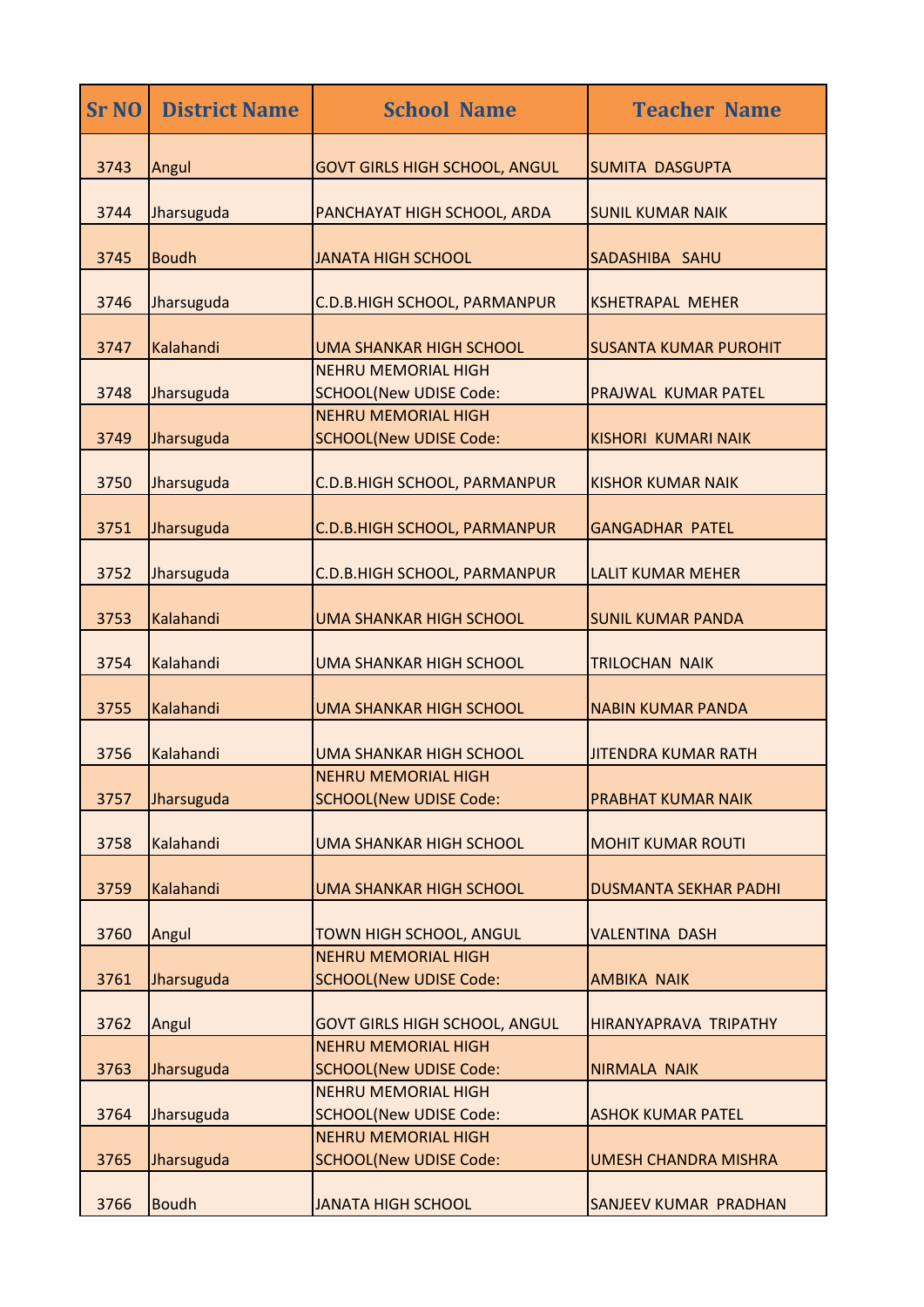| <b>Sr NO</b> | <b>District Name</b> | <b>School Name</b>                   | <b>Teacher Name</b>           |
|--------------|----------------------|--------------------------------------|-------------------------------|
| 3767         | Angul                | <b>GOVT GIRLS HIGH SCHOOL, ANGUL</b> | <b>HILLOLINI MISHRA</b>       |
| 3768         | <b>Balasore</b>      | D.K. HIGH SCHOOL KHUAD               | SITANGSHU SEKHAR PANIGRAHI    |
| 3769         | Jagatsinghpur        | N.A.C.MUNICIPAL HIGH SCHOOL          | <b>SUDHANSU PRASAD BEHERA</b> |
| 3770         | Jagatsinghpur        | N.A.C.MUNICIPAL HIGH SCHOOL          | <b>SURYAKANTA SATAPATHY</b>   |
| 3771         | <b>Boudh</b>         | <b>JANATA HIGH SCHOOL</b>            | <b>RAJ KUMAR SETHY</b>        |
| 3772         | Jagatsinghpur        | N.A.C.MUNICIPAL HIGH SCHOOL          | <b>DIPTI RATH</b>             |
| 3773         | Jagatsinghpur        | N.A.C.MUNICIPAL HIGH SCHOOL          | <b>PRATAP CHARANA PRADHAN</b> |
| 3774         | Jagatsinghpur        | N.A.C.MUNICIPAL HIGH SCHOOL          | <b>KALANDI CHARAN NATH</b>    |
| 3775         | Jagatsinghpur        | N.A.C.MUNICIPAL HIGH SCHOOL          | <b>SUSANTA KUMAR SAMAL</b>    |
| 3776         | Kendrapara           | SARADA ACADEMY CHHAKANA              | <b>SANATAN SAMAL</b>          |
| 3777         | Kendrapara           | SARADA ACADEMY CHHAKANA              | PREMALATA PATI                |
| 3778         | Kendrapara           | SARADA ACADEMY CHHAKANA              | <b>SWARNALATA SWAIN</b>       |
| 3779         | Kendrapara           | SARADA ACADEMY CHHAKANA              | <b>ARUN KUMAR SAHOO</b>       |
| 3780         | Kendrapara           | SARADA ACADEMY CHHAKANA              | <b>SUVENDU KUMAR LENKA</b>    |
| 3781         | Kendrapara           | SARADA ACADEMY CHHAKANA              | KIRANBALA SATAPATHY           |
| 3782         | Kendrapara           | SARADA ACADEMY CHHAKANA              | <b>SRINIBAS MISHRA</b>        |
| 3783         | Kendrapara           | SARADA ACADEMY CHHAKANA              | <b>MANOJ KUMAR PRADHAN</b>    |
| 3784         | Kendrapara           | SARADA ACADEMY CHHAKANA              | SATYABRATA SARANGI            |
| 3785         | Kendrapara           | SARADA ACADEMY CHHAKANA              | <b>ANNAPURNA SAHOO</b>        |
| 3786         | Kendrapara           | <b>CHHATABATA GIRLS HIGH SCHOOL</b>  | <b>KABITA MOHANTY</b>         |
| 3787         | Kendrapara           | <b>CHHATABATA GIRLS HIGH SCHOOL</b>  | <b>MADAN MOHAN NAYAK</b>      |
| 3788         | Kendrapara           | CHHATABATA GIRLS HIGH SCHOOL         | SARIJINI SAHOO                |
| 3789         | Kendrapara           | <b>CHHATABATA GIRLS HIGH SCHOOL</b>  | <b>BIJAYALAXMI DAS</b>        |
| 3790         | Kendrapara           | <b>CHHATABATA GIRLS HIGH SCHOOL</b>  | LAXMIPRIYA SAHOO              |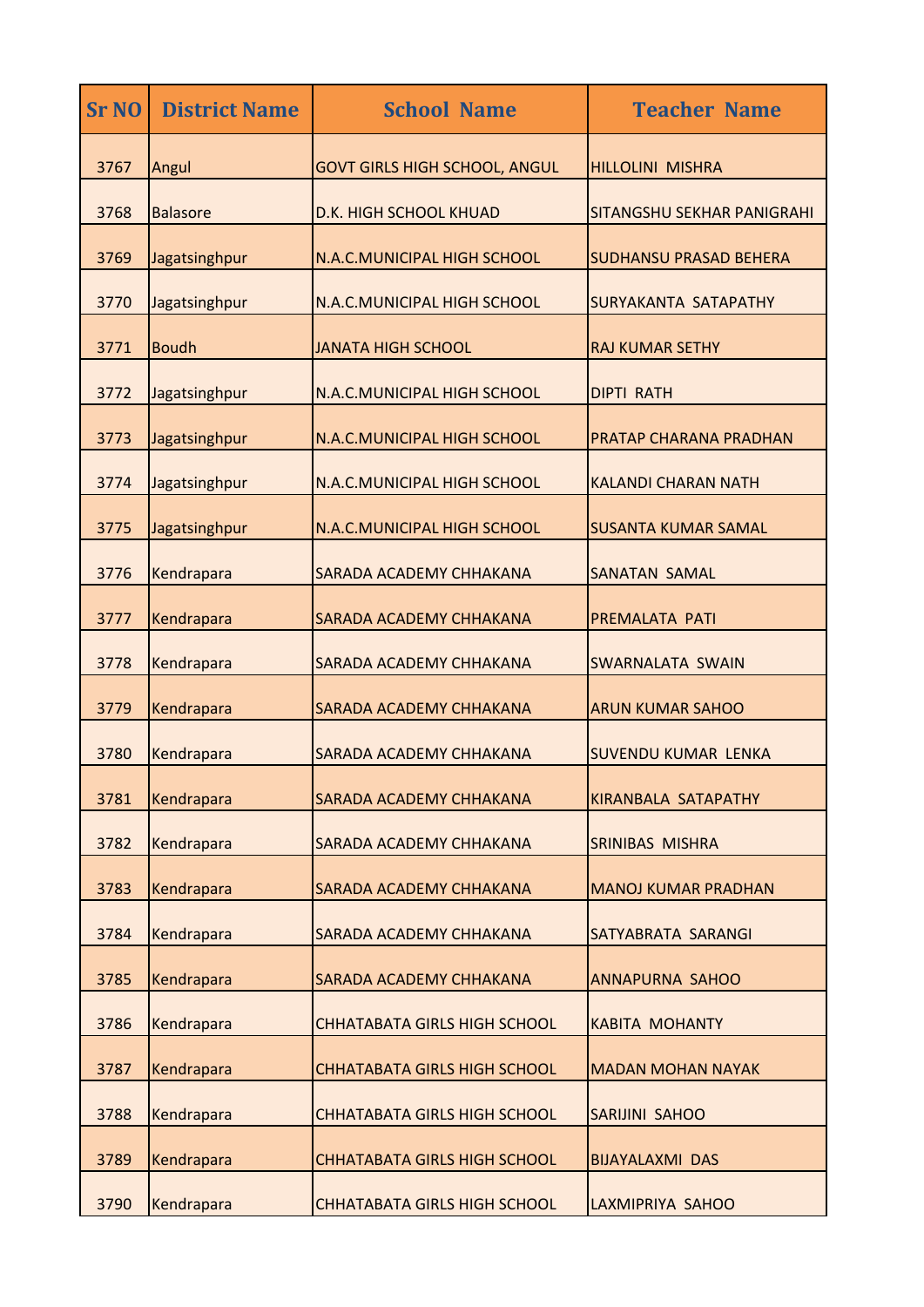| <b>Sr NO</b> | <b>District Name</b> | <b>School Name</b>                  | <b>Teacher Name</b>           |
|--------------|----------------------|-------------------------------------|-------------------------------|
| 3791         | Kendrapara           | <b>CHHATABATA GIRLS HIGH SCHOOL</b> | <b>SANJUKTA MISHRA</b>        |
| 3792         | Khurda               | <b>PEOPLES HIGH SCHOOL</b>          | RASHMIBALA PARIDA             |
| 3793         | Khurda               | PEOPLES HIGH SCHOOL                 | <b>MILI MAHARANA</b>          |
| 3794         | Khurda               | <b>PEOPLES HIGH SCHOOL</b>          | <b>KUNI SAHOO</b>             |
| 3795         | Khurda               | PRANANATH HIGH SCHOOL               | <b>KAMALA DAS</b>             |
| 3796         | Kendrapara           | <b>KORUA GOVT HIGH SCHOOL</b>       | <b>BIDYUT PRASAD RATH</b>     |
| 3797         | Kendrapara           | <b>KORUA GOVT HIGH SCHOOL</b>       | RAGHUNATH MOHAPATRA           |
| 3798         | Khurda               | <b>PRANANATH HIGH SCHOOL</b>        | <b>SAROJINI DAS</b>           |
| 3799         | Kendrapara           | <b>KORUA GOVT HIGH SCHOOL</b>       | RAMAKANTA TRIPATHY            |
| 3800         | Kendrapara           | <b>KORUA GOVT HIGH SCHOOL</b>       | <b>GANGADHAR PANI</b>         |
| 3801         | Khurda               | PRANANATH HIGH SCHOOL               | <b>PRATIMA SWAIN</b>          |
| 3802         | Kendrapara           | <b>KORUA GOVT HIGH SCHOOL</b>       | <b>NRUSINGHA CHARAN SWAIN</b> |
| 3803         | Khurda               | PRANANATH HIGH SCHOOL               | SADHANA PATRA                 |
| 3804         | Kendrapara           | <b>KORUA GOVT HIGH SCHOOL</b>       | <b>SANJUKTA NAYAK</b>         |
| 3805         | Khurda               | PRANANATH HIGH SCHOOL               | LAXMIPRIYA CHHOTARAY          |
| 3806         | Kendrapara           | <b>KORUA GOVT HIGH SCHOOL</b>       | <b>SASMITA MALIK</b>          |
| 3807         | Kendrapara           | <b>KORUA GOVT HIGH SCHOOL</b>       | <b>SOUMENDRA KUMAR SETHY</b>  |
| 3808         | Khurda               | <b>PRANANATH HIGH SCHOOL</b>        | SNEHALATA LENKA               |
| 3809         | Kendrapara           | <b>KORUA GOVT HIGH SCHOOL</b>       | <b>SUBHRALIN JENA</b>         |
| 3810         | Khurda               | <b>PRANANATH HIGH SCHOOL</b>        | <b>BIRESH KUMAR SAHOO</b>     |
| 3811         | Kendrapara           | <b>KORUA GOVT HIGH SCHOOL</b>       | NARENDRA KUMAR BISWAL         |
| 3812         | Kendrapara           | <b>KUDANAGARI HIGH SCHOOL</b>       | PRAFULLA KUMAR DAS            |
| 3813         | Kendrapara           | <b>KUDANAGARI HIGH SCHOOL</b>       | <b>MADHUSMITA SAHU</b>        |
| 3814         | Kendrapara           | <b>KUDANAGARI HIGH SCHOOL</b>       | RABINDRA KUMAR NAYAK          |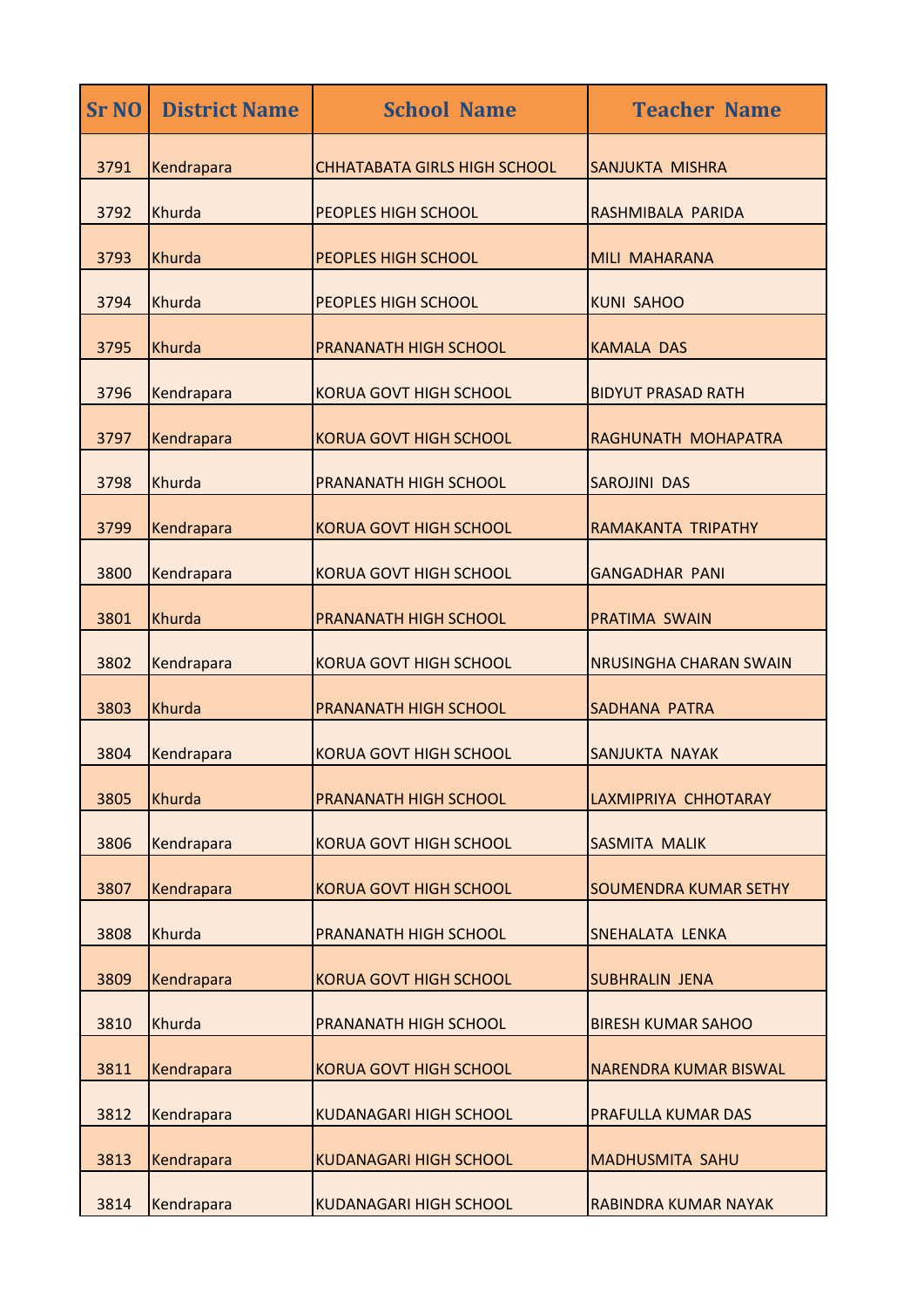| <b>Sr NO</b> | <b>District Name</b> | <b>School Name</b>                   | <b>Teacher Name</b>          |
|--------------|----------------------|--------------------------------------|------------------------------|
| 3815         | Kendrapara           | <b>KUDANAGARI HIGH SCHOOL</b>        | RAMESH CHANDRA DALAI         |
| 3816         | Kendrapara           | <b>CHITROTPALA GIRLS HIGH SCHOOL</b> | PRAMODA KUMAR MOHAPATRA      |
| 3817         | Kendrapara           | <b>CHITROTPALA GIRLS HIGH SCHOOL</b> | <b>MANJUSHREE MISHRA</b>     |
| 3818         | Kendrapara           | <b>CHITROTPALA GIRLS HIGH SCHOOL</b> | <b>PRAMODA KUMAR MISHRA</b>  |
| 3819         | Kendrapara           | <b>CHITROTPALA GIRLS HIGH SCHOOL</b> | <b>BINAPANI LENKA</b>        |
| 3820         | Kendrapara           | <b>CHITROTPALA GIRLS HIGH SCHOOL</b> | <b>JANAKI NAYAK</b>          |
| 3821         | Kendrapara           | <b>CHITROTPALA GIRLS HIGH SCHOOL</b> | <b>ANITA SATPATHY</b>        |
| 3822         | Kendrapara           | <b>CHITROTPALA GIRLS HIGH SCHOOL</b> | <b>SWARNA LATA SAHOO</b>     |
| 3823         | Kendrapara           | LAL BAHADUR UCHA SIKSHASHRAM         | <b>KABITA MOHAPATRA</b>      |
| 3824         | Kendrapara           | LAL BAHADUR UCHA SIKSHASHRAM         | <b>SANKARSAN PRADHAN</b>     |
| 3825         | Kendrapara           | LAL BAHADUR UCHA SIKSHASHRAM         | <b>SANTOSH KUMAR DAS</b>     |
| 3826         | Kendrapara           | LAL BAHADUR UCHA SIKSHASHRAM         | <b>JAYASHREE MAMATA DAS</b>  |
| 3827         | Kendrapara           | LAL BAHADUR UCHA SIKSHASHRAM         | SASMITA NAYAK                |
| 3828         | Kendrapara           | LAL BAHADUR UCHA SIKSHASHRAM         | PRAKASH KUMAR BEHERA         |
| 3829         | Kendrapara           | LAL BAHADUR UCHA SIKSHASHRAM         | <b>KSHIROD KUMAR PANDA</b>   |
| 3830         | Kendrapara           | LAL BAHADUR UCHA SIKSHASHRAM         | <b>BAIDHAR ROUT</b>          |
| 3831         | Kendrapara           | MAHURIGAN U.G. HIGH SCHOOL           | <b>ANNADA PRASAD ROUT</b>    |
| 3832         | Kendrapara           | MAHURIGAN U.G. HIGH SCHOOL           | <b>ABHIRAM TRIPATHY</b>      |
| 3833         | Kendrapara           | MAHURIGAN U.G. HIGH SCHOOL           | DHARITI SUNDAR ACHARYA       |
| 3834         | Kendrapara           | MAHURIGAN U.G. HIGH SCHOOL           | <b>NARESH KUMAR SWAIN</b>    |
| 3835         | Jagatsinghpur        | N.A.C.MUNICIPAL HIGH SCHOOL          | <b>ANSU RAY</b>              |
| 3836         | Jagatsinghpur        | NARENDRANATH BIDYAAPITHA             | <b>KAILASH CHANDRA SWAIN</b> |
| 3837         | Jagatsinghpur        | NARENDRANATH BIDYAAPITHA             | <b>KABITA SWAIN</b>          |
| 3838         | Jagatsinghpur        | NARENDRANATH BIDYAAPITHA             | RAGHUNATH SARANGI            |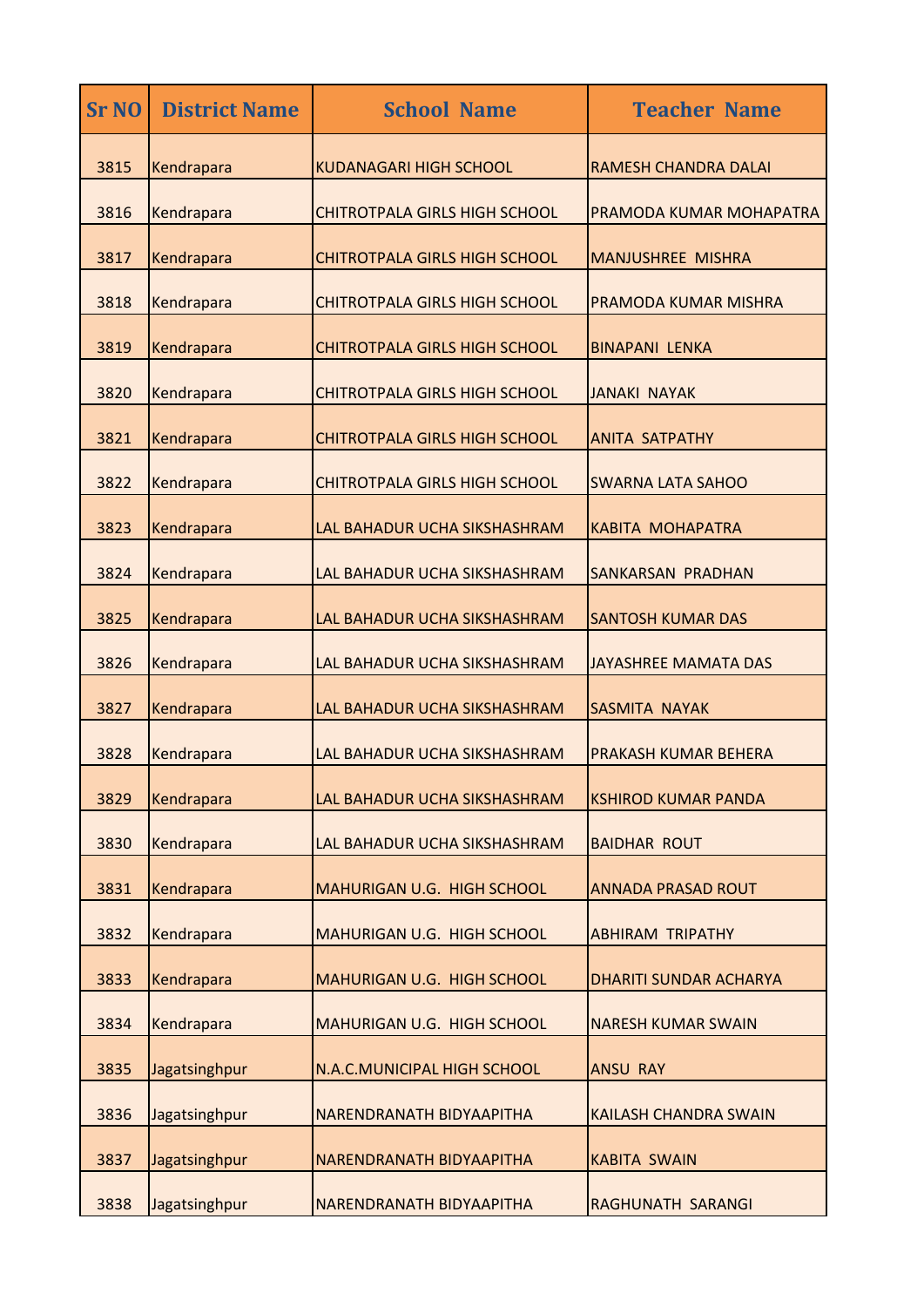| <b>Sr NO</b> | <b>District Name</b> | <b>School Name</b>            | <b>Teacher Name</b>           |
|--------------|----------------------|-------------------------------|-------------------------------|
| 3839         | Jagatsinghpur        | NARENDRANATH BIDYAAPITHA      | <b>ATUL BIKRAM PRADHAN</b>    |
| 3840         | Jagatsinghpur        | NARENDRANATH BIDYAAPITHA      | <b>BIJAYLAXMI MISHRA</b>      |
| 3841         | Jagatsinghpur        | NARENDRANATH BIDYAAPITHA      | <b>CH. RASMITA DAS</b>        |
| 3842         | Jagatsinghpur        | NARENDRANATH BIDYAAPITHA      | <b>NIRANJAN PATRA</b>         |
| 3843         | Jagatsinghpur        | NARENDRANATH BIDYAAPITHA      | <b>KALANDI CHARAN NANDA</b>   |
| 3844         | Jagatsinghpur        | NARENDRANATH BIDYAAPITHA      | PRANATI ADHIKARI              |
| 3845         | Jagatsinghpur        | NARENDRANATH BIDYAAPITHA      | <b>MAMATA MANJARI MOHANTY</b> |
| 3846         | Jagatsinghpur        | <b>NAUGAONHAT HIGH SCHOOL</b> | <b>AMRITA DAS</b>             |
| 3847         | Jagatsinghpur        | <b>NAUGAONHAT HIGH SCHOOL</b> | PRANGYA MISHRA                |
| 3848         | Jagatsinghpur        | <b>NAUGAONHAT HIGH SCHOOL</b> | <b>SANTOSI SETHY</b>          |
| 3849         | Jagatsinghpur        | <b>NAUGAONHAT HIGH SCHOOL</b> | <b>SUCHITRA BHUYAN</b>        |
| 3850         | Jagatsinghpur        | NILAKANTHESWAR HIGH SCHOOL    | <b>KAILASH CHANDRA BISWAL</b> |
| 3851         | Jagatsinghpur        | NILAKANTHESWAR HIGH SCHOOL    | <b>KHIROD CHANDRA MOHANTY</b> |
| 3852         | Jagatsinghpur        | NILAKANTHESWAR HIGH SCHOOL    | <b>RAGHUNATH JENA</b>         |
| 3853         | Jagatsinghpur        | NILAKANTHESWAR HIGH SCHOOL    | SHIBA CHARANA MOHAPATRA       |
| 3854         | Sundergarh           | <b>NAC(ST) HIGH SCHOOL</b>    | SASWATI PANDA                 |
| 3855         | Jagatsinghpur        | <b>OCHINDA HIGH SCHOOL</b>    | RABINDRA NATHA MISHRA         |
| 3856         | Jagatsinghpur        | <b>OCHINDA HIGH SCHOOL</b>    | <b>DUKHISHYAM RATHA</b>       |
| 3857         | Kalahandi            | <b>DANTESWARI HIGH SCHOOL</b> | <b>BANCHHANIDHI PUROHIT</b>   |
| 3858         | Kalahandi            | DANTESWARI HIGH SCHOOL        | <b>BHAKTARAM SINGH RAJPUT</b> |
| 3859         | Kalahandi            | <b>DANTESWARI HIGH SCHOOL</b> | RIKHIRAM BEHERA               |
| 3860         | Kalahandi            | DANTESWARI HIGH SCHOOL        | SACCHIDANANDA GOUD            |
| 3861         | Kalahandi            | DANTESWARI HIGH SCHOOL        | <b>KAMESWAR SINGH</b>         |
| 3862         | Kalahandi            | DANTESWARI HIGH SCHOOL        | <b>CHAKRADHAR BARIK</b>       |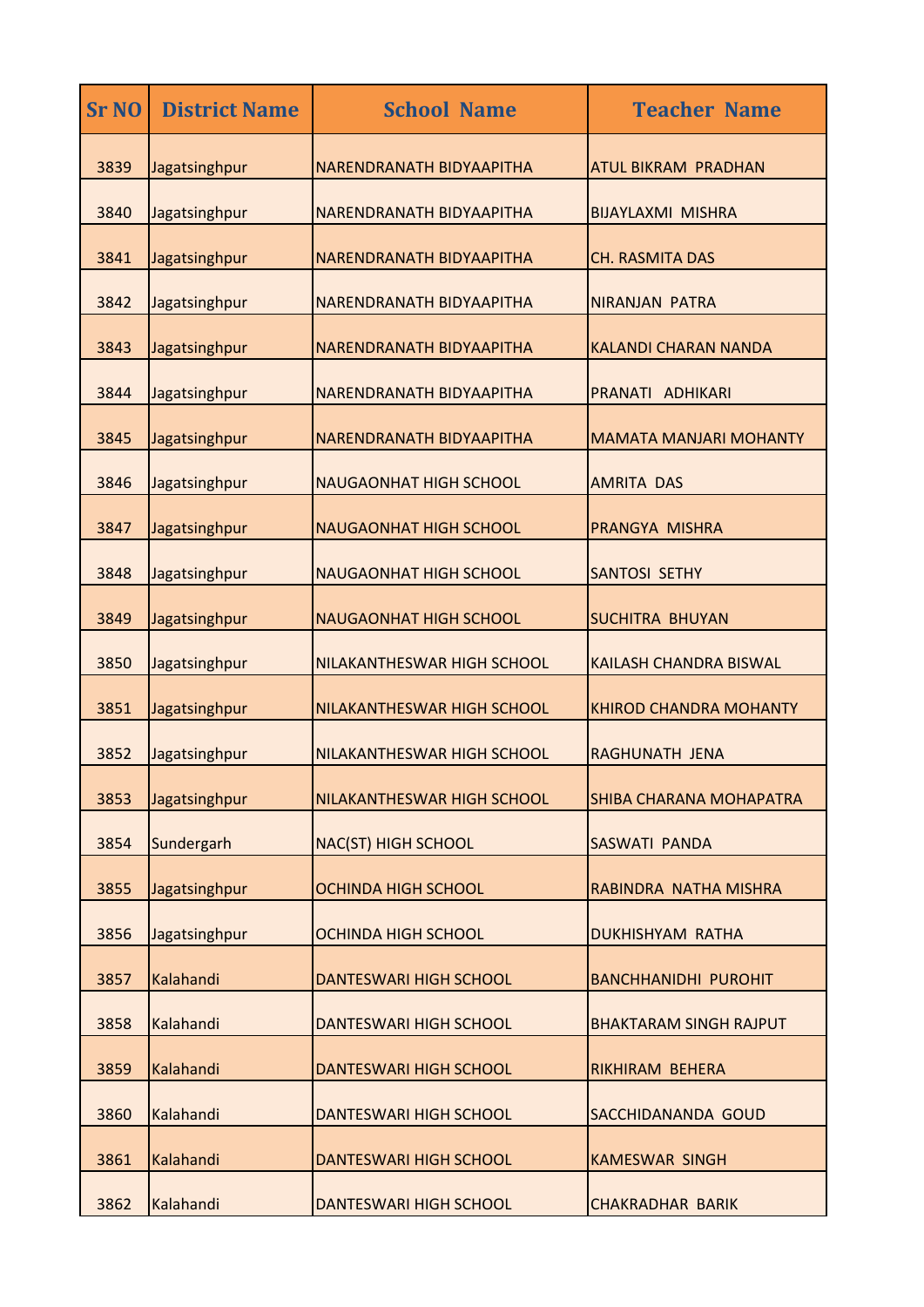| <b>Sr NO</b> | <b>District Name</b> | <b>School Name</b>              | <b>Teacher Name</b>          |
|--------------|----------------------|---------------------------------|------------------------------|
| 3863         | Kalahandi            | DANTESWARI HIGH SCHOOL          | <b>RAM CHANDRA RANA</b>      |
| 3864         | Kalahandi            | DANTESWARI HIGH SCHOOL          | <b>BHAKTA CHARAN BHOI</b>    |
| 3865         | Jajpur               | <b>RAMBAG GIRLS HIGH SCHOOL</b> | <b>KUMARSEAN SANAPATI</b>    |
| 3866         | Jajpur               | <b>RAMBAG GIRLS HIGH SCHOOL</b> | <b>AMITA DASH</b>            |
| 3867         | Jajpur               | <b>RAMBAG HIGH SCHOOL</b>       | <b>BABITA SAHOO</b>          |
| 3868         | Jajpur               | <b>RAMBAG HIGH SCHOOL</b>       | <b>PRAKASH KUMAR PANDA</b>   |
| 3869         | Jajpur               | <b>RAMBAG HIGH SCHOOL</b>       | <b>RANJAN KUMAR PATRA</b>    |
| 3870         | Jajpur               | <b>RAMBAG HIGH SCHOOL</b>       | <b>SURESH CHANDRA MISHRA</b> |
| 3871         | Jajpur               | <b>RAMBAG HIGH SCHOOL</b>       | <b>KUNMUN SAGARIKA SAMAL</b> |
| 3872         | Jajpur               | <b>RAMBAG HIGH SCHOOL</b>       | <b>DAMODAR SETHY</b>         |
| 3873         | Jajpur               | <b>RAMBAG HIGH SCHOOL</b>       | <b>NARENDRA KUMAR SAHOO</b>  |
| 3874         | Jajpur               | <b>RAMBAG HIGH SCHOOL</b>       | <b>MAHESWAR SAHOO</b>        |
| 3875         | Jajpur               | <b>RAMBAG HIGH SCHOOL</b>       | <b>SWARNA SAHOO</b>          |
| 3876         | Jajpur               | <b>RAMBAG HIGH SCHOOL</b>       | <b>SATYABRATA PANI</b>       |
| 3877         | Jajpur               | <b>RANGADHAR HIGH SCHOOL</b>    | <b>KAILASH CHANDRA DASH</b>  |
| 3878         | Jajpur               | <b>RANGADHAR HIGH SCHOOL</b>    | <b>BASANTI SAMAL</b>         |
| 3879         | Jajpur               | <b>RANGADHAR HIGH SCHOOL</b>    | JAYARAM PRADHAN              |
| 3880         | Jajpur               | <b>RANGADHAR HIGH SCHOOL</b>    | <b>MAMATA MAYEE MAHALIK</b>  |
| 3881         | Jajpur               | <b>RATNAGIRI HIGH SCHOOL</b>    | SANTILATA PATRA              |
| 3882         | Jajpur               | <b>RATNAGIRI HIGH SCHOOL</b>    | <b>PRAKASH KUMAR MALLICK</b> |
| 3883         | Jajpur               | <b>RATNAGIRI HIGH SCHOOL</b>    | <b>CHAKRADHAR BHOI</b>       |
| 3884         | Jajpur               | <b>RATNAGIRI HIGH SCHOOL</b>    | SAGARIKA DEO                 |
| 3885         | Jajpur               | <b>RATNAGIRI HIGH SCHOOL</b>    | <b>JAJATIKESARI JENA</b>     |
| 3886         | Jajpur               | RATNESWAR BIDYAPITHA            | <b>AKHILA CHANDRA JENA</b>   |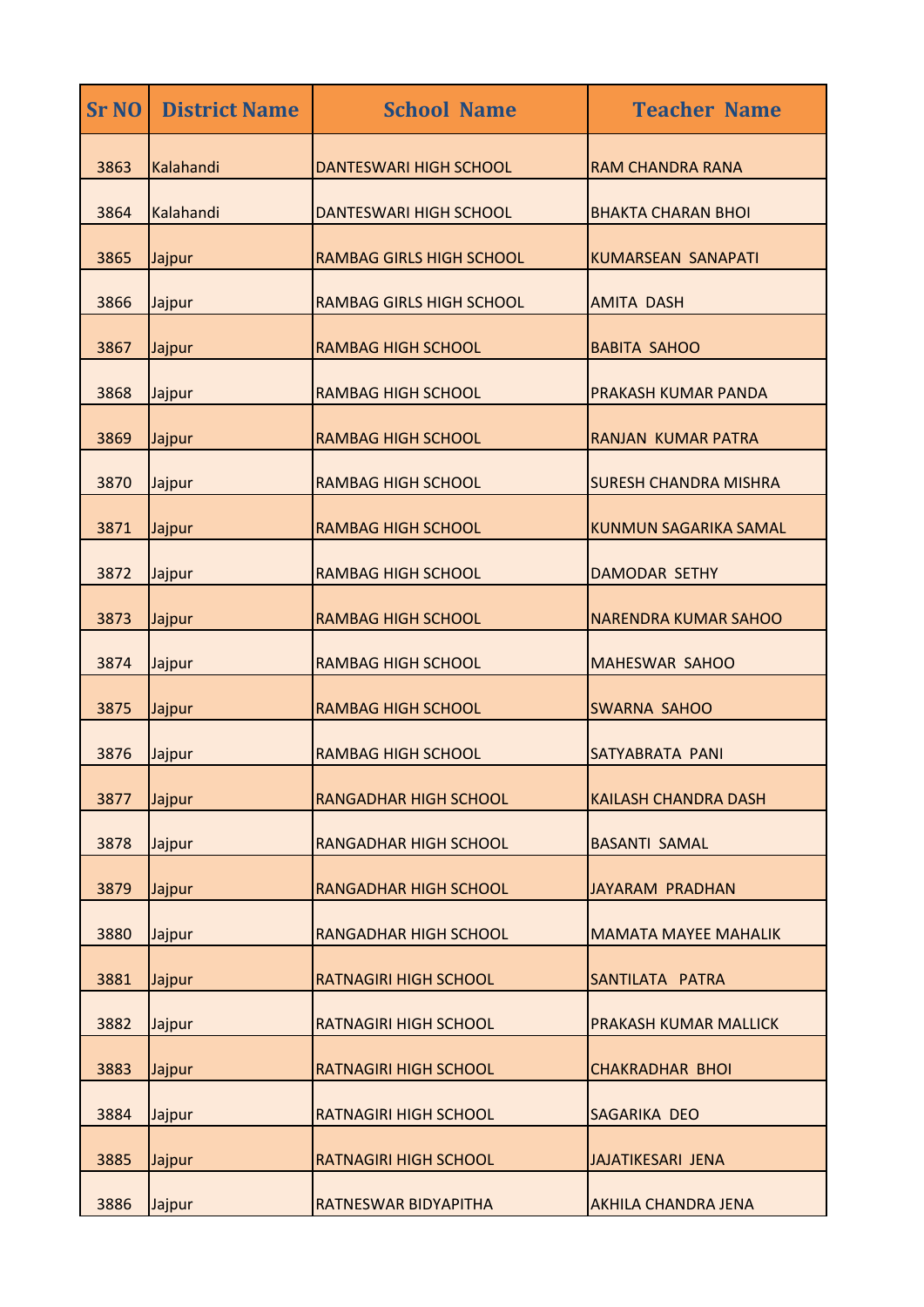| <b>Sr NO</b> | <b>District Name</b> | <b>School Name</b>              | <b>Teacher Name</b>       |
|--------------|----------------------|---------------------------------|---------------------------|
| 3887         | Jajpur               | RATNESWAR BIDYAPITHA            | <b>NARAYAN DASH</b>       |
| 3888         | Jajpur               | RATNESWAR BIDYAPITHA            | PUSPITA DASH              |
| 3889         | Jajpur               | RATNESWAR BIDYAPITHA            | <b>SAROJITA ROUT</b>      |
| 3890         | Jajpur               | RATNESWAR BIDYAPITHA            | <b>SK MUKTAR ALLI</b>     |
| 3891         | Jagatsinghpur        | <b>OCHINDA HIGH SCHOOL</b>      | <b>SANJUKTA SUBUDHI</b>   |
| 3892         | Jagatsinghpur        | <b>OCHINDA HIGH SCHOOL</b>      | <b>BIDULATA DASH</b>      |
| 3893         | Jagatsinghpur        | <b>OCHINDA HIGH SCHOOL</b>      | SANGHAMITRA NAYAK         |
| 3894         | Jagatsinghpur        | <b>OSHAMAIN HIGH SCHOOL</b>     | <b>RAKESH KUMAR PATI</b>  |
| 3895         | Jajpur               | <b>RAUTARA HIGH SCHOOL</b>      | <b>BASUDEV PANDA</b>      |
| 3896         | Jajpur               | <b>RAUTARA HIGH SCHOOL</b>      | <b>RUPALIN PARIDA</b>     |
| 3897         | Jajpur               | <b>RAUTARA HIGH SCHOOL</b>      | <b>SANJUKTA BIHARI</b>    |
| 3898         | Jajpur               | <b>RUDRA CHARAN HIGH SCHOOL</b> | SUDHANSHUBALA MOHANTY     |
| 3899         | Jajpur               | <b>RUDRA CHARAN HIGH SCHOOL</b> | NATABARA BEHERA           |
| 3900         | Jajpur               | <b>RUDRA CHARAN HIGH SCHOOL</b> | <b>MADHUSMITA RAM</b>     |
| 3901         | Jajpur               | <b>RUDRA CHARAN HIGH SCHOOL</b> | <b>KARTIK CHANDRA KAR</b> |
| 3902         | Jajpur               | <b>RUDRA CHARAN HIGH SCHOOL</b> | JAYASHREE BEHERA          |
| 3903         | Jajpur               | RUDRA CHARAN HIGH SCHOOL        | <b>BASUDEV SENAPATI</b>   |
| 3904         | Jajpur               | <b>RUDRA CHARAN HIGH SCHOOL</b> | <b>BIKRAM KUMAR DAS</b>   |
| 3905         | Jajpur               | RUDRA CHARAN HIGH SCHOOL        | KRUSHNA CHANDRA DUTTA     |
| 3906         | Jajpur               | <b>RUDRA CHARAN HIGH SCHOOL</b> | <b>KAMAPAL SAMANTA</b>    |
| 3907         | Jajpur               | <b>SACHIBA BIDYAPITHA</b>       | <b>PUSPANJALI DALAI</b>   |
| 3908         | Jajpur               | <b>SACHIBA BIDYAPITHA</b>       | <b>SAROJ KUMAR DASH</b>   |
| 3909         | Jajpur               | <b>SACHIBA BIDYAPITHA</b>       | <b>SUSANTA KUMAR DAS</b>  |
| 3910         | Jagatsinghpur        | <b>OSHAMAIN HIGH SCHOOL</b>     | NIGAMANANDA KUANAR        |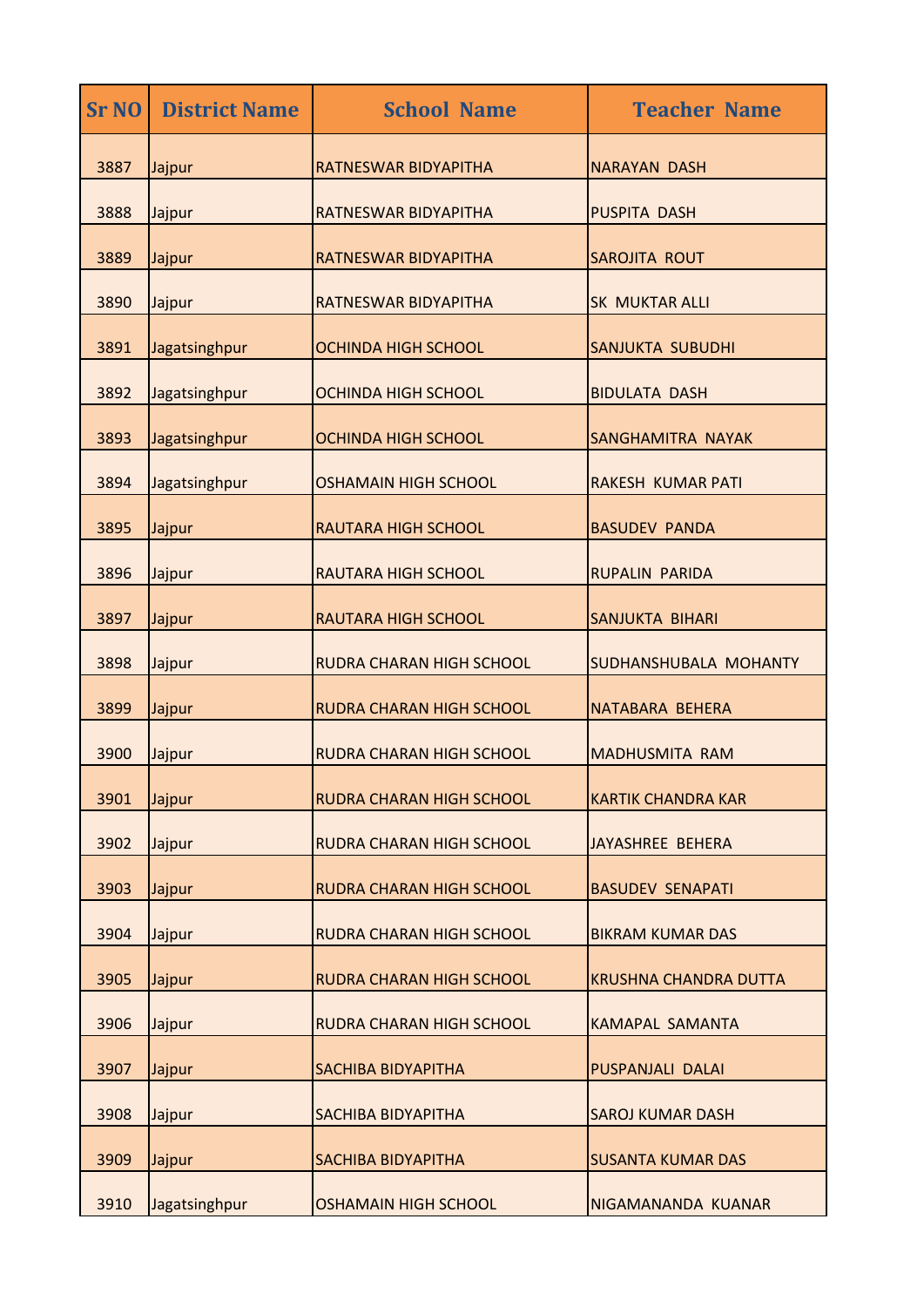| <b>District Name</b> | <b>School Name</b>                 | <b>Teacher Name</b>           |
|----------------------|------------------------------------|-------------------------------|
| Jagatsinghpur        | <b>OSHAMAIN HIGH SCHOOL</b>        | <b>KALYANI DASH</b>           |
| Jagatsinghpur        | <b>OSHAMAIN HIGH SCHOOL</b>        | <b>GITANJALI PANDA</b>        |
| Jajpur               | <b>SACHIBA BIDYAPITHA</b>          | <b>TAPAS RANJAN KHANDAI</b>   |
| Jajpur               | <b>SAMANTA SINGHAR HIGH SCHOOL</b> | <b>SARAT KUMAR NANDA</b>      |
| Jajpur               | SAMANTA SINGHAR HIGH SCHOOL        | <b>NIROD KUMAR KAR</b>        |
| Jajpur               | <b>SAMANTA SINGHAR HIGH SCHOOL</b> | <b>ASHOK KUMAR MALICK</b>     |
| Jajpur               | <b>SAMANTA SINGHAR HIGH SCHOOL</b> | <b>BISWABANDITA DASH</b>      |
| Jajpur               | <b>SAMANTA SINGHAR HIGH SCHOOL</b> | <b>PABAK MOHAPATRA</b>        |
| Jajpur               | <b>SAMANTA SINGHAR HIGH SCHOOL</b> | <b>ABHILASH KAR</b>           |
| Jajpur               | <b>SAMANTA SINGHAR HIGH SCHOOL</b> | <b>BHARAT KUMAR JENA</b>      |
| Jajpur               | <b>SAMANTA SINGHAR HIGH SCHOOL</b> | <b>KRUSHNA CHARAN SAMAL</b>   |
| Jajpur               | SAMARESWAR BIDYAPITHA              | <b>AJAYA KUMAR PARIDA</b>     |
| Jajpur               | SAMARESWAR BIDYAPITHA              | <b>BASANTA KUMAR PRADHAN</b>  |
| Jajpur               | SAMARESWAR BIDYAPITHA              | <b>HRUSHIKESH JENA</b>        |
| Jajpur               | SAMARESWAR BIDYAPITHA              | <b>MAMA MOHANTY</b>           |
| Jajpur               | SAMARESWAR BIDYAPITHA              | <b>DAYANIDHI SAMAL</b>        |
| Jajpur               | <b>SARBA MANGALA HIGH SCHOOL</b>   | <b>GAYATRI MISHRA</b>         |
| Jajpur               | <b>SARBA MANGALA HIGH SCHOOL</b>   | <b>MANORAMA SAHOO</b>         |
| Deogarh              | <b>TINKBIR HIGH SCHOOL</b>         | <b>JNYANIMDRA SAHU</b>        |
| Deogarh              | <b>TINKBIR HIGH SCHOOL</b>         | DHARMAPADA SAHU               |
| Deogarh              | <b>TINKBIR HIGH SCHOOL</b>         | <b>SHRADHAKAR PRADHAN</b>     |
| Deogarh              | <b>TINKBIR HIGH SCHOOL</b>         | <b>DUSMANTA KUMAR PRADHAN</b> |
|                      | A. KATAPALI HIGH SCHOOL            | <b>SIKHA PANDA</b>            |
|                      | <b>PANCHAYAT HIGH</b>              | <b>BIBEKANANDA MOHANTI</b>    |
|                      | Sambalpur<br>Nuapada               | SCHOOL, BUDHIKOMNA            |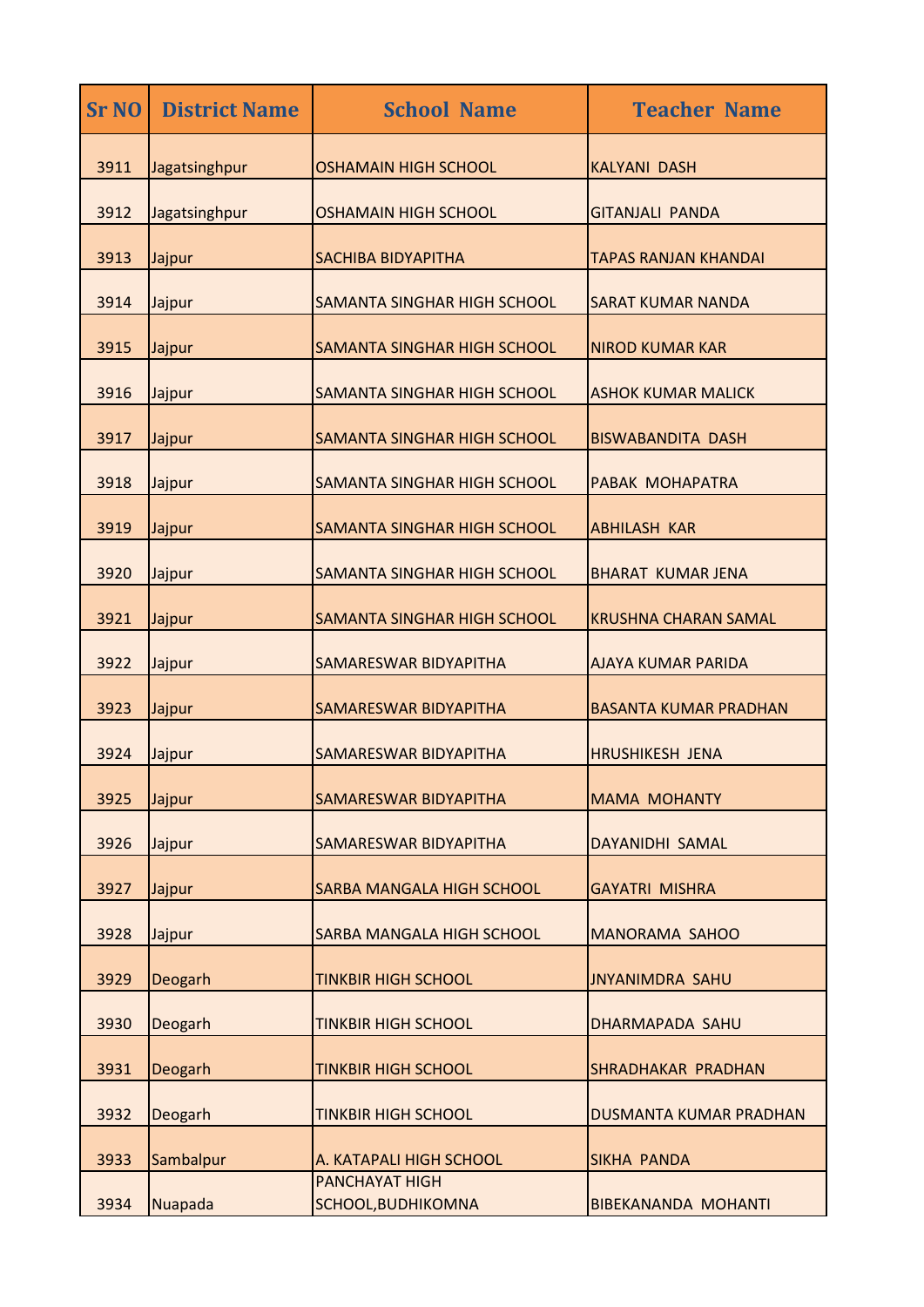| <b>Sr NO</b> | <b>District Name</b> | <b>School Name</b>                                 | <b>Teacher Name</b>           |
|--------------|----------------------|----------------------------------------------------|-------------------------------|
| 3935         | Sambalpur            | PHIGH SCHOOL GUNDURUCHUAN                          | KOUSHALYA BEHERA              |
| 3936         | Sambalpur            | PHIGH SCHOOL GUNDURUCHUAN                          | <b>BIJAYA KUMAR PATEL</b>     |
| 3937         | Sambalpur            | PHIGH SCHOOL GUNDURUCHUAN                          | <b>TARINISEN KINDO</b>        |
| 3938         | Sambalpur            | PHIGH SCHOOL GUNDURUCHUAN                          | <b>HOMESHWAR SINGH</b>        |
| 3939         | <b>Bargarh</b>       | <b>ATTABIRA HIGH SCHOOL</b>                        | <b>JYOTIKIRAN MOHANTY</b>     |
| 3940         | Jagatsinghpur        | <b>OSHAMAIN HIGH SCHOOL</b>                        | <b>KISHORIBALA MOHANTY</b>    |
| 3941         | Jagatsinghpur        | <b>OSHAMAIN HIGH SCHOOL</b>                        | <b>PRABODHINI DASH</b>        |
| 3942         | Jagatsinghpur        | PANCHAPANDAV SAILABALA HIGH<br><b>SCHOOL</b>       | <b>BIWAMBHAR MALLICK</b>      |
| 3943         | Jagatsinghpur        | PANCHAPANDAV SAILABALA HIGH<br><b>SCHOOL</b>       | <b>BIJAYA KUMAR KHATUA</b>    |
| 3944         | Jagatsinghpur        | PANCHAPANDAV SAILABALA HIGH<br><b>SCHOOL</b>       | <b>UPENDRA KUMAR SAHOO</b>    |
| 3945         | Khurda               | S.B HIGH SCHOOL, BHINGARPUR                        | <b>DHRUBA CHARAN TRIPATHY</b> |
| 3946         | Khurda               | S.B HIGH SCHOOL, BHINGARPUR                        | PRADIP KUMAR TRIPATHY         |
| 3947         | Angul                | SRI JAGANNATH HIGH SCHOOL,<br><b>JAGANNATHAPUR</b> | <b>MANDARDHAR SAHU</b>        |
| 3948         | Angul                | SRI JAGANNATH HIGH SCHOOL,<br><b>JAGANNATHAPUR</b> | <b>KRUSHNAPRIYA SWAIN</b>     |
| 3949         | Kendrapara           | TALAKUSUMA GOVINDPUR HIGH<br><b>SCHOOL</b>         | <b>BIPIN KUMAR DAS</b>        |
| 3950         | Jagatsinghpur        | PANCHAPANDAV SAILABALA HIGH<br><b>SCHOOL</b>       | <b>MAHAMAYA CHAYANI</b>       |
| 3951         | Jagatsinghpur        | PANCHAPANDAV SAILABALA HIGH<br><b>SCHOOL</b>       | <b>KADAMBA KESHAREE SWAIN</b> |
| 3952         | Jagatsinghpur        | PANCHASAKHA HIGH SCHOOL                            | <b>BASANTA KUMAR OJHA</b>     |
| 3953         | Jagatsinghpur        | PANCHASAKHA HIGH SCHOOL                            | PRAGYA PARAMITA BEHERA        |
| 3954         | Jagatsinghpur        | PANCHASAKHA HIGH SCHOOL                            | <b>SHRADHANJALI NAYAK</b>     |
| 3955         | Jagatsinghpur        | PANCHASAKHA HIGH SCHOOL                            | LOKANATH BISWAL               |
| 3956         | Jagatsinghpur        | PANCHASAKHA HIGH SCHOOL                            | PRTII MANJARI BHOI            |
| 3957         | Jagatsinghpur        | PANCHASAKHA HIGH SCHOOL                            | <b>SHRIDHAR SETHY</b>         |
| 3958         | Jagatsinghpur        | PANCHAYAT RAJ HIGH SCHOOL                          | <b>SUDHANSU SEKHAR RAM</b>    |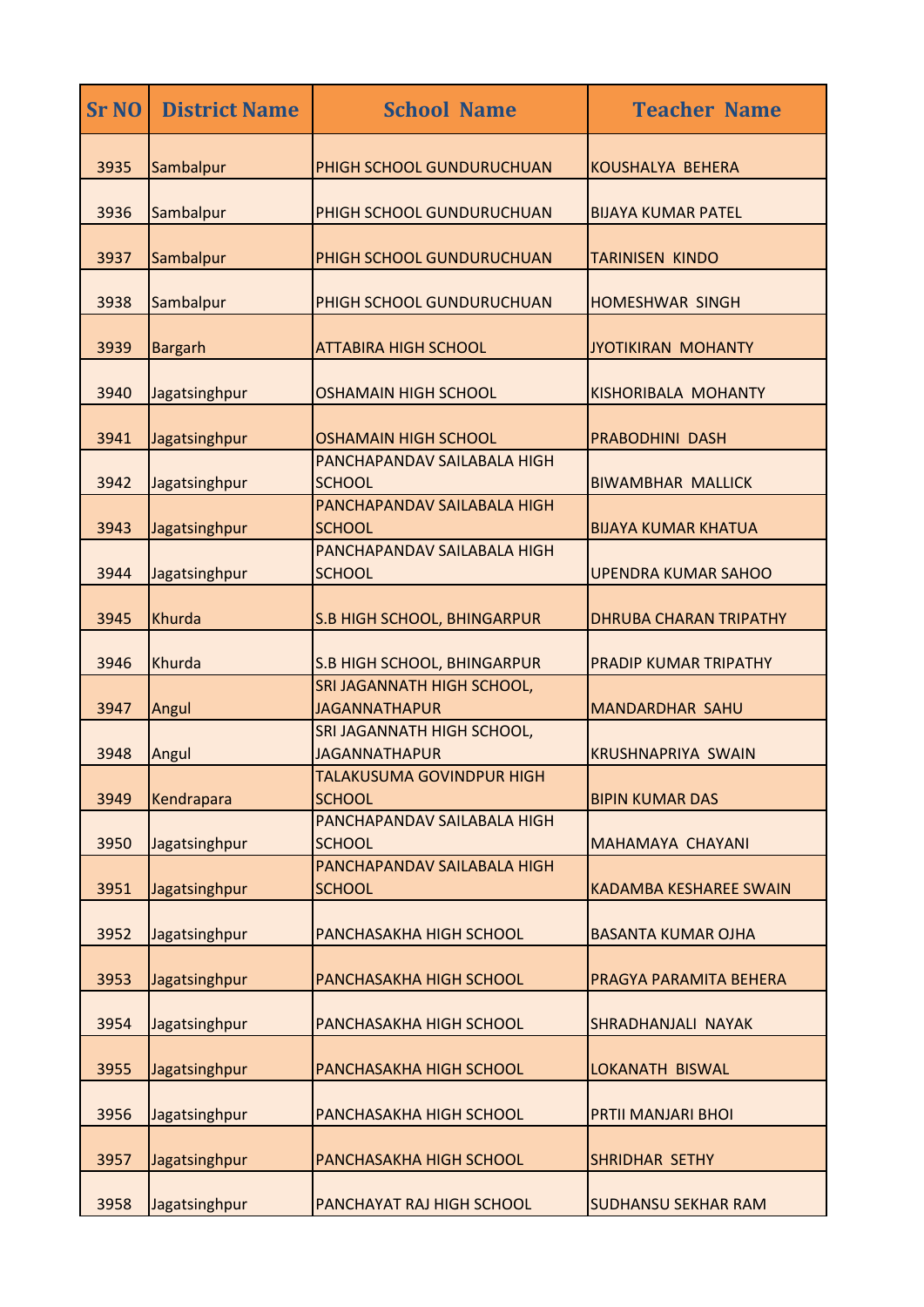| <b>Sr NO</b> | <b>District Name</b> | <b>School Name</b>                         | <b>Teacher Name</b>                      |
|--------------|----------------------|--------------------------------------------|------------------------------------------|
| 3959         | Jagatsinghpur        | PANCHAYAT RAJ HIGH SCHOOL                  | <b>AMIYABALA TRIPATHY</b>                |
| 3960         | Jagatsinghpur        | PANCHAYAT RAJ HIGH SCHOOL                  | PRATIMANJARI PARIJA                      |
| 3961         | Kendrapara           | <b>DERABISH HIGH SCHOOL</b>                | <b>BASANTI ACHARYA</b>                   |
| 3962         | Kendrapara           | <b>DERABISH HIGH SCHOOL</b>                | <b>SK KALIMUDIN</b>                      |
| 3963         | Kendrapara           | <b>DERABISH HIGH SCHOOL</b>                | <b>ALEKH CHANDRA BEHERA</b>              |
| 3964         | Kendrapara           | <b>DERABISH HIGH SCHOOL</b>                | TIKILI KUMARI SWAIN                      |
| 3965         | Kendrapara           | <b>DERABISH HIGH SCHOOL</b>                | PRIYADARSHI GAGANBIHARI<br><b>BEHERA</b> |
| 3966         | Kendrapara           | <b>DERABISH HIGH SCHOOL</b>                | <b>CHHITA RANJAN KAR</b>                 |
| 3967         | Kendrapara           | <b>DERABISH HIGH SCHOOL</b>                | <b>MAHASWETA BEHERA</b>                  |
| 3968         | Kendrapara           | <b>DERABISH HIGH SCHOOL</b>                | <b>BIJAYA LAXMI MALLIK</b>               |
| 3969         | Kendrapara           | <b>DERABISH HIGH SCHOOL</b>                | <b>RAKESH ROSHAN SWAIN</b>               |
| 3970         | Kendrapara           | <b>DERABISH HIGH SCHOOL</b>                | <b>INDIRA PRIYADARSHINI SAHOO</b>        |
| 3971         | Jagatsinghpur        | PANCHAYAT RAJ HIGH SCHOOL                  | <b>DIPTIMAYEE SENAPATY</b>               |
| 3972         | Jagatsinghpur        | PANCHAYAT RAJ HIGH SCHOOL                  | <b>MANASI MOHANTY</b>                    |
| 3973         | Jagatsinghpur        | PANCHAYAT RAJ HIGH SCHOOL                  | SAUDAMINI MOHANTY                        |
| 3974         | Jagatsinghpur        | PANCHAYAT RAJ HIGH SCHOOL                  | <b>AKSHAYA KUMAR DAS</b>                 |
| 3975         | Jagatsinghpur        | PANCHAYAT RAJ HIGH SCHOOL                  | <b>MADHUSMITA BEHERA</b>                 |
| 3976         | Jagatsinghpur        | PANCHAYAT RAJ HIGH SCHOOL                  | <b>MAMATA JENA</b>                       |
| 3977         | Ganjam               | <b>NATIONAL HIGH SCHOOL</b>                | <b>AMITA RANI SAHU</b>                   |
| 3978         | Sundergarh           | N.A.C(ST) HIGH SCHOOL                      | <b>CHHABI RANI PRADHAN</b>               |
| 3979         | Sundergarh           | N.A.C(ST) HIGH SCHOOL                      | <b>ASWINI KUMAR MISHRA</b>               |
| 3980         | Jagatsinghpur        | PANCHAYAT RAJ HIGH SCHOOL                  | <b>MAGUCHARAN SAHOO</b>                  |
| 3981         | Jagatsinghpur        | PANCHAYATA HIGH SCHOOL<br><b>BALITUTHA</b> | <b>DILLIP KUMAR MALIK</b>                |
| 3982         | Jagatsinghpur        | PANCHAYATA HIGH SCHOOL<br><b>BALITUTHA</b> | PRASANTA KUMAR MISHRA                    |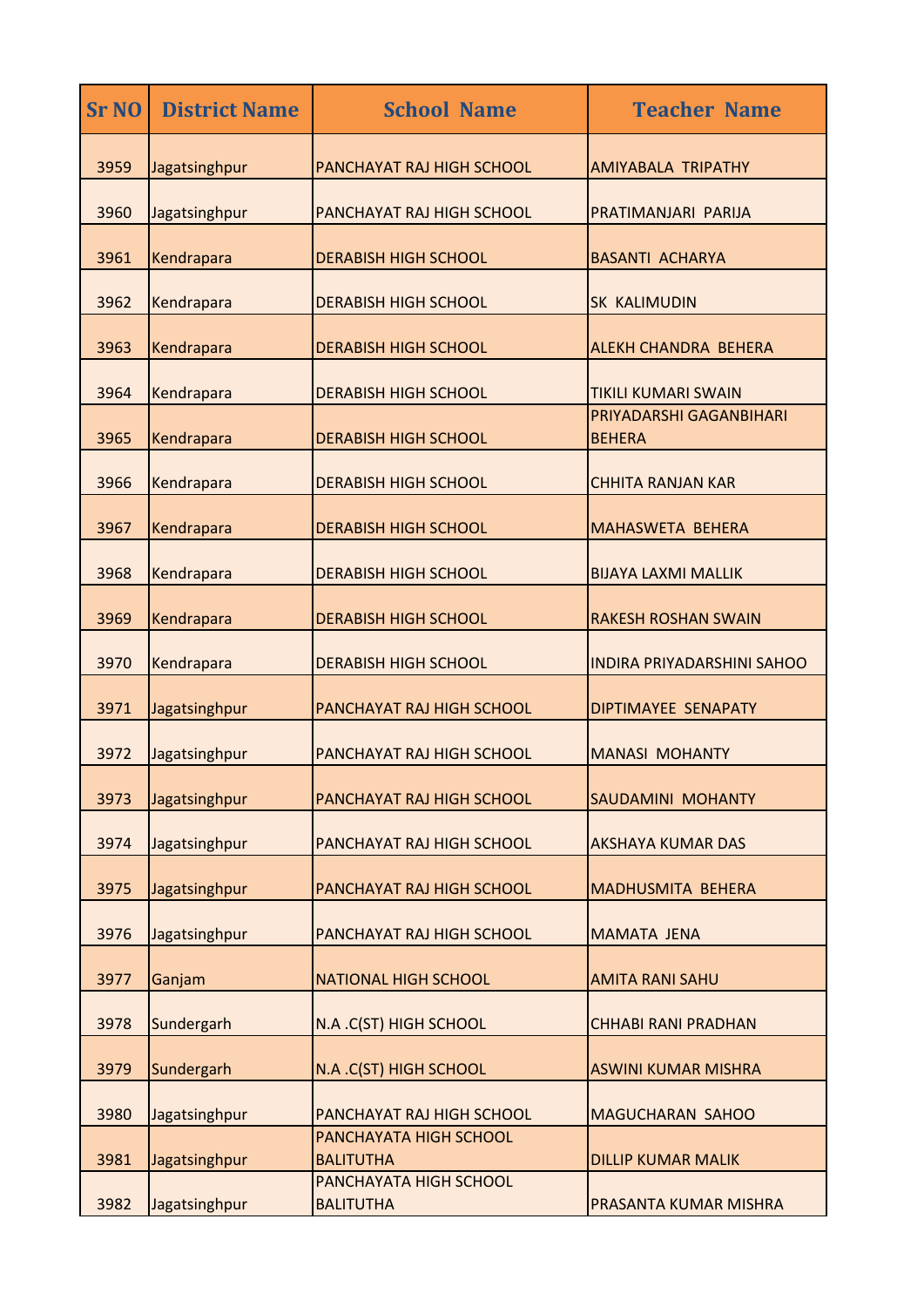| <b>Sr NO</b> | <b>District Name</b> | <b>School Name</b>                          | <b>Teacher Name</b>         |
|--------------|----------------------|---------------------------------------------|-----------------------------|
|              |                      | <b>PANCHAYATA HIGH SCHOOL</b>               |                             |
| 3983         | Jagatsinghpur        | <b>BALITUTHA</b>                            | SANJUKTA OJHA               |
|              |                      | PANCHAYATA HIGH SCHOOL                      |                             |
| 3984         | Jagatsinghpur        | <b>BALITUTHA</b><br>PANCHAYATA HIGH SCHOOL  | RAJALAXMI MAHARANA          |
| 3985         | Jagatsinghpur        | <b>BALITUTHA</b>                            | PRIYADARSHINI BEHERA        |
|              |                      | PANCHAYATA HIGH SCHOOL                      |                             |
| 3986         | Jagatsinghpur        | <b>BALITUTHA</b>                            | <b>RASHMI RANJAN DAS</b>    |
|              |                      |                                             |                             |
| 3987         | Jagatsinghpur        | PANCHAYATI RAJ HIGH SCHOOL                  | PURNA CHANDRA DASH          |
|              |                      | PABITRA MOHAN HIGH SCHOOL,                  |                             |
| 3988         | Angul                | <b>KANIHA</b>                               | <b>DASARATHI JENA</b>       |
|              |                      | PABITRA MOHAN HIGH SCHOOL,                  |                             |
| 3989         | Angul                | <b>KANIHA</b>                               | <b>RAJKISHORE SAHU</b>      |
|              |                      | PABITRA MOHAN HIGH SCHOOL,                  |                             |
| 3990         | Angul                | <b>KANIHA</b>                               | <b>PRADIP KUMAR PRADHAN</b> |
|              |                      | PABITRA MOHAN HIGH SCHOOL,                  |                             |
| 3991         | Angul                | <b>KANIHA</b>                               | <b>SIDDHI PRASAD SAHOO</b>  |
|              |                      | PABITRA MOHAN HIGH SCHOOL,                  |                             |
| 3992         | Angul                | <b>KANIHA</b>                               | <b>AMITA DEHURY</b>         |
| 3993         |                      | PABITRA MOHAN HIGH SCHOOL,<br><b>KANIHA</b> | <b>BABULA SAHOO</b>         |
|              | Angul                | PABITRA MOHAN HIGH SCHOOL,                  |                             |
| 3994         | Angul                | <b>KANIHA</b>                               | <b>DILLIP KUMAR PRADHAN</b> |
|              |                      | PABITRA MOHAN HIGH SCHOOL,                  |                             |
| 3995         | Angul                | <b>KANIHA</b>                               | KABITA PRADHAN              |
|              |                      | PABITRA MOHAN HIGH SCHOOL,                  |                             |
| 3996         | Angul                | <b>KANIHA</b>                               | <b>ROHIT KUMAR PRADHAN</b>  |
|              |                      | PABITRA MOHAN HIGH SCHOOL,                  |                             |
| 3997         | Angul                | <b>KANIHA</b>                               | <b>SHARMISTHA BEHERA</b>    |
|              |                      |                                             |                             |
| 3998         | Jagatsinghpur        | PANCHAYATI RAJ HIGH SCHOOL                  | <b>SANTOSH KUMAR DAS</b>    |
|              |                      |                                             |                             |
| 3999         | Jagatsinghpur        | PANCHAYATI RAJ HIGH SCHOOL                  | <b>SISHU ANANTA SAHOO</b>   |
|              |                      |                                             |                             |
| 4000         | Jagatsinghpur        | PANCHAYATI RAJ HIGH SCHOOL                  | <b>BANSHIDHAR POTHAL</b>    |
|              |                      |                                             |                             |
| 4001         | Jagatsinghpur        | PANCHAYATI RAJ HIGH SCHOOL                  | <b>RASMI PRAVA ROUT</b>     |
|              |                      |                                             |                             |
| 4002         | Jagatsinghpur        | <b>PANDUA HIGH SCHOOL</b>                   | <b>ANIL KUMAR BISWAL</b>    |
|              |                      |                                             |                             |
| 4003         | Jagatsinghpur        | <b>PANDUA HIGH SCHOOL</b>                   | <b>ANANDA CHANDRA BARIK</b> |
| 4004         | Jagatsinghpur        | <b>PANDUA HIGH SCHOOL</b>                   | <b>SACHIDA NANDA SAHOO</b>  |
|              |                      |                                             |                             |
| 4005         | Jagatsinghpur        | <b>PANDUA HIGH SCHOOL</b>                   | <b>NAGAMANI KAR</b>         |
|              |                      |                                             |                             |
| 4006         | Jagatsinghpur        | PANDUA HIGH SCHOOL                          | SAROJINI DAS                |
|              |                      |                                             |                             |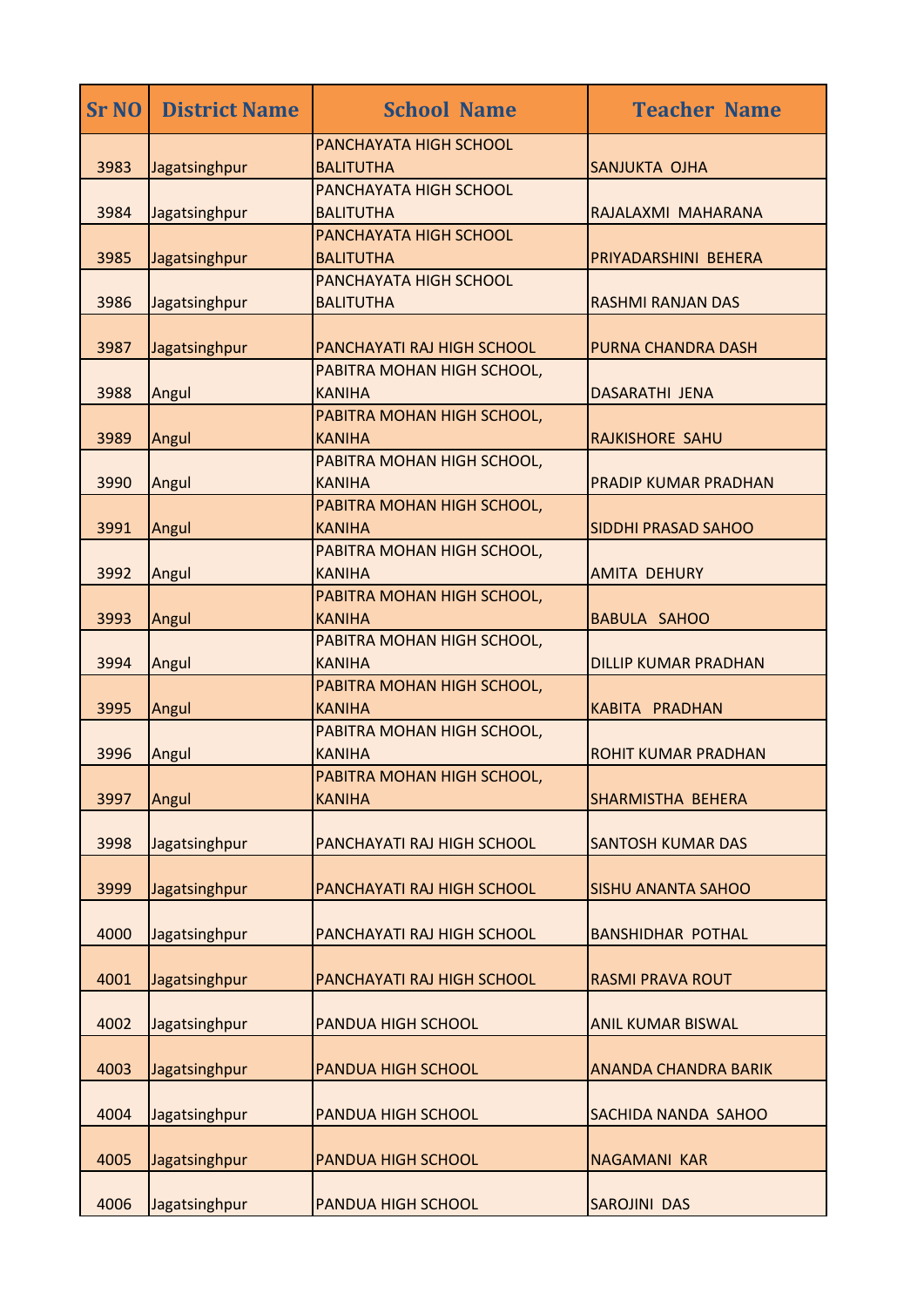| <b>Sr NO</b> | <b>District Name</b> | <b>School Name</b>                                           | <b>Teacher Name</b>           |
|--------------|----------------------|--------------------------------------------------------------|-------------------------------|
| 4007         | Jagatsinghpur        | <b>PANDUA HIGH SCHOOL</b>                                    | <b>DEBASIS LENKA</b>          |
| 4008         | Jagatsinghpur        | <b>PANDUA HIGH SCHOOL</b>                                    | <b>ASHOK KUMAR BEHERA</b>     |
| 4009         | <b>Boudh</b>         | <b>JANATA HIGH SCHOOL</b>                                    | <b>MAHENDRA KUMAR SAHOO</b>   |
| 4010         | <b>Boudh</b>         | JOGINDRA DEV HIGH SCHOOL                                     | <b>BIJAYA KUMAR PRADHAN</b>   |
| 4011         | <b>Boudh</b>         | JOGINDRA DEV HIGH SCHOOL                                     | RAJALAXMI SWAIN               |
| 4012         | <b>Boudh</b>         | JOGINDRA DEV HIGH SCHOOL                                     | SANJIB KUMAR BHOKTA           |
| 4013         | <b>Boudh</b>         | <b>JOGINDRA DEV HIGH SCHOOL</b>                              | <b>BIJAYA KUMAR KHETI</b>     |
| 4014         | <b>Boudh</b>         | JOGINDRA DEV HIGH SCHOOL                                     | <b>SUBASH CHANDRA PRADHAN</b> |
| 4015         | Khurda               | S.B HIGH SCHOOL, BHINGARPUR                                  | <b>BAIDYA NATH DASH</b>       |
| 4016         | <b>Boudh</b>         | <b>KANTAMAL HIGH SCHOOL</b><br><b>KAMALA NEHRU GOVT HIGH</b> | <b>HRUSHIKESH KHATUA</b>      |
| 4017         | Mayurbhanj           | <b>SCHOOL, BARIPADA</b><br><b>KAMALA NEHRU GOVT HIGH</b>     | NIRUPAMA MOHANTY              |
| 4018         | Mayurbhanj           | <b>SCHOOL, BARIPADA</b><br><b>KAMALA NEHRU GOVT HIGH</b>     | <b>ANJALI BEHERA</b>          |
| 4019         | Mayurbhanj           | <b>SCHOOL, BARIPADA</b><br><b>KAMALA NEHRU GOVT HIGH</b>     | <b>RAJASHREE CHOUDHURY</b>    |
| 4020         | Mayurbhanj           | SCHOOL, BARIPADA<br><b>KAMALA NEHRU GOVT HIGH</b>            | <b>SUJATA BEHERA</b>          |
| 4021         | Mayurbhanj           | <b>SCHOOL, BARIPADA</b><br><b>KAMALA NEHRU GOVT HIGH</b>     | <b>PUSPITA RANI SUR</b>       |
| 4022         | Mayurbhanj           | <b>SCHOOL, BARIPADA</b><br><b>KAMALA NEHRU GOVT HIGH</b>     | PRAMITA PRUSTY                |
| 4023         | Mayurbhanj           | <b>SCHOOL, BARIPADA</b><br><b>KAMALA NEHRU GOVT HIGH</b>     | <b>BIBHUTI BHUSAN BARIK</b>   |
| 4024         | Mayurbhanj           | <b>SCHOOL, BARIPADA</b><br><b>KAMALA NEHRU GOVT HIGH</b>     | <b>BANCHHANIDHI DAS</b>       |
| 4025         | Mayurbhanj           | <b>SCHOOL, BARIPADA</b><br><b>KAMALA NEHRU GOVT HIGH</b>     | <b>ARUN KUMAR PANDA</b>       |
| 4026         | Mayurbhanj           | SCHOOL, BARIPADA                                             | PRASANTA KUMAR PRAHARAJ       |
| 4027         | Jagatsinghpur        | PANKAPAL HIGH SCHOOL                                         | KALPATARU SWAIN               |
| 4028         | Jagatsinghpur        | PANKAPAL HIGH SCHOOL                                         | HEMANT KUMAR MOHANTY          |
| 4029         | Jagatsinghpur        | PANKAPAL HIGH SCHOOL                                         | <b>UTTAM CHARAN NAYAK</b>     |
| 4030         | Jagatsinghpur        | PANKAPAL HIGH SCHOOL                                         | LAXMIDHAR NAYAK               |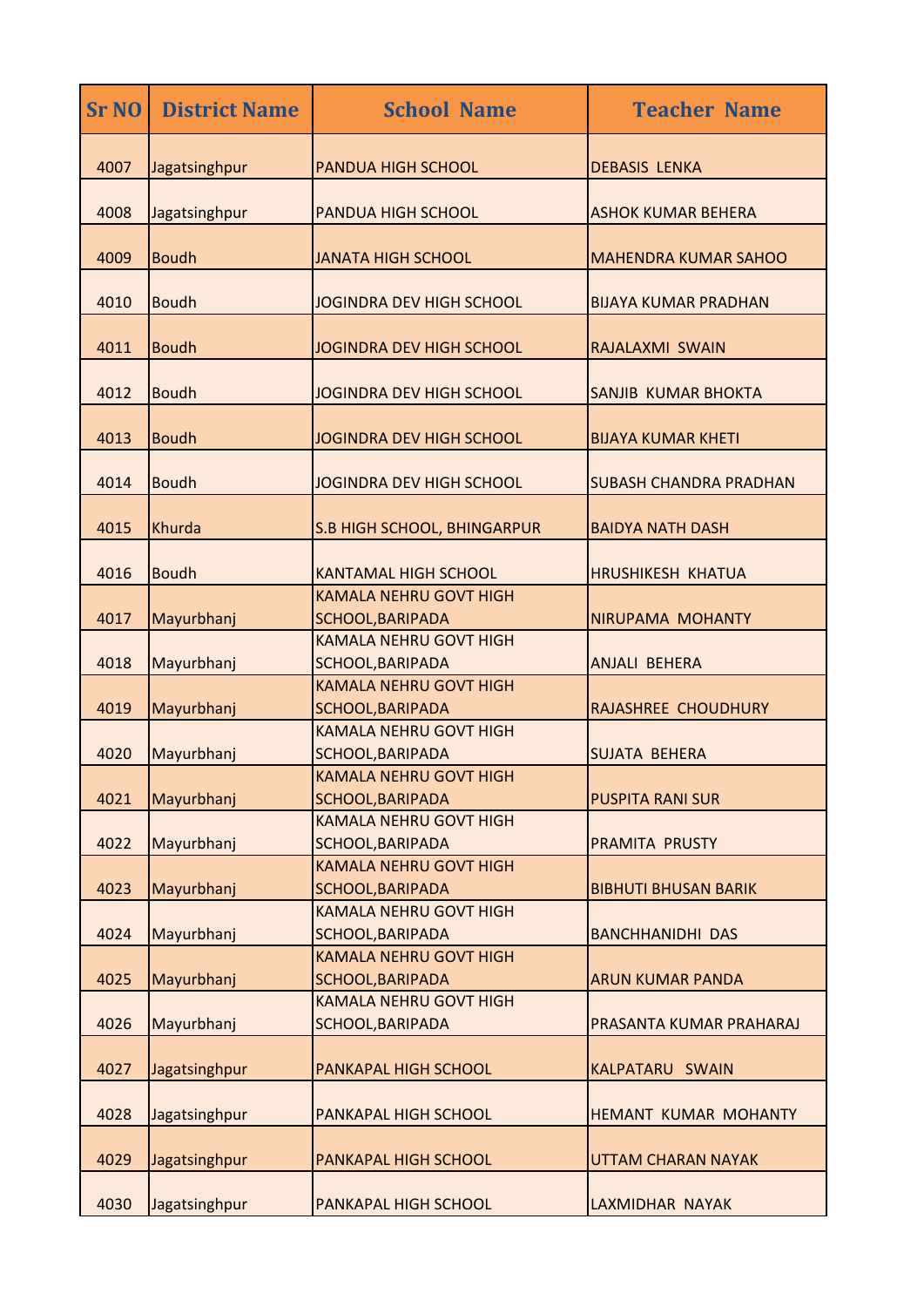| <b>Sr NO</b> | <b>District Name</b> | <b>School Name</b>                                        | <b>Teacher Name</b>                       |
|--------------|----------------------|-----------------------------------------------------------|-------------------------------------------|
| 4031         | Jagatsinghpur        | <b>PANKAPAL HIGH SCHOOL</b>                               | <b>SUCHITRA MOHANTY</b>                   |
| 4032         | Jagatsinghpur        | PANKAPAL HIGH SCHOOL                                      | <b>DIPTI MOHANTY</b>                      |
| 4033         | Jagatsinghpur        | PANKAPAL HIGH SCHOOL                                      | <b>SUDHANSU KUMAR</b><br><b>MOHAPATRA</b> |
| 4034         | Jagatsinghpur        | PANKAPAL HIGH SCHOOL                                      | <b>CH.PADMANAV MISHRA</b>                 |
| 4035         | Kendrapara           | SARAT KUMAR DEV HIGH SCHOOL                               | <b>SAROJ KANTA SAHOO</b>                  |
| 4036         | Kendrapara           | SARAT KUMAR DEV HIGH SCHOOL                               | <b>NRUSINGH CHARAN NANDI</b>              |
| 4037         | Kendrapara           | SARAT KUMAR DEV HIGH SCHOOL                               | <b>BIJAY KUMAR BOITY</b>                  |
| 4038         | Kendrapara           | SARAT KUMAR DEV HIGH SCHOOL                               | <b>DHIRA PRASAD PARIJA</b>                |
| 4039         | Kendrapara           | SARAT KUMAR DEV HIGH SCHOOL                               | <b>PRAKASH KUMAR NAYAK</b>                |
| 4040         | Kendrapara           | SARAT KUMAR DEV HIGH SCHOOL                               | <b>RABINDRA KUMAR BARIK</b>               |
| 4041         | Kendrapara           | SARAT KUMAR DEV HIGH SCHOOL                               | REETANJALI PANDA                          |
| 4042         | Kendrapara           | SARAT KUMAR DEV HIGH SCHOOL                               | <b>KARTIK CHANDRA JENA</b>                |
| 4043         | Jagatsinghpur        | PANKAPAL HIGH SCHOOL<br><b>SAMANT SINGHAR KELU CHARAN</b> | <b>DHIREN KUMAR MANTRY</b>                |
| 4044         | Kendrapara           | <b>HIGH SCHOOL</b><br><b>SAMANT SINGHAR KELU CHARAN</b>   | <b>PABITRA MOHAN PATTNAIK</b>             |
| 4045         | Kendrapara           | <b>HIGH SCHOOL</b>                                        | <b>DEBRAJ NAYAK</b>                       |
| 4046         | Kendrapara           | <b>SAMANT SINGHAR KELU CHARAN</b><br><b>HIGH SCHOOL</b>   | <b>RAKHI MOHANTY</b>                      |
| 4047         | Kendrapara           | <b>SAMANT SINGHAR KELU CHARAN</b><br><b>HIGH SCHOOL</b>   | <b>NIRANJAN BEHERA</b>                    |
| 4048         | Kendrapara           | <b>SAMANT SINGHAR KELU CHARAN</b><br><b>HIGH SCHOOL</b>   | <b>SARADA PRASAD SAHOO</b>                |
| 4049         | Kendrapara           | <b>SAMANT SINGHAR KELU CHARAN</b><br><b>HIGH SCHOOL</b>   | <b>ANITA NAYAK</b>                        |
| 4050         | Kendrapara           | <b>SAMANT SINGHAR KELU CHARAN</b><br><b>HIGH SCHOOL</b>   | PUSPALATA SAHOO                           |
| 4051         | Kendrapara           | <b>SAMANT SINGHAR KELU CHARAN</b><br><b>HIGH SCHOOL</b>   | <b>SUMITRA ACHARYA</b>                    |
| 4052         | Kendrapara           | SAMANT SINGHAR KELU CHARAN<br><b>HIGH SCHOOL</b>          | <b>SUNITA BHUYAN</b>                      |
| 4053         | Kendrapara           | <b>SAMANT SINGHAR KELU CHARAN</b><br><b>HIGH SCHOOL</b>   | PANKAJ BIHARI DAS                         |
| 4054         | Dhenkanal            | PANCHAYAT H.S.                                            | <b>SUSANTA KUMAR PANDA</b>                |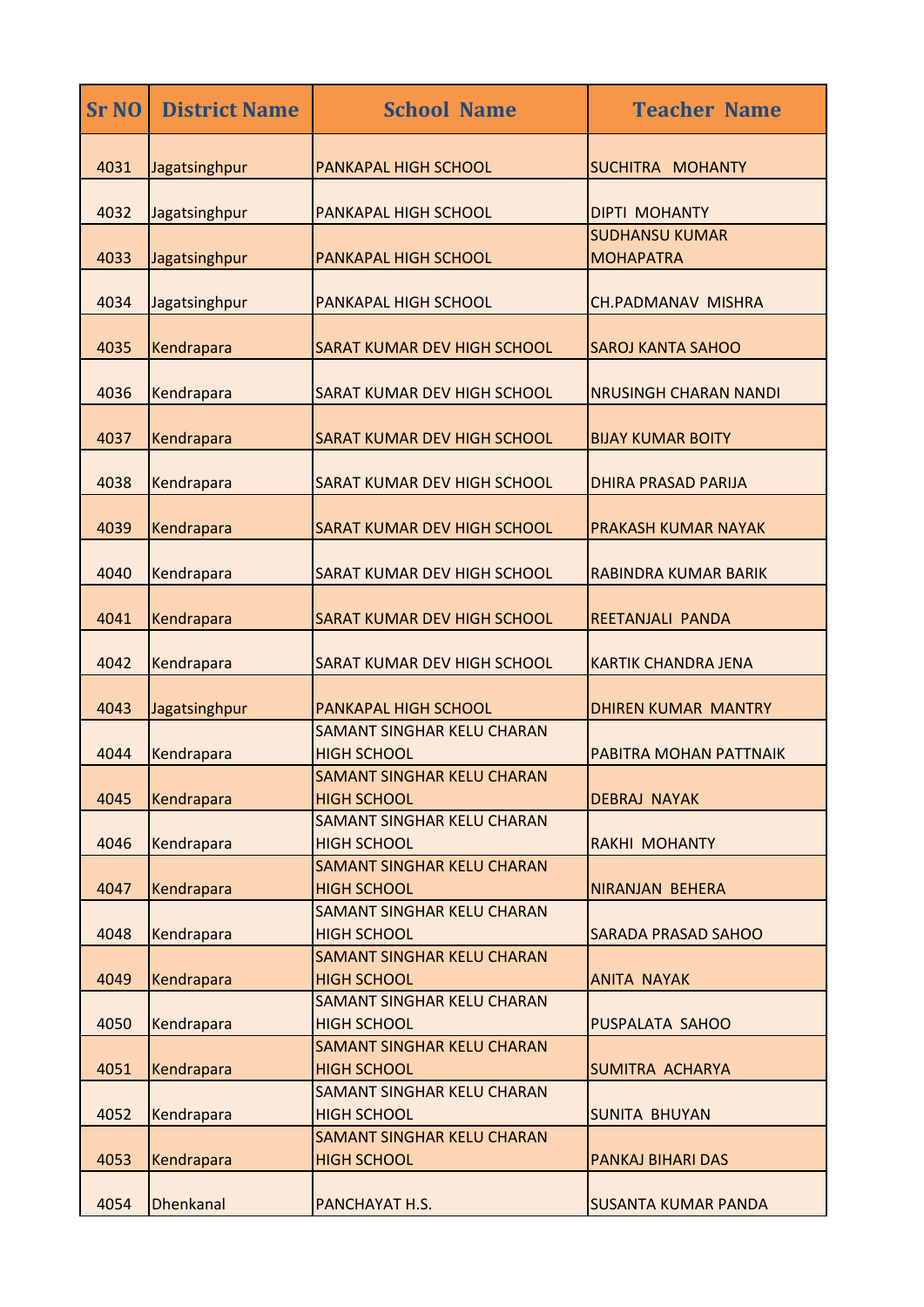| <b>Sr NO</b> | <b>District Name</b> | <b>School Name</b>                        | <b>Teacher Name</b>            |
|--------------|----------------------|-------------------------------------------|--------------------------------|
| 4055         | <b>Dhenkanal</b>     | PANCHAYAT HIGH SCHOOL,<br><b>GENGUTIA</b> | <b>RATNAKAR LENKA</b>          |
| 4056         | <b>Dhenkanal</b>     | PANCHAYAT HIGH SCHOOL,<br><b>GENGUTIA</b> | <b>HARIHAR SENAPATI</b>        |
| 4057         | <b>Dhenkanal</b>     | PANCHAYAT HIGH SCHOOL,<br><b>GENGUTIA</b> | <b>PRAMOD KUMAR PRADHAN</b>    |
| 4058         | <b>Dhenkanal</b>     | PANCHAYAT HIGH SCHOOL,<br><b>GENGUTIA</b> | <b>BAIJAYANTI MALA SARANGI</b> |
| 4059         | <b>Dhenkanal</b>     | PANCHAYAT HIGH SCHOOL,<br><b>GENGUTIA</b> | <b>SURENDRA KUMAR SAHOO</b>    |
| 4060         | <b>Dhenkanal</b>     | PANCHAYAT HIGH SCHOOL,<br><b>GENGUTIA</b> | <b>KHURSIDA BEGUM</b>          |
| 4061         | <b>Dhenkanal</b>     | PANCHAYAT HIGH SCHOOL,<br><b>GENGUTIA</b> | <b>PRAKASH CHANDRA BEHERA</b>  |
| 4062         | <b>Dhenkanal</b>     | <b>PANGATIRA HIGH SCHOOL</b>              | <b>GOLAK CHANDRA NAYAK</b>     |
| 4063         | <b>Dhenkanal</b>     | <b>PANGATIRA HIGH SCHOOL</b>              | <b>SAROJA PRASAD MOHANTY</b>   |
| 4064         | <b>Dhenkanal</b>     | PANGATIRA HIGH SCHOOL                     | <b>SHYAM SUNDAR SAHOO</b>      |
| 4065         | <b>Dhenkanal</b>     | <b>PANGATIRA HIGH SCHOOL</b>              | <b>KARUNA KAR SAHOO</b>        |
| 4066         | <b>Dhenkanal</b>     | PANGATIRA HIGH SCHOOL                     | <b>JHARANA SAHOO</b>           |
| 4067         | <b>Dhenkanal</b>     | <b>PARIKUL H.S.</b>                       | <b>ANADI CHARAN NAIK</b>       |
| 4068         | <b>Dhenkanal</b>     | RAMACHANDRA BIDYAPITHA                    | <b>JAYANTI DEI</b>             |
| 4069         | <b>Dhenkanal</b>     | RAMACHANDRA BIDYAPITHA                    | <b>SUMITRA PANY</b>            |
| 4070         | Keonjhar             | <b>B.R.HIGH SCHOOL BILLA</b>              | DAMBARUDHAR MAHANTA            |
| 4071         | Keonjhar             | <b>B.R.HIGH SCHOOL BILLA</b>              | DEBENDRA KUMAR MAHANTA         |
| 4072         | Keonjhar             | <b>B.R.HIGH SCHOOL BILLA</b>              | JYSHOTSHNARANI SINGH           |
| 4073         | Subarnapur           | <b>GIRLS HIGH SCHOOL, RAMPUR</b>          | <b>SRIPATI PATEL</b>           |
| 4074         | Subarnapur           | <b>GIRLS HIGH SCHOOL, RAMPUR</b>          | <b>UMAKANTA TRIPATHY</b>       |
| 4075         | Subarnapur           | <b>GIRLS HIGH SCHOOL, RAMPUR</b>          | NIRUPAMA KHAMARI               |
| 4076         | Kalahandi            | GOVT. U.G. HIGH SCHOOL,<br>BADAKARALAKOT  | <b>BIKRAM SINGH MAJHI</b>      |
| 4077         | Kalahandi            | GOVT. U.G. HIGH SCHOOL,<br>BADAKARALAKOT  | <b>SANJEEB KUMAR BEMAL</b>     |
| 4078         | Kalahandi            | GOVT. U.G. HIGH SCHOOL,<br>BADAKARALAKOT  | <b>SRIDEVI NAYAK</b>           |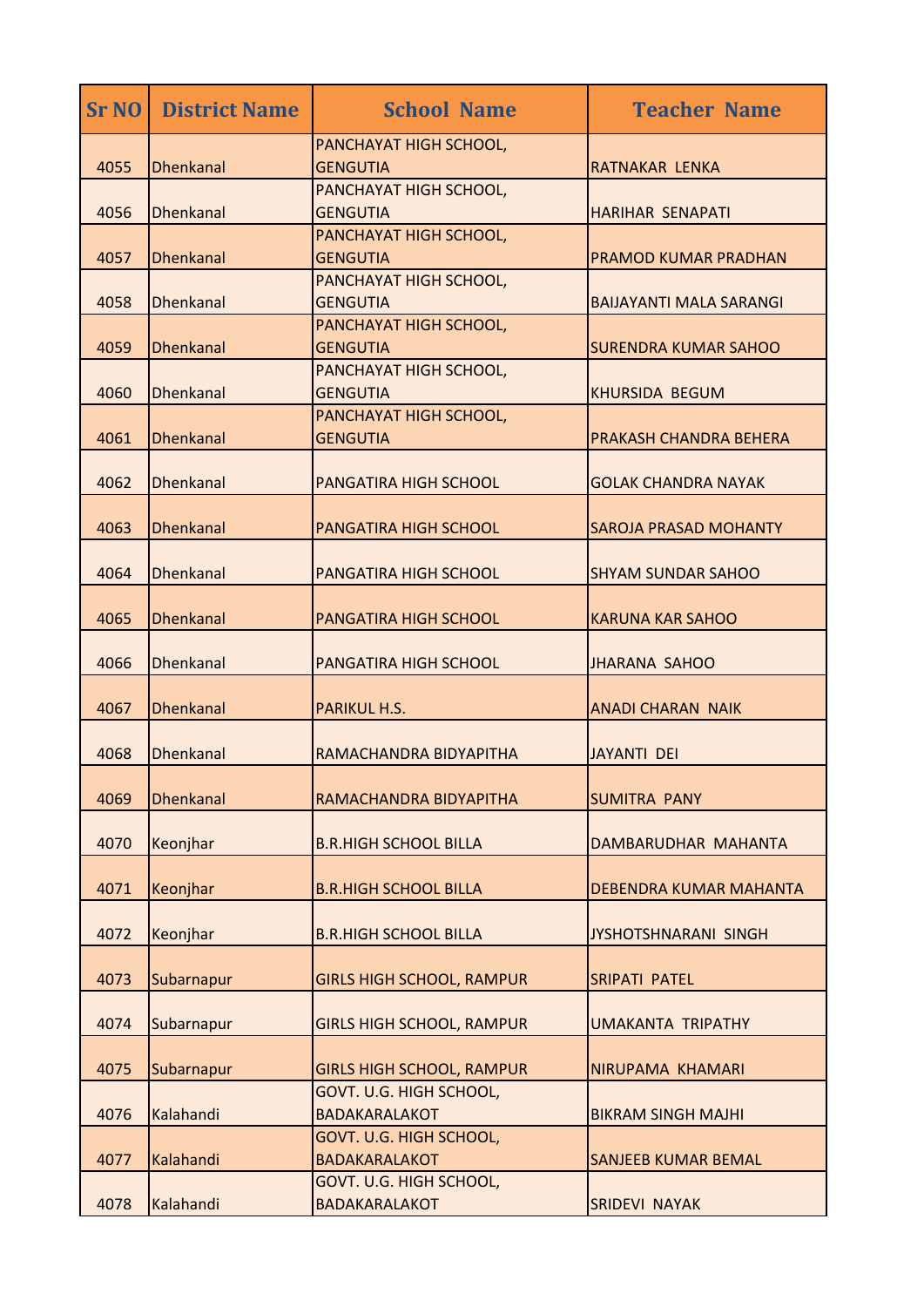| <b>Sr NO</b> | <b>District Name</b> | <b>School Name</b>                              | <b>Teacher Name</b>            |
|--------------|----------------------|-------------------------------------------------|--------------------------------|
| 4079         | Kalahandi            | GOVT. U.G. HIGH SCHOOL,<br><b>BADAKARALAKOT</b> | RAGHUNATH HEMBRAM              |
| 4080         | Kalahandi            | GOVT. U.G. HIGH SCHOOL,<br><b>BADAKARALAKOT</b> | <b>GOPA GANJAN BENUPANI</b>    |
| 4081         | Kalahandi            | GOVT. U.G. HIGH SCHOOL,<br><b>BADAKARALAKOT</b> | <b>AHALYA SUNANI</b>           |
| 4082         | Kalahandi            | GOVT. U.G. HIGH SCHOOL,<br><b>BADAKARALAKOT</b> | <b>SANTOSH KUMAR RATHA</b>     |
| 4083         | Kalahandi            | GOVT. U.G. HIGH SCHOOL,<br><b>BADAKARALAKOT</b> | <b>SIDDHARTHA KUMAR MISHRA</b> |
| 4084         | Kalahandi            | GOVT. U.G. HIGH SCHOOL,<br><b>BADAKARALAKOT</b> | <b>BHAGYASHREE GIRI</b>        |
| 4085         | Jagatsinghpur        | PANKAPAL HIGH SCHOOL                            | PRADEEP KUMAR BARDHAN          |
| 4086         | Jagatsinghpur        | <b>PARADEEP PORT HIGH SCHOOL</b>                | <b>BIMALA SETHY</b>            |
| 4087         | Jagatsinghpur        | PARADEEP PORT HIGH SCHOOL                       | PRAMILLA SWAIN                 |
| 4088         | Jagatsinghpur        | PARADEEP PORT HIGH SCHOOL                       | PRAMOD KUMAR PARIMANIK         |
| 4089         | Jagatsinghpur        | PARADEEP PORT HIGH SCHOOL                       | JASOBANTA RAY                  |
| 4090         | Jagatsinghpur        | PARADEEP PORT HIGH SCHOOL                       | <b>CHINMAYEE LENKA</b>         |
| 4091         | Jagatsinghpur        | PARADEEP PORT HIGH SCHOOL                       | SUPARNA SWAIN                  |
| 4092         | Jagatsinghpur        | PARADEEP PORT HIGH SCHOOL                       | <b>BANISHREE DAS</b>           |
| 4093         | Jagatsinghpur        | PARADEEP PORT HIGH SCHOOL                       | PADMACHARAN SETHY              |
| 4094         | Jagatsinghpur        | PARADEEP PORT HIGH SCHOOL                       | <b>SMITA SAMAL</b>             |
| 4095         | Jagatsinghpur        | PARSURAM JEW HIGH SCHOOL                        | <b>LOKANATH PALAI</b>          |
| 4096         | Jagatsinghpur        | PARSURAM JEW HIGH SCHOOL                        | SADANANDA MOHAPATRA            |
| 4097         | Jagatsinghpur        | PARSURAM JEW HIGH SCHOOL                        | RABINDRA KUMAR SAHOO           |
| 4098         | Jagatsinghpur        | PARSURAM JEW HIGH SCHOOL                        | PRAVAKAR MUDULI                |
| 4099         | Jagatsinghpur        | PARSURAM JEW HIGH SCHOOL                        | <b>AHALYA SAHU</b>             |
| 4100         | Jagatsinghpur        | PARSURAM JEW HIGH SCHOOL                        | <b>ASHOK KUMAR SAHOO</b>       |
| 4101         | <b>Boudh</b>         | <b>MANAMUNDA HIGH SCHOOL</b>                    | <b>GITANJALI PRUSTY</b>        |
| 4102         | <b>Boudh</b>         | <b>MANAMUNDA HIGH SCHOOL</b>                    | <b>SATYA PAL MISHRA</b>        |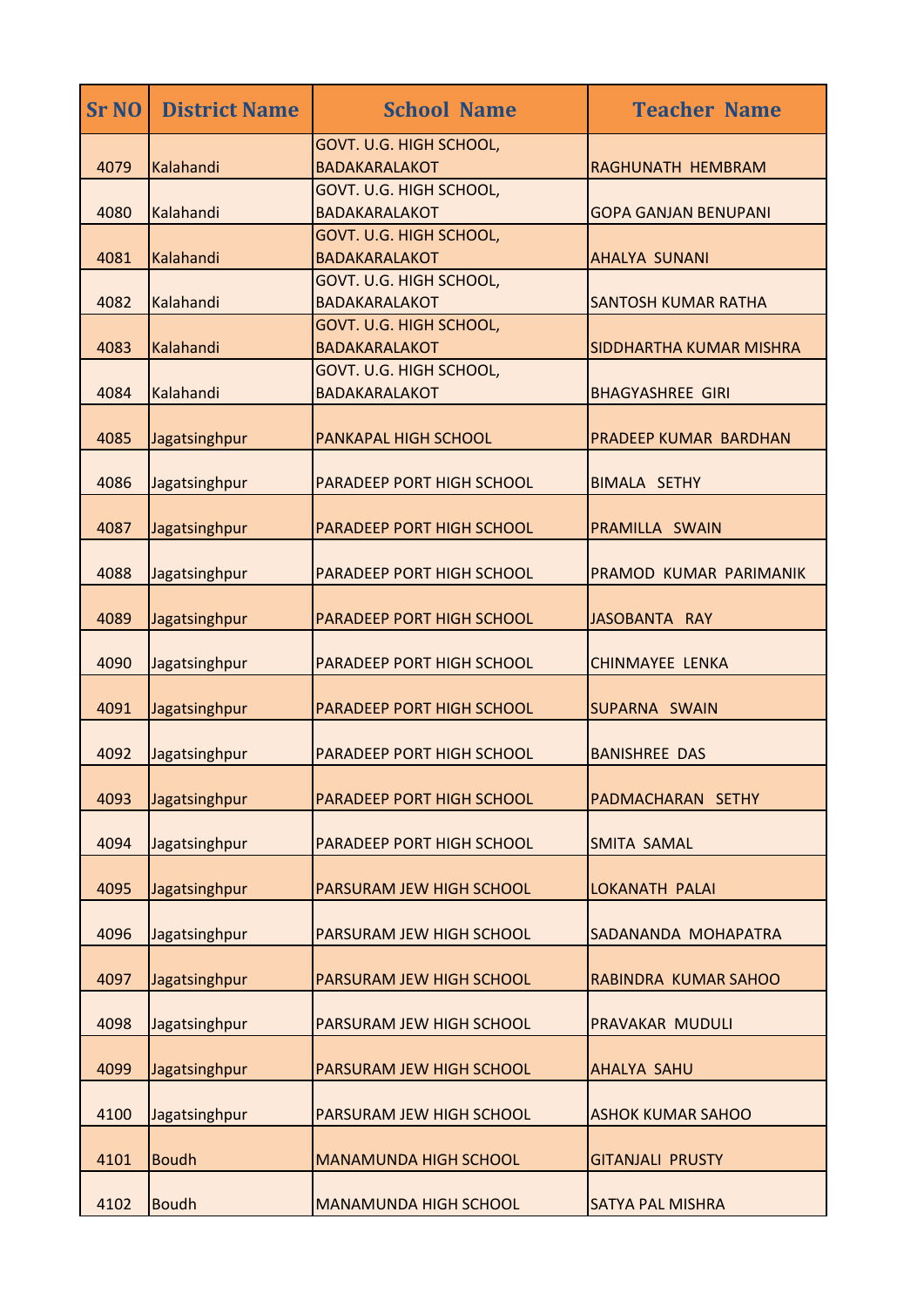| <b>Sr NO</b> | <b>District Name</b> | <b>School Name</b>              | <b>Teacher Name</b>                         |
|--------------|----------------------|---------------------------------|---------------------------------------------|
| 4103         | <b>Boudh</b>         | <b>MANAMUNDA HIGH SCHOOL</b>    | <b>JAYAKRUSHNA PRADHAN</b>                  |
| 4104         | <b>Boudh</b>         | <b>MANAMUNDA HIGH SCHOOL</b>    | <b>CHANDI PRASAD BEHERA</b>                 |
| 4105         | <b>Boudh</b>         | PANCHAYAT HIGH SCHOOL           | PRUANABANDHU DASH                           |
| 4106         | <b>Boudh</b>         | PANCHAYAT HIGH SCHOOL           | <b>MANOJ KUMAR RANA</b>                     |
| 4107         | <b>Boudh</b>         | PANCHAYAT HIGH SCHOOL           | LILUPANI MAHAKUD                            |
| 4108         | Kendrapara           | <b>CHAKRADHAR HIGH SCHOOL</b>   | PRATIVARANI MOHAPATRA                       |
| 4109         | Kendrapara           | <b>CHAKRADHAR HIGH SCHOOL</b>   | <b>RAMESH KUMAR MOHANTY</b>                 |
| 4110         | Kendrapara           | <b>CHAKRADHAR HIGH SCHOOL</b>   | <b>BIRANCHI NARAYAN</b><br><b>MOHAPATRA</b> |
| 4111         | Kendrapara           | <b>CHAKRADHAR HIGH SCHOOL</b>   | <b>UPENDRA KUMAR DASH</b>                   |
| 4112         | Kendrapara           | <b>CHAKRADHAR HIGH SCHOOL</b>   | <b>PRAMOD KUMAR MALIK</b>                   |
| 4113         | Kendrapara           | <b>CHAKRADHAR HIGH SCHOOL</b>   | <b>SUDAM CHARAN SOREN</b>                   |
| 4114         | Kendrapara           | <b>CHAKRADHAR HIGH SCHOOL</b>   | SASMITA SETHY                               |
| 4115         | Kendrapara           | <b>CHAKRADHAR HIGH SCHOOL</b>   | RAJALAXMI BEHERA                            |
| 4116         | Kendrapara           | <b>CHAKRADHAR HIGH SCHOOL</b>   | <b>SARAT KUMAR SAHOO</b>                    |
| 4117         | Jagatsinghpur        | PARSURAM JEW HIGH SCHOOL        | <b>MAHADEV BISWAL</b>                       |
| 4118         | Jagatsinghpur        | PASCHIMESWAR HIGH SCHOOL        | JOGENDRANATH SAHOO                          |
| 4119         | Jagatsinghpur        | PASCHIMESWAR HIGH SCHOOL        | <b>SACHITRA KUMAR SAMAL</b>                 |
| 4120         | Jagatsinghpur        | <b>PASCHIMESWAR HIGH SCHOOL</b> | <b>SARADA PRASAD DAS</b>                    |
| 4121         | Jagatsinghpur        | PASCHIMESWAR HIGH SCHOOL        | TARAKNATH HOTA                              |
| 4122         | Jagatsinghpur        | PASCHIMESWAR HIGH SCHOOL        | PARSURAM<br><b>BISWAL</b>                   |
| 4123         | Jagatsinghpur        | PASCHIMESWAR HIGH SCHOOL        | RAJENDRA NARAYAN GURU                       |
| 4124         | Jagatsinghpur        | PASCHIMESWAR HIGH SCHOOL        | <b>NIMAIN CHARAN SWAIN</b>                  |
| 4125         | Jagatsinghpur        | PASCHIMESWAR HIGH SCHOOL        | <b>MANORANJAN SAHOO</b>                     |
| 4126         | Jagatsinghpur        | PRAHARAJPUR HIGH SCHOOL         | <b>SWARNA LAXMI BEHERA</b>                  |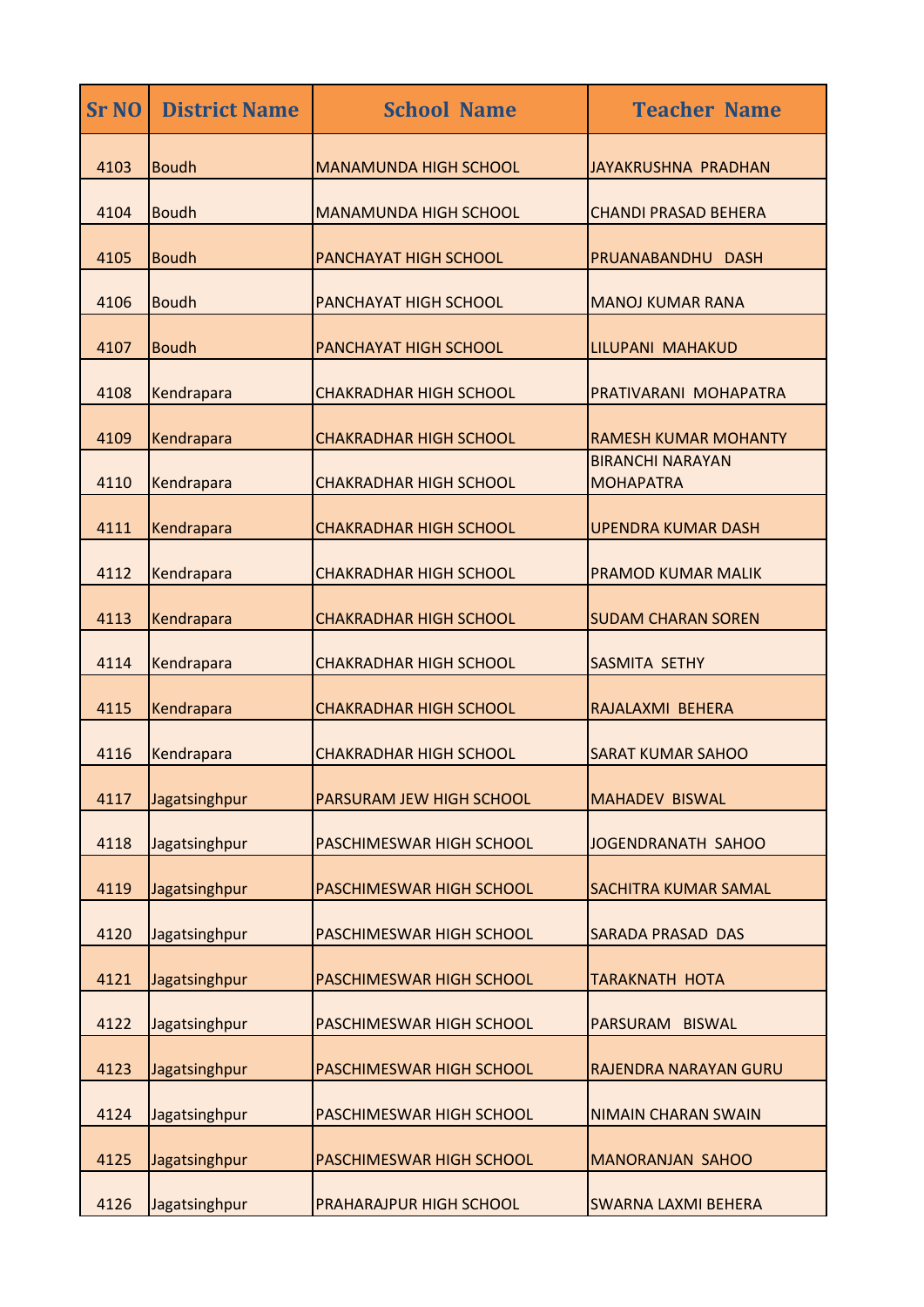| <b>Sr NO</b> | <b>District Name</b> | <b>School Name</b>                                 | <b>Teacher Name</b>           |
|--------------|----------------------|----------------------------------------------------|-------------------------------|
| 4127         | Jagatsinghpur        | PRAHARAJPUR HIGH SCHOOL                            | <b>MIRZA MD YUSUF</b>         |
| 4128         | Jagatsinghpur        | <b>PRAHARAJPUR HIGH SCHOOL</b>                     | <b>MAMATA SAHU</b>            |
| 4129         | Jagatsinghpur        | PRAHARAJPUR HIGH SCHOOL                            | RATIKANTA PUHAN               |
| 4130         | Jagatsinghpur        | <b>PRAHARAJPUR HIGH SCHOOL</b>                     | <b>SURATHA CHANDRA PARIDA</b> |
| 4131         | Kendrapara           | CHANDAN NAGAR U.G. HIGH SCHOOL,<br><b>KOLIDIHA</b> | NITYANANDA SETHI              |
| 4132         | Kendrapara           | CHANDAN NAGAR U.G. HIGH SCHOOL,<br><b>KOLIDIHA</b> | <b>SUBHRALINI NAYAK</b>       |
| 4133         | Kendrapara           | CHANDAN NAGAR U.G. HIGH SCHOOL,<br><b>KOLIDIHA</b> | JAYASHREE BARIK               |
| 4134         | Kendrapara           | CHANDAN NAGAR U.G. HIGH SCHOOL,<br><b>KOLIDIHA</b> | <b>BANDANA PARIDA</b>         |
| 4135         | Jharsuguda           | U.G. GOVT. HIGH SCHOOL, HIRMA                      | <b>RATNA PRAVA KAR</b>        |
| 4136         | Jharsuguda           | U.G. GOVT. HIGH SCHOOL, HIRMA                      | <b>KARTIKESWAR PATEL</b>      |
| 4137         | Jharsuguda           | U.G. GOVT. HIGH SCHOOL, HIRMA                      | PRAMOD CHANDRA PADHI          |
| 4138         | Jharsuguda           | U.G. GOVT. HIGH SCHOOL, HIRMA                      | PURNAMITA NAIK                |
| 4139         | Jharsuguda           | U.G. GOVT. HIGH SCHOOL, HIRMA                      | <b>ANUPAMA SAHU</b>           |
| 4140         | Jharsuguda           | U.G. GOVT. HIGH SCHOOL, HIRMA                      | <b>SUSHREE BULU NAIK</b>      |
| 4141         | Jharsuguda           | U.G. GOVT. HIGH SCHOOL, HIRMA                      | <b>BANSHIDHAR PASAYAT</b>     |
| 4142         | Keonjhar             | <b>B.R.HIGH SCHOOL BILLA</b>                       | <b>BAIJAYANTI MAHANTA</b>     |
| 4143         | Kendrapara           | <b>OLAVER HIGH SCHOOL</b>                          | <b>MANJU ROUT</b>             |
| 4144         | Kendrapara           | <b>OLAVER HIGH SCHOOL</b>                          | <b>RAJENDRA KUMAR ROUT</b>    |
| 4145         | Kendrapara           | <b>OLAVER HIGH SCHOOL</b>                          | <b>NIHAR NALINI NAYAK</b>     |
| 4146         | Kendrapara           | OLAVER HIGH SCHOOL                                 | <b>GIRIDHARI ROUT</b>         |
| 4147         | Kendrapara           | <b>OLAVER HIGH SCHOOL</b>                          | <b>DHARMAYOTI ROUT</b>        |
| 4148         | Kendrapara           | <b>OLAVER HIGH SCHOOL</b>                          | DHANESWAR SAMAL               |
| 4149         | Kendrapara           | <b>OLAVER HIGH SCHOOL</b>                          | <b>SWATIPRAVA PATRA</b>       |
| 4150         | Kendrapara           | <b>OLAVER HIGH SCHOOL</b>                          | MANISHA PANDA                 |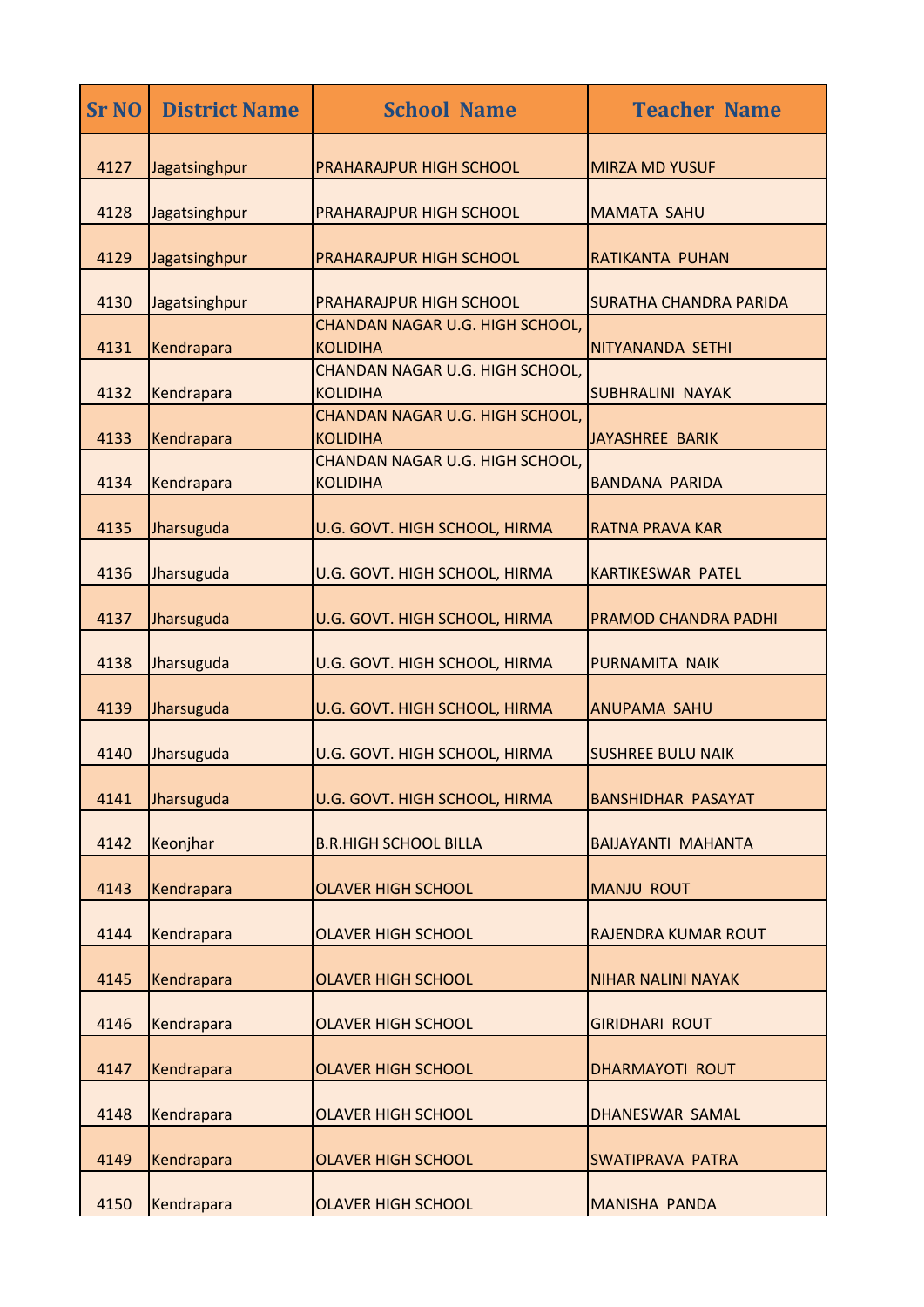| <b>Sr NO</b> | <b>District Name</b> | <b>School Name</b>                        | <b>Teacher Name</b>             |
|--------------|----------------------|-------------------------------------------|---------------------------------|
| 4151         | Kendrapara           | <b>OLAVER HIGH SCHOOL</b>                 | <b>SURESH CHANDRA SAHOO</b>     |
| 4152         | <b>Dhenkanal</b>     | RAMACHANDRA BIDYAPITHA                    | <b>GITANJALI MISHRA</b>         |
| 4153         | <b>Dhenkanal</b>     | RAMACHANDRA BIDYAPITHA                    | <b>SUDHANSU MOHAN DASH</b>      |
| 4154         | <b>Dhenkanal</b>     | RAMACHANDRA BIDYAPITHA                    | <b>BASUDEV ROUL</b>             |
| 4155         | <b>Dhenkanal</b>     | RAMACHANDRA BIDYAPITHA                    | SWARNA MANJARI PATTNAYAK        |
| 4156         | <b>Dhenkanal</b>     | RAMACHANDRA BIDYAPITHA                    | <b>GIRISH KUMAR ROUT</b>        |
| 4157         | Jagatsinghpur        | PRAHARAJPUR HIGH SCHOOL                   | <b>NABA KISHORE BEHERA</b>      |
| 4158         | Jagatsinghpur        | <b>PRAHARAJPUR HIGH SCHOOL</b>            | <b>ASFAQUE MAHAMAD</b>          |
| 4159         | Jagatsinghpur        | PRAHARAJPUR HIGH SCHOOL                   | <b>SK ABDUL HANAN</b>           |
| 4160         | Jagatsinghpur        | <b>PRAHARAJPUR HIGH SCHOOL</b>            | PRADIPTA KUMAR ACHARYA          |
| 4161         | Jagatsinghpur        | PURNA CHANDRA VIDYAMANDIR                 | <b>SUBASH CHANDRA MOHAPATRA</b> |
| 4162         | Jagatsinghpur        | PURNA CHANDRA VIDYAMANDIR                 | <b>SIBANI DAS</b>               |
| 4163         | Jagatsinghpur        | PURNA CHANDRA VIDYAMANDIR                 | PRASANTA KUMAR SAHOO            |
| 4164         | Jagatsinghpur        | PURNA CHANDRA VIDYAMANDIR                 | <b>PRAMODINI DAS</b>            |
| 4165         | Jagatsinghpur        | PURNA CHANDRA VIDYAMANDIR                 | PRAVAT KUMARI BISWAL            |
| 4166         | Jagatsinghpur        | PURNA CHANDRA VIDYAMANDIR                 | <b>LOCHANA KUMARI DEI</b>       |
| 4167         | Jagatsinghpur        | PURNA CHANDRA VIDYAMANDIR                 | JYOTRIMAYEE NANDA               |
| 4168         | Jagatsinghpur        | PURNA CHANDRA VIDYAMANDIR                 | <b>SABITA RATH</b>              |
| 4169         | Jagatsinghpur        | PURNA CHANDRA VIDYAMANDIR                 | <b>MOUSUMI SAHOO</b>            |
| 4170         | Jagatsinghpur        | <b>PUROHITPUR HIGH SCHOOL</b>             | PRANATI PANDA                   |
| 4171         | Jagatsinghpur        | PUROHITPUR HIGH SCHOOL                    | <b>GITIKA ROUT</b>              |
| 4172         | Kendrapara           | PANCHAYAT HIGH SCHOOL<br><b>BHARIGADA</b> | <b>MANOJ KUMAR MAJHI</b>        |
| 4173         | Kendrapara           | PANCHAYAT HIGH SCHOOL<br><b>BHARIGADA</b> | <b>BIJAY KUMAR PARIDA</b>       |
| 4174         | Jagatsinghpur        | PUROHITPUR HIGH SCHOOL                    | <b>BIJAYA KUMAR DASH</b>        |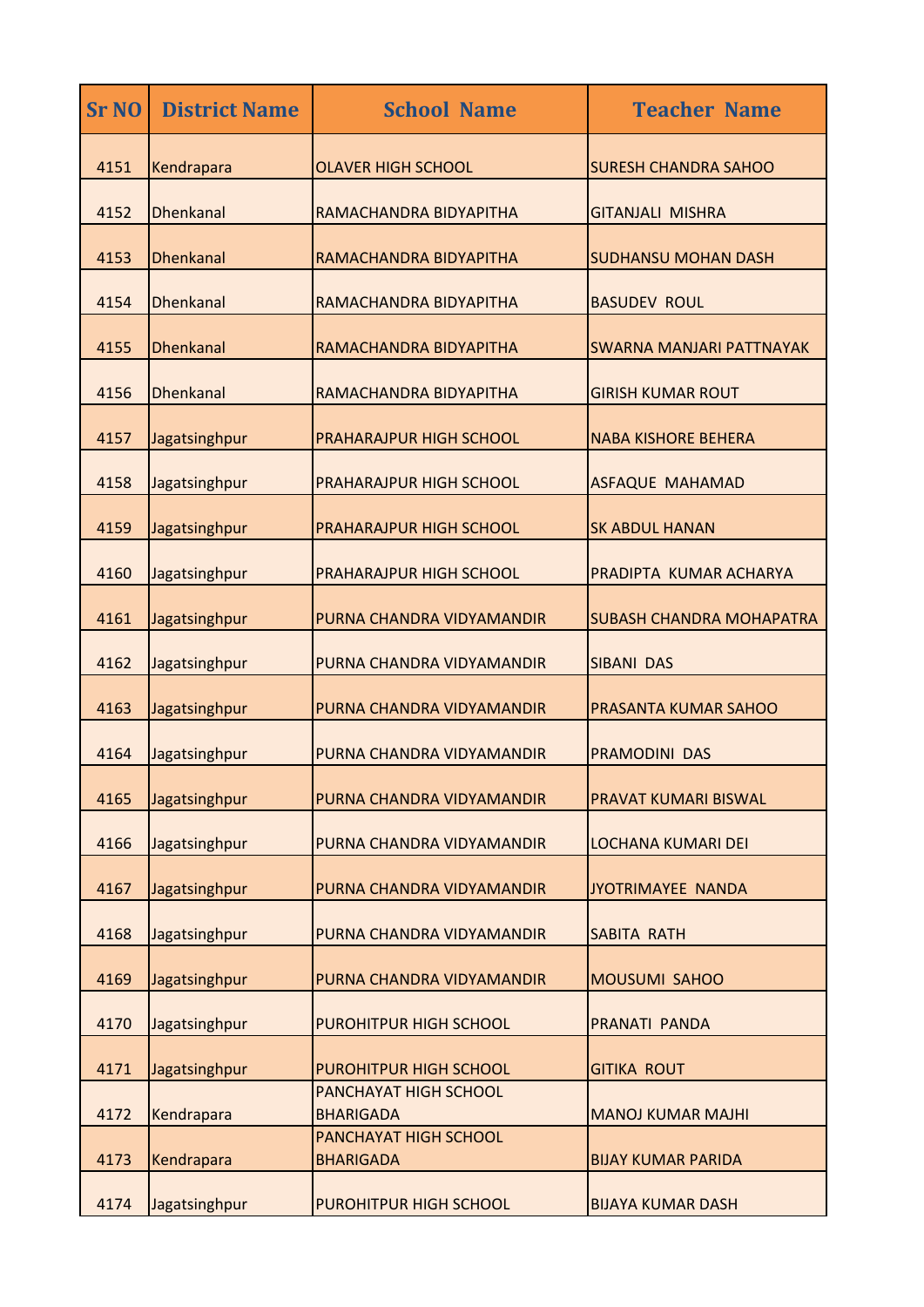| <b>Sr NO</b> | <b>District Name</b> | <b>School Name</b>                                  | <b>Teacher Name</b>         |
|--------------|----------------------|-----------------------------------------------------|-----------------------------|
| 4175         | Jagatsinghpur        | PUROHITPUR HIGH SCHOOL                              | PIYUSH BINDU DASH           |
| 4176         | Jagatsinghpur        | <b>PUROHITPUR HIGH SCHOOL</b>                       | <b>SARAT CCHANDRA DASH</b>  |
| 4177         | Jagatsinghpur        | PUROHITPUR HIGH SCHOOL                              | <b>BAIKUNTHA NATH SAHOO</b> |
| 4178         | Jagatsinghpur        | PUROHITPUR HIGH SCHOOL                              | <b>RAMESH CHANDRA ROUT</b>  |
| 4179         | Jagatsinghpur        | <b>PUROHITPUR HIGH SCHOOL</b>                       | <b>SAROJINI CHAYANI</b>     |
| 4180         | Angul                | <b>KANAKA DURGA HIGH SCHOOL</b>                     | SARBANANDA SAHU             |
| 4181         | Angul                | <b>KANAKA DURGA HIGH SCHOOL</b>                     | CHINTAMANI ACHARYA          |
| 4182         | Jagatsinghpur        | RADHA GOBAINDA SANJAY MOHANTY<br><b>HIGH SCHOOL</b> | <b>PRASANNA KUMAR DAS</b>   |
| 4183         | Jagatsinghpur        | RADHA GOBAINDA SANJAY MOHANTY<br><b>HIGH SCHOOL</b> | <b>AJAYA KUMAR LENKA</b>    |
| 4184         | Jagatsinghpur        | RADHA GOBAINDA SANJAY MOHANTY<br><b>HIGH SCHOOL</b> | <b>RANJAN KUMAR PRADHAN</b> |
| 4185         | Jagatsinghpur        | RADHA GOBAINDA SANJAY MOHANTY<br><b>HIGH SCHOOL</b> | <b>KUNILATA DAS</b>         |
| 4186         | Jagatsinghpur        | RADHA GOBAINDA SANJAY MOHANTY<br><b>HIGH SCHOOL</b> | MANJULA ACHARYA             |
| 4187         | Subarnapur           | <b>KHARI HIGH SCHOOL</b>                            | PRADEEP KUMAR MISHRA        |
| 4188         | Subarnapur           | <b>KHARI HIGH SCHOOL</b>                            | RAJENDRA KUMAR MISHRA       |
| 4189         | Subarnapur           | <b>KHARI HIGH SCHOOL</b>                            | <b>JHASAKETAN MEHER</b>     |
| 4190         | Subarnapur           | <b>KHARI HIGH SCHOOL</b>                            | <b>ANANDA PUTEL</b>         |
| 4191         | Jagatsinghpur        | RADHA GOBAINDA SANJAY MOHANTY<br><b>HIGH SCHOOL</b> | <b>MAMATA ROUT</b>          |
| 4192         | Jagatsinghpur        | RAGHUNATH JEW HIGH SCHOOL                           | <b>BASANTA KUMAR DAS</b>    |
| 4193         | Jagatsinghpur        | RAGHUNATH JEW HIGH SCHOOL                           | <b>SUSANTA KUMAR SAHOO</b>  |
| 4194         | Jagatsinghpur        | RAGHUNATH JEW HIGH SCHOOL                           | <b>PRADOSH KUMAR SUTAR</b>  |
| 4195         | Jagatsinghpur        | RAGHUNATH JEW HIGH SCHOOL                           | <b>KUMARBAR SAMAL</b>       |
| 4196         | Kendrapara           | UTKALMANI BIDYAPITHA                                | <b>NABA KISHORE SUTAR</b>   |
| 4197         | Kendrapara           | UTKALMANI BIDYAPITHA                                | <b>NIMAIN CHARAN NAYAK</b>  |
| 4198         | Kendrapara           | UTKALMANI BIDYAPITHA                                | <b>SUHASINI MISHRA</b>      |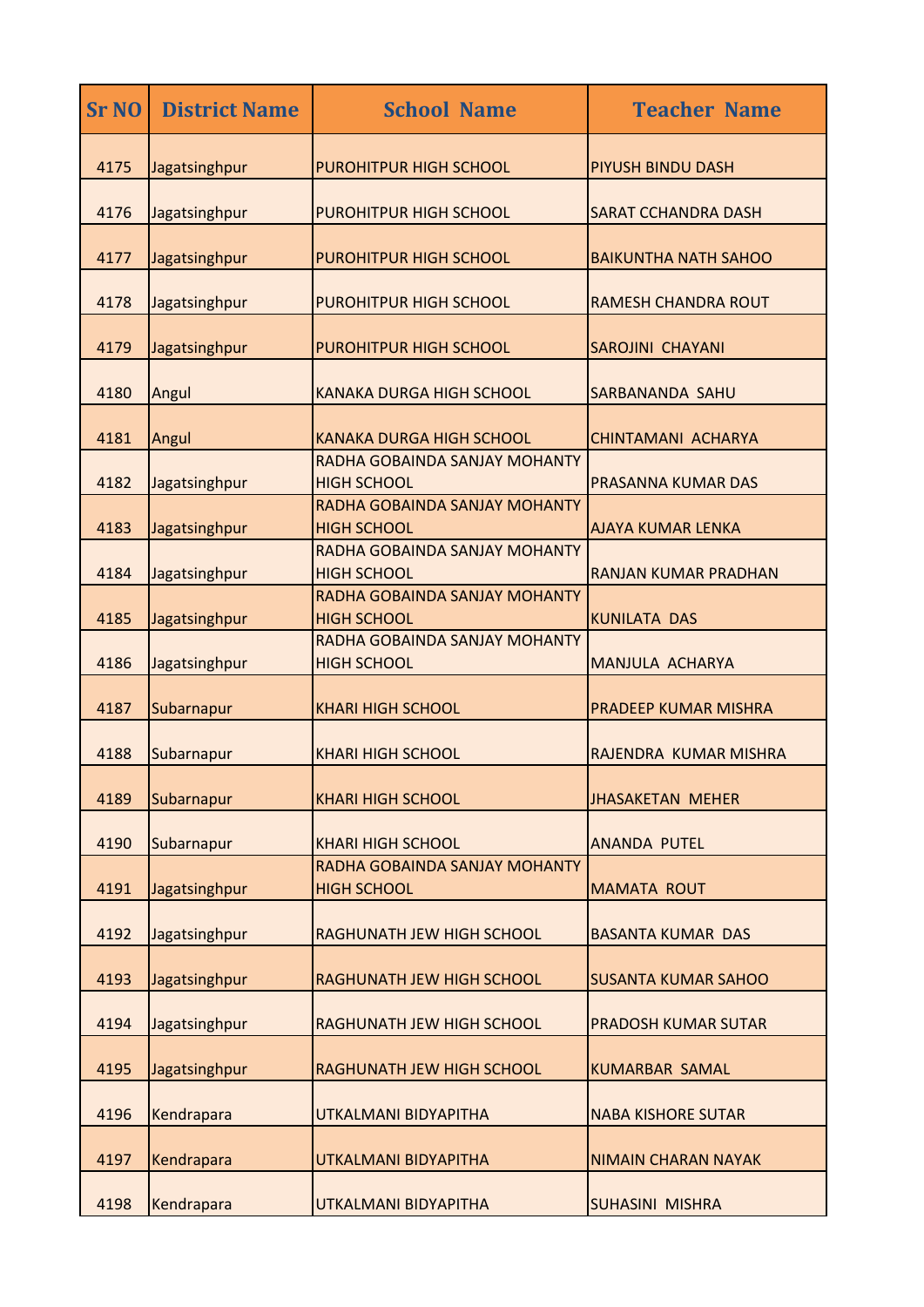| <b>Sr NO</b> | <b>District Name</b> | <b>School Name</b>        | <b>Teacher Name</b>           |
|--------------|----------------------|---------------------------|-------------------------------|
| 4199         | Kendrapara           | UTKALMANI BIDYAPITHA      | <b>BASANTA KUMAR BEHERA</b>   |
| 4200         | Kendrapara           | UTKALMANI BIDYAPITHA      | DIGAMBAR ACHARYA              |
| 4201         | Kendrapara           | UTKALMANI BIDYAPITHA      | PRAFULLA KUMAR ROUT           |
| 4202         | Kendrapara           | UTKALMANI BIDYAPITHA      | RAMAKANTA PANDA               |
| 4203         | Jagatsinghpur        | RAGHUNATH JEW HIGH SCHOOL | PRAVAKAR BHATTA               |
| 4204         | Jagatsinghpur        | RATHA BIDYAPITHA          | <b>BISHNU CHARAN PARIDA</b>   |
| 4205         | Jagatsinghpur        | RATHA BIDYAPITHA          | <b>BISHNU PRASAD DASH</b>     |
| 4206         | Jagatsinghpur        | RATHA BIDYAPITHA          | <b>GYANARANJAN ACHARYA</b>    |
| 4207         | Jagatsinghpur        | RATHA BIDYAPITHA          | <b>AKSHAYA KUMAR KAR</b>      |
| 4208         | Jagatsinghpur        | RATHA BIDYAPITHA          | <b>SUKANTA KUMAR SAHOO</b>    |
| 4209         | Jagatsinghpur        | <b>ROHIA HIGH SCHOOL</b>  | SAMAPTI SAHOO                 |
| 4210         | Jagatsinghpur        | <b>ROHIA HIGH SCHOOL</b>  | <b>NIRUPAMA BARIK</b>         |
| 4211         | Jagatsinghpur        | <b>ROHIA HIGH SCHOOL</b>  | NIRANJAN MOHARANA             |
| 4212         | Jagatsinghpur        | <b>ROHIA HIGH SCHOOL</b>  | <b>UMESH CHANDRA ROUT</b>     |
| 4213         | Jagatsinghpur        | <b>ROHIA HIGH SCHOOL</b>  | <b>BASANTI KUMARI NAYAK</b>   |
| 4214         | Jagatsinghpur        | <b>ROHIA HIGH SCHOOL</b>  | SANJUKTA MOHANTY              |
| 4215         | Jagatsinghpur        | S.K.ACADAMY               | <b>PRATAP CHANDRA ROUTRAY</b> |
| 4216         | Jagatsinghpur        | S.K.ACADAMY               | <b>SANATAN KHUNTIA</b>        |
| 4217         | Jagatsinghpur        | S.K.ACADAMY               | <b>RENUKA RAY</b>             |
| 4218         | Jagatsinghpur        | S.K.ACADAMY               | SANGHAMITRA MOHANTY           |
| 4219         | Jagatsinghpur        | <b>S.K.ACADAMY</b>        | SUBHADA KANUNGO               |
| 4220         | Jagatsinghpur        | <b>S.K.ACADAMY</b>        | <b>TRUPTI RANI RATH</b>       |
| 4221         | Jagatsinghpur        | S.K.ACADAMY               | <b>TAPAN KUMAR SWAIN</b>      |
| 4222         | Jagatsinghpur        | S.K.ACADAMY               | <b>DEBAJANI MISHRA</b>        |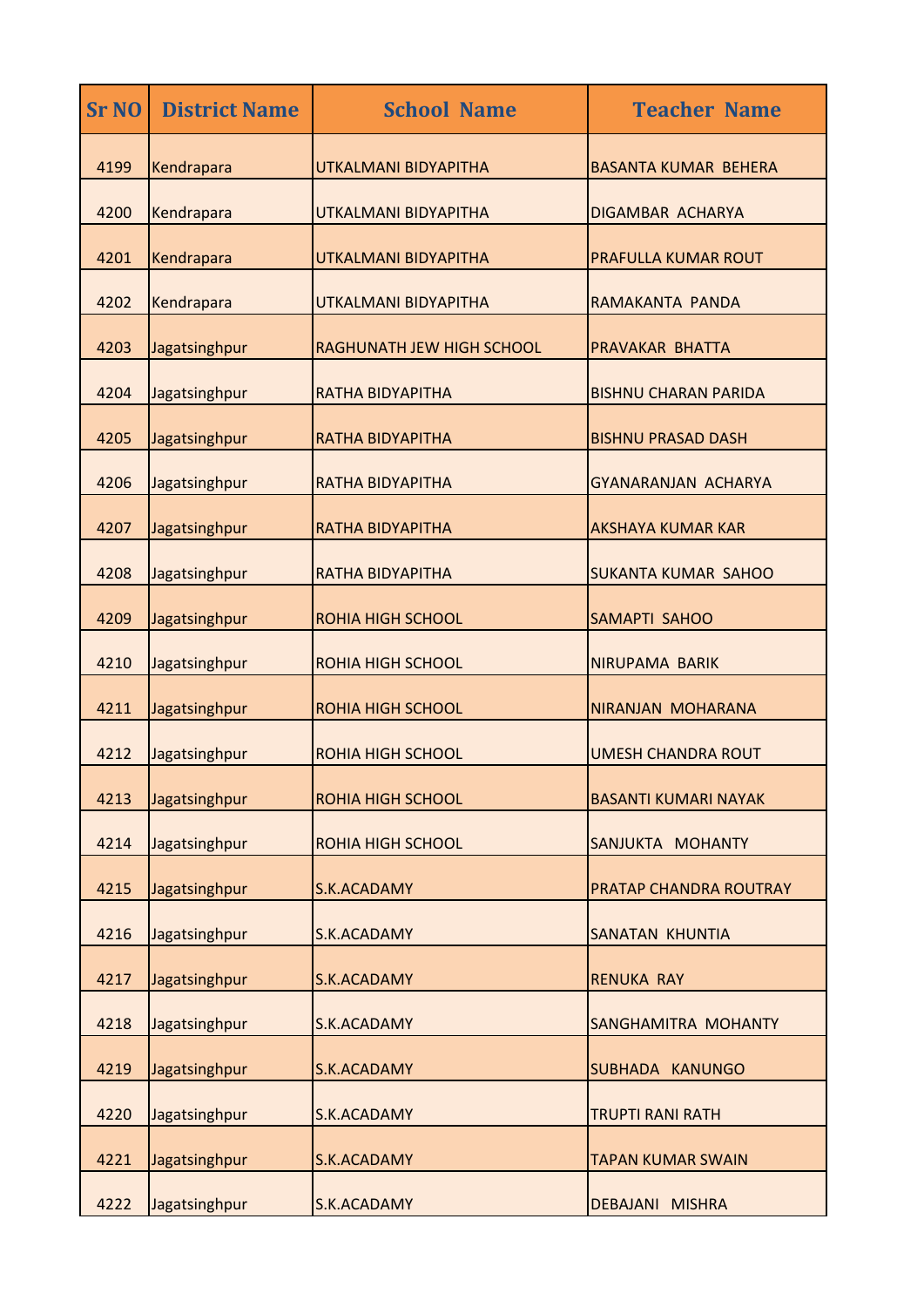| <b>Sr NO</b> | <b>District Name</b> | <b>School Name</b>            | <b>Teacher Name</b>         |
|--------------|----------------------|-------------------------------|-----------------------------|
| 4223         | Jagatsinghpur        | S.K.ACADAMY                   | RAMAKANTA PATI              |
| 4224         | Jagatsinghpur        | S.K.ACADAMY                   | <b>RAI CHARAN TRIPATHY</b>  |
| 4225         | Jagatsinghpur        | <b>S.VM.HIGH SCHOOL</b>       | <b>SAROJA MUDULI</b>        |
| 4226         | Jagatsinghpur        | <b>S.VM.HIGH SCHOOL</b>       | <b>MADHUMALA MISHRA</b>     |
| 4227         | Jagatsinghpur        | SADHUCHARAN BIDYAPITHA        | <b>SMITARANI SAHOO</b>      |
| 4228         | Jagatsinghpur        | SADHUCHARAN BIDYAPITHA        | RASHMI REKHA BRAHMA         |
| 4229         | Jharsuguda           | PATRAPALI HIGH SCHOOL         | <b>ASHOK KUMAR BISWAL</b>   |
| 4230         | Jharsuguda           | PATRAPALI HIGH SCHOOL         | <b>ANIL KUMAR PATEL</b>     |
| 4231         | Jharsuguda           | PATRAPALI HIGH SCHOOL         | <b>MADAN MOHAN SINGH</b>    |
| 4232         | Jharsuguda           | PATRAPALI HIGH SCHOOL         | <b>GAJANAN POROHIT</b>      |
| 4233         | Jharsuguda           | PATRAPALI HIGH SCHOOL         | <b>NABIN CHANDRA DASH</b>   |
| 4234         | Jharsuguda           | PATRAPALI HIGH SCHOOL         | <b>DIPTIMAYI CHAINI</b>     |
| 4235         | Kalahandi            | RADHA KRISHNA HIGH SCHOOL     | <b>HRUSIKESH MISHRA</b>     |
| 4236         | Kalahandi            | <b>RUPRA ROAD HIGH SCHOOL</b> | <b>SHYAM SUNDER SHARMA</b>  |
| 4237         | Kalahandi            | <b>RUPRA ROAD HIGH SCHOOL</b> | NEPAL BHOI                  |
| 4238         | Kalahandi            | <b>RUPRA ROAD HIGH SCHOOL</b> | <b>SRILEKHA PANDA</b>       |
| 4239         | Kalahandi            | <b>RUPRA ROAD HIGH SCHOOL</b> | <b>JANAK NAIK</b>           |
| 4240         | Kalahandi            | <b>RUPRA ROAD HIGH SCHOOL</b> | <b>AHALYA SAHOO</b>         |
| 4241         | Kalahandi            | <b>TOWN HIGH SCHOOL</b>       | <b>APARNA SAHU</b>          |
| 4242         | Kalahandi            | <b>TOWN HIGH SCHOOL</b>       | RAJASHREE PATTNAYAK         |
| 4243         | Kalahandi            | <b>TOWN HIGH SCHOOL</b>       | <b>SARANGA DHARA THAKUR</b> |
| 4244         | Kalahandi            | <b>TOWN HIGH SCHOOL</b>       | PURNA CHANDRA NAIK          |
| 4245         | Kalahandi            | <b>TOWN HIGH SCHOOL</b>       | <b>AKSHYA KUMAR NEGI</b>    |
| 4246         | Kalahandi            | <b>TOWN HIGH SCHOOL</b>       | <b>RAJENDRA KUMAR SAHOO</b> |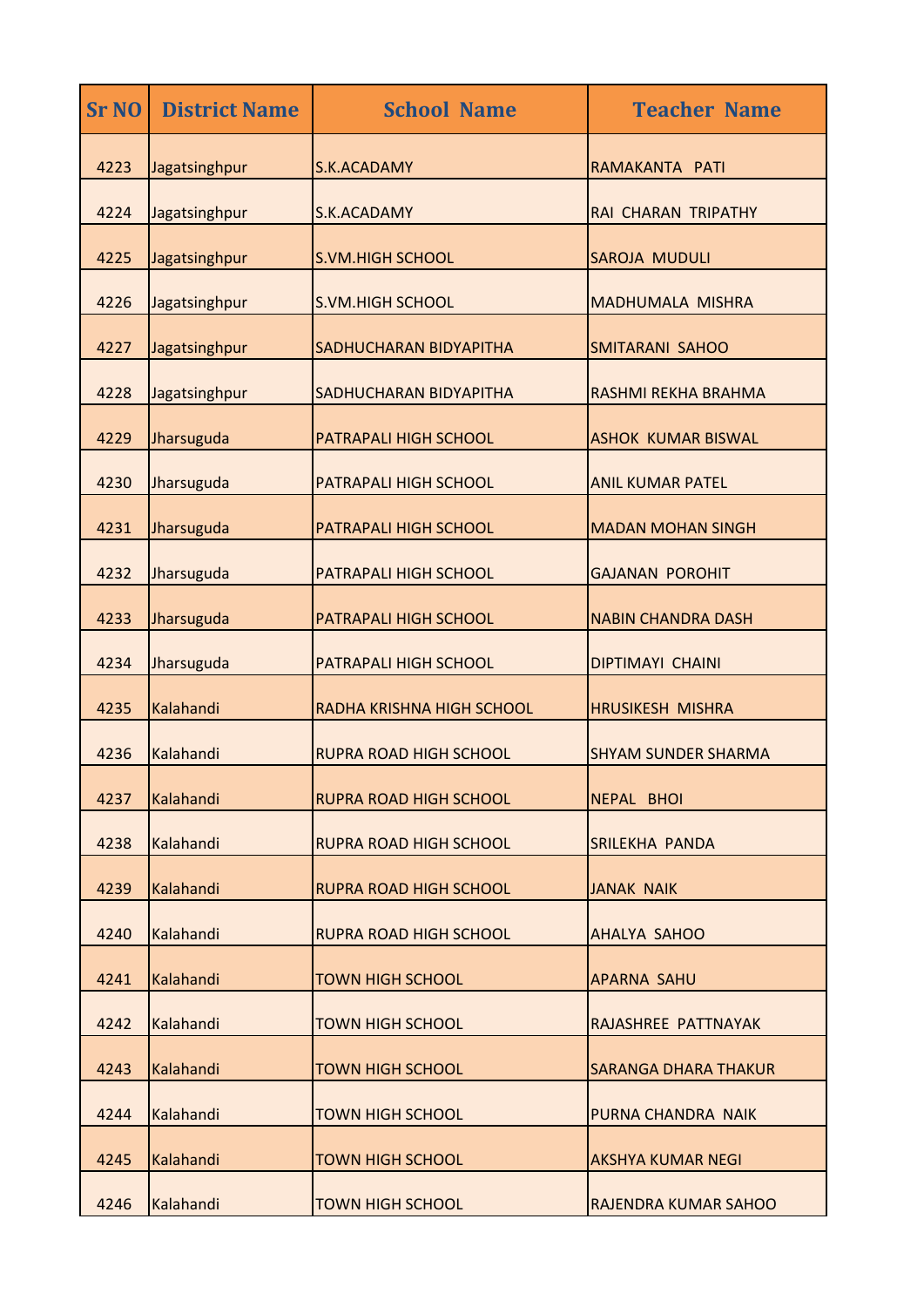| <b>Sr NO</b> | <b>District Name</b> | <b>School Name</b>                                             | <b>Teacher Name</b>           |
|--------------|----------------------|----------------------------------------------------------------|-------------------------------|
| 4247         | Kalahandi            | <b>TOWN HIGH SCHOOL</b>                                        | <b>BIJAYA KUMAR PATRA</b>     |
| 4248         | Kalahandi            | <b>TOWN HIGH SCHOOL</b>                                        | <b>LALITA NAYAK</b>           |
| 4249         | Kalahandi            | <b>TOWN HIGH SCHOOL</b>                                        | <b>SURYA NARAYAN PATRA</b>    |
| 4250         | Jagatsinghpur        | SADHUCHARAN BIDYAPITHA                                         | <b>BANALATTA PATTANAIK</b>    |
| 4251         | Jagatsinghpur        | SADHUCHARAN BIDYAPITHA                                         | <b>SUPRAVA MALLA</b>          |
| 4252         | Jagatsinghpur        | SADHUCHARAN BIDYAPITHA                                         | <b>KUNDALATTA PATI</b>        |
| 4253         | Jagatsinghpur        | SADHUCHARAN BIDYAPITHA                                         | <b>SUSMITA DAS</b>            |
| 4254         | Jagatsinghpur        | SADHUCHARAN BIDYAPITHA                                         | <b>SUBHADRA TRIPATHY</b>      |
| 4255         | Jagatsinghpur        | SADHUCHARAN BIDYAPITHA                                         | <b>DHARNIDHAR SETHI</b>       |
| 4256         | Jagatsinghpur        | SADHUCHARAN BIDYAPITHA                                         | <b>BIKALI CHARAN KAR</b>      |
| 4257         |                      |                                                                |                               |
|              | Jajpur               | <b>SARBA MANGALA HIGH SCHOOL</b>                               | SHRABANI JEE                  |
| 4258         | Jajpur               | <b>SARBA MANGALA HIGH SCHOOL</b><br>SATYA VHAMA GANESH CHANDRA | SANDHYARANI DWIBEDI           |
| 4259         | Jajpur               | <b>HIGH SCHOOL</b>                                             | <b>AVAYA KUMAR PANDA</b>      |
|              |                      | SATYA VHAMA GANESH CHANDRA                                     |                               |
| 4260         | Jajpur               | <b>HIGH SCHOOL</b><br>SATYA VHAMA GANESH CHANDRA               | <b>NAKSHYATRA MALINI ROUT</b> |
| 4261         | Jajpur               | <b>HIGH SCHOOL</b>                                             | <b>INDRAJIT PUJARI</b>        |
| 4262         | Jajpur               | <b>SATYASAI HIGH SCHOOL</b>                                    | <b>SRIMATI MURMU</b>          |
| 4263         | Jajpur               | <b>SATYASAI HIGH SCHOOL</b>                                    | <b>GIRISHNATH PANIGRAHI</b>   |
| 4264         | Jajpur               | <b>SATYASAI HIGH SCHOOL</b>                                    | SARASWATI MURMU               |
| 4265         | Jajpur               | <b>SATYASAI HIGH SCHOOL</b>                                    | <b>BALABHADRA SAHOO</b>       |
| 4266         | Jajpur               | SESHADEV-BASANTI HIGH SCHOOL                                   | <b>AKSHYA KUMAR KAR</b>       |
|              |                      |                                                                |                               |
| 4267         | Jajpur               | SESHADEV-BASANTI HIGH SCHOOL                                   | <b>RAMESH PANDA</b>           |
| 4268         | Jajpur               | SESHADEV-BASANTI HIGH SCHOOL                                   | RATNAKAR NAYAK                |
| 4269         | Jajpur               | SIDDHA MAHAPURUSA HIGH SCHOOL                                  | <b>RASMI RAY</b>              |
| 4270         | Jajpur               | SIDDHA MAHAPURUSA HIGH SCHOOL                                  | MAMATA BEHERA                 |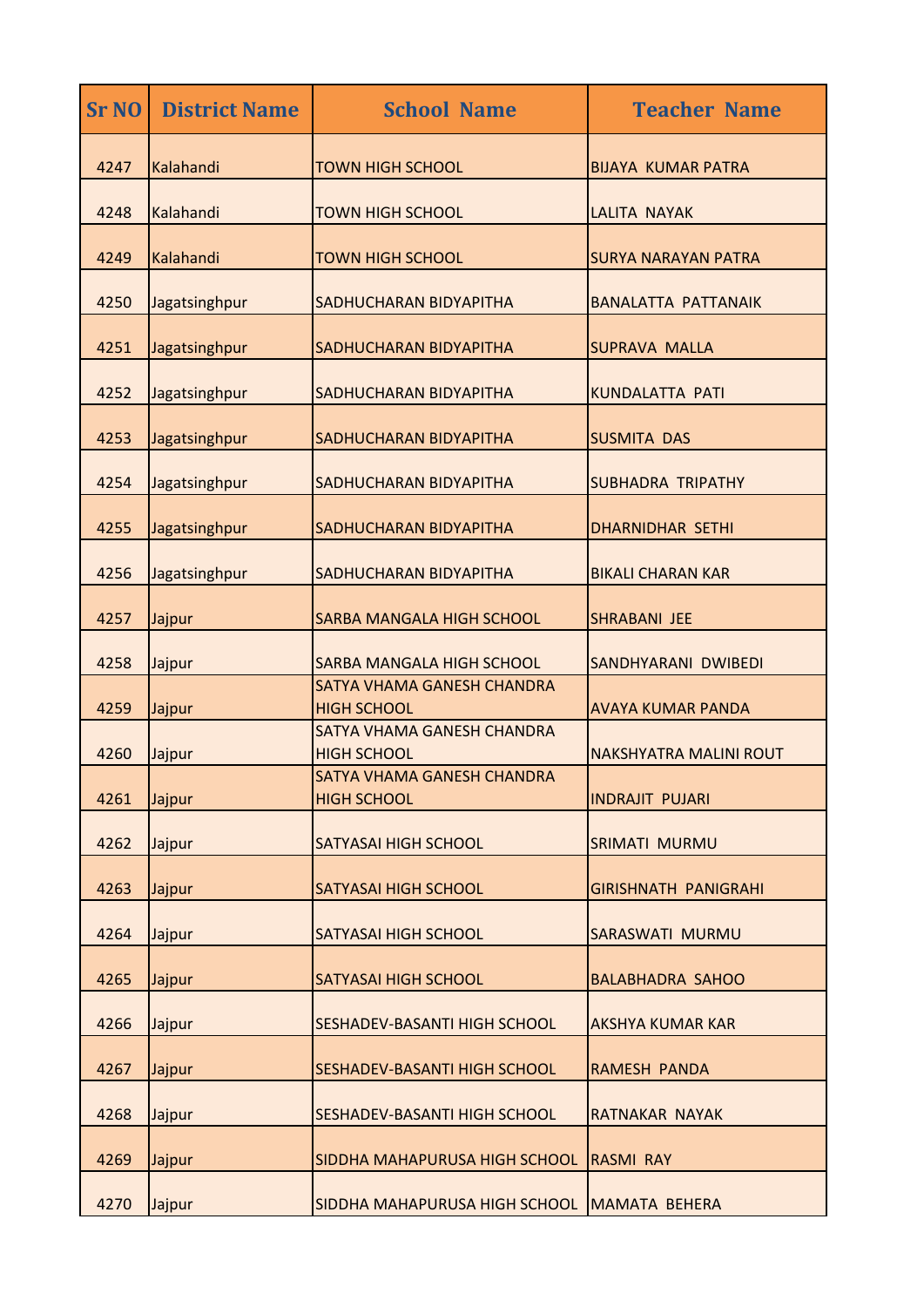| <b>Sr NO</b> | <b>District Name</b> | <b>School Name</b>                                  | <b>Teacher Name</b>          |
|--------------|----------------------|-----------------------------------------------------|------------------------------|
| 4271         | Jajpur               | SIDDHA MAHAPURUSA HIGH SCHOOL                       | <b>MANSEE BHUYAN</b>         |
| 4272         | Jajpur               | SIDDHANARAYAN U.G. HIGH<br>SCHOOL, KHETRAPAL        | <b>PURNIMA DASH</b>          |
| 4273         | Jajpur               | SIDDHANARAYAN U.G. HIGH<br><b>SCHOOL, KHETRAPAL</b> | <b>MAHENDRA KUMAR SAHOO</b>  |
| 4274         | Jajpur               | SIDDHANARAYAN U.G. HIGH<br>SCHOOL, KHETRAPAL        | SACHIDANANDA BEHERA          |
| 4275         | Jajpur               | SIDDHANARAYAN U.G. HIGH<br>SCHOOL, KHETRAPAL        | <b>PRIYANKA SEN</b>          |
| 4276         | Jajpur               | SIDDHANARAYAN U.G. HIGH<br>SCHOOL, KHETRAPAL        | PRIYANKA LENKA               |
| 4277         | Jajpur               | <b>SINGHPUR HIGH SCHOOL</b>                         | RATNAMALA SAMAL              |
| 4278         | Jajpur               | <b>SINGHPUR HIGH SCHOOL</b>                         | <b>SATAY NARAYAN PATRA</b>   |
| 4279         | Jajpur               | <b>SINGHPUR HIGH SCHOOL</b>                         | <b>NARAYAN CHANDRA DAS</b>   |
| 4280         | Jajpur               | <b>SINGHPUR HIGH SCHOOL</b>                         | NILIMA PRIYADARSHINI SAMAL   |
| 4281         | Jajpur               | <b>SINGHPUR HIGH SCHOOL</b>                         | <b>SRABANESWAR BARIK</b>     |
| 4282         | Jajpur               | <b>SINGHPUR HIGH SCHOOL</b>                         | <b>KALANDI CHARAN BEHERA</b> |
| 4283         | Jajpur               | <b>SINGHPUR HIGH SCHOOL</b>                         | <b>SURENDRA KUMAR NAYAK</b>  |
| 4284         | Jajpur               | <b>SINGHPUR HIGH SCHOOL</b>                         | <b>SABITRI DASH</b>          |
| 4285         | Jajpur               | <b>SINGHPUR HIGH SCHOOL</b>                         | PRADIP KUMAR MOHANTY         |
| 4286         | Jajpur               | <b>SREE JAGANNATH HIGH SCHOOL</b>                   | <b>RABINDRA NATH MAJHI</b>   |
| 4287         | Jajpur               | SREE JAGANNATH HIGH SCHOOL                          | <b>SURESH KUMAR NAYAK</b>    |
| 4288         | <b>Cuttack</b>       | L.N.VIDYAPITHA                                      | <b>ROSALIN SWAIN</b>         |
| 4289         | Jajpur               | SREE JAGANNATH HIGH SCHOOL                          | <b>MADAN MOHAN BARIK</b>     |
| 4290         | Jajpur               | <b>SREE JAGANNATH HIGH SCHOOL</b>                   | SHANTILATA RATHA             |
| 4291         | Jajpur               | SREE JAGANNATH HIGH SCHOOL                          | <b>HRUSHIKESH BEHERA</b>     |
| 4292         | Jajpur               | <b>SRIBANTA HIGH SCHOOL</b>                         | <b>DEBENDRA CHANDRA ROUT</b> |
| 4293         | Jajpur               | <b>SRIBANTA HIGH SCHOOL</b>                         | <b>NITU KAMAL</b>            |
| 4294         | Jajpur               | <b>SRIBANTA HIGH SCHOOL</b>                         | <b>GIRISH KANTA JENA</b>     |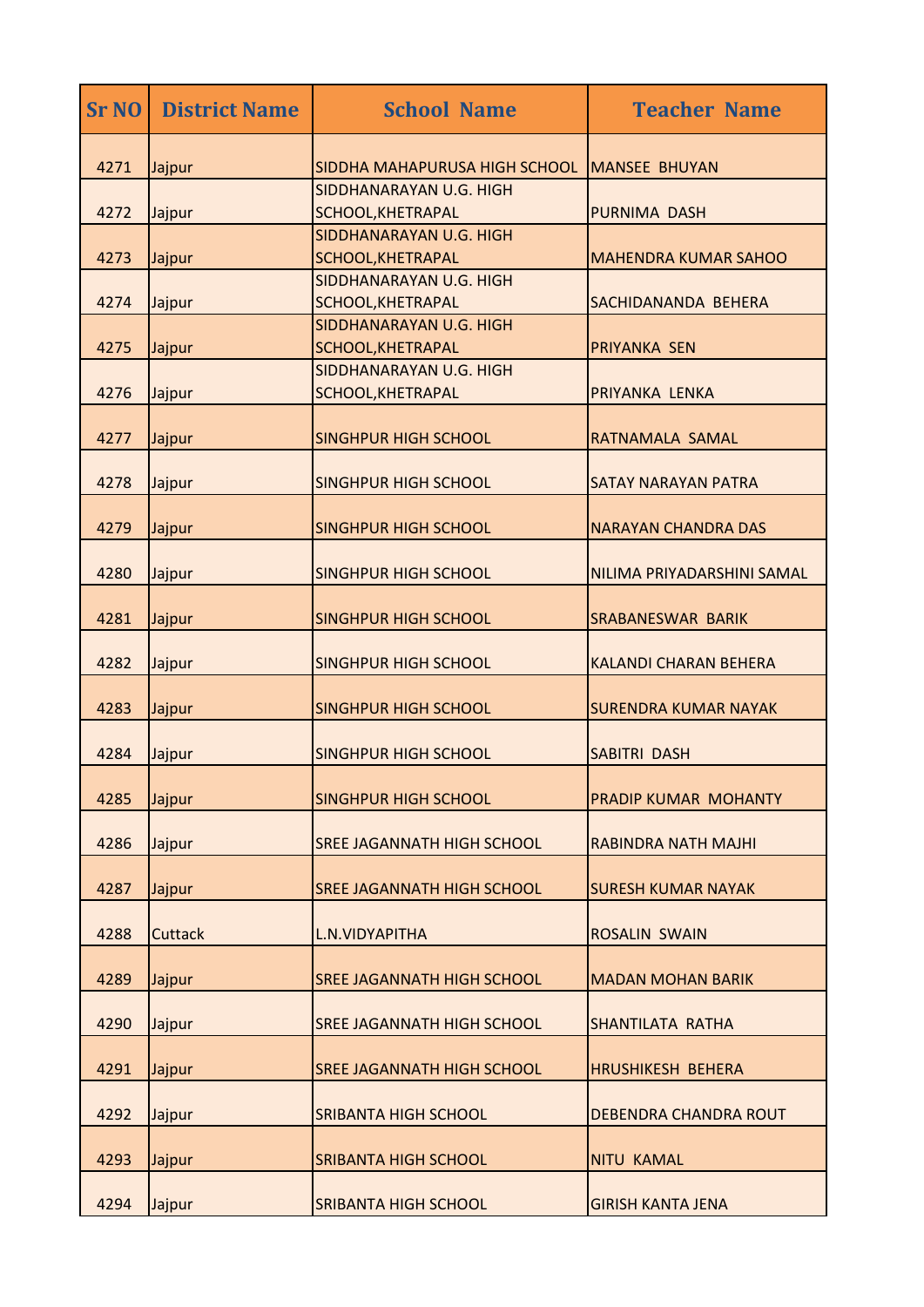| <b>Sr NO</b> | <b>District Name</b> | <b>School Name</b>              | <b>Teacher Name</b>             |
|--------------|----------------------|---------------------------------|---------------------------------|
| 4295         | Jajpur               | <b>SRIBANTA HIGH SCHOOL</b>     | <b>BHARAT CHANDRA SAHOO</b>     |
| 4296         | Jajpur               | <b>SRIBANTA HIGH SCHOOL</b>     | <b>KHAGESWAR JENA</b>           |
| 4297         | Jajpur               | <b>SRIBANTA HIGH SCHOOL</b>     | <b>ANIL KUMAR SAHOO</b>         |
| 4298         | Khurda               | S.B HIGH SCHOOL, BHINGARPUR     | SUJATA RUDRAKSHA                |
| 4299         | <b>Balasore</b>      | <b>S.S. HIGH SCHOOL BAHARDA</b> | PRADYUMNA KISHORE DAS           |
| 4300         | <b>Balasore</b>      | <b>G.K. HIGH SCHOOL BALIM</b>   | <b>HARISH CHANDRA JENA</b>      |
| 4301         | <b>Balasore</b>      | <b>G.K. HIGH SCHOOL BALIM</b>   | <b>NABIN KUMAR KUANR</b>        |
| 4302         | <b>Balasore</b>      | <b>G.K. HIGH SCHOOL BALIM</b>   | <b>RAKESH RANJAN PATRA</b>      |
| 4303         | <b>Balasore</b>      | <b>G.K. HIGH SCHOOL BALIM</b>   | RADHANATH KARAN                 |
| 4304         | <b>Balasore</b>      | <b>G.K. HIGH SCHOOL BALIM</b>   | RADHARANJAN BANUA               |
| 4305         | <b>Balasore</b>      | <b>B.N. HIGH SCHOOL</b>         | <b>BABAJI CHARAN BISWAL</b>     |
| 4306         | <b>Balasore</b>      | <b>BADMANDARUNI HIGH SCHOOL</b> | <b>SASHI BHUSAN CHAKRABARTY</b> |
| 4307         | <b>Balasore</b>      | <b>BADMANDARUNI HIGH SCHOOL</b> | <b>BASANTA KUMAR BHANJA</b>     |
| 4308         | <b>Balasore</b>      | <b>BADMANDARUNI HIGH SCHOOL</b> | <b>SUNANDA RAUL</b>             |
| 4309         | <b>Balasore</b>      | <b>BADMANDARUNI HIGH SCHOOL</b> | SACHINDRA KUMAR NAYAK           |
| 4310         | <b>Balasore</b>      | <b>BADMANDARUNI HIGH SCHOOL</b> | JAYANTA KUAMR JENA              |
| 4311         | <b>Balasore</b>      | PUTINESWAR HIGH SCHOOL          | <b>GOURI SANKAR TRIPATHY</b>    |
| 4312         | <b>Balasore</b>      | PUTINESWAR HIGH SCHOOL          | <b>SHAILENDU SIKASH PANDA</b>   |
| 4313         | <b>Balasore</b>      | PUTINESWAR HIGH SCHOOL          | <b>AJAY KUMAR PATRA</b>         |
| 4314         | <b>Balasore</b>      | PUTINESWAR HIGH SCHOOL          | <b>MADAN MOHAN DEY</b>          |
| 4315         | <b>Balasore</b>      | PRUTHUNATH HIGH SCHOOL          | <b>MANORANJAN BEHERA</b>        |
| 4316         | <b>Balasore</b>      | <b>PRUTHUNATH HIGH SCHOOL</b>   | <b>TAYANTA KUMAR SAHOO</b>      |
| 4317         | <b>Balasore</b>      | <b>PRUTHUNATH HIGH SCHOOL</b>   | <b>KAILASH CHANDRA BEJ</b>      |
| 4318         | <b>Balasore</b>      | PRUTHUNATH HIGH SCHOOL          | <b>BIDYADHAR PATRA</b>          |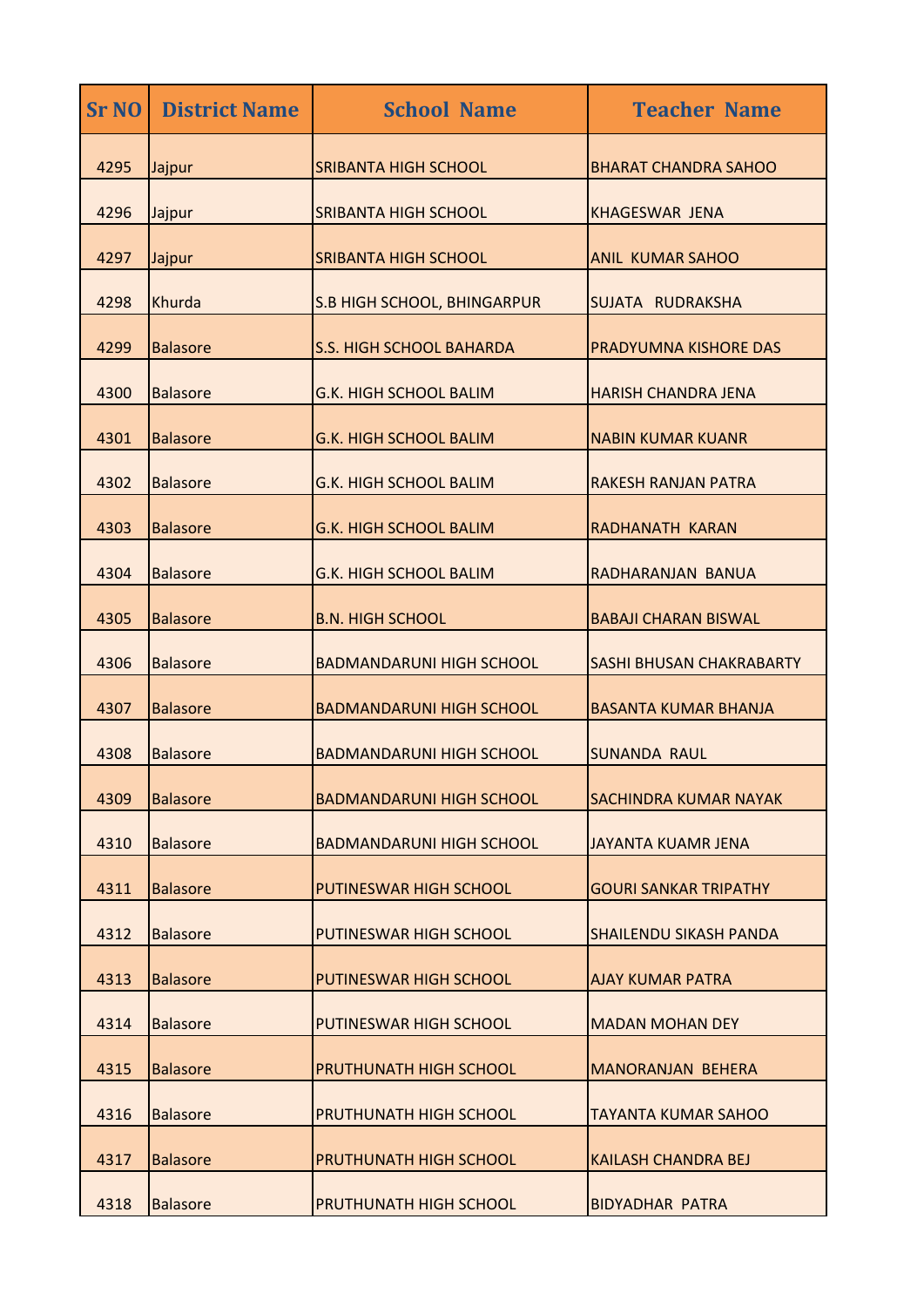| <b>Sr NO</b> | <b>District Name</b> | <b>School Name</b>                                 | <b>Teacher Name</b>            |
|--------------|----------------------|----------------------------------------------------|--------------------------------|
| 4319         | Mayurbhanj           | DEULI NEW GOVT. HIGH SCHOOL                        | <b>LAXMIDHAR BASA</b>          |
| 4320         | Mayurbhanj           | DEULI NEW GOVT. HIGH SCHOOL                        | <b>SANJAY KUMAR NAYAK</b>      |
| 4321         | Mayurbhanj           | DEULI NEW GOVT. HIGH SCHOOL                        | <b>RASMITA SAHU</b>            |
| 4322         | Mayurbhanj           | <b>DEULI NEW GOVT. HIGH SCHOOL</b>                 | <b>SAMIR KUMAR DAS</b>         |
| 4323         | Mayurbhanj           | DEULI NEW GOVT. HIGH SCHOOL                        | <b>SURESH CHANDRA MOHANTA</b>  |
| 4324         | Mayurbhanj           | DEULI NEW GOVT. HIGH SCHOOL                        | PARBATI HANSDAH                |
| 4325         | <b>Balasore</b>      | <b>KHULUDA SITALA HIGH SCHOOL</b>                  | <b>ANIL KUMAR MOHANTY</b>      |
| 4326         | <b>Balasore</b>      | <b>KHULUDA SITALA HIGH SCHOOL</b>                  | <b>BRAJAKISHAR DAS</b>         |
| 4327         | <b>Balasore</b>      | <b>KHULUDA SITALA HIGH SCHOOL</b>                  | RAJANI HANSDA                  |
| 4328         | Angul                | PANCHAPADA HIGH SCHOOL, BARUAN MURALI DHAR NAIK    |                                |
| 4329         | Angul                | PANCHAPADA HIGH SCHOOL, BARUAN NITYANANDA BEHERA   |                                |
| 4330         | Angul                | PANCHAPADA HIGH SCHOOL, BARUAN JALADHAR JENA       |                                |
| 4331         | Angul                | PANCHAPADA HIGH SCHOOL, BARUAN LOKANATHA MISHRA    |                                |
| 4332         | Angul                | PANCHAPADA HIGH SCHOOL, BARUAN MOHAN CHANDRA SAHOO |                                |
| 4333         | Angul                | PANCHAPADA HIGH SCHOOL, BARUAN RAJALAXMI BHUKTA    |                                |
| 4334         | Khurda               | S.B HIGH SCHOOL, BHINGARPUR                        | <b>GYANA RANJAN BEHERA</b>     |
| 4335         | Khurda               | S.B HIGH SCHOOL, BHINGARPUR                        | <b>KADAMBINI DASH</b>          |
| 4336         | Khurda               | S.B HIGH SCHOOL, BHINGARPUR                        | <b>SMRUTI PRAVA NAYAK</b>      |
| 4337         | Khurda               | <b>S.B HIGH SCHOOL, BHINGARPUR</b>                 | PRADIPTA KUMAR SAMANTARAY      |
| 4338         | Khurda               | S.B HIGH SCHOOL, BHINGARPUR                        | <b>GANESH KARAN</b>            |
| 4339         | <b>Balasore</b>      | <b>HARICHARAN ACADEMY</b>                          | <b>BHABENDRA KUMAR SAMAL</b>   |
| 4340         | <b>Balasore</b>      | <b>HARICHARAN ACADEMY</b>                          | <b>CHANDRAY HEMBRAM</b>        |
| 4341         | <b>Balasore</b>      | <b>HARICHARAN ACADEMY</b>                          | <b>MANGAL TUDU</b>             |
| 4342         | Jajpur               | <b>SRIBANTA HIGH SCHOOL</b>                        | <b>BASANTA KUMAR MOHAPATRA</b> |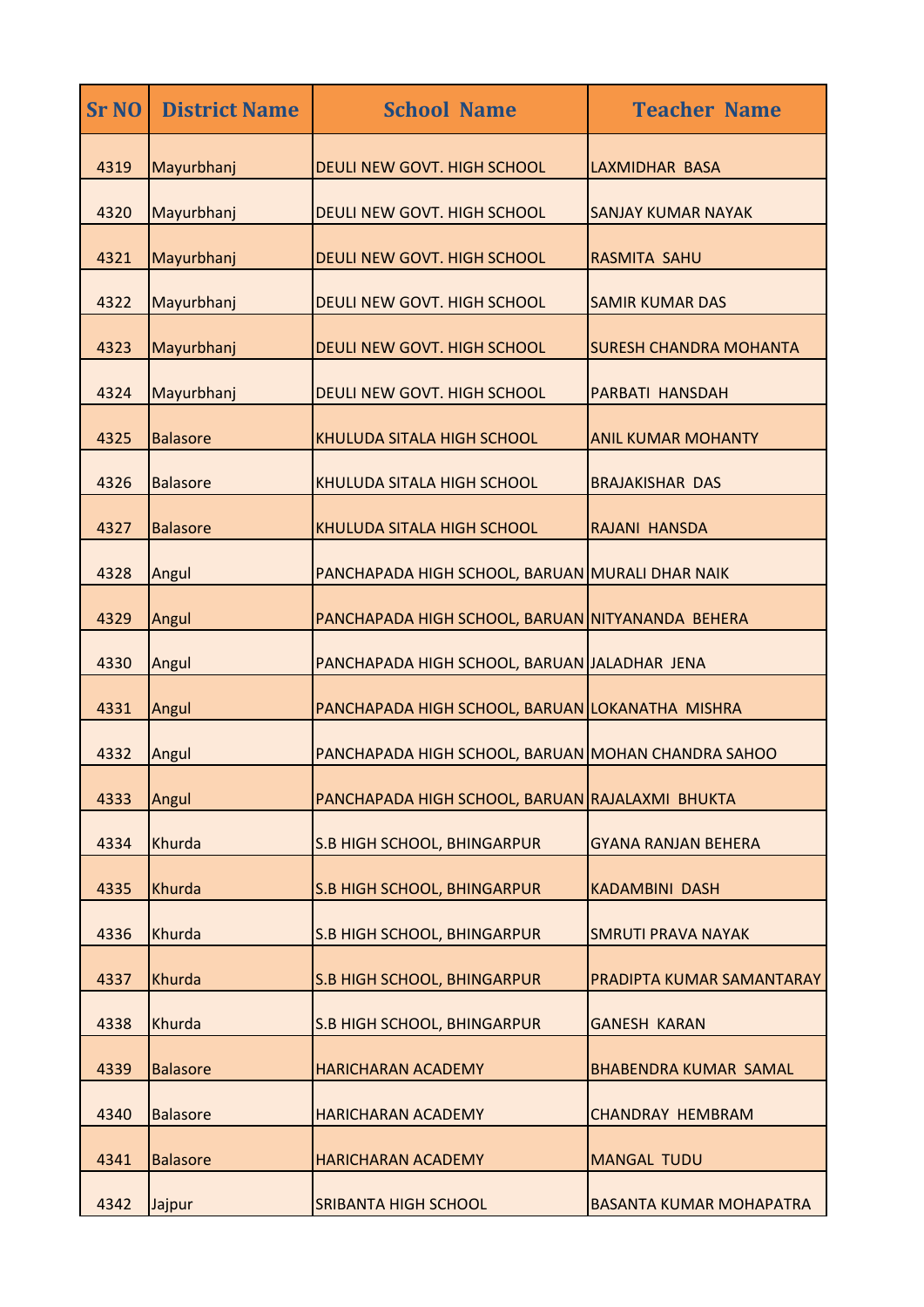| <b>Sr NO</b> | <b>District Name</b> | <b>School Name</b>                                 | <b>Teacher Name</b>          |
|--------------|----------------------|----------------------------------------------------|------------------------------|
| 4343         | Jajpur               | <b>SRIBANTA HIGH SCHOOL</b>                        | PRIYA RANJAN BEHERA          |
| 4344         | Jajpur               | <b>SRIBANTA HIGH SCHOOL</b>                        | <b>MUMSAD KHAN</b>           |
| 4345         | Jajpur               | <b>SRIBANTAPUR HIGH SCHOOL</b>                     | <b>CHANDRA SEKHAR SWAIN</b>  |
| 4346         | Jajpur               | SRIBANTAPUR HIGH SCHOOL                            | <b>AJAYA KUMAR OJHA</b>      |
| 4347         | Jajpur               | <b>SRIBANTAPUR HIGH SCHOOL</b>                     | <b>NIRMALA MALLICK</b>       |
| 4348         | Jajpur               | <b>SRIBANTAPUR HIGH SCHOOL</b>                     | ROSALIN BISWAL               |
| 4349         | Jajpur               | SRISRI HINGULA BIDYAMANDIR                         | <b>PRATAP KISHORE DASH</b>   |
| 4350         | Jajpur               | SRISRI HINGULA BIDYAMANDIR                         | <b>JAYKRISHNA DAS</b>        |
| 4351         | Jajpur               | SRISRI HINGULA BIDYAMANDIR                         | PRAMOD KUMAR MALLICK         |
| 4352         | Koraput              | GOVT. (SSD) GIRLS HIGH SCHOOL,<br><b>MUNDAGUDA</b> | <b>CHARULATA SWAIN</b>       |
| 4353         | Koraput              | GOVT. (SSD) GIRLS HIGH SCHOOL,<br><b>MUNDAGUDA</b> | <b>GEETASREE NAYAK</b>       |
| 4354         | Kendrapara           | <b>MENDHAPUR G.P. HIGH SCHOOL</b>                  | <b>MANORANJAN MOHANTY</b>    |
| 4355         | Kendrapara           | <b>MENDHAPUR G.P. HIGH SCHOOL</b>                  | <b>SK TAFIK ALI</b>          |
| 4356         | Kendrapara           | <b>MENDHAPUR G.P. HIGH SCHOOL</b>                  | PADAMA LOCHAN MOHALLICK      |
| 4357         | Kendrapara           | MENDHAPUR G.P. HIGH SCHOOL                         | ADIKANDA BEHERA              |
| 4358         | Kendrapara           | <b>MENDHAPUR G.P. HIGH SCHOOL</b>                  | <b>ALI AHMEDE</b>            |
| 4359         | Kendrapara           | MENDHAPUR G.P. HIGH SCHOOL                         | <b>SUNIMA SINGH</b>          |
| 4360         | Kendrapara           | MENDHAPUR G.P. HIGH SCHOOL                         | NIRANJAN MISHRA              |
| 4361         | Kendrapara           | MENDHAPUR G.P. HIGH SCHOOL                         | <b>GOLEKHA CHANDRA PATRA</b> |
| 4362         | Kendrapara           | <b>MENDHAPUR G.P. HIGH SCHOOL</b>                  | MOHAMMED SAFQUE              |
| 4363         | Kendrapara           | ATHAPATANA BINAPANI HIGH<br><b>SCHOOL</b>          | <b>SUNIL KUMAR PRADHAN</b>   |
| 4364         | Kendrapara           | ATHAPATANA BINAPANI HIGH<br><b>SCHOOL</b>          | <b>KASTURIKA DASH</b>        |
| 4365         | Kendrapara           | ATHAPATANA BINAPANI HIGH<br><b>SCHOOL</b>          | <b>DILISWAR MANDAL</b>       |
| 4366         | Kendrapara           | MAHURIGAN U.G. HIGH SCHOOL                         | RAJKISHORE BEHERA            |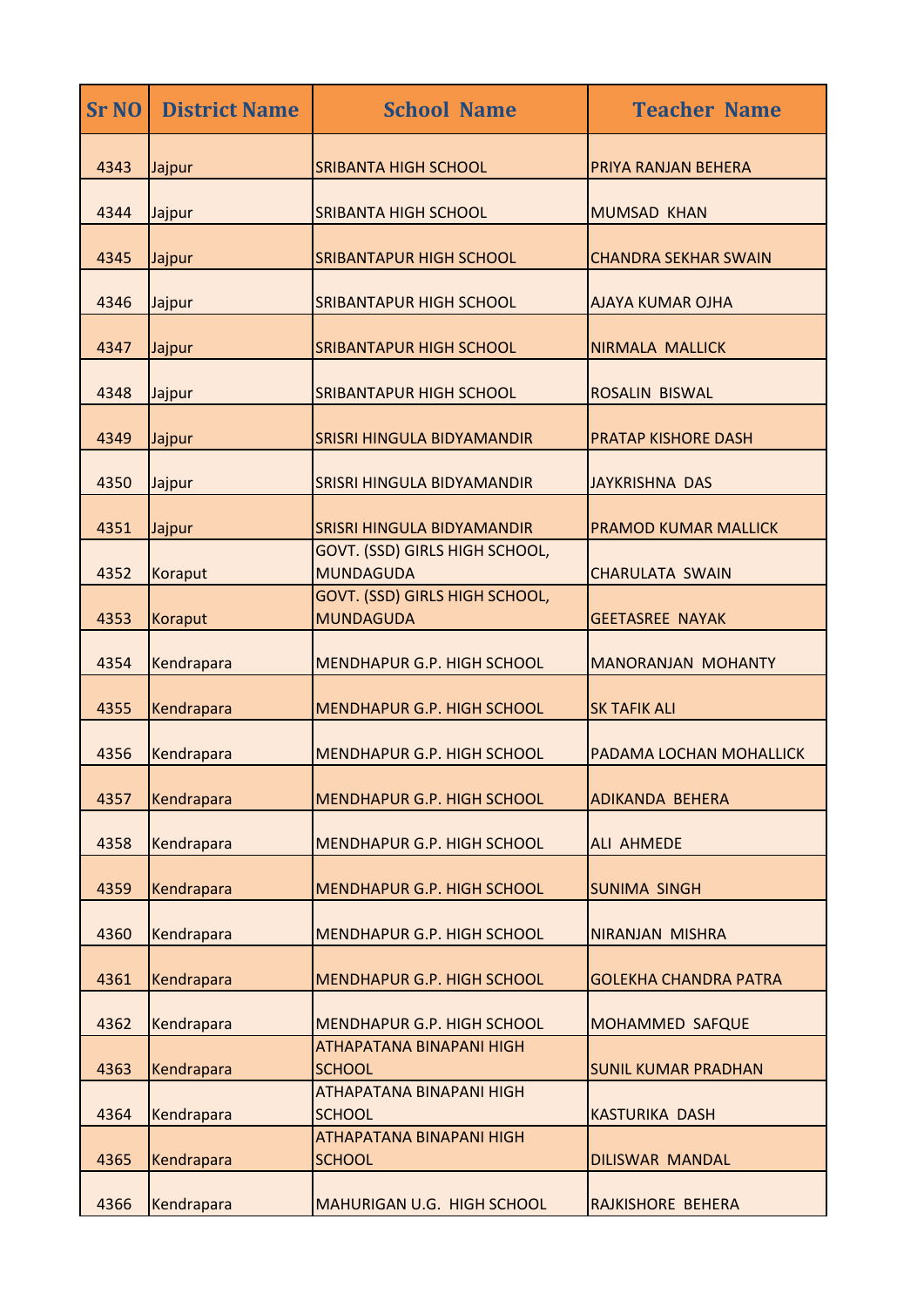| <b>Sr NO</b> | <b>District Name</b> | <b>School Name</b>                  | <b>Teacher Name</b>           |
|--------------|----------------------|-------------------------------------|-------------------------------|
| 4367         | Kendrapara           | <b>MAHURIGAN U.G. HIGH SCHOOL</b>   | PANKAJINI BEHERA              |
| 4368         | Kendrapara           | <b>GIRLS HIGH SCHOOL, RAJKANIKA</b> | <b>LATIKA MANJARI DAS</b>     |
| 4369         | Kendrapara           | <b>GIRLS HIGH SCHOOL, RAJKANIKA</b> | RENUBALA SAMAL                |
| 4370         | Kendrapara           | <b>GIRLS HIGH SCHOOL, RAJKANIKA</b> | <b>SURENDRA NANTH ROUT</b>    |
| 4371         | Kendrapara           | <b>GIRLS HIGH SCHOOL, RAJKANIKA</b> | <b>SATYABHAMA SWAIN</b>       |
| 4372         | Kendrapara           | <b>GIRLS HIGH SCHOOL, RAJKANIKA</b> | <b>SUCHI SMITA ROUTRAY</b>    |
| 4373         | Kendrapara           | <b>GIRLS HIGH SCHOOL, RAJKANIKA</b> | <b>MADHUMATI SAHOO</b>        |
| 4374         | Kendrapara           | <b>GIRLS HIGH SCHOOL, RAJKANIKA</b> | <b>NAMITA ROUT</b>            |
| 4375         | Kendrapara           | <b>GIRLS HIGH SCHOOL, RAJKANIKA</b> | <b>HRUDAYA KUMAR NAYAK</b>    |
| 4376         | Jajpur               | SRISRI HINGULA BIDYAMANDIR          | HAREKRUSHNA MOHAPTRA          |
| 4377         | Jajpur               | SRISRI HINGULA BIDYAMANDIR          | <b>SUVRANTA KUMAR PANDA</b>   |
| 4378         | Jajpur               | SRISRI HINGULA BIDYAMANDIR          | RAMACHANDRA NANDA             |
| 4379         | Jajpur               | SRISRI HINGULA BIDYAMANDIR          | <b>BRAJA BANDHU BHANJA</b>    |
| 4380         | Jajpur               | SRISRI HINGULA BIDYAMANDIR          | <b>BHARAT CHANDRA PRADHAN</b> |
| 4381         | Jajpur               | SRISRI HINGULA BIDYAMANDIR          | <b>GIRIDHARI PRADHAN</b>      |
| 4382         | Jajpur               | SRISRI HINGULA BIDYAMANDIR          | <b>AMIYA KUMAR BADU</b>       |
| 4383         | Jajpur               | <b>SUDARSAN PADHI HIGH SCHOOL</b>   | <b>GADHAR SENAPATI</b>        |
| 4384         | Jajpur               | <b>SUDARSAN PADHI HIGH SCHOOL</b>   | NABAKISHORE SATAPATHY         |
| 4385         | Jajpur               | <b>SUDARSAN PADHI HIGH SCHOOL</b>   | <b>BISHNU CHARAN BARIK</b>    |
| 4386         | Jajpur               | <b>SUDARSAN PADHI HIGH SCHOOL</b>   | <b>DAMODAR MISHRA</b>         |
| 4387         | Jajpur               | <b>SUDARSAN PADHI HIGH SCHOOL</b>   | <b>MANAS RANJAN DEBATA</b>    |
| 4388         | Jajpur               | <b>SUDARSAN PADHI HIGH SCHOOL</b>   | SANGRAM KESHARI SAHOO         |
| 4389         | Jajpur               | <b>SUDARSAN PADHI HIGH SCHOOL</b>   | <b>AKSHAYA KUMAR SAHOO</b>    |
| 4390         | Jajpur               | <b>SUDARSAN PADHI HIGH SCHOOL</b>   | SWARNALATA ACHARYA            |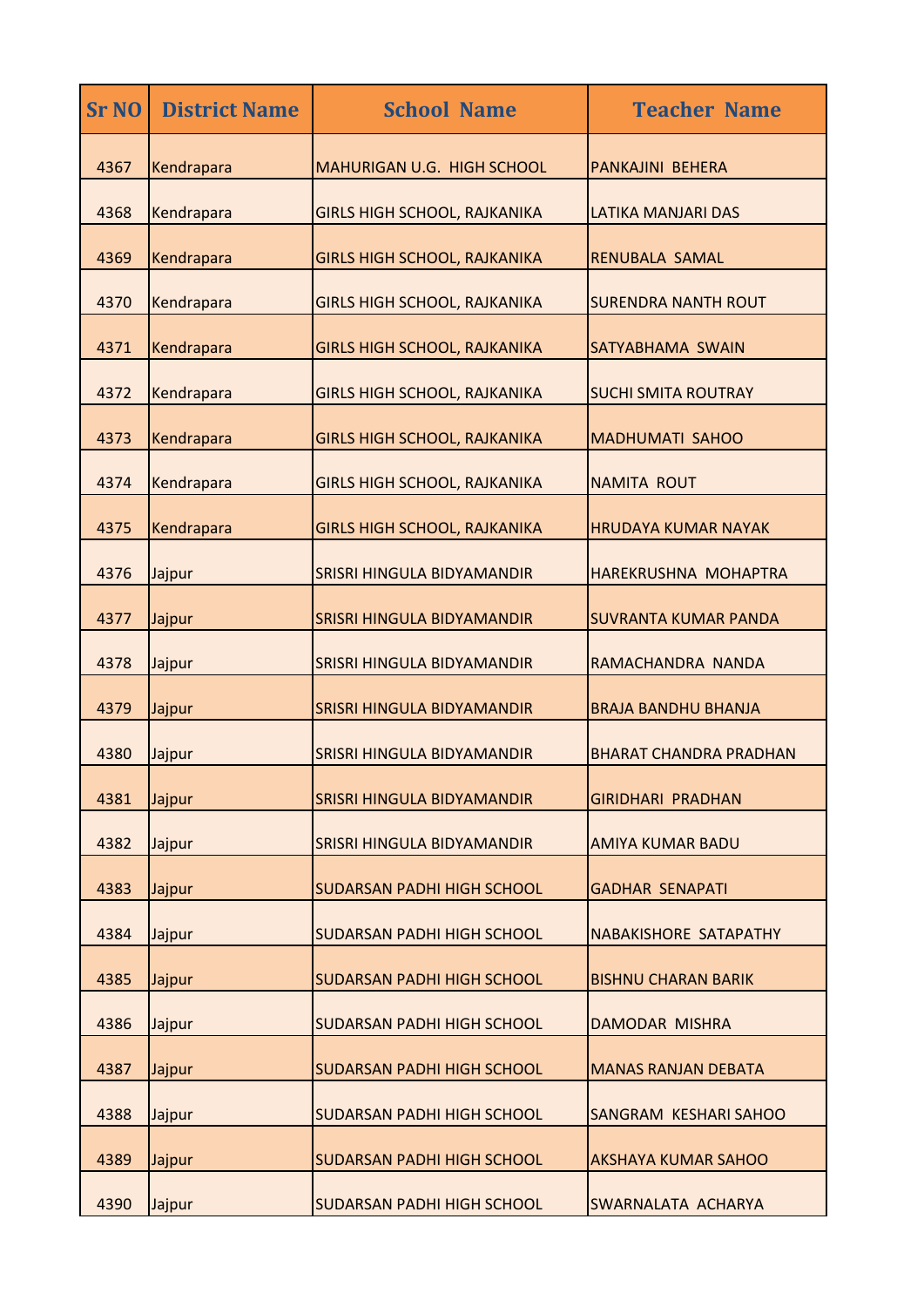| <b>Sr NO</b> | <b>District Name</b> | <b>School Name</b>                         | <b>Teacher Name</b>            |
|--------------|----------------------|--------------------------------------------|--------------------------------|
| 4391         | Jajpur               | SUNDARIA GOVT. U.G. HIGH SCHOOL            | JYOTSHNA RANI SAHOO            |
| 4392         | Jajpur               | SUNDARIA GOVT. U.G. HIGH SCHOOL            | <b>SANTOSH KUMAR MOHAPATRA</b> |
| 4393         | Jajpur               | SUNDARIA GOVT. U.G. HIGH SCHOOL            | JAYASHREE DALEI                |
| 4394         | Jajpur               | SUNDARIA GOVT. U.G. HIGH SCHOOL            | <b>SUVRA NAYAK</b>             |
| 4395         | Jajpur               | SUNDARIA GOVT. U.G. HIGH SCHOOL            | <b>NIBEDITA NAYAK</b>          |
| 4396         | Jajpur               | SUNDARIA GOVT. U.G. HIGH SCHOOL            | <b>CHITTA RANJAN KAR</b>       |
| 4397         | Jajpur               | SUNDARIA GOVT. U.G. HIGH SCHOOL            | <b>BINOD BIHARI SETHY</b>      |
| 4398         | Jajpur               | SUNDARIA GOVT. U.G. HIGH SCHOOL            | <b>RUKMANI NAYAK</b>           |
| 4399         | Jajpur               | <b>SWAPNESWAR HIGH SCHOOL</b>              | AMULYA KUMAR MOHARANA          |
| 4400         | Jajpur               | <b>SWAPNESWAR HIGH SCHOOL</b>              | <b>MANMOHAN ROY</b>            |
| 4401         | Jajpur               | <b>SWAPNESWAR HIGH SCHOOL</b>              | <b>PRADEEP KUMAR PRADHAN</b>   |
| 4402         | Jajpur               | <b>SWAPNESWAR HIGH SCHOOL</b>              | <b>KESHABA CHANDR JENA</b>     |
| 4403         | Jajpur               | <b>SWAPNESWAR HIGH SCHOOL</b>              | <b>RABI NARAYAN MISHRA</b>     |
| 4404         | Jajpur               | <b>SWAPNESWAR HIGH SCHOOL</b>              | <b>JUDHISTIR ROUT</b>          |
| 4405         | Jajpur               | <b>TALABANDHA HIGH SCHOOL</b>              | <b>MANJULATA DEI</b>           |
| 4406         | Jajpur               | <b>TALABANDHA HIGH SCHOOL</b>              | <b>ALEKH CHARAN BEHERA</b>     |
| 4407         | Jajpur               | TALABANDHA HIGH SCHOOL                     | SANJUKATA DEI                  |
| 4408         | Jajpur               | TALABANDHA HIGH SCHOOL                     | <b>BRAMHANANDA BARIK</b>       |
| 4409         | Jajpur               | TALABANDHA HIGH SCHOOL                     | <b>KUNA BEHERA</b>             |
| 4410         | Kendrapara           | TALAKUSUMA GOVINDPUR HIGH<br><b>SCHOOL</b> | <b>MIR SAMSUR HAQUE</b>        |
| 4411         | <b>Dhenkanal</b>     | RAMACHANDRA BIDYAPITHA                     | <b>AJAY KUMAR PATTNAIK</b>     |
| 4412         | <b>Dhenkanal</b>     | <b>RAMESWAR HIGH SCHOOL</b>                | SADANANDA BEHERA               |
| 4413         | <b>Dhenkanal</b>     | <b>RAMESWAR HIGH SCHOOL</b>                | <b>RABI NARAYAN SAHU</b>       |
| 4414         | <b>Dhenkanal</b>     | <b>RAMESWAR HIGH SCHOOL</b>                | <b>RINA SETHY</b>              |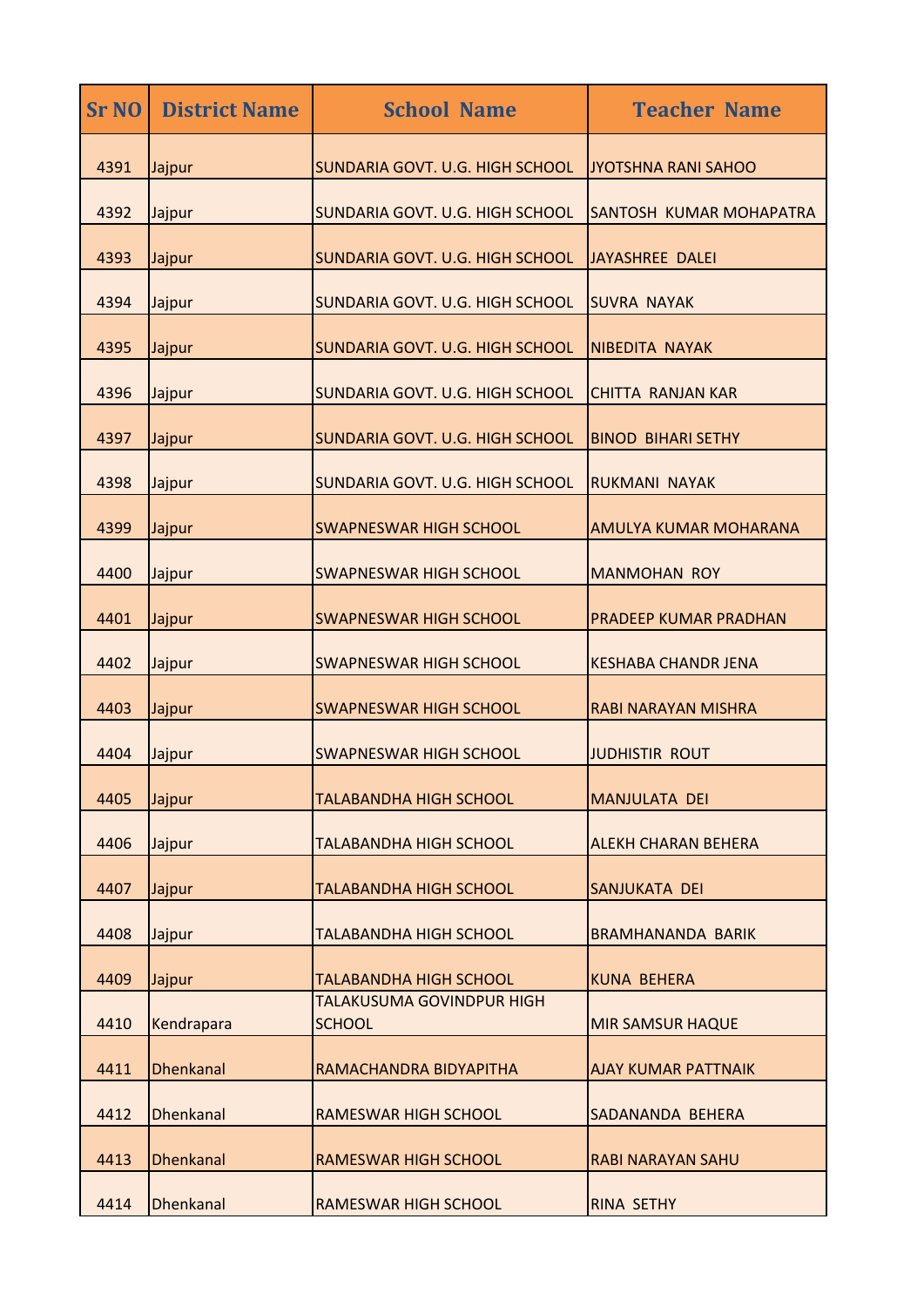| <b>Sr NO</b> | <b>District Name</b> | <b>School Name</b>             | <b>Teacher Name</b>            |
|--------------|----------------------|--------------------------------|--------------------------------|
| 4415         | <b>Dhenkanal</b>     | RODA PANCHAYAT HIGH SCHOOL     | <b>KANDARP CHARAN SAHOO</b>    |
| 4416         | <b>Dhenkanal</b>     | RODA PANCHAYAT HIGH SCHOOL     | PARSHURAM SAHOO                |
| 4417         | Dhenkanal            | RODA PANCHAYAT HIGH SCHOOL     | <b>MANOJ KUMAR NAYAK</b>       |
| 4418         | Dhenkanal            | RODA PANCHAYAT HIGH SCHOOL     | RABINARAYANA ACHARYA           |
| 4419         | <b>Dhenkanal</b>     | RODA PANCHAYAT HIGH SCHOOL     | <b>LALITA KUMAR BARIK</b>      |
| 4420         | <b>Dhenkanal</b>     | RODA PANCHAYAT HIGH SCHOOL     | PANKAJ LOCHAN ACHARYA          |
| 4421         | <b>Dhenkanal</b>     | RODA PANCHAYAT HIGH SCHOOL     | <b>ROHITA KUMAR SAHOO</b>      |
| 4422         | <b>Dhenkanal</b>     | <b>SANDA HIGH SCHOOL</b>       | <b>SUSANTA KUMAR SAHOO</b>     |
| 4423         | <b>Dhenkanal</b>     | <b>SANDA HIGH SCHOOL</b>       | <b>TUSARKANTA BEHERA</b>       |
| 4424         | <b>Dhenkanal</b>     | <b>SANDA HIGH SCHOOL</b>       | <b>SOMALIN BARAL</b>           |
| 4425         | <b>Dhenkanal</b>     | <b>SANDA HIGH SCHOOL</b>       | <b>GIRISHBALA NAYAK</b>        |
| 4426         | <b>Dhenkanal</b>     | <b>SANDA HIGH SCHOOL</b>       | NIRUPAMA PRADHAN               |
| 4427         | <b>Dhenkanal</b>     | <b>SANDA HIGH SCHOOL</b>       | <b>NARESH CHANDRA TRIPATHY</b> |
| 4428         | <b>Dhenkanal</b>     | SARANGADHAR HIGH SCHOOL        | PABITRA MOHAN PARIDA           |
| 4429         | <b>Dhenkanal</b>     | <b>SARANGADHAR HIGH SCHOOL</b> | <b>ARATI MISHRA</b>            |
| 4430         | <b>Dhenkanal</b>     | <b>SARANGADHAR HIGH SCHOOL</b> | PRAVABATI SATAPATHY            |
| 4431         | <b>Dhenkanal</b>     | <b>SARANGADHAR HIGH SCHOOL</b> | <b>INDIRA RAJALAXMI</b>        |
| 4432         | <b>Dhenkanal</b>     | <b>SARANGADHAR HIGH SCHOOL</b> | <b>DURYODHAN SAHOO</b>         |
| 4433         | <b>Dhenkanal</b>     | <b>SARANGADHAR HIGH SCHOOL</b> | SWARNAPRAVA SAHU               |
| 4434         | <b>Dhenkanal</b>     | <b>SARANGADHAR HIGH SCHOOL</b> | LISHA PRIYADARSHINI DASH       |
| 4435         | <b>Dhenkanal</b>     | <b>SARANGADHAR HIGH SCHOOL</b> | PUSPANJALI JENA                |
| 4436         | <b>Dhenkanal</b>     | SATYABADI HIGH SCHOOL          | <b>CHARULATA DALEI</b>         |
| 4437         | <b>Dhenkanal</b>     | SATYABADI HIGH SCHOOL          | <b>MRUNMAYEE DASH</b>          |
| 4438         | <b>Dhenkanal</b>     | SATYABADI HIGH SCHOOL          | <b>NIRANJAN DASH</b>           |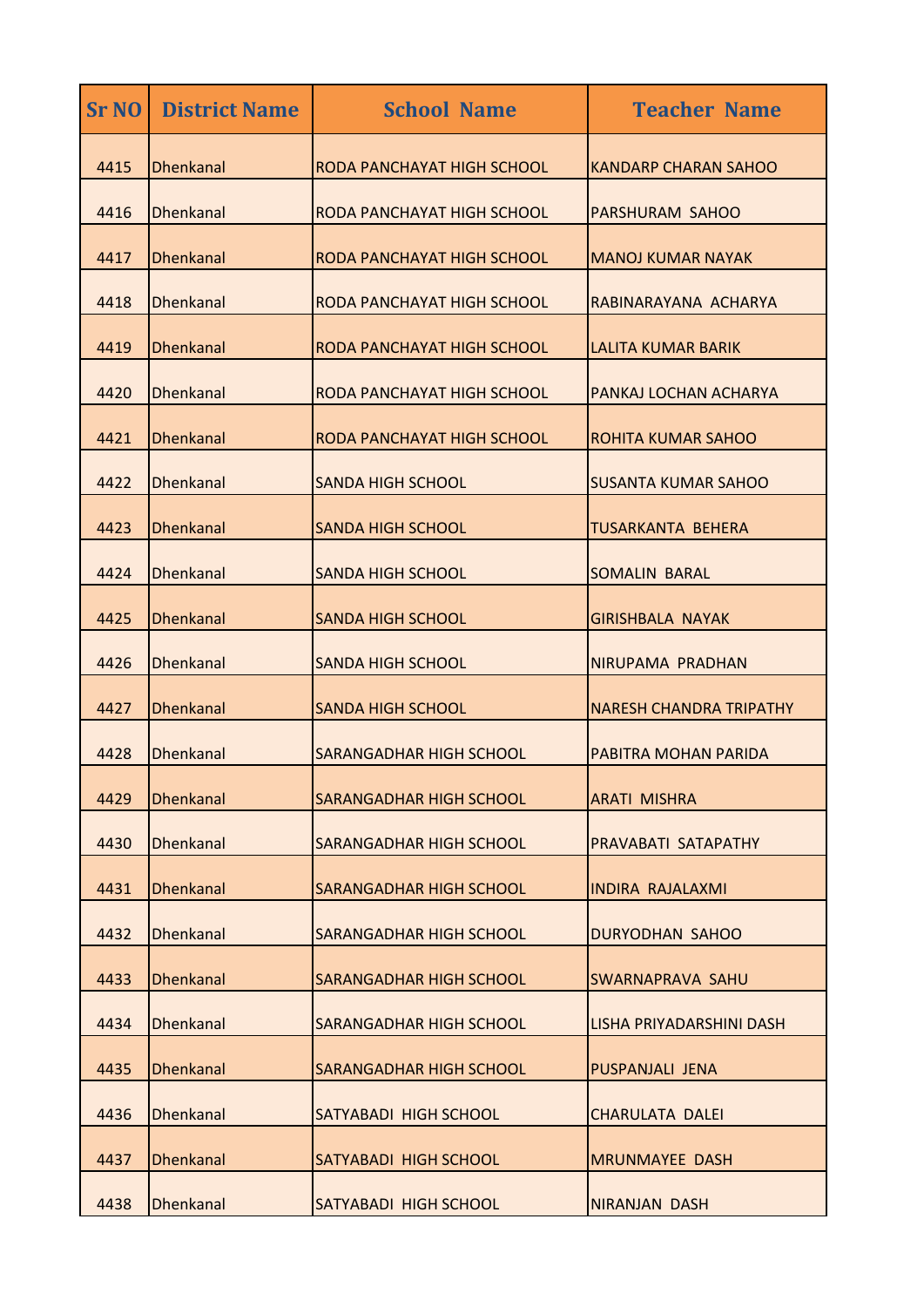| <b>Sr NO</b> | <b>District Name</b> | <b>School Name</b>                          | <b>Teacher Name</b>            |
|--------------|----------------------|---------------------------------------------|--------------------------------|
| 4439         | <b>Dhenkanal</b>     | SATYABADI HIGH SCHOOL                       | <b>DHRUBA CHARAN GARANAYAK</b> |
| 4440         | <b>Dhenkanal</b>     | SATYABADI HIGH SCHOOL                       | AKSHAYA KUMAR JENA             |
| 4441         | <b>Dhenkanal</b>     | SATYABADI HIGH SCHOOL                       | <b>UDHABA MOHAN PATI</b>       |
| 4442         | Dhenkanal            | SATYAM SIVAM SUNDARAM HIGH<br><b>SCHOOL</b> | KESHAB CHANDRA PRUSTY          |
| 4443         | <b>Dhenkanal</b>     | SATYAM SIVAM SUNDARAM HIGH<br><b>SCHOOL</b> | <b>CHIRANJIB LENKA</b>         |
| 4444         | <b>Dhenkanal</b>     | SATYANARAYAN HIGH SCHOOL                    | <b>BASUDEV NAYAK</b>           |
| 4445         | <b>Dhenkanal</b>     | SATYANARAYAN HIGH SCHOOL                    | <b>DIPAK KUMAR BEHERA</b>      |
| 4446         | <b>Dhenkanal</b>     | SAUDAMINI SMRUTI BIDYAPITHA                 | <b>SAUDAMINI DALEI</b>         |
| 4447         | Dhenkanal            | SAUDAMINI SMRUTI BIDYAPITHA                 | <b>SASMITA SAHOO</b>           |
| 4448         | <b>Dhenkanal</b>     | <b>SRI BALARAM HIGH SCHOOL</b>              | <b>HRUSHIKESH BARIK</b>        |
| 4449         | <b>Dhenkanal</b>     | <b>SRI BALARAM HIGH SCHOOL</b>              | LALATENDU MOHAPATRA            |
| 4450         | <b>Dhenkanal</b>     | <b>SRI BALARAM HIGH SCHOOL</b>              | <b>ARABINDA TRIPATHY</b>       |
| 4451         | <b>Dhenkanal</b>     | <b>SRI BALARAM HIGH SCHOOL</b>              | MAMATA KUMARI NANDA            |
| 4452         | <b>Dhenkanal</b>     | <b>SRI BALARAM HIGH SCHOOL</b>              | <b>ASHOK KUMAR PANDA</b>       |
| 4453         | <b>Dhenkanal</b>     | <b>SRI BALARAM HIGH SCHOOL</b>              | PITABAS SARANGI                |
| 4454         | <b>Dhenkanal</b>     | SRI LOKANATH BIDYAPITHA                     | <b>SANJAYA KUMAR PRUSTY</b>    |
| 4455         | <b>Dhenkanal</b>     | SRI LOKANATH BIDYAPITHA                     | <b>ANNAPURNA PRUSTY</b>        |
| 4456         | <b>Dhenkanal</b>     | <b>SRI LOKANATH BIDYAPITHA</b>              | PRASANTA KUMAR MALLIK          |
| 4457         | <b>Dhenkanal</b>     | SRI LOKANATH BIDYAPITHA                     | <b>SRIKANTA KUMAR BEJA</b>     |
| 4458         | <b>Dhenkanal</b>     | <b>VISVESVARA VIDYAPITHA</b>                | <b>TRILOCHAN SENAPATI</b>      |
| 4459         | <b>Dhenkanal</b>     | <b>VISVESVARA VIDYAPITHA</b>                | <b>SUDHAKAR NAYAK</b>          |
| 4460         | <b>Dhenkanal</b>     | <b>VISVESVARA VIDYAPITHA</b>                | OM ISWARI KABIKANYA            |
| 4461         | <b>Dhenkanal</b>     | <b>VISVESVARA VIDYAPITHA</b>                | <b>ARUNA KUMAR PANDA</b>       |
| 4462         | <b>Dhenkanal</b>     | <b>VISVESVARA VIDYAPITHA</b>                | KUMAR CHANDRA SAHU             |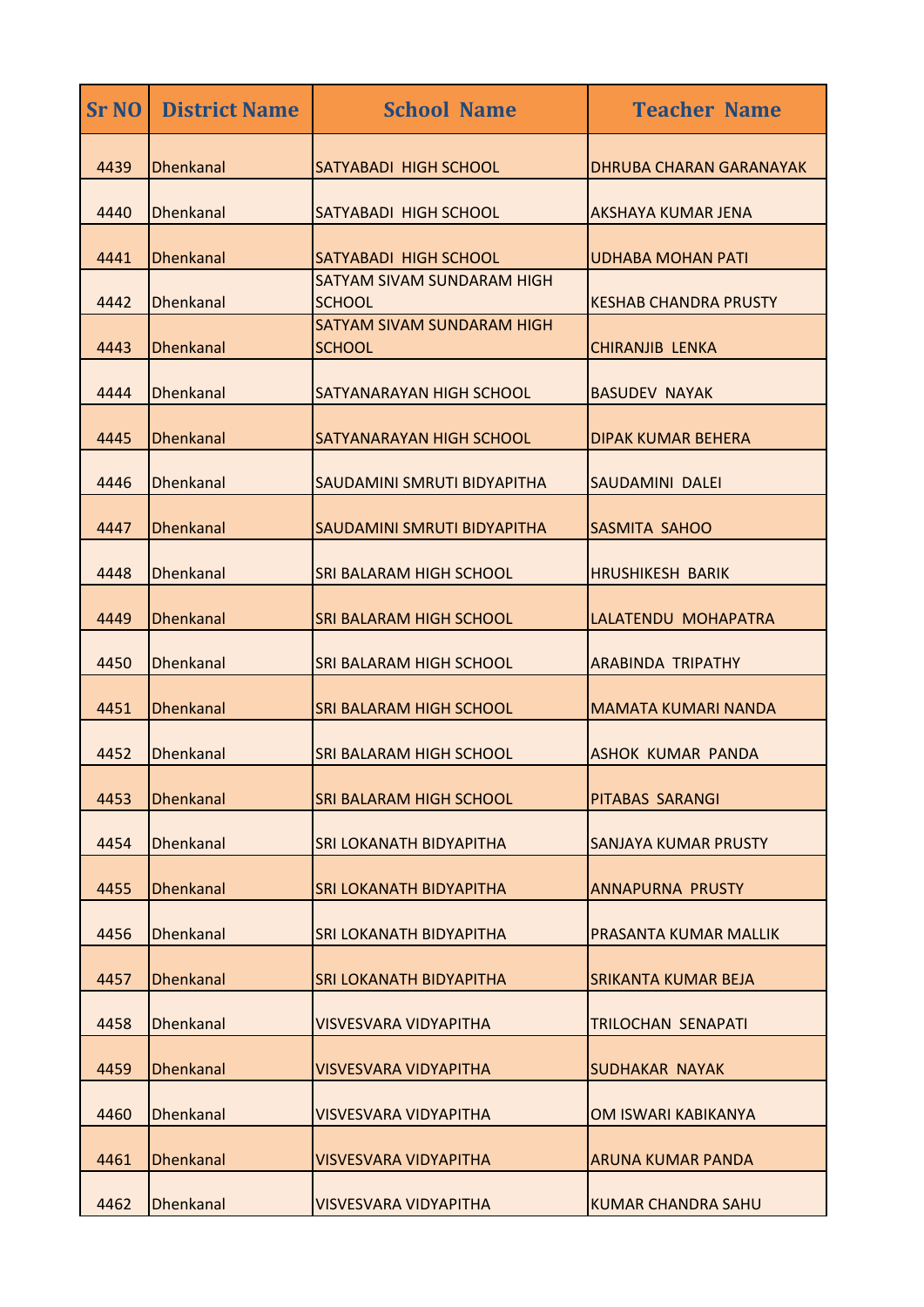| <b>Sr NO</b> | <b>District Name</b> | <b>School Name</b>                                  | <b>Teacher Name</b>          |
|--------------|----------------------|-----------------------------------------------------|------------------------------|
| 4463         | <b>Dhenkanal</b>     | <b>VISVESVARA VIDYAPITHA</b>                        | SANJAYA KUMAR PANDA          |
| 4464         | Sambalpur            | SRI GANESH GIRLS HIGH SCHOOL                        | <b>PRAMOD KUMAR PATEL</b>    |
| 4465         | Sambalpur            | SRI GANESH GIRLS HIGH SCHOOL                        | <b>ARCHANA PANI</b>          |
| 4466         | Sambalpur            | SRI GANESH GIRLS HIGH SCHOOL                        | <b>SUBRATA PANI</b>          |
| 4467         | Sambalpur            | SRI GANESH GIRLS HIGH SCHOOL                        | <b>SUNANDA PANIGRAHI</b>     |
| 4468         | Sambalpur            | <b>FASIMAL GIRLS HIGH SCHOOL(SSD)</b>               | PRASANNA KUMAR RANA          |
| 4469         | Sambalpur            | <b>FASIMAL GIRLS HIGH SCHOOL(SSD)</b>               | <b>CHAKRADHAR MAJHI</b>      |
| 4470         | Sambalpur            | <b>FASIMAL GIRLS HIGH SCHOOL(SSD)</b>               | <b>BIRENDRA NAIK</b>         |
| 4471         | Sambalpur            | FASIMAL GIRLS HIGH SCHOOL(SSD)                      | <b>SOUBHAGYA KUMAR MEHER</b> |
| 4472         | Sambalpur            | <b>FASIMAL GIRLS HIGH SCHOOL(SSD)</b>               | <b>DURYODHAN BEHERA</b>      |
| 4473         | Sambalpur            | <b>FASIMAL GIRLS HIGH SCHOOL(SSD)</b>               | <b>IREENA MINZ</b>           |
| 4474         | Sambalpur            | PHIGH SCHOOL JAMANKIRA                              | RANJITA MAJHI                |
| 4475         | Sambalpur            | PHIGH SCHOOL JAMANKIRA                              | <b>SUJATA BEHERA</b>         |
| 4476         | Sambalpur            | PHIGH SCHOOL JAMANKIRA                              | <b>MANDAKINI PATI</b>        |
| 4477         | Sambalpur            | PHIGH SCHOOL JAMANKIRA                              | <b>ARUN KUMAR PRADHAN</b>    |
| 4478         | Sambalpur            | PHIGH SCHOOL JAMANKIRA                              | <b>BIRENDRA KUMAR PATEL</b>  |
| 4479         | Sambalpur            | ARDABAHAL GIRLS HIGH SCHOOL(SSD) NILAMANI SAHU      |                              |
| 4480         | Sambalpur            | ARDABAHAL GIRLS HIGH SCHOOL(SSD) KALPANA BAG        |                              |
| 4481         | Sambalpur            | ARDABAHAL GIRLS HIGH SCHOOL(SSD) SUJATA TRIPATHY    |                              |
| 4482         | Sambalpur            | ARDABAHAL GIRLS HIGH SCHOOL(SSD) AMIYA KUMAR NAYAK  |                              |
| 4483         | Sambalpur            | ARDABAHAL GIRLS HIGH SCHOOL(SSD) SANJULATA BAGH     |                              |
| 4484         | Sambalpur            | ARDABAHAL GIRLS HIGH SCHOOL(SSD) SUSAMA PANI        |                              |
| 4485         | Sambalpur            | ARDABAHAL GIRLS HIGH SCHOOL(SSD) CHINUPAMA BHAINSA  |                              |
| 4486         | Sambalpur            | ARDABAHAL GIRLS HIGH SCHOOL(SSD) HARSHABARDHAN SAHU |                              |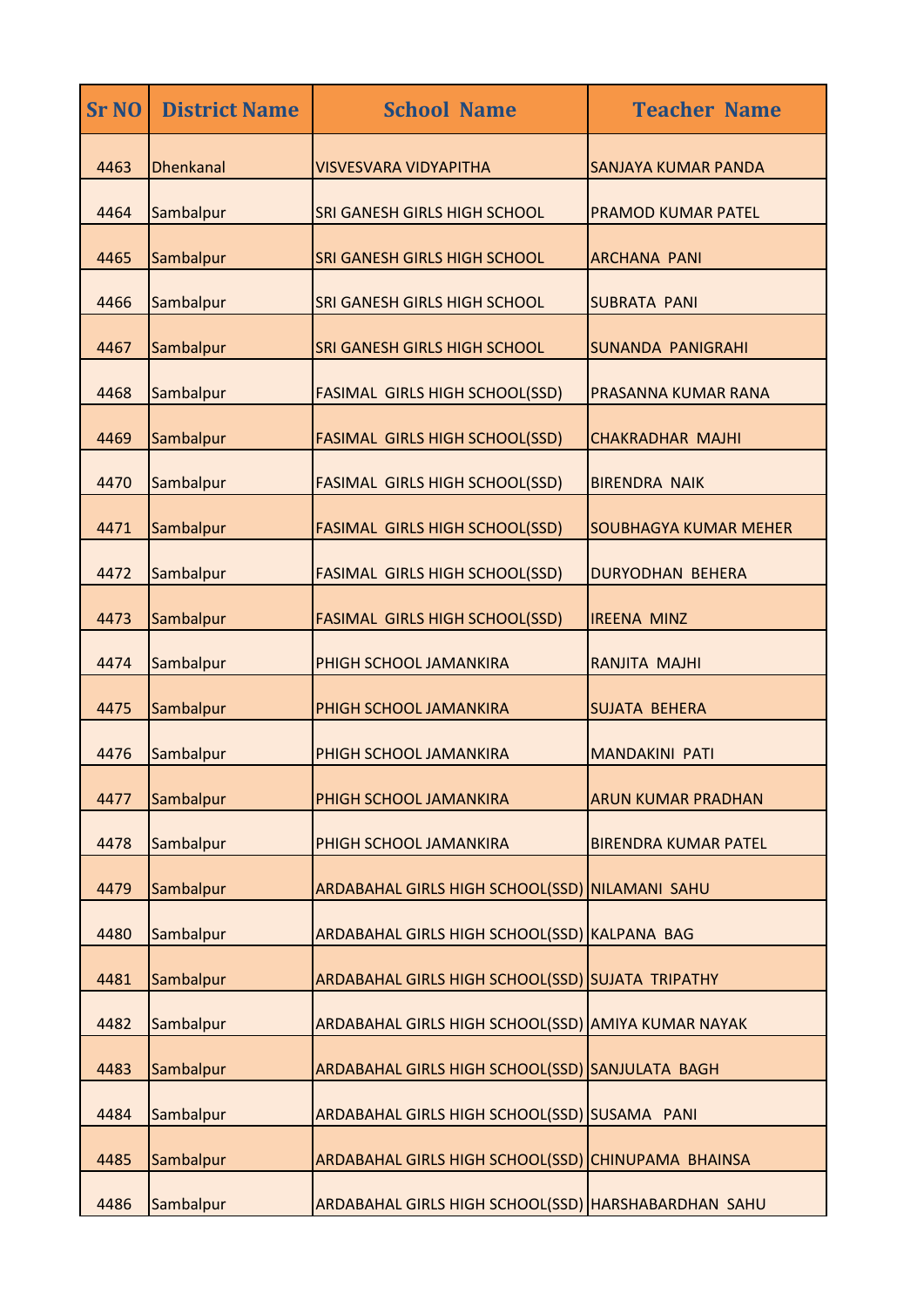| <b>Sr NO</b> | <b>District Name</b> | <b>School Name</b>               | <b>Teacher Name</b>             |
|--------------|----------------------|----------------------------------|---------------------------------|
| 4487         | Sambalpur            | <b>FASHIMAL HIGH SCHOOL</b>      | <b>SABITRI SINGH MANKEE</b>     |
| 4488         | Sambalpur            | <b>FASHIMAL HIGH SCHOOL</b>      | <b>SUNIL KUMAR NAIK</b>         |
| 4489         | Sambalpur            | <b>FASHIMAL HIGH SCHOOL</b>      | SANJUKTA KUMARI MAHANA          |
| 4490         | Sambalpur            | <b>FASHIMAL HIGH SCHOOL</b>      | <b>DEBAKI BEHERA</b>            |
| 4491         | Sambalpur            | <b>FASHIMAL HIGH SCHOOL</b>      | SASMITA MAHARATHA               |
| 4492         | Sambalpur            | <b>FASHIMAL HIGH SCHOOL</b>      | <b>MARY MINZ</b>                |
| 4493         | Sambalpur            | KUTURACHUAN GOVT. HIGH SCHOOL    | <b>ASHOK KUMAR NAYAK</b>        |
| 4494         | Sambalpur            | KUTURACHUAN GOVT. HIGH SCHOOL    | <b>SHIYAMAL KUMAR MAHAPATRA</b> |
| 4495         | Sambalpur            | KUTURACHUAN GOVT. HIGH SCHOOL    | <b>HEMANT KUMAR PRUSETH</b>     |
| 4496         | Sambalpur            | <b>GOVT HIGH SCHOOL KUCHINDA</b> | <b>KAILASH CHANDRA PATEL</b>    |
| 4497         | Sambalpur            | <b>GOVT HIGH SCHOOL KUCHINDA</b> | <b>BAHBANI SANKAR NAYAK</b>     |
| 4498         | Sambalpur            | <b>GOVT HIGH SCHOOL KUCHINDA</b> | <b>BAHANUMATI BHIM</b>          |
| 4499         | Sambalpur            | <b>GOVT HIGH SCHOOL KUCHINDA</b> | <b>KAILASH CHANDRA NAYAK</b>    |
| 4500         | Jagatsinghpur        | SADHUCHARAN BIDYAPITHA           | <b>BISWAMBHAR ROUT</b>          |
| 4501         | Jagatsinghpur        | SAILO G.P. HIGH SCHOOL           | <b>JANAKI BALLAV MOHANTY</b>    |
| 4502         | Jagatsinghpur        | SAILO G.P. HIGH SCHOOL           | PRAMILA KUMARI MUDULI           |
| 4503         | Jagatsinghpur        | SAILO G.P. HIGH SCHOOL           | <b>SAMIR KUMAR GIRI</b>         |
| 4504         | Jagatsinghpur        | SAILO G.P. HIGH SCHOOL           | <b>GITA RANI MOHARANA</b>       |
| 4505         | Jagatsinghpur        | SAILO G.P. HIGH SCHOOL           | <b>CHINMAYEE MOHANTY</b>        |
| 4506         | Jagatsinghpur        | SAILO G.P. HIGH SCHOOL           | RANJANPRAVA ROUTRAY             |
| 4507         | Jagatsinghpur        | SAILO G.P. HIGH SCHOOL           | DEEPIKA MUDULI                  |
| 4508         | Jagatsinghpur        | SAILO G.P. HIGH SCHOOL           | NIRLIPTA KUMAR BISWAL           |
| 4509         | Rayagada             | <b>GOVT.( SSD) HIGH SCHOOL</b>   | ARCHANA JENA                    |
| 4510         | Jagatsinghpur        | <b>SANRA GIRLS HIGH SCHOOL</b>   | MAHAMAYA BISWAL                 |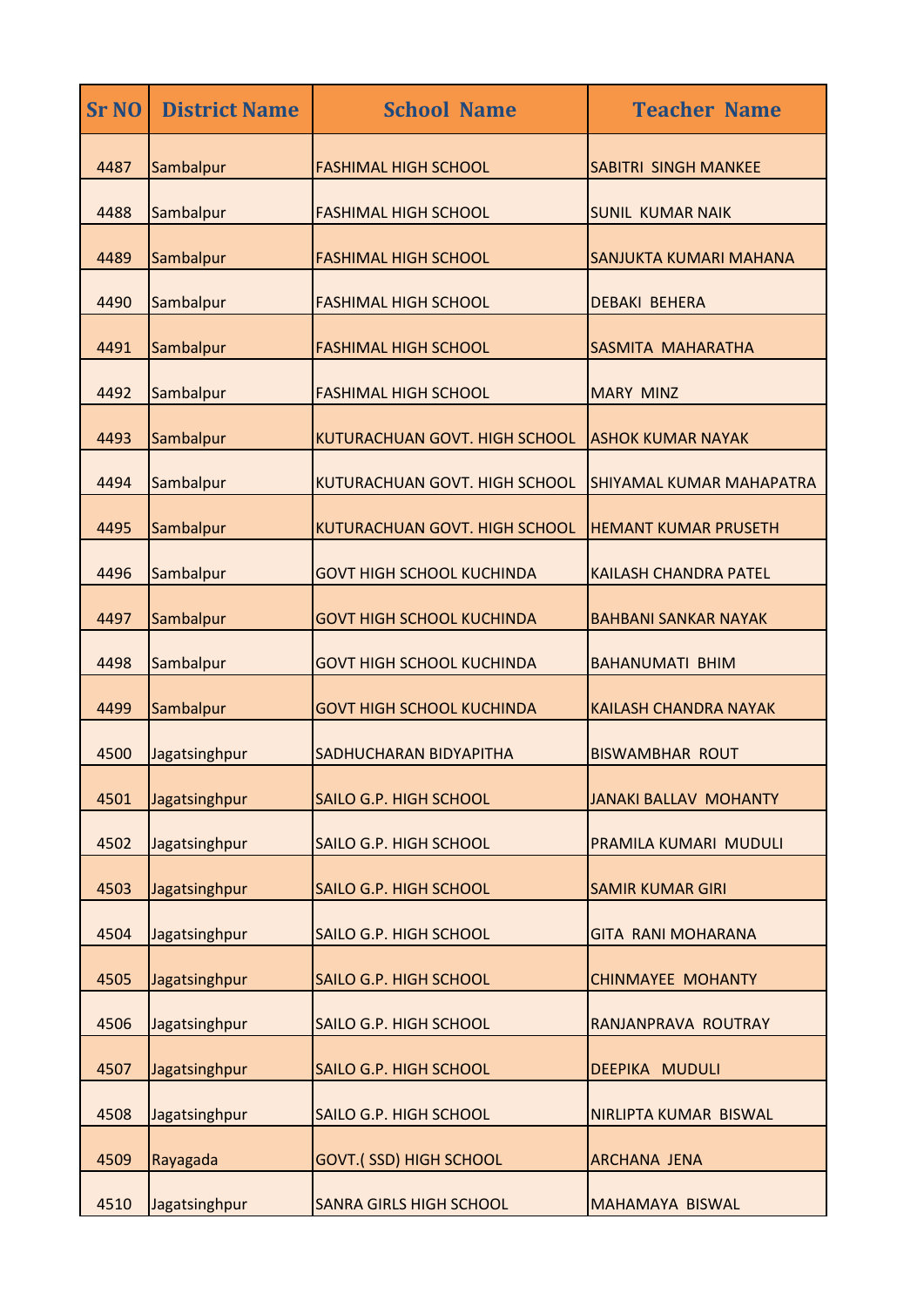| <b>Sr NO</b> | <b>District Name</b> | <b>School Name</b>                                      | <b>Teacher Name</b>          |
|--------------|----------------------|---------------------------------------------------------|------------------------------|
| 4511         | Jagatsinghpur        | <b>SANRA GIRLS HIGH SCHOOL</b>                          | <b>SANDHYA RANI MOHANTY</b>  |
| 4512         | Jagatsinghpur        | <b>SANRA GIRLS HIGH SCHOOL</b>                          | <b>ANJALI RAY</b>            |
| 4513         | Jagatsinghpur        | <b>SANRA GIRLS HIGH SCHOOL</b>                          | PUSPANJALI MOHARANA          |
| 4514         | Jagatsinghpur        | <b>SANRA GIRLS HIGH SCHOOL</b>                          | <b>SAROJINI MOHANTY</b>      |
| 4515         | Jagatsinghpur        | <b>SANRA GIRLS HIGH SCHOOL</b>                          | JYOTSHNAMAYEE DEI            |
| 4516         | Jagatsinghpur        | <b>SARADA ACADEMY KANAK PUR</b>                         | <b>PRATIVA NATH</b>          |
| 4517         | Jagatsinghpur        | SARADA ACADEMY KANAK PUR                                | <b>PRAKASH CHANDRA ROUT</b>  |
| 4518         | Jagatsinghpur        | <b>SARADA ACADEMY KANAK PUR</b>                         | <b>CHAPALA SENAPATY</b>      |
| 4519         | Kendrapara           | <b>UTKALMANI HIGH SCHOOL</b>                            | <b>RAMESH CHANDRA GHADAI</b> |
| 4520         | Kendrapara           | <b>UTKALMANI HIGH SCHOOL</b>                            | <b>SUNANDA NAYAK</b>         |
| 4521         | Kendrapara           | UTKALMANI HIGH SCHOOL                                   | <b>BHAGYABATI BEHARA</b>     |
| 4522         | Kendrapara           | <b>UTKALMANI HIGH SCHOOL</b>                            | <b>SUBODHA KUMAR SOREN</b>   |
| 4523         | Kendrapara           | <b>UTKALMANI HIGH SCHOOL</b>                            | <b>SUJATA SAHOO</b>          |
| 4524         | Kendrapara           | EKAMANIA U.G. HIGH SCHOOLS.                             | <b>SUKANTA KUMAR BEHERA</b>  |
| 4525         | Kendrapara           | EKAMANIA U.G. HIGH SCHOOLS.                             | <b>DEEPAK KUMAR ROUT</b>     |
| 4526         | Kendrapara           | EKAMANIA U.G. HIGH SCHOOLS.                             | PRASANT KUMAR SAHOO          |
| 4527         | Kendrapara           | EKAMANIA U.G. HIGH SCHOOLS.                             | <b>BICHITRA KUMAR KHATUA</b> |
| 4528         | Kendrapara           | EKAMANIA U.G. HIGH SCHOOLS.                             | <b>BASANTA KUMAR SAHOO</b>   |
| 4529         | Kendrapara           | EKAMANIA U.G. HIGH SCHOOLS.                             | SASMITA BARIK                |
| 4530         | Jagatsinghpur        | <b>SARADA ACADEMY KANAK PUR</b>                         | PRAKASH CHANDRA MAHALI       |
| 4531         | Jagatsinghpur        | <b>SARADA ACADEMY KANAK PUR</b>                         | SARMISTHA PARIJA             |
| 4532         | Jagatsinghpur        | SARADA ACADEMY KANAK PUR                                | <b>ANUSUYA BAL</b>           |
| 4533         | Mayurbhanj           | <b>GOVT (SSD) GIRLS HIGH SCHOOL,</b><br><b>SULEIPAT</b> | AJIT KUMAR ACHARYA           |
| 4534         | Mayurbhanj           | <b>GOVT (SSD) GIRLS HIGH SCHOOL,</b><br><b>SULEIPAT</b> | <b>SARATMANI PURTY</b>       |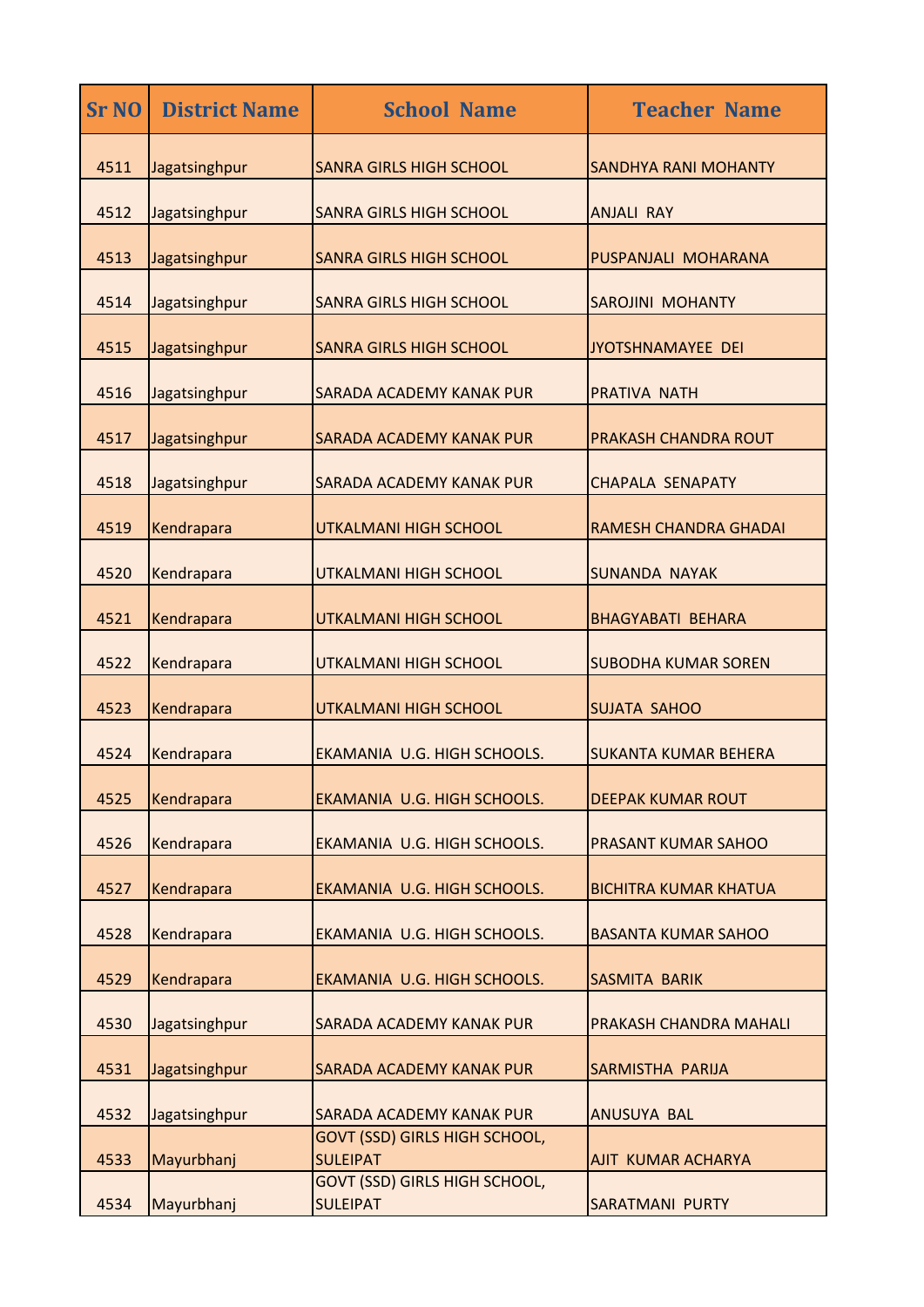| <b>Sr NO</b> | <b>District Name</b> | <b>School Name</b>                                      | <b>Teacher Name</b>                       |
|--------------|----------------------|---------------------------------------------------------|-------------------------------------------|
| 4535         | Mayurbhanj           | <b>GOVT (SSD) GIRLS HIGH SCHOOL,</b><br><b>SULEIPAT</b> | LAXMIPRIYA MAJHI                          |
| 4536         | Mayurbhanj           | <b>GOVT (SSD) GIRLS HIGH SCHOOL,</b><br><b>SULEIPAT</b> | <b>MANOJ KUMAR NAIK</b>                   |
| 4537         | Mayurbhanj           | <b>GOVT (SSD) GIRLS HIGH SCHOOL,</b><br><b>SULEIPAT</b> | ANUPAMA MOHANTA                           |
| 4538         | Mayurbhanj           | <b>GOVT (SSD) GIRLS HIGH SCHOOL,</b><br><b>SULEIPAT</b> | <b>MANORANJAN MOHANTA</b>                 |
| 4539         | Mayurbhanj           | <b>BADAMPAHAR NEW GOVT HIGH</b><br><b>SCHOOL</b>        | <b>SINGO MAJHI</b>                        |
| 4540         | Mayurbhanj           | <b>BADAMPAHAR NEW GOVT HIGH</b><br><b>SCHOOL</b>        | <b>KALPANA SHIT</b>                       |
| 4541         | Mayurbhanj           | <b>BADAMPAHAR NEW GOVT HIGH</b><br><b>SCHOOL</b>        | SABITA BEHERA                             |
| 4542         | Mayurbhanj           | <b>BADAMPAHAR NEW GOVT HIGH</b><br><b>SCHOOL</b>        | <b>RASMI PRIYA SINGH</b>                  |
| 4543         | Mayurbhanj           | <b>BADAMPAHAR NEW GOVT HIGH</b><br><b>SCHOOL</b>        | RATIKANTA MOHANTA                         |
| 4544         | Mayurbhanj           | <b>BADAMPAHAR NEW GOVT HIGH</b><br><b>SCHOOL</b>        | <b>HEMANTA PRADHAN</b>                    |
| 4545         | Mayurbhanj           | <b>BADAMPAHAR NEW GOVT HIGH</b><br><b>SCHOOL</b>        | <b>SAIT KUMAR GIRI</b>                    |
| 4546         | Sambalpur            | <b>GP HIGH SCHOOL JARABAGA</b>                          | <b>SURENDRA KISAN</b>                     |
| 4547         | Sambalpur            | <b>GP HIGH SCHOOL JARABAGA</b>                          | <b>BIBHISAN KISAN</b>                     |
| 4548         | <b>Boudh</b>         | PANCHAYAT HIGH SCHOOL                                   | <b>SUSHIL KUMAR KANHAR</b>                |
| 4549         | <b>Boudh</b>         | PANCHAYAT HIGH SCHOOL                                   | <b>BIPRACHARAN BEHERA</b>                 |
| 4550         | <b>Boudh</b>         | PANCHAYAT HIGH SCHOOL                                   | <b>ARUN KUMAR SAHU</b>                    |
| 4551         | Sundergarh           | <b>BANDHBAHAL GIRLS HIGH SCHOOL</b>                     | <b>PRABHATI DAS</b>                       |
| 4552         | Sundergarh           | <b>BANDHBAHAL GIRLS HIGH SCHOOL</b>                     | NAMITA SSHARMA                            |
| 4553         | Jagatsinghpur        | SARADA ACADEMY KANAK PUR                                | <b>SWAGATIKA MOHANTY</b>                  |
| 4554         | Jagatsinghpur        | <b>SARADA ACADEMY KANAK PUR</b>                         | APARNA PANDA                              |
| 4555         | Jagatsinghpur        | <b>SARADA ACADEMY KANAK PUR</b>                         | <b>GYANARANJAN LENKA</b>                  |
| 4556         | Jagatsinghpur        | <b>SARADA HIGH SCHOOL</b>                               | PRAMILA NAYAK                             |
| 4557         | Jagatsinghpur        | <b>SARADA HIGH SCHOOL</b>                               | <b>RAMESH CHANDRA</b><br><b>MOHAPATRA</b> |
| 4558         | Jagatsinghpur        | <b>SARADA HIGH SCHOOL</b>                               | <b>MANISA MISHRA</b>                      |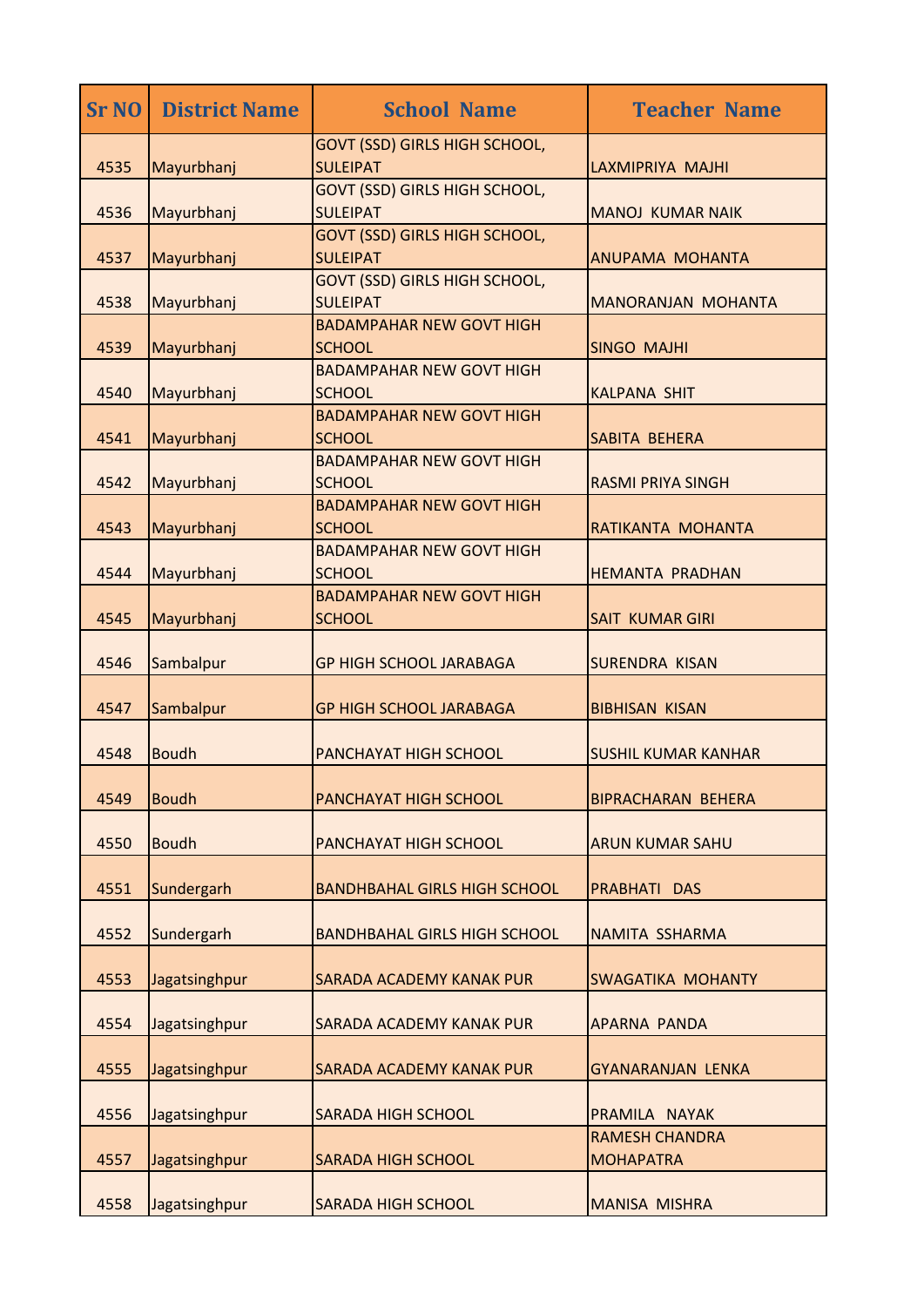| <b>Sr NO</b> | <b>District Name</b> | <b>School Name</b>                                       | <b>Teacher Name</b>            |
|--------------|----------------------|----------------------------------------------------------|--------------------------------|
| 4559         | Jagatsinghpur        | <b>SARADA HIGH SCHOOL</b>                                | <b>ALPANA NAYAK</b>            |
| 4560         | <b>Boudh</b>         | <b>RAMAGARH HIGH SCHOOL</b>                              | PURNA CHANDRA SAMAL            |
| 4561         | <b>Boudh</b>         | <b>RAMAGARH HIGH SCHOOL</b>                              | <b>DASARATH BHOI</b>           |
| 4562         | <b>Boudh</b>         | <b>RAMAGARH HIGH SCHOOL</b>                              | <b>SRINIBASH DEHURY</b>        |
| 4563         | Sundergarh           | <b>GOVT. GIRLS HIGH SCHOOL(SSD)</b>                      | <b>SUBARNA NAIK</b>            |
| 4564         | Sundergarh           | RASTRIYA VIDYALAYA, RAJGANGPUR                           | SASMITA MISHRA                 |
| 4565         | Sundergarh           | RASTRIYA VIDYALAYA, RAJGANGPUR                           | SANJITA MOHAPATRA              |
| 4566         | Sundergarh           | RASTRIYA VIDYALAYA, RAJGANGPUR                           | RATNAPRAVA DEVI                |
| 4567         | Sundergarh           | RASTRIYA VIDYALAYA, RAJGANGPUR                           | <b>SUSHAMA DASH</b>            |
| 4568         | Nabarangpur          | GOVT. (SSD) HIGH SCHOOL, PATRAPUT                        | <b>PRAVAT KUMAR MOHAPATRA</b>  |
| 4569         | Nabarangpur          | GOVT. (SSD)HIGH SCHOOL, PATRAPUT DILIP KUMAR PADHI       |                                |
| 4570         | Nabarangpur          | GOVT. (SSD)HIGH SCHOOL, PATRAPUT   BRAJA BAHLLAVA BRHAMA |                                |
| 4571         | Nabarangpur          | GOVT. (SSD)HIGH SCHOOL, PATRAPUT BHABANI SANKAR MISHRA   |                                |
| 4572         | Nabarangpur          | GOVT. (SSD) HIGH SCHOOL, PATRAPUT                        | <b>SUBHENDU NATH BEHERA</b>    |
| 4573         | Nabarangpur          | GOVT. (SSD) HIGH SCHOOL, PATRAPUT                        | P DHARANI DHARA                |
| 4574         | Nabarangpur          | GOVT. (SSD) HIGH SCHOOL, PATRAPUT                        | <b>SUSHANT KUMAR SAHOO</b>     |
| 4575         | Nabarangpur          | GOVT. (SSD) HIGH SCHOOL, PATRAPUT                        | <b>SATYA NARAYAN PATRA</b>     |
| 4576         | Sundergarh           | <b>GOVT GIRLS HIGH SCHOOL</b>                            | SANGEETA MOHAPATRA             |
| 4577         | Sundergarh           | PURUNAPANI NODAL U.P. SCHOOL                             | JAYSHREE PANIGRAHI             |
| 4578         | Sundergarh           | PURUNAPANI NODAL U.P. SCHOOL                             | <b>GADADHAR MAJHI</b>          |
| 4579         | Sundergarh           | PURUNAPANI NODAL U.P. SCHOOL                             | HASYAJHARA KAR                 |
| 4580         | Sundergarh           | PURUNAPANI NODAL U.P. SCHOOL                             | PYARI SOY                      |
| 4581         | Sundergarh           | PURUNAPANI NODAL U.P. SCHOOL                             | <b>ASMITA KUMARI CHOUDHURY</b> |
| 4582         | Sundergarh           | PURUNAPANI NODAL U.P. SCHOOL                             | <b>USHA AMITA LAKRA</b>        |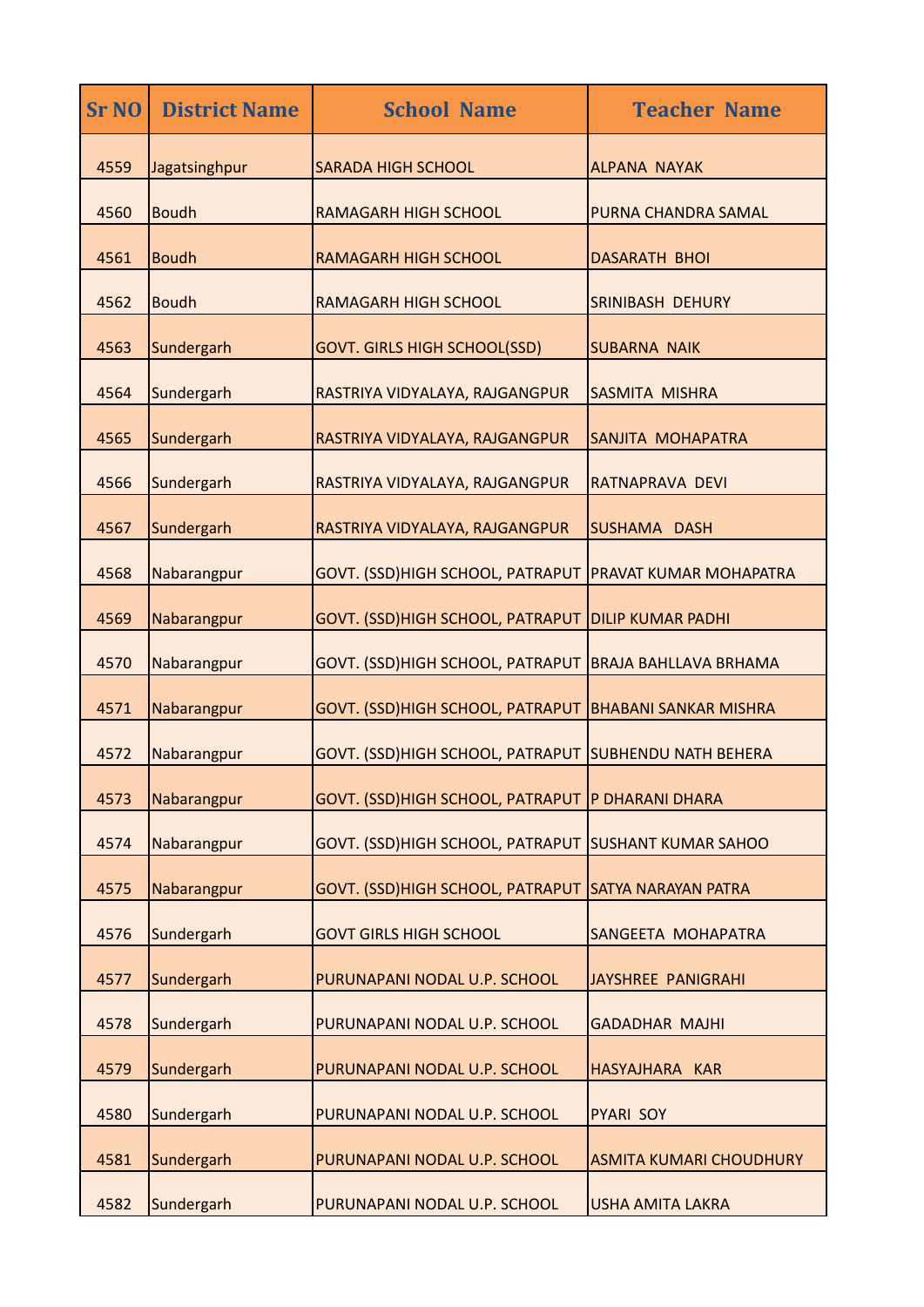| <b>Sr NO</b> | <b>District Name</b> | <b>School Name</b>                                     | <b>Teacher Name</b>           |
|--------------|----------------------|--------------------------------------------------------|-------------------------------|
| 4583         | Nabarangpur          | <b>GOVT. NEW LB HIGH SCHOOL,</b><br><b>PAPADAHANDI</b> | <b>LIPIKA SATHPATHY</b>       |
| 4584         | Sundergarh           | PANPOSH U.G. HIGH SCHOOL                               | <b>KABITA SAHU</b>            |
| 4585         | Sundergarh           | PANPOSH U.G. HIGH SCHOOL                               | <b>SUSHMA SUSHILA TETE</b>    |
| 4586         | Rayagada             | <b>B.N. HIGH SCHOOL</b>                                | <b>ALAKA KUMARI DASH</b>      |
| 4587         | Rayagada             | <b>B.N. HIGH SCHOOL</b>                                | <b>RANJAN KUMAR BEHERA</b>    |
| 4588         | Rayagada             | <b>B.N. HIGH SCHOOL</b>                                | KIRANODAYA NANDA              |
| 4589         | Rayagada             | <b>B.N. HIGH SCHOOL</b>                                | <b>KIMAN GOMANGO</b>          |
| 4590         | Rayagada             | <b>B.N. HIGH SCHOOL</b>                                | <b>JOGESH CHOUDHURY</b>       |
| 4591         | Rayagada             | <b>B.N. HIGH SCHOOL</b>                                | <b>RAM PRASAD CHOUDHURY</b>   |
| 4592         | Rayagada             | <b>B.N. HIGH SCHOOL</b>                                | <b>GEETA RANI BODANA</b>      |
| 4593         | Rayagada             | <b>B.N. HIGH SCHOOL</b>                                | <b>CHAKRADHAR VOONA</b>       |
| 4594         | Rayagada             | <b>B.N. HIGH SCHOOL</b>                                | AKSHAYA KUMAR MAHAPATRO       |
| 4595         | Rayagada             | <b>B.N. HIGH SCHOOL</b>                                | <b>GOURI KUMAR PHULAMALIA</b> |
| 4596         | <b>Bargarh</b>       | <b>U.G.GOVT. HIGH SCHOOL</b>                           | <b>PRAMOD KUMAR PRADHAN</b>   |
| 4597         | <b>Bargarh</b>       | <b>U.G.GOVT. HIGH SCHOOL</b>                           | <b>PARITOSH KUMAR PADHEE</b>  |
| 4598         | <b>Bargarh</b>       | <b>U.G.GOVT. HIGH SCHOOL</b>                           | <b>SMITA PADHAN</b>           |
| 4599         | <b>Bargarh</b>       | <b>U.G.GOVT. HIGH SCHOOL</b>                           | <b>LAXMI DHAR DISHRI</b>      |
| 4600         | <b>Bargarh</b>       | <b>U.G.GOVT. HIGH SCHOOL</b>                           | <b>GOPABANDHU PUROHIT</b>     |
| 4601         | <b>Bargarh</b>       | <b>U.G.GOVT. HIGH SCHOOL</b>                           | <b>JUBARAJ MEHER</b>          |
| 4602         | <b>Bargarh</b>       | <b>U.G.GOVT. HIGH SCHOOL</b>                           | <b>MINAKETAN BAG</b>          |
| 4603         | <b>Bargarh</b>       | <b>U.G.GOVT. HIGH SCHOOL</b>                           | <b>LABA SAHU</b>              |
| 4604         | <b>Bargarh</b>       | <b>U.G.GOVT. HIGH SCHOOL</b>                           | <b>NARAYAN NAG</b>            |
| 4605         | <b>Bargarh</b>       | <b>U.G.GOVT. HIGH SCHOOL</b>                           | <b>GEETANJALEE DORA</b>       |
| 4606         | <b>Bargarh</b>       | RANAPRATAP UTCHA VIDYALAYA                             | NAMITA BARPANDA               |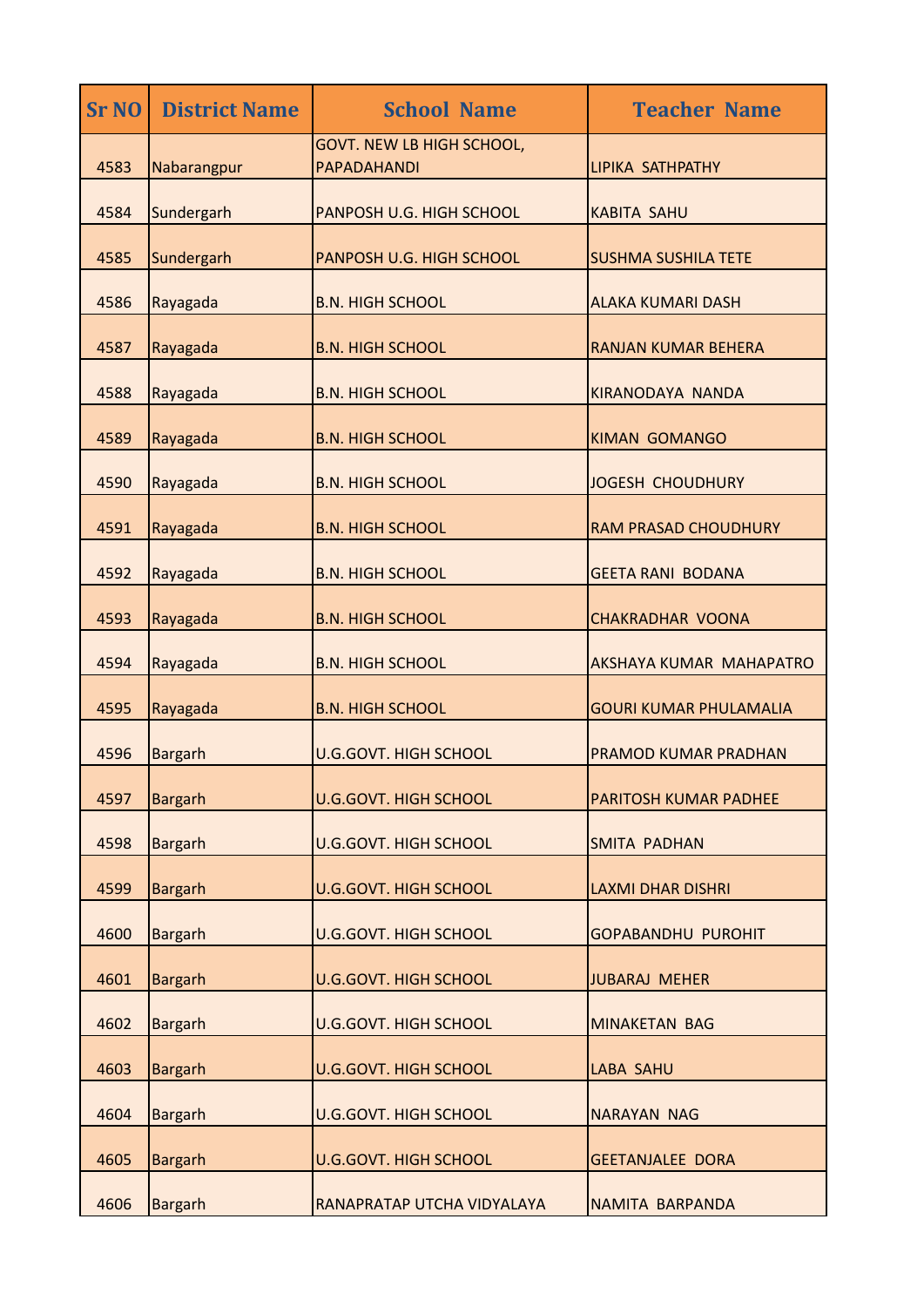| <b>Sr NO</b> | <b>District Name</b> | <b>School Name</b>                  | <b>Teacher Name</b>            |
|--------------|----------------------|-------------------------------------|--------------------------------|
| 4607         | <b>Bargarh</b>       | RANAPRATAP UTCHA VIDYALAYA          | JYOTSNARANI SAHU               |
| 4608         | <b>Bargarh</b>       | RANAPRATAP UTCHA VIDYALAYA          | <b>SUDHANSHU SHEKHAR SAHU</b>  |
| 4609         | <b>Bargarh</b>       | RANAPRATAP UTCHA VIDYALAYA          | <b>SUNITA MISHRA</b>           |
| 4610         | <b>Bargarh</b>       | RANAPRATAP UTCHA VIDYALAYA          | JYOTSNA MAYEE TRIPATHY         |
| 4611         | <b>Bargarh</b>       | RANAPRATAP UTCHA VIDYALAYA          | <b>MEENA PANDA</b>             |
| 4612         | <b>Bargarh</b>       | <b>BARGUDA U.G. HIGH SCHOOL</b>     | <b>MAHENDRA KUMAR MAHARANA</b> |
| 4613         | <b>Bargarh</b>       | <b>BARGUDA U.G. HIGH SCHOOL</b>     | <b>JIJABAI PRADHAN</b>         |
| 4614         | <b>Bargarh</b>       | <b>BARGUDA U.G. HIGH SCHOOL</b>     | <b>GURESH ADABAR</b>           |
| 4615         | <b>Bargarh</b>       | <b>BARGUDA U.G. HIGH SCHOOL</b>     | RABINDRA CHANDRA BHESHARA      |
| 4616         | <b>Bargarh</b>       | <b>BARGUDA U.G. HIGH SCHOOL</b>     | <b>BHABANI SHANKAR GARTIA</b>  |
| 4617         | <b>Bargarh</b>       | <b>BARGUDA U.G. HIGH SCHOOL</b>     | <b>JANANI DEEP</b>             |
| 4618         | <b>Bargarh</b>       | <b>GOVT. HIGH SCHOOL, BHATIGAON</b> | <b>MANILAL BEHERA</b>          |
| 4619         | <b>Bargarh</b>       | <b>GOVT. HIGH SCHOOL, BHATIGAON</b> | SHESHENDRA PRADHAN             |
| 4620         | <b>Bargarh</b>       | <b>GOVT. HIGH SCHOOL, BHATIGAON</b> | RAMKUMARI NAIK                 |
| 4621         | <b>Bargarh</b>       | <b>GOVT. HIGH SCHOOL, BHATIGAON</b> | <b>BIKASINI KUMBHAR</b>        |
| 4622         | <b>Bargarh</b>       | <b>GOVT. HIGH SCHOOL, BHATIGAON</b> | <b>SURESWARI SETH</b>          |
| 4623         | <b>Bargarh</b>       | <b>GOVT. HIGH SCHOOL, BHATIGAON</b> | <b>SANANDA KUMAR BHOI</b>      |
| 4624         | <b>Bargarh</b>       | <b>GOVT. HIGH SCHOOL, BHATIGAON</b> | <b>PRADIPTA KUMAR BHOI</b>     |
| 4625         | <b>Bargarh</b>       | <b>GOVT. HIGH SCHOOL, BHATIGAON</b> | RAHASA BAG                     |
| 4626         | <b>Bargarh</b>       | <b>GOVT. HIGH SCHOOL, GAISILAT</b>  | <b>MANAS RANJAN SATPATHY</b>   |
| 4627         | <b>Bargarh</b>       | <b>GOVT. HIGH SCHOOL, GAISILAT</b>  | MILLIMAYEE PRADHAN             |
| 4628         | <b>Bargarh</b>       | <b>GOVT. HIGH SCHOOL, GAISILAT</b>  | PRAVATI PUROHIT                |
| 4629         | <b>Bargarh</b>       | <b>GOVT. HIGH SCHOOL, GAISILAT</b>  | <b>ANIL KUMAR BEHERA</b>       |
| 4630         | <b>Bargarh</b>       | <b>GOVT. HIGH SCHOOL, GAISILAT</b>  | <b>SNIGDHARANI DASH</b>        |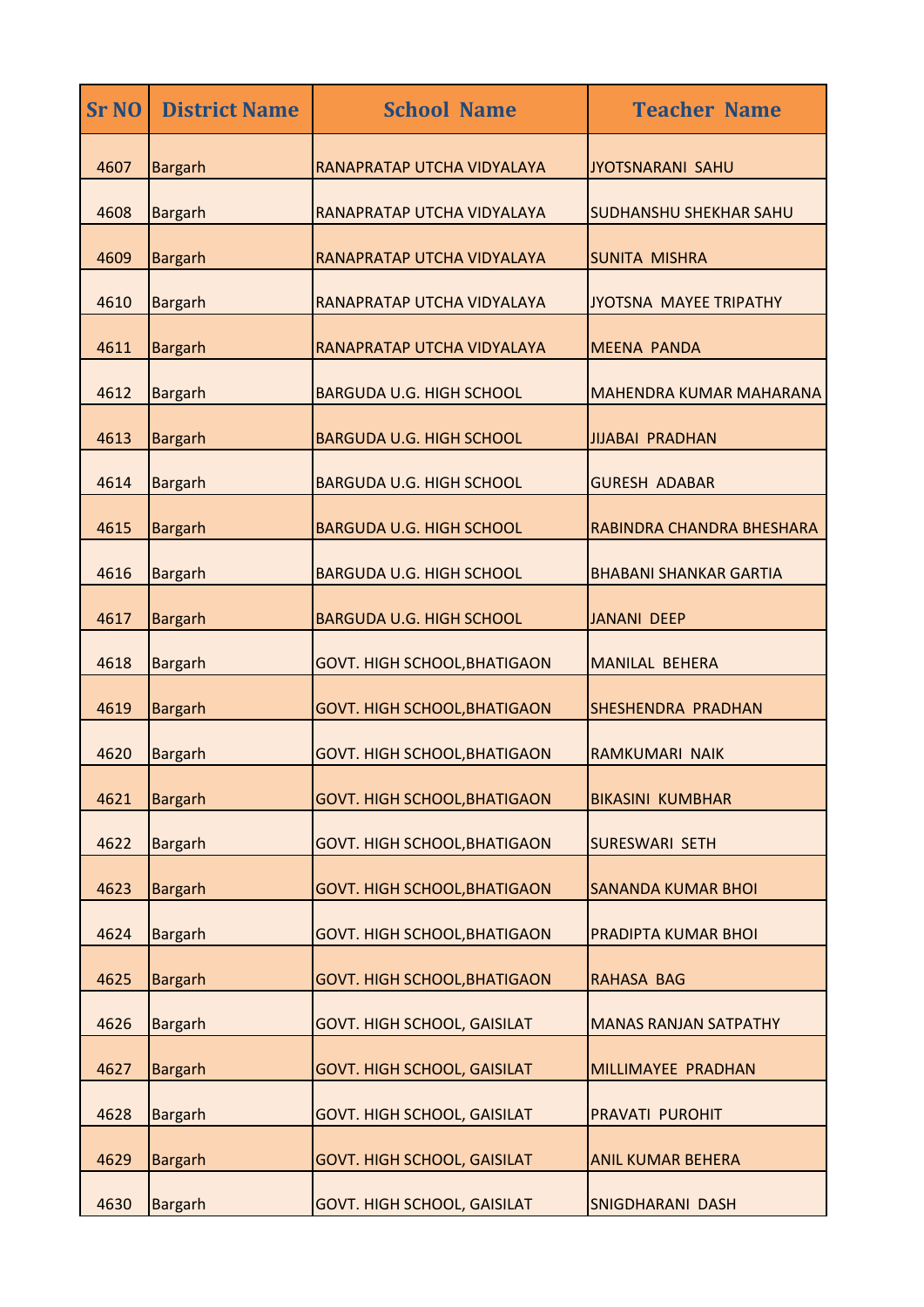| <b>Sr NO</b> | <b>District Name</b> | <b>School Name</b>                                              | <b>Teacher Name</b>             |
|--------------|----------------------|-----------------------------------------------------------------|---------------------------------|
| 4631         | <b>Bargarh</b>       | <b>MANDOSIL HIGH SCHOOL</b>                                     | PORTA MINATI TETE               |
| 4632         | Kandhamal            | <b>GOVT GIRLS HIGH SCHOOL</b><br><b>PAKANAGAON</b>              | <b>DIPTI MAYEE PRADHAN</b>      |
| 4633         | Kandhamal            | <b>GOVT. HIGH SCHOOL, TIKABALI</b>                              | <b>DURGA MADHAB SAHU</b>        |
| 4634         | Kandhamal            | <b>GOVERNMENT SSD HIGH SCHOOL</b>                               | <b>GEETANJALI PADHI</b>         |
| 4635         | Kandhamal            | <b>GOVT GIRLS HIGH SCHOOL DUTIPADA</b>                          | <b>GIRIDHARI BAGARTI</b>        |
| 4636         | Kandhamal            | <b>SARANGADA HIGH SCHOOL</b>                                    | <b>GOBARDHAN BISHI</b>          |
| 4637         | Kandhamal            | <b>GOVT GIRLS HIGH SCHOOL</b><br><b>PAKANAGAON</b>              | <b>GOPINATH SAHOO</b>           |
| 4638         | Kandhamal            | A. J. O. HIGH SCHOOL                                            | <b>GOURI MANI PATRA</b>         |
|              |                      |                                                                 |                                 |
| 4639         | Kandhamal            | <b>GOVERNMENT SSD HIGH SCHOOL</b>                               | HARISCHANDRA PRADHAN            |
| 4640         | Kandhamal            | GOVT. HIGH SCHOOL, K. NUAGAM                                    | <b>HEMANTA KUMAR LINGAM</b>     |
| 4641         | Kandhamal            | <b>GOVERNMENT SSD HIGH SCHOOL</b>                               | <b>HIMANSU SEKHAR DASH</b>      |
| 4642         | Kandhamal            | <b>GOVERNMENT SSD HIGH SCHOOL</b>                               | <b>HRUSIKESHA SATAPATHY</b>     |
| 4643         | Kandhamal            | A. J. O. HIGH SCHOOL                                            | <b>ITISHREE PATNAIK</b>         |
| 4644         | Kandhamal            | A. J. O. HIGH SCHOOL                                            | <b>JAGYASENI MEHER</b>          |
| 4645         | Kandhamal            | <b>GOVT.(SSD)GIRLS HIGH</b><br>SCHOOL, JALESHPATA               | <b>JITENDRA NATH PATRA</b>      |
| 4646         | Kandhamal            | <b>GOVT GIRLS HIGH SCHOOL DUTIPADA</b>                          | JOSHODARANI PALIA               |
| 4647         | Kandhamal            | A. J. O. HIGH SCHOOL                                            | JUDHISTHIR MOHANTY              |
| 4648         | Kandhamal            | <b>GOVT GIRLS HIGH SCHOOL</b><br><b>PAKANAGAON</b>              | <b>JYOCHNA MANJARI MISHRA</b>   |
| 4649         | Kandhamal            | <b>GOVT.(SSD)GIRLS HIGH</b><br>SCHOOL, JALESHPATA               | <b>JYOSHNA TRIPATHY</b>         |
| 4650         | Kandhamal            | <b>GOVT GIRLS HIGH SCHOOL DUTIPADA</b>                          | JYOTSNARANI PRADHAN             |
|              |                      |                                                                 |                                 |
| 4651         | Kandhamal            | <b>GOVT. HIGH SCHOOL, KHAJURIPADA</b>                           | <b>KAILASH CHANDRA TRIPATHY</b> |
| 4652         | Kandhamal            | <b>GOVT. GIRLS HIGH SCHOOL</b><br><b>GOVT GIRLS HIGH SCHOOL</b> | <b>KAMALINI KUMARI PADHI</b>    |
| 4653         | Kandhamal            | <b>PAKANAGAON</b>                                               | <b>KEDARNATH MAHAPATRO</b>      |
| 4654         | Kandhamal            | <b>GOVT. HIGH SCHOOL, BARAKHAMA</b>                             | <b>KRUPASINDHU PATRA</b>        |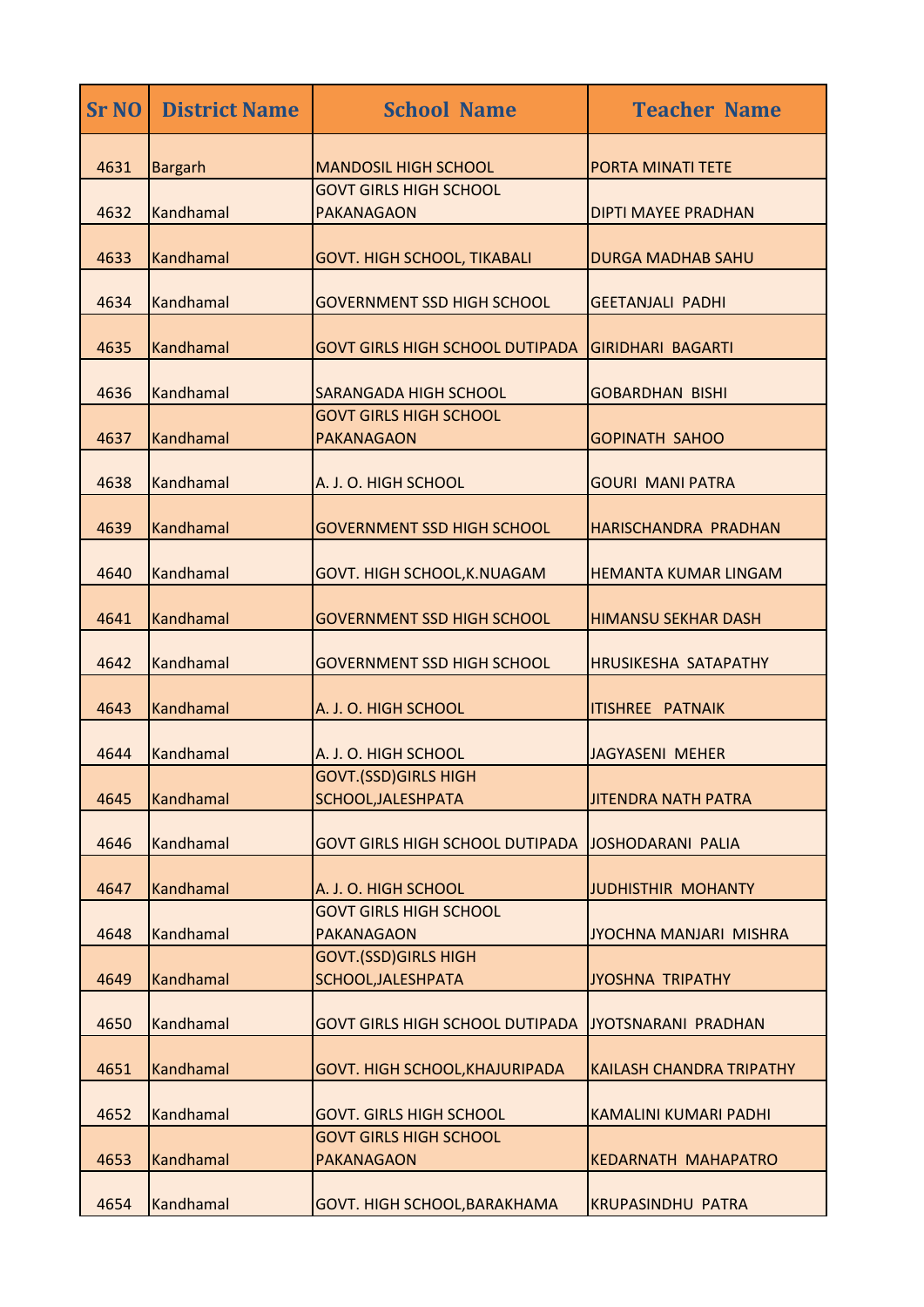| <b>Sr NO</b> | <b>District Name</b> | <b>School Name</b>                                    | <b>Teacher Name</b>         |
|--------------|----------------------|-------------------------------------------------------|-----------------------------|
| 4655         | Kandhamal            | GOVT. HIGH SCHOOL, K. NUAGAM                          | <b>KRUSHNA CHANDRA DAS</b>  |
| 4656         | Kandhamal            | <b>GOVT. HIGH SCHOOL, BALIGUDA</b>                    | <b>LAXMAN PATRA</b>         |
| 4657         | Kandhamal            | <b>GOVT. HIGH SCHOOL, TIKABALI</b>                    | <b>MADAN SUNDAR NAYAK</b>   |
| 4658         | Kandhamal            | <b>GOVT GIRLS HIGH SCHOOL DUTIPADA</b>                | <b>MADHUSMITA TRIPATHY</b>  |
| 4659         | Kandhamal            | <b>GOVT GIRLS HIGH SCHOOL</b><br><b>PAKANAGAON</b>    | <b>MALAYA MOHANTY</b>       |
| 4660         | Kandhamal            | <b>GOVT.(SSD)GIRLS HIGH</b><br>SCHOOL, JALESHPATA     | <b>MAMATA PRDHAN</b>        |
| 4661         | Kandhamal            | <b>GOVT GIRLS HIGH SCHOOL(SSD)</b><br><b>KUDUTULI</b> | <b>MANAS RANJAN PRADHAN</b> |
| 4662         | Kandhamal            | <b>GOVT GIRLS HIGH SCHOOL</b><br>PAKANAGAON           | <b>MANASI NAYAK</b>         |
| 4663         | Kandhamal            | GOVT. HIGH SCHOOL, K. NUAGAM                          | <b>MANOJ KUMAR RATH</b>     |
| 4664         | Kandhamal            | <b>GOVT. GIRLS SSD HIGH SCHOOL</b>                    | <b>MANOJ KUMAR SAHU</b>     |
| 4665         | Kandhamal            | <b>GOVT. HIGH SCHOOL, TIKABALI</b>                    | <b>MANONITA SAHU</b>        |
| 4666         | Kandhamal            | <b>GOVT GIRLS HIGH SCHOOL DUTIPADA</b>                | <b>MINATI NAYAK</b>         |
| 4667         | Kandhamal            | <b>GOVT. U.G. HIGH SCHOOL</b><br><b>JARGIBHATTA</b>   | <b>MONALISHA KANHAR</b>     |
| 4668         | Kandhamal            | <b>GOVT. GIRLS SSD HIGH SCHOOL</b>                    | <b>MONALISHA NAYAK</b>      |
| 4669         | Kandhamal            | <b>RUJANGI U.G. HIGH SCHOOL</b>                       | <b>NAMITA KONHAR</b>        |
| 4670         | Kandhamal            | <b>SARANGADA HIGH SCHOOL</b>                          | NIBEDITA KANHAR             |
| 4671         | <b>Kandhamal</b>     | <b>GOVT. HIGH SCHOOL, BARAKHAMA</b>                   | NILIMA SAHANI               |
| 4672         | Kandhamal            | <b>GOVT GIRLS HIGH SCHOOL</b><br><b>PAKANAGAON</b>    | <b>NIRANJAN SAHOO</b>       |
| 4673         | Kandhamal            | A. J. O. HIGH SCHOOL                                  | <b>NITU RANA</b>            |
| 4674         | Kandhamal            | GOVT. HIGH SCHOOL, BARAKHAMA                          | NIVEDITA SABAT              |
| 4675         | Kandhamal            | GOVT. HIGH SCHOOL, BARAKHAMA                          | PABITRA MOHAN MISRA         |
| 4676         | Kandhamal            | GOVT. HIGH SCHOOL, BARAKHAMA                          | PRABIN KUMAR PRADHAN        |
| 4677         | Kandhamal            | <b>GOVT GIRLS HIGH SCHOOL DUTIPADA</b>                | <b>PRADEEP SAHU</b>         |
| 4678         | Jagatsinghpur        | <b>SIDHAL HIGH SCHOOL</b>                             | <b>INDRAMANI SAHOO</b>      |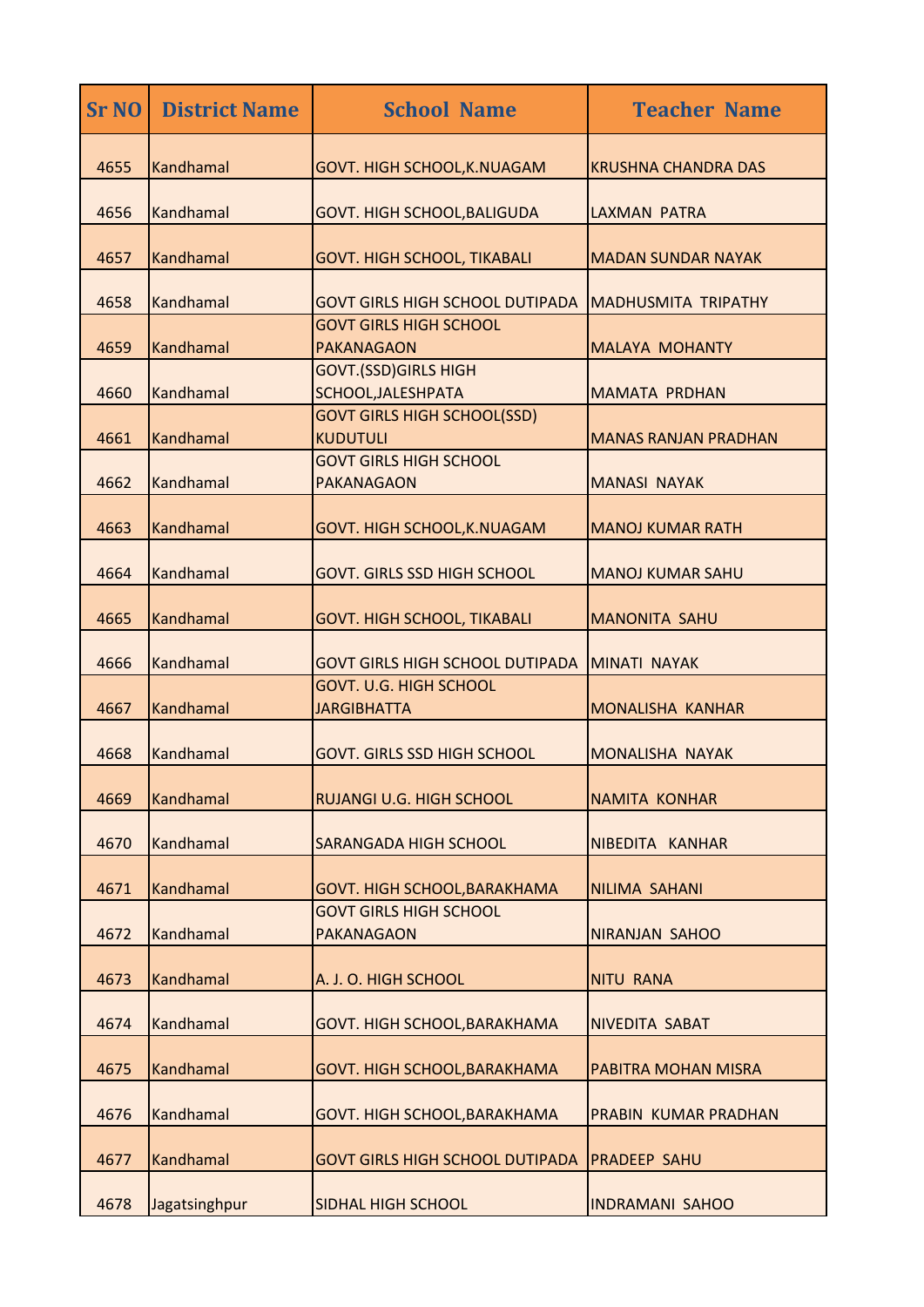| <b>Sr NO</b> | <b>District Name</b> | <b>School Name</b>                                  | <b>Teacher Name</b>           |
|--------------|----------------------|-----------------------------------------------------|-------------------------------|
| 4679         | Jagatsinghpur        | <b>SIDHAL HIGH SCHOOL</b>                           | <b>MIHIR KUMMAR PAL</b>       |
| 4680         | Jagatsinghpur        | <b>SIDHAL HIGH SCHOOL</b>                           | <b>DILLIP KUMAR DAS</b>       |
| 4681         | Jagatsinghpur        | SOMANATH VIDYAPITHA                                 | <b>MAUSUMI PATTANAIK</b>      |
| 4682         | Jagatsinghpur        | <b>SOMANATH VIDYAPITHA</b>                          | PRATIMA KUMARI NANDA          |
| 4683         | Jagatsinghpur        | SOMANATH VIDYAPITHA                                 | <b>SUNANADA SAHOO</b>         |
| 4684         | Jagatsinghpur        | <b>SOMANATH VIDYAPITHA</b>                          | <b>DASARATHI SAHOO</b>        |
| 4685         | Jagatsinghpur        | SOMANATH VIDYAPITHA                                 | <b>SAMIR RANJAN MOHAPATRA</b> |
| 4686         | Jagatsinghpur        | <b>SOMANATH VIDYAPITHA</b>                          | <b>SANTOSH KUMAR BEHERA</b>   |
| 4687         | Jagatsinghpur        | SOMANATH VIDYAPITHA                                 | <b>ANJALI NATH</b>            |
| 4688         | Kandhamal            | A. J. O. HIGH SCHOOL                                | PRAMILA KUMARI SINGH          |
| 4689         | Kandhamal            | <b>GOVT. GIRLS HIGH SCHOOL</b>                      | PRAMILA KUMARI DASH           |
| 4690         | Kandhamal            | <b>GOVT. GIRLS HIGH SCHOOL</b>                      | PRAMODINI BISOI               |
| 4691         | Kandhamal            | <b>GOVT. U.G. HIGH SCHOOL</b><br><b>JARGIBHATTA</b> | <b>PRATAP CHANDRA MALLICK</b> |
| 4692         | Kandhamal            | <b>GOVT GIRLS HIGH SCHOOL DUTIPADA</b>              | <b>PRATIMA NAYAK</b>          |
| 4693         | Kandhamal            | <b>RUJANGI U.G. HIGH SCHOOL</b>                     | PRIYADARSINI PATTNAIK         |
| 4694         | Kandhamal            | GOVT. HIGH SCHOOL, K. NUAGAM                        | <b>RABI NARAYAN MOHANTY</b>   |
| 4695         | Kandhamal            | <b>GOVT. GIRLS SSD HIGH SCHOOL</b>                  | <b>RABINDRA KUMAR MALLICK</b> |
| 4696         | Kandhamal            | <b>RUJANGI U.G. HIGH SCHOOL</b>                     | <b>RADHA NATH SAHU</b>        |
| 4697         | Kandhamal            | <b>GOVT GIRLS HIGH SCHOOL</b><br><b>PAKANAGAON</b>  | RAJANIBALA PRADHAN            |
| 4698         | Kandhamal            | DAYANANDA HIGH SCHOOL                               | <b>RAMA KRISHNA NANDA</b>     |
| 4699         | Kandhamal            | <b>GOVT. HIGH SCHOOL, BARAKHAMA</b>                 | RAMESH CHANDRA PANDA          |
| 4700         | Kandhamal            | DAYANANDA HIGH SCHOOL                               | ROHIT KUMAR BEHERA            |
| 4701         | Kandhamal            | A. J. O. HIGH SCHOOL                                | <b>SABITA KUMARI PANDA</b>    |
| 4702         | Kandhamal            | <b>GOVT. GIRLS SSD HIGH SCHOOL</b>                  | SAILABALA PRADHAN             |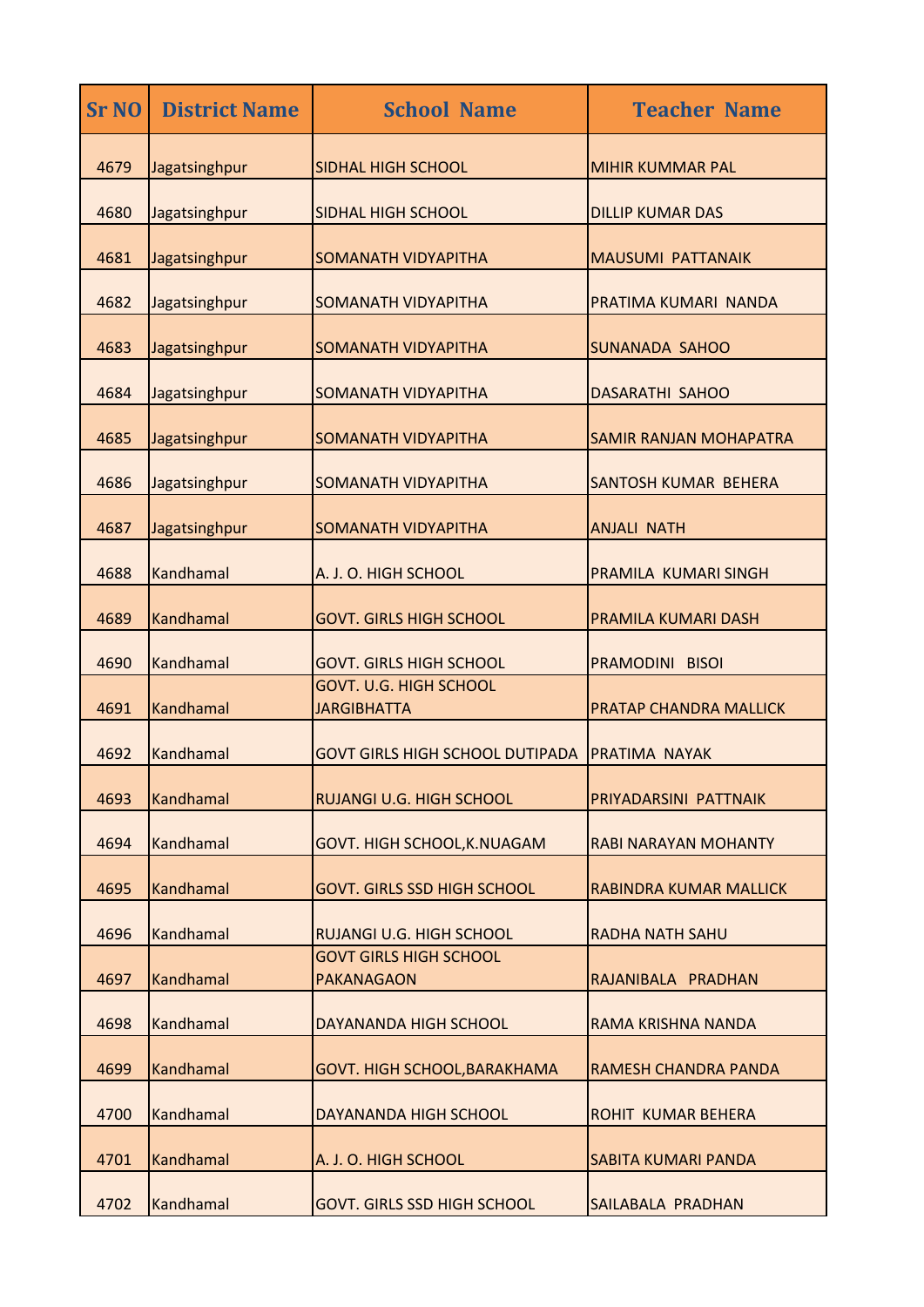| <b>Sr NO</b> | <b>District Name</b> | <b>School Name</b>                                    | <b>Teacher Name</b>            |
|--------------|----------------------|-------------------------------------------------------|--------------------------------|
| 4703         | Kandhamal            | <b>GOVERNMENT SSD HIGH SCHOOL</b>                     | <b>SAMIR KUMAR PADHY</b>       |
| 4704         | Kandhamal            | <b>GOVT. HIGH SCHOOL, KHAJURIPADA</b>                 | <b>SANATAN BEHURA</b>          |
| 4705         | Kandhamal            | GOVT. HIGH SCHOOL, BARAKHAMA                          | <b>SANJAYA KONHAR</b>          |
| 4706         | Jagatsinghpur        | SOMANATH VIDYAPITHA                                   | <b>PRAMOD KUMAR SAHOO</b>      |
| 4707         | Jagatsinghpur        | SOMANATH VIDYAPITHA                                   | <b>NIRMAL KUMAR JENA</b>       |
| 4708         | Jagatsinghpur        | <b>SRIMAA VIDYAPITHA</b>                              | <b>SARAT CHANDRA TRIPATHY</b>  |
| 4709         | Jagatsinghpur        | <b>SRIMAA VIDYAPITHA</b>                              | <b>DURYODHAN SETHY</b>         |
| 4710         | Jagatsinghpur        | <b>SRIMAA VIDYAPITHA</b>                              | <b>BISHNU CHARAN MANGARAJ</b>  |
| 4711         | Jagatsinghpur        | <b>SRIMAA VIDYAPITHA</b>                              | <b>ITISHREE SAHOO</b>          |
| 4712         | Jagatsinghpur        | SRIMAA VIDYAPITHA                                     | <b>KIRANBALA SAHOO</b>         |
| 4713         | Jagatsinghpur        | <b>TARAJANGA HIGH SCHOOL</b>                          | <b>AJIT KUMAR BHUYAN</b>       |
| 4714         | Jagatsinghpur        | <b>TARAJANGA HIGH SCHOOL</b>                          | SHRADHAMAYEE SWAIN             |
| 4715         | Jagatsinghpur        | <b>TARAJANGA HIGH SCHOOL</b>                          | <b>PRABIR KUMAR DAS</b>        |
| 4716         | Kandhamal            | <b>SARANGADA HIGH SCHOOL</b>                          | <b>SANJAYA PRADHAN</b>         |
| 4717         | Kandhamal            | <b>RUJANGI U.G. HIGH SCHOOL</b>                       | <b>SANJEEB KUMAR BEHERA</b>    |
| 4718         | Kandhamal            | <b>GOVT. GIRLS HIGH SCHOOL</b>                        | SANJITA PRADHAN                |
| 4719         | Kandhamal            | <b>GOVT. GIRLS SSD HIGH SCHOOL</b>                    | <b>SANTILATA SAHOO</b>         |
| 4720         | Kandhamal            | <b>GOVT GIRLS HIGH SCHOOL(SSD)</b><br><b>KUDUTULI</b> | <b>SANTOSH KUMAR GOUDA</b>     |
| 4721         | Kandhamal            | <b>GOVT. U.G. HIGH SCHOOL</b><br><b>JARGIBHATTA</b>   | <b>SANTOSH KUMAR MOHANTY</b>   |
| 4722         | Kandhamal            | <b>GOVT. HIGH SCHOOL, K. NUAGAM</b>                   | <b>SANTOSH KUMAR PANIGRAHI</b> |
| 4723         | Kandhamal            | <b>RUJANGI U.G. HIGH SCHOOL</b>                       | SARASWATI PANIGRAHI            |
| 4724         | Kandhamal            | <b>GOVT. HIGH SCHOOL, TIKABALI</b>                    | <b>SARAT KUMAR BEHERA</b>      |
| 4725         | Kandhamal            | GOVT. HIGH SCHOOL, K. NUAGAM                          | <b>SARITA PRADHAN</b>          |
| 4726         | Kandhamal            | <b>GOVT. GIRLS HIGH SCHOOL</b>                        | SAROJINI NAYAK                 |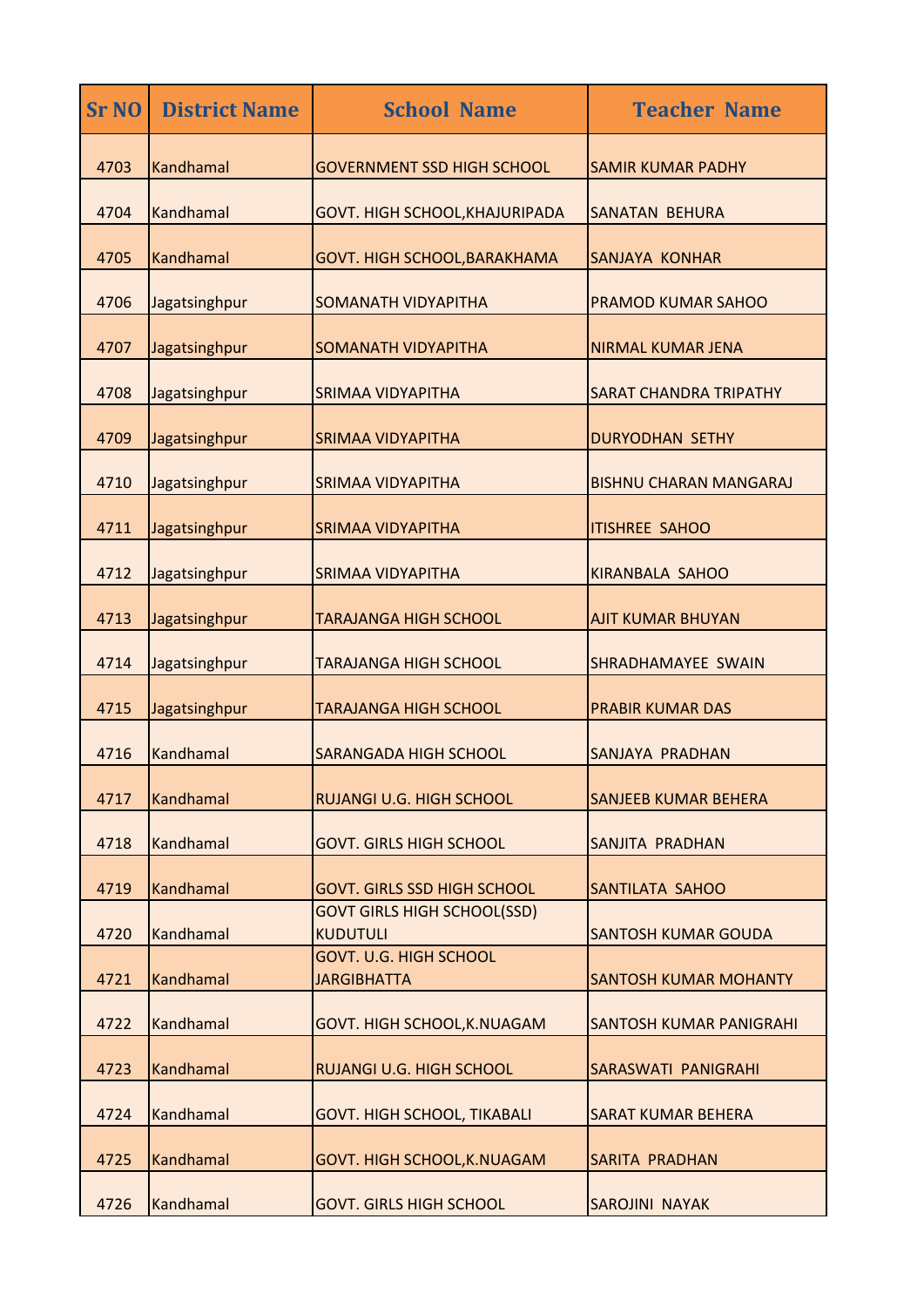| <b>Sr NO</b> | <b>District Name</b> | <b>School Name</b>                                    | <b>Teacher Name</b>          |
|--------------|----------------------|-------------------------------------------------------|------------------------------|
| 4727         | Kandhamal            | <b>GOVT. GIRLS SSD HIGH SCHOOL</b>                    | <b>SASMITA DAKUA</b>         |
| 4728         | Kandhamal            | <b>GOVT GIRLS HIGH SCHOOL DUTIPADA</b>                | <b>SASMITA DAS</b>           |
| 4729         | Kandhamal            | <b>GOVT GIRLS HIGH SCHOOL DUTIPADA</b>                | <b>SASMITA MALLICK</b>       |
| 4730         | Kandhamal            | DAYANANDA HIGH SCHOOL                                 | <b>SATYA NARAYAN MALLICK</b> |
| 4731         | Kandhamal            | <b>RUJANGI U.G. HIGH SCHOOL</b>                       | <b>SAUBHAGYA LAXMI DASH</b>  |
| 4732         | Kandhamal            | DAYANANDA HIGH SCHOOL                                 | SAUDAMINI PRADHAN            |
| 4733         | Kandhamal            | <b>RUJANGI U.G. HIGH SCHOOL</b>                       | <b>SOUBHAGINI PANDA</b>      |
| 4734         | Kandhamal            | <b>RUJANGI U.G. HIGH SCHOOL</b>                       | <b>SRIRAM SAHU</b>           |
| 4735         | Kandhamal            | <b>GOVT. HIGH SCHOOL, BALIGUDA</b>                    | <b>SUDAM KUMAR SWAIN</b>     |
| 4736         | Kandhamal            | <b>GOVT. HIGH SCHOOL, TIKABALI</b>                    | <b>SUDHANSU BEHERA</b>       |
| 4737         | Kandhamal            | <b>GOVT. HIGH SCHOOL, TIKABALI</b>                    | <b>SUDHARANI SAHU</b>        |
| 4738         | <b>Balasore</b>      | <b>MADHAB CHANDRA HIGH SCHOOL</b>                     | <b>MANORANJAN DAS</b>        |
| 4739         | <b>Balasore</b>      | <b>MADHAB CHANDRA HIGH SCHOOL</b>                     | RAJANIKANTA JENA             |
| 4740         | <b>Balasore</b>      | <b>MADHAB CHANDRA HIGH SCHOOL</b>                     | <b>SWAGATIKA SI</b>          |
| 4741         | <b>Balasore</b>      | <b>MADHAB CHANDRA HIGH SCHOOL</b>                     | <b>LAXMI PRIYA BESHRA</b>    |
| 4742         | <b>Balasore</b>      | <b>MADHAB CHANDRA HIGH SCHOOL</b>                     | <b>KARTIK CHANDRA PARIDA</b> |
| 4743         | Kandhamal            | <b>GOVT. GIRLS HIGH SCHOOL</b>                        | <b>SUJATA MAJHI</b>          |
| 4744         | Kandhamal            | GOVT. HIGH SCHOOL, K. NUAGAM                          | <b>SUJATA DASH</b>           |
| 4745         | Kandhamal            | <b>GOVT. GIRLS HIGH SCHOOL</b>                        | <b>SUJATA PATTANAIK</b>      |
| 4746         | Kandhamal            | <b>GOVT GIRLS HIGH SCHOOL DUTIPADA</b>                | <b>SUKADEV PRADHAN</b>       |
| 4747         | Kandhamal            | <b>GOVT. HIGH SCHOOL, TIKABALI</b>                    | <b>SUMITA RANI JOSHIRA</b>   |
| 4748         | Kandhamal            | <b>GOVT GIRLS HIGH SCHOOL(SSD)</b><br><b>KUDUTULI</b> | <b>SURATHA KUMAR PATRA</b>   |
| 4749         | Kandhamal            | <b>SARANGADA HIGH SCHOOL</b>                          | <b>SURESH CHANDRA DASH</b>   |
| 4750         | Kandhamal            | <b>GOVT. HIGH SCHOOL, TIKABALI</b>                    | <b>SURESH CHANDRA SAHU</b>   |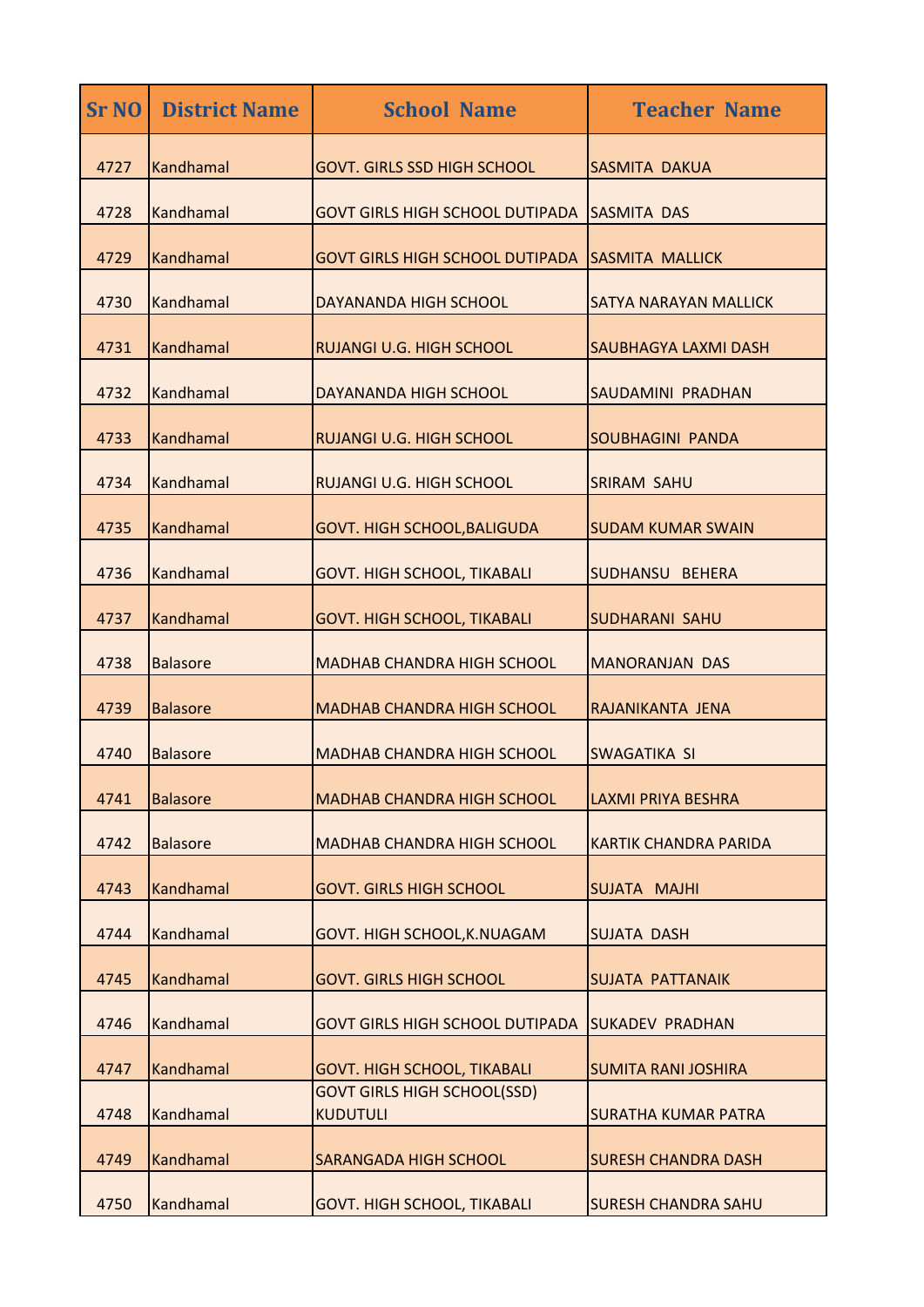| <b>Sr NO</b> | <b>District Name</b> | <b>School Name</b>                                    | <b>Teacher Name</b>            |
|--------------|----------------------|-------------------------------------------------------|--------------------------------|
| 4751         | Kandhamal            | <b>GOVERNMENT SSD HIGH SCHOOL</b>                     | <b>SUSANTA KUMAR SAHOO</b>     |
| 4752         | Kandhamal            | <b>GOVT. GIRLS HIGH SCHOOL</b>                        | <b>SWARNAMAYEE PATRO</b>       |
| 4753         | Kandhamal            | <b>GOVT GIRLS HIGH SCHOOL(SSD)</b><br><b>KUDUTULI</b> | <b>SWATI TANMAYA PANDA</b>     |
| 4754         | Kandhamal            | <b>GOVT. GIRLS HIGH SCHOOL</b>                        | TARA PRASAD MISHRA             |
| 4755         | Kandhamal            | <b>GOVT GIRLS HIGH SCHOOL(SSD)</b><br><b>KUDUTULI</b> | <b>TRINATH SAHU</b>            |
| 4756         | Kandhamal            | <b>GOVT. U.G. HIGH SCHOOL</b><br><b>JARGIBHATTA</b>   | <b>UMAKANTA MALLICK</b>        |
| 4757         | Kandhamal            | <b>GOVT GIRLS HIGH SCHOOL(SSD)</b><br><b>KUDUTULI</b> | <b>URMILA SAHOO</b>            |
| 4758         | Ganjam               | S.M. HIGH SCHOOL, KHALLIKOTE                          | JYOTIRMAYEE PATRA              |
| 4759         | Ganjam               | S.M. HIGH SCHOOL, KHALLIKOTE                          | <b>CHANDRAKALA BEHERA</b>      |
| 4760         | Ganjam               | S.M. HIGH SCHOOL, KHALLIKOTE                          | <b>SUJATA KUMARI PANDA</b>     |
| 4761         | Kendrapara           | <b>VIVEKANANDA HIGH SCHOOL</b>                        | <b>NARAHARI MANDAL</b>         |
| 4762         | Kendrapara           | <b>VIVEKANANDA HIGH SCHOOL</b>                        | <b>MANAS KUMAR DHAL</b>        |
| 4763         | Kendrapara           | <b>VIVEKANANDA HIGH SCHOOL</b>                        | <b>BADAL KUMAR PARIDA</b>      |
| 4764         | Kendrapara           | <b>VIVEKANANDA HIGH SCHOOL</b>                        | <b>SATYA RANJAN DAS</b>        |
| 4765         | Kendrapara           | G.P. HIGH SCHOOL, KHARIANTA                           | PATITAPABANA PARIDA            |
| 4766         | Kendrapara           | G.P. HIGH SCHOOL, KHARIANTA                           | <b>TRAILOKYA PRASAD MISHRA</b> |
| 4767         | Kendrapara           | <b>G.P. HIGH SCHOOL, KHARIANTA</b>                    | <b>DAMODAR DASH</b>            |
| 4768         | Kendrapara           | G.P. HIGH SCHOOL, KHARIANTA                           | SASMITA SAHOO                  |
| 4769         | Kendrapara           | <b>GULNAGAR HIGH SCHOOL</b>                           | <b>BIJAYA KUMAR SAMAL</b>      |
| 4770         | Kendrapara           | <b>GULNAGAR HIGH SCHOOL</b>                           | <b>ALEKH CHANDRA MOHANTY</b>   |
| 4771         | Kendrapara           | <b>GULNAGAR HIGH SCHOOL</b>                           | <b>MAMATA MOHANTY</b>          |
| 4772         | Kendrapara           | <b>GULNAGAR HIGH SCHOOL</b>                           | <b>BANAJA ROUT</b>             |
| 4773         | Kendrapara           | <b>GULNAGAR HIGH SCHOOL</b>                           | <b>SUPRAVA DEVI</b>            |
| 4774         | Kendrapara           | <b>GULNAGAR HIGH SCHOOL</b>                           | <b>MADHUSMITA SWAIN</b>        |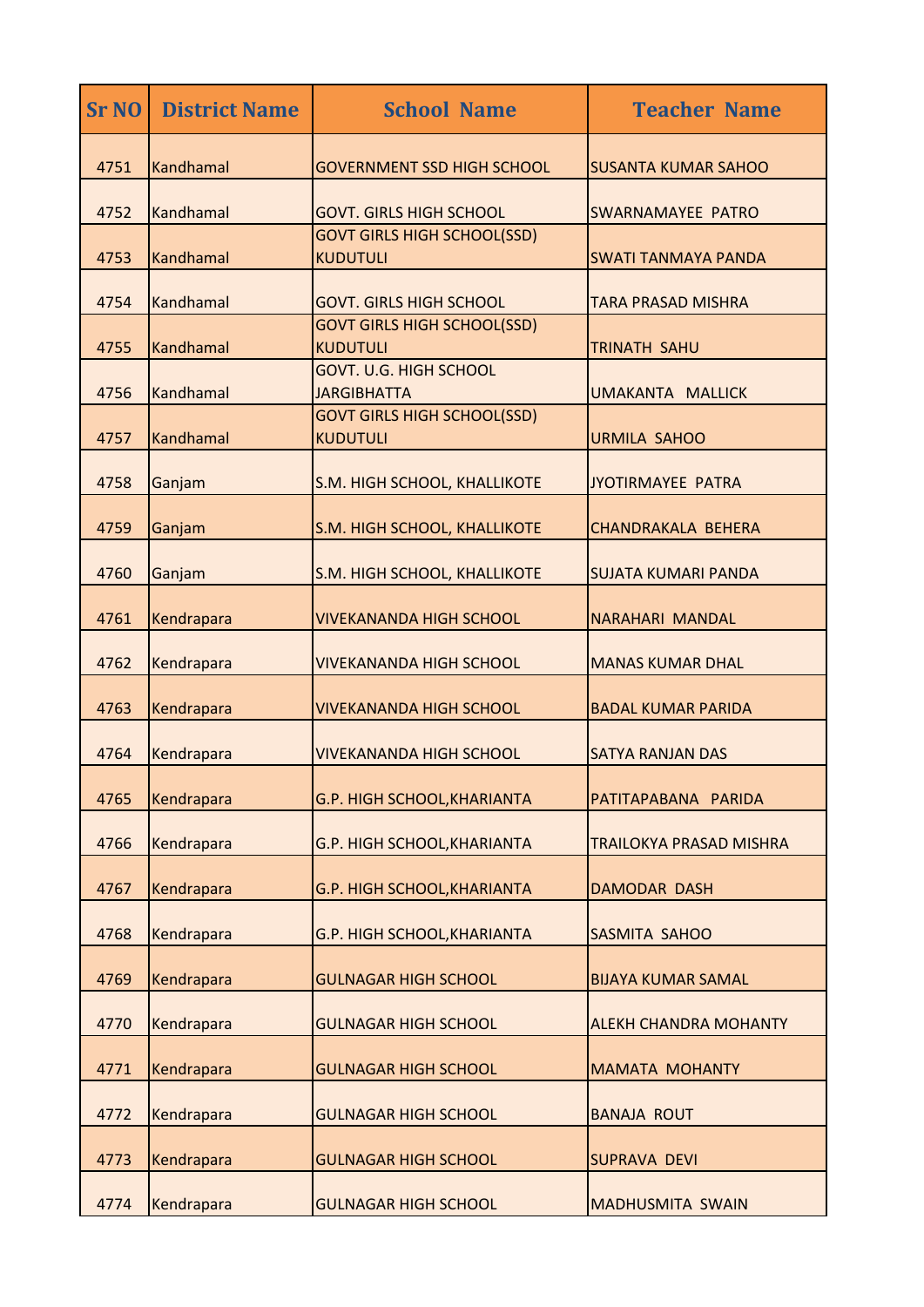| <b>Sr NO</b> | <b>District Name</b> | <b>School Name</b>            | <b>Teacher Name</b>          |
|--------------|----------------------|-------------------------------|------------------------------|
| 4775         | Kendrapara           | <b>GULNAGAR HIGH SCHOOL</b>   | <b>SALMA KHATUN</b>          |
| 4776         | Kendrapara           | <b>KENDRAPARA HIGH SCHOOL</b> | <b>BITHIKA DAS</b>           |
| 4777         | Kendrapara           | <b>KENDRAPARA HIGH SCHOOL</b> | <b>SUJATA ROUT</b>           |
| 4778         | Kendrapara           | <b>KENDRAPARA HIGH SCHOOL</b> | <b>SK ZHAKIR HOSSAIN</b>     |
| 4779         | Kendrapara           | <b>KENDRAPARA HIGH SCHOOL</b> | <b>KALPANA MISHRA</b>        |
| 4780         | Kendrapara           | <b>KENDRAPARA HIGH SCHOOL</b> | <b>PABITRA MOHAN JENA</b>    |
| 4781         | Kendrapara           | <b>KENDRAPARA HIGH SCHOOL</b> | <b>MD IBRAHIM KHAN</b>       |
| 4782         | Kendrapara           | <b>KENDRAPARA HIGH SCHOOL</b> | <b>RINU PAITAL</b>           |
| 4783         | Kendrapara           | <b>KENDRAPARA HIGH SCHOOL</b> | <b>SWAPNASHREE DAS</b>       |
| 4784         | Kendrapara           | <b>KENDRAPARA HIGH SCHOOL</b> | <b>UMAKANTA MOHAPATRA</b>    |
| 4785         | Kendrapara           | <b>KENDRAPARA HIGH SCHOOL</b> | <b>SARMISHTA SAMAL</b>       |
| 4786         | Kendrapara           | <b>M.N HIGH SCHOOL</b>        | <b>ARADHANA DASH</b>         |
| 4787         | Kendrapara           | <b>M.N HIGH SCHOOL</b>        | <b>BIJAYA KUMAR BEHERA</b>   |
| 4788         | Kendrapara           | <b>M.N HIGH SCHOOL</b>        | <b>BHABAGRAHI BARIK</b>      |
| 4789         | Kendrapara           | <b>M.N HIGH SCHOOL</b>        | <b>ANJANA PATRA</b>          |
| 4790         | Kendrapara           | <b>M.N HIGH SCHOOL</b>        | PRAFULLA KUMAR BISWAL        |
| 4791         | Kendrapara           | <b>M.N HIGH SCHOOL</b>        | <b>SHASANKA SEKHAR SAHOO</b> |
| 4792         | Kendrapara           | <b>M.N HIGH SCHOOL</b>        | <b>TAPAS KUMAR BEHERA</b>    |
| 4793         | Kendrapara           | <b>M.N HIGH SCHOOL</b>        | <b>SAROJA KUMAR SWAIN</b>    |
| 4794         | Kendrapara           | <b>M.N HIGH SCHOOL</b>        | <b>SUJAY KUMAR ROUTRAY</b>   |
| 4795         | Kendrapara           | <b>M.N HIGH SCHOOL</b>        | SWARNAMAYEE NAYAK            |
| 4796         | Jagatsinghpur        | <b>TARAJANGA HIGH SCHOOL</b>  | <b>JAYASHREE NAYAK</b>       |
| 4797         | Jagatsinghpur        | <b>TARAJANGA HIGH SCHOOL</b>  | PRACHI PARAMITA BARIK        |
| 4798         | Jagatsinghpur        | <b>TARAJANGA HIGH SCHOOL</b>  | SANDHYARANI DAS              |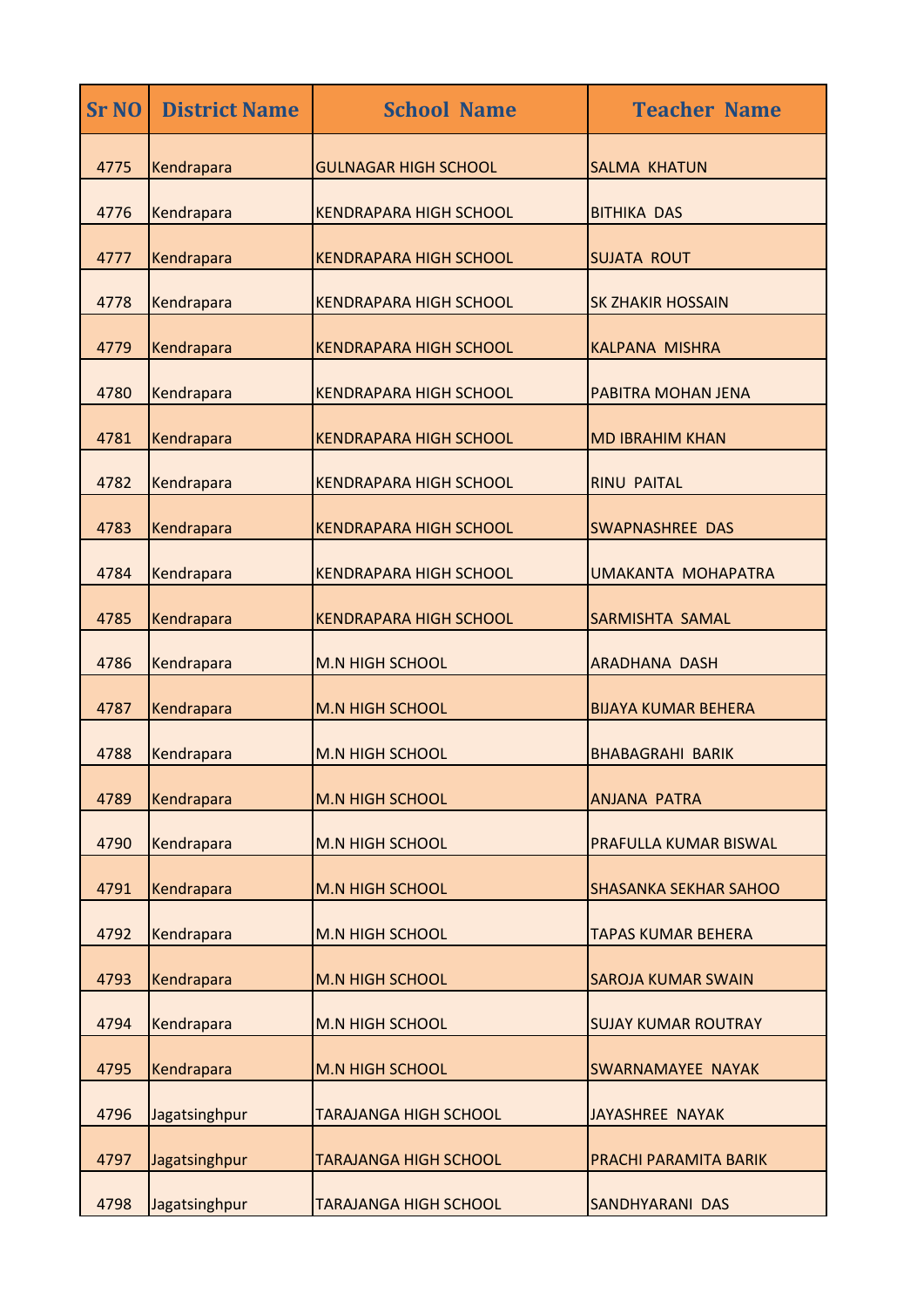| <b>Sr NO</b> | <b>District Name</b> | <b>School Name</b>                     | <b>Teacher Name</b>             |
|--------------|----------------------|----------------------------------------|---------------------------------|
| 4799         | Jagatsinghpur        | <b>TARAJANGA HIGH SCHOOL</b>           | NIMAI CHARAN CHOUDHURY          |
| 4800         | Jagatsinghpur        | <b>TARAJANGA HIGH SCHOOL</b>           | <b>SRADHAMAYEE ROUT</b>         |
| 4801         | Jagatsinghpur        | <b>TARIKUND HIGH SCHOOL</b>            | SWARNAPRAVA SAHOO               |
| 4802         | Jagatsinghpur        | TARIKUND HIGH SCHOOL                   | <b>LILA RAY</b>                 |
| 4803         | Jagatsinghpur        | <b>TARIKUND HIGH SCHOOL</b>            | <b>ANNADA ROUT</b>              |
| 4804         | Kendrapara           | PANCHAYAT SITARAM BIDYAPITHA           | <b>GANGADHAR DAS</b>            |
| 4805         | Kendrapara           | PANCHAYAT SITARAM BIDYAPITHA           | <b>HRUDANANDA MOHANTY</b>       |
| 4806         | Kendrapara           | PANCHAYAT SITARAM BIDYAPITHA           | <b>SUSHANT KUMAR GIRI</b>       |
| 4807         | Kendrapara           | PANCHAYAT SITARAM BIDYAPITHA           | <b>BHASKAR CHANDRA NAYAK</b>    |
| 4808         | Kendrapara           | PANCHAYAT SITARAM BIDYAPITHA           | <b>AMIYA KUMAR KAR</b>          |
| 4809         | Kendrapara           | PANCHAYAT SITARAM BIDYAPITHA           | <b>PRADEEP KUMAR ROUT</b>       |
| 4810         | Kendrapara           | <b>NAINDIPUR HIGH SCHOOL</b>           | <b>NRUSINGHA CHARAN MALLICK</b> |
| 4811         | Kendrapara           | <b>NAINDIPUR HIGH SCHOOL</b>           | <b>SULEKHA PARIDA</b>           |
| 4812         | Kendrapara           | <b>NAINDIPUR HIGH SCHOOL</b>           | <b>SUSANTA KUMAR SAHOO</b>      |
| 4813         | Kendrapara           | <b>NAINDIPUR HIGH SCHOOL</b>           | <b>JYOTI BHUSAN MISHRA</b>      |
| 4814         | Kendrapara           | <b>NAINDIPUR HIGH SCHOOL</b>           | PRANATI PANDA                   |
| 4815         | Kendrapara           | <b>NAINDIPUR HIGH SCHOOL</b>           | <b>NAMITA SAHOO</b>             |
| 4816         | Kendrapara           | <b>NAINDIPUR HIGH SCHOOL</b>           | <b>ASHIS KUMAR JENA</b>         |
| 4817         | Jajpur               | TAPOVAN GOVT. GIRLS HIGH SCHOOL        | <b>SUJATA BEHERA</b>            |
| 4818         | Jajpur               | TAPOVAN GOVT. GIRLS HIGH SCHOOL        | <b>BIDYUTLATA MISHRA</b>        |
| 4819         | Jajpur               | TAPOVAN GOVT. GIRLS HIGH SCHOOL        | <b>SMITARANI MALLIK</b>         |
| 4820         | Jajpur               | TAPOVAN GOVT. GIRLS HIGH SCHOOL        | SASMITA PARIDA                  |
| 4821         | Jajpur               | TAPOVAN GOVT. GIRLS HIGH SCHOOL        | <b>RAMA CHANDRA SWAIN</b>       |
| 4822         | Jajpur               | <b>TAPOVAN GOVT. GIRLS HIGH SCHOOL</b> | <b>CHANDRA SEKHAR DEHURI</b>    |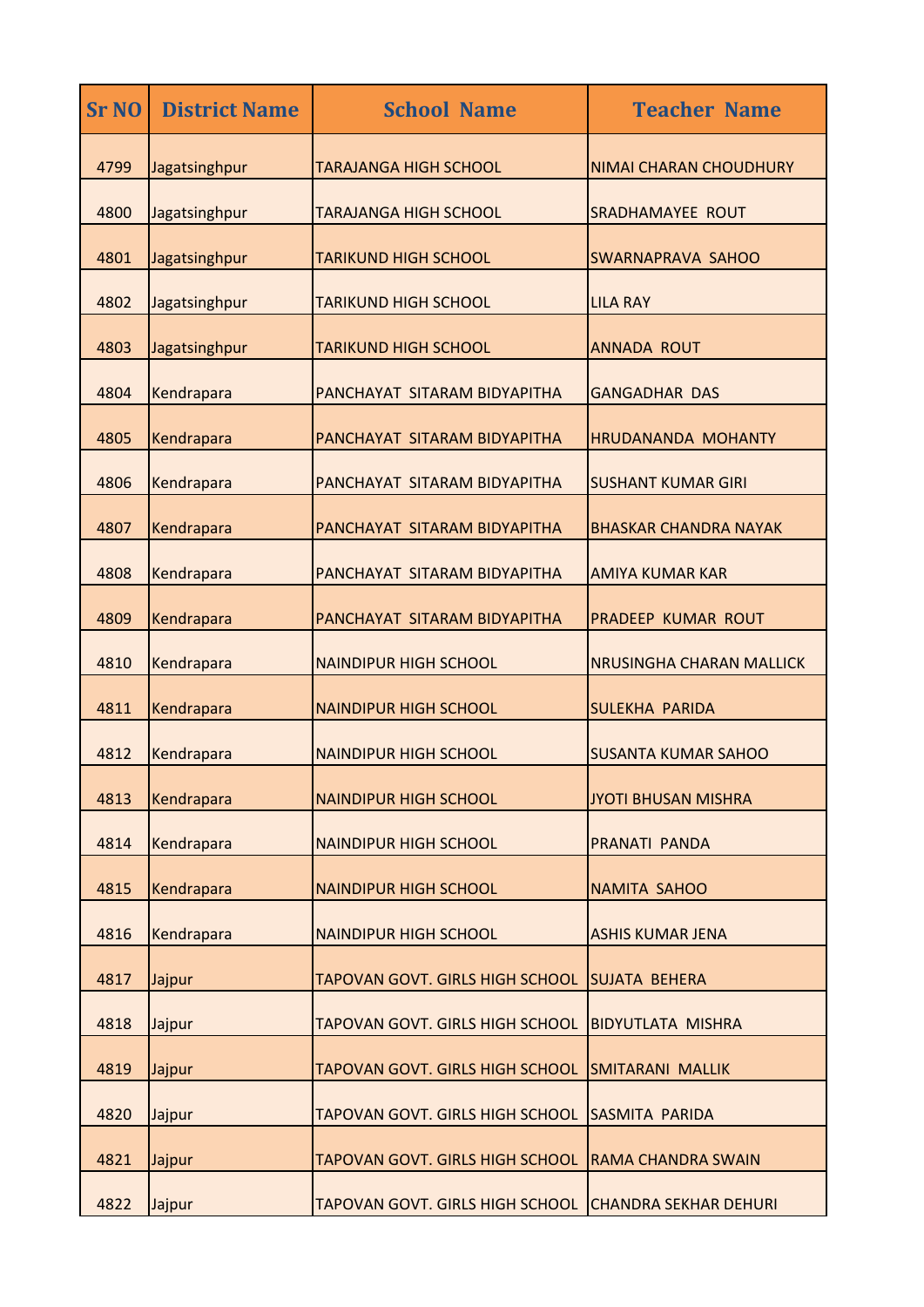| <b>Sr NO</b> | <b>District Name</b> | <b>School Name</b>                     | <b>Teacher Name</b>         |
|--------------|----------------------|----------------------------------------|-----------------------------|
| 4823         | Jajpur               | <b>TAPOVAN GOVT. GIRLS HIGH SCHOOL</b> | <b>KHIROD KUMAR BEHERA</b>  |
| 4824         | Jajpur               | <b>TAPOVAN GOVT. GIRLS HIGH SCHOOL</b> | <b>RABI NARAYAN BEHERA</b>  |
| 4825         | Jajpur               | <b>TAPOVAN GOVT. GIRLS HIGH SCHOOL</b> | <b>SANGRAM KESHARI RAM</b>  |
| 4826         | Jajpur               | <b>U.G.P.L.N. HIGH SCHOOL</b>          | <b>MD NURUL HODA</b>        |
| 4827         | Jajpur               | <b>U.G.P.L.N. HIGH SCHOOL</b>          | PRABODHA MOHANTY            |
| 4828         | Jajpur               | <b>U.G.P.L.N. HIGH SCHOOL</b>          | <b>BRAHMANANDA NAYAK</b>    |
| 4829         | Jajpur               | <b>U.G.P.L.N. HIGH SCHOOL</b>          | <b>ARUN KUMAR SAR</b>       |
| 4830         | Kendrapara           | <b>ALU HIGH SCHOOL</b>                 | <b>PRASHANTA KUMAR GIRI</b> |
| 4831         | Kendrapara           | <b>ALU HIGH SCHOOL</b>                 | <b>BISHNUPRIYA SAHOO</b>    |
| 4832         | Kendrapara           | <b>ALU HIGH SCHOOL</b>                 | NIRMALA KUMARI DASH         |
| 4833         | Kendrapara           | <b>ALU HIGH SCHOOL</b>                 | <b>BISWARANJAN ROUT</b>     |
| 4834         | Kendrapara           | ALU HIGH SCHOOL                        | RASHMITA SENAPATI           |
| 4835         | Kendrapara           | <b>ALU HIGH SCHOOL</b>                 | <b>SUDIPTA SARANGI</b>      |
| 4836         | Kendrapara           | <b>ALU HIGH SCHOOL</b>                 | PURNA CHANDRA PANDA         |
| 4837         | Kendrapara           | ALU HIGH SCHOOL                        | <b>CHANDRAMA LENKA</b>      |
| 4838         | Kendrapara           | ALU HIGH SCHOOL                        | <b>NIBEDITA PANDA</b>       |
| 4839         | Kendrapara           | <b>ALU HIGH SCHOOL</b>                 | <b>BANAMALI PANI</b>        |
| 4840         | Kendrapara           | <b>B.M. HIGH SCHOOL</b>                | <b>BICHITRANANDA SAHOO</b>  |
| 4841         | Kendrapara           | <b>B.M. HIGH SCHOOL</b>                | RANJAN KUMAR BEHURA         |
| 4842         | Kendrapara           | <b>B.M. HIGH SCHOOL</b>                | SUNAKAR BEHERA              |
| 4843         | Jajpur               | <b>U.G.P.L.N. HIGH SCHOOL</b>          | <b>GAYADHAR DASH</b>        |
| 4844         | Jajpur               | U.G.P.L.N. HIGH SCHOOL                 | <b>PABITRA KUMAR KAR</b>    |
| 4845         | Jajpur               | U.G.P.L.N. HIGH SCHOOL                 | <b>DEBENDRA ROUT</b>        |
| 4846         | Jajpur               | U.G.P.L.N. HIGH SCHOOL                 | <b>KADAMBINEE MISHRA</b>    |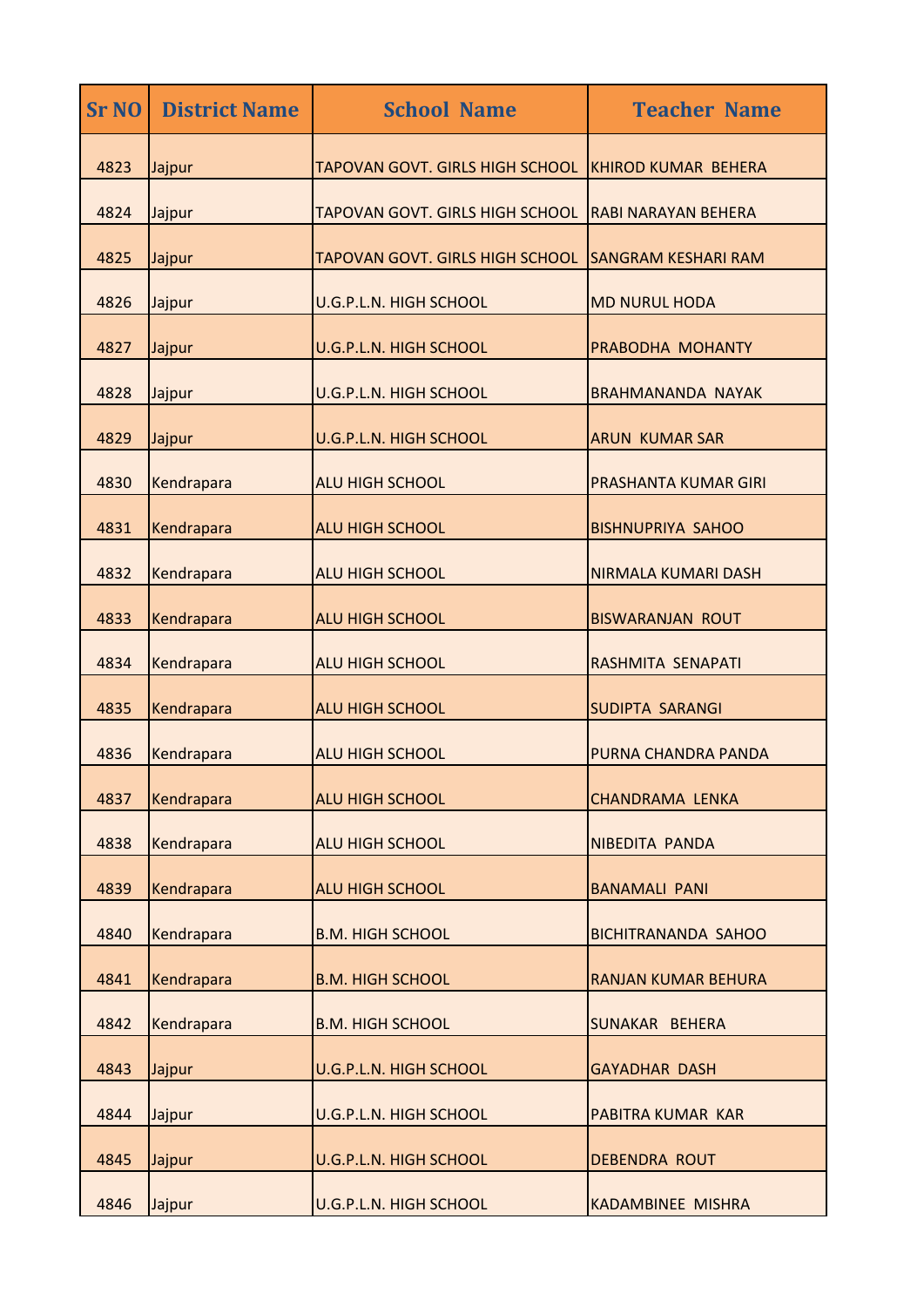| <b>Sr NO</b> | <b>District Name</b> | <b>School Name</b>                                                                   | <b>Teacher Name</b>          |
|--------------|----------------------|--------------------------------------------------------------------------------------|------------------------------|
| 4847         | Jajpur               | <b>UPENDRA KUMAR HIGH SCHOOL</b>                                                     | <b>PURNA CHANDRA SAHOO</b>   |
| 4848         | Jajpur               | UPENDRA KUMAR HIGH SCHOOL                                                            | <b>CHITTA RANJAN NAYAK</b>   |
| 4849         | Jajpur               | UPENDRA KUMAR HIGH SCHOOL                                                            | <b>RAMESH CHANDRA SAMAL</b>  |
| 4850         | Kendrapara           | PANCHAYAT HIGH SCHOOL<br><b>KASANANTA</b>                                            | <b>SEBATI SARANGI</b>        |
| 4851         | Kendrapara           | PANCHAYAT HIGH SCHOOL<br><b>KASANANTA</b>                                            | <b>SURESH CHANDRA JENA</b>   |
| 4852         | Kendrapara           | <b>PANCHAYAT HIGH SCHOOL</b><br><b>KASANANTA</b>                                     | <b>PRAKASH KUMAR PARIDA</b>  |
| 4853         | Kendrapara           | PANCHAYAT HIGH SCHOOL<br><b>KASANANTA</b>                                            | <b>DHIREN KUMAR PARIDA</b>   |
| 4854         | Kendrapara           | <b>PANCHAYAT HIGH SCHOOL</b><br><b>KASANANTA</b>                                     | JAYANTA KUMAR PANDA          |
| 4855         | Kendrapara           | PANCHAYAT HIGH SCHOOL<br><b>KASANANTA</b>                                            | <b>MANJULATA KAR</b>         |
| 4856         | Kendrapara           | PANCHAYAT HIGH SCHOOL<br><b>KASANANTA</b>                                            | <b>SARAT CHANDRA SWAIN</b>   |
| 4857         | Kendrapara           | <b>GOVT GIRLS HIGH SCHOOL</b><br><b>PATTAMUNDAI</b>                                  | SRADHA NATHSHARMA            |
| 4858         | Kendrapara           | <b>GOVT GIRLS HIGH SCHOOL</b><br><b>PATTAMUNDAI</b>                                  | <b>RANJAN MALIK</b>          |
| 4859         | Kendrapara           | <b>GOVT GIRLS HIGH SCHOOL</b><br><b>PATTAMUNDAI</b>                                  | <b>RANJEETA SAHOO</b>        |
| 4860         | Kendrapara           | <b>GOVT GIRLS HIGH SCHOOL</b><br><b>PATTAMUNDAI</b><br><b>GOVT GIRLS HIGH SCHOOL</b> | <b>MAMATA SUTAR</b>          |
| 4861         | Kendrapara           | <b>PATTAMUNDAI</b><br><b>GOVT GIRLS HIGH SCHOOL</b>                                  | SASMITA KAR                  |
| 4862         | Kendrapara           | <b>PATTAMUNDAI</b><br><b>GOVT GIRLS HIGH SCHOOL</b>                                  | <b>ANITA DHAL</b>            |
| 4863         | Kendrapara           | <b>PATTAMUNDAI</b><br><b>GOVT GIRLS HIGH SCHOOL</b>                                  | <b>URBASHI SAHOO</b>         |
| 4864         | Kendrapara           | <b>PATTAMUNDAI</b>                                                                   | PRADIPTA NAYAK               |
| 4865         | Kendrapara           | <b>GOVT GIRLS HIGH SCHOOL</b><br><b>PATTAMUNDAI</b>                                  | SATYABATI NAYAK              |
| 4866         | Kendrapara           | <b>GOVT GIRLS HIGH SCHOOL</b><br><b>PATTAMUNDAI</b>                                  | <b>SAUDAMINI SUTAR</b>       |
| 4867         | Jajpur               | UPENDRA KUMAR HIGH SCHOOL                                                            | <b>PRADIPTA KUMAR PRUSTY</b> |
| 4868         | Jajpur               | <b>UPENDRA KUMAR HIGH SCHOOL</b>                                                     | <b>MANINI BALA MOHANTY</b>   |
| 4869         | Jajpur               | UPENDRA KUMAR HIGH SCHOOL                                                            | PRAMILA BISWAL               |
| 4870         | Jajpur               | <b>UPENDRA KUMAR HIGH SCHOOL</b>                                                     | <b>KADAR KUMAR NATH</b>      |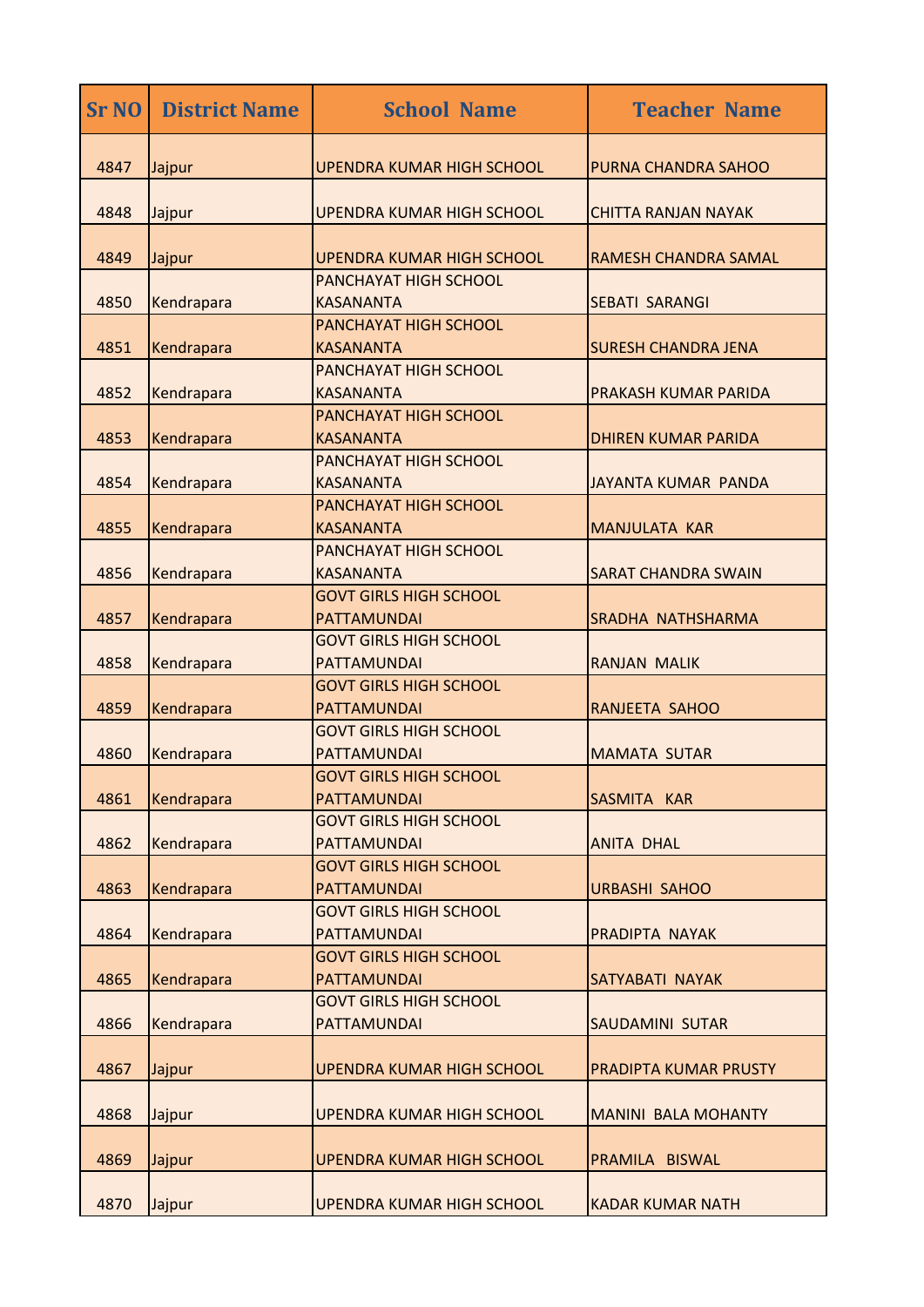| <b>Sr NO</b> | <b>District Name</b> | <b>School Name</b>               | <b>Teacher Name</b>          |
|--------------|----------------------|----------------------------------|------------------------------|
| 4871         | Jajpur               | <b>UPENDRA KUMAR HIGH SCHOOL</b> | <b>ANJALI PATI</b>           |
| 4872         | Jajpur               | <b>UPENDRA KUMAR HIGH SCHOOL</b> | <b>GADADHAR KUNDU</b>        |
| 4873         | Jajpur               | UTKAL GOURAB HIGH SCHOOL         | RAJNIKANTA MALLICK           |
| 4874         | Jajpur               | <b>UTKAL GOURAB HIGH SCHOOL</b>  | <b>NIRANJAN PANDAV</b>       |
| 4875         | Jajpur               | UTKAL GOURAB HIGH SCHOOL         | NIRANJAN SAMAL               |
| 4876         | Jajpur               | UTKAL GOURAB HIGH SCHOOL         | <b>SARATA KUMAR DWIBEDY</b>  |
| 4877         | Jajpur               | UTKAL GOURAB HIGH SCHOOL         | <b>BINAYA LAXMI SAMAL</b>    |
| 4878         | Jajpur               | UTKAL GOURAB HIGH SCHOOL         | <b>JAYASHREE PARIDA</b>      |
| 4879         | Jajpur               | UTKAL GOURAB HIGH SCHOOL         | <b>MANOJ KUMAR SAHOO</b>     |
| 4880         | Jajpur               | UTTANGARA HIGH SCHOOL            | <b>JAGANNATH BANRA</b>       |
| 4881         | Jajpur               | UTTANGARA HIGH SCHOOL            | <b>SIRISH CHANDRA SOY</b>    |
| 4882         | Jajpur               | UTTANGARA HIGH SCHOOL            | <b>SOROJ KUMAR JENA</b>      |
| 4883         | Jajpur               | UTTANGARA HIGH SCHOOL            | <b>SRABANI ROUT</b>          |
| 4884         | Jajpur               | UTTANGARA HIGH SCHOOL            | <b>PRADIPTA KUMAR MISHRA</b> |
| 4885         | Angul                | <b>MAHATAB HIGH SCHOOL</b>       | TANKADHAR PRADHAN            |
| 4886         | Kendrapara           | UTKALMANI UCHHA BIDYAPITHA       | <b>DIPTIMAYEE ROUT</b>       |
| 4887         | Kendrapara           | UTKALMANI UCHHA BIDYAPITHA       | <b>PRAMOD BARIK</b>          |
| 4888         | Kendrapara           | UTKALMANI UCHHA BIDYAPITHA       | <b>SK HESAMUDDIN</b>         |
| 4889         | Kendrapara           | UTKALMANI UCHHA BIDYAPITHA       | <b>ANTARYAMI ROUT</b>        |
| 4890         | Kendrapara           | UTKALMANI UCHHA BIDYAPITHA       | <b>SMRUTI RANJAN SAHU</b>    |
| 4891         | Jajpur               | UTTANGARA HIGH SCHOOL            | JAGANATHA BEHERA             |
| 4892         | Jajpur               | UTTANGARA HIGH SCHOOL            | <b>PRHALLAD DAS</b>          |
| 4893         | Jajpur               | UTTANGARA HIGH SCHOOL            | TRILOCHAN PRASAD             |
| 4894         | Jajpur               | <b>VYASANAGAR HIGH SCHOOL</b>    | <b>KALPANA BAL</b>           |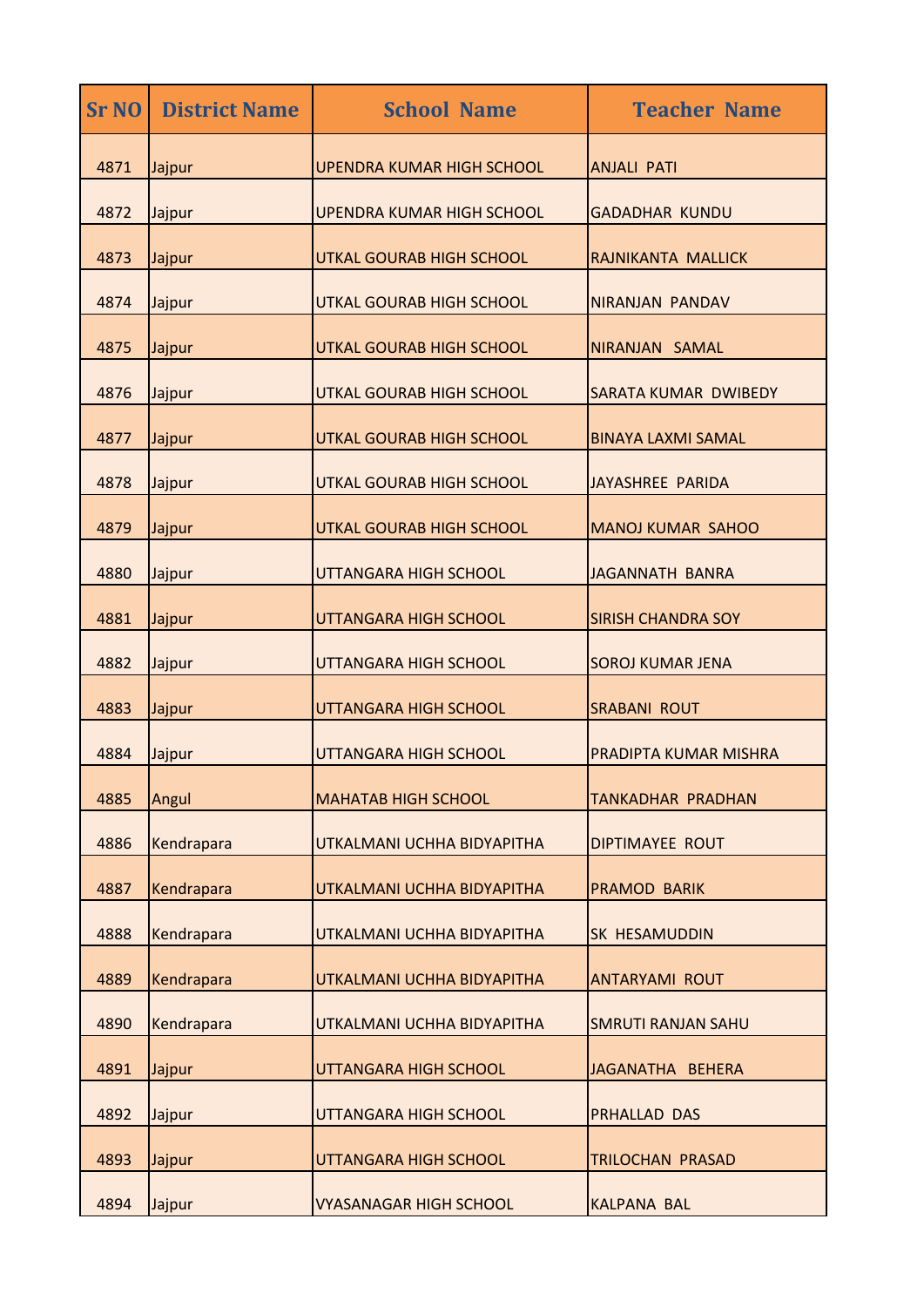| <b>Sr NO</b> | <b>District Name</b> | <b>School Name</b>             | <b>Teacher Name</b>          |
|--------------|----------------------|--------------------------------|------------------------------|
| 4895         | Jajpur               | <b>VYASANAGAR HIGH SCHOOL</b>  | RAMAKANTA KHUNTIA            |
| 4896         | Jajpur               | <b>VYASANAGAR HIGH SCHOOL</b>  | <b>NIKHIL RANJAN NAYAK</b>   |
| 4897         | Jajpur               | <b>VYASANAGAR HIGH SCHOOL</b>  | <b>SARMISTHA MALLICK</b>     |
| 4898         | Jajpur               | VYASANAGAR HIGH SCHOOL         | <b>MIRINA MOHANTY</b>        |
| 4899         | <b>Balasore</b>      | <b>JALESWAR HIGH SCHOOL</b>    | PURNA CHANDRA BHUYAN         |
| 4900         | Ganjam               | <b>CHAMAKHANDI HIGH SCHOOL</b> | <b>KRISHNA MOHAN PATNAIK</b> |
| 4901         | Ganjam               | <b>S.M. HIGH SCHOOL</b>        | <b>SANTOSH KUMAR PALLAI</b>  |
| 4902         | Ganjam               | SRI MANIKESWAR BIDYAPEETH      | <b>BIRAJINI MOHANTY</b>      |
| 4903         | Ganjam               | SRI MANIKESWAR BIDYAPEETH      | <b>SUSANTA KUMAR BEHERA</b>  |
| 4904         | Ganjam               | SRI MANIKESWAR BIDYAPEETH      | <b>PRANATI SAHU</b>          |
| 4905         | Ganjam               | SRI MANIKESWAR BIDYAPEETH      | <b>MRUTYUNJAY BEHERA</b>     |
| 4906         | Jagatsinghpur        | <b>TARIKUND HIGH SCHOOL</b>    | PRABHAKAR BEHERA             |
| 4907         | Jagatsinghpur        | <b>TARIKUND HIGH SCHOOL</b>    | SATYABATI DWIBEDI            |
| 4908         | Jagatsinghpur        | <b>TARIKUND HIGH SCHOOL</b>    | <b>NIRAKAR PANDA</b>         |
| 4909         | Jagatsinghpur        | <b>TARIKUND HIGH SCHOOL</b>    | <b>SOVA RANI MOHANTY</b>     |
| 4910         | Jagatsinghpur        | <b>TARIKUND HIGH SCHOOL</b>    | <b>HEMENDRA TUDU</b>         |
| 4911         | Jagatsinghpur        | <b>TARIKUND HIGH SCHOOL</b>    | <b>TANIMA BAL</b>            |
| 4912         | Jagatsinghpur        | <b>TARPUR HIGH SCHOOL</b>      | <b>SARAT CHANDRA RAY</b>     |
| 4913         | Jagatsinghpur        | <b>TARPUR HIGH SCHOOL</b>      | <b>PRANTI LATA DASH</b>      |
| 4914         | Jagatsinghpur        | <b>TARPUR HIGH SCHOOL</b>      | <b>KALANDI CHARAN DAS</b>    |
| 4915         | Jagatsinghpur        | <b>TARPUR HIGH SCHOOL</b>      | JYOTIRANJAN GACHHAYAT        |
| 4916         | Jagatsinghpur        | <b>TARPUR HIGH SCHOOL</b>      | <b>JHARANA DAS</b>           |
| 4917         | Jagatsinghpur        | <b>TARPUR HIGH SCHOOL</b>      | <b>MANJUSHA LENKA</b>        |
| 4918         | Jagatsinghpur        | <b>TARPUR HIGH SCHOOL</b>      | DHARANIDHAR MUDULI           |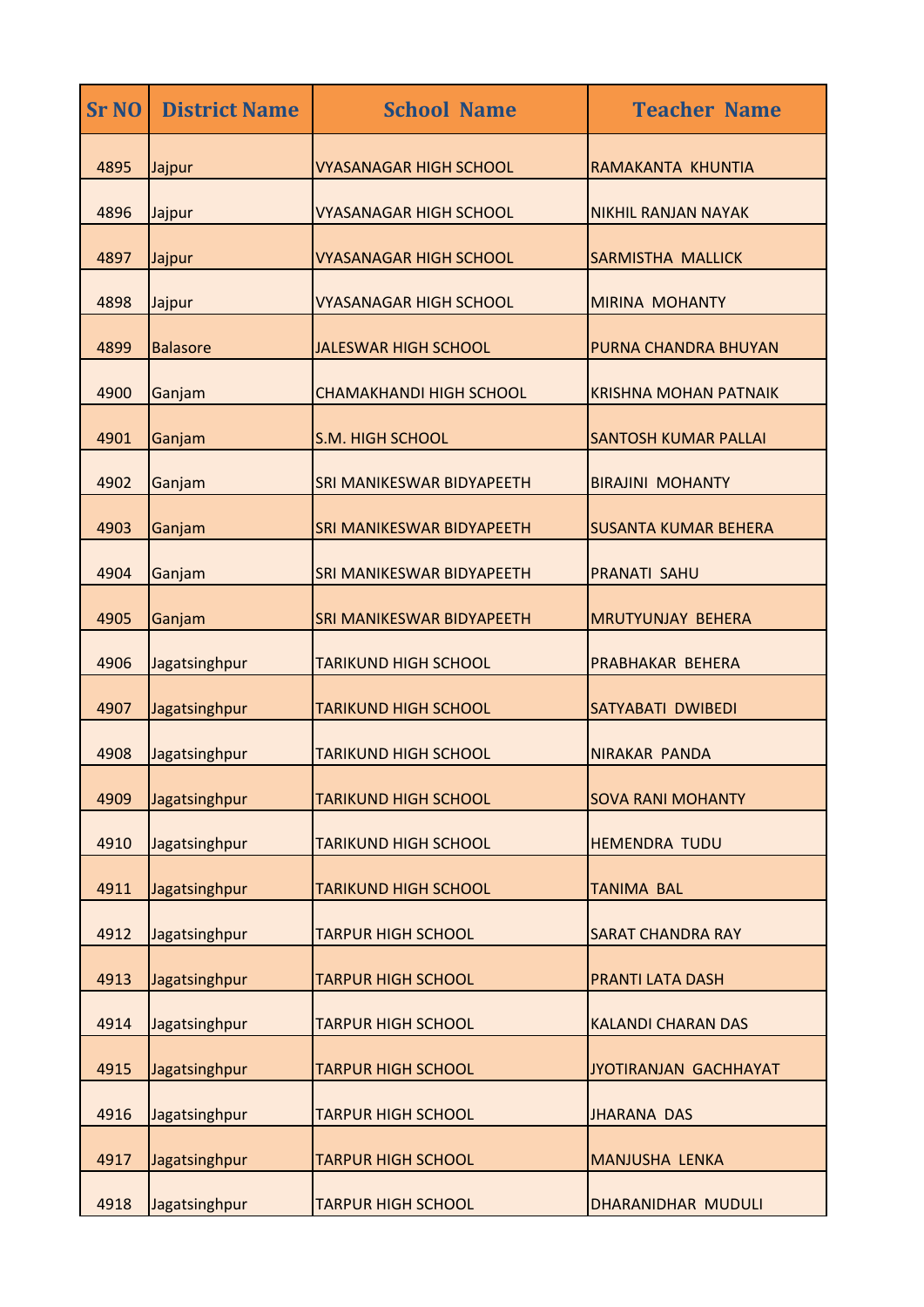| <b>Sr NO</b> | <b>District Name</b> | <b>School Name</b>             | <b>Teacher Name</b>            |
|--------------|----------------------|--------------------------------|--------------------------------|
| 4919         | Jagatsinghpur        | <b>TARPUR HIGH SCHOOL</b>      | <b>MAYADHAR MOHANTY</b>        |
| 4920         | Jagatsinghpur        | <b>VIVEKANANDA HIGH SCHOOL</b> | <b>MANOJ KUMAR MISHRA</b>      |
| 4921         | Jagatsinghpur        | <b>VIVEKANANDA HIGH SCHOOL</b> | <b>RAMESH CHANDRA ROUT</b>     |
| 4922         | Jagatsinghpur        | <b>VIVEKANANDA HIGH SCHOOL</b> | <b>SUPRAVA BISWAL</b>          |
| 4923         | Jagatsinghpur        | <b>VIVEKANANDA HIGH SCHOOL</b> | <b>APANA KUMAR SAHOO</b>       |
| 4924         | Jagatsinghpur        | <b>VIVEKANANDA HIGH SCHOOL</b> | <b>BIGYAN KUMAR BISWAL</b>     |
| 4925         | Sambalpur            | <b>VSS HIGH SCHOOL KULUNDI</b> | <b>MAHENDRA KUMAR SAHU</b>     |
| 4926         | <b>Bargarh</b>       | R.K.U.G.HIGH SCHOOL, BUROMUNDA | <b>SUNITA BHOI</b>             |
| 4927         | <b>Bargarh</b>       | R.K.U.G.HIGH SCHOOL, BUROMUNDA | NIBREDITA PANIGRAHI            |
| 4928         | <b>Bargarh</b>       | R.K.U.G.HIGH SCHOOL, BUROMUNDA | <b>GOPABANDHU MEHER</b>        |
| 4929         | <b>Bargarh</b>       | R.K.U.G.HIGH SCHOOL, BUROMUNDA | <b>MANOJ KUMAR PADHI</b>       |
| 4930         | <b>Bargarh</b>       | R.K.U.G.HIGH SCHOOL, BUROMUNDA | <b>DILIP KUMAR JOSHI</b>       |
| 4931         | Kalahandi            | <b>GOPABANDHU HIGH SCHOOL</b>  | <b>GAGAN BIHARI SAMAL</b>      |
| 4932         | Kalahandi            | <b>GOPABANDHU HIGH SCHOOL</b>  | <b>BHAKTA RANJAN SANIGRAHI</b> |
| 4933         | Kalahandi            | <b>GOPABANDHU HIGH SCHOOL</b>  | <b>DHARITRI BISOI</b>          |
| 4934         | Kalahandi            | <b>GOPABANDHU HIGH SCHOOL</b>  | SOUBHAGYA RANJAN SAHOO         |
| 4935         | Kalahandi            | <b>GOPABANDHU HIGH SCHOOL</b>  | <b>MADHABA GHADAI</b>          |
| 4936         | Jagatsinghpur        | <b>ALABOL HIGH SCHOOL</b>      | MALARANI SINHA                 |
| 4937         | Jagatsinghpur        | <b>ALABOL HIGH SCHOOL</b>      | SMRUTI CHHANDA KUANR           |
| 4938         | Jagatsinghpur        | <b>ALABOL HIGH SCHOOL</b>      | SANKARSON NAYAK                |
| 4939         | Jagatsinghpur        | <b>ALABOL HIGH SCHOOL</b>      | <b>RATNAKAR SWAIN</b>          |
| 4940         | Jagatsinghpur        | <b>ALIPINGAL HIGH SCHOOL</b>   | RAJENDRA PRASAD RATH           |
| 4941         | Jagatsinghpur        | <b>ALIPINGAL HIGH SCHOOL</b>   | NIRUPAMA SARANGI               |
| 4942         | Jagatsinghpur        | <b>ALIPINGAL HIGH SCHOOL</b>   | SAUBHAGYA KUMAR SAHOO          |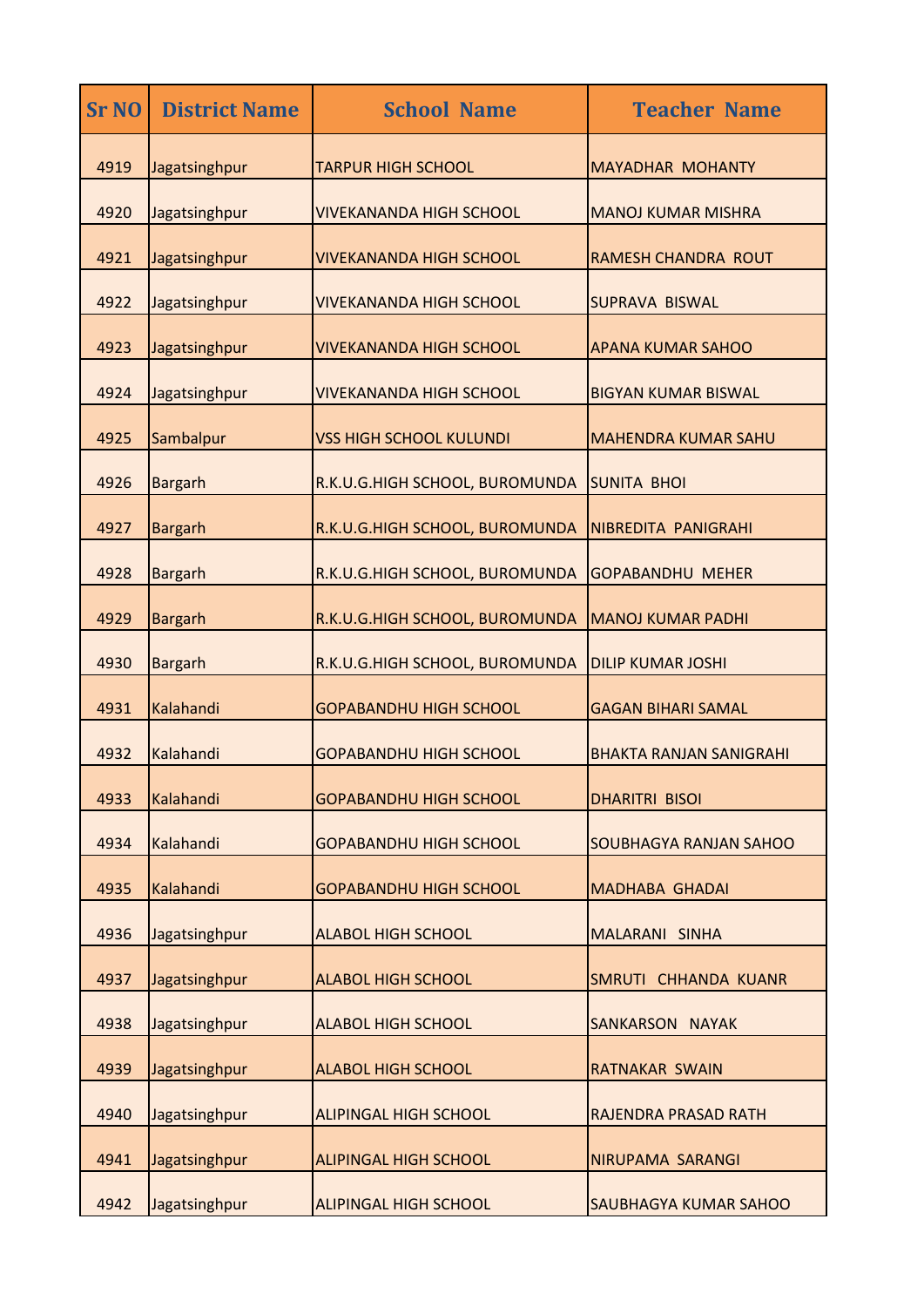| <b>Sr NO</b> | <b>District Name</b> | <b>School Name</b>                                      | <b>Teacher Name</b>                        |
|--------------|----------------------|---------------------------------------------------------|--------------------------------------------|
| 4943         | Kalahandi            | <b>GOPABANDHU HIGH SCHOOL</b>                           | NARASINGH PATRA                            |
| 4944         | Kalahandi            | GOVT. SSD HIGH SCHOOL, KURUGUDA MOHAMMED ABDUL BARI     |                                            |
| 4945         | Kalahandi            | GOVT. SSD HIGH SCHOOL, KURUGUDA ASHOK KUMAR SAHU        |                                            |
| 4946         | Kalahandi            | GOVT. SSD HIGH SCHOOL, KURUGUDA GHANA SHYAM NAIK        |                                            |
| 4947         | Kalahandi            | GOVT. SSD HIGH SCHOOL, KURUGUDA BASANTA KUMAR MAHAPATRA |                                            |
| 4948         | Kalahandi            | GOVT. SSD HIGH SCHOOL, KURUGUDA KENDRAMANI MAJHI        |                                            |
| 4949         | Kalahandi            | GOVT. SSD HIGH SCHOOL, KURUGUDA MANORANJAN PANDIT       |                                            |
| 4950         | Kalahandi            | GOVT. SSD HIGH SCHOOL, KURUGUDA PRASHANTA KUMAR PANDA   |                                            |
| 4951         | Jagatsinghpur        | <b>B.B.HIGH SCHOOL, KUJANGA</b>                         | SAROJ KUMAR BEHERA                         |
| 4952         | Jagatsinghpur        | <b>B.B.HIGH SCHOOL, KUJANGA</b>                         | <b>MURALIDHAR SWAIN</b>                    |
| 4953         | Jagatsinghpur        | <b>B.B.HIGH SCHOOL, KUJANGA</b>                         | SABITA SAMANTARAY                          |
| 4954         | Jagatsinghpur        | <b>B.B.HIGH SCHOOL, KUJANGA</b>                         | PRASANT KUMAR SAHOO                        |
| 4955         | Jagatsinghpur        | <b>B.B.HIGH SCHOOL, KUJANGA</b>                         | <b>SWAYAMPRAVA PARHI</b>                   |
| 4956         | Jagatsinghpur        | <b>B.B.HIGH SCHOOL, KUJANGA</b>                         | RUNIBALA MALLICK                           |
| 4957         | Jagatsinghpur        | <b>B.B.HIGH SCHOOL, KUJANGA</b>                         | <b>PRANATI SWAIN</b>                       |
| 4958         | Jagatsinghpur        | <b>B.B.HIGH SCHOOL, KUJANGA</b>                         | LALITA DASH                                |
| 4959         | Jagatsinghpur        | <b>B.B.HIGH SCHOOL, KUJANGA</b>                         | BISHNUPRIYA NAYAK                          |
| 4960         | Jagatsinghpur        | <b>B.B.HIGH SCHOOL, KUJANGA</b>                         | NARAYAN BEHERA                             |
| 4961         | Jagatsinghpur        | <b>BAJRASENHA VIDYAMANDIR</b>                           | <b>DURGESH NANDINI</b><br><b>CHOUDHURY</b> |
| 4962         | Jagatsinghpur        | <b>BAJRASENHA VIDYAMANDIR</b>                           | UCHHABANANDA SWAIN                         |
| 4963         | Jagatsinghpur        | <b>BAJRASENHA VIDYAMANDIR</b>                           | TRILOCHANA SAHOO                           |
| 4964         | Jagatsinghpur        | <b>BAJRASENHA VIDYAMANDIR</b>                           | <b>NALINI SARANGI</b>                      |
| 4965         | Jagatsinghpur        | <b>BALIKUDA GIRLS HIGH SCHOOL</b>                       | <b>SUCHETA ROUTRAY</b>                     |
| 4966         | Jagatsinghpur        | <b>BALIKUDA GIRLS HIGH SCHOOL</b>                       | <b>AMBIKA SAHOO</b>                        |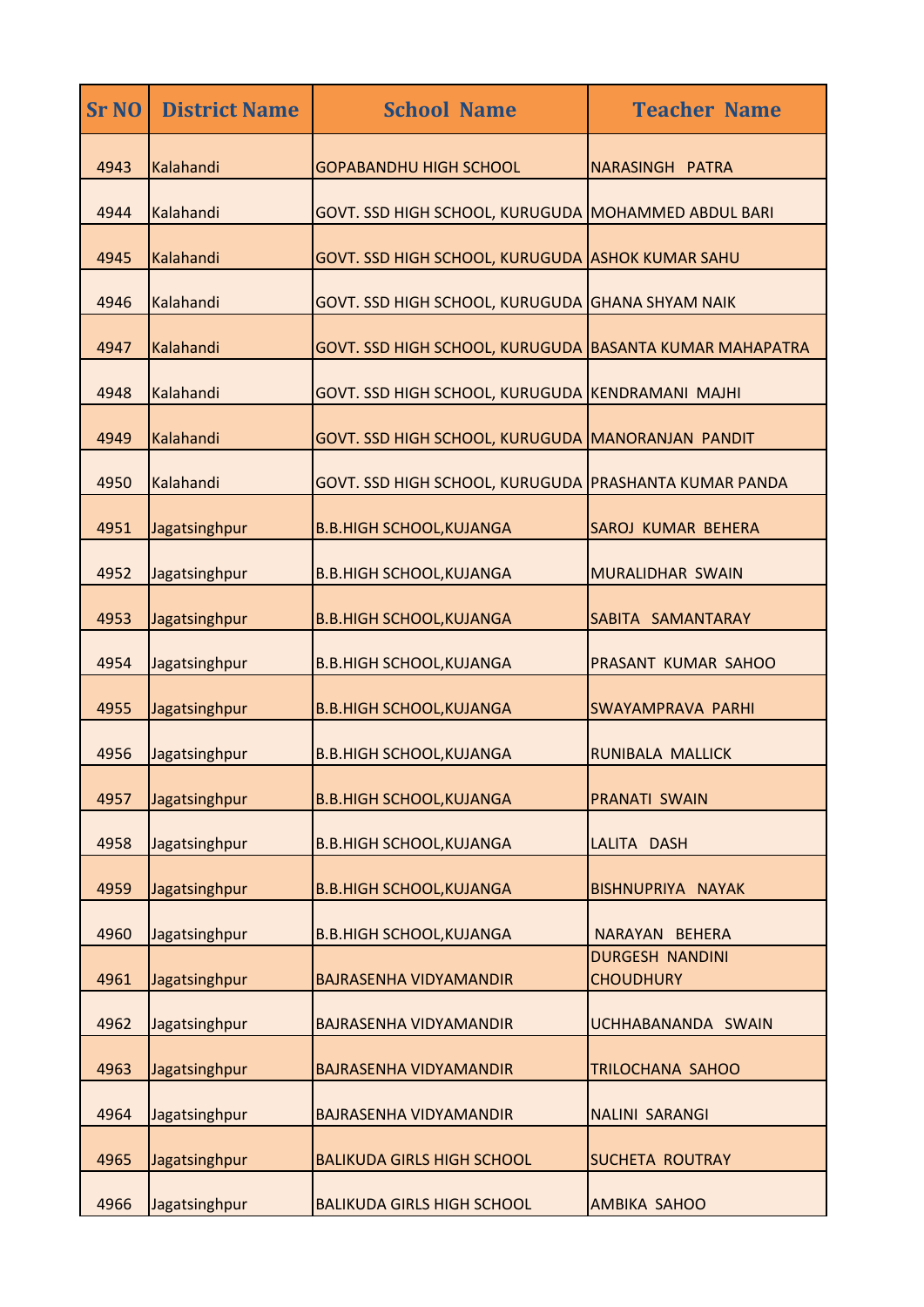| <b>Sr NO</b> | <b>District Name</b> | <b>School Name</b>                              | <b>Teacher Name</b>           |
|--------------|----------------------|-------------------------------------------------|-------------------------------|
| 4967         | Jagatsinghpur        | <b>BALIKUDA GIRLS HIGH SCHOOL</b>               | <b>BIJAYA KUMAR MALLICK</b>   |
| 4968         | Jagatsinghpur        | <b>BALIKUDA GIRLS HIGH SCHOOL</b>               | <b>SMITA PANDA</b>            |
| 4969         | Jagatsinghpur        | <b>BALIKUDA GIRLS HIGH SCHOOL</b>               | <b>BANANI BANASHREE</b>       |
| 4970         | Jagatsinghpur        | <b>BALIKUDA HIGH SCHOOL</b>                     | <b>PRASANNA KUMAR SAHOO</b>   |
| 4971         | Jagatsinghpur        | <b>BALIKUDA HIGH SCHOOL</b>                     | PRAVASINI DAS                 |
| 4972         | Jagatsinghpur        | <b>BALIKUDA HIGH SCHOOL</b>                     | SMRUTIREKHA SAHOO             |
| 4973         | Jagatsinghpur        | <b>BALIKUDA HIGH SCHOOL</b>                     | CHAITANYA OJHA                |
| 4974         | Jagatsinghpur        | <b>BALIKUDA HIGH SCHOOL</b>                     | NIRANJAN NAYAK                |
| 4975         | Jagatsinghpur        | <b>BALIKUDA HIGH SCHOOL</b>                     | DHRUBA CHARAN ROUT            |
| 4976         | Jagatsinghpur        | <b>BHADRESWAR HIGH SCHOOL</b>                   | <b>DAMODAR PANDA</b>          |
| 4977         | Jagatsinghpur        | <b>BHADRESWAR HIGH SCHOOL</b>                   | <b>SARAT CHANDRA MOHARANA</b> |
| 4978         | Jagatsinghpur        | <b>BHADRESWAR HIGH SCHOOL</b>                   | <b>KADAMBINI ROUT</b>         |
| 4979         | Jagatsinghpur        | <b>BHADRESWAR HIGH SCHOOL</b>                   | <b>MANORAMA DAS</b>           |
| 4980         | Jagatsinghpur        | <b>BHADRESWAR HIGH SCHOOL</b>                   | <b>BIBHU PRASAD SARANGI</b>   |
| 4981         | Jagatsinghpur        | <b>BHADRESWAR HIGH SCHOOL</b>                   | <b>ARAKSHIT PRUSTY</b>        |
| 4982         | Jagatsinghpur        | <b>BHADRESWAR HIGH SCHOOL</b>                   | <b>AKSHAYA KUMAR DAS</b>      |
| 4983         | Kendrapara           | <b>AMRUTAMANOHI GIRLS HIGH</b><br><b>SCHOOL</b> | <b>JYOTSNA SAMAL</b>          |
| 4984         | Kendrapara           | <b>AMRUTAMANOHI GIRLS HIGH</b><br><b>SCHOOL</b> | PRAMODA KUMAR MALLICK         |
| 4985         | Kendrapara           | <b>AMRUTAMANOHI GIRLS HIGH</b><br><b>SCHOOL</b> | <b>MANJULATA DAS</b>          |
| 4986         | Kendrapara           | <b>AMRUTAMANOHI GIRLS HIGH</b><br><b>SCHOOL</b> | DARANIDHAR PARIDA             |
| 4987         | Kendrapara           | <b>AMRUTAMANOHI GIRLS HIGH</b><br><b>SCHOOL</b> | <b>AHALYA PARIDA</b>          |
| 4988         | Kendrapara           | <b>AMRUTAMANOHI GIRLS HIGH</b><br><b>SCHOOL</b> | SASMITA BEHERA                |
| 4989         | Kendrapara           | <b>AMRUTAMANOHI GIRLS HIGH</b><br><b>SCHOOL</b> | ANJANA DHAL                   |
| 4990         | Jagatsinghpur        | <b>BHADRESWAR HIGH SCHOOL</b>                   | PRASANNA MADHEI               |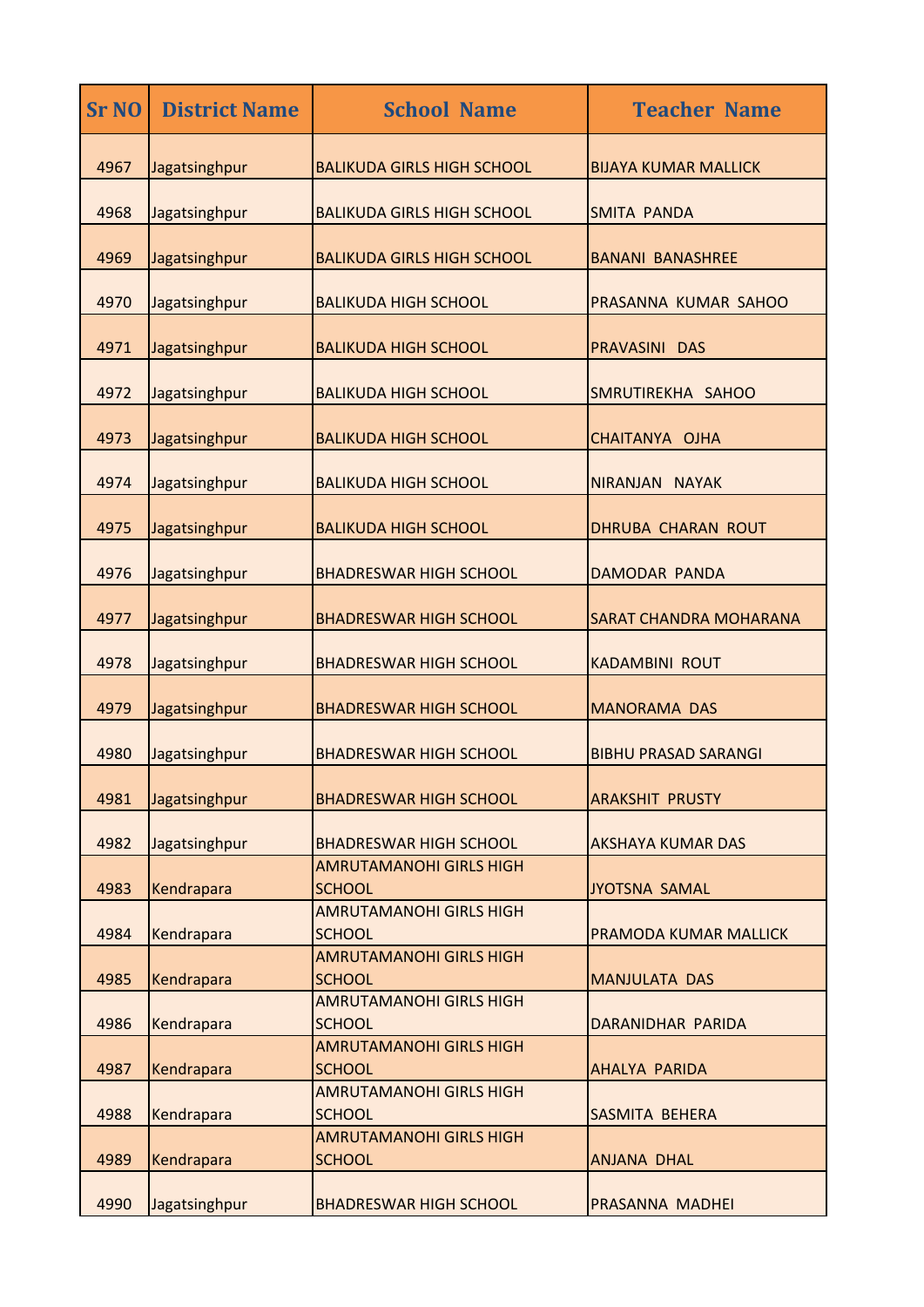| <b>Sr NO</b> | <b>District Name</b> | <b>School Name</b>               | <b>Teacher Name</b>                             |
|--------------|----------------------|----------------------------------|-------------------------------------------------|
| 4991         | Jagatsinghpur        | <b>BHADRESWAR HIGH SCHOOL</b>    | <b>MADHUSMITA MISHRA</b>                        |
| 4992         | Jagatsinghpur        | <b>BHADRESWAR HIGH SCHOOL</b>    | <b>MD ANWAR ALAM</b>                            |
| 4993         | Jagatsinghpur        | <b>BRAJA KISHORE HIGH SCHOOL</b> | <b>MADHABA CHANDRA</b><br><b>MOHARANA</b>       |
| 4994         | Jagatsinghpur        | <b>BRAJA KISHORE HIGH SCHOOL</b> | <b>HIMANSU MOHAN SWAIN</b>                      |
| 4995         | Jagatsinghpur        | <b>C.R.K. HIGH SCHOOL</b>        | <b>BANITA MOHANTY</b>                           |
| 4996         | Jagatsinghpur        | <b>C.R.K. HIGH SCHOOL</b>        | MAMATA MOHAPATRA                                |
| 4997         | Jagatsinghpur        | <b>C.R.K. HIGH SCHOOL</b>        | <b>PRANATI BAL</b>                              |
| 4998         | Jagatsinghpur        | <b>C.R.K. HIGH SCHOOL</b>        | <b>BISHNU CHARAN PARIDA</b>                     |
| 4999         | Jagatsinghpur        | <b>C.R.K. HIGH SCHOOL</b>        | <b>TANMAYI MOHANTY</b>                          |
| 5000         | Jagatsinghpur        | <b>C.R.K. HIGH SCHOOL</b>        | <b>BASANTA KUMAR DEBATA</b>                     |
| 5001         | Jagatsinghpur        | <b>C.R.K. HIGH SCHOOL</b>        | <b>SAROJINI DAS</b>                             |
| 5002         | Jagatsinghpur        | <b>C.R.K. HIGH SCHOOL</b>        | <b>BIRABAR NAYAK</b>                            |
| 5003         | Jagatsinghpur        | <b>C.R.K. HIGH SCHOOL</b>        | SAGARIKA MOHARANA                               |
| 5004         | Jagatsinghpur        | <b>C.R.K. HIGH SCHOOL</b>        | SASIMIRA NAYAK                                  |
| 5005         | Jagatsinghpur        | <b>CHAKRADHARPUR HIGH SCHOOL</b> | SANJUKTA KUMARI SENAPATI                        |
| 5006         | Jagatsinghpur        | <b>CHAKRADHARPUR HIGH SCHOOL</b> | <b>AJAYA KUMAR PARIDA</b>                       |
| 5007         | Jagatsinghpur        | <b>CHAKRADHARPUR HIGH SCHOOL</b> | <b>AKSHYA KUMAR KAR</b>                         |
| 5008         | Jagatsinghpur        | <b>CHAKRADHARPUR HIGH SCHOOL</b> | RABINDRANATH DALAI                              |
| 5009         | Jagatsinghpur        | CHAKRADHARPUR HIGH SCHOOL        | DEEPAK KUMAR PRITIRANJAN<br><b>MISHRA</b>       |
| 5010         | Jagatsinghpur        | <b>CHAKRADHARPUR HIGH SCHOOL</b> | <b>TILOTTAM BISHI</b>                           |
| 5011         | Jagatsinghpur        | <b>CHAKRADHARPUR HIGH SCHOOL</b> | <b>SONALI STHITIPRAGYAN</b><br><b>MOHAPATRA</b> |
| 5012         | Jagatsinghpur        | <b>CHATUA HIGH SCHOOL</b>        | <b>JAGABANDHU DAS</b>                           |
| 5013         | Jagatsinghpur        | <b>CHATUA HIGH SCHOOL</b>        | <b>SURENDRA NATH RATH</b>                       |
| 5014         | Jagatsinghpur        | <b>CHATUA HIGH SCHOOL</b>        | <b>MADHUSMITA MOHANTY</b>                       |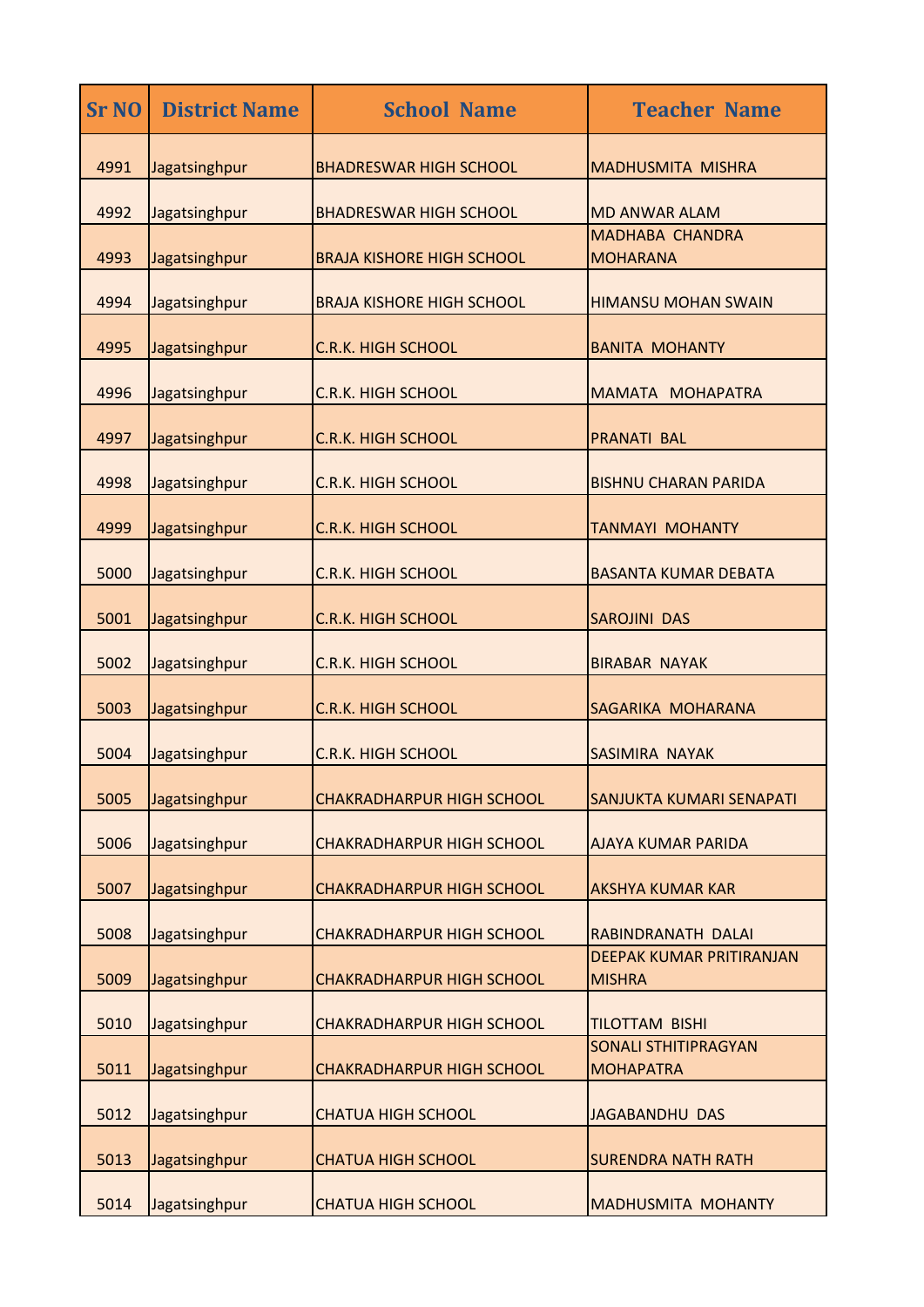| <b>Sr NO</b> | <b>District Name</b> | <b>School Name</b>                               | <b>Teacher Name</b>          |
|--------------|----------------------|--------------------------------------------------|------------------------------|
| 5015         | Jagatsinghpur        | <b>CHATUA HIGH SCHOOL</b>                        | SWAPNA MOHAPATRA             |
| 5016         | Jagatsinghpur        | <b>CHATUA HIGH SCHOOL</b>                        | <b>KALYANEESMITA DAS</b>     |
|              |                      |                                                  |                              |
| 5017         | Jagatsinghpur        | <b>CHATUA HIGH SCHOOL</b>                        | <b>REEMA RANI GHAREI</b>     |
| 5018         | Jagatsinghpur        | DADHIBABAN JEW HIGH SCHOOL.                      | <b>GANGADHAR SAHOO</b>       |
| 5019         | Jagatsinghpur        | DADHIBABAN JEW HIGH SCHOOL.                      | <b>MANOJ KUMAR GOCHHAYAT</b> |
| 5020         | Jagatsinghpur        | DADHIBABAN JEW HIGH SCHOOL.                      | <b>GAGAN BIHARI JENA</b>     |
|              |                      | GOVT. U.G. HIGH SCHOOL,                          |                              |
| 5021         | Nuapada              | <b>KHUTBANBEHERA</b>                             | <b>UMESH KUMAR SAHU</b>      |
| 5022         |                      | GOVT. U.G. HIGH SCHOOL,<br><b>KHUTBANBEHERA</b>  | PRIYABRATA BEHERA            |
|              | Nuapada              | GOVT. U.G. HIGH SCHOOL,                          |                              |
| 5023         | Nuapada              | <b>KHUTBANBEHERA</b>                             | <b>KRUTIBASH NAYAK</b>       |
|              |                      | GOVT. U.G. HIGH SCHOOL,                          |                              |
| 5024         | Nuapada              | <b>KHUTBANBEHERA</b>                             | <b>JITENDRA MAJHI</b>        |
|              |                      | GOVT. U.G. HIGH SCHOOL,                          |                              |
| 5025         | Nuapada              | <b>KHUTBANBEHERA</b>                             | <b>BALARAM SAHU</b>          |
|              |                      | GOVT. U.G. HIGH SCHOOL,                          |                              |
| 5026         | Nuapada              | <b>KHUTBANBEHERA</b>                             | <b>PREMCHAND SAHU</b>        |
| 5027         |                      | GOVT. U.G. HIGH SCHOOL,<br><b>KHUTBANBEHERA</b>  | <b>NILENDRI KUMAR</b>        |
|              | Nuapada              | GOVT. U.G. HIGH SCHOOL,                          |                              |
| 5028         | Nuapada              | KHUTBANBEHERA                                    | SASHMITA SAHU                |
|              |                      |                                                  |                              |
| 5029         | Jagatsinghpur        | <b>DADHIBABAN JEW HIGH SCHOOL.</b>               | <b>BHAKTA BANDHU DAS</b>     |
| 5030         | Jagatsinghpur        | DADHIBABAN JEW HIGH SCHOOL.                      | <b>BASANT KUMAR NAYAK</b>    |
|              |                      |                                                  |                              |
| 5031         | Kalahandi            | GOVT. SSD HIGH SCHOOL, KURUGUDA RAJU KANTA SAHOO |                              |
| 5032         | Kalahandi            | GOVT. SSD HIGH SCHOOL, KURUGUDA SAROJINI SARANGI |                              |
|              |                      | <b>GOVT. U.G. HIGH SCHOOL,</b>                   |                              |
| 5033         | Kalahandi            | <b>BAHADURPADAR</b>                              | RASHMITA BHOI                |
| 5034         | Kalahandi            | GOVT. U.G. HIGH SCHOOL,<br><b>BAHADURPADAR</b>   | <b>ASHWINI KUMAR SAHU</b>    |
|              |                      | GOVT. U.G. HIGH SCHOOL,                          |                              |
| 5035         | Kalahandi            | <b>BAHADURPADAR</b>                              | <b>JOGESWAR BAG</b>          |
| 5036         | Kalahandi            | GOVT. U.G. HIGH SCHOOL,<br><b>BAHADURPADAR</b>   | NILAMANI SINGH               |
|              |                      | GOVT. U.G. HIGH SCHOOL,                          |                              |
| 5037         | Kalahandi            | <b>BAHADURPADAR</b>                              | <b>AKSHAYA KUMAR SAHOO</b>   |
|              |                      | GADIBRAHMA LAXMIDHAR HIGH                        |                              |
| 5038         | Jagatsinghpur        | <b>SCHOOL</b>                                    | <b>SUDHANSU BALA DEVI</b>    |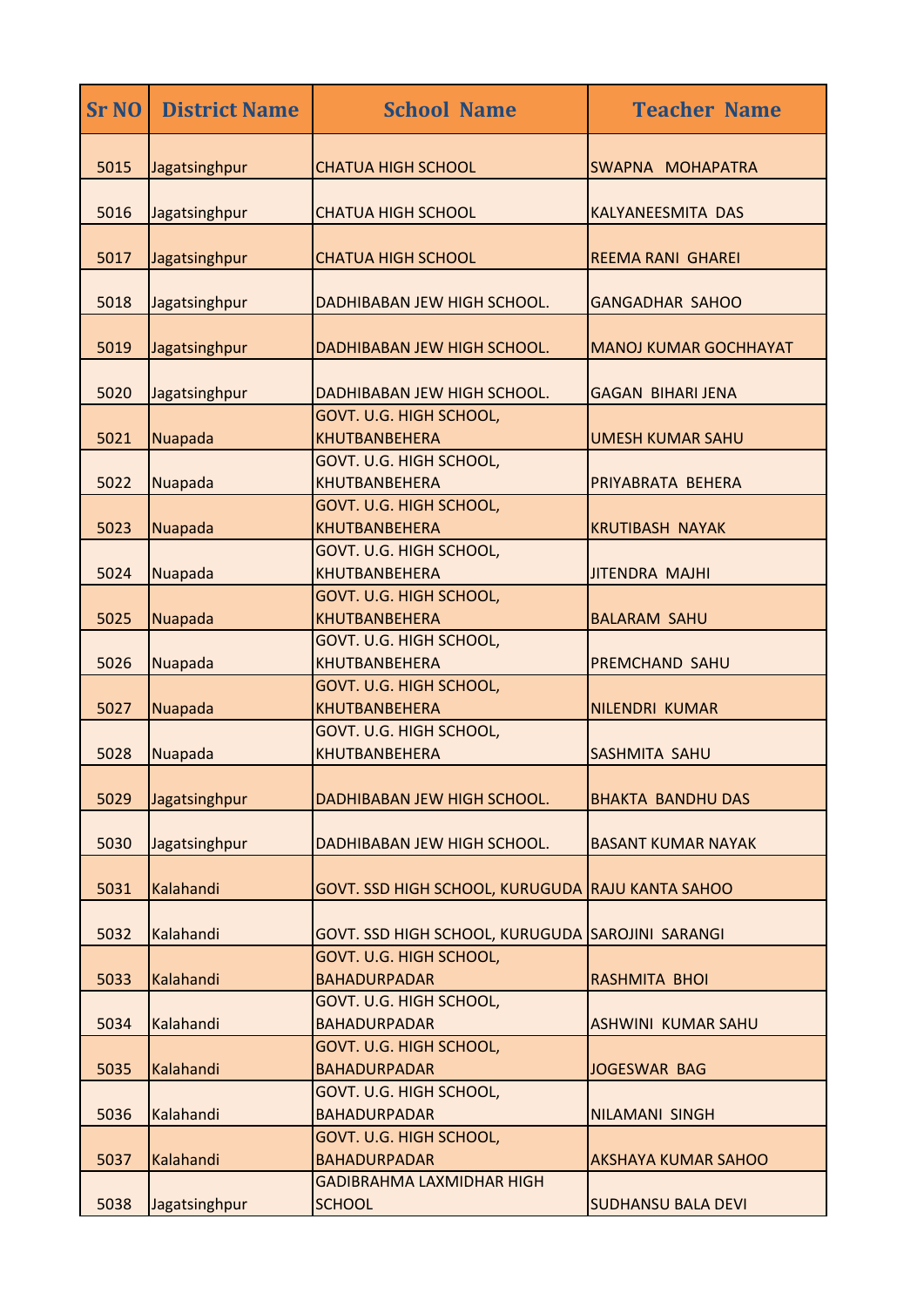| <b>Sr NO</b> | <b>District Name</b> | <b>School Name</b>                                    | <b>Teacher Name</b>            |
|--------------|----------------------|-------------------------------------------------------|--------------------------------|
| 5039         | Jagatsinghpur        | GADIBRAHMA LAXMIDHAR HIGH<br><b>SCHOOL</b>            | RABINARAYAN NANDA              |
| 5040         | Jagatsinghpur        | <b>GADIBRAHMA LAXMIDHAR HIGH</b><br><b>SCHOOL</b>     | SOUDAMINI MOHAPATRA            |
| 5041         | Rayagada             | <b>BAPUJI HIGH SCHOOL</b>                             | <b>GAYATRI KUMARI MISHRA</b>   |
| 5042         | Rayagada             | <b>BAPUJI HIGH SCHOOL</b>                             | RAMAKANTA PATIKA               |
| 5043         | Rayagada             | <b>BAPUJI HIGH SCHOOL</b>                             | RASMITA SAHOO                  |
| 5044         | Jagatsinghpur        | GADIBRAHMA LAXMIDHAR HIGH<br><b>SCHOOL</b>            | YUGAJYOTI RATH                 |
| 5045         | Jagatsinghpur        | <b>GADIBRAHMA LAXMIDHAR HIGH</b><br><b>SCHOOL</b>     | <b>SUCHISMITA SWAIN</b>        |
| 5046         | Jagatsinghpur        | <b>GADIBRAHMA LAXMIDHAR HIGH</b><br><b>SCHOOL</b>     | <b>SWATI SUDESHNA</b>          |
| 5047         | Jagatsinghpur        | GADIBRAHMA LAXMIDHAR HIGH<br><b>SCHOOL</b>            | <b>AMIYA KUMAR DAS</b>         |
| 5048         | Jagatsinghpur        | <b>GOPINATHJEW HIGH SCHOOL</b>                        | <b>CHINMAYEE DASH</b>          |
| 5049         | Jagatsinghpur        | <b>GOPINATHJEW HIGH SCHOOL</b>                        | <b>SUCHISMITA PARIMANIK</b>    |
| 5050         | Jagatsinghpur        | <b>GOPINATHJEW HIGH SCHOOL</b>                        | <b>SWADHIN MANJARI MOHANTY</b> |
| 5051         | Kalahandi            | <b>GOVT. U.G. HIGH SCHOOL,</b><br><b>BAHADURPADAR</b> | <b>KRUSHNA CHANDRA NAIK</b>    |
| 5052         | Jagatsinghpur        | <b>GOPINATHJEW HIGH SCHOOL</b>                        | <b>MANGARAJ SAHOO</b>          |
| 5053         | Jagatsinghpur        | <b>GOREKHANATH VIDYAPITHA,</b><br><b>BIDYADHARPUR</b> | <b>SHIBA CHARAN NAYAK</b>      |
| 5054         | Jagatsinghpur        | <b>GOREKHANATH VIDYAPITHA,</b><br><b>BIDYADHARPUR</b> | <b>PRADEEP KUMAR BARIK</b>     |
| 5055         | Jagatsinghpur        | <b>GOREKHANATH VIDYAPITHA,</b><br><b>BIDYADHARPUR</b> | SAILABALA NANDA                |
| 5056         | Jagatsinghpur        | <b>GRAMA PANCHAYAT HIGH SCHOOL</b>                    | <b>SUCHETA TRIPATHY</b>        |
| 5057         | Jagatsinghpur        | HAZI SK.SAMIRUDDIN HIGH SCHOOL                        | <b>ANITA SAHOO</b>             |
| 5058         | Jagatsinghpur        | HAZI SK.SAMIRUDDIN HIGH SCHOOL                        | <b>TAPASWINEE DASH</b>         |
| 5059         | Jagatsinghpur        | <b>JAYASOLE HIGH SCHOOL</b>                           | SASMITA SAHOO                  |
| 5060         | Jagatsinghpur        | JAYASOLE HIGH SCHOOL                                  | <b>MANORAMA ROUT</b>           |
| 5061         | Jagatsinghpur        | <b>KANAKDURGA VIDYAPITHA</b>                          | <b>GOLOK BIHARI DASH</b>       |
| 5062         | Jagatsinghpur        | <b>KANAKDURGA VIDYAPITHA</b>                          | PRATIVA MANJARI ROUT           |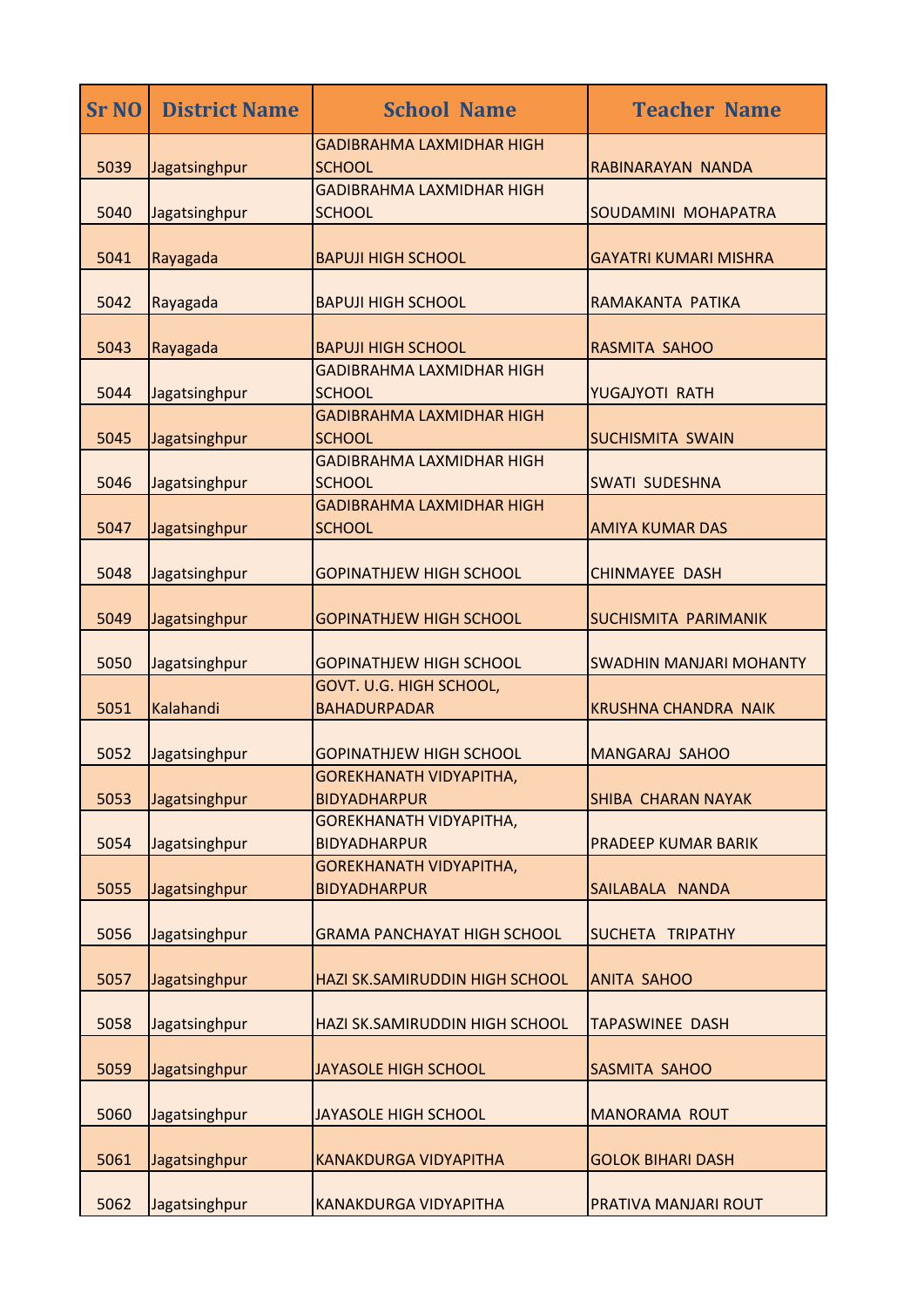| <b>Sr NO</b> | <b>District Name</b> | <b>School Name</b>                             | <b>Teacher Name</b>              |
|--------------|----------------------|------------------------------------------------|----------------------------------|
| 5063         | Jagatsinghpur        | <b>KANAKDURGA VIDYAPITHA</b>                   | <b>SAYED SHOYEBOR RAHEMAN</b>    |
| 5064         | Jagatsinghpur        | <b>KANAKDURGA VIDYAPITHA</b>                   | <b>PRAVAKAR SAHOO</b>            |
| 5065         | Jagatsinghpur        | <b>KANAKDURGA VIDYAPITHA</b>                   | <b>HEMANTA KUMAR DASH</b>        |
| 5066         | Jagatsinghpur        | <b>KANAKDURGA VIDYAPITHA</b>                   | <b>SUBHASHREE ROUT</b>           |
| 5067         | Jagatsinghpur        | <b>KANAKDURGA VIDYAPITHA</b>                   | <b>PRANATI KUMARI HOTA</b>       |
| 5068         | Jagatsinghpur        | <b>M.B.HIGH SCHOOL</b>                         | RANJITA KUMARI PATRA             |
| 5069         | Jagatsinghpur        | <b>M.B.HIGH SCHOOL</b>                         | <b>ANURADHA PATTNAIK</b>         |
| 5070         | Jagatsinghpur        | <b>M.B.HIGH SCHOOL</b>                         | <b>SANGRAM KESHARI SWAIN</b>     |
| 5071         | Jagatsinghpur        | <b>M.B.HIGH SCHOOL</b>                         | SANDHYARANI TRIPATHY             |
| 5072         | Jagatsinghpur        | <b>M.B.HIGH SCHOOL</b>                         | <b>PRAMOD KUMAR BHOI</b>         |
| 5073         | Jagatsinghpur        | <b>M.B.HIGH SCHOOL</b>                         | <b>SUDHANSU SEKHAR DAS</b>       |
| 5074         | Jagatsinghpur        | <b>NALIBAR HIGH SCHOOL</b>                     | <b>MANORANJAN</b><br><b>DASH</b> |
| 5075         | Jagatsinghpur        | <b>NALIBAR HIGH SCHOOL</b>                     | MADHUSMITA BISWAL                |
| 5076         | Jagatsinghpur        | <b>NALIBAR HIGH SCHOOL</b>                     | RAMAKANTA NAYAK                  |
| 5077         | Jagatsinghpur        | <b>NALIBAR HIGH SCHOOL</b>                     | <b>NRUSINGHA CHARAN SWAIN</b>    |
| 5078         | Jagatsinghpur        | <b>NALIBAR HIGH SCHOOL</b>                     | <b>PRAVASH RANJAN NANDA</b>      |
| 5079         | Jajpur               | <b>BALARAMPUR HIGH SCHOOL</b>                  | <b>AMBUJA KUMAR DAS</b>          |
| 5080         | Jajpur               | <b>BAPUJI UCHA VIDYAPITHA</b>                  | PURNA CHANDRA KAR                |
| 5081         | Jajpur               | <b>BAPUJI UCHA VIDYAPITHA</b>                  | <b>BRAJA KISHORE KAR</b>         |
| 5082         | Jajpur               | <b>BAPUJI UCHA VIDYAPITHA</b>                  | <b>SK GOLAN GILLANI</b>          |
| 5083         | Jajpur               | <b>BAPUJI UCHA VIDYAPITHA</b>                  | SADANANDA PANDA                  |
| 5084         | Jajpur               | <b>BAPUJI UCHA VIDYAPITHA</b>                  | <b>GOBINDA CHANDRA SAHOO</b>     |
| 5085         | Jajpur               | <b>BINOD BIHARI HIGH SCHOOL</b>                | <b>CHAITANYA CHARAN SWAIN</b>    |
| 5086         | Kalahandi            | GOVT. U.G. HIGH SCHOOL,<br><b>BAHADURPADAR</b> | <b>HARENDRA NATH DAS</b>         |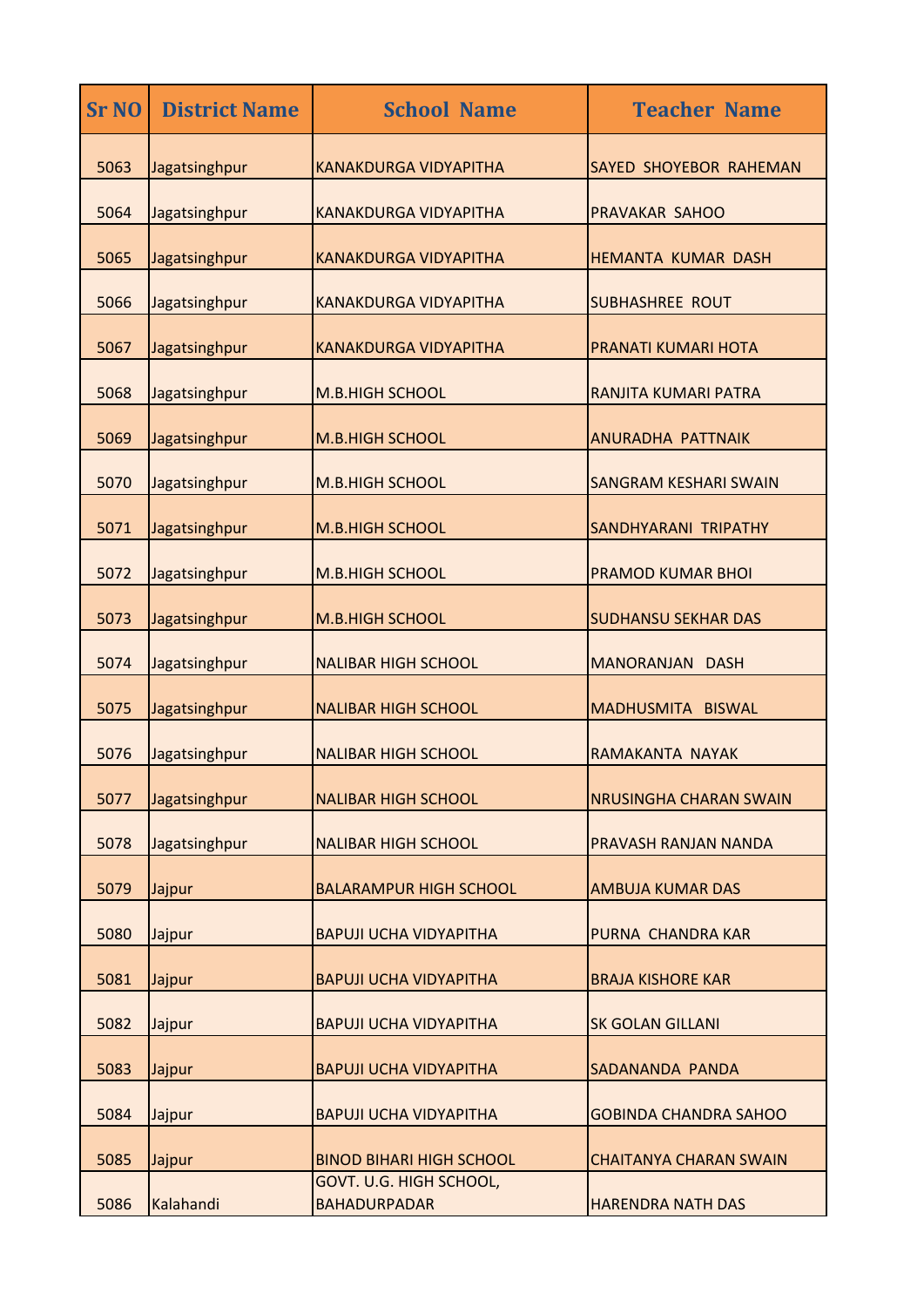| <b>Sr NO</b> | <b>District Name</b> | <b>School Name</b>                                  | <b>Teacher Name</b>          |
|--------------|----------------------|-----------------------------------------------------|------------------------------|
| 5087         | Kalahandi            | GOVT. U.G. HIGH SCHOOL,<br><b>BAHADURPADAR</b>      | <b>ANIMA MALLICK</b>         |
| 5088         | Kalahandi            | GOVT. U.G. HIGH SCHOOL,<br><b>BAHADURPADAR</b>      | <b>MADAN DAS</b>             |
| 5089         | Kalahandi            | GOVT. U.G. HIGH SCHOOL,<br><b>BAHADURPADAR</b>      | <b>RADHA CHARAN NIAL</b>     |
| 5090         | Kalahandi            | GOVT. U.G. HIGH SCHOOL, NASIGAON HRUSI KESHA NAIK   |                              |
| 5091         | Kalahandi            | GOVT. U.G. HIGH SCHOOL, NASIGAON                    | <b>BASANTI SETHI</b>         |
| 5092         | Kalahandi            | GOVT. U.G. HIGH SCHOOL, NASIGAON SASHMITA PARIDA    |                              |
| 5093         | Kalahandi            | GOVT. U.G. HIGH SCHOOL, NASIGAON                    | <b>RASHMITA BISWAL</b>       |
| 5094         | Jajpur               | <b>BISWESWAR BIDYAPITHA</b>                         | <b>PRASANT KUMAR BAL</b>     |
| 5095         | Jajpur               | <b>BISWESWAR BIDYAPITHA</b>                         | <b>GOPINATH SNAPATI</b>      |
| 5096         | Jajpur               | <b>BISWESWAR BIDYAPITHA</b>                         | <b>BHARATI MOHAPATRA</b>     |
| 5097         | Jajpur               | <b>BISWESWAR BIDYAPITHA</b>                         | SOUDAMINI SWAIN              |
| 5098         | Jagatsinghpur        | <b>NALIBAR HIGH SCHOOL</b>                          | SATYABHAMA DAS               |
| 5099         | Jagatsinghpur        | <b>NALIBAR HIGH SCHOOL</b>                          | <b>SNIGDHA PRANGYA NAYAK</b> |
| 5100         | Jagatsinghpur        | <b>NALIBAR HIGH SCHOOL</b>                          | <b>ULLAS CHANDRA RAY</b>     |
| 5101         | Jagatsinghpur        | <b>NALIBAR HIGH SCHOOL</b>                          | PRAJNA BHUYAN                |
| 5102         | Jagatsinghpur        | <b>NALIBAR HIGH SCHOOL</b>                          | <b>BIBHUTI BHUSAN NAYAK</b>  |
| 5103         | Jagatsinghpur        | PARESWAR GOVT. GIRLS HIGH<br><b>SCHOOL, NIMIDHI</b> | NISHAMANI DEI                |
| 5104         | Jagatsinghpur        | PARESWAR GOVT. GIRLS HIGH<br><b>SCHOOL, NIMIDHI</b> | <b>CHAKRADHAR NAIK</b>       |
| 5105         | Jagatsinghpur        | PARESWAR GOVT. GIRLS HIGH<br><b>SCHOOL, NIMIDHI</b> | SUKANTI PRAVA MISHRA         |
| 5106         | Jagatsinghpur        | PARESWAR GOVT. GIRLS HIGH<br><b>SCHOOL, NIMIDHI</b> | <b>GITA DEI</b>              |
| 5107         | Jagatsinghpur        | PARESWAR GOVT. GIRLS HIGH<br><b>SCHOOL, NIMIDHI</b> | <b>ANIMA MOHANTY</b>         |
| 5108         | Jagatsinghpur        | PARESWAR GOVT. GIRLS HIGH<br><b>SCHOOL, NIMIDHI</b> | TAPAN KUMAR DASH             |
| 5109         | Jajpur               | <b>BISWESWAR BIDYAPITHA</b>                         | <b>IPSITA MOHANTY</b>        |
| 5110         | Jajpur               | <b>BISWESWAR BIDYAPITHA</b>                         | <b>SRIKANTA KHUNTIA</b>      |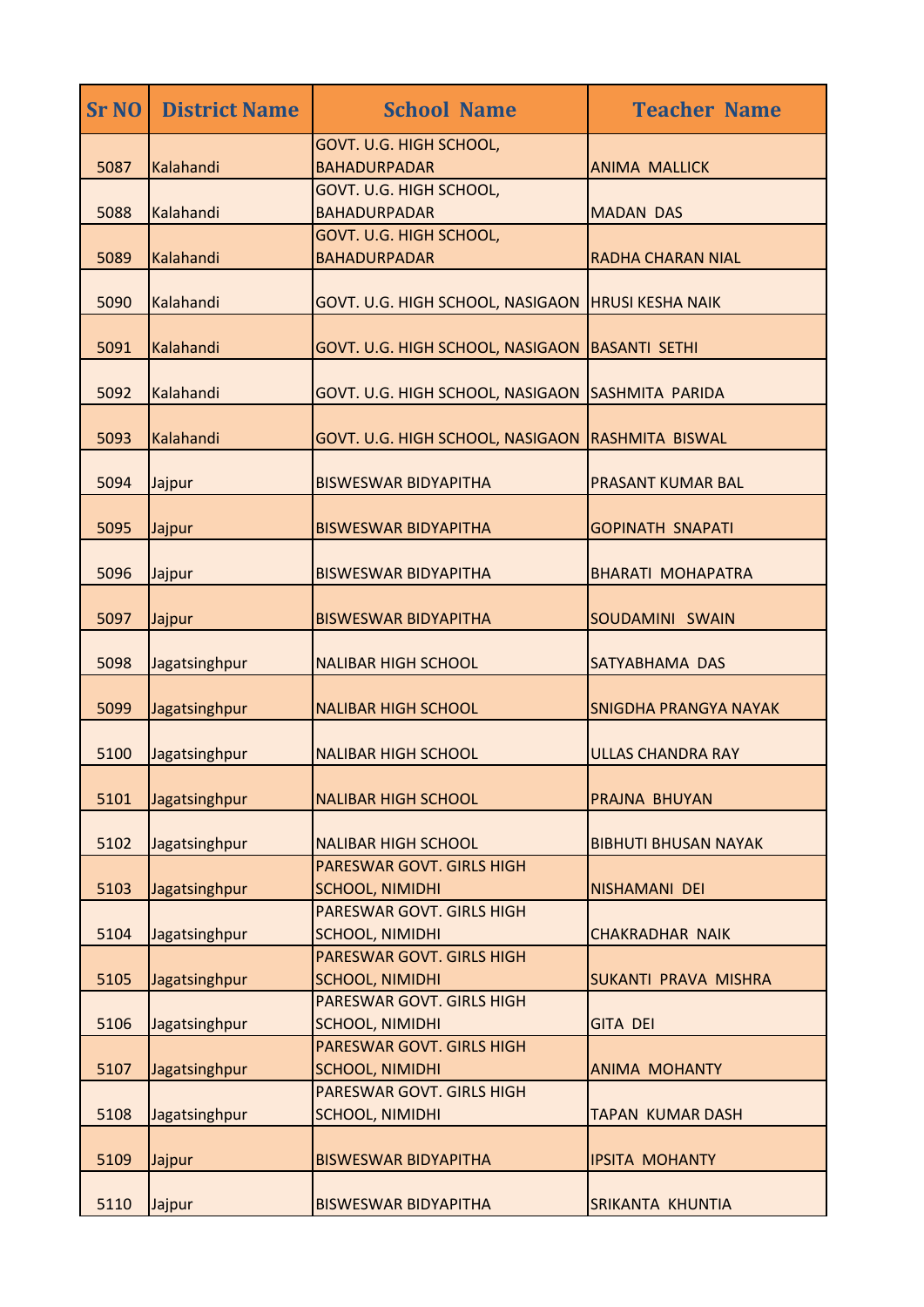| <b>Sr NO</b> | <b>District Name</b> | <b>School Name</b>                                  | <b>Teacher Name</b>            |
|--------------|----------------------|-----------------------------------------------------|--------------------------------|
| 5111         | Jajpur               | <b>BRAJASUNDAR HIGH SCHOOL</b>                      | <b>BRUSHABHANU NAYAK</b>       |
| 5112         | Jajpur               | <b>DHABALGIRI HIGH SCHOOL</b>                       | <b>AJAYA KUMAR GHADAI</b>      |
| 5113         | Jajpur               | <b>DHABALGIRI HIGH SCHOOL</b>                       | <b>AKSHAYA KUMAR DASH</b>      |
| 5114         | Jajpur               | <b>DHABALGIRI HIGH SCHOOL</b>                       | <b>BIRANCHI NARAYAN BEHERA</b> |
| 5115         | Jajpur               | <b>DHABALGIRI HIGH SCHOOL</b>                       | <b>BISHNU CHARAN NATH</b>      |
| 5116         | Jajpur               | <b>DHABALGIRI HIGH SCHOOL</b>                       | PRIYABRATA DAS                 |
| 5117         | Kendrapara           | H.K. HIGH SCHOOL DAMARPUR                           | DARPANARAYAN MAHUNTA           |
| 5118         | Kendrapara           | H.K. HIGH SCHOOL DAMARPUR                           | HEMAMANJARI BEHERA             |
| 5119         | Kendrapara           | H.K. HIGH SCHOOL DAMARPUR                           | <b>GAYATRI MISHRA</b>          |
| 5120         | Kendrapara           | H.K. HIGH SCHOOL DAMARPUR                           | LITANJALI MOHAPATRA            |
| 5121         | Kendrapara           | H.K. HIGH SCHOOL DAMARPUR                           | <b>SUBASH CHANDRA BEHERA</b>   |
| 5122         | Kendrapara           | <b>H.K. HIGH SCHOOL DAMARPUR</b>                    | <b>ASUTOSH MOHANTY</b>         |
| 5123         | Jagatsinghpur        | PARESWAR GOVT. GIRLS HIGH<br><b>SCHOOL, NIMIDHI</b> | <b>TRUPTIRANI DAS</b>          |
| 5124         | Jagatsinghpur        | <b>PURAN HIGH SCHOOL</b>                            | <b>JAYANTA KUMAR RAY</b>       |
| 5125         | Jagatsinghpur        | <b>PURAN HIGH SCHOOL</b>                            | SUPRAVA MOHANTY                |
| 5126         | Jagatsinghpur        | <b>PURAN HIGH SCHOOL</b>                            | <b>MANASI DAS</b>              |
| 5127         | Jajpur               | <b>DHABALGIRI HIGH SCHOOL</b>                       | <b>MANASWINI DAS</b>           |
| 5128         | Jajpur               | <b>DHABALGIRI HIGH SCHOOL</b>                       | <b>RAMESH CHANDRA DASH</b>     |
| 5129         | Jajpur               | <b>GOVT.MAA SINDURI U.G. HIGH</b><br>SCHOOL, PAKHAR | DAMAYANTI MOHANTY              |
| 5130         | Jajpur               | <b>GOVT.MAA SINDURI U.G. HIGH</b><br>SCHOOL, PAKHAR | <b>SAROJ JENA</b>              |
| 5131         | Jajpur               | <b>GOVT.MAA SINDURI U.G. HIGH</b><br>SCHOOL, PAKHAR | <b>GOUTAM NAIK</b>             |
| 5132         | Jajpur               | <b>GOVT.MAA SINDURI U.G. HIGH</b><br>SCHOOL, PAKHAR | <b>PABITRA KUMAR BISI</b>      |
| 5133         | Jagatsinghpur        | <b>PURAN HIGH SCHOOL</b>                            | <b>ARATI DASH</b>              |
| 5134         | Jajpur               | <b>GOVT.MAA SINDURI U.G. HIGH</b><br>SCHOOL, PAKHAR | <b>RAJAT PRAVA SAHOO</b>       |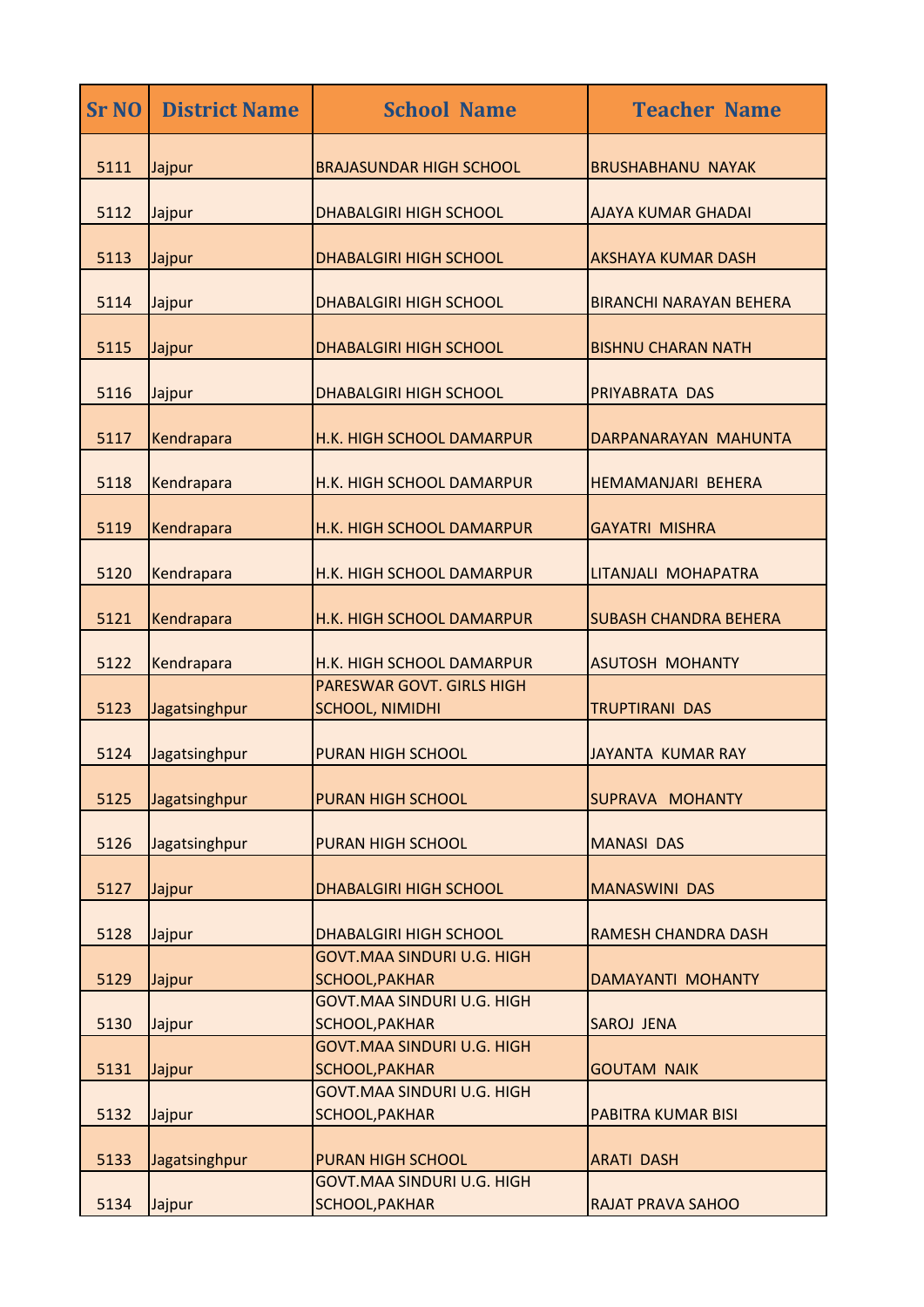| <b>Sr NO</b> | <b>District Name</b> | <b>School Name</b>                                         | <b>Teacher Name</b>          |
|--------------|----------------------|------------------------------------------------------------|------------------------------|
| 5135         | Jajpur               | <b>GOVT.MAA SINDURI U.G. HIGH</b><br><b>SCHOOL, PAKHAR</b> | <b>BHANUMATI SAHOO</b>       |
| 5136         | Jajpur               | <b>GOVT.MAA SINDURI U.G. HIGH</b><br>SCHOOL, PAKHAR        | <b>PRASANT KUMAR SWAIN</b>   |
| 5137         | Jajpur               | <b>ISHANESWARI HIGH SCHOOL</b>                             | <b>SANTOSH KUMAR JENA</b>    |
| 5138         | Jajpur               | <b>ISHANESWARI HIGH SCHOOL</b>                             | <b>ARUNA KAR</b>             |
| 5139         | Kendrapara           | <b>PANCHAYAT HIGH</b><br>SCHOOL, KEYARBANKA                | <b>FAKIR CHARAN NAYAK</b>    |
| 5140         | Kendrapara           | <b>PANCHAYAT HIGH</b><br>SCHOOL, KEYARBANKA                | <b>ITISHREE MOHAPATRA</b>    |
| 5141         | Kendrapara           | <b>PANCHAYAT HIGH</b><br>SCHOOL, KEYARBANKA                | <b>ABHIMANYU SWAIN</b>       |
| 5142         | Kendrapara           | <b>PANCHAYAT HIGH</b><br>SCHOOL, KEYARBANKA                | <b>ARUN KUMAR PRAMANIK</b>   |
| 5143         | Kendrapara           | <b>PANCHAYAT HIGH</b><br>SCHOOL, KEYARBANKA                | <b>BIDYADHAR PARAMANIK</b>   |
| 5144         | Jagatsinghpur        | <b>PURAN HIGH SCHOOL</b>                                   | <b>BHOLANATH DAS</b>         |
| 5145         | Jagatsinghpur        | <b>PURAN HIGH SCHOOL</b>                                   | PRIYABRATA POLAI             |
| 5146         | Jagatsinghpur        | <b>RAGHUNATH HIGH SCHOOL</b>                               | <b>PRAFULLA KUMAR NAYAK</b>  |
| 5147         | Kendrapara           | H.K. HIGH SCHOOL DAMARPUR                                  | <b>RANJAN KUMAR DAS</b>      |
| 5148         | Jajpur               | <b>ISHANESWARI HIGH SCHOOL</b>                             | PRAHALLAD CHARAN BEHERA      |
| 5149         | Kendrapara           | <b>BALIPATNA HIGH SCHOOL</b>                               | <b>SACHITRA KUMAR BEHURA</b> |
| 5150         | Kendrapara           | <b>BALIPATNA HIGH SCHOOL</b>                               | <b>BIDYULATA MALLIK</b>      |
| 5151         | Kendrapara           | <b>BALIPATNA HIGH SCHOOL</b>                               | SASWATI SUBHADARSINI SAHOO   |
| 5152         | Kendrapara           | <b>BALIPATNA HIGH SCHOOL</b>                               | <b>SUBHALAXMI MOHANTY</b>    |
| 5153         | Kendrapara           | <b>BALIPATNA HIGH SCHOOL</b>                               | <b>NIROJA NALINI ROUT</b>    |
| 5154         | Jajpur               | <b>ISHANESWARI HIGH SCHOOL</b>                             | <b>MANMATHA RAY</b>          |
| 5155         | Jajpur               | <b>ISHANESWARI HIGH SCHOOL</b>                             | <b>RANJAN KUMAR SAHOO</b>    |
| 5156         | Jajpur               | <b>ISHANESWARI HIGH SCHOOL</b>                             | <b>SUBODH PRADHAN</b>        |
| 5157         | Jajpur               | <b>JABARA HIGH SCHOOL</b>                                  | <b>ARPITA DAS</b>            |
| 5158         | Jajpur               | <b>KABATABANDHA HIGH SCHOOL</b>                            | LILY ROUT                    |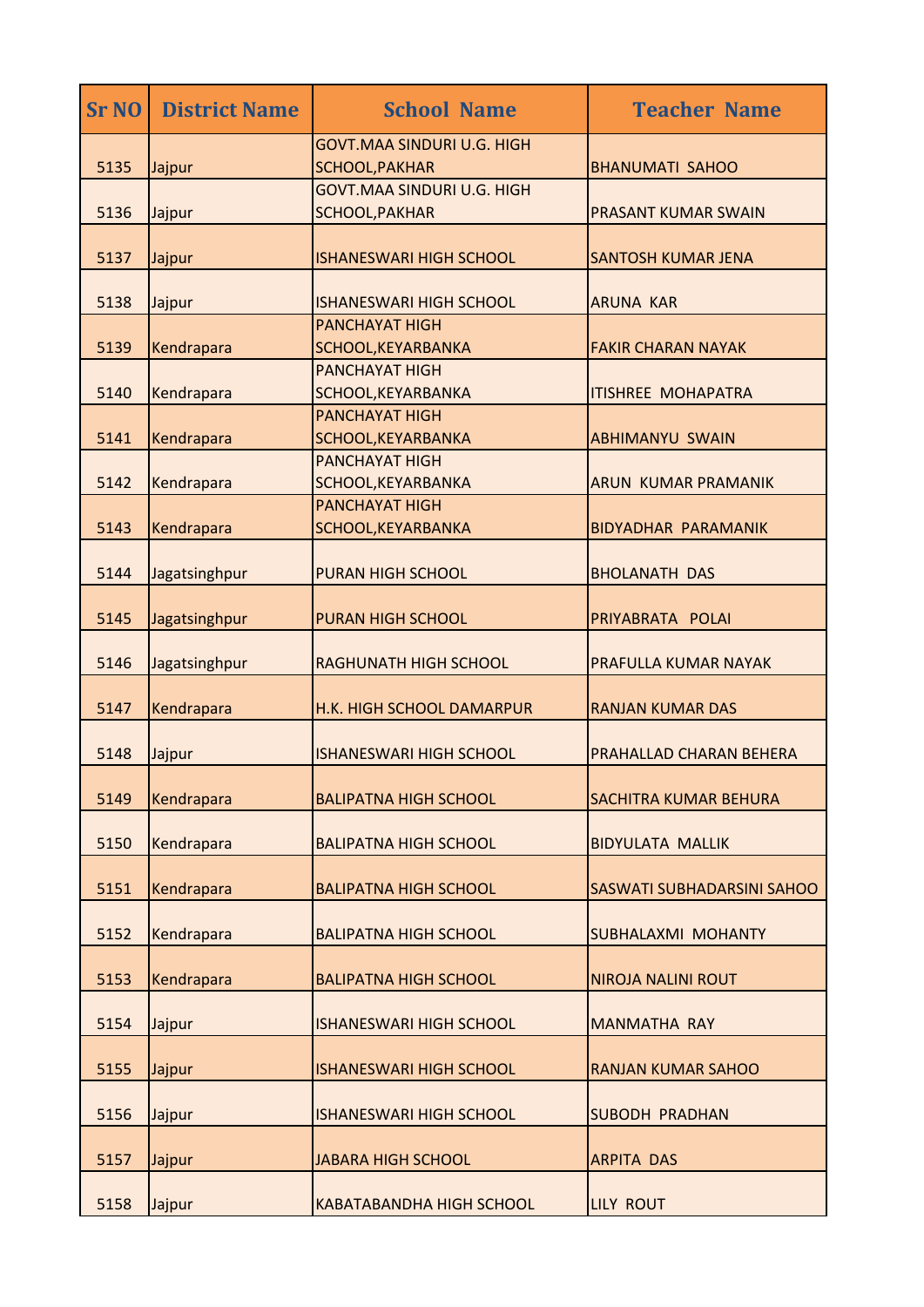| <b>Sr NO</b> | <b>District Name</b> | <b>School Name</b>              | <b>Teacher Name</b>         |
|--------------|----------------------|---------------------------------|-----------------------------|
| 5159         | Jajpur               | <b>KABATABANDHA HIGH SCHOOL</b> | <b>INDRABATI NAIK</b>       |
| 5160         | Jajpur               | <b>KABATABANDHA HIGH SCHOOL</b> | LAXMIPRIYA SAHOO            |
| 5161         | Jajpur               | <b>KABATABANDHA HIGH SCHOOL</b> | LAXMIDHARA BEHERA           |
| 5162         | Jajpur               | <b>KALAKALA HIGH SCHOOL</b>     | <b>ASHOK KUMAR NAYAK</b>    |
| 5163         | Jajpur               | <b>KUANL HIGH SCHOOL</b>        | <b>DEBENDRA KUMAR NAYAK</b> |
| 5164         | Jajpur               | <b>KUANL HIGH SCHOOL</b>        | <b>SRIKANT GHDEI</b>        |
| 5165         | Jajpur               | <b>KUANL HIGH SCHOOL</b>        | <b>PRAMOD KUMAR NAYAK</b>   |
| 5166         | Jajpur               | <b>MAHAMAYEE HIGH SCHOOL</b>    | <b>RAMA CHANDRA KHILAR</b>  |
| 5167         | Jajpur               | <b>MAHAMAYEE HIGH SCHOOL</b>    | <b>JANAKILATA BEHERA</b>    |
| 5168         | Jajpur               | <b>NILASUNDAR HIGH SCHOOL</b>   | <b>SAGARIKA MAHAKUL</b>     |
| 5169         | Jajpur               | <b>NILASUNDAR HIGH SCHOOL</b>   | <b>BICHITRA KUMAR ROUT</b>  |
| 5170         | Jagatsinghpur        | <b>RAGHUNATH HIGH SCHOOL</b>    | <b>SANJAYA KUMAR PARIDA</b> |
| 5171         | Kendrapara           | P.L. BIDYAPITHA                 | PANCHANAN DHAL              |
| 5172         | Jajpur               | <b>NILASUNDAR HIGH SCHOOL</b>   | <b>SUDAM PANDA</b>          |
| 5173         | Deogarh              | <b>KUNDHEIGOLA HIGH SCHOOL</b>  | <b>HEMANTA KUMAR BAGH</b>   |
| 5174         | Deogarh              | <b>KUNDHEIGOLA HIGH SCHOOL</b>  | <b>CHINTAMANI BISHAL</b>    |
| 5175         | Keonjhar             | <b>DHENKA HIGH SCHOOL</b>       | <b>ANIRUDHA SWAIN</b>       |
| 5176         | Keonjhar             | <b>DHENKA HIGH SCHOOL</b>       | <b>MALATI LATA PANDA</b>    |
| 5177         | Keonjhar             | <b>DHENKA HIGH SCHOOL</b>       | <b>SABITA BISWAL</b>        |
| 5178         | Jajpur               | <b>NILASUNDAR HIGH SCHOOL</b>   | <b>HARIHAR RATH</b>         |
| 5179         | Jajpur               | <b>NILASUNDAR HIGH SCHOOL</b>   | <b>SASMITA MOHANTY</b>      |
| 5180         | Jajpur               | PADMANAV HIGH SCHOOL            | RATNAKAR PANDA              |
| 5181         | Jajpur               | PADMANAV HIGH SCHOOL            | <b>MADHAB SWAIN</b>         |
| 5182         | Jajpur               | PADMANAV HIGH SCHOOL            | <b>SMITA SAMAL</b>          |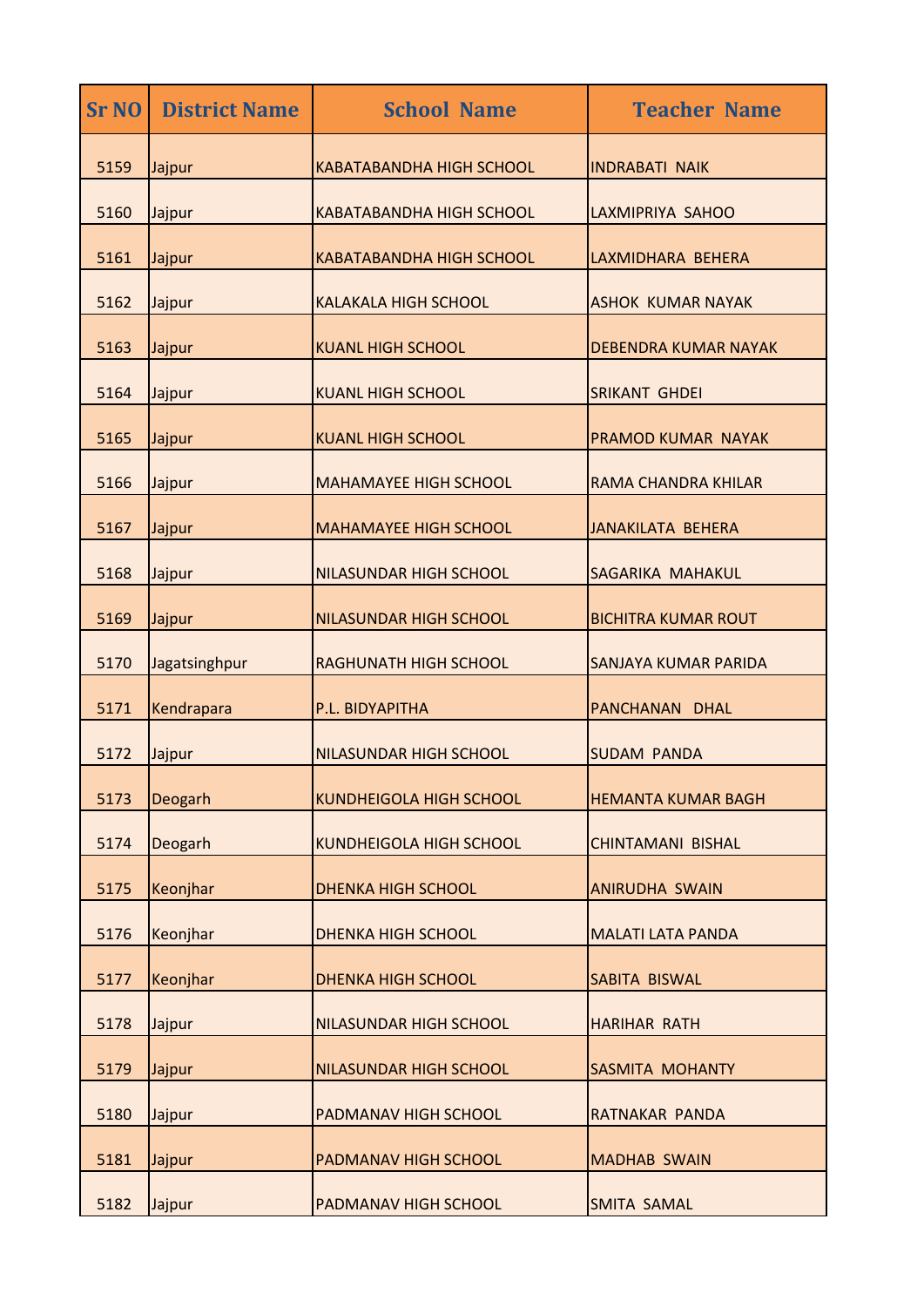| <b>Sr NO</b> | <b>District Name</b> | <b>School Name</b>                                       | <b>Teacher Name</b>         |
|--------------|----------------------|----------------------------------------------------------|-----------------------------|
| 5183         | Jajpur               | PADMANAV HIGH SCHOOL                                     | <b>SHANTILATA BEHERA</b>    |
| 5184         | Jajpur               | PADMANAV HIGH SCHOOL                                     | <b>DUSHMANTA KUMAR PATI</b> |
| 5185         | Jajpur               | PADMANAV HIGH SCHOOL                                     | <b>NIRANJAN SATPATHY</b>    |
| 5186         | Jajpur               | PADMANAV HIGH SCHOOL                                     | <b>TAPAS KUMAR BISWAL</b>   |
| 5187         | Jajpur               | PALLI SHREE HIGH SCHOOL                                  | <b>AJAYA KUMAR PANDA</b>    |
| 5188         | Jajpur               | <b>PALLI SHREE HIGH SCHOOL</b>                           | <b>KALANDI CHARAN SAHOO</b> |
| 5189         | Jajpur               | <b>PALLI SHREE HIGH SCHOOL</b>                           | <b>MANORANJAN SAHU</b>      |
| 5190         | Jajpur               | <b>PALLI SHREE HIGH SCHOOL</b>                           | NIRAKARA BHANJA             |
| 5191         | Jajpur               | <b>PALLI SHREE HIGH SCHOOL</b>                           | <b>URBASI JENA</b>          |
| 5192         | Jajpur               | <b>PALLI SHREE HIGH SCHOOL</b><br>PANCHAYAT HIGH SCHOOL, | <b>SANKARSAN BARIK</b>      |
| 5193         | Jajpur               | <b>REKHIDEIPUR</b><br>PANCHAYAT HIGH SCHOOL,             | <b>JAYADEV RANA</b>         |
| 5194         | Jajpur               | <b>REKHIDEIPUR</b><br>PANCHAYAT HIGH SCHOOL,             | <b>BIJAN KUMAR SWAIN</b>    |
| 5195         | Jajpur               | <b>REKHIDEIPUR</b><br>PANCHAYAT HIGH SCHOOL,             | <b>AMIYA KUMAR SWAIN</b>    |
| 5196         | Jajpur               | <b>REKHIDEIPUR</b><br>PANCHAYAT HIGH SCHOOL,             | <b>MANORANJAN MISHRA</b>    |
| 5197         | Jajpur               | <b>REKHIDEIPUR</b><br>PANCHAYAT HIGH SCHOOL,             | <b>MATAJI SWAIN</b>         |
| 5198         | Jajpur               | <b>REKHIDEIPUR</b><br>PANCHAYAT HIGH SCHOOL,             | <b>SUBASH CHANDRA BARIK</b> |
| 5199         | Jajpur               | <b>REKHIDEIPUR</b>                                       | <b>KANHU CHARAN DASH</b>    |
| 5200         | Jajpur               | SHRAMA SHAKTI UCHA VIDYALAYA                             | <b>KHETRABASI BARIK</b>     |
| 5201         | Jajpur               | SHRAMA SHAKTI UCHA VIDYALAYA                             | <b>DEEPA BILAS</b>          |
| 5202         | Jajpur               | <b>SHYAMASUNDAR HIGH SCHOOL</b>                          | <b>SYEDA AMBARIN QUADRI</b> |
| 5203         | Kendrapara           | <b>GANDHIJI BIDYAPITHA</b>                               | <b>RAJ KISHORE BEURA</b>    |
| 5204         | Kendrapara           | <b>GANDHIJI BIDYAPITHA</b>                               | <b>BISWAMBER PARIDA</b>     |
| 5205         | Kendrapara           | <b>GANDHIJI BIDYAPITHA</b>                               | <b>ADITYA CHARAN ROUT</b>   |
| 5206         | Kendrapara           | <b>GANDHIJI BIDYAPITHA</b>                               | <b>PRASANT KUMAR DAS</b>    |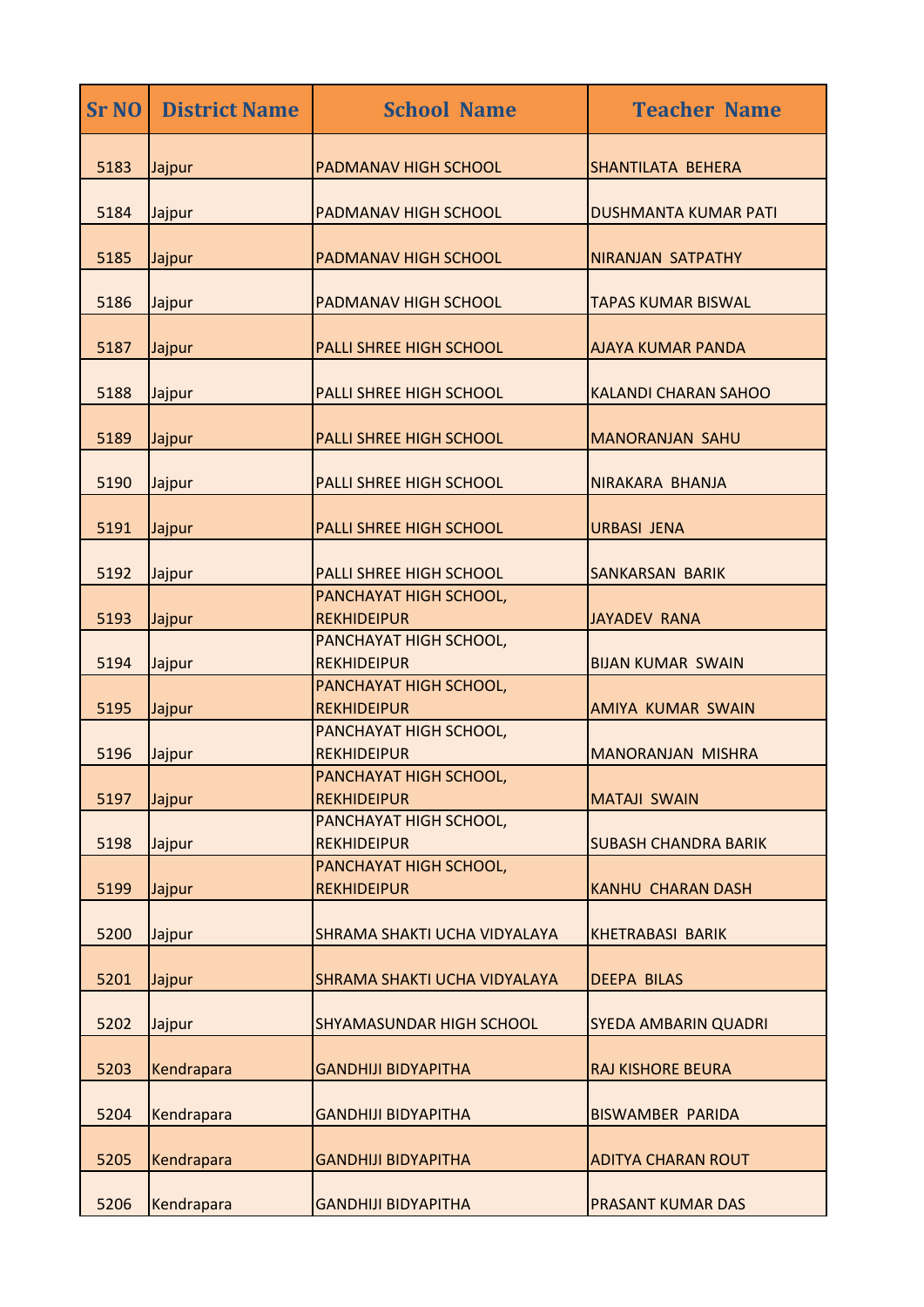| <b>Sr NO</b> | <b>District Name</b> | <b>School Name</b>                                      | <b>Teacher Name</b>        |
|--------------|----------------------|---------------------------------------------------------|----------------------------|
| 5207         | Mayurbhanj           | <b>GOVT (SSD) GIRLS HIGH SCHOOL,</b><br><b>SULEIPAT</b> | <b>MALHA MARNDI</b>        |
| 5208         | Jagatsinghpur        | <b>RAGHUNATH HIGH SCHOOL</b>                            | NIRUPAMA PANI              |
| 5209         | Jagatsinghpur        | <b>RAGHUNATH HIGH SCHOOL</b>                            | <b>SANTANU KUMAR SAHOO</b> |
| 5210         | Jagatsinghpur        | RAGHUNATH JEW HIGH SCHOOL                               | PRASANTA KUMAR DASH        |
| 5211         | Jagatsinghpur        | RAGHUNATH JEW HIGH SCHOOL                               | <b>SUSAMA SARANGI</b>      |
| 5212         | Jajpur               | <b>SHYAMASUNDAR HIGH SCHOOL</b>                         | <b>DURYODHAN SAHOO</b>     |
| 5213         | Nayagarh             | N.A.C. HIGH SCHOOL                                      | PURNIMA TRIPATHY           |
| 5214         | Jajpur               | <b>SHYAMASUNDAR HIGH SCHOOL</b>                         | <b>BRAJA KISHORE DASH</b>  |
| 5215         | Kalahandi            | GOVT. U.G. HIGH SCHOOL, NASIGAON                        | <b>TRUPTIMAYI PANDA</b>    |
| 5216         | Kalahandi            | GOVT. U.G. HIGH SCHOOL, NASIGAON                        | PRITIREKHA MAHAPATRA       |
| 5217         | Kalahandi            | GOVT. U.G. HIGH SCHOOL, NASIGAON                        | <b>SARITA SAHU</b>         |
| 5218         | Kalahandi            | GOVT. U.G. HIGH SCHOOL, NASIGAON                        | <b>SADHINI MANGARAJ</b>    |
| 5219         | Kalahandi            | GOVT. U.G. HIGH SCHOOL, TALAMAL                         | <b>LABA SAHU</b>           |
| 5220         | Kalahandi            | GOVT. U.G. HIGH SCHOOL, TALAMAL                         | DHANURJAYA MAJHI           |
| 5221         | Kalahandi            | GOVT. U.G. HIGH SCHOOL, TALAMAL                         | JAMBESHWAR NAIK            |
| 5222         | Kalahandi            | GOVT. U.G. HIGH SCHOOL, TALAMAL                         | NIBEDITA MAJHY             |
| 5223         | Kalahandi            | GOVT. U.G. HIGH SCHOOL, TALAMAL                         | SATYANARAN PANDA           |
| 5224         | Kendrapara           | <b>MANAPUR HIGH SCHOOL</b>                              | PRAHLLAD CHANDRA SAMAL     |
| 5225         | Kendrapara           | <b>MANAPUR HIGH SCHOOL</b>                              | RAGHUNATH SAMAL            |
| 5226         | Kendrapara           | <b>MANAPUR HIGH SCHOOL</b>                              | HARAPRASAD PANDA           |
| 5227         | Kendrapara           | <b>MANAPUR HIGH SCHOOL</b>                              | <b>GYANA RANJAN PATRA</b>  |
| 5228         | Kendrapara           | <b>MANAPUR HIGH SCHOOL</b>                              | SUCHISMITA MOHAPATRA       |
| 5229         | Kendrapara           | N.N.UCHA BIDYAPITHA                                     | <b>GAYADHAR ROUT</b>       |
| 5230         | Kendrapara           | N.N.UCHA BIDYAPITHA                                     | <b>DEBASMITA BEHERA</b>    |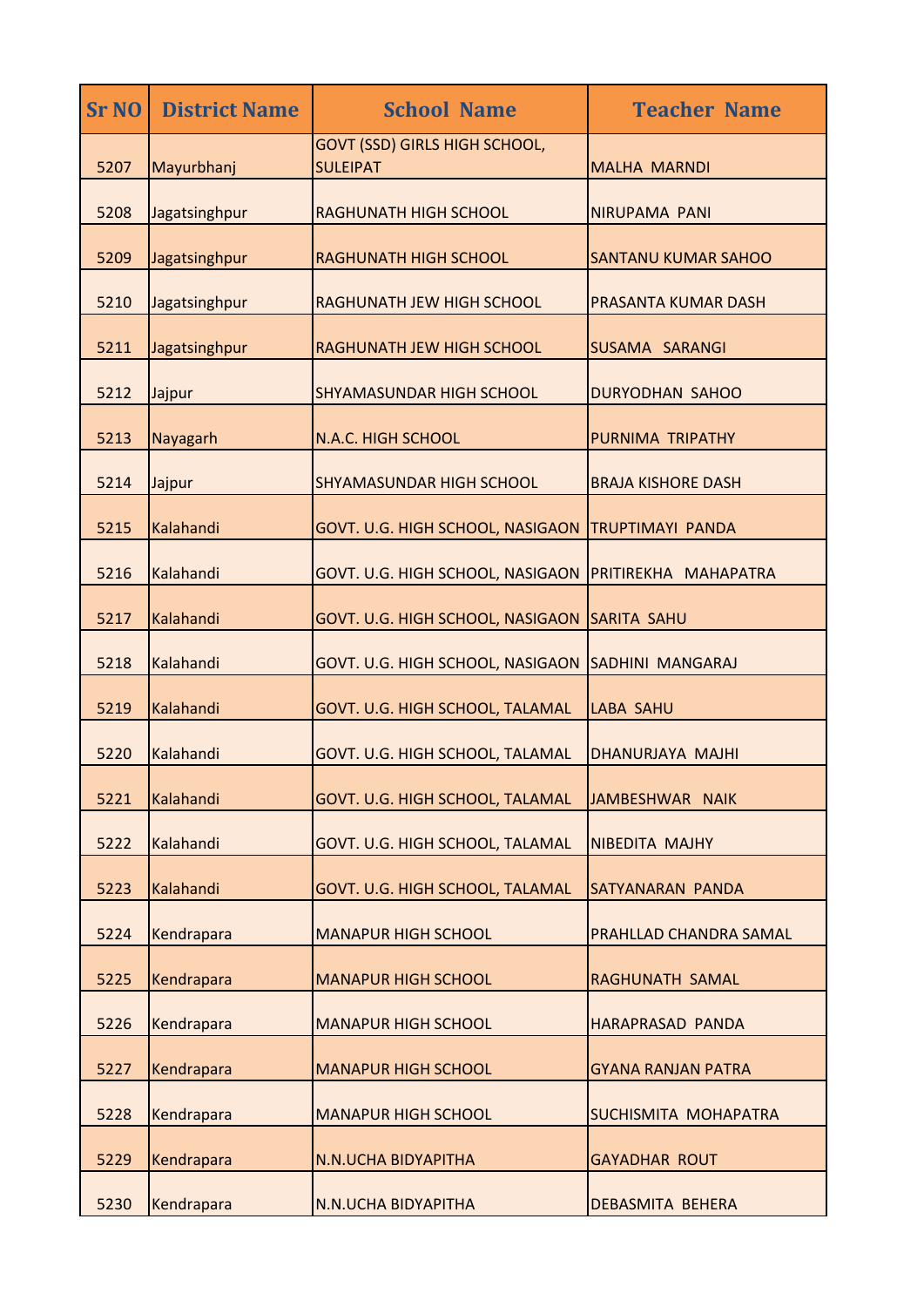| <b>Sr NO</b> | <b>District Name</b> | <b>School Name</b>                               | <b>Teacher Name</b>         |
|--------------|----------------------|--------------------------------------------------|-----------------------------|
| 5231         | Kendrapara           | N.N.UCHA BIDYAPITHA                              | <b>SANJAY KUMAR BISWAL</b>  |
| 5232         | Kendrapara           | N.N.UCHA BIDYAPITHA                              | <b>SMURTIREKHA ROUT</b>     |
| 5233         | Kendrapara           | N.N.UCHA BIDYAPITHA                              | <b>SUSHREE SANGITA ROUT</b> |
| 5234         | Jagatsinghpur        | SAHEED ADAM AHMED HIGH SCHOOL SUSHIL KUMAR DASH  |                             |
| 5235         | Jagatsinghpur        | SAHEED ADAM AHMED HIGH SCHOOL AJAY KUMAR MOHANTY |                             |
| 5236         | Jagatsinghpur        | SAHEED ADAM AHMED HIGH SCHOOL LIYAQUAT ALI       |                             |
| 5237         | Jagatsinghpur        | SAHEED ADAM AHMED HIGH SCHOOL DHARITRI MALLICK   |                             |
| 5238         | Jagatsinghpur        | SAHEED ADAM AHMED HIGH SCHOOL NARESH CHANDRA KAR |                             |
| 5239         | Kendrapara           | PEGARAPARA HIGH SCHOOL                           | <b>MANJULATA SAHOO</b>      |
| 5240         | Kendrapara           | PEGARAPARA HIGH SCHOOL                           | <b>BINOD BIHARI DAS</b>     |
| 5241         | Kendrapara           | PEGARAPARA HIGH SCHOOL                           | RANJITA NAYAK               |
| 5242         | Kendrapara           | PEGARAPARA HIGH SCHOOL                           | <b>SISHIR KANTA BARIK</b>   |
| 5243         | Kendrapara           | PEGARAPARA HIGH SCHOOL                           | <b>SWAGATIKA JAGATY</b>     |
| 5244         | Kendrapara           | PEGARAPARA HIGH SCHOOL                           | <b>BARENDRA KUMAR PATRA</b> |
| 5245         | Kendrapara           | <b>BARAH PRAGANA HIGH SCHOOL</b>                 | <b>KANCHANBALA SWAIN</b>    |
| 5246         | Kendrapara           | <b>BARAH PRAGANA HIGH SCHOOL</b>                 | <b>SAGARIKA SAMAL</b>       |
| 5247         | Kendrapara           | <b>BARAH PRAGANA HIGH SCHOOL</b>                 | <b>JANAKI SINGH</b>         |
| 5248         | Kendrapara           | <b>BARAH PRAGANA HIGH SCHOOL</b>                 | <b>ANUSUYA MALIK</b>        |
| 5249         | Kendrapara           | <b>BARAH PRAGANA HIGH SCHOOL</b>                 | <b>JHILILATA SAHOO</b>      |
| 5250         | Jagatsinghpur        | SAHEED ADAM AHMED HIGH SCHOOL                    | <b>BIMAL PRASAD BARAL</b>   |
| 5251         | Kalahandi            | GOVT. U.G. HIGH SCHOOL, TALAMAL                  | SHISHIRA MISHRA             |
| 5252         | Kalahandi            | GOVT. U.G. HIGH SCHOOL, TALAMAL                  | SASMITA PANDA               |
| 5253         | Kalahandi            | GOVT. U.G. HIGH SCHOOL, TALAMAL                  | <b>MANORANJAN MOHANTY</b>   |
| 5254         | Kalahandi            | GOVT. U.G. HIGH SCHOOL, SEINPUR                  | <b>SEHENAZ KHATUN</b>       |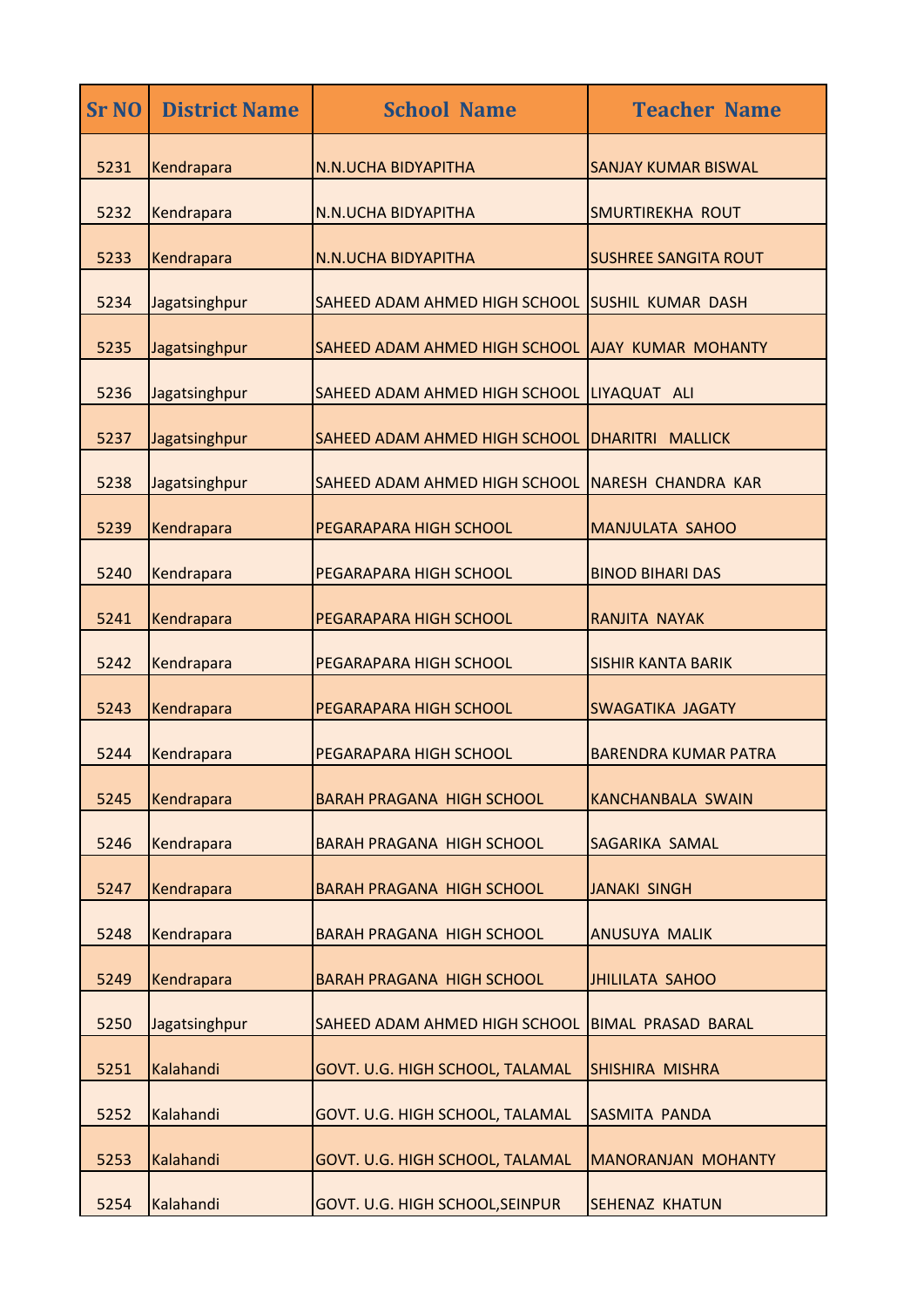| <b>Sr NO</b> | <b>District Name</b> | <b>School Name</b>                   | <b>Teacher Name</b>           |
|--------------|----------------------|--------------------------------------|-------------------------------|
| 5255         | Kalahandi            | GOVT. U.G. HIGH SCHOOL, SEINPUR      | <b>MANJUSHREE DAS</b>         |
| 5256         | Kalahandi            | GOVT. U.G. HIGH SCHOOL, SEINPUR      | <b>DIBYA RANJAN JENA</b>      |
| 5257         | Kalahandi            | GOVT. U.G. HIGH SCHOOL, SEINPUR      | <b>NAZNIN ZAMAL</b>           |
| 5258         | Kalahandi            | GOVT. U.G. HIGH SCHOOL, SEINPUR      | <b>BISHNU MOHAN PARIDA</b>    |
| 5259         | Kalahandi            | GOVT. U.G. HIGH SCHOOL, SEINPUR      | <b>DAMAYANTI SAGAR</b>        |
| 5260         | Kalahandi            | GOVT. U.G.HIGH SCHOOL, MALGAON       | <b>SRINIBASH SENAPATI</b>     |
| 5261         | Kalahandi            | GOVT. U.G.HIGH SCHOOL, TUJUNG        | <b>HALADHAR BEHERA</b>        |
| 5262         | Kalahandi            | <b>GOVT. U.G.HIGH SCHOOL, TUJUNG</b> | <b>BIPIN BIHARI SUNA</b>      |
| 5263         | Kalahandi            | GOVT. U.G.HIGH SCHOOL, TUJUNG        | <b>HAIMABATI DAS</b>          |
| 5264         | Kalahandi            | <b>GOVT. U.G.HIGH SCHOOL, TUJUNG</b> | RAJANI KANTA SUNA             |
| 5265         | Kalahandi            | GOVT. U.G.HIGH SCHOOL, TUJUNG        | TAPASWINI BISWAL              |
| 5266         | Kalahandi            | <b>JANATA HIGH SCHOOL</b>            | <b>JUGAL CHARAN SAHU</b>      |
| 5267         | Kalahandi            | <b>JANATA HIGH SCHOOL</b>            | <b>PRASANNA KUMAR PRADHAN</b> |
| 5268         | Kalahandi            | <b>JANATA HIGH SCHOOL</b>            | <b>BABRU BAHAN PRADHAN</b>    |
| 5269         | Kalahandi            | <b>JANATA HIGH SCHOOL</b>            | <b>BANDANA BHOI</b>           |
| 5270         | Kalahandi            | <b>JANATA HIGH SCHOOL</b>            | <b>NIRAKAR GAHIR</b>          |
| 5271         | Kalahandi            | <b>JANATA HIGH SCHOOL</b>            | <b>BISHI KESHAN SUNA</b>      |
| 5272         | Kalahandi            | <b>JANATA HIGH SCHOOL</b>            | <b>BIRANCHI BAG</b>           |
| 5273         | Kalahandi            | KAUGUDA T.R.W.H.S.                   | LAXMI NARAYAN GOLAP           |
| 5274         | Kalahandi            | KAUGUDA T.R.W.H.S.                   | <b>HEMANTA KUMAR BEHERA</b>   |
| 5275         | Kalahandi            | KAUGUDA T.R.W.H.S.                   | <b>BRUSADHWAJA MAJHI</b>      |
| 5276         | Kalahandi            | KAUGUDA T.R.W.H.S.                   | <b>PARTHA SABAR</b>           |
| 5277         | Kalahandi            | KAUGUDA T.R.W.H.S.                   | <b>AMULYA NAIK</b>            |
| 5278         | Kalahandi            | KAUGUDA T.R.W.H.S.                   | <b>GOKUL PATRA</b>            |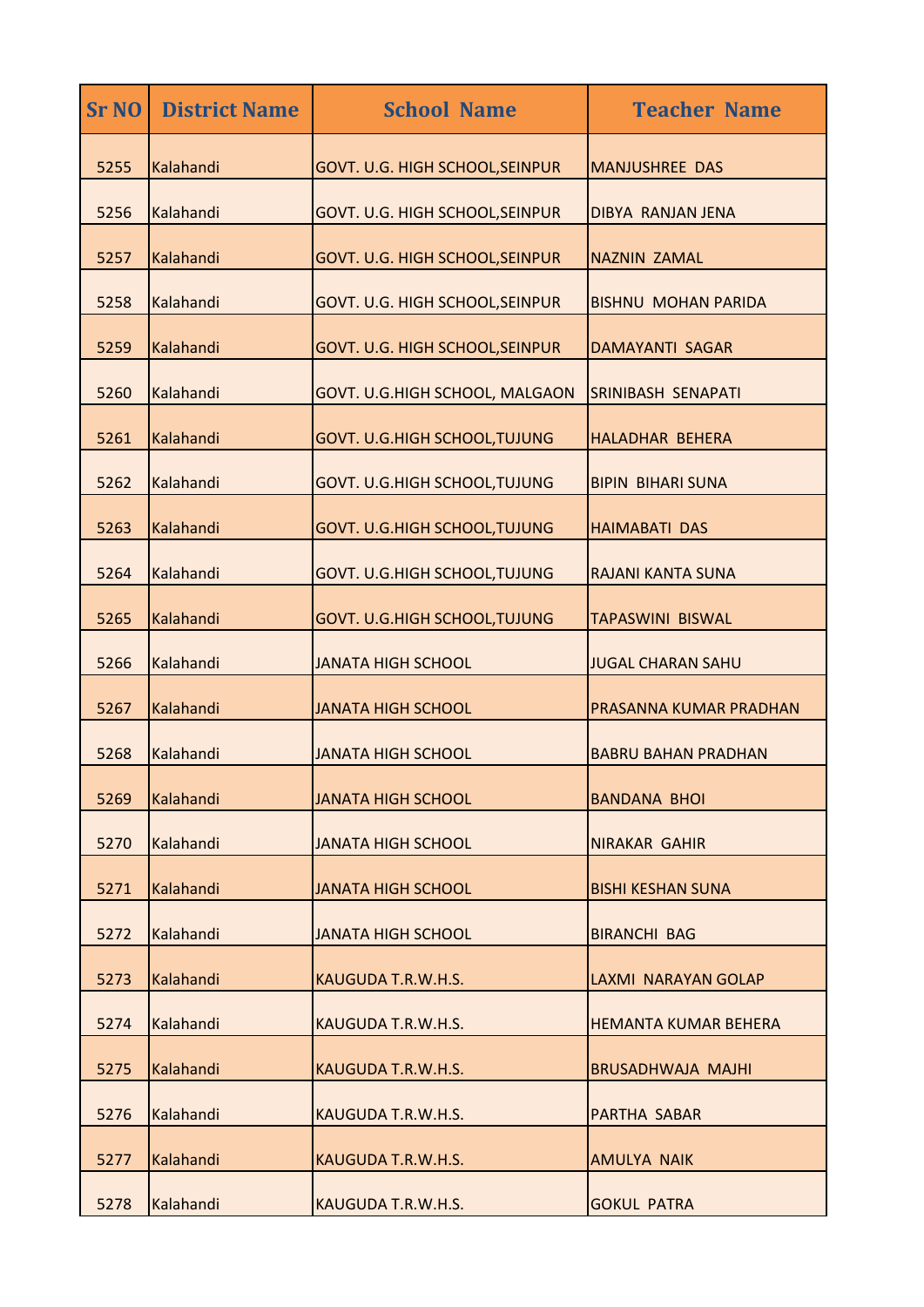| <b>Sr NO</b> | <b>District Name</b> | <b>School Name</b>              | <b>Teacher Name</b>          |
|--------------|----------------------|---------------------------------|------------------------------|
| 5279         | Kalahandi            | KAUGUDA T.R.W.H.S.              | <b>PRADEEP KUMAR PRADHAN</b> |
| 5280         | Kalahandi            | KAUGUDA T.R.W.H.S.              | PUSPANJALI NAYAK             |
| 5281         | Kalahandi            | KAUGUDA T.R.W.H.S.              | <b>URBASI SHA</b>            |
| 5282         | Kalahandi            | LANKESWARI GIRLS HIGH SCHOOL    | KAMALINI MUND                |
| 5283         | Kalahandi            | M.P.BIDYAPITHA                  | <b>RUPA CHANDRA SAHU</b>     |
| 5284         | Kalahandi            | M.P.BIDYAPITHA                  | <b>MANOJ KUMAR MALLIK</b>    |
| 5285         | Kalahandi            | M.P.BIDYAPITHA                  | <b>KOHINOOR SAHU</b>         |
| 5286         | Jajpur               | <b>SHYAMASUNDAR HIGH SCHOOL</b> | <b>RAMESH CHANDRA KUNDU</b>  |
| 5287         | Jajpur               | <b>SHYAMASUNDAR HIGH SCHOOL</b> | <b>MADHABI SHARMA</b>        |
| 5288         | Kalahandi            | M.P.BIDYAPITHA                  | <b>SHESHADEV BHOI</b>        |
| 5289         | Kalahandi            | M.P.BIDYAPITHA                  | <b>MRUTYUNJAYA NAYAK</b>     |
| 5290         | Kalahandi            | M.P.BIDYAPITHA                  | NILAMANI BUDHIA              |
| 5291         | Kalahandi            | <b>RUPRA ROAD HIGH SCHOOL</b>   | <b>REENA MOHAPATRA</b>       |
| 5292         | Kalahandi            | SAPTAPALLI BIDYAPITHA           | <b>BIJAYA KUMAR PANDA</b>    |
| 5293         | Kalahandi            | SAPTAPALLI BIDYAPITHA           | <b>SENAPATI NAIK</b>         |
| 5294         | Kalahandi            | SAPTAPALLI BIDYAPITHA           | MRUTYUNJAYA PANDA            |
| 5295         | Kalahandi            | SAPTAPALLI BIDYAPITHA           | <b>BIBHISAN GURU</b>         |
| 5296         | Kalahandi            | SAPTAPALLI BIDYAPITHA           | <b>BIMBADHAR PRADHANI</b>    |
| 5297         | Kalahandi            | SAPTAPALLI BIDYAPITHA           | PANDUSWAR NAIK               |
| 5298         | Jagatsinghpur        | SAHEED ADAM AHMED HIGH SCHOOL   | <b>SHAIKH ALTAF HOSSAIN</b>  |
| 5299         | Jagatsinghpur        | SAMANTARAPUR G.P. HIGH SCHOOL   | <b>RAMESH SHANDRA SAMAL</b>  |
| 5300         | Kalahandi            | <b>SHIW PRASAD HIGH SCHOOL</b>  | <b>RUPA DHAR BAG</b>         |
| 5301         | Kalahandi            | <b>SHIW PRASAD HIGH SCHOOL</b>  | <b>TARUNA BAG</b>            |
| 5302         | Kalahandi            | <b>SHIW PRASAD HIGH SCHOOL</b>  | <b>NIHARIKA RATH</b>         |